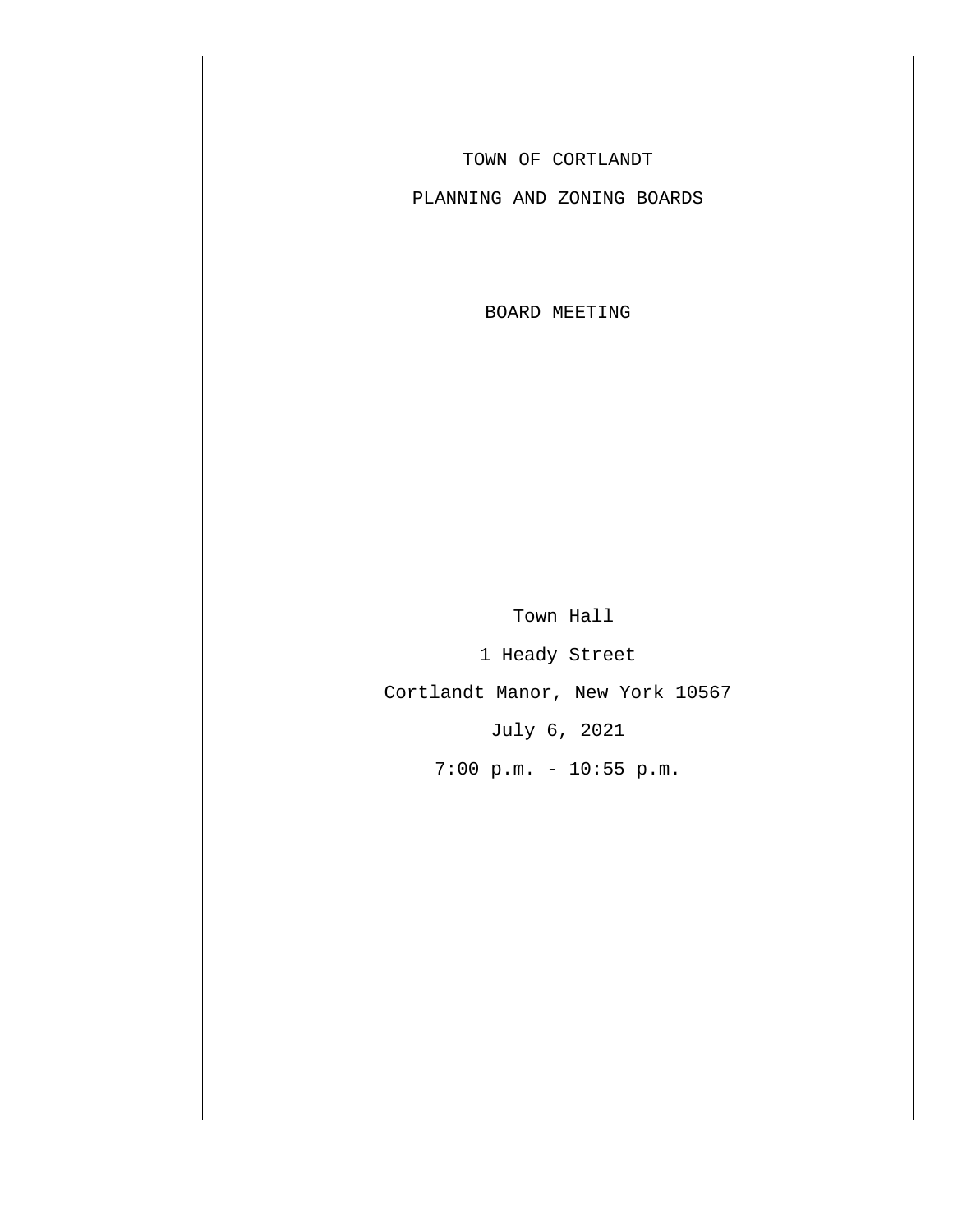MEMBERS PRESENT:

Loretta Taylor, Chairperson

Thomas A. Bianchi, Vice Chairperson

Robert Foley, Member

Stephen Kessler, Member

George Kimmerling, Member

Jeffrey Rothfeder, Member

Suzanne Decker, Member

Robert Mayes, Alternate Member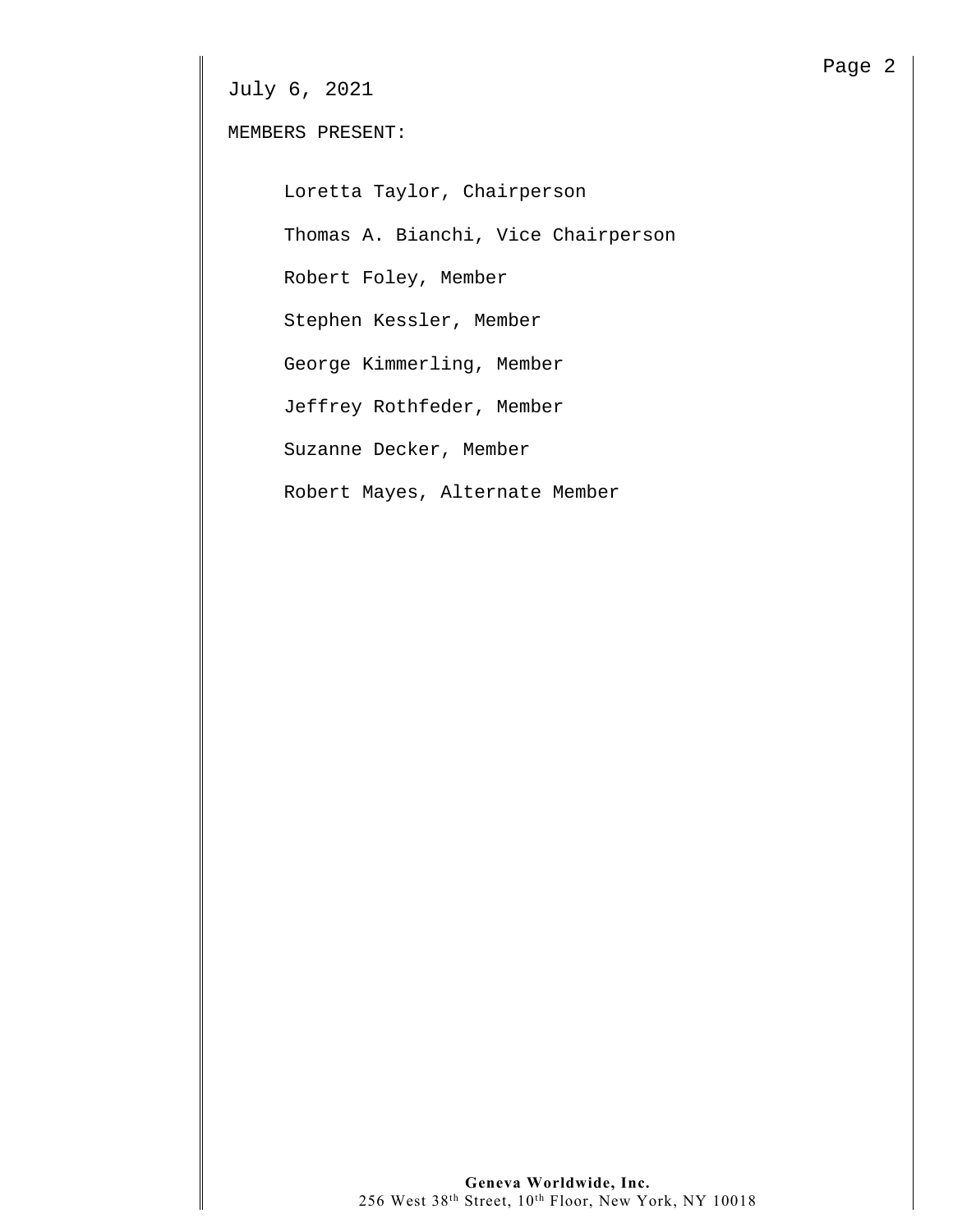|                | Page 3                                            |
|----------------|---------------------------------------------------|
| $\mathbf{1}$   | July 6, 2021                                      |
| $\overline{2}$ | (The board meeting commenced at $7:00$ p.m.)      |
| $\mathsf{3}$   | MULTIPLE: I pledge allegiance to the              |
| 4              | flag of the United States of America and to the   |
| 5              | Republic for which it stands, one nation under    |
| 6              | God, indivisible with liberty and justice for     |
| 7              | all.                                              |
| 8              | MR. CHRIS KEHOE: Mr. Rothfeder?                   |
| $\mathsf 9$    | MR. JEFFREY ROTHFEDER: Here.                      |
| 10             | MR. KEHOE: Mr. Kessler?                           |
| 11             | MR. STEPHEN KESSLER: Here.                        |
| 12             | MR. KEHOE: Mr. Kimmerling?                        |
| 13             | MR. GEORGE KIMMERLING: Here.                      |
| 14             | MR. KEHOE: Ms. Taylor?                            |
| 15             | MS. LORETTA TAYLOR: Here.                         |
| 16             | MR. KEHOE: Mr. Bianchi?                           |
| 17             | MR. THOMAS A. BIANCHI: Here.                      |
| 18             | MR. KEHOE: Mr. Mayes?                             |
| 19             | MR. ROBERT MAYES: Here.                           |
| 20             | MR. KEHOE: Ms. Decker?                            |
| 21             | MS. SUZANNE DECKER: Here.                         |
| 22             | MS. TAYLOR: For tonight's session --              |
| 23             | Robert Mayes, our alternate will be sitting in    |
| 24             | for Bob Foley, all right. There are no changes to |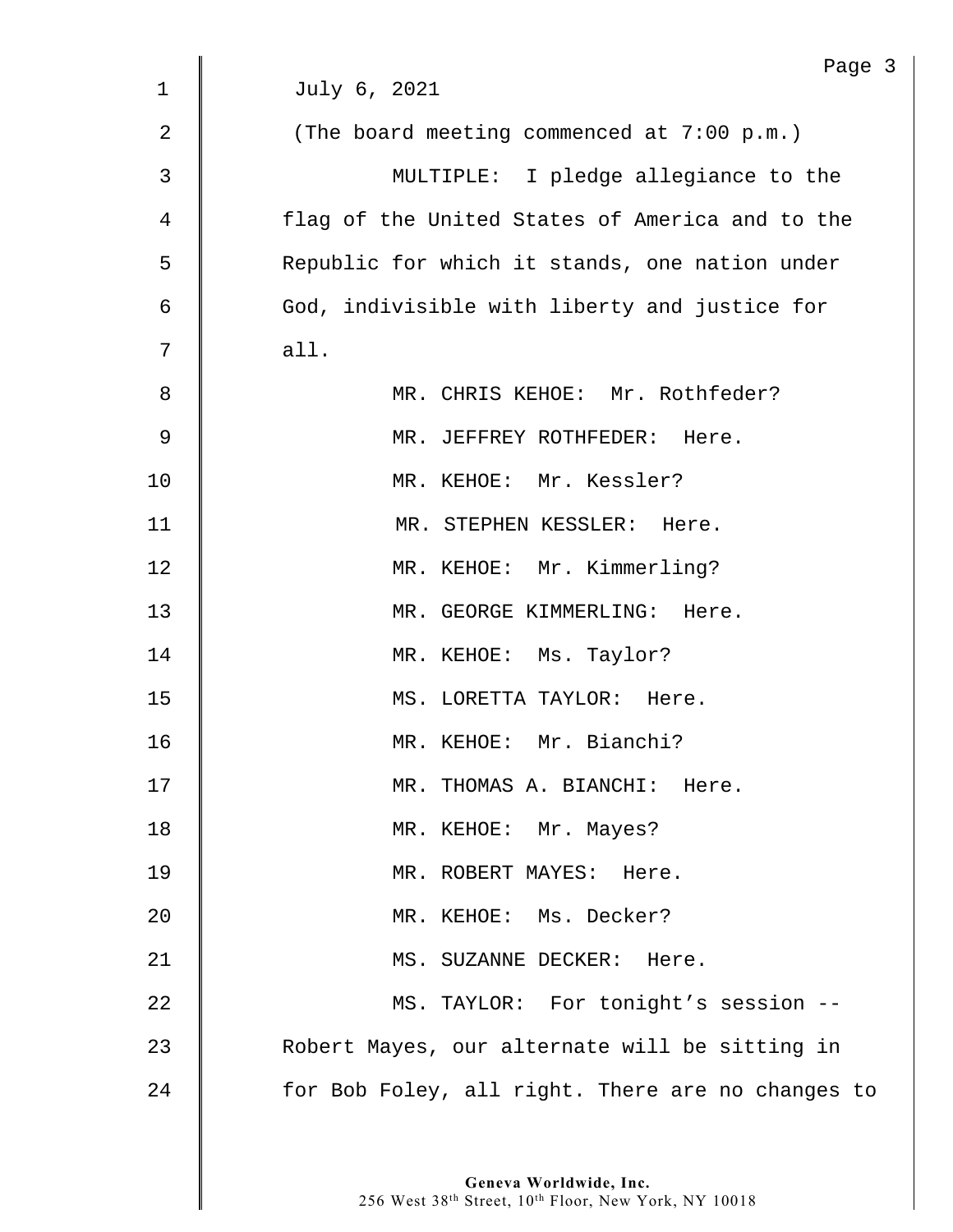|             | Page 4                                            |
|-------------|---------------------------------------------------|
| $\mathbf 1$ | July 6, 2021                                      |
| 2           | the agenda tonight, so I will take a motion for   |
| 3           | the adoption of the minutes of March 2nd, April   |
| 4           | 6, April 22nd, which was a special meeting and    |
| 5           | May 4th.                                          |
| 6           | MR. KESSLER: So moved.                            |
| 7           | MS. TAYLOR: Thank you.                            |
| 8           | MR. MAYES: Second.                                |
| 9           | MS. TAYLOR: On the question?                      |
| 10          | MR. KEHOE: I spoke to Mr. Foley today,            |
| 11          | he has some corrections to the March 2nd minutes, |
| 12          | which we'll take care of.                         |
| 13          | MS. TAYLOR: Okay. So there are                    |
| 14          | corrections to the March 2nd?                     |
| 15          | MR. KEHOE: Yeah, just a mistake where             |
| 16          | words attributed to him were attributed to Mr.    |
| 17          | Bianchi by mistake.                               |
| 18          | MS. TAYLOR: Alright, very good. Okay.             |
| 19          | I'm sure Bob will get them to you soon. All       |
| 20          | rightie, so we have to announce.                  |
| 21          | MR. BIANCHI: Madam Chair, we're on the            |
| 22          | question.                                         |
| 23          | MR. MICHAEL PREZIOSI: We need a vote on           |
| 24          | the minutes.                                      |
|             |                                                   |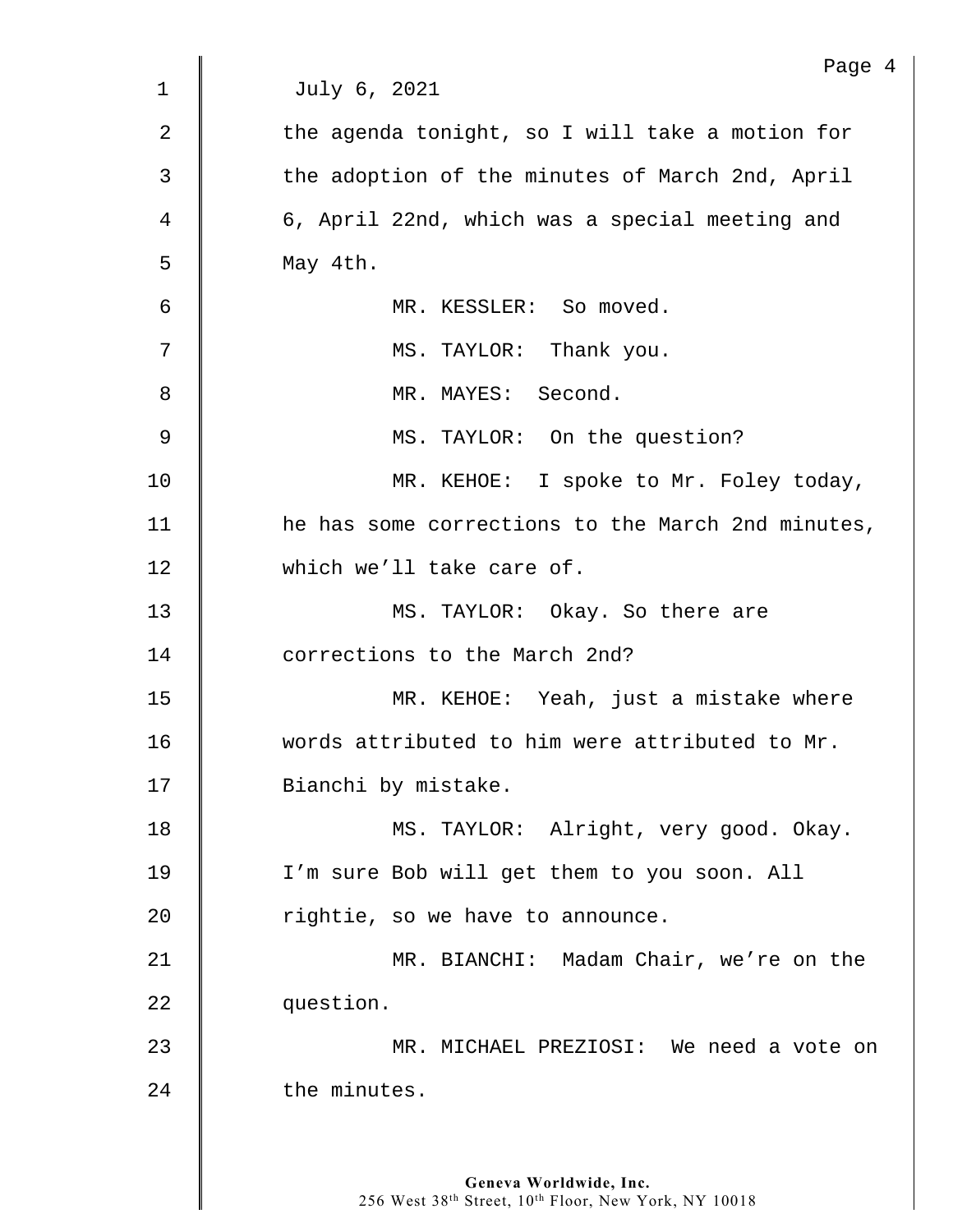|             | Page                                             |
|-------------|--------------------------------------------------|
| $\mathbf 1$ | July 6, 2021                                     |
| 2           | MS. TAYLOR: You can't hear me? On the            |
| 3           | question?                                        |
| 4           | MR. BIANCHI: It's hard to hear you.              |
| 5           | MS. TAYLOR: Excuse me, I'm getting               |
| 6           | ahead of myself. All in favor?                   |
| 7           | MULTIPLE: Aye.                                   |
| 8           | MS. TAYLOR: Opposed? Very good.                  |
| 9           | Tonight, we have to inform you of certain things |
| 10          | about seating for COVID in this room, and our    |
| 11          | attorney will, Michael Cunningham, right, you    |
| 12          | want to do that now?                             |
| 13          | MR. MICHAEL CUNNINGHAM: Yes.                     |
| 14          | MS. TAYLOR: Thank you.                           |
| 15          | MR. CUNNINGHAM: So based on the most             |
| 16          | recent state quidance, if you're vaccinated, you |
| 17          | don't have to wear a mask, but if you're not, we |
| 18          | have masks located outside and we ask that you   |
| 19          | put one on.                                      |
| 20          | MS. TAYLOR: Did everybody get that?              |
| 21          | Okay. Alright. We have a very heavy agenda       |
| 22          | tonight, and so I'm going to ask for your        |
| 23          | cooperation in terms of your comments and        |
| 24          | presentations, because beyond the three public   |
|             |                                                  |

 $5$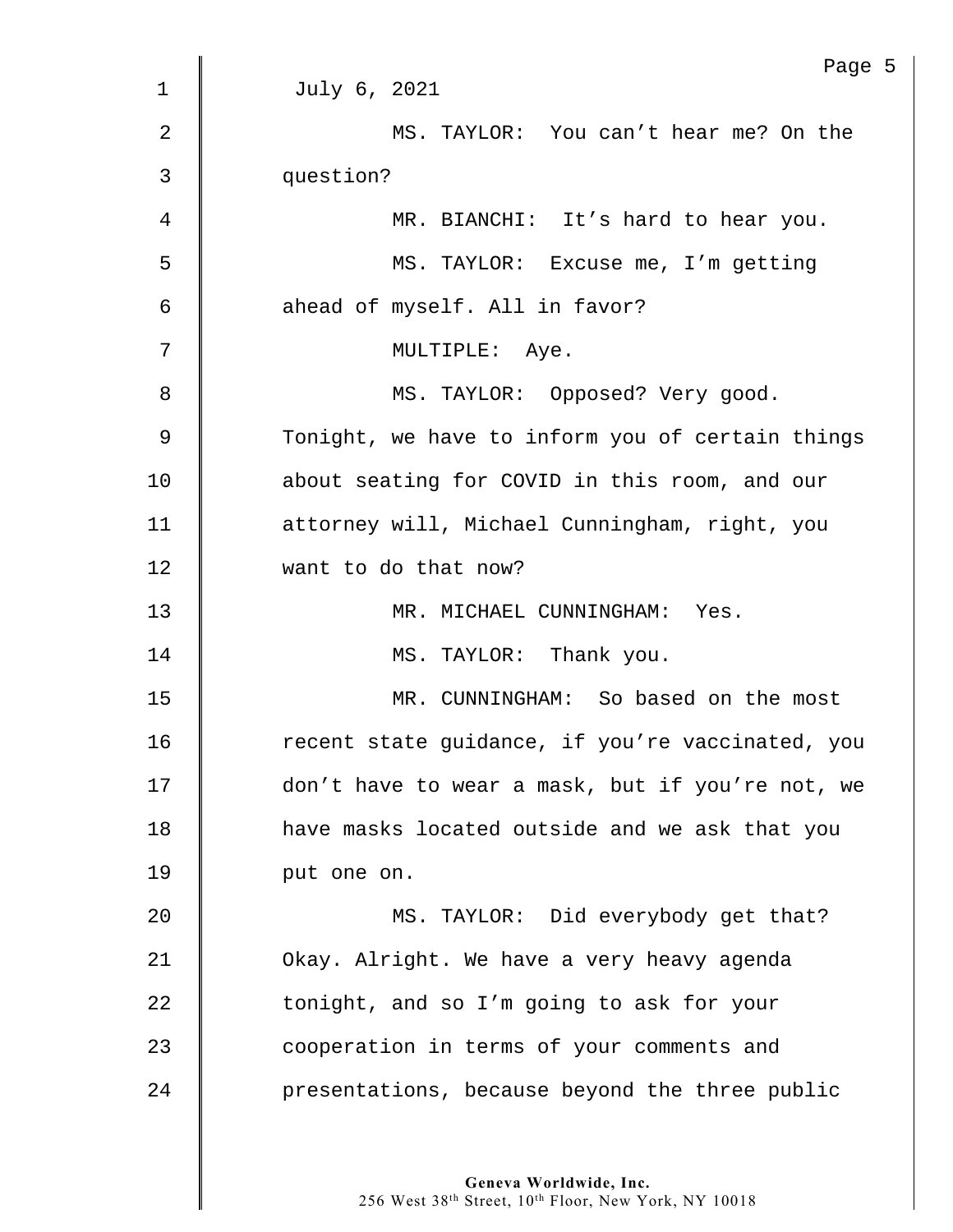2 | hearings, we have quite a few other applications  $3 \parallel$  that will require a good bit of time to clear. 4 So, I once again ask you, please to not, if you 5 s can avoid it, not repeat things that other people 6 | have already said and we can move through these 7 | public hearings a little more quickly than 8 **S** ordinarily. Alright, I appreciate that.

9 Tonight's first -- I guess I should say 10 **too that because we decided, the Board decided** 11  $\parallel$  that it wasn't really -- it's not our intent, let 12 me put it another way, to close any of the public 13 **hearings tonight, so if in fact you have** 14 | something you want to say, you can be assured 15 **that you will have at least one more opportunity** 16 | to make your comments heard and your feelings 17 known, okay.

18 || So the first public hearing, which is an 19 adjourned public hearing is for PB 6-15, the 20 **Quart Application of Hudson Ridge Wellness Center for**  $21$   $\parallel$  site development plan approval and a special 22 **permit for a hospital to be located at the former** 23 Hudson Institute property to provide a New York 24 State Office of Addiction Services and Support,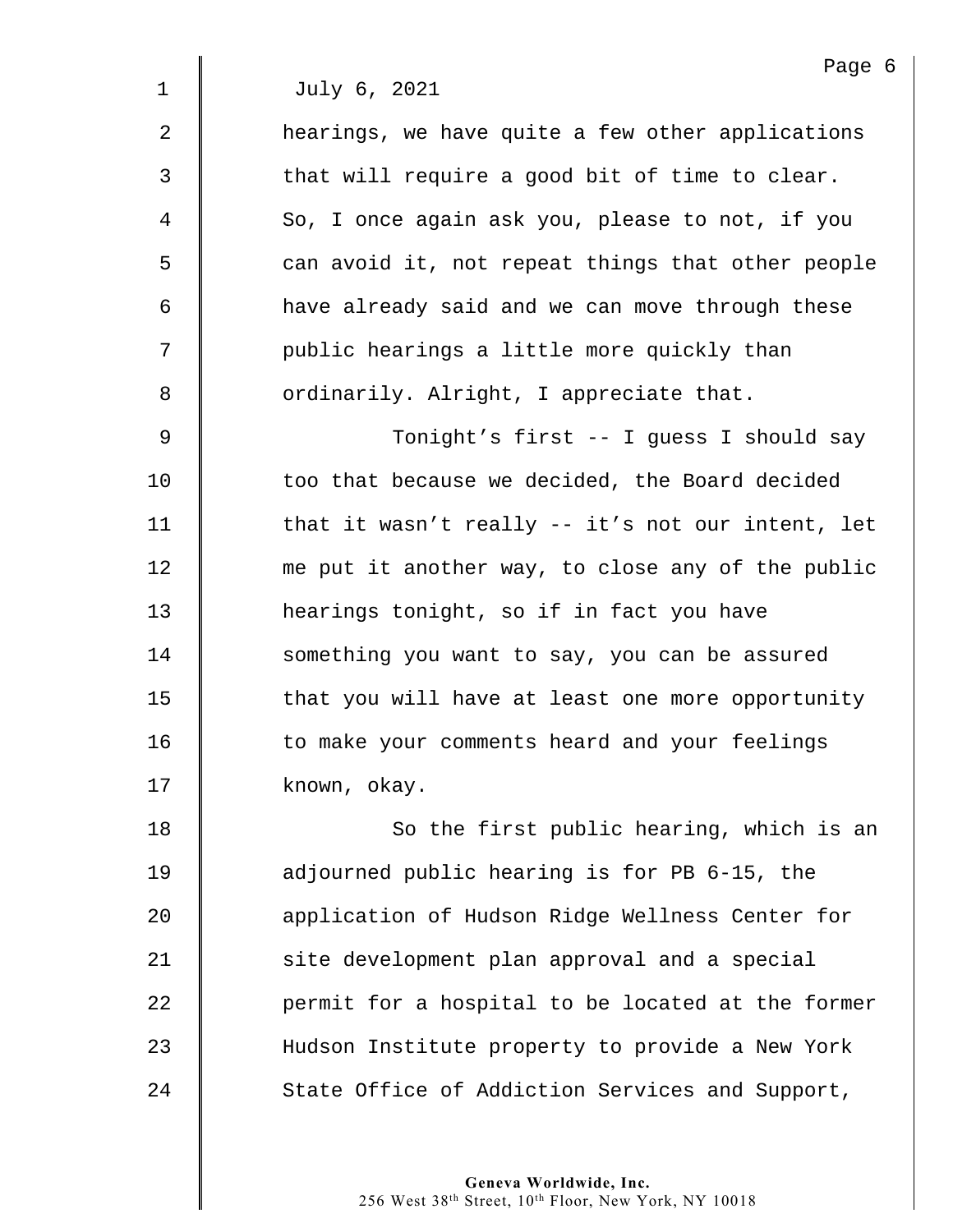|                | Page '                                            |
|----------------|---------------------------------------------------|
| $\mathbf 1$    | July 6, 2021                                      |
| $\overline{2}$ | which is called OASAS, certified 92-bed facility  |
| 3              | to treat individuals with chemical dependency     |
| 4              | issues, located at 2016 Quaker Ridge. The latest  |
| 5              | revised drawings are dated March 20, 2019. Mr.    |
| 6              | Davis?                                            |
| 7              | MR. ROBERT DAVIS: Good evening.                   |
| 8              | MS. TAYLOR: Good evening.                         |
| 9              | MR. DAVIS: It's nice to be back in                |
| 10             | person, live and in person for better or worse.   |
| 11             | I'll be brief, which is even better. As the Board |
| 12             | knows within the last few months, you've          |
| 13             | conducted four rather lengthy public hearing      |
| 14             | sessions on this matter and made a site visit and |
| 15             | that's just a small aspect of the six review      |
| 16             | process, which has been forthcoming for this      |
| 17             | application. So tonight, we would just            |
| 18             | respectfully request the Board to close the       |
| 19             | public hearing, at least with respect to oral     |
| 20             | presentations and as we've discussed previously,  |
| 21             | to afford the applicant some 30 days to respond   |
| 22             | to all of the public comment we've heard in       |
| 23             | writing, and thereafter, to render your negative  |
| 24             | declaration under SEQRA, hopefully at your next   |

 $\overline{7}$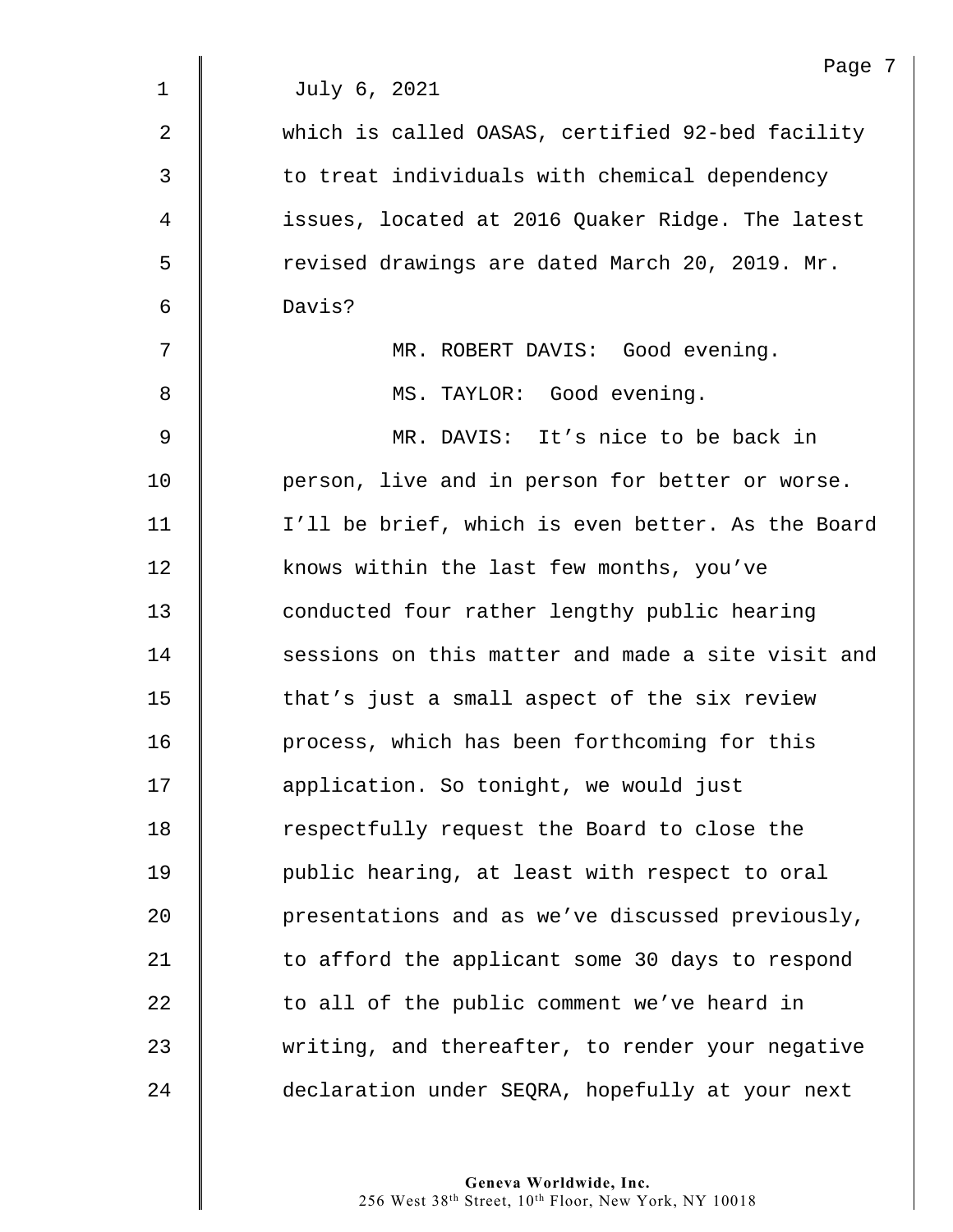|                | Page 8                                            |
|----------------|---------------------------------------------------|
| $\mathbf 1$    | July 6, 2021                                      |
| $\overline{a}$ | meeting, which is August 31st. That's really all  |
| 3              | that we have to say tonight. We'll reserve        |
| 4              | comment on anything that may come up, but that    |
| 5              | would conclude our remarks for tonight.           |
| 6              | MS. TAYLOR: Thank you.                            |
| 7              | MR. KESSLER: Just one question, up                |
| 8              | until this point, have you been compiling your    |
| 9              | responses to all the comments that have been made |
| 10             | at previous public hearings?                      |
| 11             | MR. DAVIS: No, because -- no, because             |
| 12             | as we noted at the prior meetings, we want to do  |
| 13             | that all at once, you know, for efficiency of the |
| 14             | Board to have one document, because many of the   |
| 15             | comments relate to each other, or are somewhat    |
| 16             | repetitive in some instances, so we're going to   |
| 17             | have, just as we gave you a four volume set that  |
| 18             | consolidated all of our comments back in March of |
| 19             | 2019 I think it was, we're going to give you one  |
| 20             | volume with all of the comments and all of our    |
| 21             | responses, so that you'll have it all together    |
| 22             | and it won't be piecemeal.                        |
| 23             | MR. KESSLER: Well, I would expect it              |
| 24             | all together, I'm just -- so you haven't put pen  |
|                |                                                   |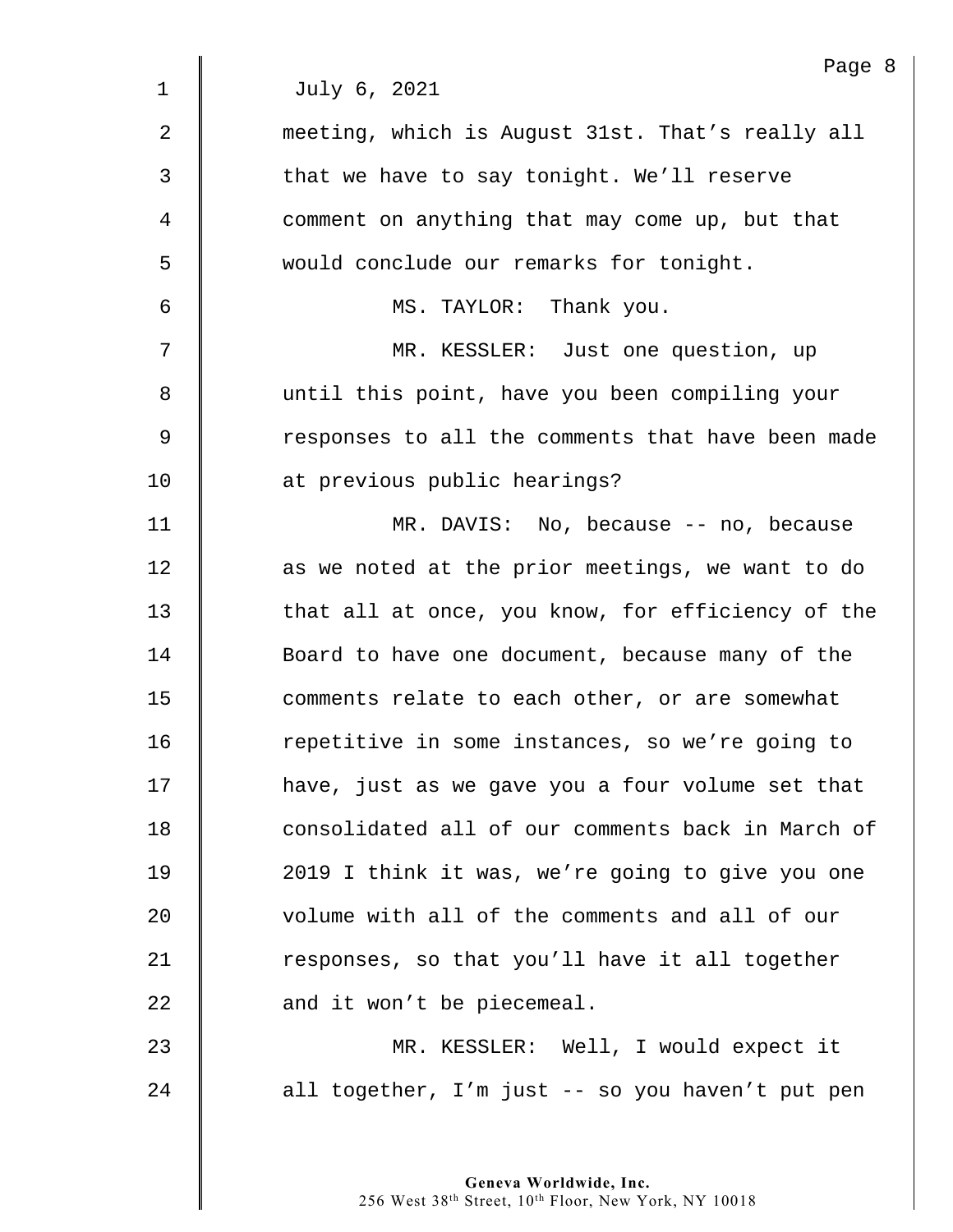|                | Page 9                                            |
|----------------|---------------------------------------------------|
| $\mathbf 1$    | July 6, 2021                                      |
| $\overline{2}$ | to paper yet is what you're saying?               |
| 3              | MR. DAVIS: No, I'm not saying that at             |
| 4              | all. I'm saying we, we, we have obviously         |
| 5              | commenced to some degree, but we've been waiting  |
| 6              | to see how the process plays out because as you   |
| 7              | know, for example, at the May meeting, we had a   |
| 8              | glitch in the proceedings, and we didn't know     |
| 9              | which way that was going. So it's a fair amount   |
| 10             | of expense and time to respond to these comments  |
| 11             | as in the past, but from the outset, we've        |
| 12             | requested, as I think as a reasonable timeframe   |
| 13             | 30 days to respond and get you're a final         |
| 14             | product.                                          |
| 15             | MS. TAYLOR: Are there any comments from           |
| 16             | the Board, any questions?                         |
| 17             | MR. BIANCHI: Well, I have a                       |
| 18             | clarification I'd just like to hear. What's the   |
| 19             | involvement of Cuddy & Feder on your farm in this |
| 20             | application? There seems to be communication from |
| 21             | both organizations to us and I'm just not clear   |
| 22             | as to why that is.                                |
| 23             | MR. DAVIS: Well, Cuddy & Feder was, is            |
| 24             | essentially in a co-counsel type of relationship  |
|                |                                                   |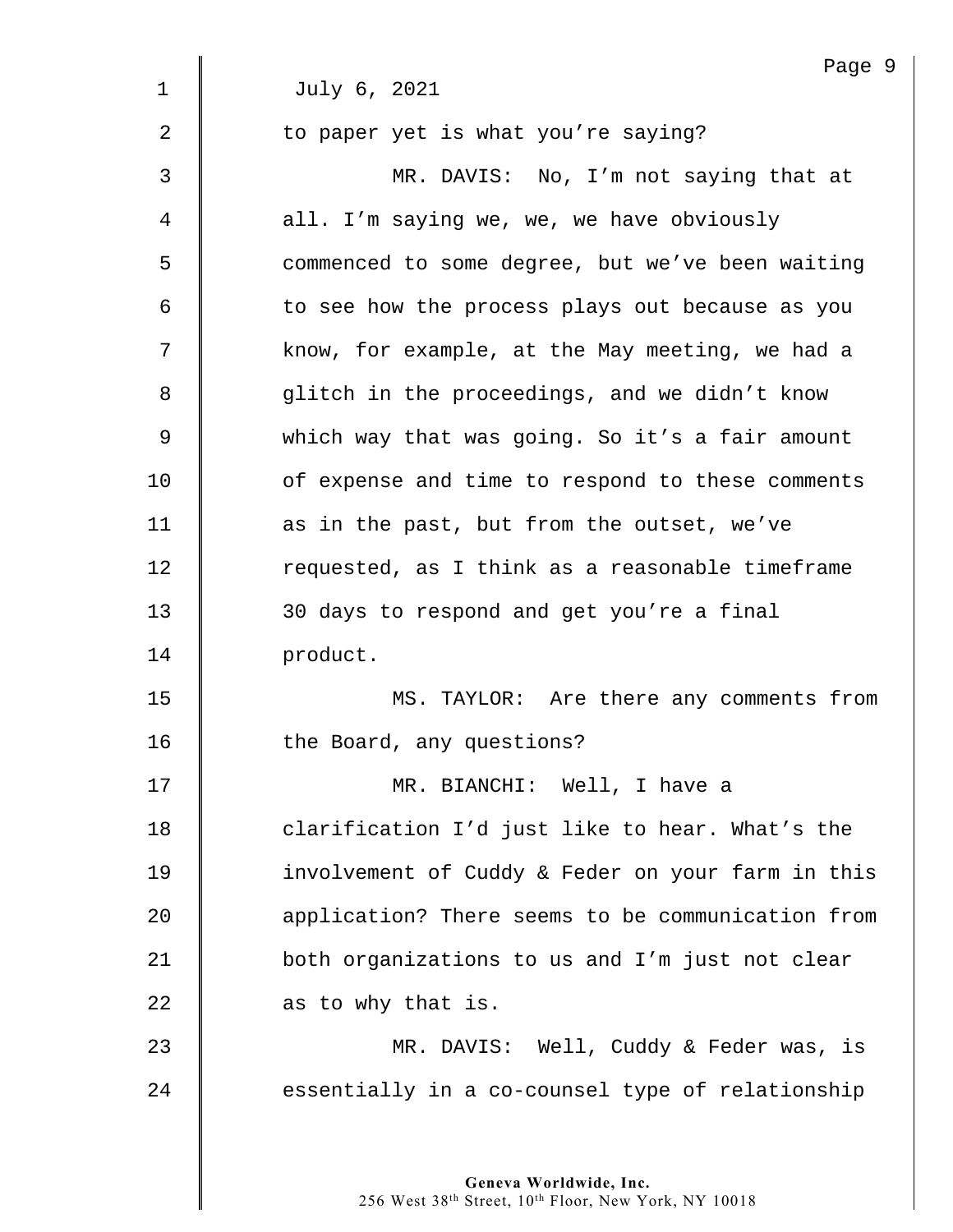| $\overline{2}$ | and they were primarily retained by the applicant |
|----------------|---------------------------------------------------|
| $\mathfrak{Z}$ | after the activities at the last meeting. They're |
| 4              | basically the experts on the federal law aspects  |
| 5              | of the application, but they won't be appearing   |
| 6              | before your board. They're dealing with MR. Wood  |
| 7              | on some things related to the matter, but I'll    |
| 8              | continue to be zoning counsel before your board   |
| 9              | and the Zoning Board.                             |
| 10             | MR. BIANCHI: Okay. I think we received            |
| 11             | a letter today from Cutty & Feder regarding their |
| 12             | strong opposition to closing the public hearing.  |
| 13             | It was pretty strongly worded.                    |
| 14             | MR. KEHOE: To adjourn the public                  |
| 15             | hearing.                                          |
| 16             | MR. BIANCHI: Excuse me?                           |
| 17             | MR. KEHOE: To not closing the public              |
| 18             | hearing.                                          |
| 19             | MR. BIANCHI: To not close, I'm sorry,             |
| 20             | to not close the public hearing. It was pretty    |
| 21             | strongly worded, almost as a threat. And I just   |
| 22             | want to voice my concern with --                  |
| 23             | MR. DAVIS: I've not --                            |
| 24             | MR. BIANCHI: -- that kind of language             |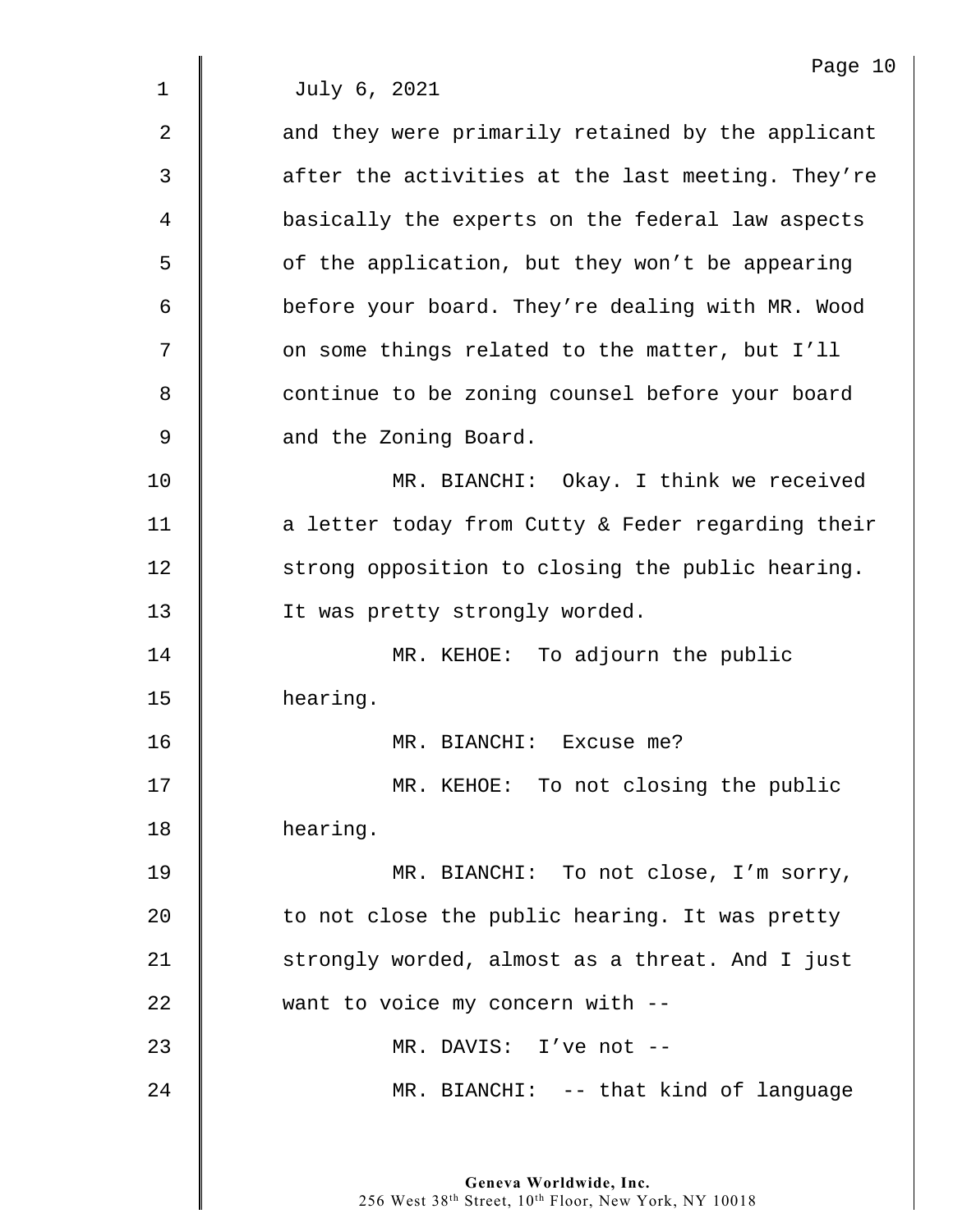|                | Page 11                                           |
|----------------|---------------------------------------------------|
| $\mathbf 1$    | July 6, 2021                                      |
| $\overline{a}$ | kind of direct us as to what to do.               |
| 3              | MR. DAVIS: I have not seen the letter             |
| 4              | that was written today, but what I, what I'm      |
| 5              | asking of you is to follow a process similar to   |
| 6              | that which we've discussed at the prior meetings, |
| 7              | is to afford us, in essence you keep the public   |
| 8              | hearing open for written comments. We've asked    |
| 9              | for 30 days to respond to the public comment. I   |
| 10             | know the neighbors have asked for an opportunity  |
| 11             | to respond to that, and I think that is           |
| 12             | consistent with the SEQRA process by analogy to   |
| 13             | environmental impact statements that the          |
| 14             | applicant have the opportunity to have the last   |
| 15             | word, as is always the case in these types of     |
| 16             | proceedings, and then that would conclude -- in   |
| 17             | effect, that would conclude the hearing in terms  |
| 18             | of written comments. That's why I couched my      |
| 19             | request in terms of oral presentation.            |
| 20             | MR. BIANCHI: Okay. I just want to go on           |
| 21             | the record as saying that I disagree with the     |
| 22             | wording in that statement --                      |
| 23             | MR. DAVIS: I'm sorry, Mr. --                      |
| 24             | MR. BIANCHI: -- the wording of the                |
|                |                                                   |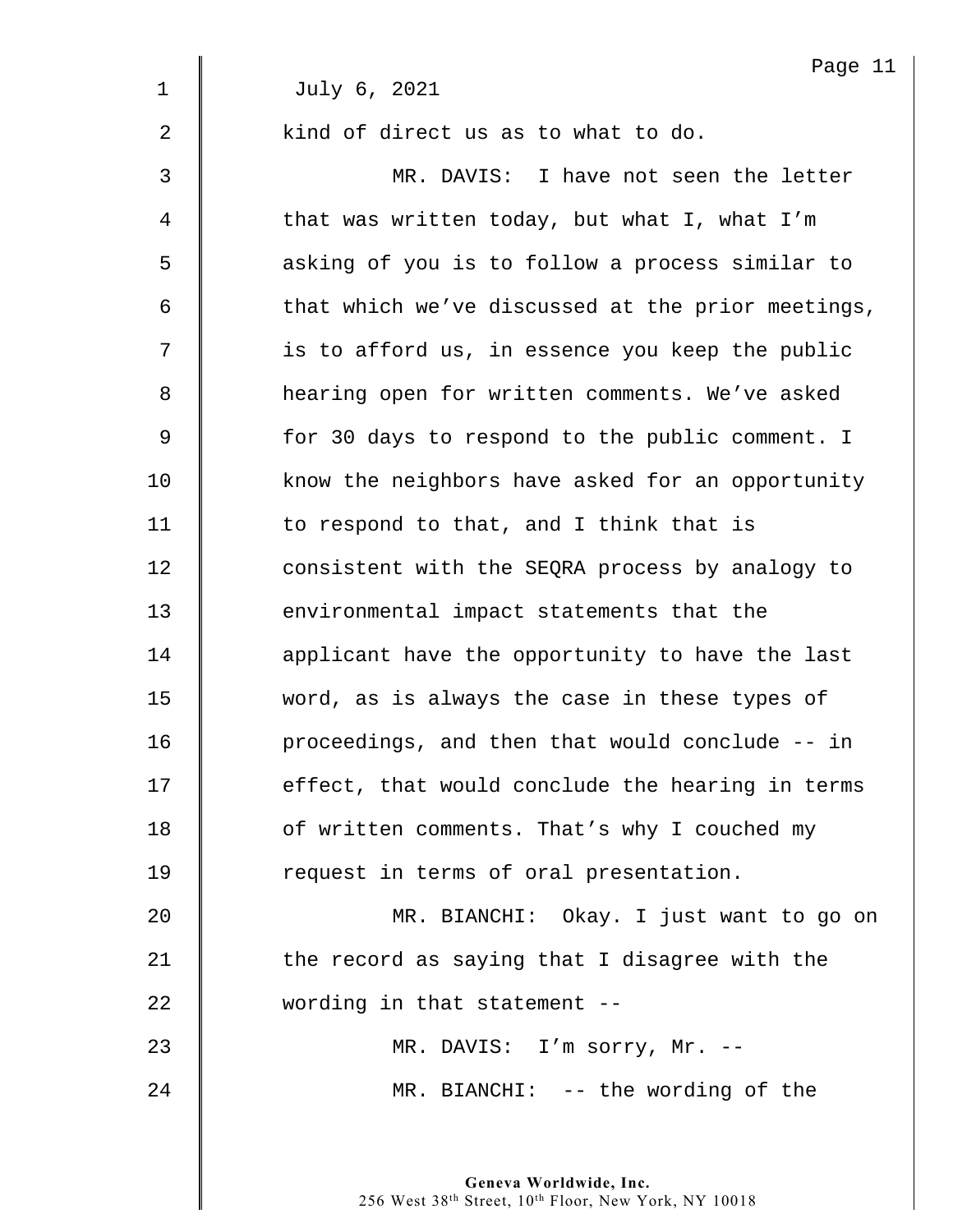|              | Page 12                                           |
|--------------|---------------------------------------------------|
| $\mathbf{1}$ | July 6, 2021                                      |
| 2            | statement and the language that was used to, and  |
| 3            | I use the word advise, but it's more than advise, |
| 4            | the Board as to what they should do.              |
| 5            | MR. DAVIS: Comment noted, thank you.              |
| 6            | MR. KIMMERLING: Just on the topic of              |
| 7            | that firm, we also have received, Mr. Mayor can   |
| 8            | discuss this letter, since it's in the file, a    |
| $\mathsf 9$  | letter from that attorney about conditions that   |
| 10           | might be acceptable.                              |
| 11           | MR. DAVIS: Yeah, as, as --                        |
| 12           | MR. KIMMERLING: And so, is the                    |
| 13           | applicant willing that these conditions actually  |
| 14           | be written to a resolution? Like it's not clear   |
| 15           | what these $--$                                   |
| 16           | MR. DAVIS: Well, absolutely. As you --            |
| 17           | MR. KIMMERLING: -- what weight these              |
| 18           | have.                                             |
| 19           | MR. DAVIS: I was, to respond to your              |
| 20           | question, Mr. Kimmerling, as you may recall, we   |
| 21           | had previously, not quite in the detail of that   |
| 22           | letter, but we had submitted to a list of I think |
| 23           | it was 57 conditions. Most of them are consistent |
| 24           | with what's in that letter. That letter went into |
|              |                                                   |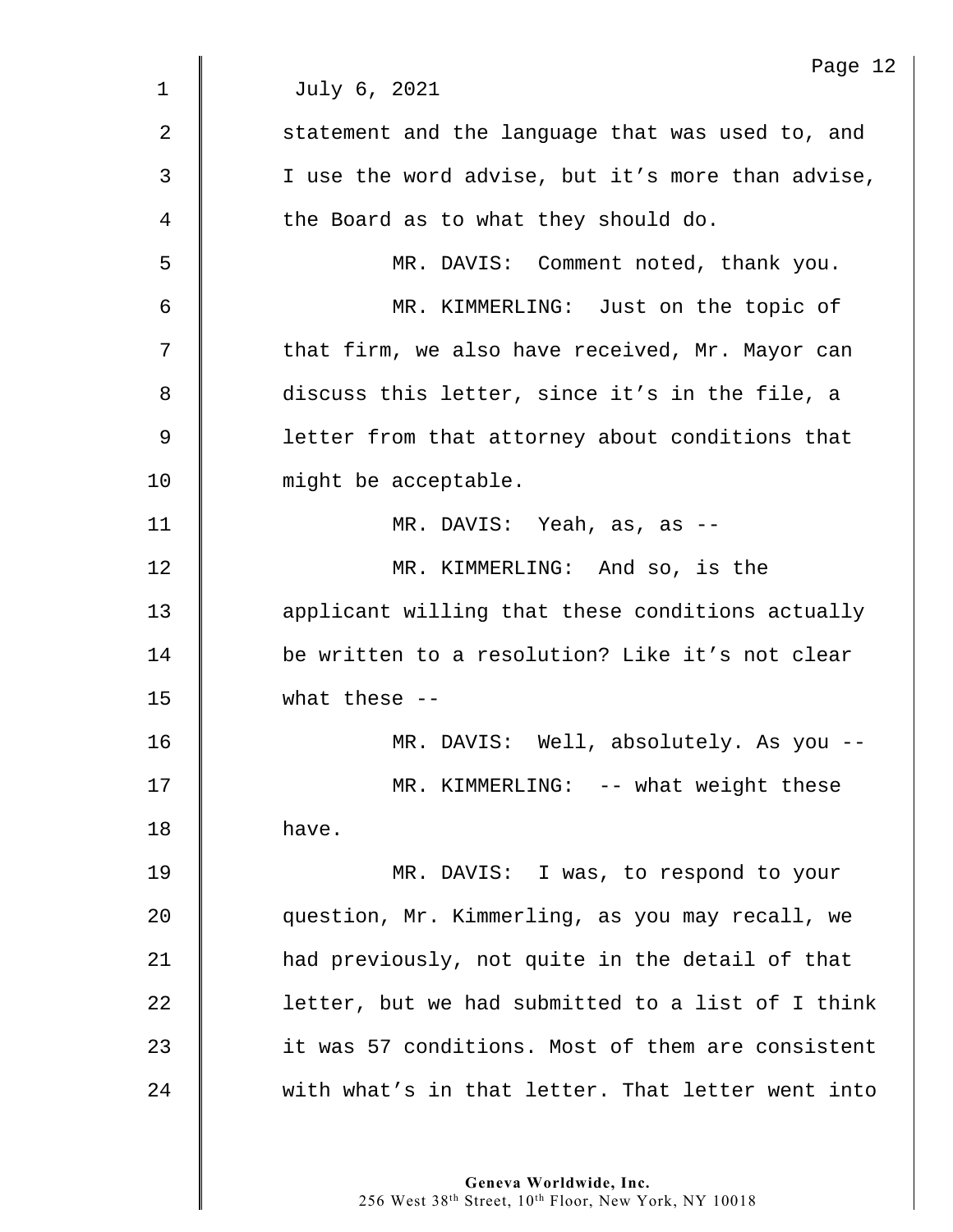Page 13 1 July 6, 2021  $2 \parallel$  a bit more detail, for example, the configuration 3 | of the patient accommodations and that type of 4  $\parallel$  thing, but yes, we're entirely willing to adhere 5 S both to our set of conditions we've previously 6 given and then has elaborated on in that 7 particular letter. 8 MR. KIMMERLING: Okay. Great, thank you. 9 MS. TAYLOR: Any others? You're good? 10 | You good? Yes? Alright, so we're going to move 11 | forward with the public hearing at this point, 12 **d** and this the public hearing as I had already 13  $\parallel$  said, did you -- this is the public hearing for a 14 Wellness center, the Hudson Ridge Wellness 15 **Center, and the applicant has already gotten up,** 16 | or the applicant's gotten up and made his 17 | presentation. 18 | Now what I will ask you all to do is to 19 make, as I said before, make your presentations 20 **as brief as possible and please do not expect an** 21 **answer** tonight to the questions that you have.  $22$   $\parallel$  They are coming up, they will be responded to as

23  $\parallel$  you've already heard Mr. Davis say, that they 24 We will compile responses in a particular volume and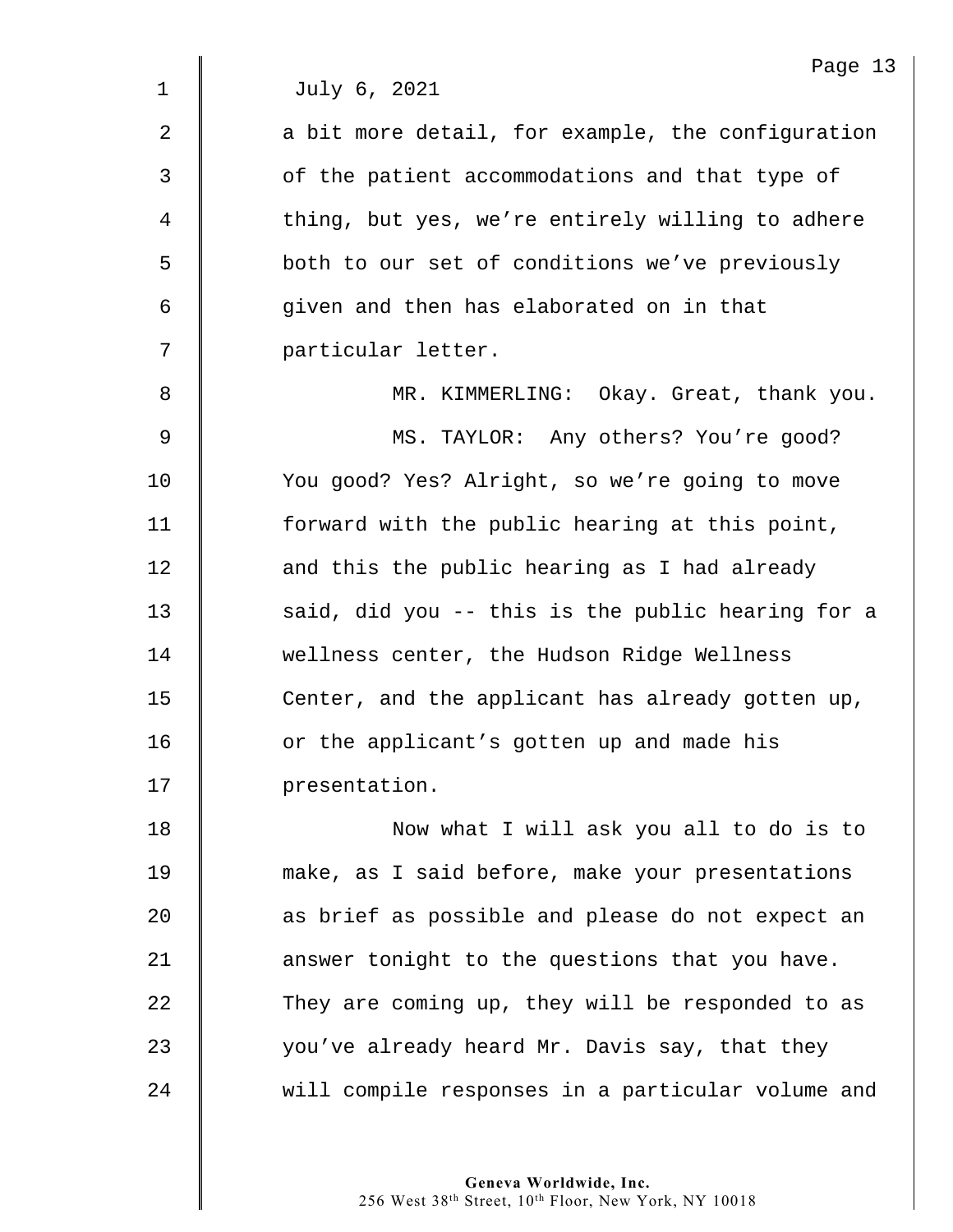2 **f** he will answer those questions for you. Please 3  $\parallel$  avoid repeating things that have already been 4 | said and please, most of all, avoid what we call 5 heated exchanges, okay. Let's assume that 6 everybody is in this for the right reason, and 7 | we're not going to be accusatory when we're 8 **dealing with each other today.** 

9 Oh, one other thing. We have scheduled 10 This hearing to end at 8:15 or earlier, depending 11 | on the comments here, so please also keep that in 12 | mind. I think I've covered it all. Anything else, 13 | anybody? Okay. Alright. So, please come up if you 14 want to make a comment, either for or against the 15 **deger** 15 **application, come up and state your name and** 16 **where you live and make your comments.** 

17 || MR. BRAD SCHWARTZ: Good evening, Madam 18 Chair, members of the Board, staff. For the 19 | record, Brad Schwartz from Zarin & Steinmetz 20 Tepresenting CRHISD. So I'm going to start with 21 | procedurally, you received our letter of June  $22$   $\parallel$  25th. We're well aware that the applicant is 23 | planning on submitting written responses to all  $24$   $\parallel$  the comments that have been made to date, and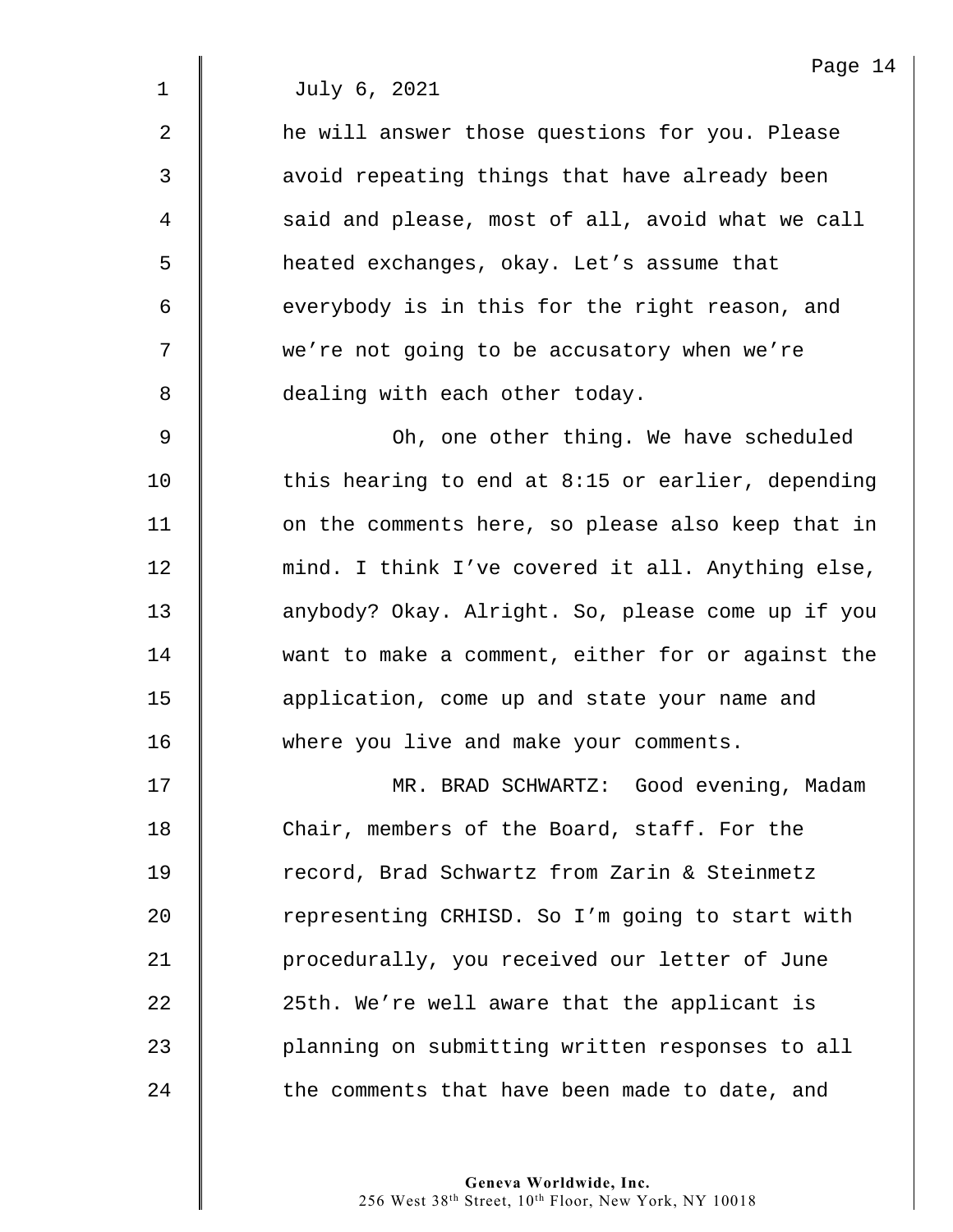2 what we have requested is an opportunity to 3 | The respond obviously in writing to all of those 4 | responses, as well as to appear live and in 5 | person, before your board at a future meeting, 6 whether it's August or sometime thereafter, to 7  $\parallel$  address our comments on the responses orally in 8 person.

9 We suspect that the applicant is going 10 **to submit another voluminous document responding** 11  $\parallel$  to all the comments to date. We will likewise 12 Submit in writing, but we think it's really 13 important to have an opportunity standing right 14 | here at the podium to explain to your board in 15 | person some of the high level, the most pertinent 16 The responses that we have in response again to the 17 | applicant's responses. And it's interesting that 18 | the applicant's counsel has kind of analogized 19 | this to an EIS process, which we have advocated 20 **for but in an EIS process, there would be an FEIS** 21 with his public hearing and the public can 22 **Comment** on those responses.

23 **So that was the request we made in our** 24 | letter. It's consistent with every prior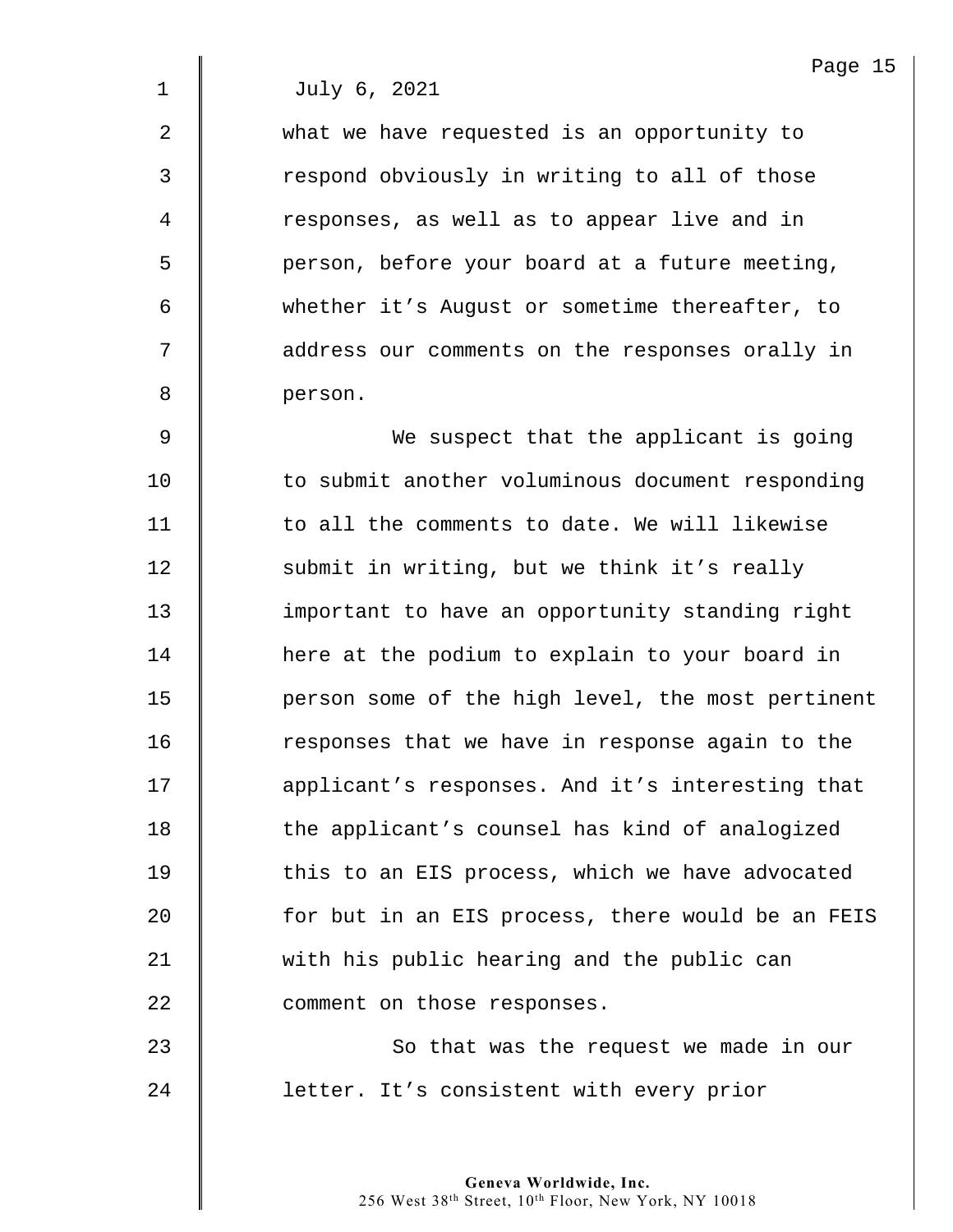2 | application your board has conducted over the 3 years. Just to remind you where we are 4 | procedurally in this application, yes, your board 5 has conducted several public hearing sessions, 6 | but as the applicant just acknowledged, there 7  $\parallel$  have been no responses to date. They've been 8 waiting until the end to compile all the 9 Sommarks in one document. And we submit that it 10 would be fair and reasonable to allow the public 11 | to come and address those comments again in 12 writing and before your board. So whether it's 13 | tonight, or after tonight, staff could advise us 14 **d** on whatever schedule the board agrees upon, but 15 | that is our request to be able to come in person 16 | to address your board, again with respect to our 17 | responses to the applicant's responses. That's 18 | kind of how the process has always worked before 19 your board, and we ask that your board follow 20 That same process with respect to this 21 | application. 22 | MS. TAYLOR: Very good. 23 | MR. SCHWARTZ: Okay.

24 || MS. TAYLOR: Okay.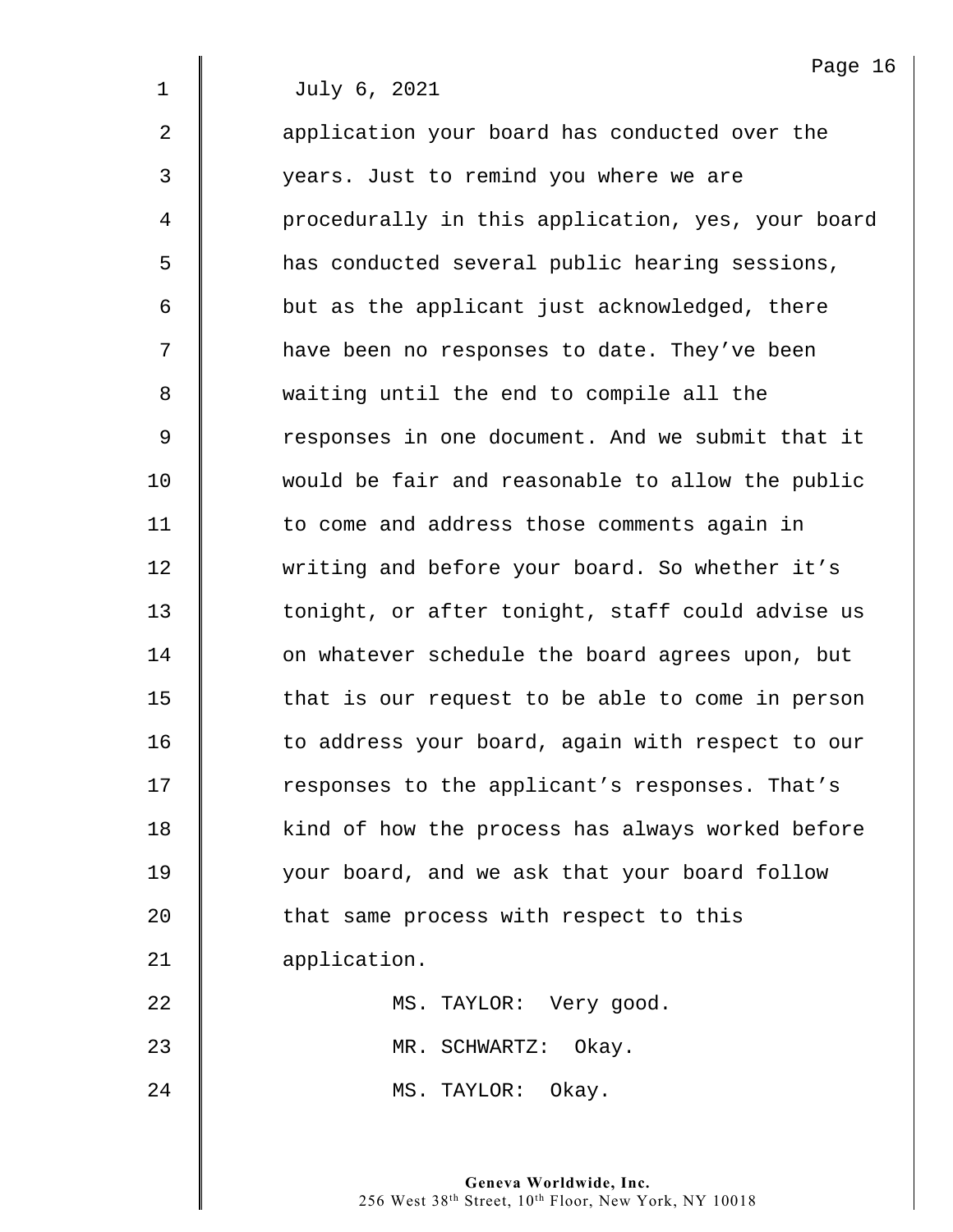2 MR. SCHWARTZ: Look, a couple other 3 points, OASAS, there was a comment raised at the 4 | last meeting, Mr. Kessler, I believe you had 5 S asked the applicant for information from the 6 **deg** applicant for each piece of correspondence  $7$   $\parallel$  relating to this application. That request came 8 up because the applicant's consultant, Mr. 9 Saldwin, had made a series of comments is well 10 **aware of this application, is aware of the local** 11 | residents concerns and has advised the applicant 12 | to sort of stay away and not begin the OASAS 13 | application process until all the local issues 14 had been resolved. 15 || The best that we know, and we've

16 | conferred with the town, the applicant has not 17 | complied with that request. There's been nothing 18 | submitted, two months now have gone by. There's 19 nothing showing what the communications have been 20 Weith OASAS, the state agency regulating this 21 project.

22 **The reason why that's important to us**  $23$  | and why we want to see it, and presumably why the 24 Soard has asked for it, it contradicts the

> **Geneva Worldwide, Inc.**  256 West 38th Street, 10th Floor, New York, NY 10018

Page 17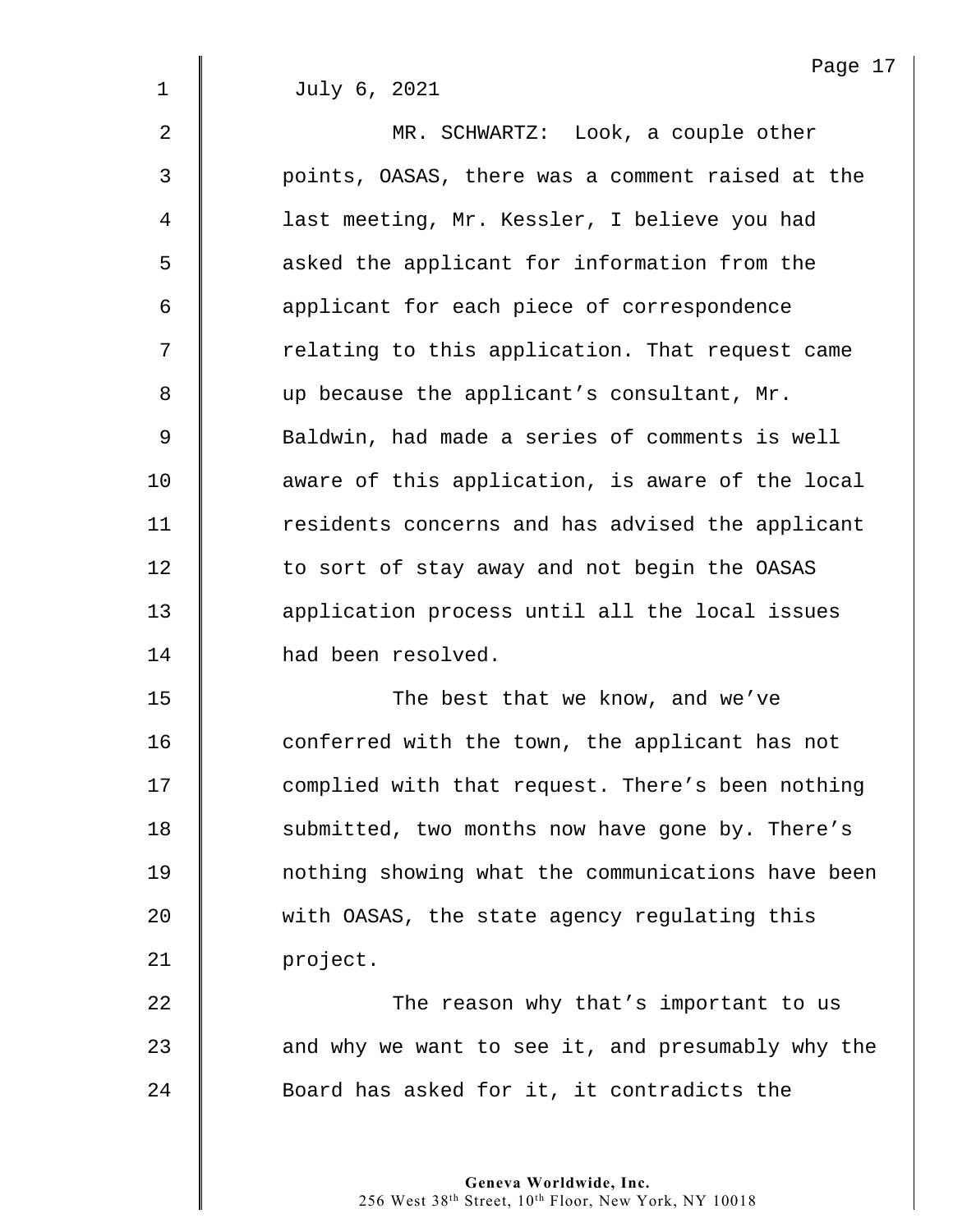2  $\parallel$  information that we have from OASAS about what it 3 xmows about the project. We had submitted a FOIA 4 | request to OASAS earlier this year, and what we 5 | qot back, a series of letters, the most recent of 6 which, August 23, 2019.

 $7 \parallel$  That letter says, to date, again, as of 8 August of 2019, and it was attached to our 9 Submission letter, OASAS has not seen any 10 **proposal from Hudson Ridge.** So 2019, OASAS 11 | hasn't seen a thing and in response to our FOIA 12 Tequest, this was the most recent correspondence 13 | that we got back. So taking this on its face, and 14 **| |** perhaps there's other communications that we 15 didn't get back in response to our FOIA request 16 **for whatever reason, but all we have is this** 17 letter.

18 Again, Hudson Ridge hasn't seen -- I'm 19 Sorry, OASAS has not seen any proposal from 20 Hudson Ridge. So how Mr. Baldwin can make the 21 Tepresentation that OASAS knows all about the 22 **lace 1** local issues, much less that OASAS has directed 23 The applicant to not begin any conversations 24 until all the local issues have been resolved.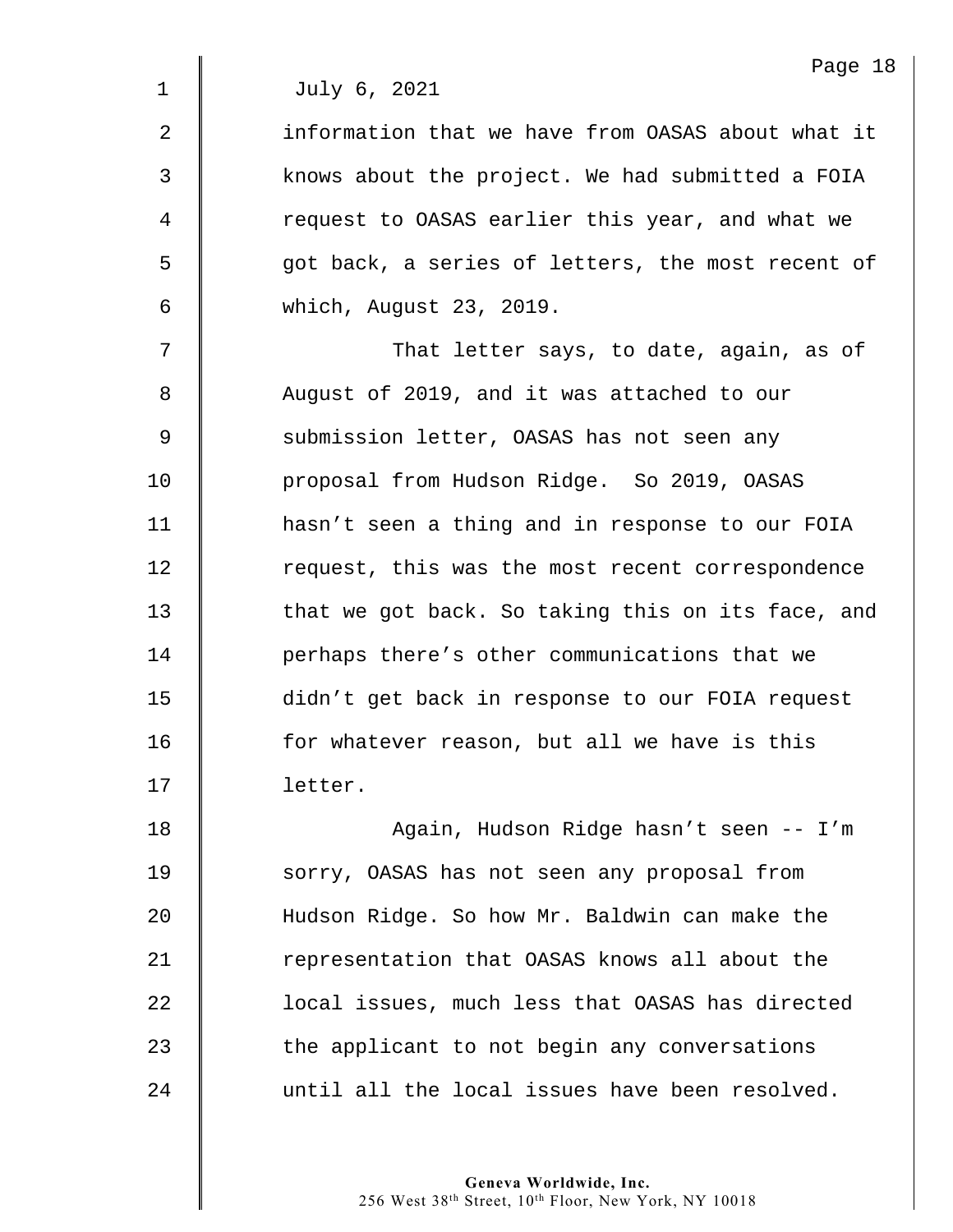|                | Page 19                                           |
|----------------|---------------------------------------------------|
| $\mathbf 1$    | July 6, 2021                                      |
| $\overline{2}$ | None of that is set forth in this letter. We'd    |
| 3              | like to see that information, the Board requested |
| 4              | that information. It hasn't been provided to      |
| 5              | date, and we'd like the Board to require the      |
| 6              | applicant to make that submission.                |
| 7              | Mr. Bianchi, or Mr. Kimmerling, you also          |
| 8              | mentioned the Cuddy & Feder letter of June 28,    |
| 9              | 2021. We did not see the letter that was          |
| 10             | submitted today, apparently making some threats,  |
| 11             | and would certainly like a copy of that letter,   |
| 12             | but with respect to the June 28th letter, suffice |
| 13             | to say, this letter and all these conditions that |
| 14             | the applicant wants to voluntarily say okay does  |
| 15             | not even begin to seriously address the           |
| 16             | residents' concerns.                              |
| 17             | Yes, they may touch upon some of the              |
| 18             | issues peripherally that we've talked about over  |
| 19             | these last few months. But one of the key issues, |
| 20             | as your board knows, is that we have requested    |
| 21             | floor plans for the project, to prove how 92 beds |
| 22             | are going to work. We have asked for that because |
| 23             | the number of beds will dictate the impacts of    |
| 24             | the project. If there are fewer beds, different   |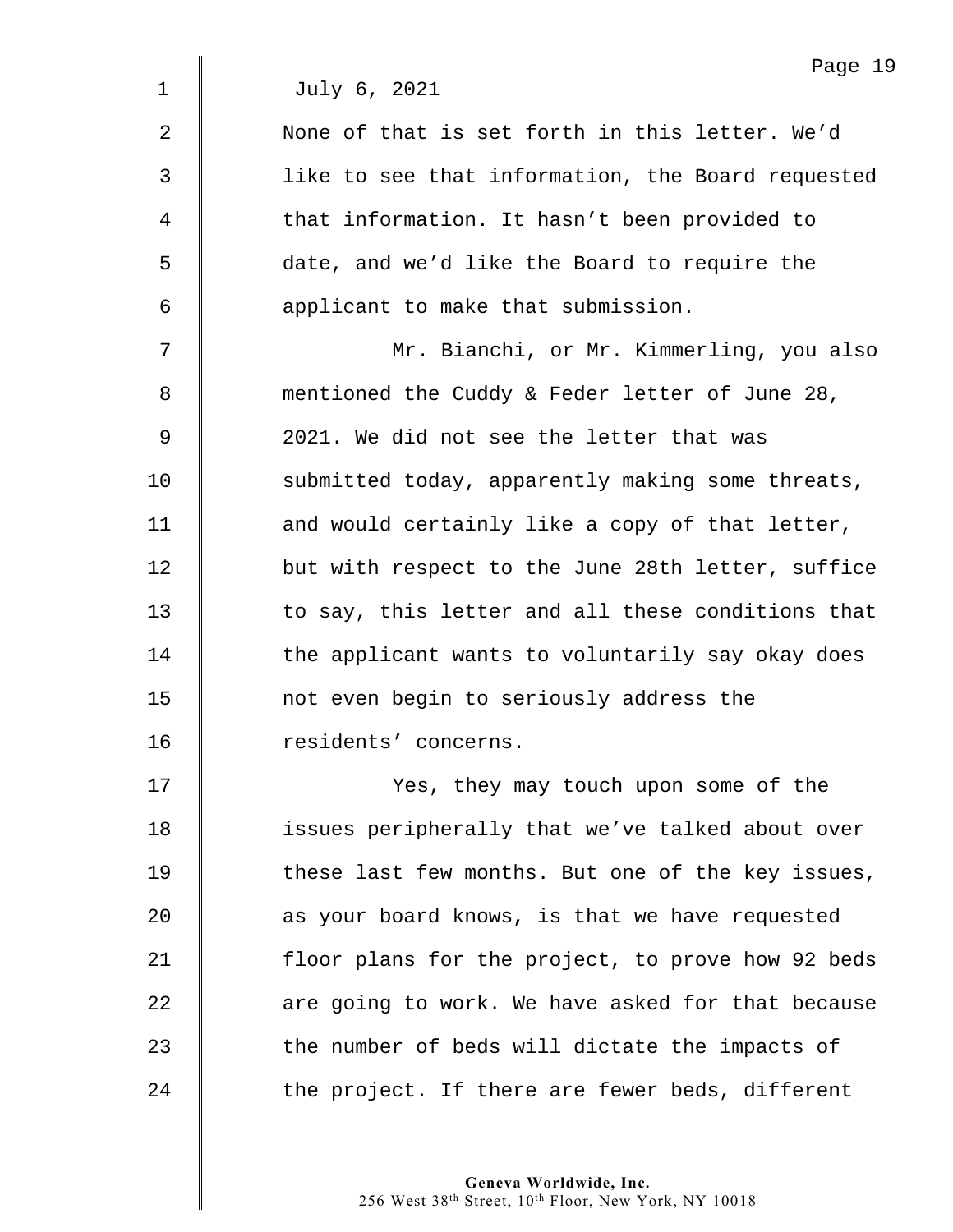2 | impacts, right. Fewer beds, the project will be 3 || planned and operated differently. Your board, the 4 | public, part of your SEQR and site plan process 5 is to evaluate the real impacts from the project. 6 So we have asked for those floor plans. We're not  $7 \parallel$  trying to be pain in the next, right. We think 8 || that they are genuinely needed to fully study and 9 || address the impacts of this project and your 10 Special permit requirements mention over and over 11 **deg** 11 again, that your board's obligation is to study 12 **the impacts from the quote, intensity of** 13 **J** operation and character of a proposed use, 14 Section 307-42A. How can the Board and the public 15 | study the impacts and understand the impacts from 16 **the intensity of operation if we don't have all**  $17$   $\parallel$  the plans that depicts the project. These 18 **decive** conditions, this list of conditions, the three 19 pages, mentions nothing about providing the floor  $20$  | plan.

21 | MR. ROTHFEDER: Is there a number that 22 you would be satisfied with, in terms of 23 **patients?** 

24 MR. SCHWARTZ: So we're not the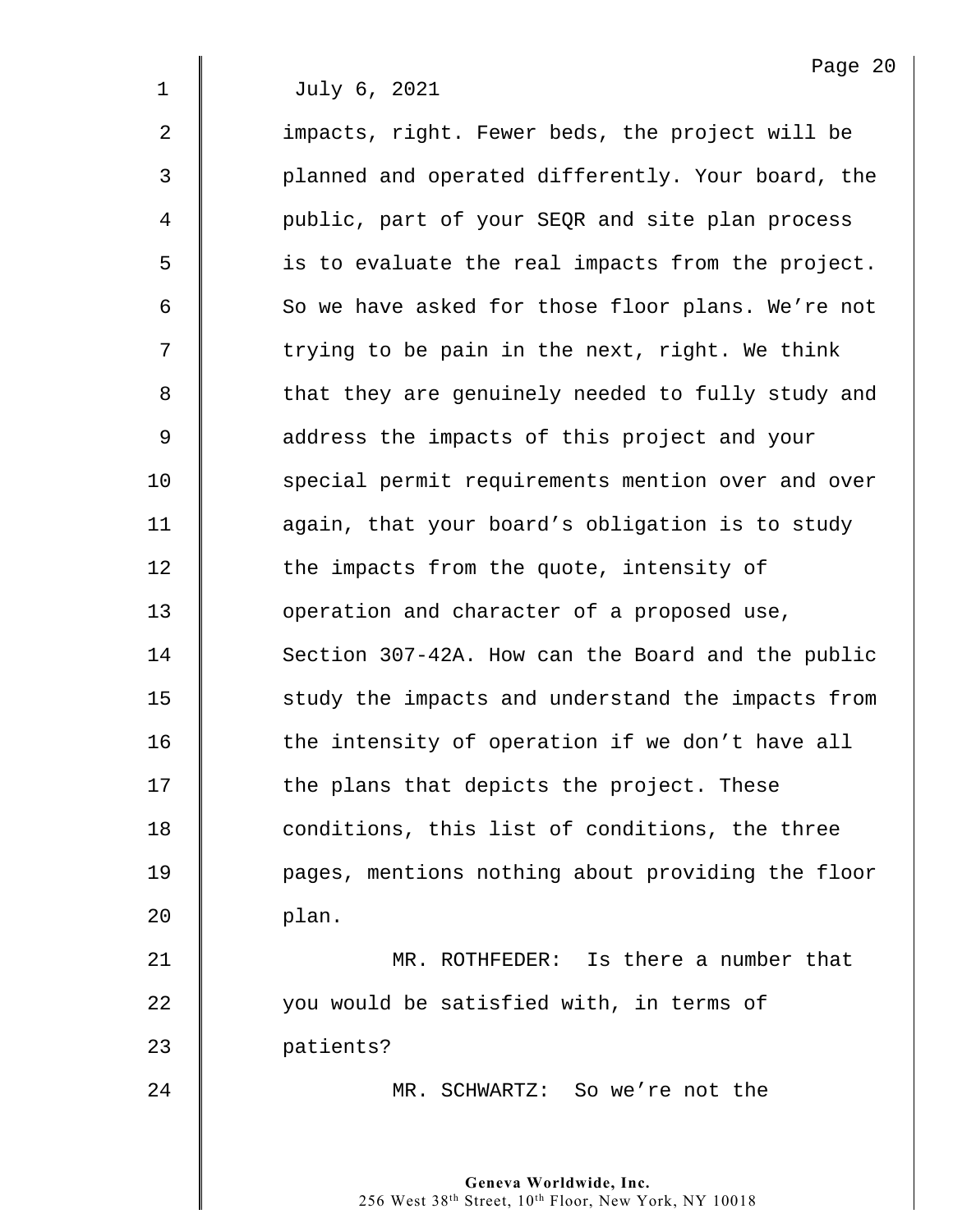Page 21 1 July 6, 2021 2 | applicant. 3 MR. ROTHFEDER: No, I'm just asking you, 4 because you keep bringing it up as, as you just 5 said now, there could be different impacts on the  $6$   $\parallel$  community, depending on the number of patients, 7 || right. So you must be looking what -- I mean 8 | vou're all about the impacts to the community, so 9 | vou must have some idea about what number would 10 **be more satisfactory to you, right?** 11 MR. SCHWARTZ: So we don't have a fixed 12 | number, Mr. Rothfeder, certainly less than 92. 13 | But more important, if the applicant wants to  $14$   $\parallel$  study a sensitivity analysis to show what works, 15 | right, 92 beds -- it's not even so much the 16 impacts I'm talking about right now, 92 beds 17 | architecturally, right, we have submitted 18 **information that 92 beds cannot be retrofitted in**  $19$   $\parallel$  these buildings. So we can't even begin to really  $20$   $\parallel$  assess  $-$ 21 WR. KESSLER: But isn't that OASAS' 22 | issue and not ours? 23 MR. SCHWARTZ: Which is why we've asked 24 **for there to be some initial consultation with**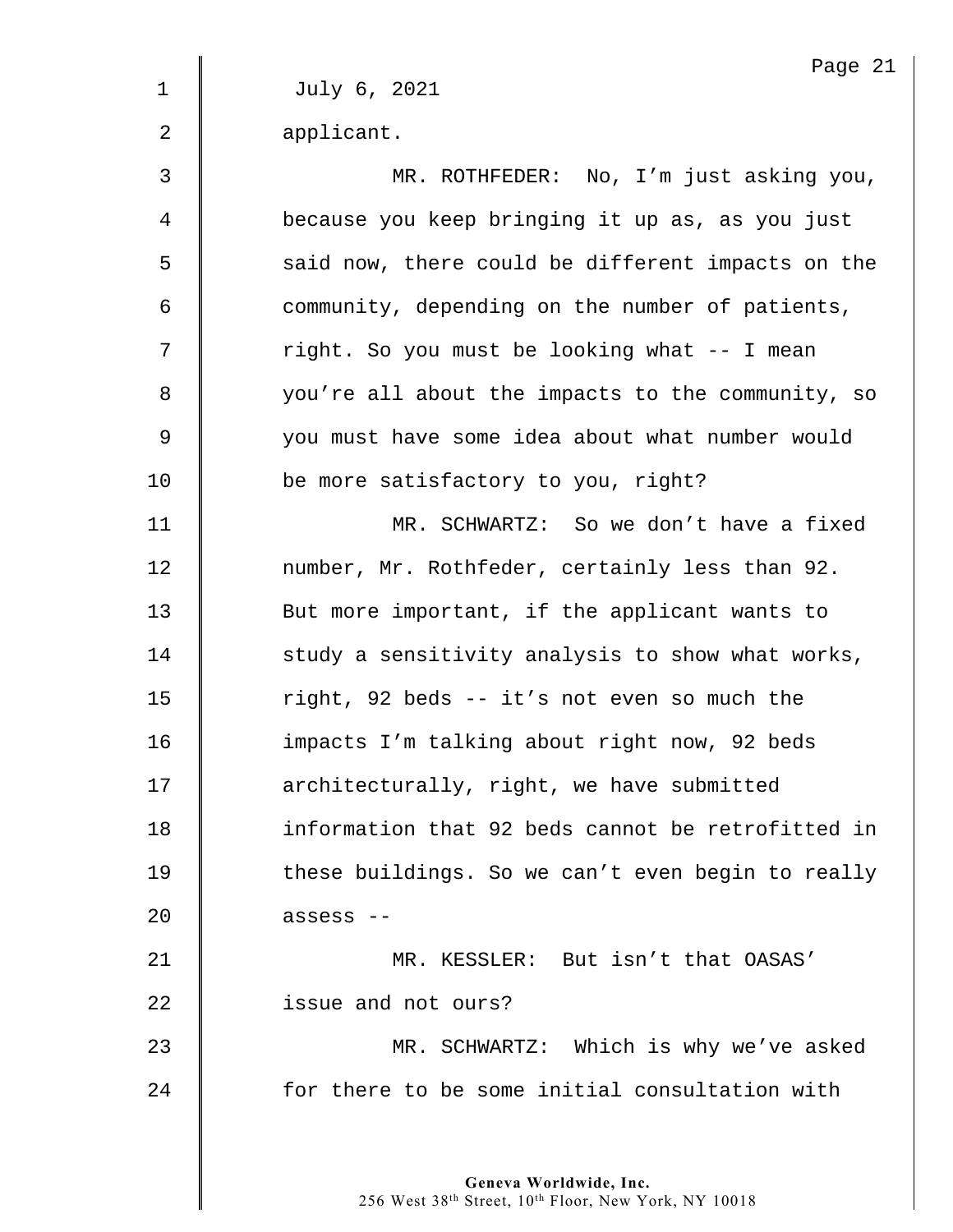|                | Page 22                                           |
|----------------|---------------------------------------------------|
| $\mathbf 1$    | July 6, 2021                                      |
| 2              | OASAS.                                            |
| 3              | MR. KESSLER: I understand that.                   |
| 4              | MR. SCHWARTZ: Which is what our                   |
| 5              | consultant has advised us normally takes place.   |
| 6              | MR. KESSLER: But, but Brad, you know,             |
| 7              | we're here evaluating 92 beds. If it's less, I    |
| 8              | agree, less impact. But that's what we're         |
| $\overline{9}$ | evaluating, 92 beds. OASAS can come back and say  |
| 10             | it's 47 beds or whatever number. But what we're   |
| 11             | doing right now is 92. That's the ceiling. That's |
| 12             | what we're evaluating all the impacts based upon, |
| 13             | with no new buildings, right.                     |
| 14             | MR. SCHWARTZ: Right.                              |
| 15             | MR. KESSLER: That's what we're looking            |
| 16             | at.                                               |
| 17             | MR. SCHWARTZ: And if OASAS comes back,            |
| 18             | and says fewer beds --                            |
| 19             | MR. KESSLER: Okay.                                |
| 20             | MR. SCHWARTZ: The impact analysis that            |
| 21             | your board has conducted is kind of for naught,   |
| 22             | because it's not as simple as to say fewer beds   |
| 23             | equals fewer impacts or the same impacts. Fewer   |
| 24             | beds can mean different impacts. So there's fewer |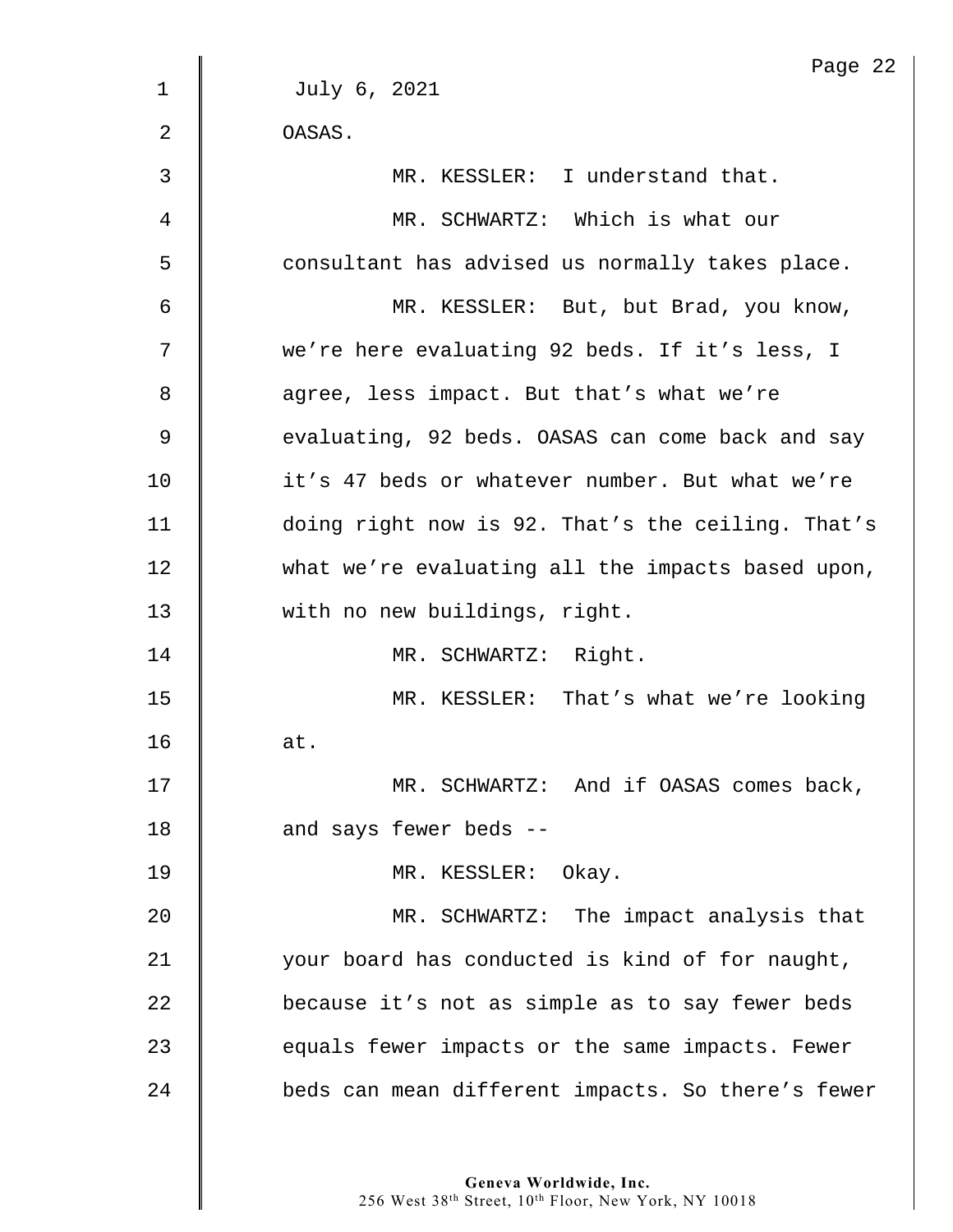|             | Page 23                                           |
|-------------|---------------------------------------------------|
| $\mathbf 1$ | July 6, 2021                                      |
| 2           | beds, then they can design a different facility   |
| 3           | and then you don't know what the real impacts     |
| 4           | are.                                              |
| 5           | MR. KESSLER: But you were just                    |
| 6           | indicating that fewer beds would be lesser        |
| 7           | impacts.                                          |
| 8           | MR. SCHWARTZ: We don't know.                      |
| 9           | MR. KESSLER: You've said that before.             |
| 10          | MR. SCHWARTZ: When did I say that?                |
| 11          | MR. KESSLER: When you were saying --              |
| 12          | MR. ROTHFEDER: Yeah, you --                       |
| 13          | MR. SCHWARTZ: Well, we -- 92, they                |
| 14          | haven't proven out the number of beds.            |
| 15          | MR. KESSLER: But not for us to decide             |
| 16          | though.                                           |
| 17          | MR. SCHWARTZ: OASAS ultimately approves           |
| 18          | the bed count, but your board's tasks would study |
| 19          | the impacts from the project. What we have        |
| 20          | submitted is how can the Board study the impacts  |
| 21          | without knowing the number of beds?               |
| 22          | MR. KESSLER: We're studying it based              |
| 23          | upon 92. That's what we're doing.                 |
| 24          | MR. SCHWARTZ: And you have information            |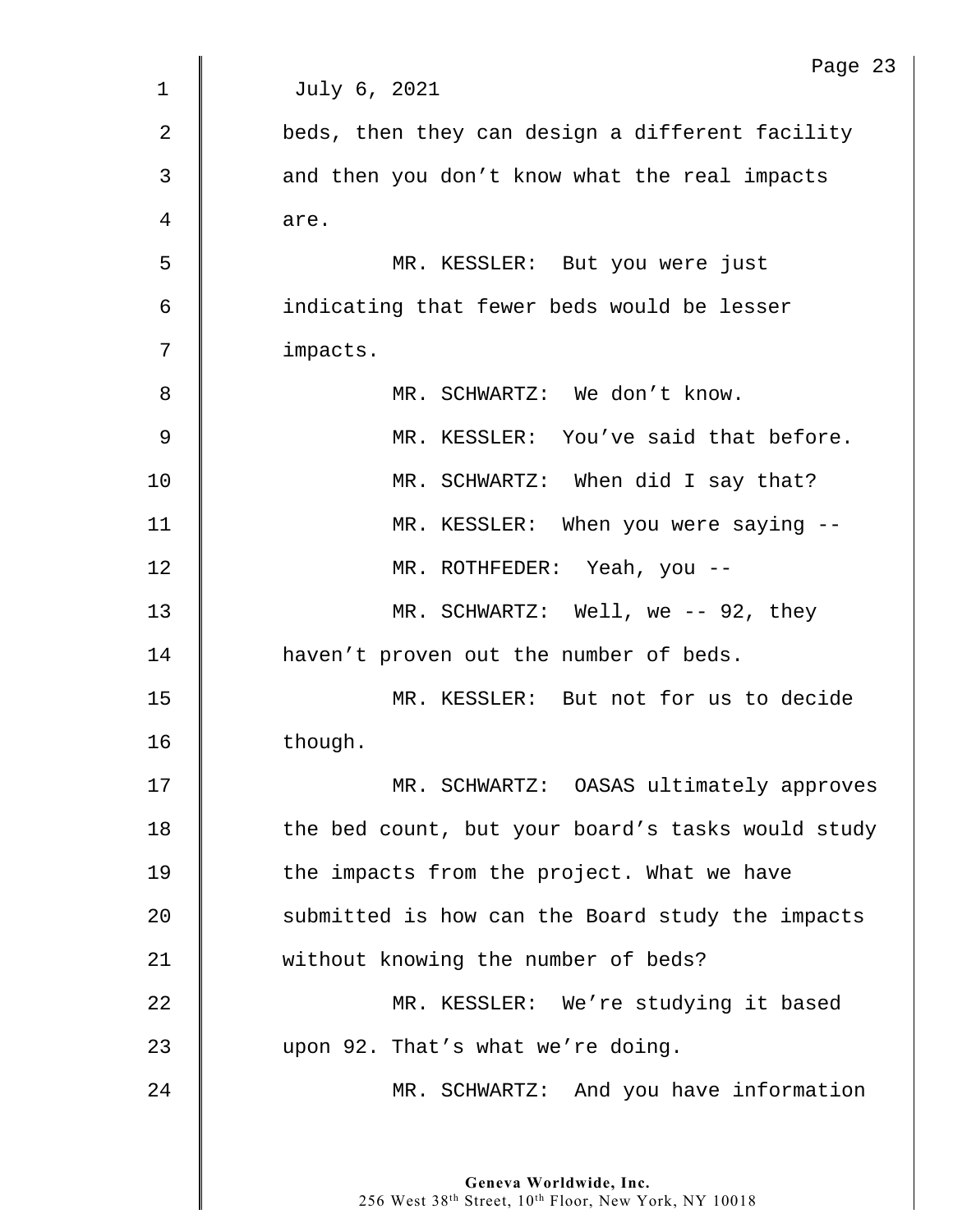2  $\parallel$  before your board that we submit -- they haven't 3 Submitted any floor plans. We have an architect 4 Submit evidence to your board that demonstrates 5 | that 92 beds doesn't work. So you're studying a 6 | project that's not feasible. The applicant is 7 || asking the Board to study a project that's not 8 **d** feasible.

9 MR. ROTHFEDER: But OASAS will make that 10 determination. They'll come back and say well 11 it's not feasible or it is feasible. It's for 12 Them to make that determination. I just feel like 13 you're coming at this in two different 14 directions. One is the impact to the community of  $15$   $\parallel$  the number of people that are going to be there 16 **d** and the number of cars that will be there and 17 | that sort of thing, which will depend on the 18 | number of people. And then you turn around and  $19$   $\parallel$  talk about the architectural issues inside, which 20  $\parallel$  totally seems to me to be irrelevant to this 21 | issue right now. So and again, if OASAS came back 22 **and supported your position and said well, it's** 23 **b** only 46 that you can only have, would that 24 Satisfy you? Well, I'd like him to answer the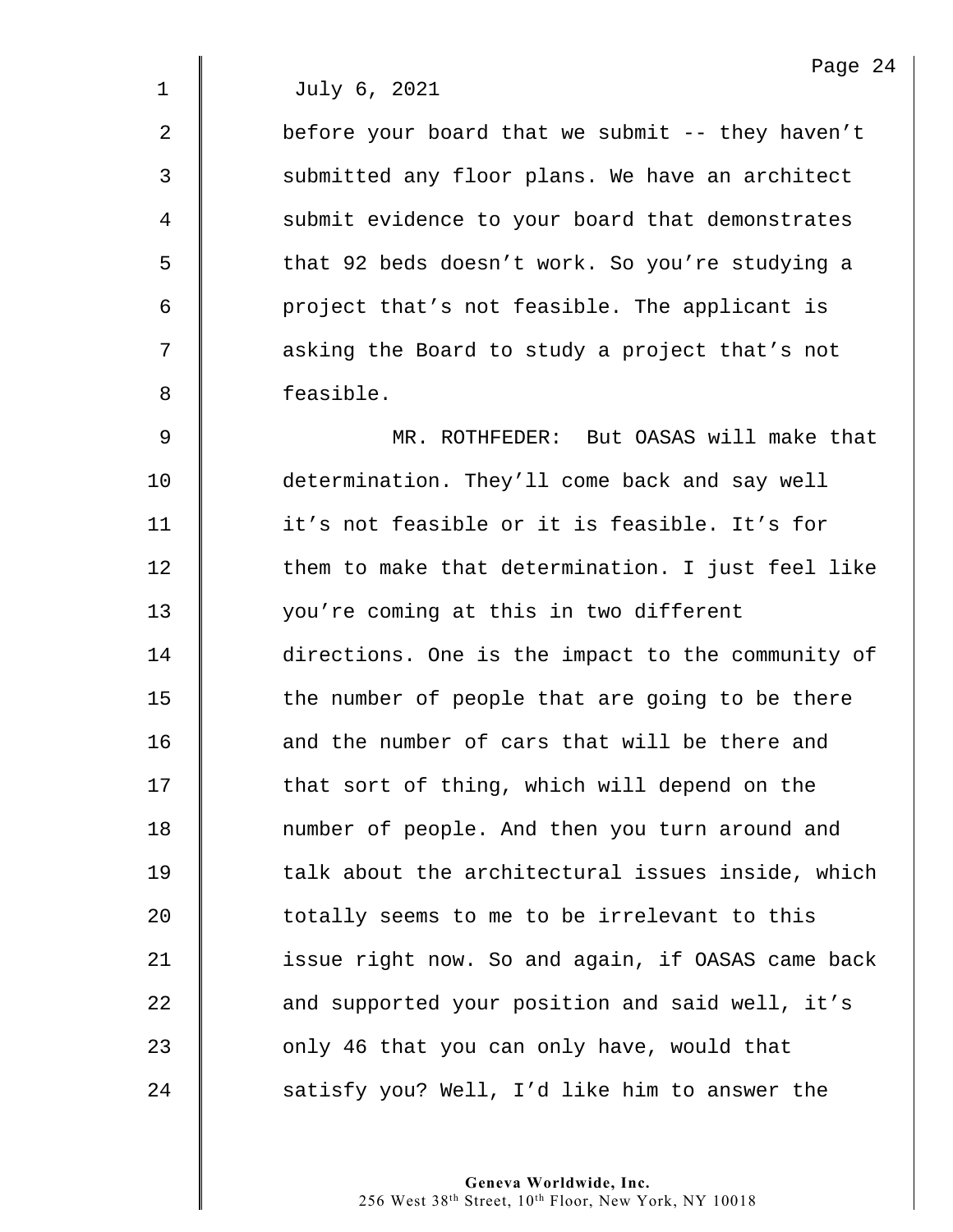|                | Page 2!                                           |
|----------------|---------------------------------------------------|
| $\mathbf{1}$   | July 6, 2021                                      |
| $\overline{2}$ | question.                                         |
| 3              | MS. KAREN WELLS: I'm actually going to            |
| 4              | help answer the question.                         |
| 5              | MR. ROTHFEDER: Okay.                              |
| 6              | MS. WELLS: Hi, I'm Karen Wells, 28                |
| 7              | Applebee Farm Road. I have been working with Brad |
| 8              | as part of the CRHISD group. So I will like to    |
| 9              | try to address the questions that are out there.  |
| 10             | I'll take off my little square mask so we can all |
| 11             | hear me a little bit better too.                  |
| 12             | First, our information is that OASAS'             |
| 13             | job is to determine the minimum criteria for      |
| 14             | square footage and other things at a facility.    |
| 15             | What the applicant has put forth however, is a    |
| 16             | luxury facility, based on certain aspects, luxury |
| 17             | aspects. So, yes, OASAS could say you could fit   |
| 18             | 92 people in there, but it would no longer be the |
| 19             | luxury facility, the type of facility that they   |
| 20             | have put forth with their comparisons. Let me     |
| 21             | finish please. With their comparisons, etc.       |
| 22             | And to get to your question, we, as a             |
| 23             | community, are very, very open to having a        |
| 24             | discussion about a number of beds that is         |
|                |                                                   |

Page 25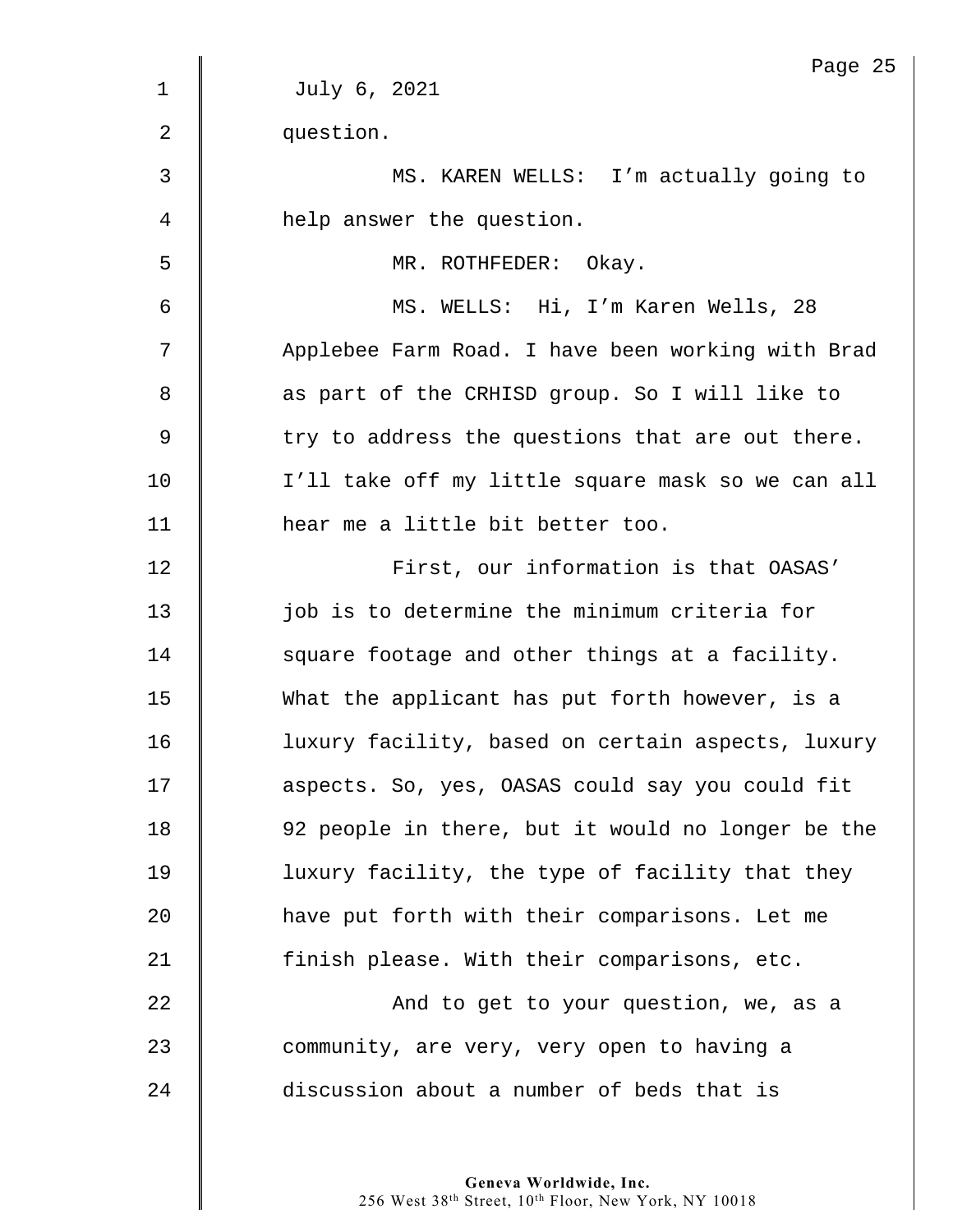$2 \parallel$  acceptable. We have simple asked that we do this 3 | On an evidence-based analysis. That's it. Do I 4 know based on the infrastructure of these 5 | buildings exactly how many will fit? No. Because 6 we have not been allowed in the buildings, we 7 | have not been given detailed floor plans of the 8 | buildings. We have no idea even what their 9 Solut 20 kitchen requirements are and I'll get to that in 10 my presentation.

11 | So we are not opposed to a certain 12 | number of beds. Can I tell you what that number 13 **is definitively?** Absolutely not, because we 14 simply do not have the information and that is  $15$  | all we are asking for, is the information to have 16 **a** a good and honest discussion about what does 17 work.

18 MR. KESSLER: But whatever number OASAS 19 **comes back with, it may not, you're saying it may** 20 **not be acceptable to you?** 

21 | MS. WELLS: No, I'm not saying that. 22 What am I am saying is the number OASAS comes 23 back with as a minimum square footage per patient  $24$  | requirement is not the same facility as they are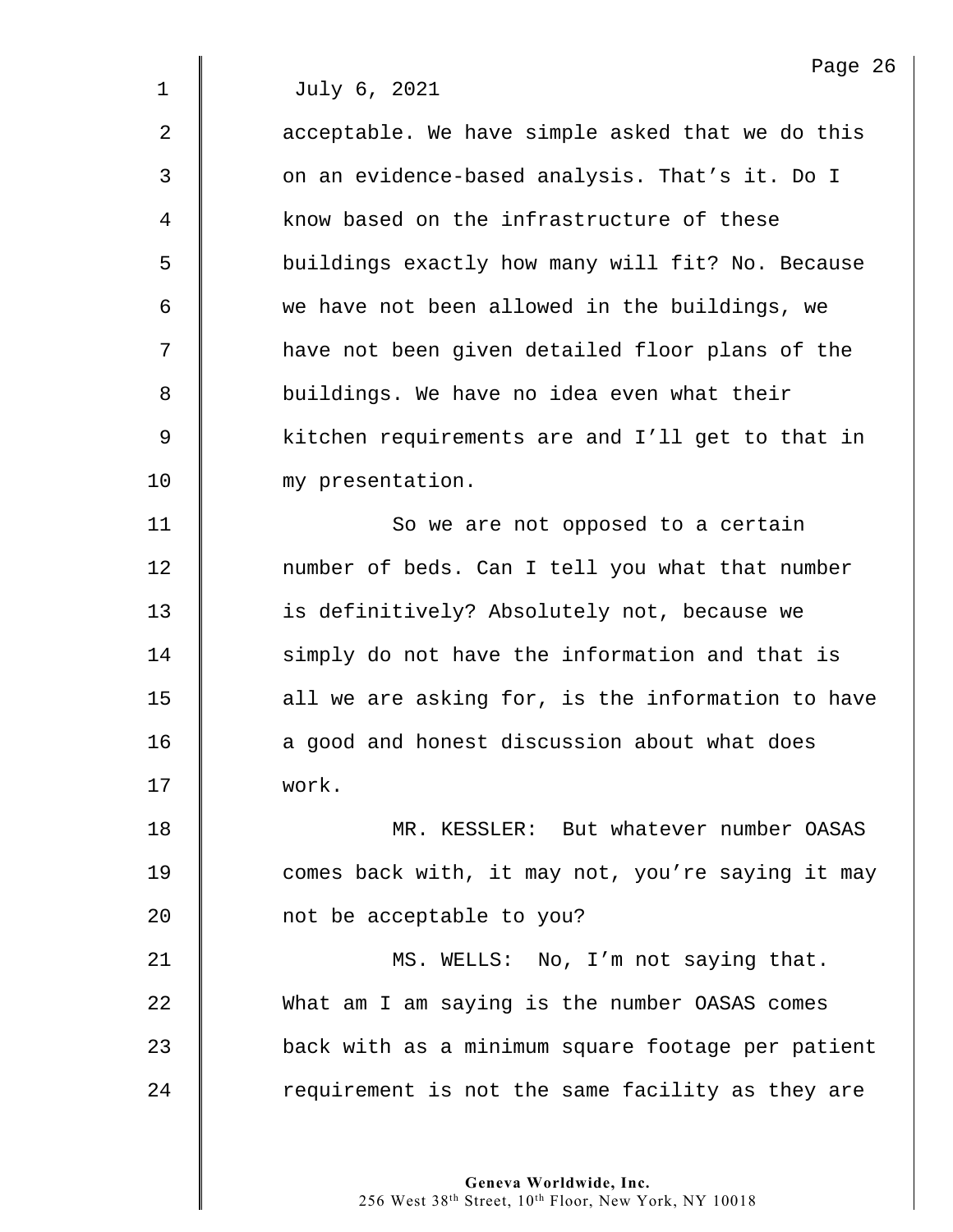|                | Page 27                                           |
|----------------|---------------------------------------------------|
| 1              | July 6, 2021                                      |
| $\overline{2}$ | proposing in their plan. It's just simply not.    |
| 3              | MR. KESSLER: Okay. Why do I care if               |
| 4              | it's luxury or not here? Suppose somebody wants   |
| 5              | to build a hotel in the town and they say it's    |
| 6              | going to be a five-star hotel and it turns out to |
| 7              | a one-star and we approve it, it turns out to be  |
| 8              | a one-star hotel. Do I care? Should I care?       |
| $\mathsf 9$    | [laughter]                                        |
| 10             | MS. WELLS: Very much, community.                  |
| 11             | MR. KESSLER: No, wait, hold on, wait,             |
| 12             | wait, before you jump on me, we're approving a    |
| 13             | hotel. That's what we're approving. I'm not       |
| 14             | approving satin sheets.                           |
| 15             | MS. WELLS: Okay. Before we start                  |
| 16             | yelling back and forth, we would like -- Brad is  |
| 17             | going to share a reason why you care, and I       |
| 18             | applaud him for doing this because a very         |
| 19             | personal story and I'm sure difficult.            |
| 20             | MS. TAYLOR: Excuse me one second. We              |
| 21             | gave you a time for this, no?                     |
| 22             | MR. SCHWARTZ: I'll wrap up in three               |
| 23             | minutes, I promise.                               |
| 24             | MS. TAYLOR: Alright.                              |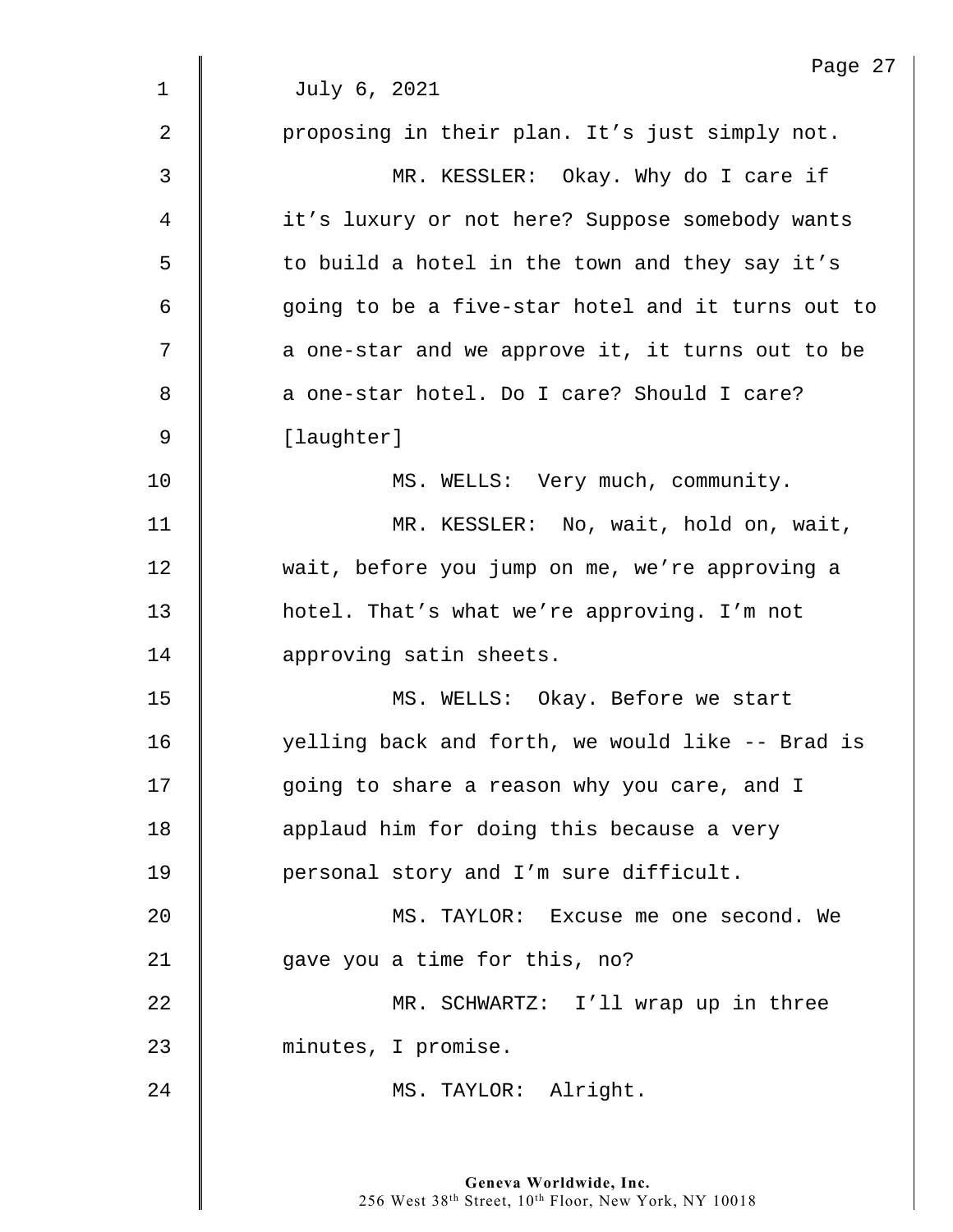| 2              | MR. SCHWARTZ: So, yes, you're not                 |
|----------------|---------------------------------------------------|
| 3              | approving whether they're forte sheets or some    |
| $\overline{4}$ | other brand. Recently, someone I know was in a    |
| 5              | facility and it was a high end facility, but this |
| 6              | person was in on insurance. And because it was    |
| 7              | insurance and not paying the top dollar, it was   |
| 8              | not a 30-day stay or longer, it was a seven-day   |
| 9              | stay. They couldn't wait to get this person out   |
| 10             | of the facility because they were on insurance.   |
| 11             | So, that person got dropped off and               |
| 12             | picked up within a six or seven-day period, not a |
| 13             | 30-period or longer. So depending upon how many   |
|                |                                                   |

14 **| persons there are, that could affect trip count,** 15 | for example. So it's one example of why a luxury 16 | facility, it's not because of, again the brand of 17 | the sheets and stuff like that. The impacts could 18 **be different because the operation is different.** 

19 MS. TAYLOR: Brad, we can only judge or **make a decision about what the applicant has put**  $\parallel$  before us. We can't go any further than that, **d** alright. So you have, you and Chris have your **feelings and your opinions about what is maybe** 24 | luxury or not luxury. But the bottom line is we

> **Geneva Worldwide, Inc.**  256 West 38th Street, 10th Floor, New York, NY 10018

Page 28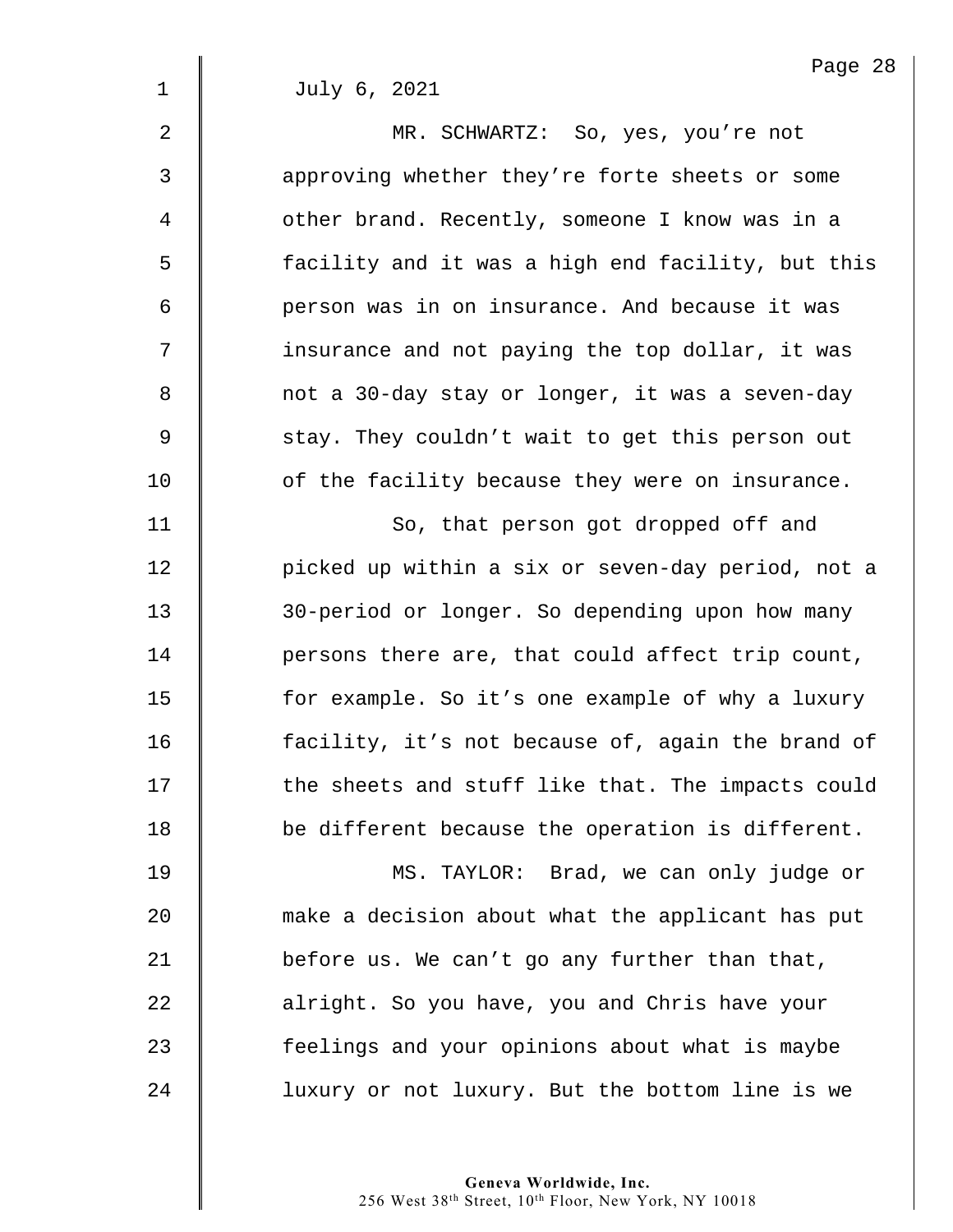$2 \parallel$  can only judge the application and you know this, 3 || in terms of what is before us, not anything else. 4 So we may or may not approve this, but in the 5 || final analysis, it's the authority, the licensing 6 | authority that will say yes this is a go or no 7 | it's no, no matter what we do, we can't license 8 || this facility. We can only judge what we see in 9 front of us.

10 MR. SCHWARTZ: I hear you. All I would 11 | ask the board to do, go back look at the special 12 **permit requirements, look at the requirement of** 13 Studying the operations of a project and just 14 xeep that in mind when you consider this request 15 | and I'll move on for now. But please go back and 16 **dec** look at the special permit requirements. But this 17 | conversation started right, because of this 18 | letter and as you just said, Madam Chair, we may 19 **duar** approve, you may approve, you may not approve, it 20 | feels awfully premature and presumptuous frankly 21  $\parallel$  to be talking about conditions of an approval 22 when we have no idea when the Board is going to  $23$   $\parallel$  shake out on this, right. The Board has been 24 **incredibly patient sitting and listening to all**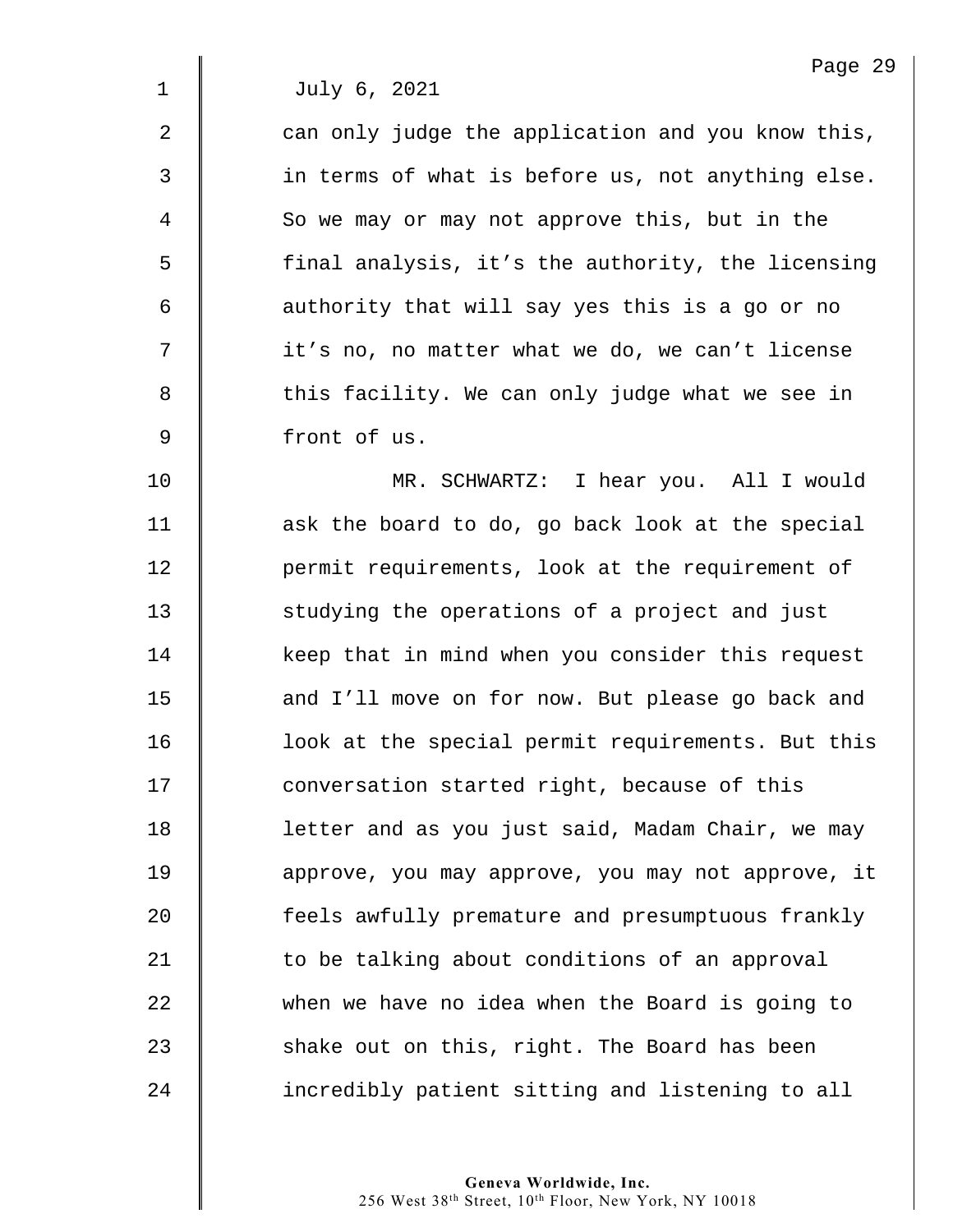2 The these public comments for several months. At some 3 || point soon hopefully, we'll hear some of the 4 feedback from the Board as to where your thoughts 5 | are on the application, but to be talking about  $6 \parallel$  conditions for the applicant to put in three 7 | pages of conditions again is premature and 8 **b** presumptuous.

9 | And the last thing I'll mention very 10 **briefly, we received a copy of the memo that the** 11 | Zoning Board sent to your board. We were pleased 12 | to see it. It's been asking, frankly a lot of the 13 Same questions that we've been asking. We know 14 | that your board knows you need to address 15 **deger** community character master plan and all that kind 16 **July 16** of thing. One point I want to just highlight. The 17 | Zoning Board sited the exact pages from the SEQR 18 | handbook that we have been citing to the town 19 **about** how you can study community character, 20 because that's an impact that's been discussed 21 **July 21** over and over again, because we have a historic 22 designation of Quaker Ridge Road, we have a 23 **facility that's being located on a local road** 24 when the legislation in the town code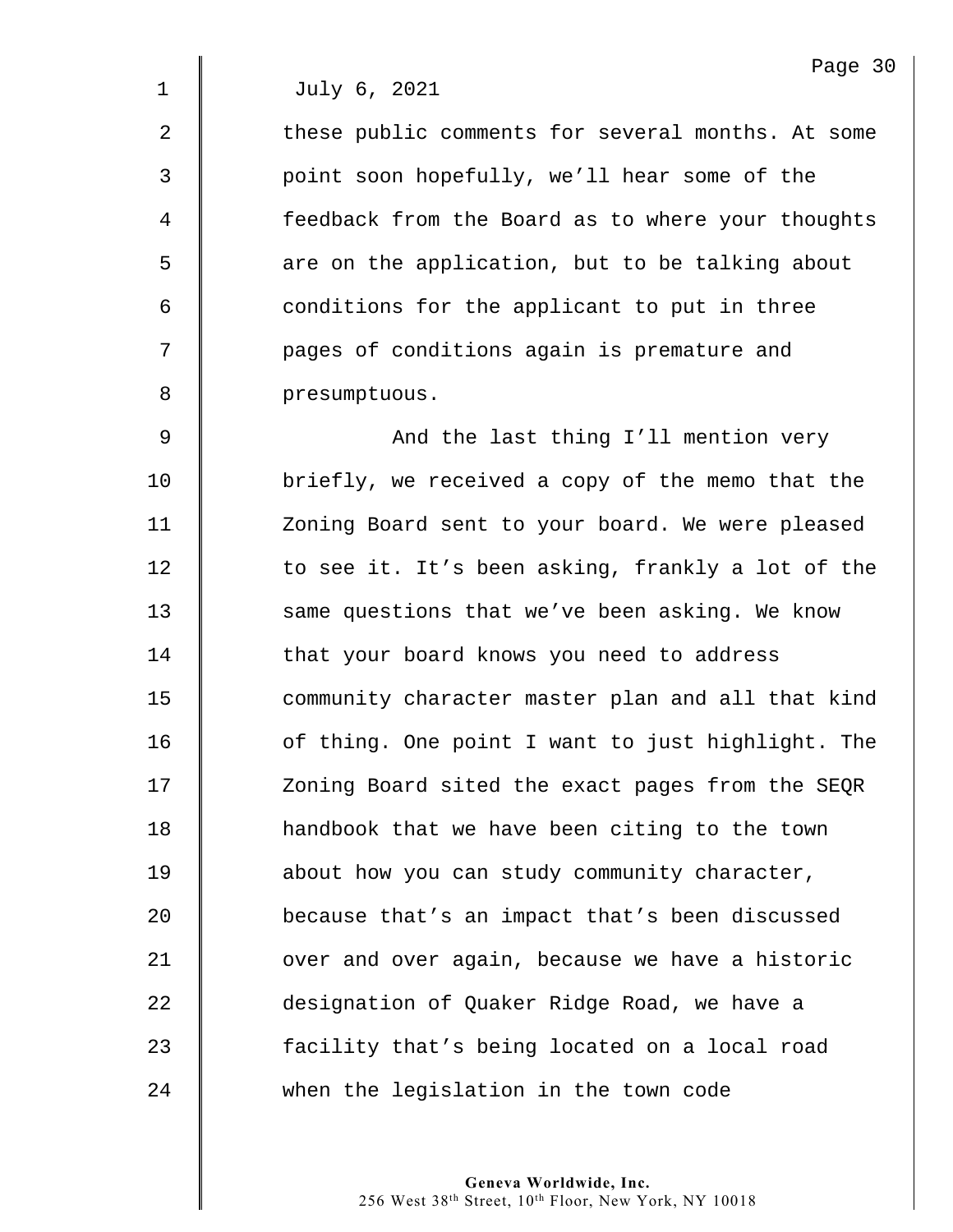2 Specifically requires on a state road. You know  $3 \parallel$  all that. But I went back to the SEQR handbook, 4 because we had presented to your board months ago 5 | and I think it's worth repeating tonight, some of  $6 \parallel$  the excerpts.

7 | Community character relates to how 8 **People function within and perceive their** 9 community. It's difficult to define community 10 **character by quantitative measures.** A key way of 11 | studying community character is to rely on a 12 **Municipalities comp plan and zoning. And we have** 13 **presented to the Board over and over, this** 14 **decive** application does not meet zoning, it does not 15 **meet the state road requirement.** We can talk 16 | about operations, we can talk about generators 17 | and lighting and everything else. To us, to me, 18 | this application doesn't get past that zoning 19 | requirement.

20 **The town has legislated, the master plan** 21 | provides on a state road, I'd be very curious to 22 see how the applicant responds to all the 23 community character impacts, but to us, we just 24 don't see a way around that state road funded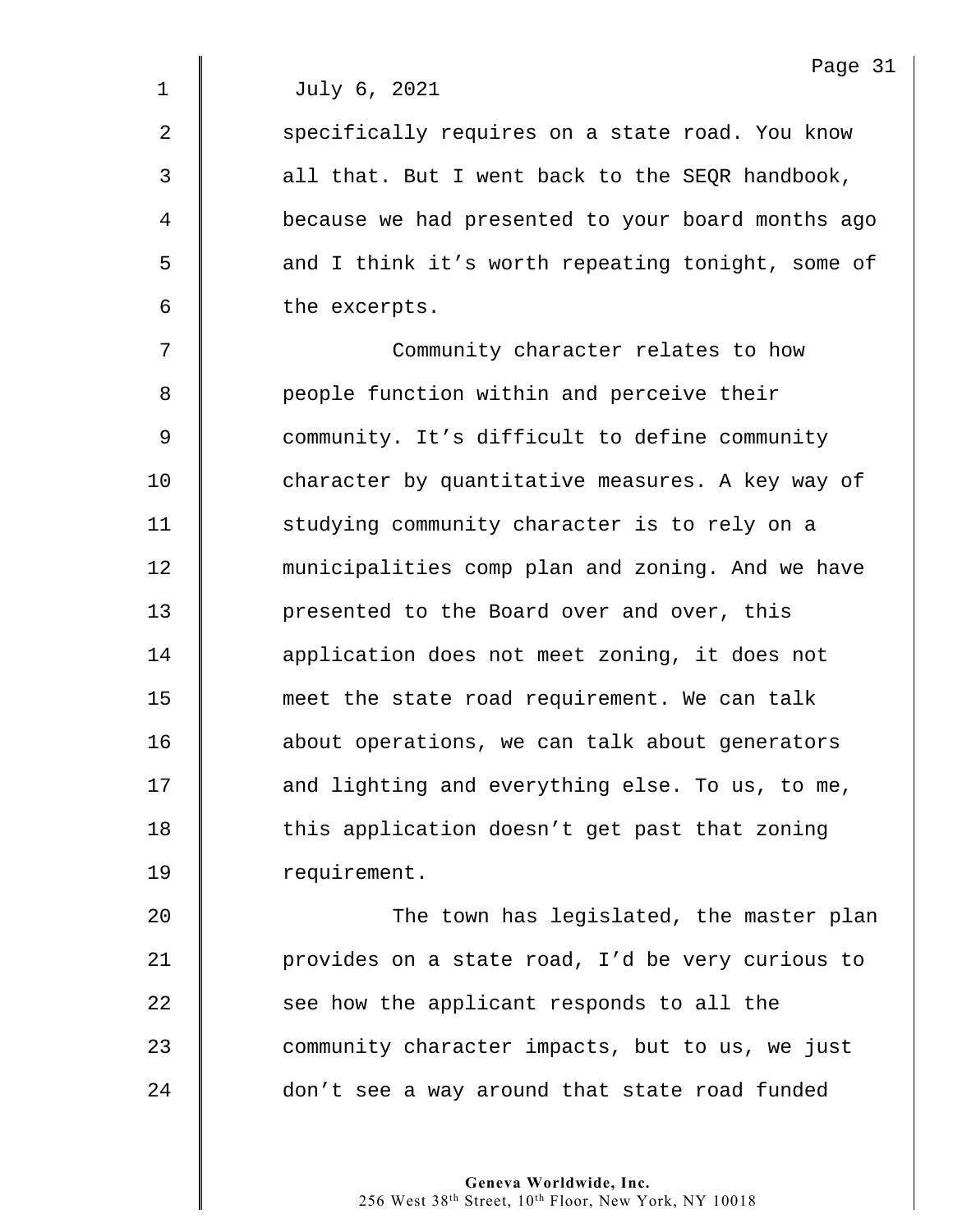|                | Page 32                                           |
|----------------|---------------------------------------------------|
| $\mathbf{1}$   | July 6, 2021                                      |
| $\overline{2}$ | requirement. The town has declared these kinds of |
| 3              | facilities don't belong on local roads in         |
| 4              | residential districts. Frankly, that should be    |
| 5              | enough for the Board to deny the application.     |
| 6              | Thank you.                                        |
| 7              | MS. TAYLOR: Okay.                                 |
| 8              | MS. WELLS: Karen Wells, 28 Applebee               |
| 9              | Farm Road, I figured since I was sitting right    |
| 10             | there, I might as well go next. Thank you, you    |
| 11             | can actually go on to the next slide.             |
| 12             | So I'm actually going to cover some of            |
| 13             | your questions that you were just asking. Part of |
| 14             | the issue around the number of beds is because we |
| 15             | keep coming back to the statement from some folks |
| 16             | that fewer impacts. We do not agree with that     |
| 17             | statement. We believe fewer beds means different  |
| 18             | impacts. What they are, we don't know, because we |
| 19             | don't have the information. So for example, if    |
| 20             | you are a business and you are then restricted to |
| 21             | fewer beds and you need to stay operational, it   |
| 22             | would be a rational thing to do to ask to have    |
| 23             | outpatients, but again, is that appropriate in a  |
| 24             | resident neighborhood, especially one with no     |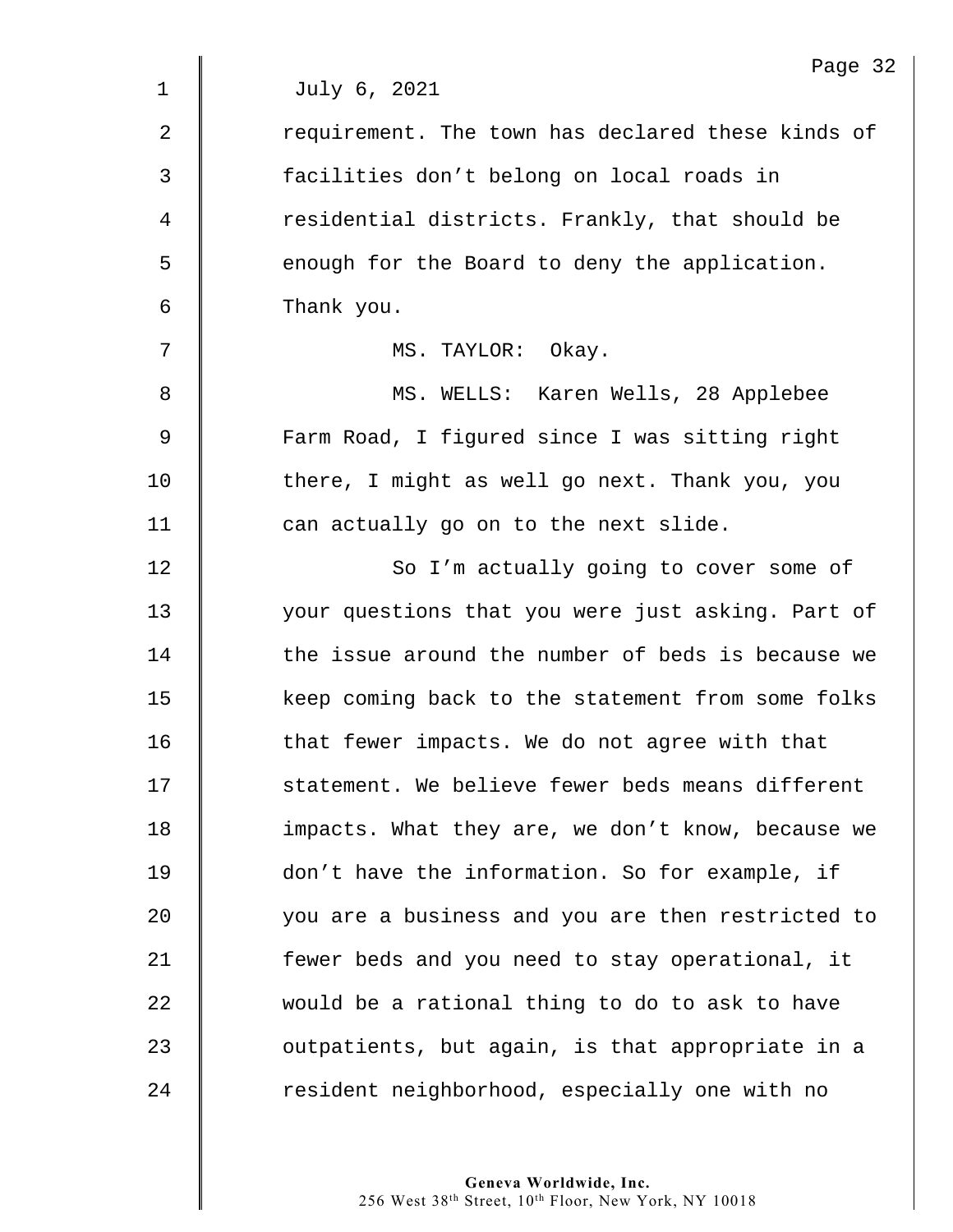|             | Page 33                                           |
|-------------|---------------------------------------------------|
| $\mathbf 1$ | July 6, 2021                                      |
| 2           | public transportation? And again, that would be a |
| 3           | different impact.                                 |
| 4           | The other concern is too, there's a big           |
| 5           | drive right now, and I think a positive drive to  |
| 6           | deliver addiction services through technology.    |
| 7           | Are we going to have a tech company next to us?   |
| 8           | We don't know. But again, if the company is       |
| 9           | depending on 92 beds and it cannot be done, if a  |
| 10          | company wants to stay in business, it will come   |
| 11          | back or find a way to have a different model.     |
| 12          | And our other concern, and I think this           |
| 13          | is a very serious concern is we are afraid that   |
| 14          | this is a proposal that the applicant knows       |
| 15          | realistically cannot be done, or why else not     |
| 16          | share the information? Why not? And if they know  |
| 17          | it can't be done, our concern is that the         |
| 18          | applicant who, to our best knowledge, has no      |
| 19          | experience running these types of facility, will  |
| 20          | then sell the facility to an operator who will be |
| 21          | asking to expand the facility.                    |
| 22          | And I will tell you, it's a good cause.           |
| 23          | And the experience we have had in our community   |
| 24          | is if it is a good cause, sometimes people get    |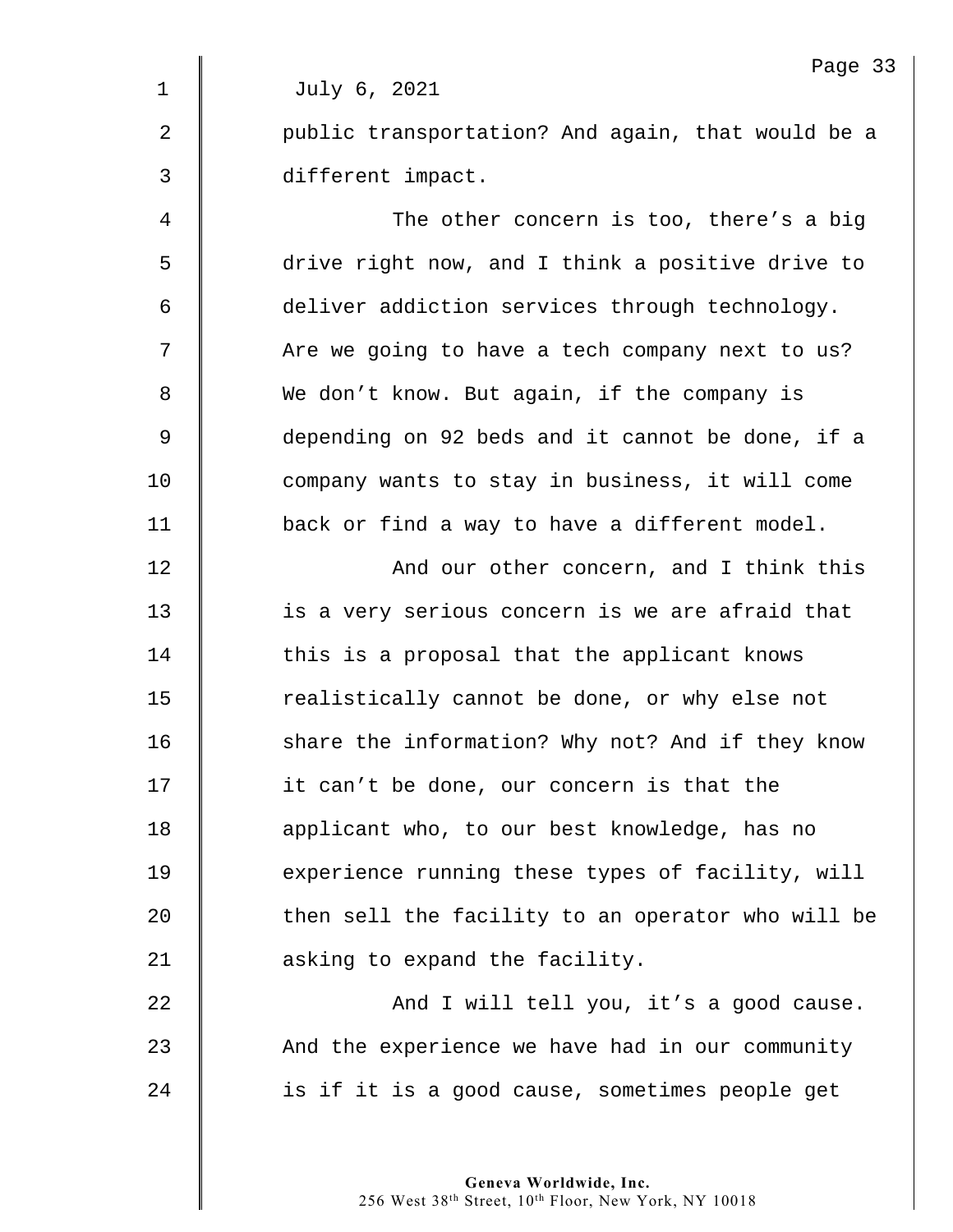|                | Page 34                                           |
|----------------|---------------------------------------------------|
| 1              | July 6, 2021                                      |
| $\overline{2}$ | what they want, even if they knew it was what     |
| 3              | they needed all along.                            |
| 4              | The other component that worries us is            |
| 5              | that this facility may not be what Cortlandt      |
| 6              | needs. So that's why I have been part of a group, |
| 7              | in early discussions, to form a committee to      |
| 8              | understand what our community needs. Because as I |
| 9              | explained at the last meeting, I, and several     |
| 10             | other people have been involved in this process   |
| 11             | have personal experience with the sadness of      |
| 12             | dealing with people who need treatment and        |
| 13             | knowing you want to get them the right treatment. |
| 14             | So again, this is not about being                 |
| 15             | against a facility. It's not even against being   |
| 16             | against a different type of facility. It's        |
| 17             | wanting to know realistically what we're looking  |
| 18             | at. From an operational point of view, if you go  |
| 19             | to the next slide actually, one of the things     |
| 20             | that came up at our last meeting was the question |
| 21             | that was asked, should the patients be able to    |
| 22             | know when the neighbors are going to turn their   |
| 23             | lights on. And the question came up because we    |
| 24             | were asking for information about the daily plan  |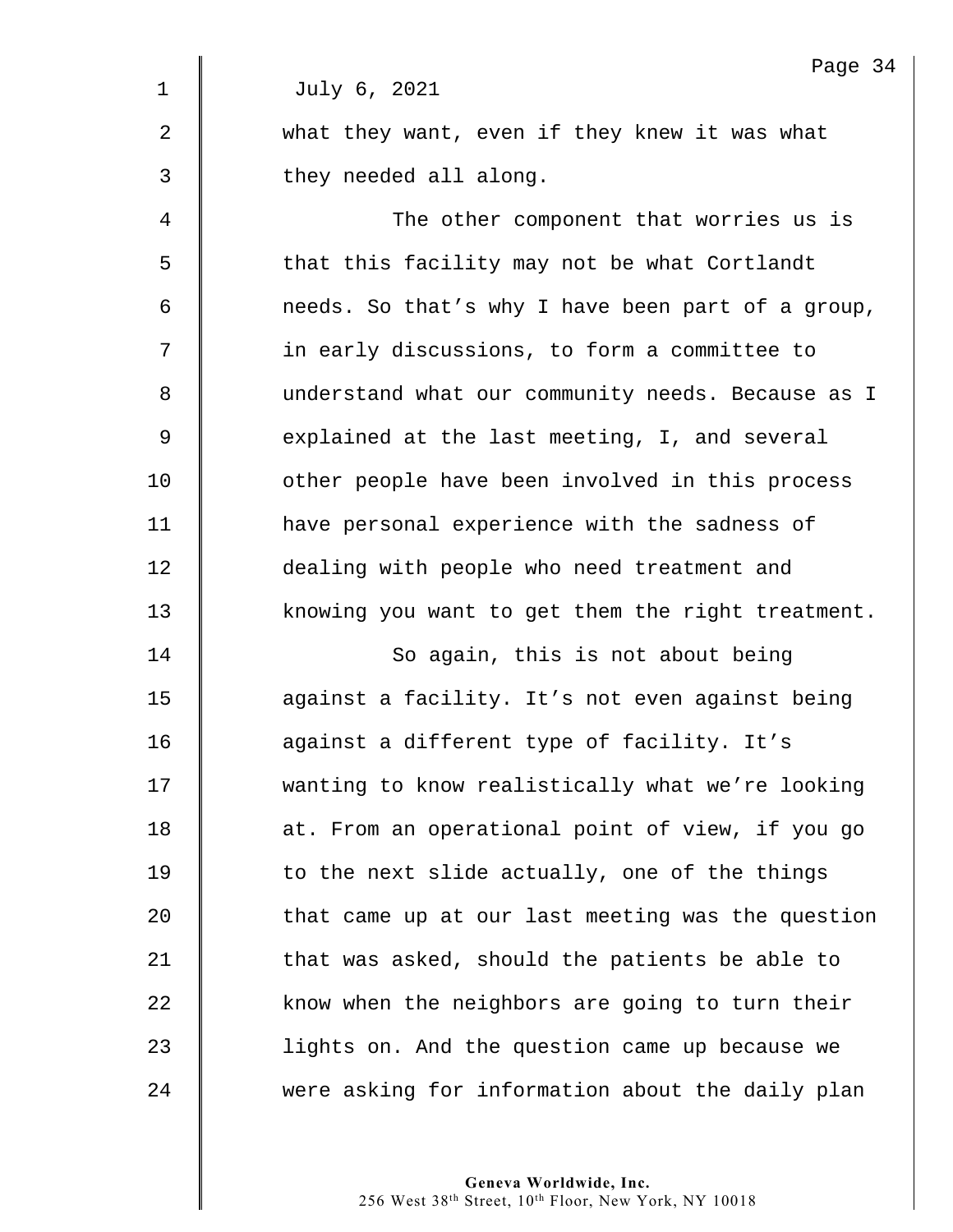2 | for patient movements, where are patients going  $3 \parallel$  to be staying, where are they going to be moving, 4 what hours, where are they going to be 5 S exercising, where is the kitchen going to be,  $6 \parallel$  things like this. And we're not getting answers. 7 | Those have real operational impact.

8 || And when the question was asked should 9 Solut the patients be able to know when the neighbors 10  $\parallel$  are doing these things. And the simple answer is 11 | it is a residential zone, and the neighbors are 12 Testricted from commercial activity. Their 13 **dece** activities are by code limited to residential 14 **dece** activities. There is code that talks about having 15 lights on 24 hours a day that disturb the 16 **n** neighbors. There are codes that dictate volumes 17 **J** of things.

18 || And our concern again is just wanting to 19 Know the information. In fact, it was, when the 20 **comment was made earlier how long these meetings** 21  $\parallel$  have taken, I think in some respect, we would 22 **have moved faster if we had had just good**  $23$   $\parallel$  information to start with. So I think the sooner 24 we do get good information, the better off we all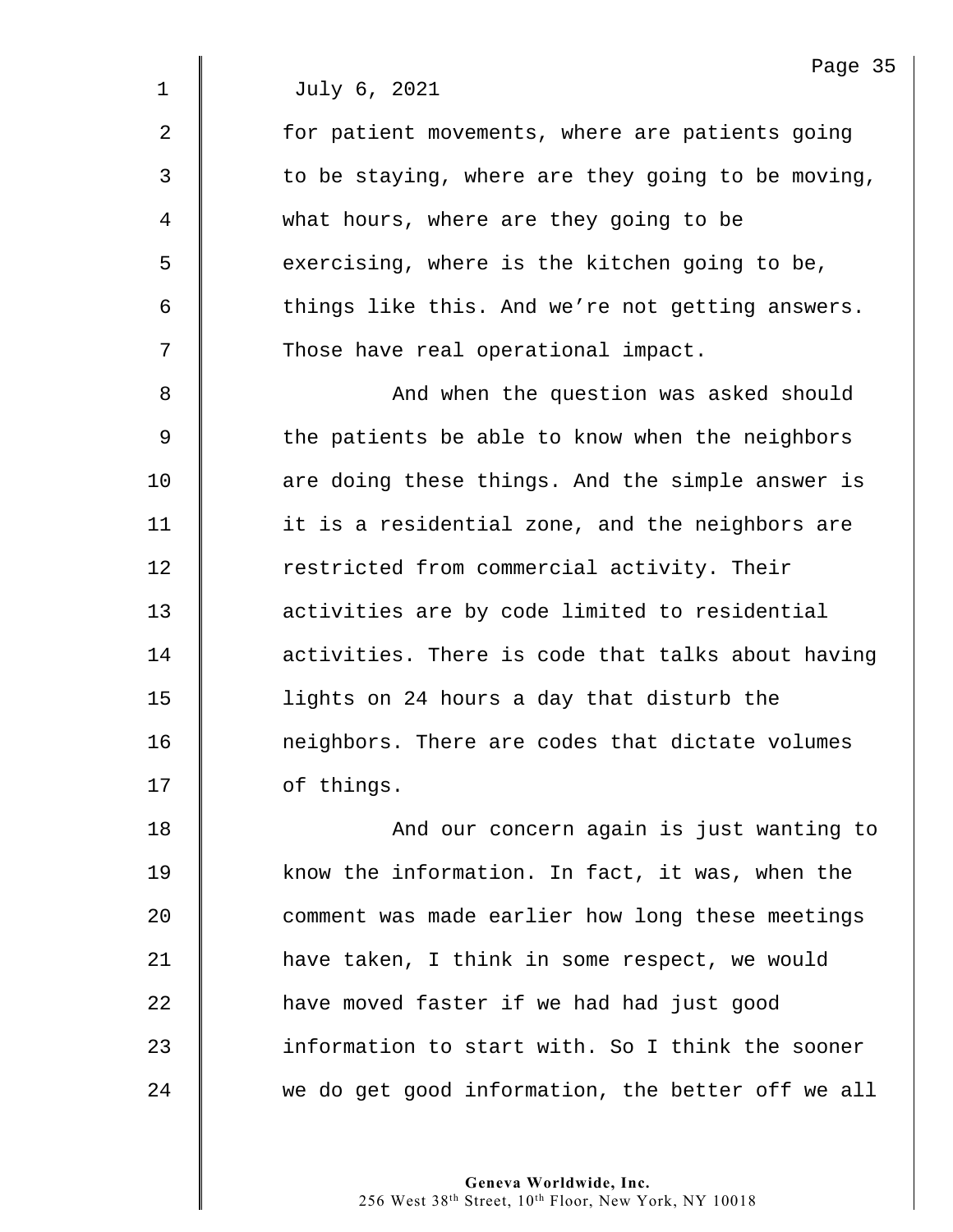|                | Page 36                                           |
|----------------|---------------------------------------------------|
| $\mathbf 1$    | July 6, 2021                                      |
| $\overline{2}$ | will be.                                          |
| 3              | Now the, I'm not going to get into my             |
| 4              | comments about the special permit and what it     |
| 5              | requires from the operational overview, Brad      |
| 6              | talked about this.                                |
| 7              | But if we go to the next slide, another           |
| 8              | follow up from the last meeting, when I raised    |
| 9              | the question about why the neighbors were being   |
| 10             | criticized about their landscaping choices, and   |
| 11             | the requirement, which I have never ever seen in  |
| 12             | this town, a requirement that an adjoining        |
| 13             | property owner to a commercial facility should be |
| 14             | required to provide the screen for a commercial   |
| 15             | activity, never has that happened. Now, what      |
| 16             | we're seeing here, if you look along that slide.  |
| 17             | MR. KIMMERLING: Could I just ask a                |
| 18             | quick question.                                   |
| 19             | MS. WELLS: Sure.                                  |
| 20             | MR. KIMMERLING: Did anyone, I don't               |
| 21             | think we ever required that or suggested they     |
| 22             | should do that.                                   |
| 23             | MS. WELLS: No, you did not.                       |
| 24             | MR. KIMMERLING: Oh, okay, alright.                |
|                |                                                   |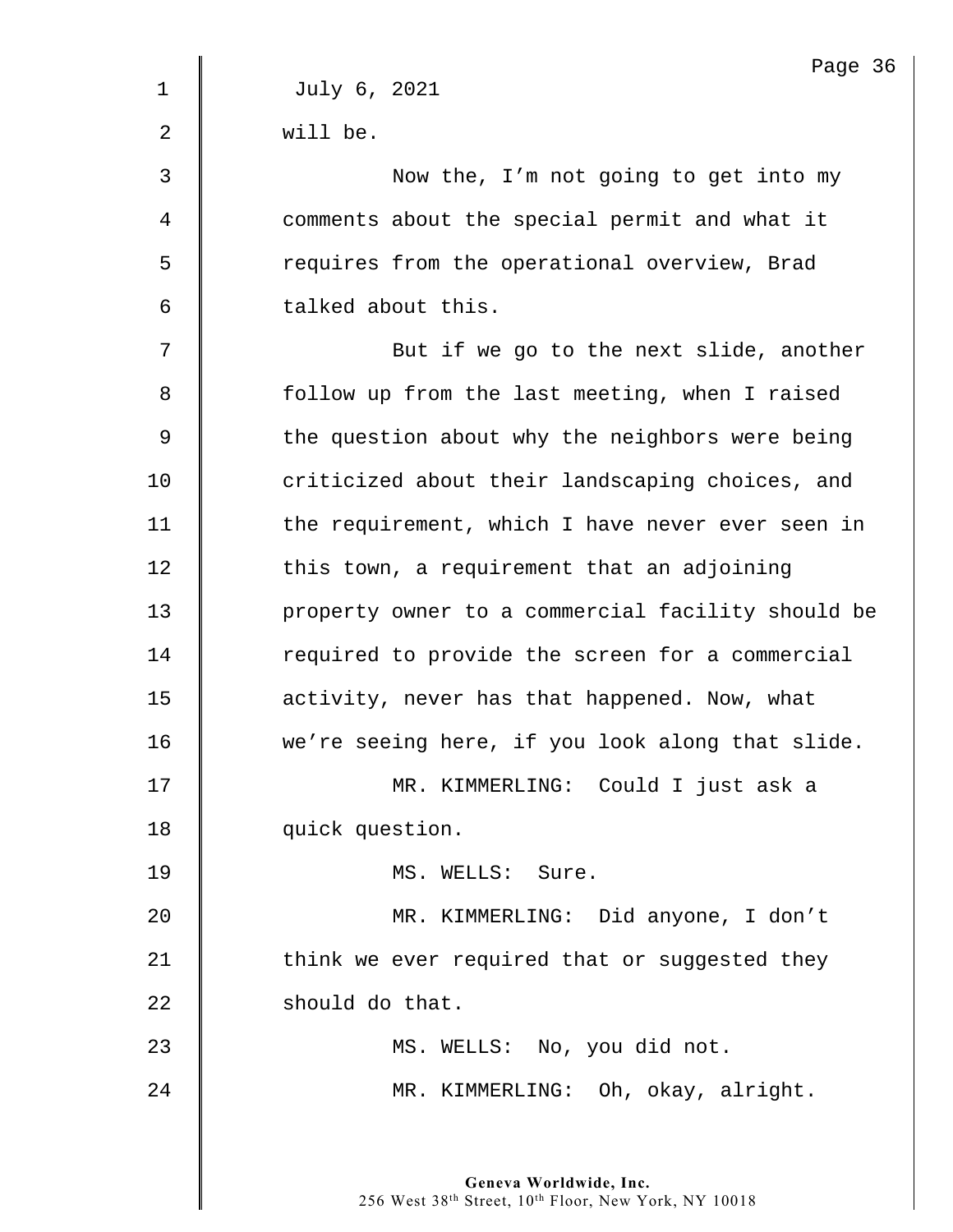| $\mathbf{1}$   | Page 37<br>July 6, 2021                          |
|----------------|--------------------------------------------------|
|                |                                                  |
| $\overline{2}$ | MS. WELLS: No, it was not the Board.             |
| 3              | MR. KIMMERLING: Good. I just wanted to           |
| 4              | be sure.                                         |
| 5              | MS. WELLS: No, I'm glad you asked the            |
| 6              | question for clarification, it was not the Board |
| 7              | that criticized the Board for their landscaping  |
| 8              | choice or --                                     |
| 9              | MR. KIMMERLING: I mean we can't                  |
| 10             | remember everything we said, but, you know, I'm  |
| 11             | pretty sure we didn't say that.                  |
| 12             | MS. WELL: Good point. But the other              |
| 13             | critical thing here is that if you look at that  |
| 14             | map, you will see in the first several homes, it |
| 15             | is physically impossible to screen those         |
| 16             | buildings from their neighbors because of how    |
| 17             | close they are to the property lines. And if you |
| 18             | go to the house where Jill and Joel Greenstein   |
| 19             | live, it's hard to see on this map, but when you |
| 20             | look at the map closely which I encourage you to |
| 21             | do, they actually use the trees that Jill and    |
| 22             | Joel planted themselves as part of their         |
| 23             | screening.                                       |
| 24             | So again, we need information about how          |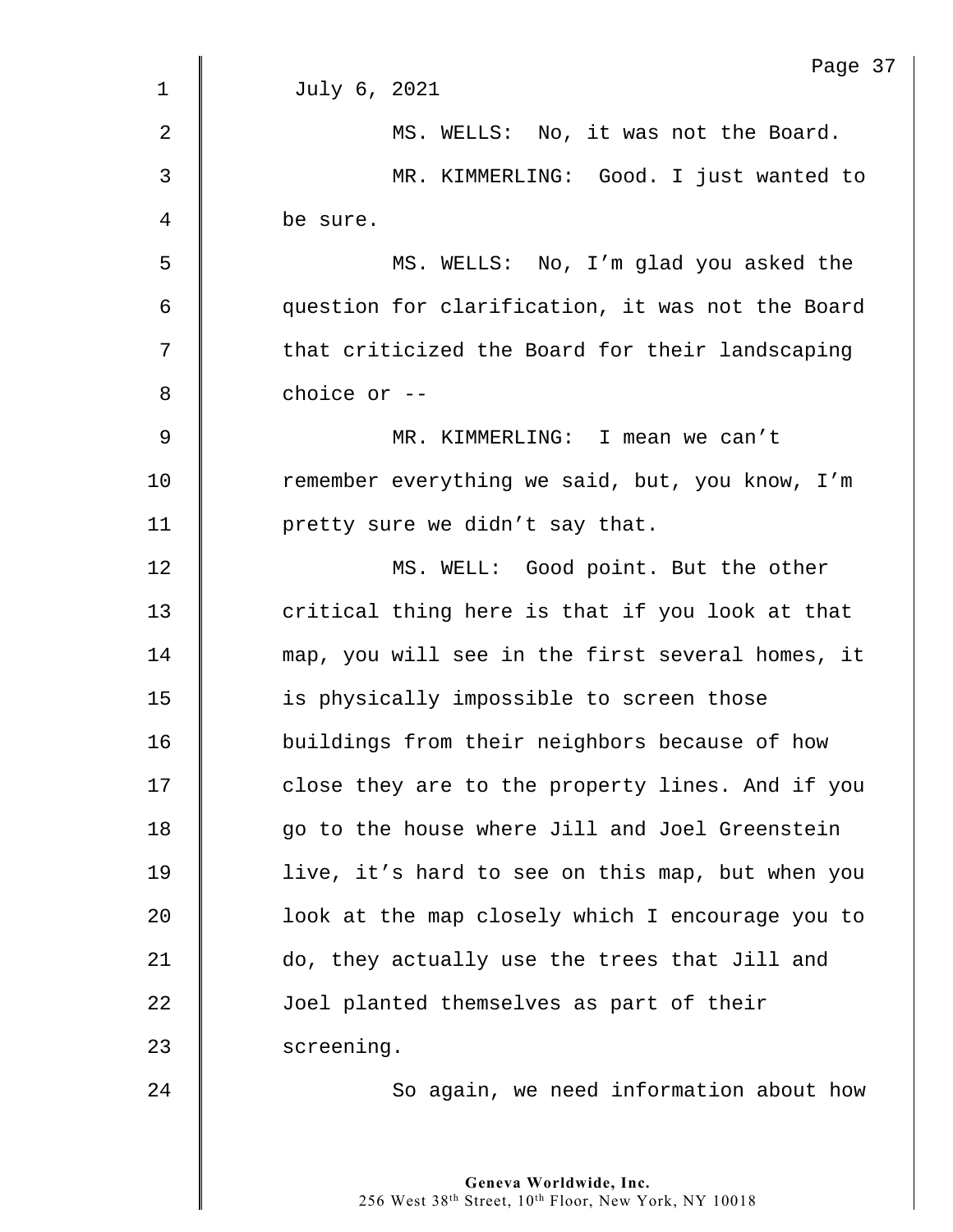2 | these buildings are going to be used, because 3 lights and other things in those buildings is 4 || going to be disruptive to those neighbors and in 5 S some situations, it is impossible to prevent the 6 intrusion.

7 Now, if we go to the next slide, I want 8 | to follow up on the ambulance calls that we 9  $\parallel$  talked about at the last meeting. There's some 10 questions about well, what actually is typical in 11 | our community, because I had mentioned that 12 Silver Hills, they have 100 beds and had 400 13 emergency calls last -- I forget what year it 14 was, it wasn't last year, I think it was 2019.

15 I can get back to the Board to confirm  $\parallel$  that date. So we went to the Croton information,  $\parallel$  these were the most recent years we could find, **and I did place some calls but have not gotten,**  $\parallel$  they have not been able to get back to me yet for 20 us to connect. The Croton-Harmon volunteer **ambulance, this is for the area, the mount area in Quaker Ridge area that is covered. This is not**  $\parallel$  for all of the community. This is a special 24 district, that we pay the taxes to have these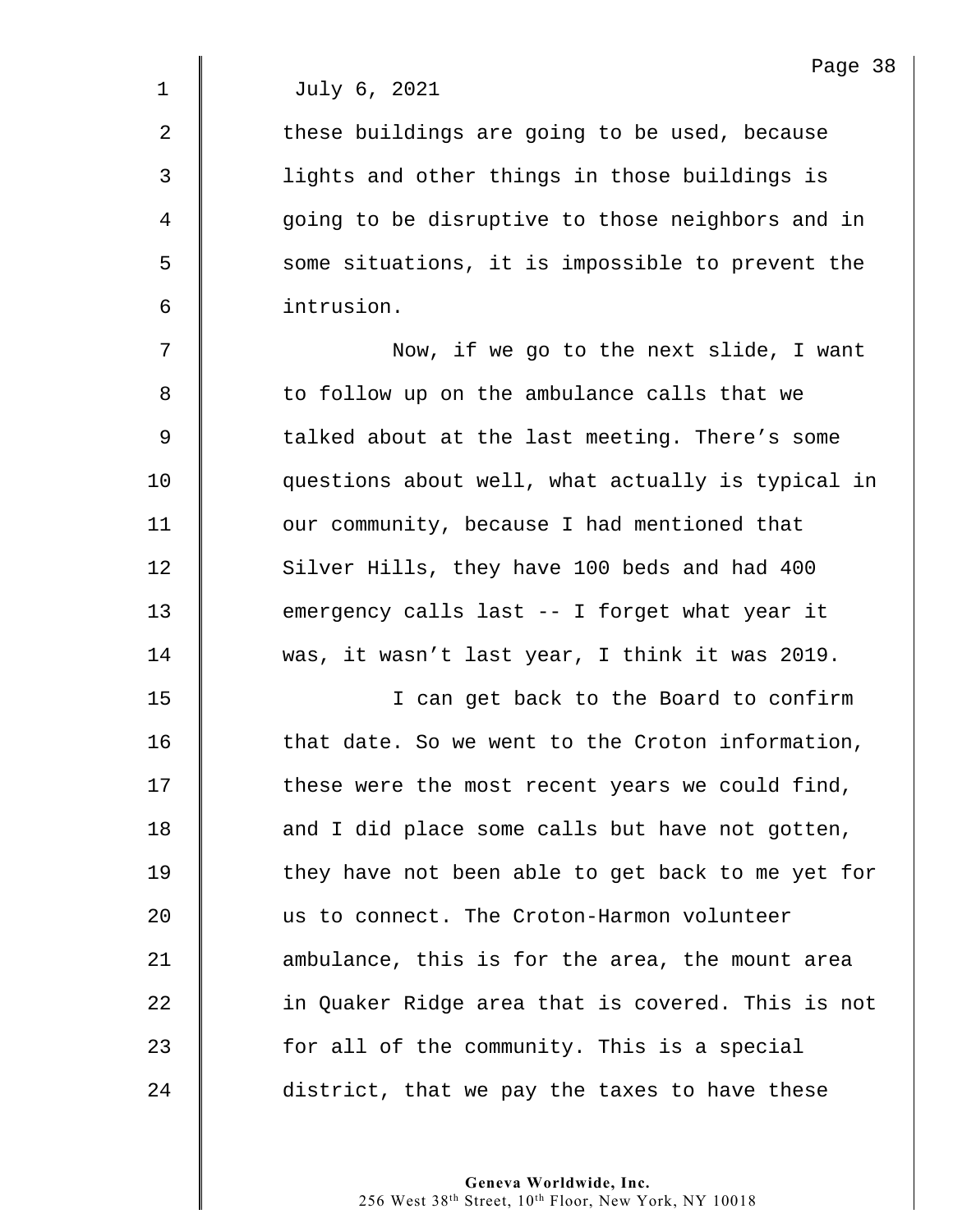2 Services. And so when you look at it, the numbers 3 we're talking about here are significantly lower 4 | for our district itself. Now the, sorry, we have 5 | to go to my other numbers, the concern we have is  $6 \parallel$  even if we're talking about a 25 percent level,  $7 \parallel$  say 50 calls, that is still an enormous increase 8 | to what we have seen in the past. So I'm trying 9 | to find my notes here. Yes, the service we're 10 | seeing in our area is just tiny compared to what 11 | a facility like Silver Hill is seeing. We're 12 | seeing 16 to -- I'm looking up there now, I 13 The realize I didn't include some numbers, so I will 14 **have to follow back up with the committee. Our** 15 **deg 15** apologies, these were done for our 4/22 meeting 16 | or our meeting right after this and somehow my 17 **data** got missing there.

**But our concern is we're talking about I** intensive new ambulance calls to our area and  $\parallel$  that is something that they have not even **d** addressed at this point.

22 **When we go to the conclusions, there are** 23 **a** couple of things, one piece of information that 24 | is relatively new. I know people have come here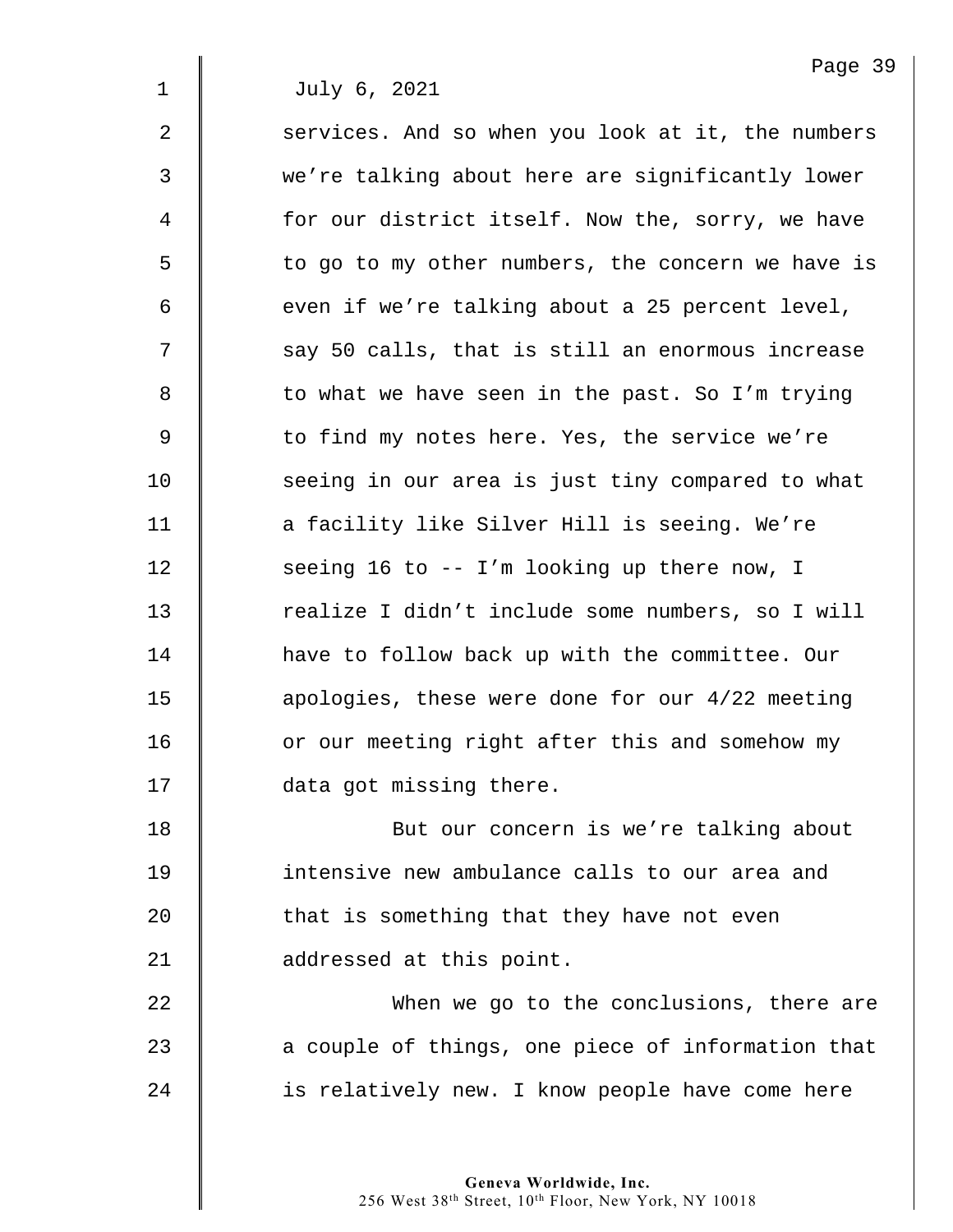2 | and raised the concern about pricing, housing 3 | pricing. It's not in my slide because this is a 4 | story that just came to my attention. There has 5 | been a lot of pushback that commercial activities 6  $\parallel$  and commercial infrastructure in residential 7 || meighborhoods does not have a price impact.

8 || I can tell you from this family's story 9  $\parallel$  that this is not true. The cell tower, which was 10 **Fig.** recently approved by the town and put in our 11 | residential neighborhood, significantly lowered  $12$   $\parallel$  the price. The buyer actually said in their last 13 **price request reduction that we are asking for** 14 This reduction specifically because of this 15 **Quart Light** commercial infrastructure. When you put 16 **commercial infrastructure in a residential** 17 | neighborhood, it has an impact, especially when 18 | that commercial infrastructure can be seen by 19 | those houses closest along those property lines. 20 | So, I know we're not talking 21 Specifically about a cell tower here, but we have 22  $\parallel$  seen it in other situations where, and this 23 | family the report would not even look at their

24 **h** house because of the commercial infrastructure.

**Geneva Worldwide, Inc.**  256 West 38th Street, 10th Floor, New York, NY 10018 Page 40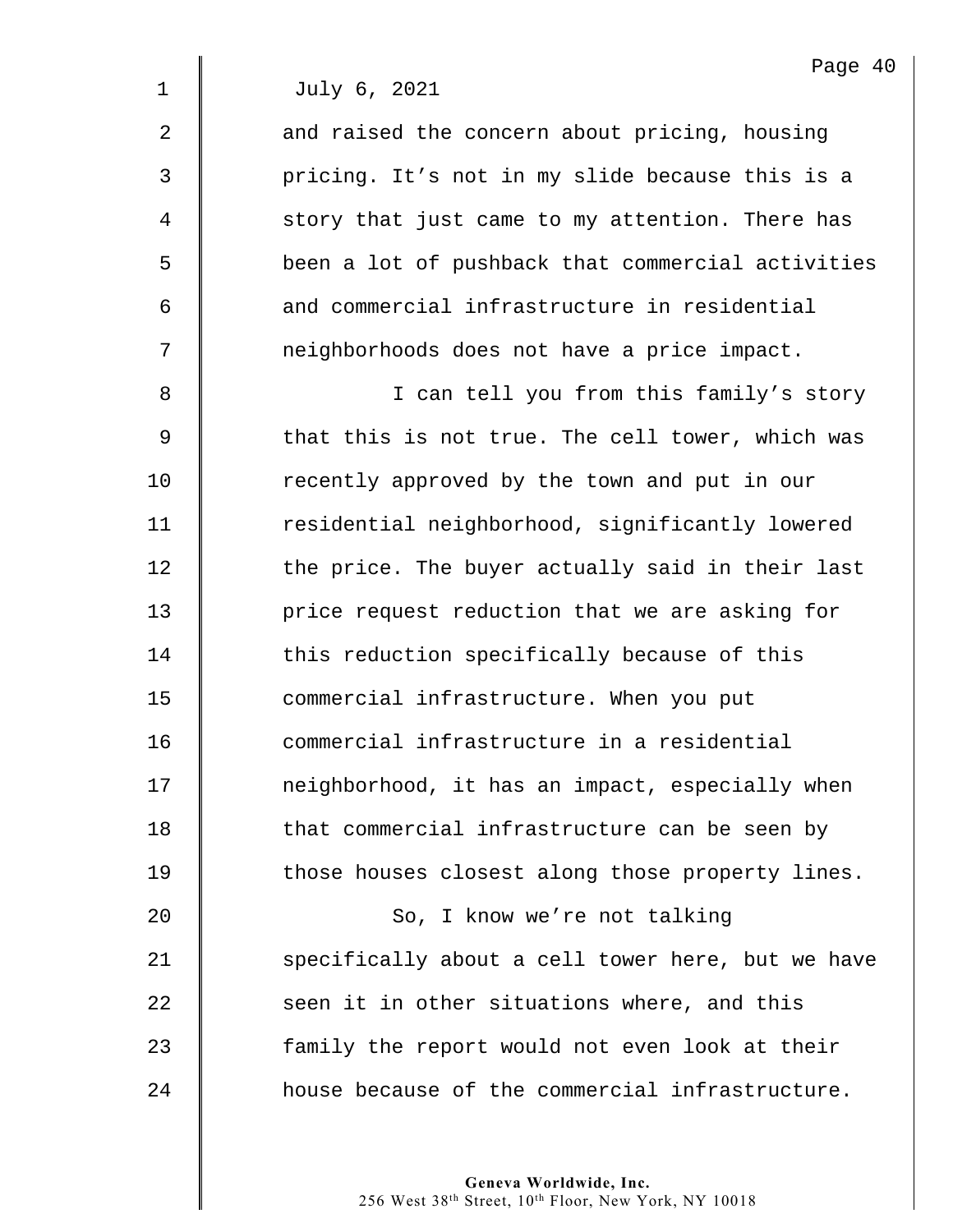|              | Page 41                                           |
|--------------|---------------------------------------------------|
| $\mathbf{1}$ | July 6, 2021                                      |
| 2            | And there was also concern because of the         |
| 3            | potential commercial development in the           |
| 4            | community.                                        |
| 5            | When we get to the other issues, the              |
| 6            | floor plan, and the daily operation details, this |
| 7            | is information that we do need. And again, we're  |
| 8            | not asking for this information to be difficult.  |
| $\mathsf 9$  | We are asking for this information so we can all  |
| 10           | have an informed discussion, so we can speed up   |
| 11           | this process in fact.                             |
| 12           | The other impacts that we haven't even            |
| 13           | touched on is the outfitting of the existing      |
| 14           | buildings. How are they going to outfit those     |
| 15           | buildings. There has to be an enormous amount of  |
| 16           | construction to take a building that is by all    |
| 17           | accounts been abandoned for decades. And the      |
| 18           | construction of the driveways, the patios, the    |
| 19           | walkways, again, these are things we haven't even |
| 20           | touched on and they will have an impact on our    |
| 21           | community. And the enforcement, the enforcement   |
| 22           | will have an impact on our community. We're on    |
| 23           | the very outskirts of this town. Code enforcement |
| 24           | is not a big department. They work very hard and  |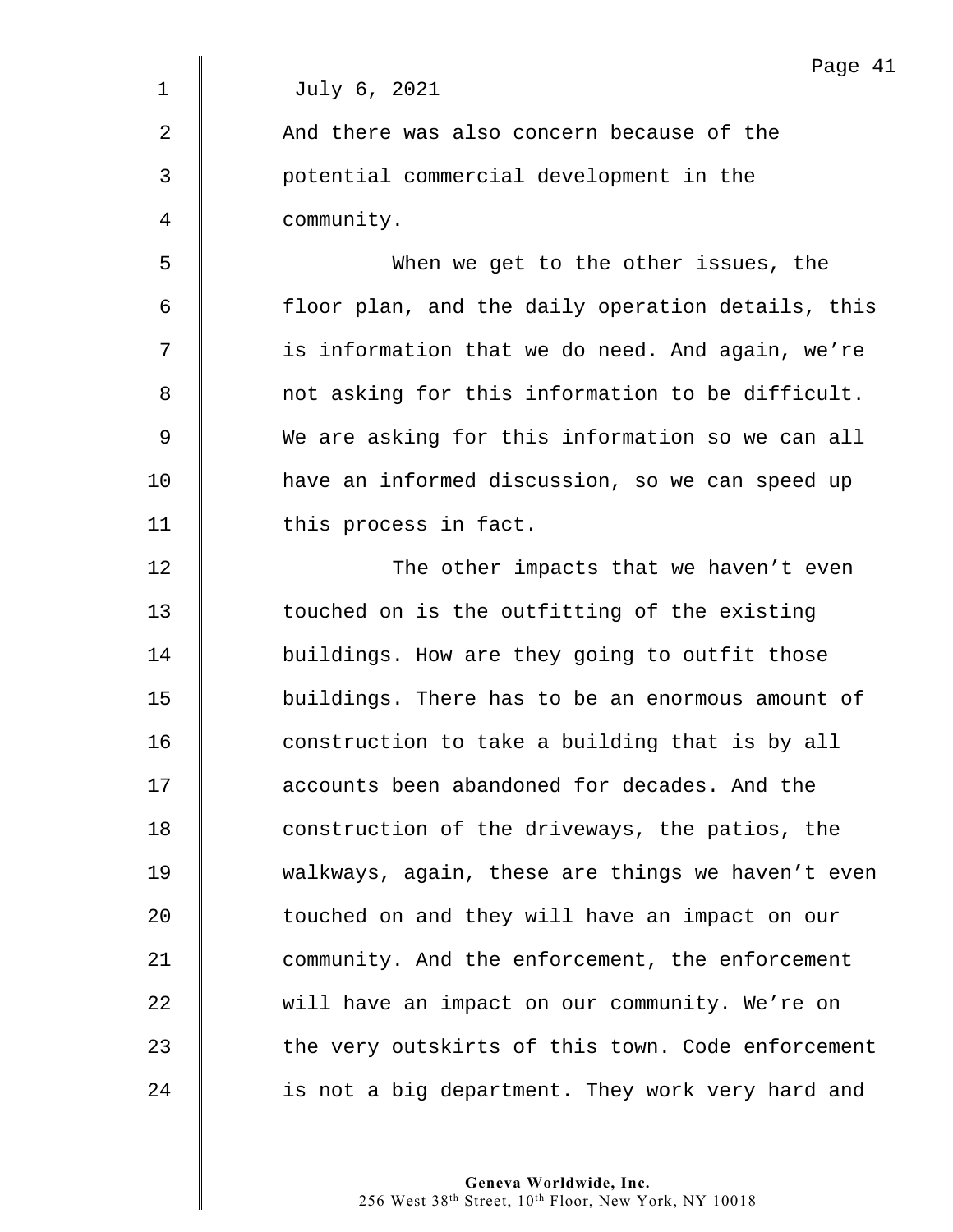2  $\parallel$  they're stretched a bit thin. It would be very 3 difficult for them to be at the far end of 4 | Cortlandt to monitor this project, which 5 | essentially requires us as community members, to 6 become a policing agency. I do not want to be 7 | Someone who has to police my neighbors. I want to 8 **be someone who helps my neighbors, who has other** 9 **9** residents there.

10 | The final thing I'd come back to is 11 because this was one of the other comments at the 12 **last meeting. The kitchen and food service. At** 13 The last meeting when I said 300 meals, someone 14 | said no, 100 meals. If you have 100 or so 15 | patients, I'm guessing they want to eat at least 16 There times a day. So we're talking about a 17  $\parallel$  commercial restaurant in a residential area. 18 | Again, that is an enormous impact on our 19 **community.** I thank you for your time. I will 20 **follow** up with the ambulance details for our 21 Specific district, I apologize they weren't  $22$   $\parallel$  there, but again, the more information we have, 23 The faster this process can move forward. And I 24 want to assure you the community is open to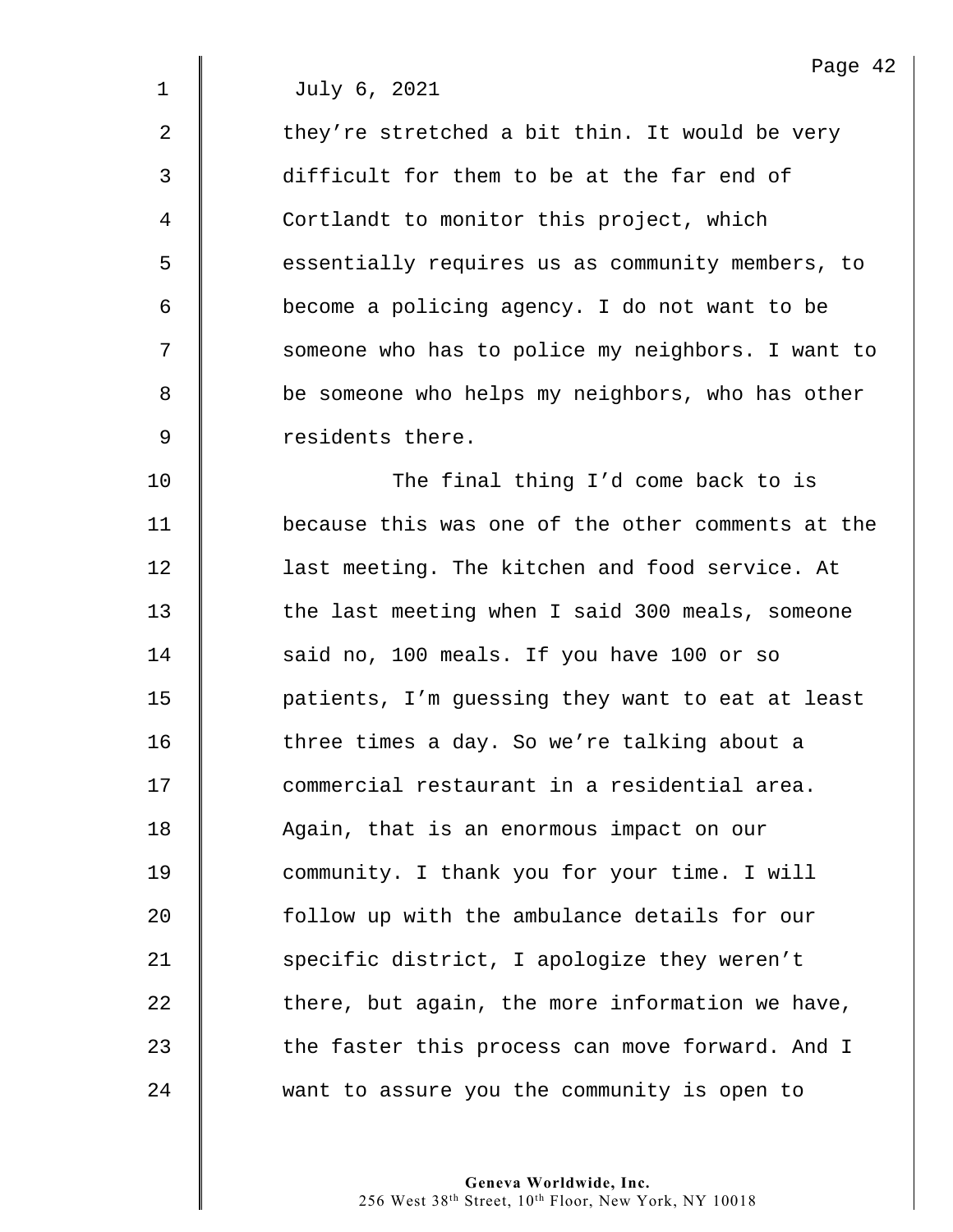|                | Page 43                                           |
|----------------|---------------------------------------------------|
| $\mathbf 1$    | July 6, 2021                                      |
| $\overline{a}$ | having a discussion with clear information on how |
| 3              | we can all work together, so all we need is a     |
| 4              | little cooperation from this board to get that    |
| 5              | information. Thank you very much.                 |
| 6              | MS. TAYLOR: Is there anyone else who              |
| 7              | has a comment to make? Okay.                      |
| 8              | MS. CYNTHIA MANOCHERIAN: Hi, Cynthia              |
| 9              | Manocherian, 100 Glendale Road, right around the  |
| 10             | corner from this project. As Karen Wells stated,  |
| 11             | this community knows what it is to be impacted by |
| 12             | a large commercial development. We've all tried   |
| 13             | to work with what's going on at the Sunshine      |
| 14             | Home, construction continues. There is very       |
| 15             | little oversight from all the way in Chappaqua.   |
| 16             | Several of their permits expired in the last few  |
| 17             | months and they requested extensions after the    |
| 18             | fact. I noticed they had expired with no requests |
| 19             | in a timely manner, which is 60 days to 90 days   |
| 20             | in advance, depending which permit they need.     |
| 21             | It was all done in a matter of three              |
| 22             | minutes on Zoom with an, oh no problem, move on.  |
| 23             | But no one had bothered to go to the site to do   |
| 24             | strong oversight over what deliverables they had  |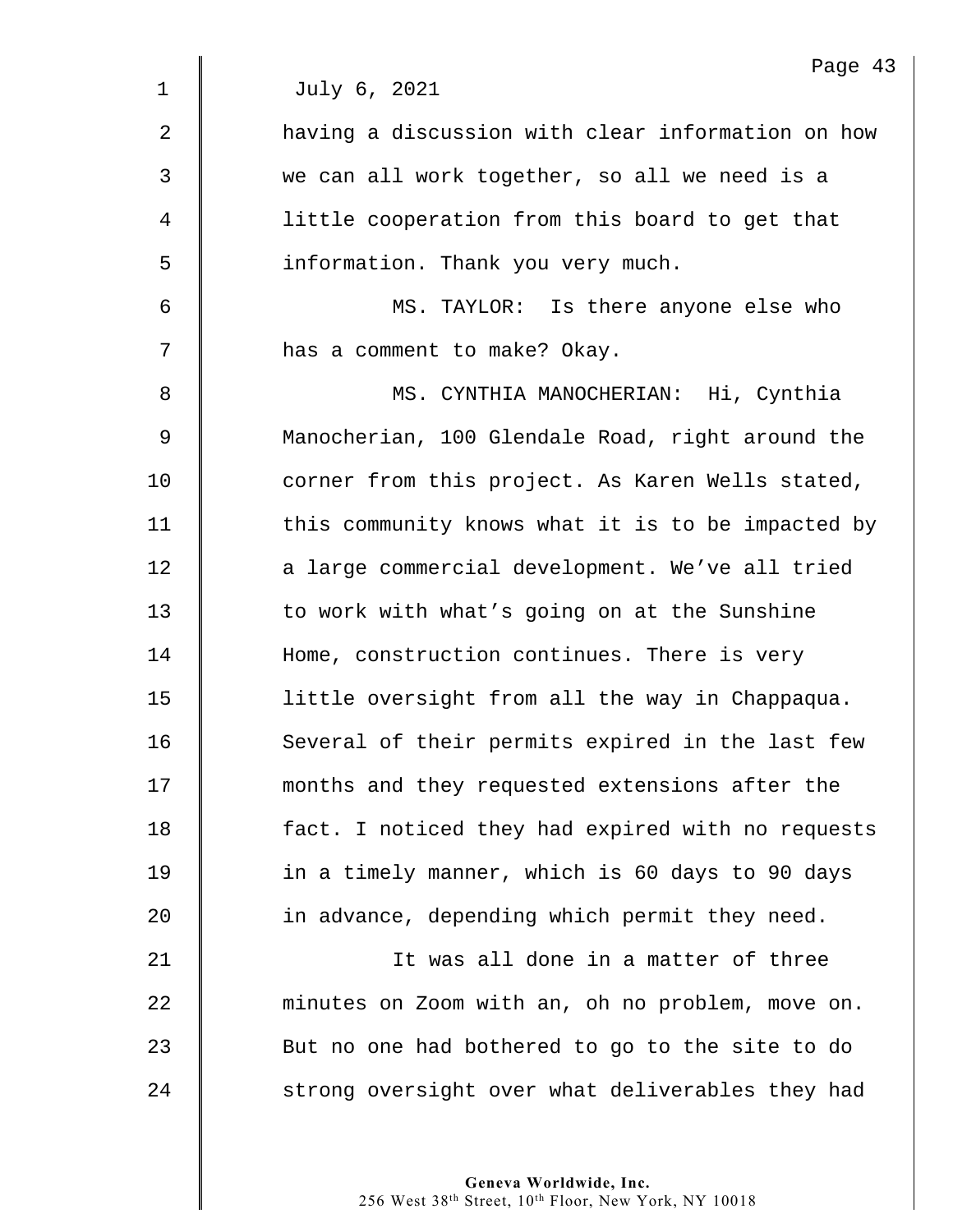2 | brought to the town by the time they needed an 3 | extension and what they still had to get done 4 | based on having promised to be complete by this  $5 \parallel$  time.

6 I want to add a piece to what Karen had 7 | to say about EMS. For me, with the Sunshine Home, 8 | it blew my mind that they were trying to expand a 9 facility on steep slopes in the woods on a well 10 **System that, depending on when you take water** 11 | samples, is contaminated and with a need for such 12 **intermunicipal support if they wound up with a** 13 | fire, for instance, or even worse, an Indian 14 **Point problem.** And I understand that Indian Point 15 Nuclear Plant is shut down, but the problem is  $16$  | not gone, as we know, and won't be gone.

17 | So, I asked for their emergency **evacuation plan, which is required to be d** available to the public. I've never seen one, but 20 The lawyer for Sunshine Homes said, oh, we're 21 | qoing to evacuate, because they have no proper **basement and they had no plan to do proper**  $\parallel$  ventilation in a basement and have the correct  $\parallel$  amount of oxygen tanks and so forth for these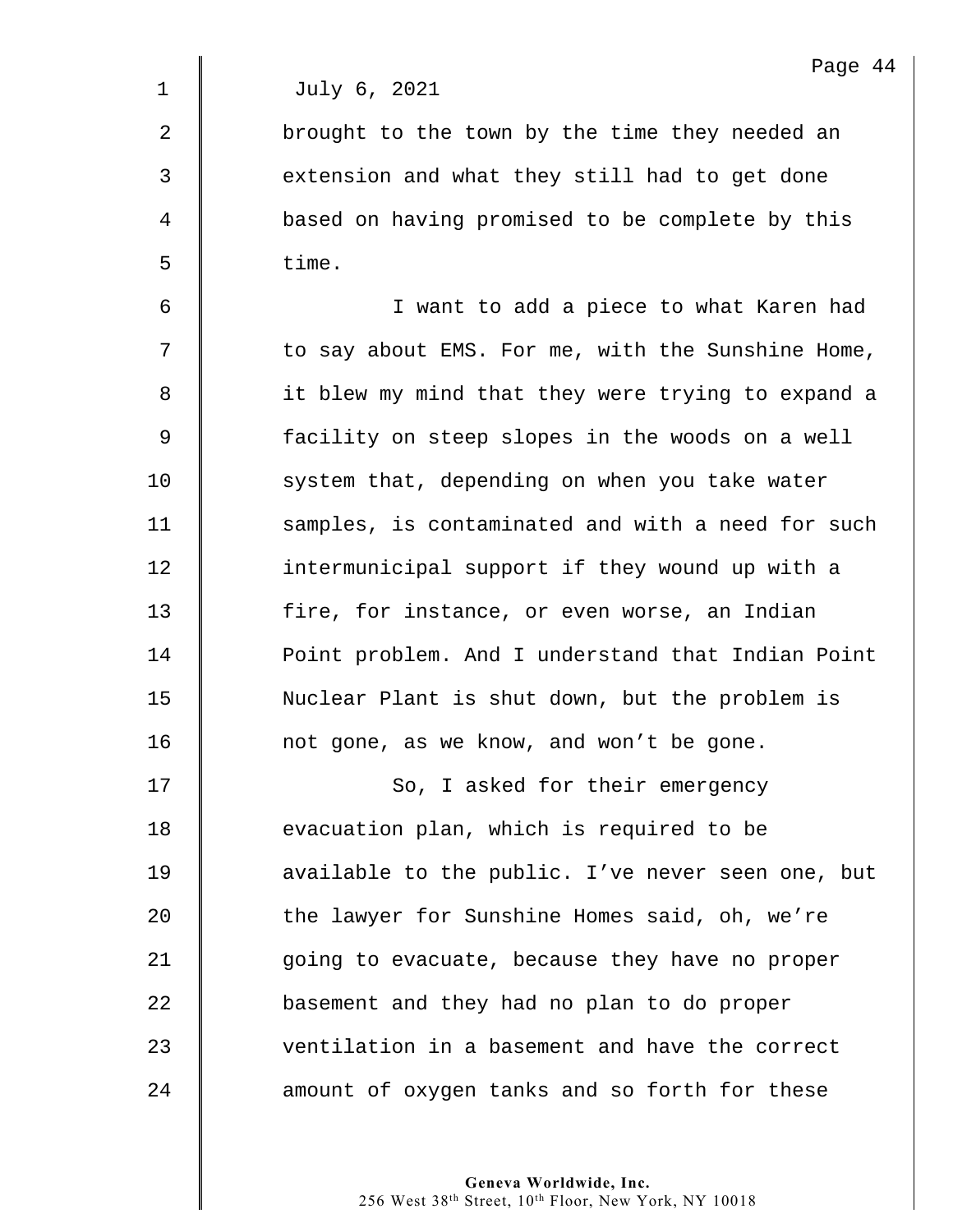|             | Page 45                                           |
|-------------|---------------------------------------------------|
| $\mathbf 1$ | July 6, 2021                                      |
| 2           | kids, medications, etc., for minimally three      |
| 3           | days. That's what it takes to shelter on site. So |
| 4           | they were like we're going to evacuate.           |
| 5           | But how do you evacuate? Who's coming to          |
| 6           | get you? So I ask you, it's very nice of the      |
| 7           | attorneys for this project to offer up all sorts  |
| 8           | of negotiations in the letter that was sent by    |
| 9           | their attorneys, including that the staff will be |
| 10          | picked up at a commuting site where they leave    |
| 11          | their car. But in an emergency, staff doesn't     |
| 12          | have any means of evacuation and neither do       |
| 13          | patients because they won't have cars either. And |
| 14          | you're on these small roads, and if you asked     |
| 15          | show of hands in this audience for people who     |
| 16          | really live in that area how many people think    |
| 17          | they're making it out alive, you'll see very few  |
| 18          | hands go up. All the jokes are not pretty. So you |
| 19          | have a responsibility towards these patients, who |
| 20          | I'm sure have no thought process when they sign   |
| 21          | up to go to this location for help to keep them   |
| 22          | safe.                                             |
| 23          | And my question on that front is in a             |
| 24          | true emergency, like Indian Point, like a         |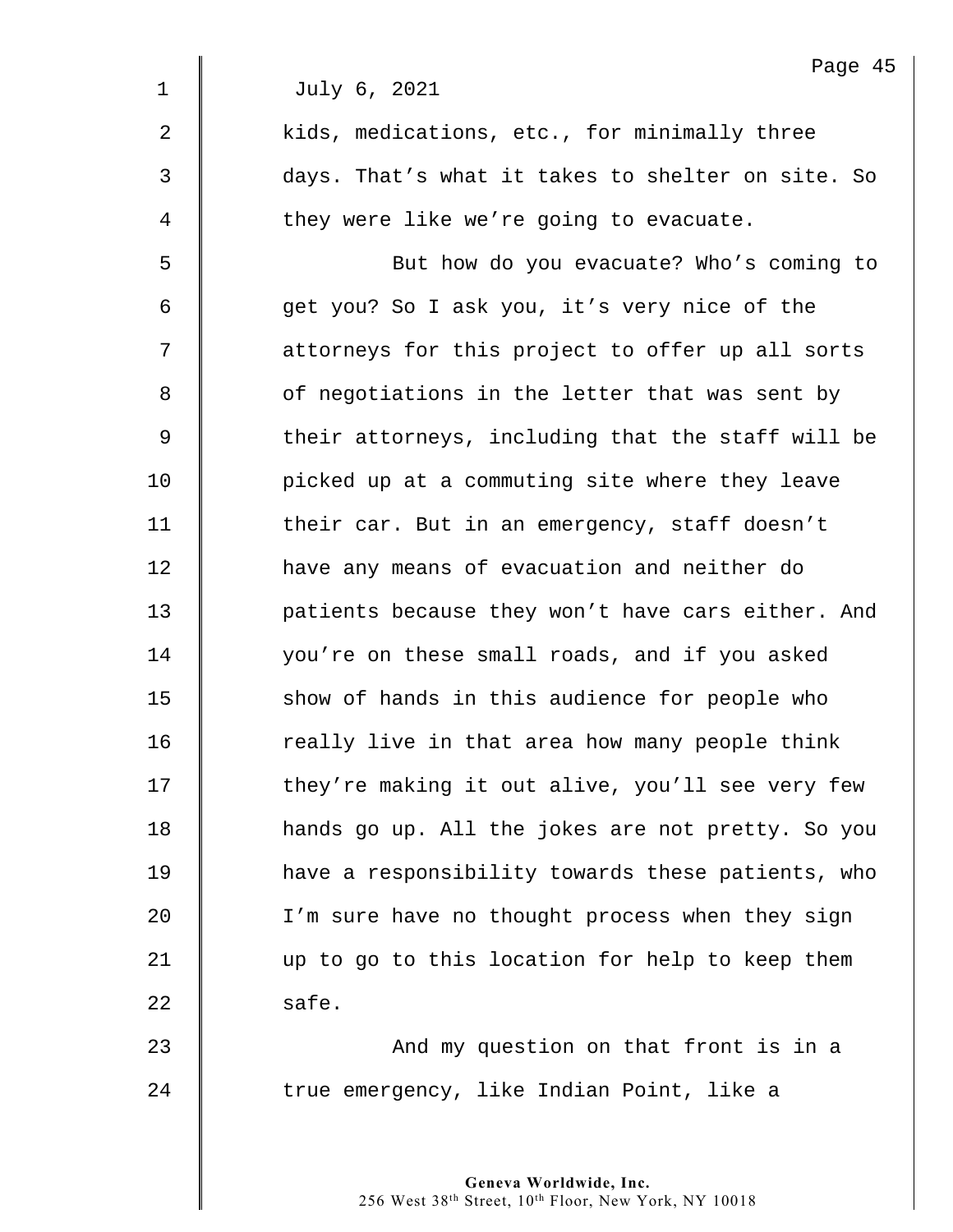$2 \parallel$  terrorist attack on Indian Point, how do you --3  $\parallel$  and I was laughed out of the Newcastle meetings 4 with my concerns but since then, we've seen the 5 unthinkable happen in our own country. So, I just 6 | ask you to think about are you going to be 7  $\parallel$  increasing everyone's taxes in order to pay for 8 **d** additional EMS, are you going to go for 9 | professional EMS, are you going to have on the 10 Teady buses for all of these kind of large sites 11 | to be able to be willing, ready and able to  $12$   $\parallel$  evacuate them because they won't have any cars. 13 | Just asking.

14 **But, Karen made me think of all sorts of** 15  $\parallel$  things I haven't thought about in a little while, 16 | but that deeply upset me and many members of my 17 | community.

18 What I wanted to come here and talk 19 about is I want to thank Cortlandt for taking on 20 **the lead agency position for a re-do on the** 21 | Indian Brook Croton Gorge watershed overlay zone. 22 So you are lead agency on this project, you've 23 The received a DEC grant for \$50,000. You've engaged 24 with the town of Ossining, the village of

> **Geneva Worldwide, Inc.**  256 West 38th Street, 10th Floor, New York, NY 10018

Page 46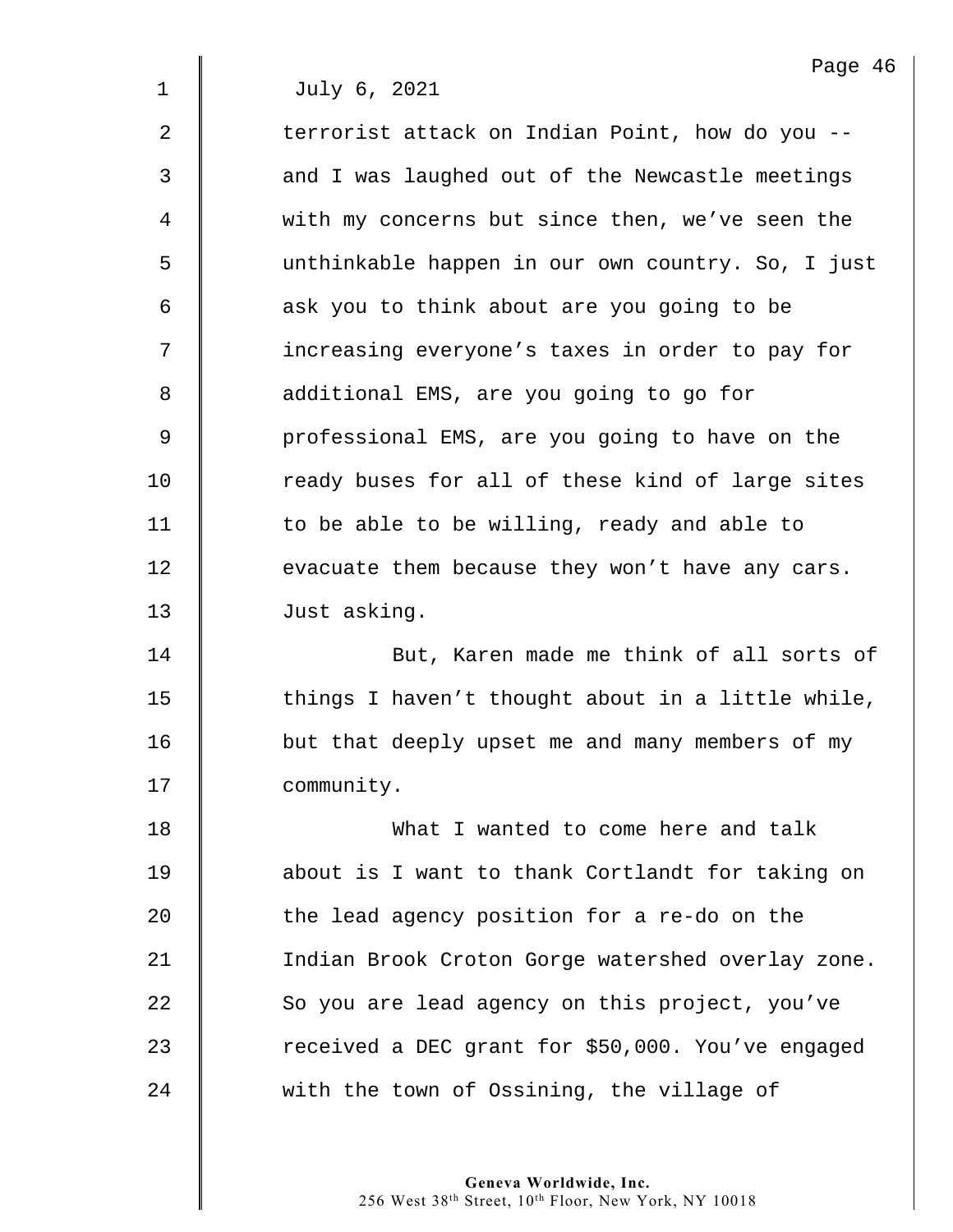|                | Page 4                                            |
|----------------|---------------------------------------------------|
| $\mathbf{1}$   | July 6, 2021                                      |
| $\overline{2}$ | Ossining, town of Newcastle, town of Croton, and  |
| 3              | you're Cortlandt, five, five municipalities are   |
| 4              | all getting together to review the Croton Gorge   |
| 5              | watershed and the Indian Brook watershed and      |
| 6              | update a 2008 well known document.                |
| 7              | What's interesting is that this project           |
| 8              | falls squarely on both watersheds, when you look  |
| 9              | on the map. They're on both sides, Indian Brook   |
| 10             | and the Croton. And so I'm not sure if you're all |
| 11             | familiar with this approved project. But I        |
| 12             | watched Newcastle board approve their             |
| 13             | participation at their most recent meeting on     |
| 14             | June 29th at your direction. During Zoom          |
| 15             | meetings, I did step up and present a map. I have |
| 16             | a few copies that I can -- I don't know how you   |
| 17             | do it here, do I pass that way, or that way.      |
| 18             | But the yellow is actually only the               |
| 19             | Indian Brook watershed, and if you can see from   |
| 20             | here, that's the Indian Brook Reservoir and this  |
| 21             | project right here is the project you're          |
| 22             | reviewing. And this is the Sunshine Home, with    |
| 23             | overlapping water needs actually. So, I will pass |
| 24             | this map. And I ask you to take a close look at   |

Page 47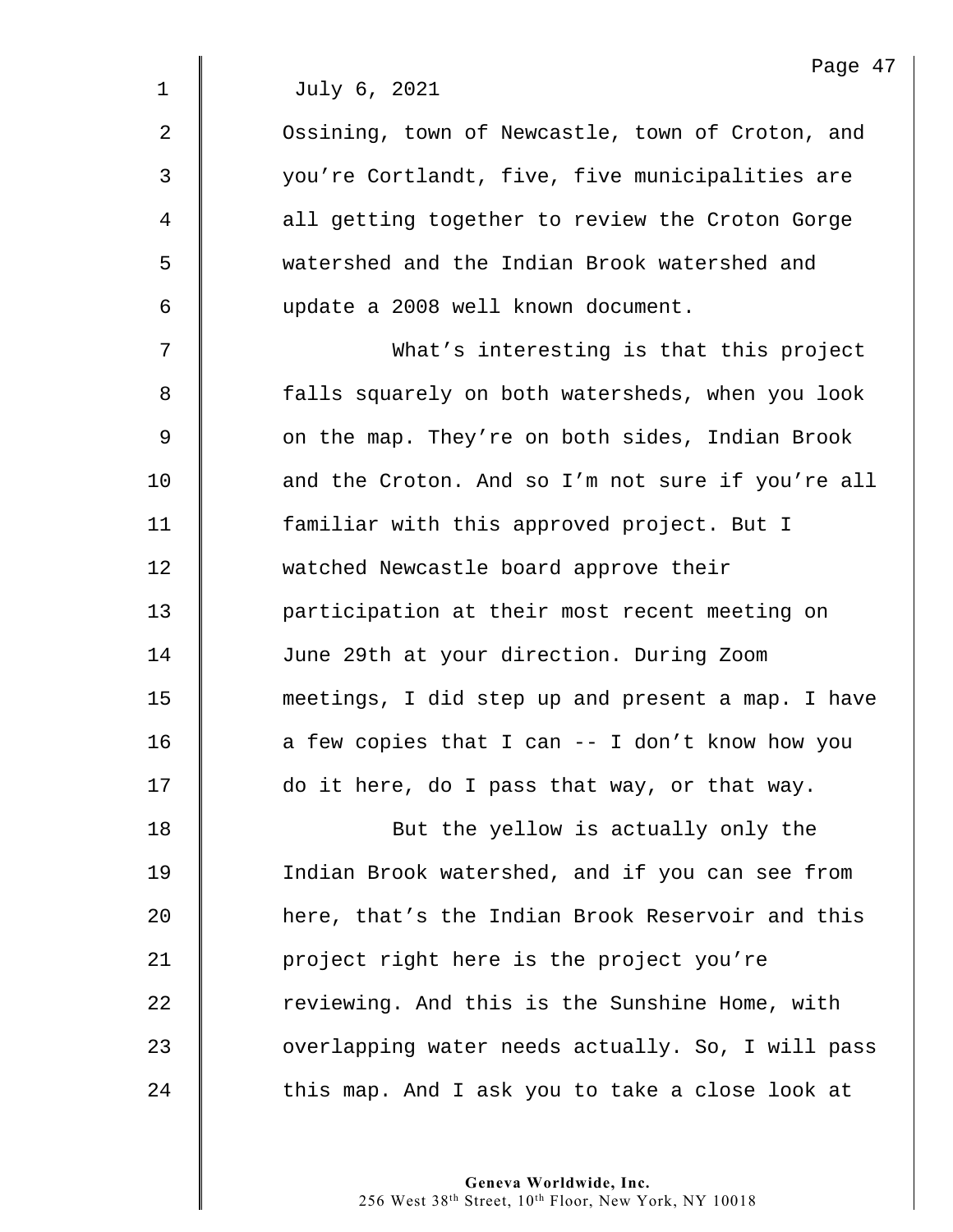$2 \parallel$  this map, which is the one I was working with 3 back in the day for Sunshine Home, that they 4 Share resources. But what's missing is all of  $5 \parallel$  this area that goes all the way to the pink side, 6 which is the Croton Gorge. So two watersheds side 7 | by side, one part of Teatown and you are the lead 8 **8** agency interested in updating the 2008 report on  $9 \parallel$  the watershed, sorry.

10 | So I thank you for taking that lead, but 11 | with that lead in mind, I also brought you a few 12 **duar 12** copies, not enough for everybody, but I ask you  $13$  to take a look at the goals. Why, why now and why 14 The redo that research? And it's because the town of 15 | Cortlandt taking the lead is worried about 16 **d** additional development and the environmental 17 | impacts in the area. Things like pollution, 18 | carbon footprint, traffic, how the comp plans are 19 working along with the protection of the 20 watershed, etc. So here is the map and you see  $21$   $\parallel$  two areas that are side by side and when you look 22 more closely you will see exactly where this 23 | project falls. It's squarely in the middle of  $24$  both.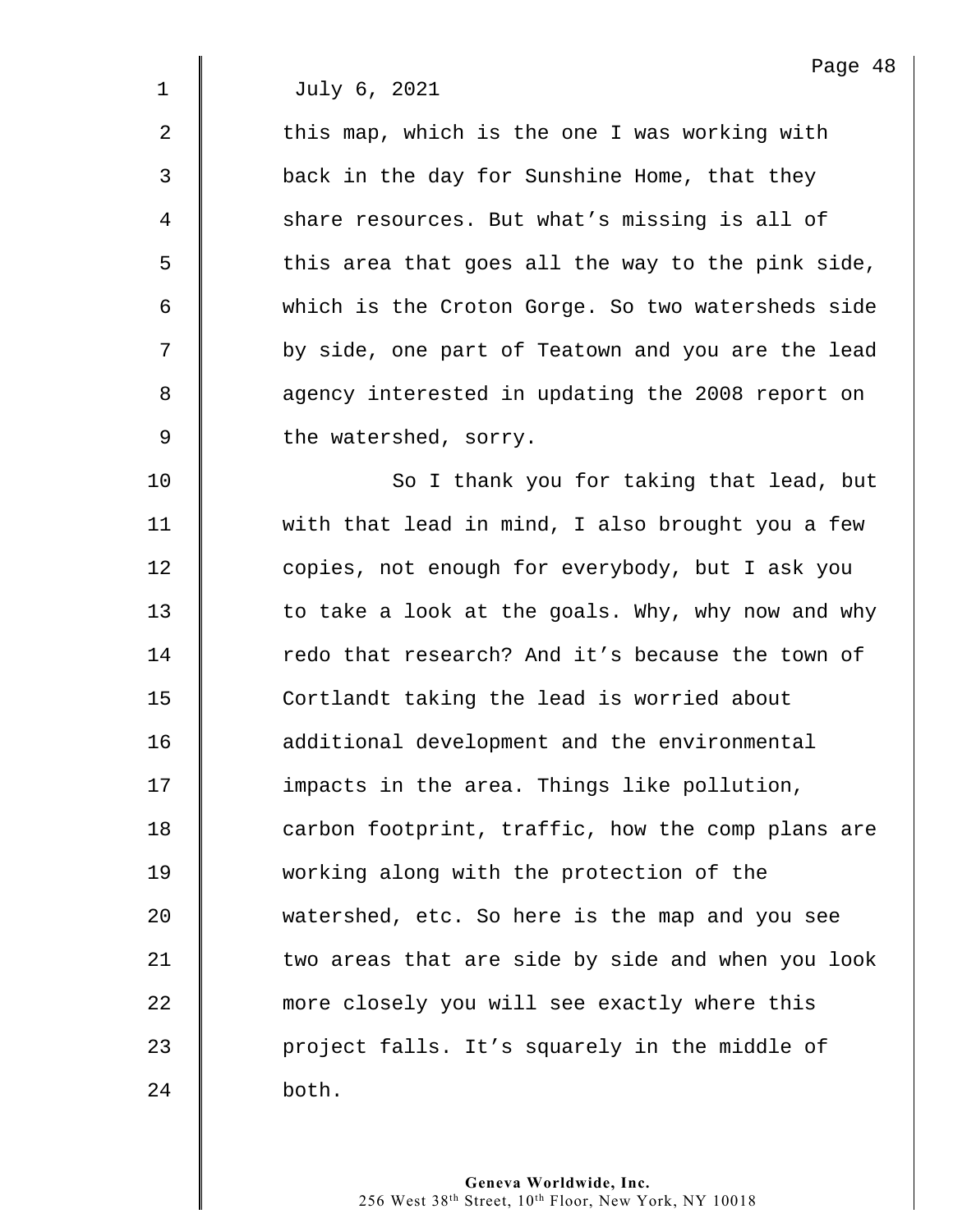2 And then as far as the concerns about 3 The quality of water, which does not only impact 4  $\parallel$  the residents of Teatown, we're on wells, we are 5 worried by our water tables and what this project  $6$  | and Sunshine Home project will do to our wells,  $7 \parallel$  but it impacts the quality of water downstream, 8  $\parallel$  and that means into the Indian Brooke Reservoir, 9 which is the water source for many people in 10 **Ossining, etc., so that's many more people than** 11 | just us and it impacts the Hudson River Estuary, 12 which has been doing incredibly well, home again 13 **to the bald eagle, etc., etc.** 14 | So my request is, here's a copy of your

15 | plan and the town of Newcastle request to 16 | participate in this plan. My request is that you 17 | consider a moratorium on this project, because it 18 **is development, they are asking to do a** 19 **I** commercial effort in a residential zone and they 20 | sit squarely on two watersheds.

21 | MR. KIMMERLING: Please directly into  $22 \parallel$  the mic.

23 || MS. MANOCHERIAN: Sorry. 24 MR. KIMMERLING: That's okay.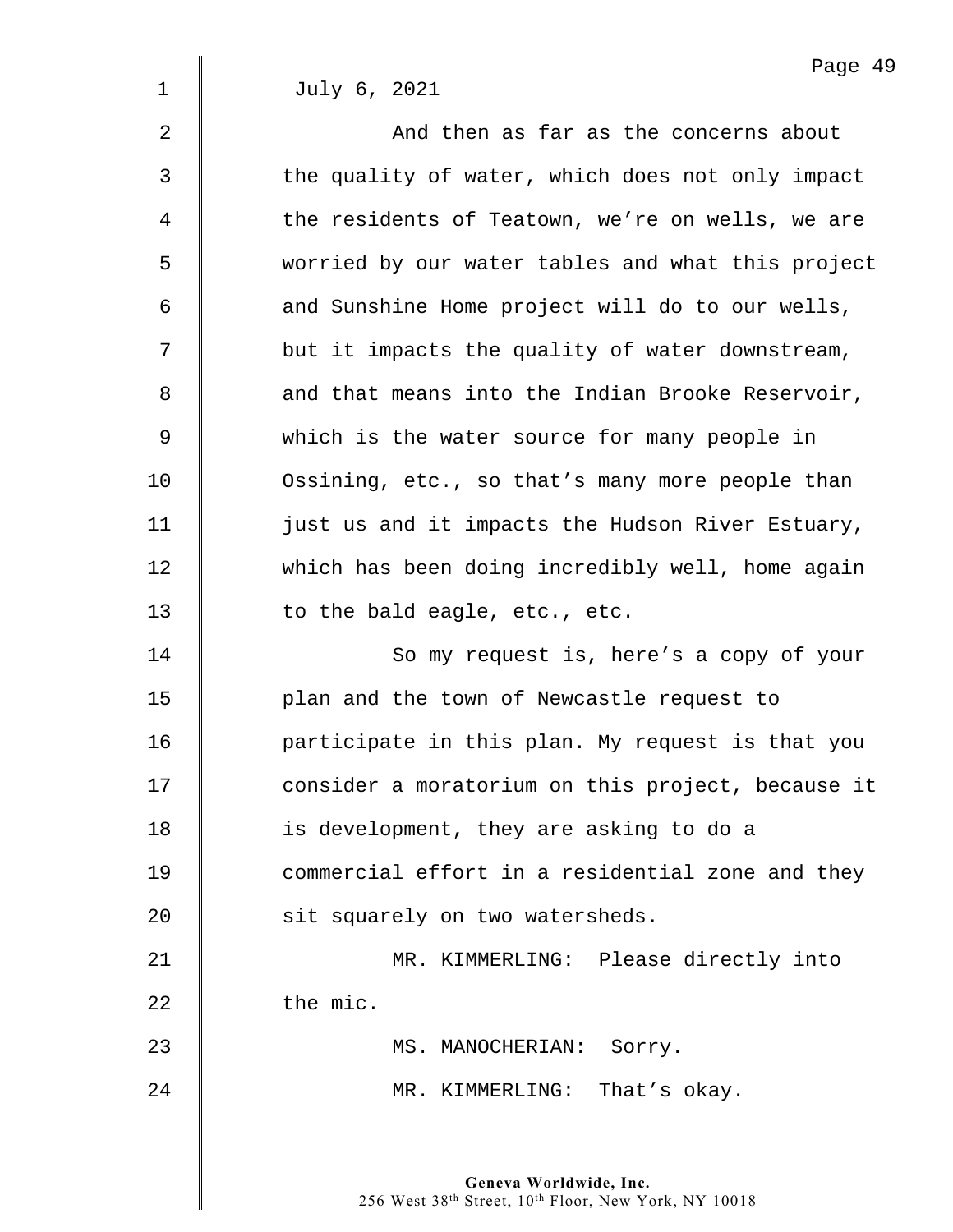|                | Page 50                                           |
|----------------|---------------------------------------------------|
| $\mathbf 1$    | July 6, 2021                                      |
| $\overline{2}$ | MS. MANOCHERIAN: Did you hear me?                 |
| 3              | Should I repeat that? I'm asking for --           |
| 4              | MR. KIMMERLING: Yeah, he came out from            |
| 5              | the back to say he's having trouble picking it    |
| 6              | up, so just the last part.                        |
| 7              | MS. MANOCHERIAN: I'm asking for, that's           |
| 8              | great for me, I'm asking for a moratorium on      |
| $\mathsf 9$    | construction for the entire area, any development |
| 10             | until your town pursues what we would totally be  |
| 11             | in favor of, which is a real review of this       |
| 12             | Indian Brook Croton Gorge watershed overlay zone  |
| 13             | to see where we stand from 2008 to now. Many      |
| 14             | years have passed by, many things have happened,  |
| 15             | and I don't think we should unnecessarily impact  |
| 16             | this area any further until your report comes     |
| 17             | out. And with that, I thank you very much.        |
| 18             | MS. TAYLOR: Are there any other                   |
| 19             | comments? Please be mindful of the time.          |
| 20             | MR. TOM SECUNDA: I'll be much briefer I           |
| 21             | hope. I have three things that I'd like to        |
| 22             | discuss with the Board and thanks for taking the  |
| 23             | time to hear us out for the 30th or 40th time.    |
| 24             | And I'll repeat some of these things for the 30th |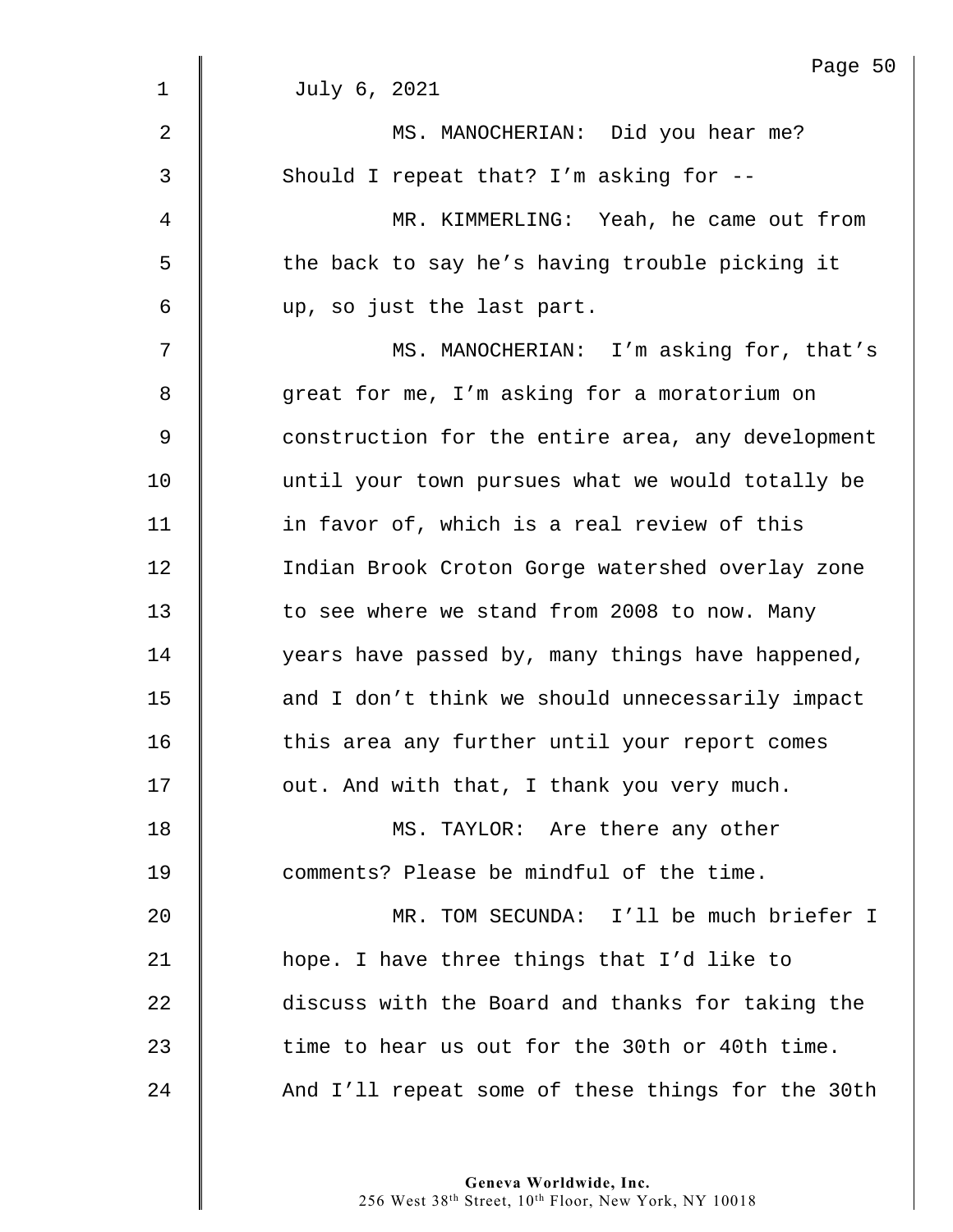|    | Page 51                                           |
|----|---------------------------------------------------|
| 1  | July 6, 2021                                      |
| 2  | or 40th or time.                                  |
| 3  | MR. KIMMERLING: Could you just announce           |
| 4  | your name for the record, sorry.                  |
| 5  | MR. SECUNDA: Sure, Tom Secunda 62                 |
| 6  | Teatown Road. We keep coming back to the talk on  |
| 7  | whether this plan is transparent enough and       |
| 8  | whether there's been enough due diligence around  |
| 9  | it. We just discussed about the number of beds    |
| 10 | and you brought up the point it's not our job to  |
| 11 | decide whether this is economically feasible or   |
| 12 | not, that's somebody else's job. It's not our job |
| 13 | to decide what the permitted number of beds in a  |
| 14 | specialty hospital are, that's somebody else's    |
| 15 | job.                                              |
| 16 | But it is your job to make sure that the          |
| 17 | plan is consistent and honest. And certainly, we  |
| 18 | brought in all kinds of experts to discuss that   |
| 19 | in their plan, they state that this is going to   |
| 20 | be like the Betty Ford Clinic and clearly it's    |
| 21 | not. So there is a problem with their plan. They  |
| 22 | could revise their plan and say this is going to  |
| 23 | be a different kind of specialty hospital that's  |
| 24 | not like the Betty Ford Clinic or any of the      |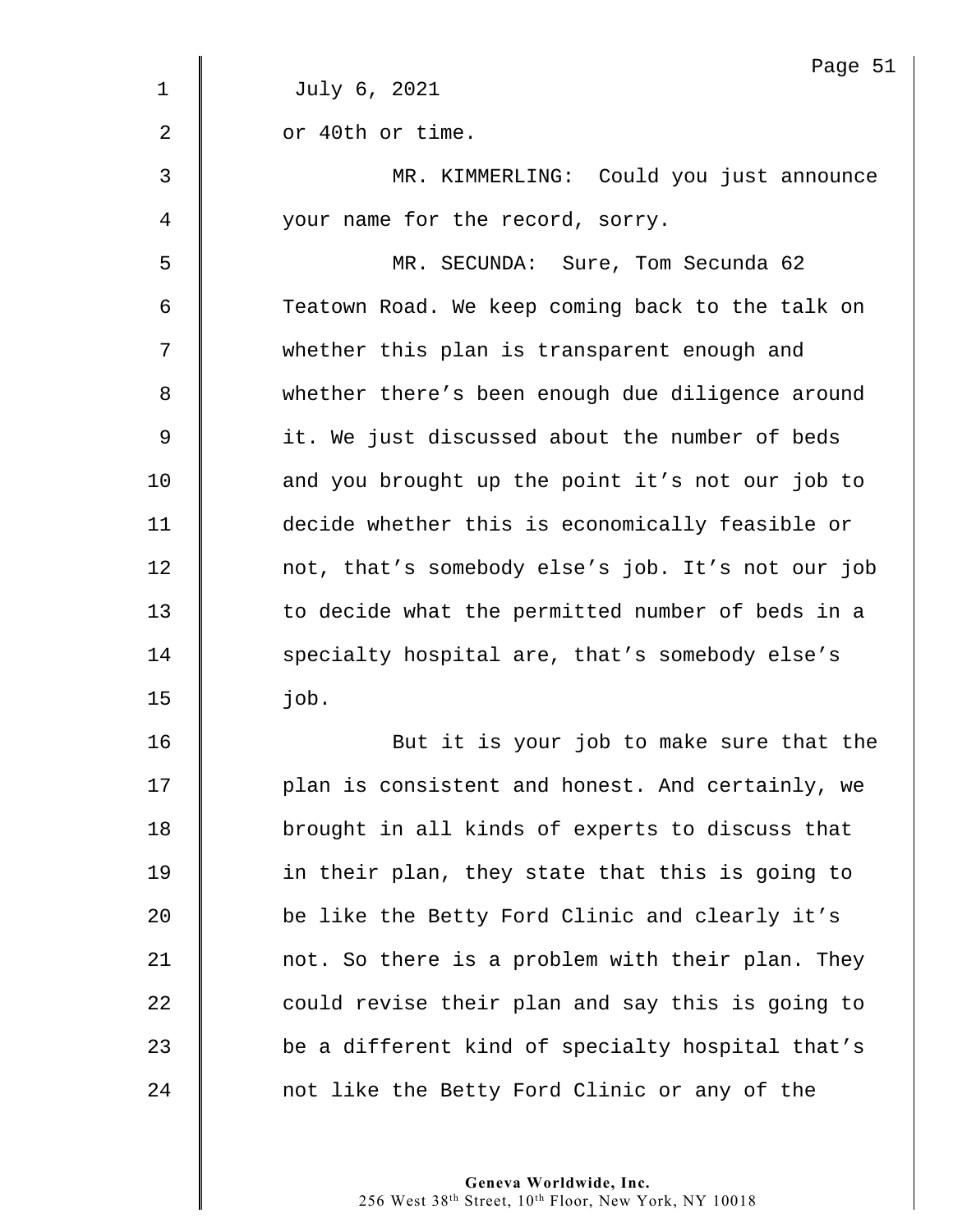|             | Page 52                                           |
|-------------|---------------------------------------------------|
| $\mathbf 1$ | July 6, 2021                                      |
| 2           | other clinics they state, and that's fine.        |
| 3           | But as their plan exists today, it's a            |
| 4           | plan that's in contradiction. And so we'd like    |
| 5           | either the plan to be fleshed out so we can       |
| 6           | understand why it's not in contradiction or we'd  |
| 7           | like it to be changed to be consistent with what  |
| 8           | our experts and any experts you were to bring in  |
| 9           | would say it is. A Betty Ford Clinic or any of    |
| 10          | the higher end clinics, which is what they're     |
| 11          | proposing have roughly 1,000 square feet, and     |
| 12          | this has 400 square feet.                         |
| 13          | So that's the first thing, we'd love to           |
| 14          | see the transparency of what this plan really is, |
| 15          | because we don't believe it's an honest plan. We  |
| 16          | believe that there's something else going on here |
| 17          | and the amount of trust that we have for the      |
| 18          | applicant is very low.                            |
| 19          | So there is a way to fix it. I'm out in           |
| 20          | the hallway and they're proposing a cul-de-sac    |
| 21          | and the amount of detail they're putting. Would   |
| 22          | you go and approve a housing plan if they said    |
| 23          | we're going to have 91 residents in these co-     |

24 | opportunities but we're not going to tell you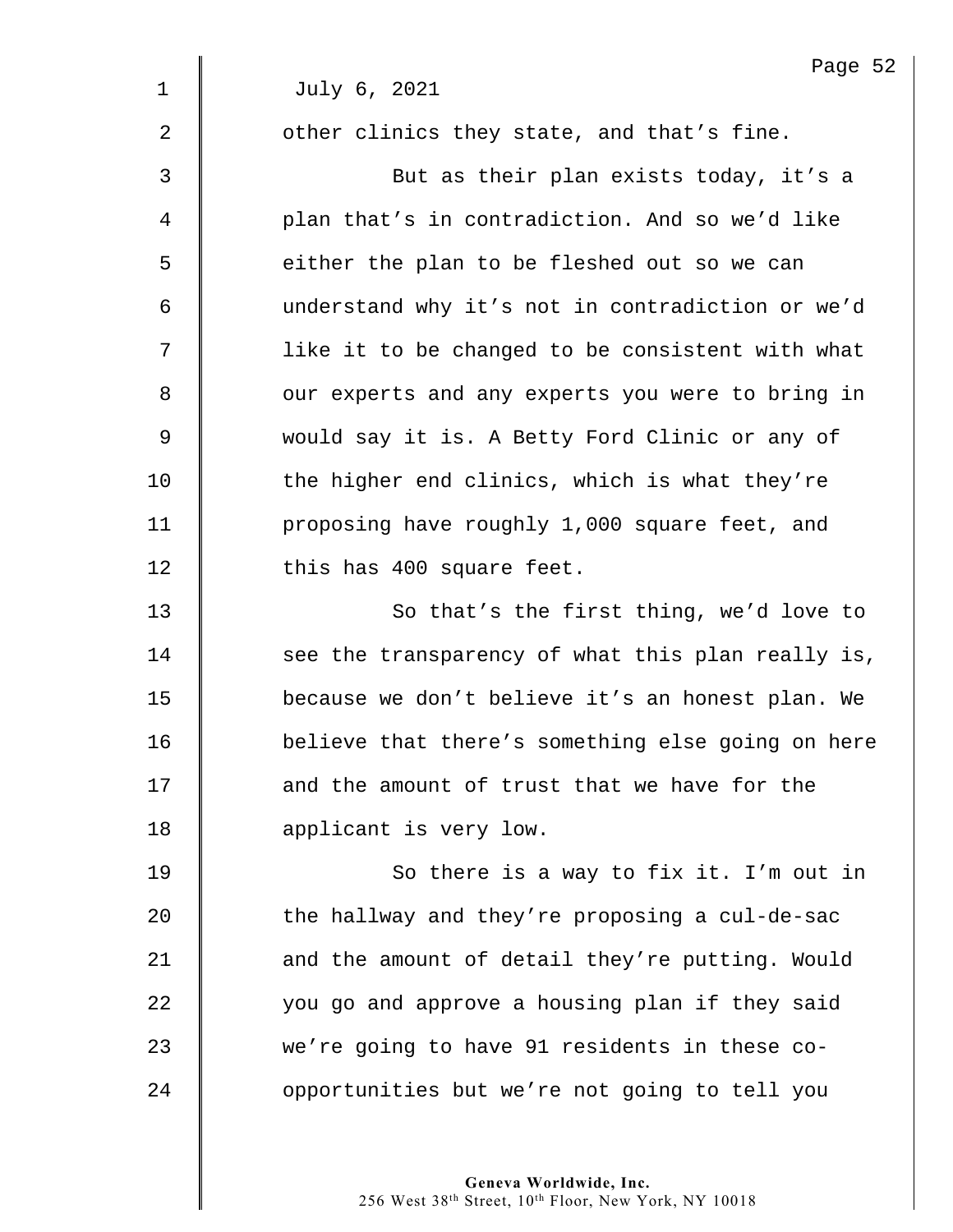2 what shape or size or the number of bedrooms are? 3 You wouldn't. So there is a good amount of due 4 diligence that's necessary to make sure that this 5 | is a legitimate plan, not legitimately  $6 \parallel$  economically, but that it, but what they state in 7  $\parallel$  their plan can be done and is true. So that's 8 | number one. 9 || Number two, it's important that the 10 **applicant comes and says we won't change the** 11 footprint, we'll do this, we'll do that. You 12 know, this stuff has to be enforceable, it has to 13 be written in a way that's very clear. So for 14 | instance, they say they won't change the square 15 footage, or can they build a 30-story building in  $16$   $\parallel$  the same footprint. These are the kinds of things 17 | that have to be made clear. 18 If the applicant really can make this 19 | stuff clear, if it can be a right sized, good 20 **deg** proposal with clear restrictions that are 21  $\parallel$  enforceable while in the use of this applicant

22 **for these kinds of purposes, I think you can go a** 23 | lot further in getting this thing resolved so  $24$  | that you won't be here for the rest of your time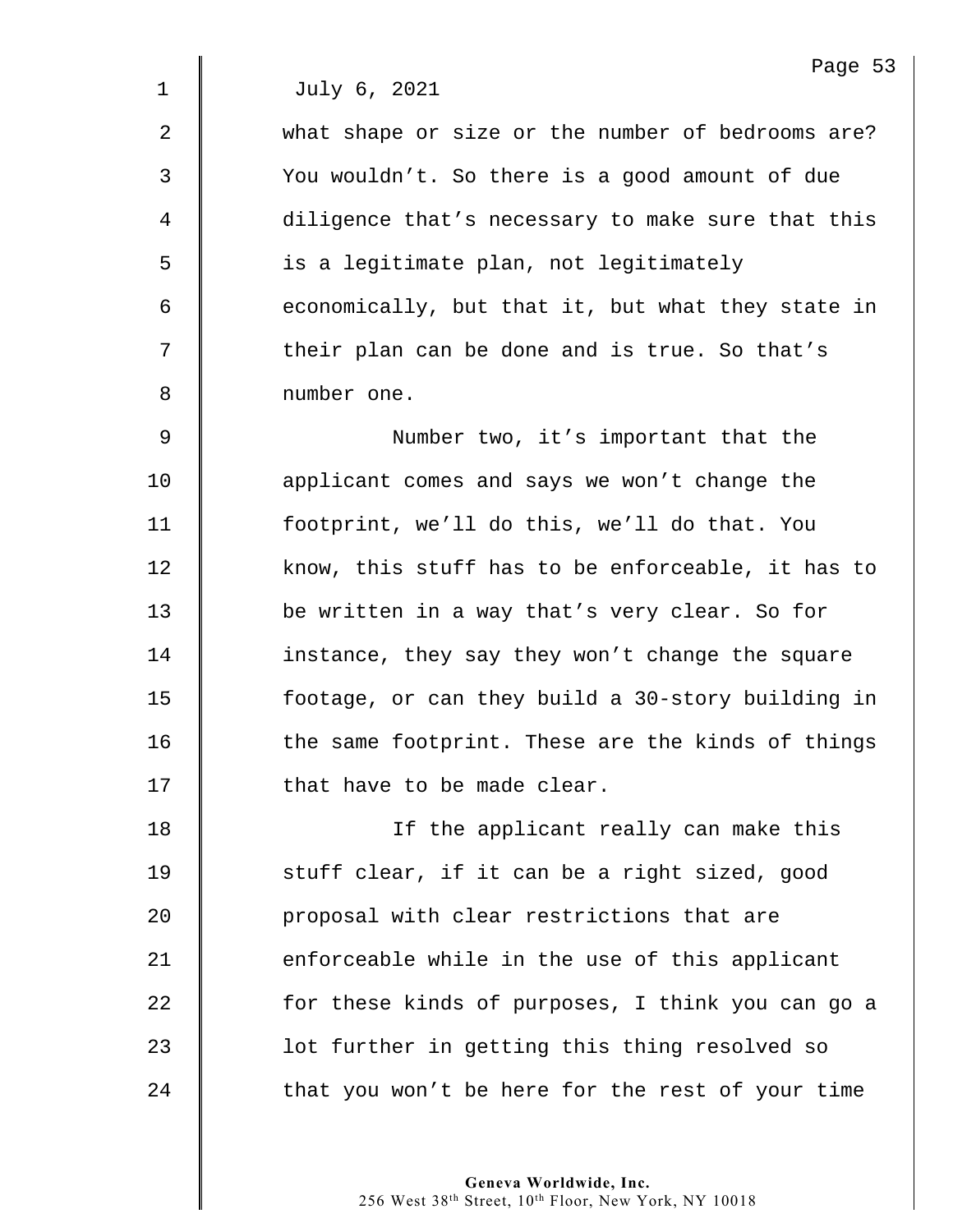|                | Page 54                                           |
|----------------|---------------------------------------------------|
| $\mathbf 1$    | July 6, 2021                                      |
| 2              | on the Board and I won't be coming up in          |
| 3              | thunderstorms.                                    |
| $\overline{4}$ | The third point is something I'm kind of          |
| 5              | disappointed on. The planning board, I've been    |
| 6              | before you a number of times, I'm even going to   |
| 7              | be an applicant someday. Good luck. You know, you |
| 8              | spend a lot of time making sure that when a       |
| 9              | proposal comes that it has the minimum, a         |
| 10             | proposal that you've approved, that it has the    |
| 11             | minimum impact on its neighbors. You've seen the  |
| 12             | map and how close some of those buildings are to  |
| 13             | some of the neighbors. And it would be great in   |
| 14             | that plan if we understood that they tried to     |
| 15             | minimize the use of those buildings in favor of   |
| 16             | buildings that are further away from the          |
| 17             | neighbors, where the cars park so the headlights  |
| 18             | don't shine into the neighbor's windows.          |
|                |                                                   |

19 | When we asked actually and this the 20 Soard did say, when we asked to understand what  $21$   $\parallel$  the buildings that were closest to the neighbors 22 were going to be used for, somebody said on the 23 **Board, we don't ask you what you're going to do** 24 **in** your house, and of course, that's not true. In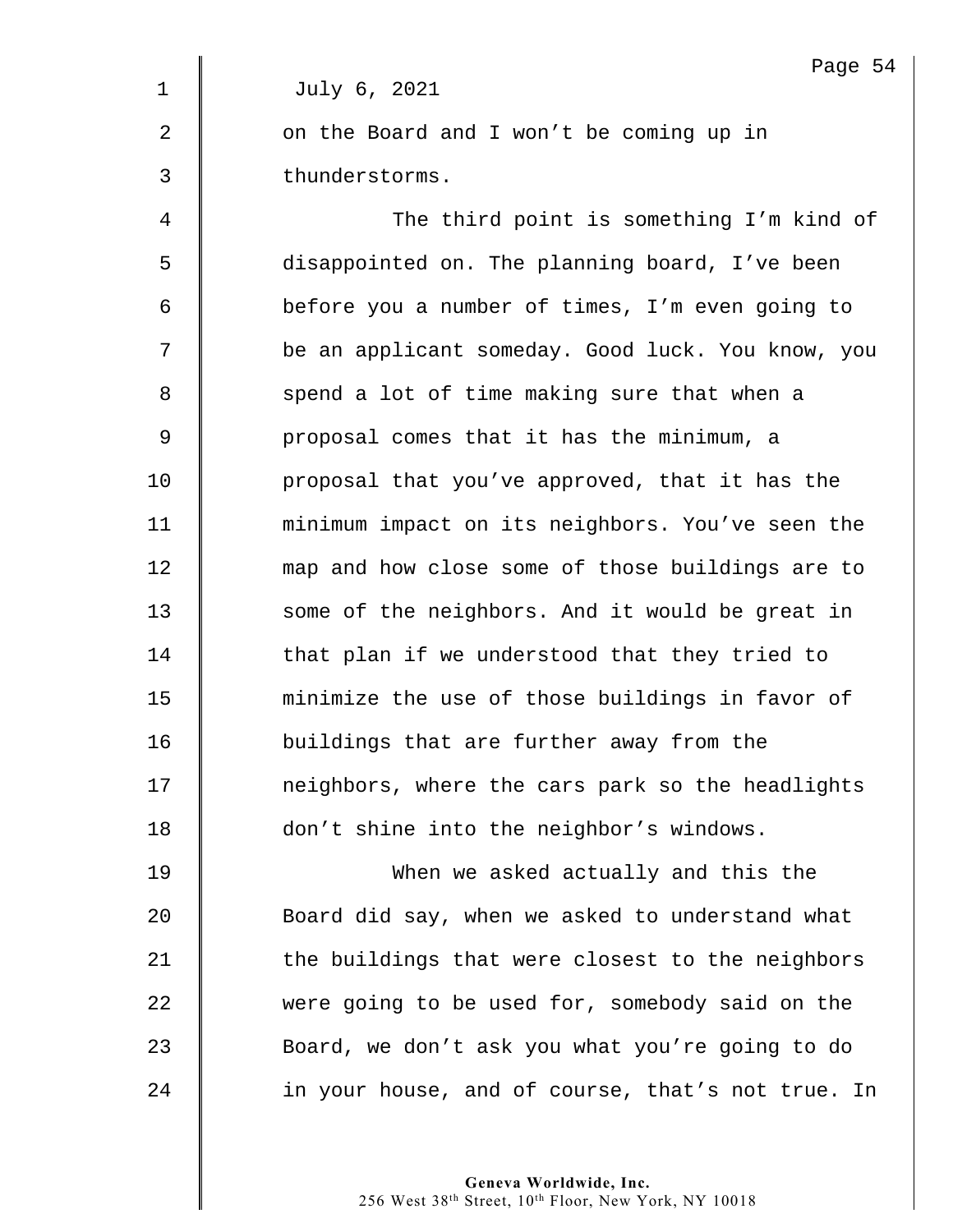$2 \parallel$  a residential house, there's all kinds of 3 | Testrictions on what you're allowed to do and 4 what you're not allowed to do. So I think the 5 S residents that live very close to these guys,  $6 \parallel$  closer than the two acre zoning or one acre 7 | zoning that exists in the town, have the right to 8 understand the use of that property and hope that 9 Solut the planning board works with the applicant to 10 minimize the impact.

11 | So I guess to come back to review what I  $\parallel$  said, I think that there is a transparency **problem and an inconsistency in this application** 14 which makes us very nervous. It's not going to be **d** a Betty Ford Clinic, we'd like to understand what **i** it's going to be. I think the planning board 17 | should ask that question and understand what this **facility is, because it's not what they say it is.** That doesn't mean it shouldn't be allowed,  $\parallel$  but clearly we don't know what they're building. 21 We don't have a layout of rooms. How many **bathrooms.** Is there going to be a bathroom for 23 | each person? Water use is different, depending on  $\parallel$  the number of bathrooms and things like that. So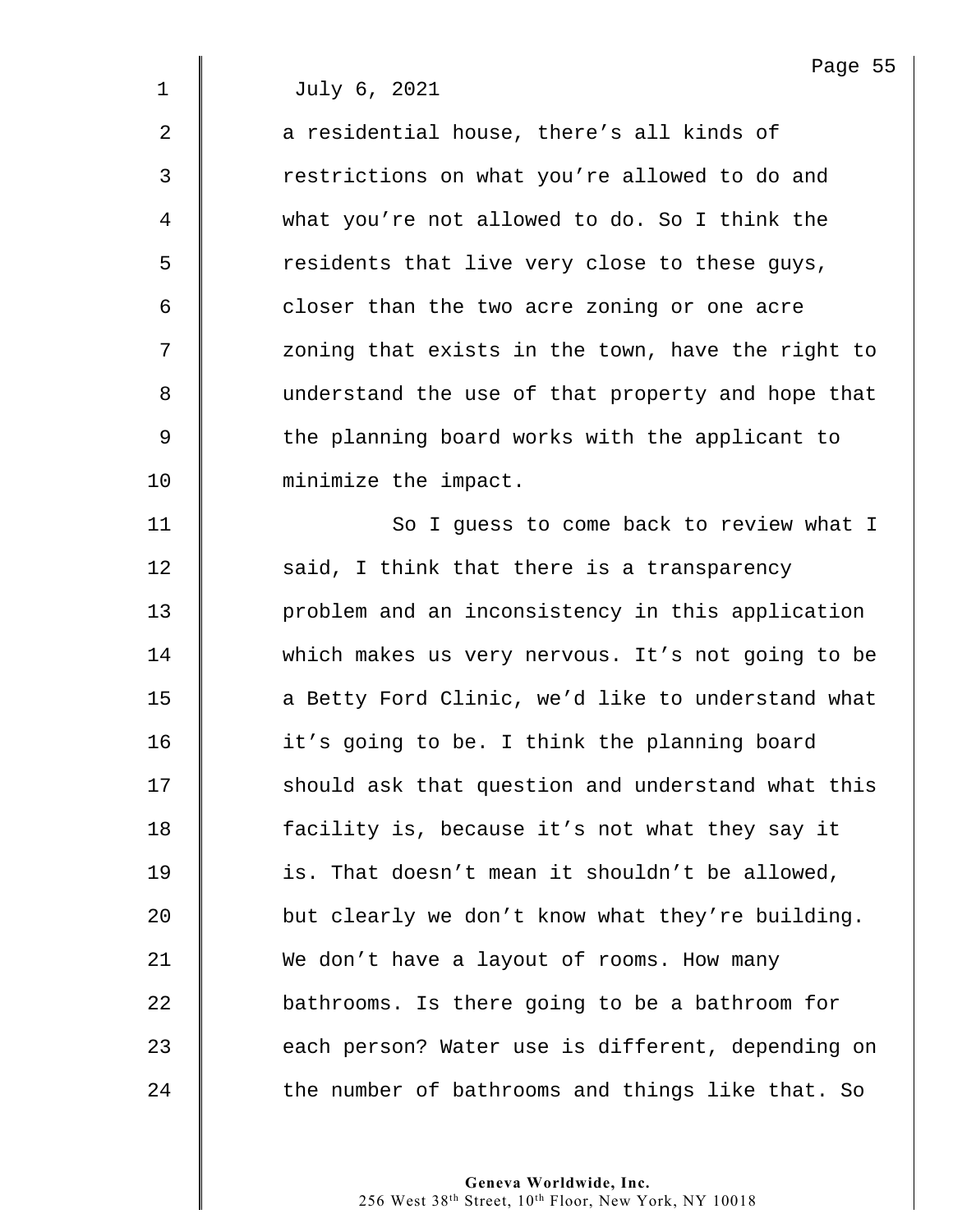$2 \parallel$  there's a lot of questions that are left open.

3 With the restrictions that the applicant 4 wants to put on, that's a move in a good 5 direction, assuming that they're really well 6 | thought out and they really are enforceable and 7 | predicted. And then assuming that those two 8 things were done, really appreciate the planning 9 | board working hard, like they do on so many 10 **deg** applications that I've seen and that the people 11 | in the hall are petrified that you're going to do 12 | to them now, that you go and work really hard to 13 make sure that if this is a legitimate thing, if 14 you do it, that you make sure that the -- without 15 hurting the operations, that they minimize the 16 **impact on the local neighbors, thank you very** 17 | much.

18 MS. JILL GREENSTEIN: Good evening. My 19 name is Jill Greenstein, I live at 83 Quaker Hill 20 **Drive, and my property abuts the Hudson Ridge** 21 | property. I'm going to be very brief. I've said  $22$   $\parallel$  this before. I'm sort of coming at this more from 23 The personal point of view. Five or six years 24 | ago, my husband and I starting planting evergreen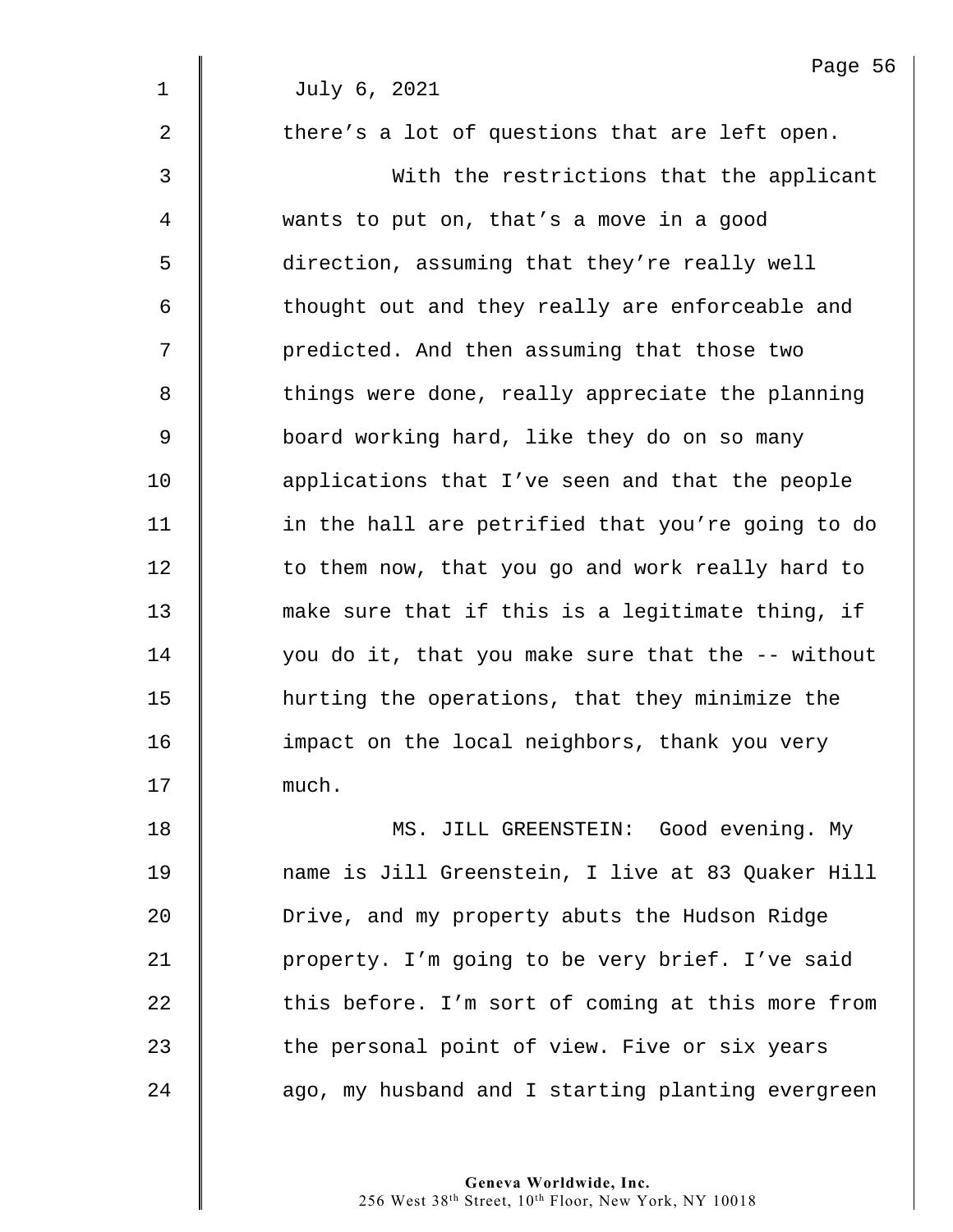$2 \parallel$  trees that I now understand they're using as  $3$   $\parallel$  their border. But that's what we did. We started 4 | putting up these trees in order to provide us 5 with more privacy and to block it out, any noise  $6 \parallel$  and so on and lights. So that's one thing.

7 The other thing I just wanted to mention 8  $\parallel$  again is in terms of water, back in 2018, there 9 was a well test done, and my well, and we just 10 **had three, two of us living there, my well in** 11 | three days dropped 18 feet. So we were impacted 12 **by this.** So there are personal impacts here, and 13 The planning board, you're here to protect us, 14 **d** and I'm hoping that you'll do that. Thank you 15 **very much.** 

16 MS. MELISSA LONDON: Hello, my name is 17 | Melissa London. I live at 9 Quaker Hill Court, 18 | East, which is the cul-de-sac right on the other 19 | side. And my question, talking about  $20$   $\parallel$  transparency, going back to what Tom was saying, 21 | is about 81 Quaker Hill Drive, that we understand 22 There's going to be like an easement through that 23 | property, and I heard during one of the Zoom 24 meetings that they said that they're not going to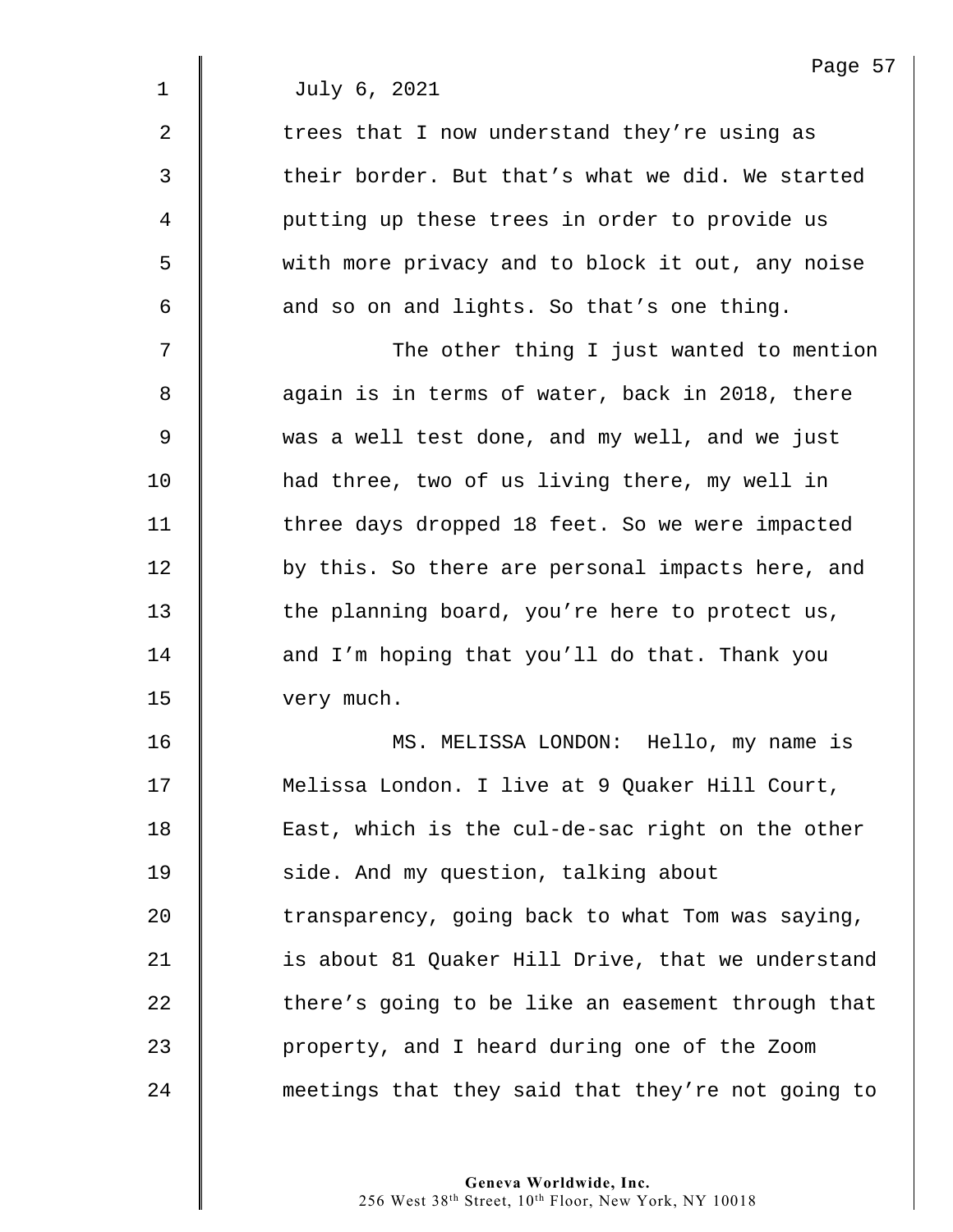|             | Page 58                                           |
|-------------|---------------------------------------------------|
| $\mathbf 1$ | July 6, 2021                                      |
| 2           | use it, but they lost out on a deal for like over |
| 3           | a million dollars because of the easement, so     |
| 4           | clearly the easement is pretty important to them. |
| 5           | And I just want to know like why is this so       |
| 6           | secretive, like why is not on the plan?           |
| 7           | Like if there's going to be an easement,          |
| 8           | which, by the way, I've heard that the easement   |
| 9           | is 30 feet wide. Quaker Ridge Road is 20 feet     |
| 10          | wide, so why is that easement not on that plan?   |
| 11          | Because you're not using it? Then why did you     |
| 12          | lose out on a \$1.2 million deal? I mean, I don't |
| 13          | -- obviously they want that easement and the      |
| 14          | owners have to have that in their agreement,      |
| 15          | otherwise they won't sell the house. And a        |
| 16          | realtor spoke to all of us and told us that, that |
| 17          | because of the easement, her deal was kaput       |
| 18          | because of that easement. So what is that         |
| 19          | easement? We live on a cul-de-sac. We have        |
| 20          | children in almost every house, with bicycles,    |
| 21          | riding on a cul-de-sac, a dead end. And right now |
| 22          | the owner of that is the same owner or involved   |
| 23          | with the wellness center, so I don't really       |
| 24          | understand why we're not being told that. So I    |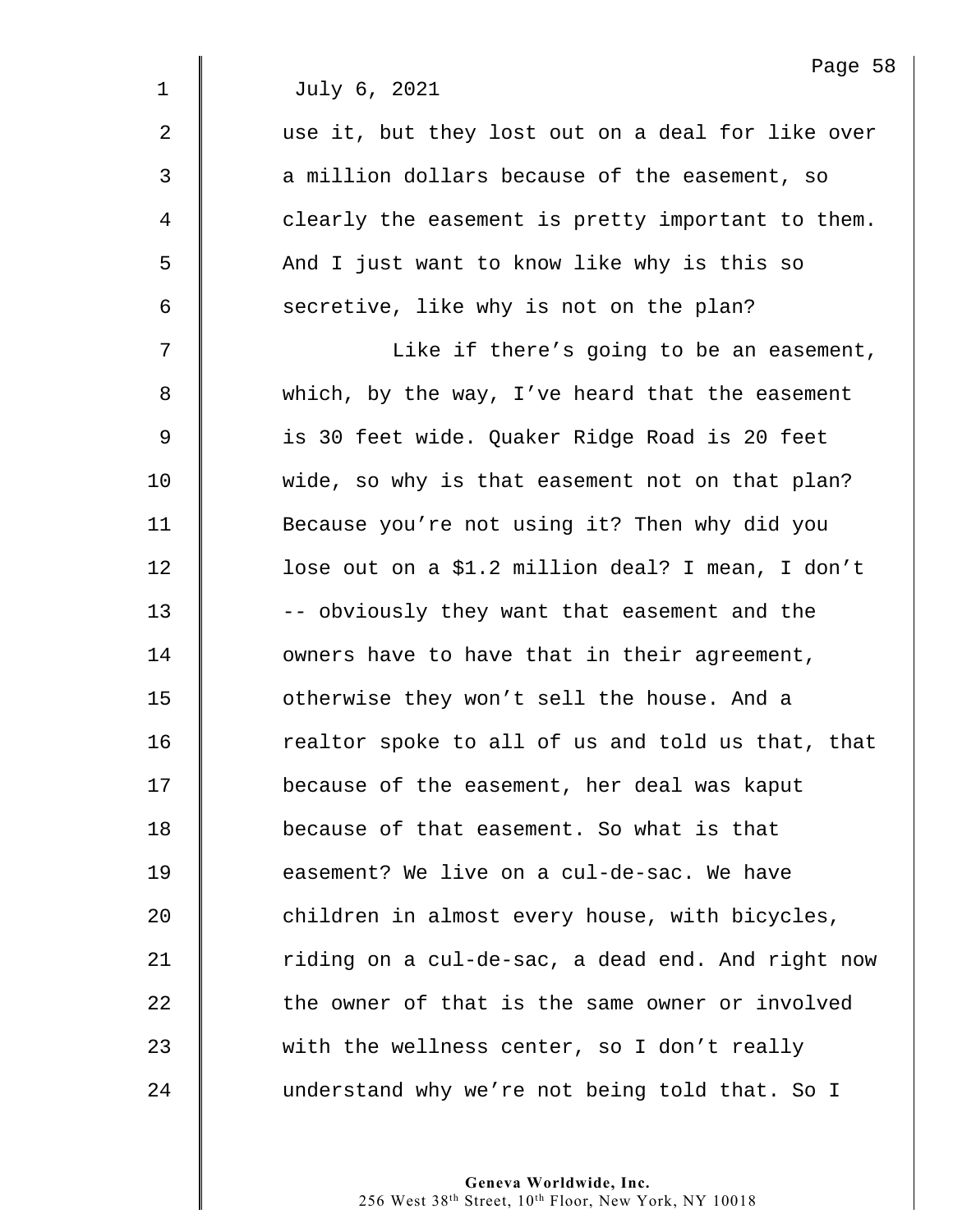|                | Page 59                                           |
|----------------|---------------------------------------------------|
| $\mathbf 1$    | July 6, 2021                                      |
| $\overline{2}$ | think there needs to be some more transparency.   |
| 3              | So either it needs to be put on that plan or get  |
| 4              | rid of it. It needs to be out of 81 Quaker Hill   |
| 5              | Drive. Thank you.                                 |
| 6              | MR. STEPHEN HAMPTON: Good evening, my             |
| 7              | name is Stephen Hampton, I live at 2013 Quaker    |
| 8              | Ridge Road. In response, I have the answer to her |
| 9              | question, because one day I was sitting outside   |
| 10             | and I saw an oil truck come up to the driveway,   |
| 11             | to their gate, and as it waiting for the gate to  |
| 12             | open, another car started coming down the         |
| 13             | driveway. Well, the car got about halfway down    |
| 14             | the driveway, the gate started opening and then   |
| 15             | it realized, oh, the truck has got to come up the |
| 16             | driveway, it literally had to back up to let the  |
| 17             | truck up.                                         |
| 18             | So my question to you is I have never             |
| 19             | seen a hospital that has a driveway entrance      |
| 20             | that's up a steep hill first of all. And second   |
| 21             | of all, how is traffic in and out? I wonder if    |
| 22             | there's hospital, an ambulance has to get in and  |
| 23             | a car's coming down, they're going to wait? I     |
| 24             | mean you have to have a huge thoroughfare for a   |
|                |                                                   |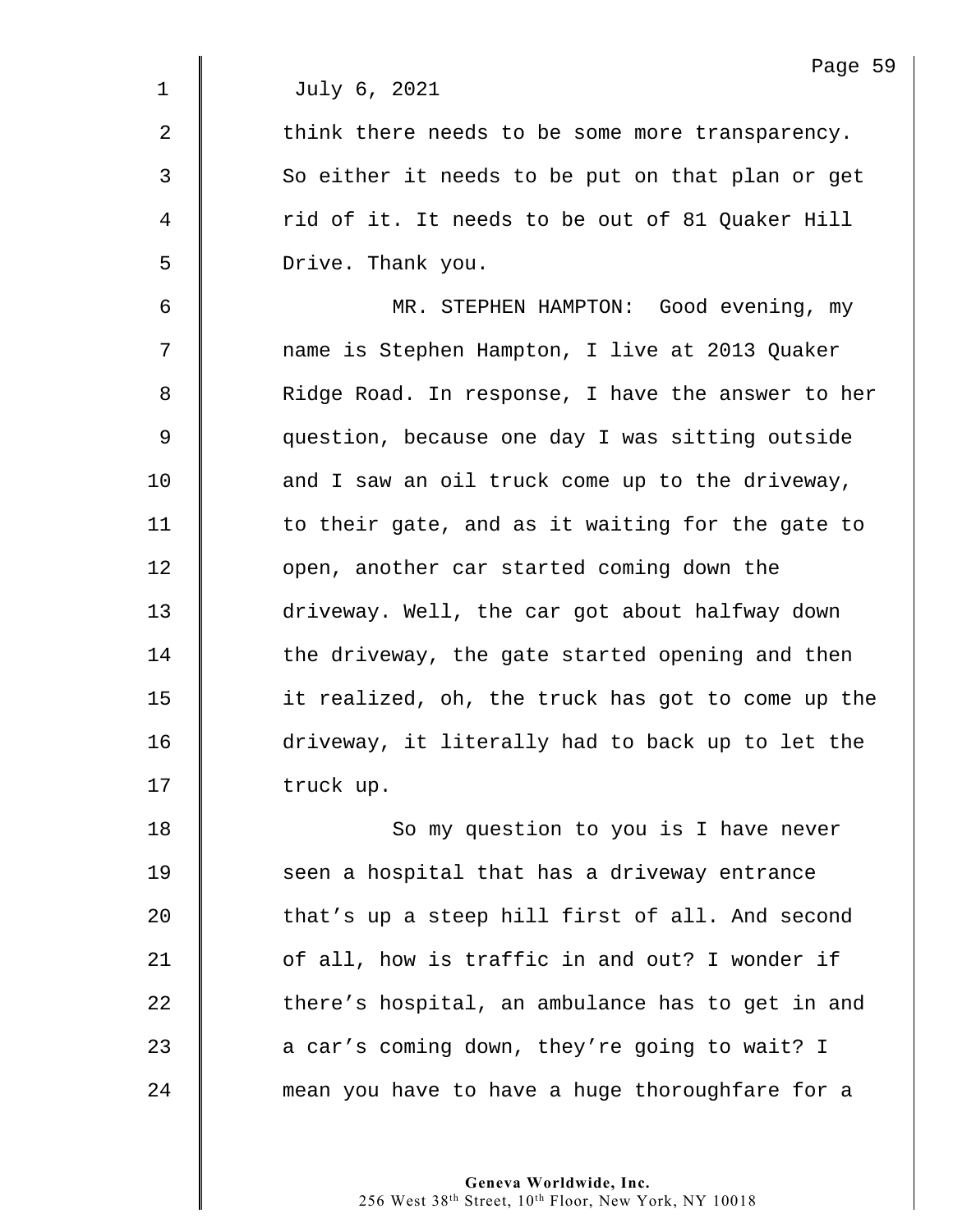2 **dec** hospital for traffic in and out, ambulances in 3 | and out. That is why they want the easement, 4 **d** because at some point, they're going to have to 5 | come back to you and say oh, you know, we need 6 another way of entry or exit out of this place 7 because everybody can't come up and down a single 8 | land driveway. It makes no sense.

9 Why would anybody spend \$800,000 on a 10 **house, put an easement in, try and sell it for a** 11 | million and say oh, we have now use for it. 12 **Number 12 Seam** Really? Does that make sense to anybody? Why 13 would you do that, if there isn't a purpose for 14 it. People don't spend \$800,000 to buy a house 15 **deg 15** and put an easement on it for no reason. Thank 16 you.

17 MR. JOHN FAHEY: Hello, my name is John 18 | Fahey, I live at 74 Quaker Hill Drive. I just 19 Want to follow up on the last two speakers. I 20 live right at the end of Quaker Hill Drive on the 21 cul-de-sac. I have five children who love our 22 neighborhood, they ride their bikes in the circle 23 | at the bottom of my driveway. We walk our dogs  $24$  | there. We feel safe, my wife and I, as a family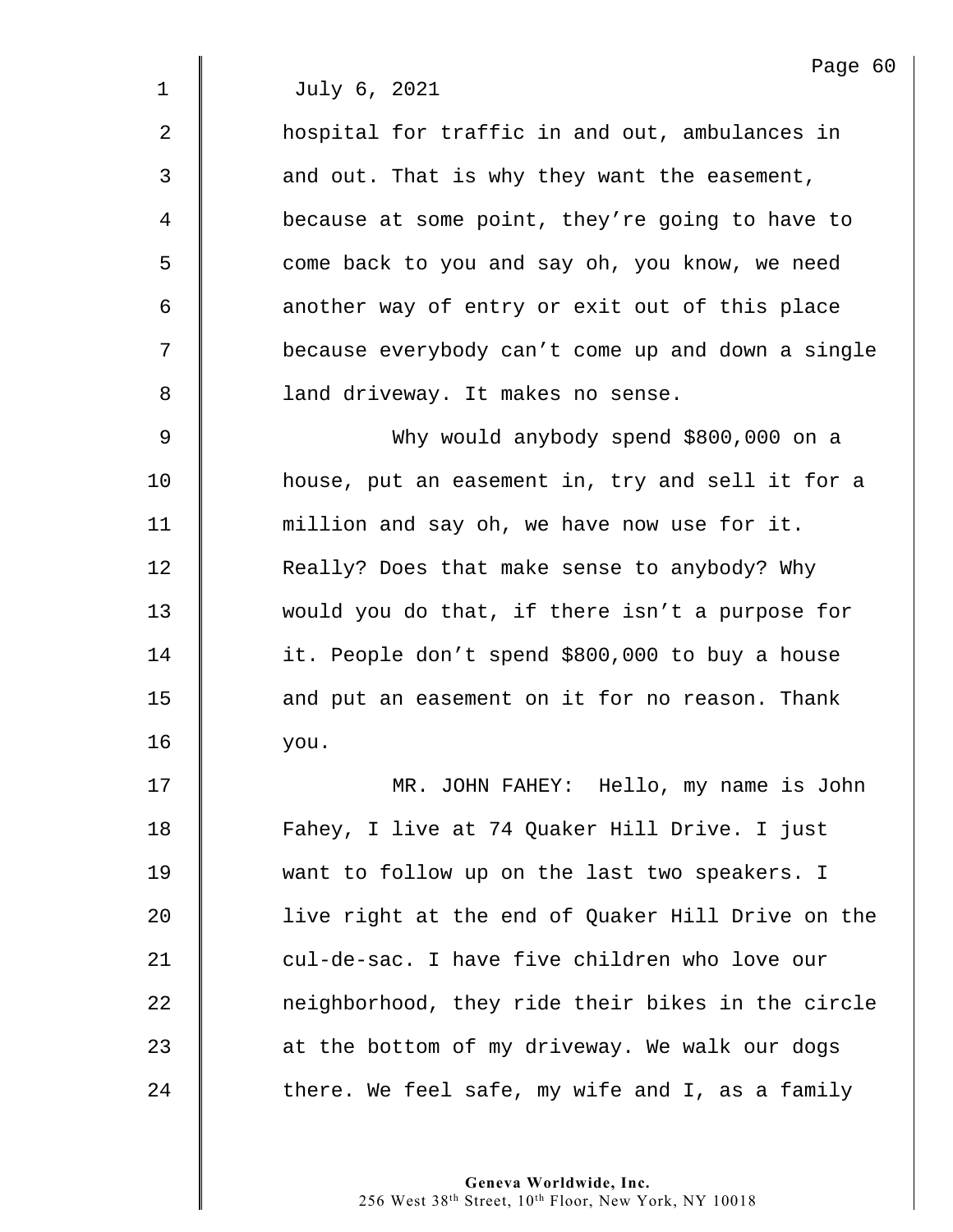$2 \parallel$  to let our kids play. That easement is right at  $3 \parallel$  the bottom of our driveway, and if what they're 4 | saying is true, and that is going to be used as a 5 way in and out of this facility, our cul-de-sac 6 **becomes basically a highway and I can't let my** 7 | kids out of my property anymore. I hope the Board 8 | The really takes that into consideration and has our 9 Solution back here and thinks about what's happening. 10 Thank you.

11 MR. JAVIER PICAYO: Hey everybody. It's 12 | so weird to be in a room with people. I forgot. I 13 **think I would have dressed up a little more**, 14 | sorry. My name is Javier Picayo. I live at 7 15 Teatown Road. I've been there for 30 years, since 16 | I was two years old. I hope to be there for a lot 17 | longer. And I've spoken before, but I just want  $18$   $\parallel$  to say again how opposed I am to this project. We 19 | live in such a quiet neighborhood and the roads  $20$   $\parallel$  are so small. And there are, I mean there are 21 **near accidents every day. The trucks that drive** 22 through that don't know the roads speed through 23 and I've been in, I mean almost every day, I'm 24 | almost in an accident.

> **Geneva Worldwide, Inc.**  256 West 38th Street, 10th Floor, New York, NY 10018

Page 61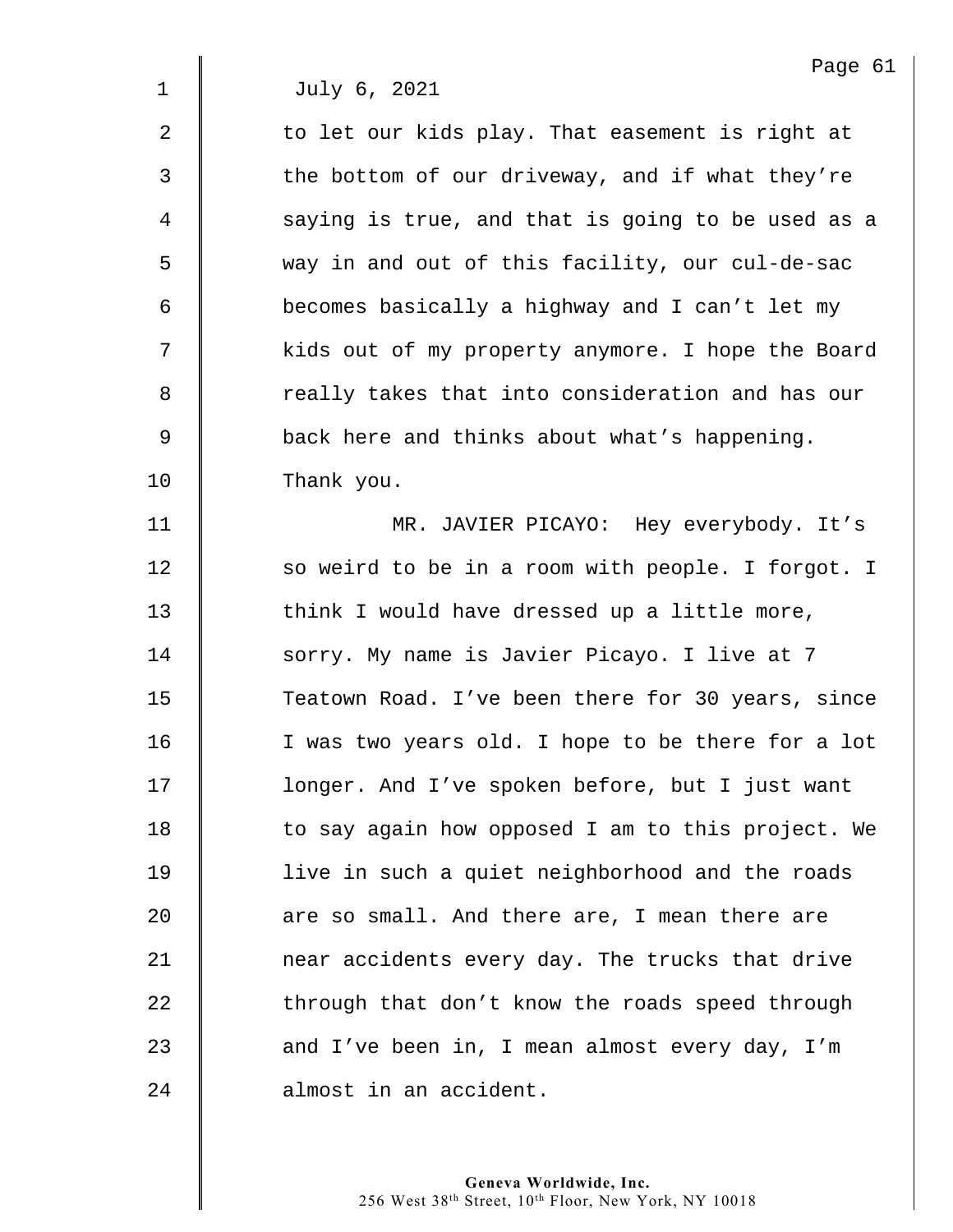|                | Page 62                                           |
|----------------|---------------------------------------------------|
| $\mathbf 1$    | July 6, 2021                                      |
| $\overline{2}$ | And, you know, I'm disturbed because I            |
| 3              | feel like I hear the applicant saying there will  |
| 4              | be little or no impact on the community and I     |
| 5              | feel like I'm missing something. I don't          |
| 6              | understand how that's possible. You know, the     |
| 7              | lights, the traffic, the hundreds of people that  |
| 8              | will be there. How could there be no impact on    |
| $\mathsf 9$    | the community? I just, I feel like I'm missing    |
| 10             | something.                                        |
| 11             | And the responses I have heard about, I           |
| 12             | think at one point, I heard that there would be   |
| 13             | five deliveries per week, which I don't           |
| 14             | understand how that's possible with the project   |
| 15             | they're proposing, but if there were five         |
| 16             | deliveries per week, it seems like the plan is    |
| 17             | dependent on everything going perfectly. And I    |
| 18             | think in any project, nothing goes perfectly all  |
| 19             | the time. I imagine the planning board knows      |
| 20             | that. But the sort of things that go wrong in a   |
| 21             | project of this magnitude could be catastrophic   |
| 22             | for our community. So there have been other       |
| 23             | businesses that have been proposed in our area    |
| 24             | and they've been turned down, and I just hope you |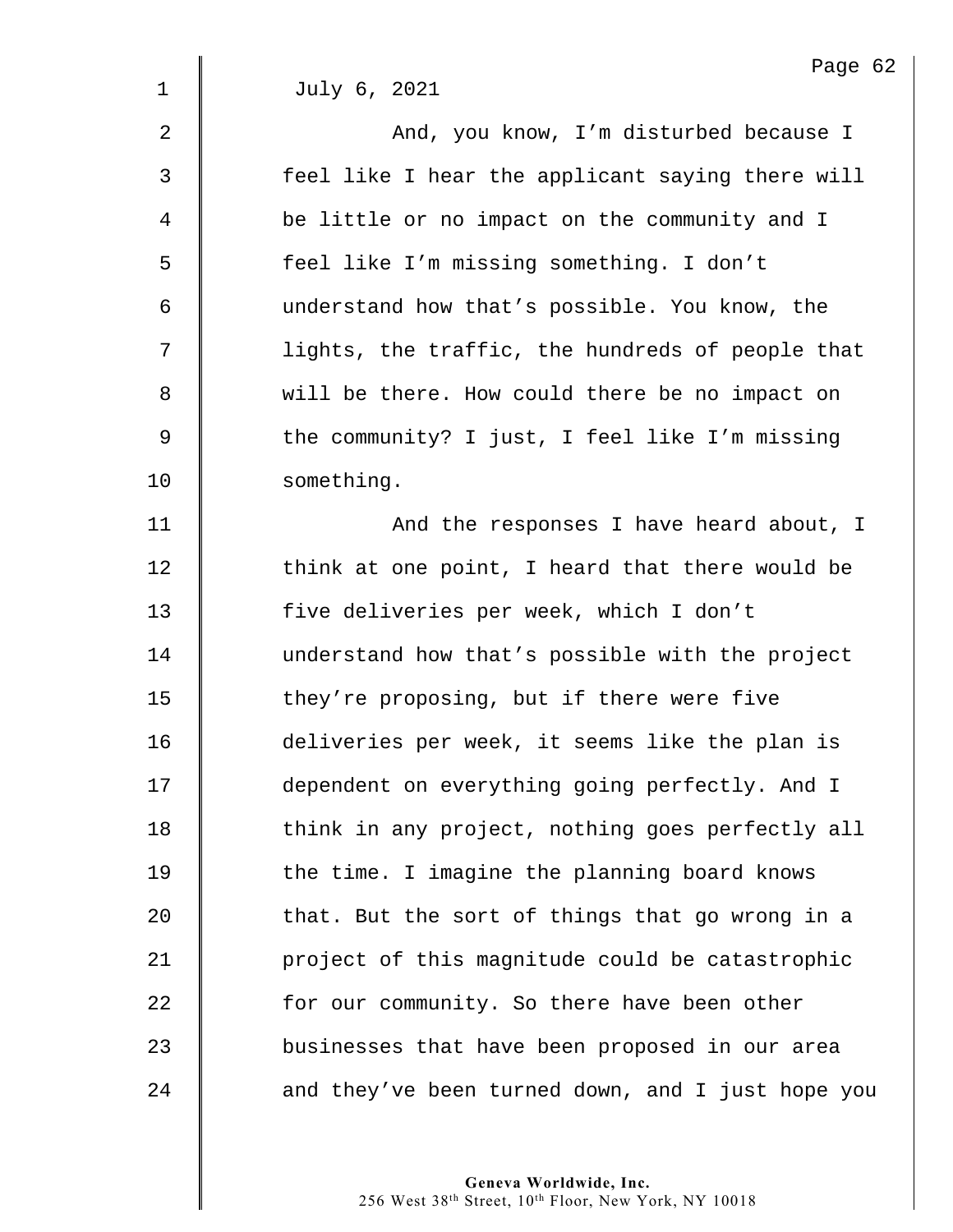|                | Page 63                                         |
|----------------|-------------------------------------------------|
| 1              | July 6, 2021                                    |
| $\overline{2}$ | do it again. Like please do not approve this    |
| 3              | project. Thanks for the time.                   |
| 4              | MS. TAYLOR: All rightie. Okay, are              |
| 5              | there any comments? Okay. You really have about |
| 6              | another two minutes if there's anybody.         |
| 7              | UNIDENTIFIED FEMALE: We like to be              |
| 8              | punctual.                                       |
| 9              | MS. TAYLOR: Okay. That's fine. All              |
| 10             | rightie. Do you want to?                        |
| 11             | MR. KESSLER: Do we want to talk about           |
| 12             | timing and things?                              |
| 13             | MS. TAYLOR: Yeah, well when you make            |
| 14             | your --                                         |
| 15             | MR. KESSLER: Okay. Let's go through             |
| 16             | this. So we're going to adjourn the public      |
| 17             | hearing. Now, you've said that you need 30 days |
| 18             | to complete the responses?                      |
| 19             | MR. DAVIS: Thirty days.                         |
| 20             | MR. KESSLER: Thirty days, so that puts          |
| 21             | us to the 6th of August, and that, our next     |
| 22             | meeting is the 31st of August, so that'll give  |
| 23             | the Board time to review that, that'll give the |
| 24             | interested neighbors time to review that. We'll |
|                |                                                 |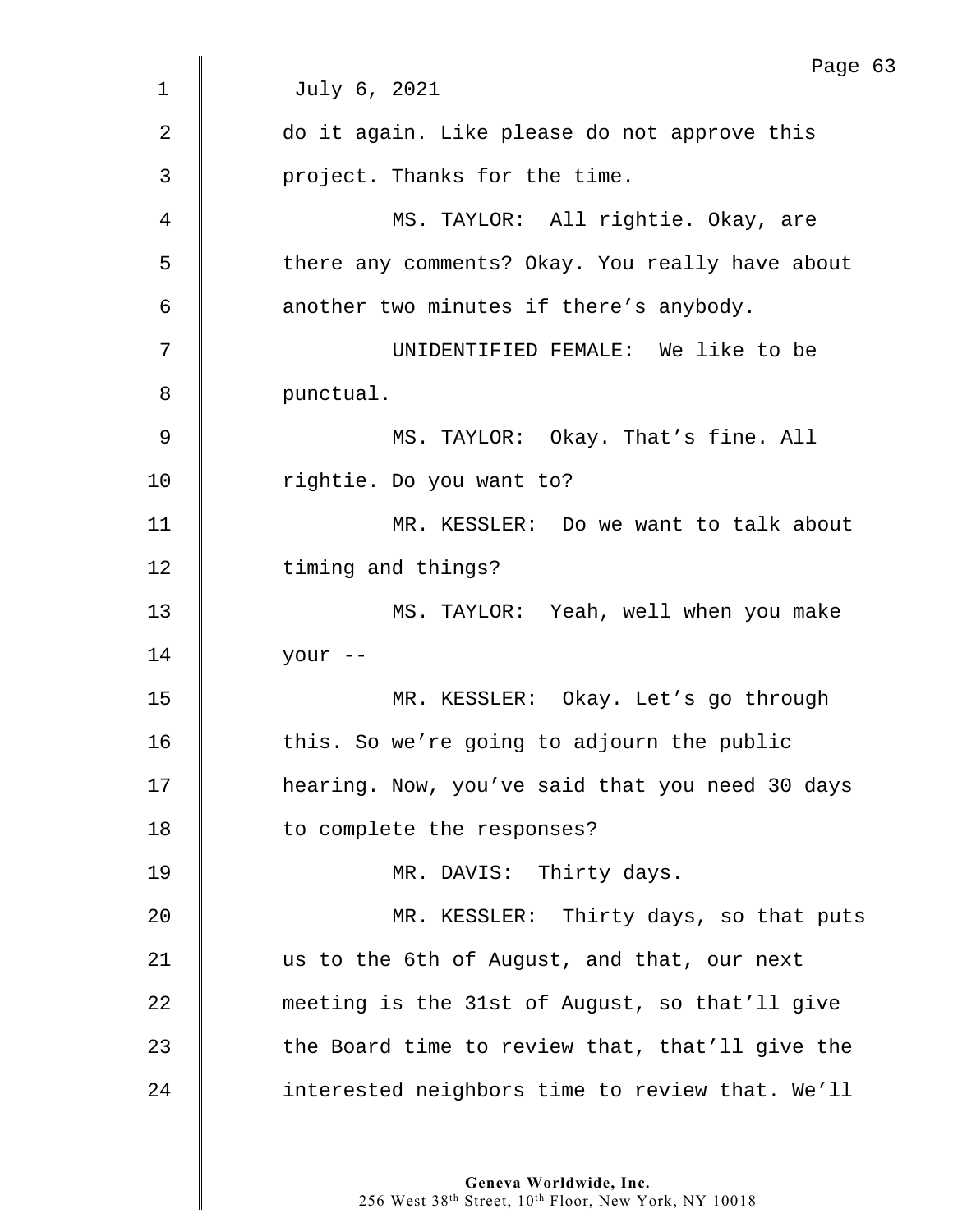| Page 64                                           |
|---------------------------------------------------|
| July 6, 2021                                      |
| come back at that meeting and see if there are    |
| any additional questions based upon your          |
| responses and I assume those responses --         |
| everything -- just to be clear for everybody,     |
| everything that's been said, every question       |
| that's been asked will be responded to. Some      |
| obviously will be cross referenced to other       |
| answers because there are redundancies, we        |
| understand that.                                  |
| MR. DAVIS: Yeah, if you take a look,              |
| for example, at our March 19th submission, we     |
| covered every single comment even in social media |
| for over five years. So it's our intent to do the |
| same thing.                                       |
| MR. KESSLER: $Okay$ , so --                       |
| MR. DAVIS: A lot of these questions               |
| that have been asked, if people looked at the     |
| documents, they would see they'd been answered,   |
| but we will answer them yet again.                |
| MR. KESSLER: Well, there's been new               |
| requests. I mean Brad mentioned, and I mentioned  |
| at the meeting in terms of the communications     |
| with OASAS, that'll be the document that's $-$    |
|                                                   |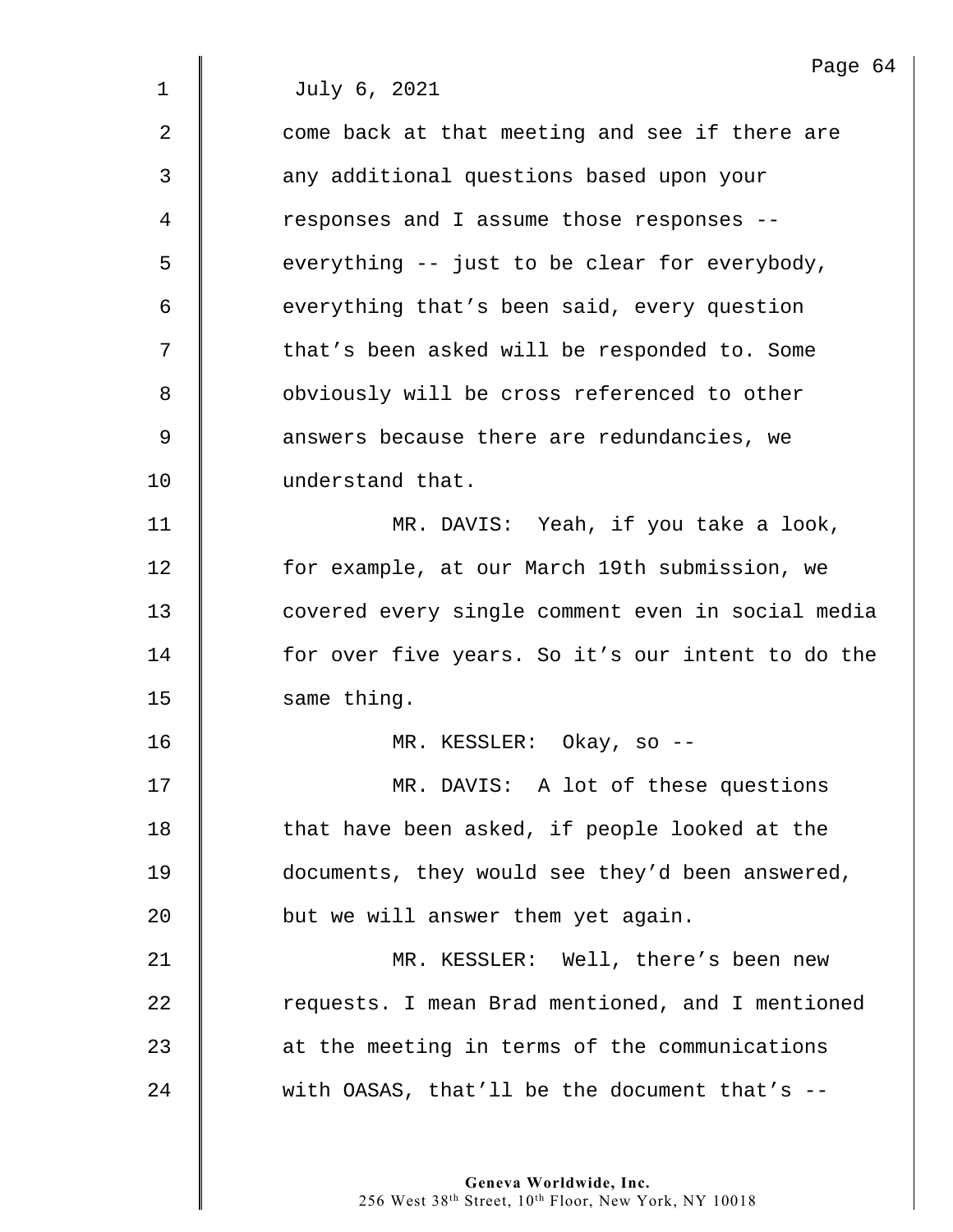|                | Page 65                                           |
|----------------|---------------------------------------------------|
| 1              | July 6, 2021                                      |
| $\overline{2}$ | MR. DAVIS: Yes, correct.                          |
| 3              | MR. KESSLER: [unintelligible]                     |
| $\overline{4}$ | $[01:13:29]$ .                                    |
| 5              | MR. DAVIS: Correct.                               |
| 6              | MR. KESSLER: And so then, getting back            |
| 7              | to the date, so we will have your responses by    |
| 8              | the 6th, we're meeting back here on the 31st,     |
| 9              | that'll give an opportunity for the Board, as     |
| 10             | well as other interested parties to review that.  |
| 11             | We'll hopefully then review that at the meeting   |
| 12             | and hopefully we can close the public hearing on  |
| 13             | the 31st and move forward. Okay. So I'd like to   |
| 14             | make a motion that we adjourn this public hearing |
| 15             | until our next meeting, which is August 31st with |
| 16             | the understanding that the applicant will submit  |
| 17             | the responses to all the, I guess now five public |
| 18             | hearings and all --                               |
| 19             | MR. DAVIS: Right.                                 |
| 20             | MR. KESSLER: -- and all the --                    |
| 21             | MR. DAVIS: The only thing I --                    |
| 22             | MR. KESSLER: -- written communications            |
| 23             | as well.                                          |
| 24             | MR. DAVIS: Right. May I just add one              |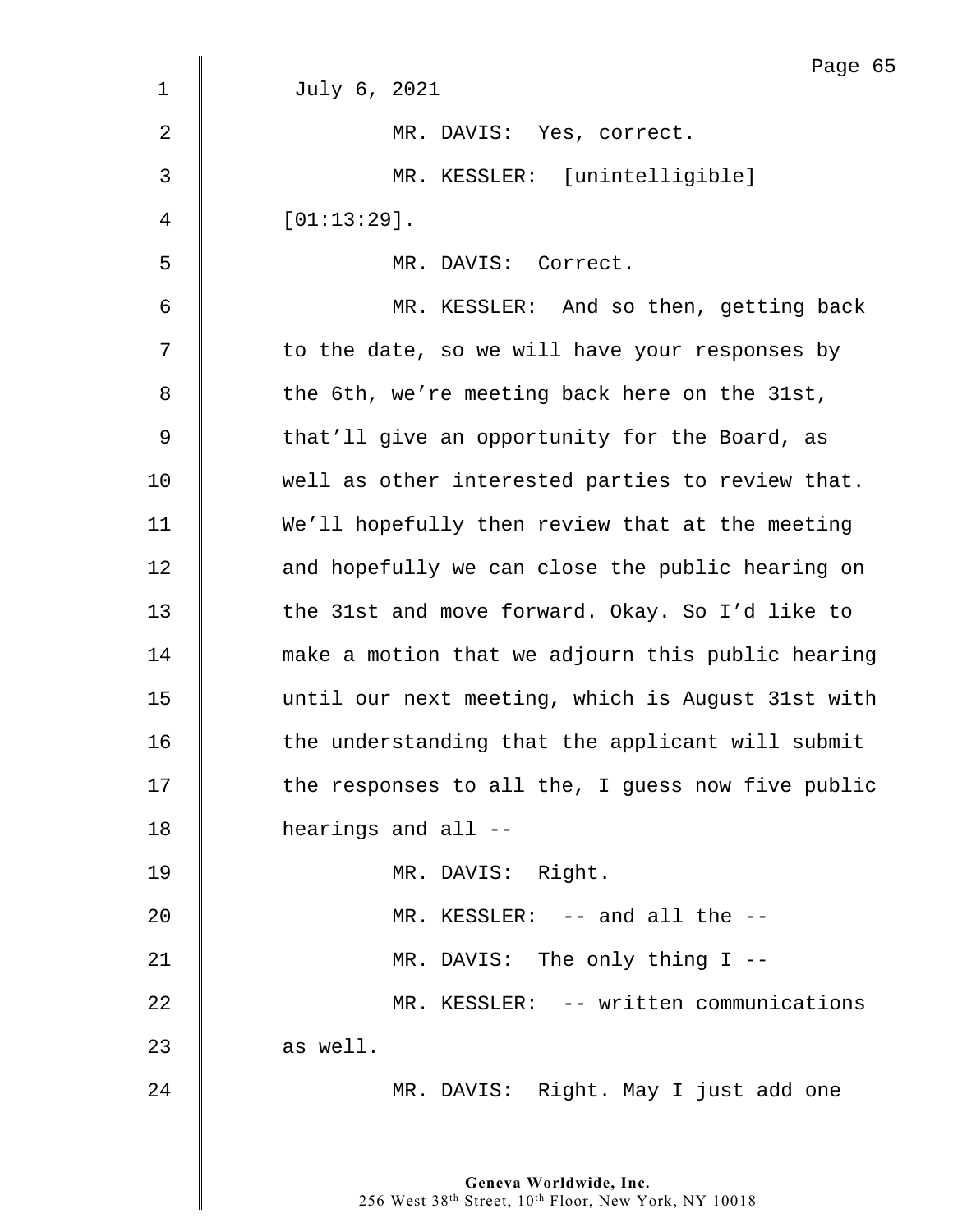|    | Page 66                                          |
|----|--------------------------------------------------|
| 1  | July 6, 2021                                     |
| 2  | thing, Mr. Kessler? Just as a caveat. We, again, |
| 3  | we, depending upon what the response of the      |
| 4  | public is to our submission, we of course would  |
| 5  | like to have the opportunity for, to tie up any  |
| 6  | loose ends in that regard, to have the final --  |
| 7  | MR. KESSLER: Okay.                               |
| 8  | UNIDENTIFIED MALE: Well, Mr. Kessler,            |
| 9  | $let's, we --$                                   |
| 10 | MR. KESSLER: So how much time do you             |
| 11 | need to review that? Can you review that in two  |
| 12 | weeks?                                           |
| 13 | MR. DAVIS: Yes.                                  |
| 14 | MR. KESSLER: No, Brad.                           |
| 15 | MR. DAVIS: Oh, I'm sorry.                        |
| 16 | MR. KESSLER: No, no, I'm saying if we            |
| 17 | get this on the, as I said, the 7th, and then,   |
| 18 | I'm sorry, the 6th, and then by the 20th, will   |
| 19 | that give you an opportunity to review and       |
| 20 | comment so that we're all together on the 31st   |
| 21 | with your comments and their responses to your   |
| 22 | comments and the Board's questions based upon    |
| 23 | what they respond?                               |
| 24 | MR. SCHWARTZ: Great, a lot of                    |
|    |                                                  |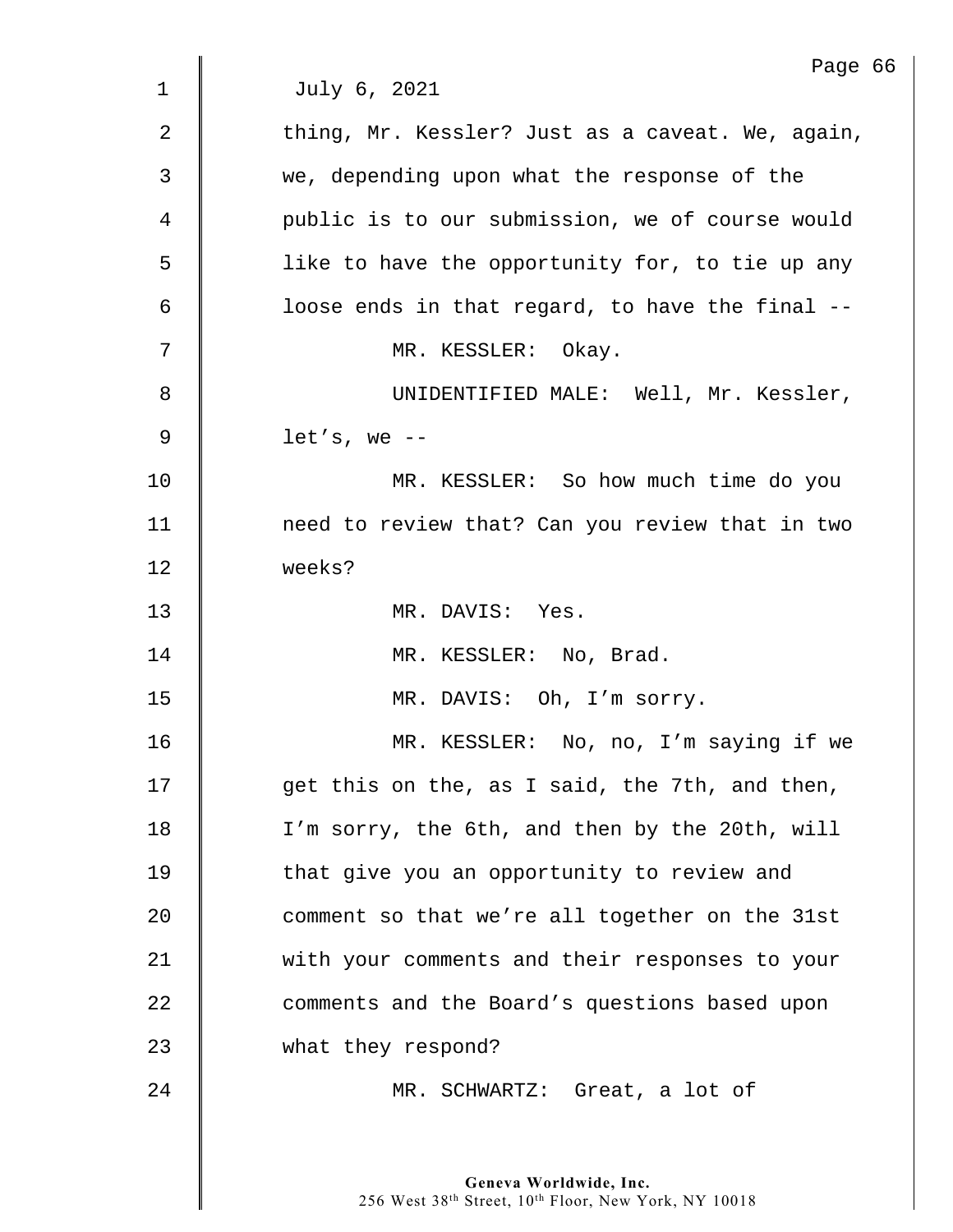|                | Page 67                                           |
|----------------|---------------------------------------------------|
| $\mathbf{1}$   | July 6, 2021                                      |
| $\overline{2}$ | questions.                                        |
| 3              | MR. KESSLER: Go ahead.                            |
| 4              | MR. SCHWARTZ: Look, I think we could              |
| 5              | certainly, by the 21st submit, look, it depends   |
| 6              | on how voluminous the submission is going to be,  |
| 7              | but we will certainly --                          |
| 8              | MR. KEHOE: You need to use the mic, I'm           |
| $\mathsf 9$    | sorry.                                            |
| 10             | MR. SCHWARTZ: We will certain, and it's           |
| 11             | August, vacation time, but we will certainly get  |
| 12             | through the document sufficient to make some      |
| 13             | written submission before the August 31st         |
| 14             | meeting. And there may be a request, if we can't  |
| 15             | get through the whole thing, to then have some    |
| 16             | written comment period following August 31st,     |
| 17             | which is customary. And then if the applicant     |
| 18             | wants to have final --                            |
| 19             | MR. KESSLER: Because the public hearing           |
| 20             | is a 15 day [unintelligible] [01:15:35] yes.      |
| 21             | MR. SCHWARTZ: And for comment, so we              |
| 22             | could commit to reviewing the submission, get at  |
| 23             | least some initial written comments in before the |
| 24             | 31st, and if we need more time for some follow up |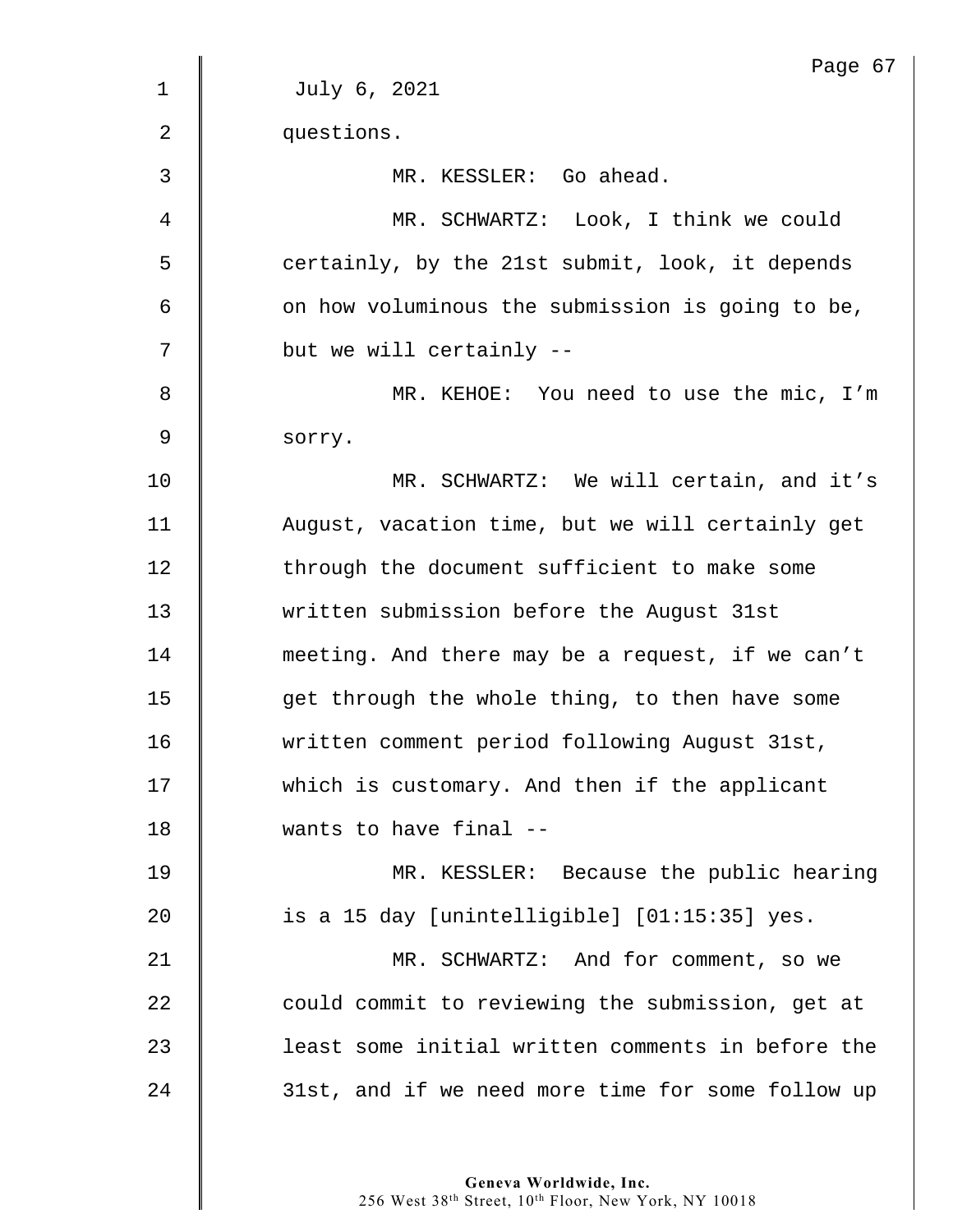|    | Page 68                                           |
|----|---------------------------------------------------|
| 1  | July 6, 2021                                      |
| 2  | written comments, we'll make that ask.            |
| 3  | MR. KESSLER: Well, hopefully before the           |
| 4  | 31st.                                             |
| 5  | MR. KEHOE: It would need to be by the             |
| 6  | 21st.                                             |
| 7  | MR. SCHWARTZ: By the 21st?                        |
| 8  | MS. TAYLOR: Yes.                                  |
| 9  | MR. KESSLER: 21st.                                |
| 10 | MS. TAYLOR: Absolutely. The Board has             |
| 11 | to read all of this material, so handing it in    |
| 12 | too close to the 31st is a problem for us.        |
| 13 | MR. KESSLER: So we get the responses              |
| 14 | the 6th, you're going to respond by the 21st and  |
| 15 | then we'll have $-$                               |
| 16 | MR. SCHWARTZ: With at least initial               |
| 17 | written comments.                                 |
| 18 | MR. KESSLER: And we'll have like the              |
| 19 | ten days for you to look at what they said, we'll |
| 20 | have ten days for us to look at everything.       |
| 21 | MR. DAVIS: Mr. Schwartz has recognized            |
| 22 | [unintelligible] [01:16:13] don't let them put    |
| 23 | words in his mouth. He was about to say that he   |
| 24 | recognizes our right from [unintelligible]        |
|    |                                                   |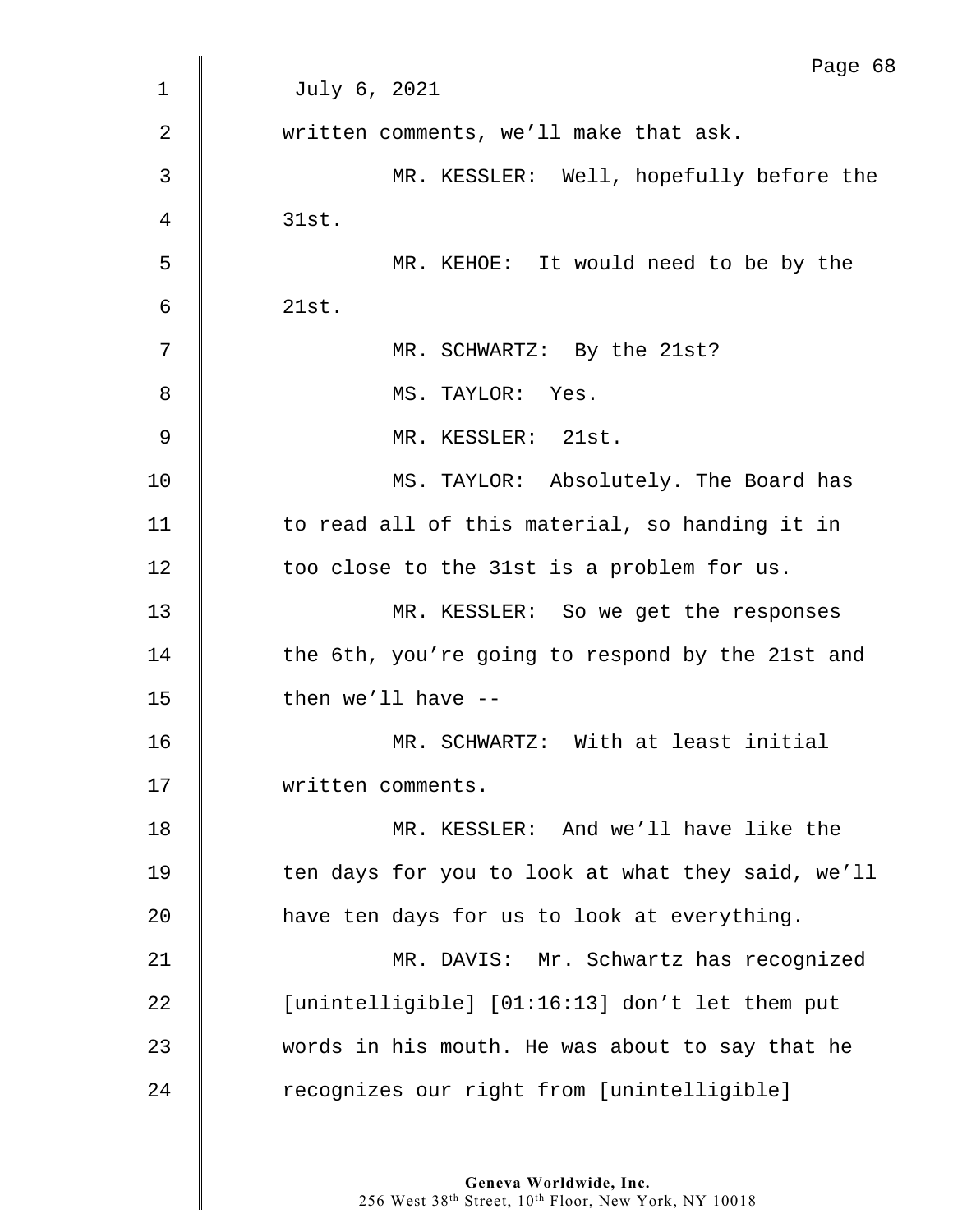|    | Page 69                                           |
|----|---------------------------------------------------|
| 1  | July 6, 2021                                      |
| 2  | [01:16:18] you know, written comment period after |
| 3  | the $31st$ [unintelligible] $[01:16:21]$ .        |
| 4  | MR. KESSLER: Yes.                                 |
| 5  | MR. DAVIS: To respond to whatever                 |
| 6  | [unintelligible] [01:16:24].                      |
| 7  | MR. SCHWARTZ: We'll both -- it sounds             |
| 8  | like we'll both have an opportunity following the |
| 9  | 31st for additional written comments.             |
| 10 | MR. KESSLER: Following the close,                 |
| 11 | there's always a written comment period of        |
| 12 | typically 15 days, so yes that'll --              |
| 13 | MS. TAYLOR: Okay. But let me just do              |
| 14 | this because I can see, you know, my head         |
| 15 | swimming already. Mr. Davis gets the last word,   |
| 16 | whatever it is. Okay. But that's the way, that's  |
| 17 | the tradition, the applicant gets to say the very |
| 18 | last word. And then we don't have any issues here |
| 19 | at all. Everything will go in the, but that's     |
| 20 | procedural. Okay. So let's just do it that way,   |
| 21 | and we don't have to have this.                   |
| 22 | MR. KESSLER: Okay. So again, the motion           |
| 23 | is to adjourn the public hearing to August 31st,  |
| 24 | with the understanding as we agreed to, when      |
|    |                                                   |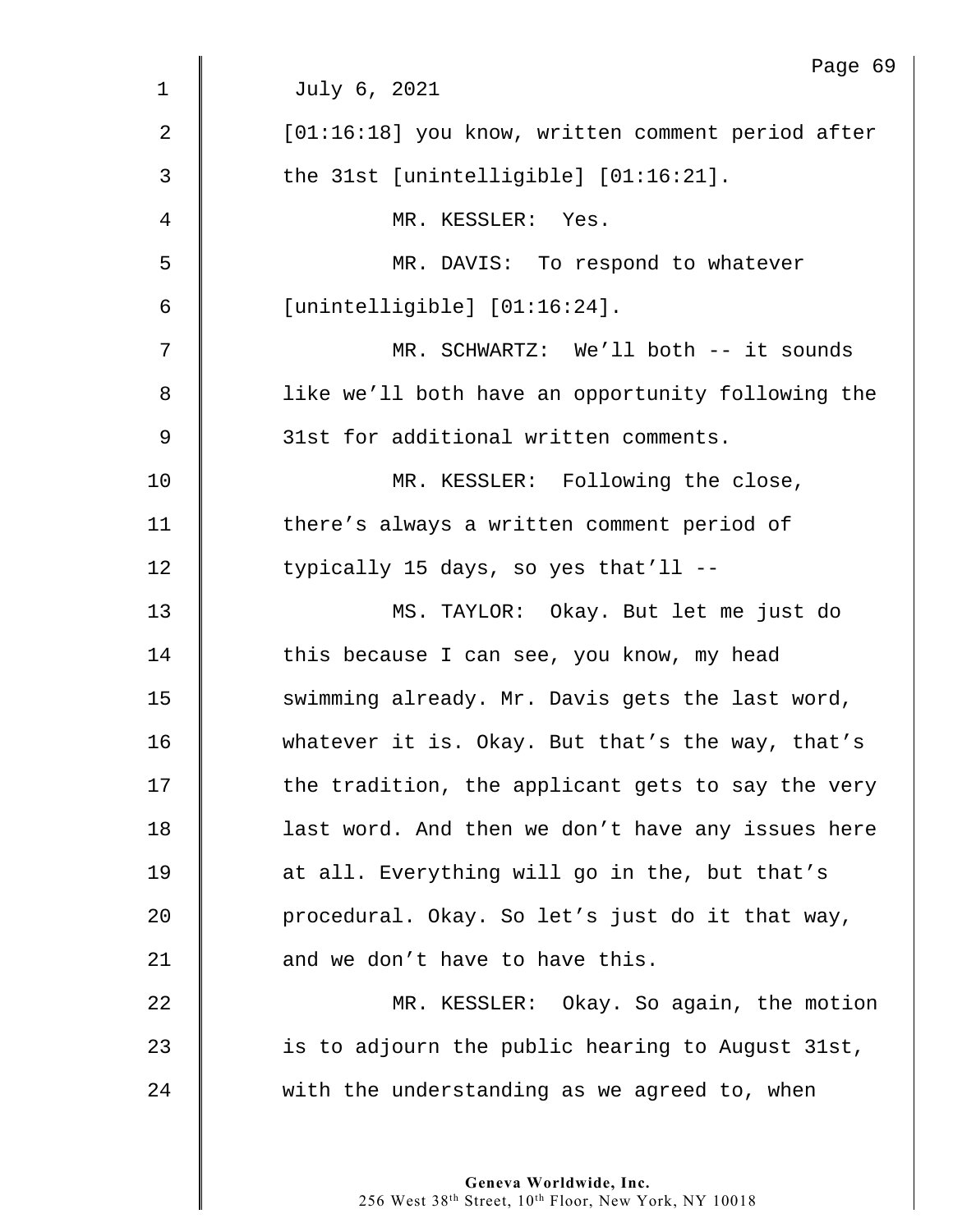|                | Page 70                                          |
|----------------|--------------------------------------------------|
| $\mathbf 1$    | July 6, 2021                                     |
| $\overline{2}$ | we'll receive responses and commentary on those  |
| 3              | responses.                                       |
| 4              | MR. SCHWARTZ: And just to be clear, I            |
| 5              | represent CRHISD, so there are plenty of folks   |
| 6              | who I don't represent. So everyone is abiding by |
| 7              | this.                                            |
| 8              | MR. KESSLER: And just to be clear, how           |
| $\mathsf 9$    | will people have access to this Chris?           |
| 10             | MR. KEHOE: Well, $I$ --                          |
| 11             | MR. KESSLER: Once we receive this on             |
| 12             | August 6th.                                      |
| 13             | MR. KEHOE: It'll be too voluminous to            |
| 14             | e-mail, so we'll figure out a way to get it on   |
| 15             | the planning department's webpage so it can be   |
| 16             | accessed directly through the webpage.           |
| 17             | MR. KESSLER: Okay. Okay. So I think              |
| 18             | that's my motion.                                |
| 19             | MR. ROTHFEDER: Second.                           |
| 20             | MS. TAYLOR: Okay. Alright. On the                |
| 21             | question, all in favor?                          |
| 22             | MULTIPLE: Aye.                                   |
| 23             | MS. TAYLOR: Opposed? Okay, very good.            |
| 24             | Thank you.                                       |
|                |                                                  |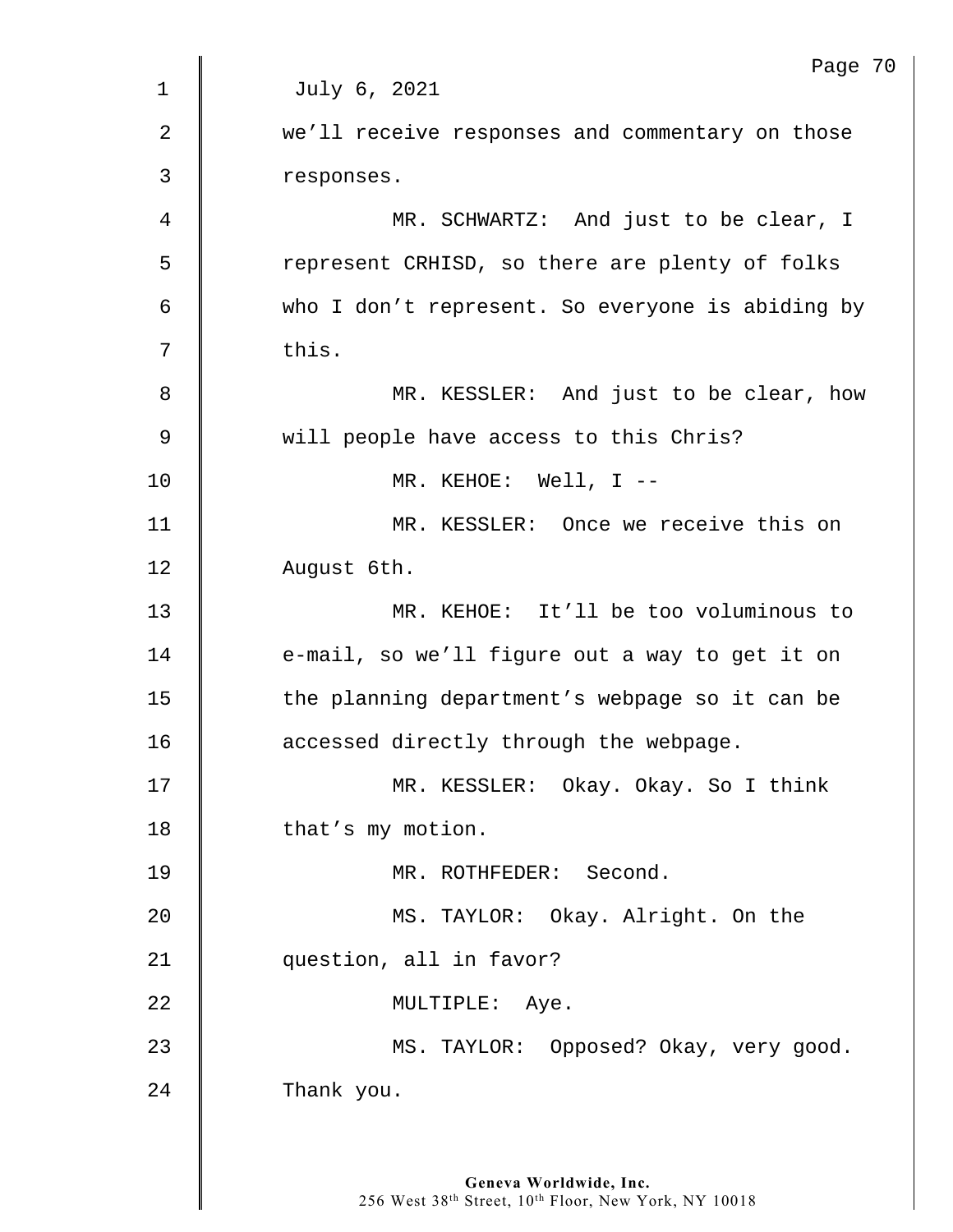|             | Page 71                                           |
|-------------|---------------------------------------------------|
| $\mathbf 1$ | July 6, 2021                                      |
| 2           | MR. DAVIS: Thank you all.                         |
| 3           | MR. KESSLER: Responses by, what is it,            |
| 4           | August 6th, to Brad by the 20th, 21st. Okay.      |
| 5           | [OFF-MIC CONVERSATION]                            |
| 6           | MS. TAYLOR: Okay. We'll move on to the            |
| 7           | next area. Alright, we're going to move on to the |
| 8           | next area, which are two new public hearings, the |
| 9           | first being application 2021-1, which is the      |
| 10          | application of NRP Properties for site            |
| 11          | development plan approval, a special permit and   |
| 12          | for tree removal and steep slope permits for a    |
| 13          | proposed 135-unit active adult residential        |
| 14          | community to be located on an approximately 8.7-  |
| 15          | acre parcel of property at 119 Oregon Road. The   |
| 16          | drawings, latest revised drawings are dated June  |
| 17          | 23, 2021.                                         |
| 18          | MR. MATT ACOCELLA: Good evening, Madam            |
| 19          | Chair and members of the Board. My name is Matt   |
| 20          | ACOCELLA from Zarin & Steinmetz, here on behalf   |
| 21          | of NRP Group tonight. We're here to open the      |
| 22          | public hearing on NRP's proposed Overlook         |
| 23          | Terrace, a 135-unit active adult residential      |
| 24          | community on the Colonial Terrace property, which |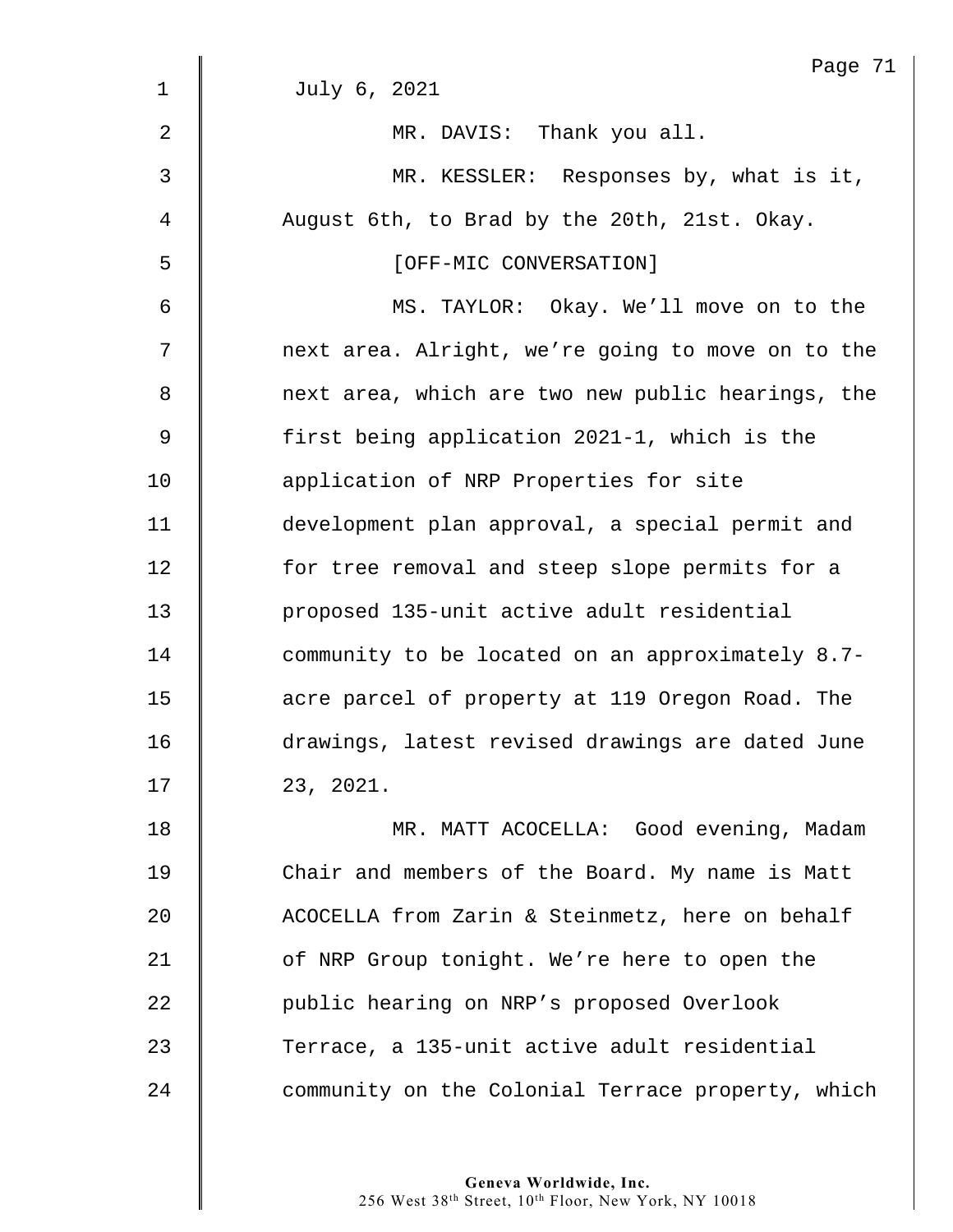|             | Page 72                                           |
|-------------|---------------------------------------------------|
| $\mathbf 1$ | July 6, 2021                                      |
| 2           | of course, we're all familiar with.               |
| 3           | Overlook Terrace will be an age                   |
| 4           | restricted community for active adults, age 55    |
| 5           | and older, as I'm sure you all are aware, with    |
| 6           | affordable units serving individuals with mixed   |
| 7           | incomes. Let me just introduce my team tonight.   |
| 8           | With me tonight is Myles Monaghan from NRP, Mat   |
| 9           | Steinberg from Divney Tung Schwalbe, the          |
| 10          | project's engineer, and Brian Dempsey from        |
| 11          | Provident Engineering, our traffic engineer.      |
| 12          | We want to be very brief tonight. We              |
| 13          | know you have a very long agenda. Let me just     |
| 14          | take a moment to recap where we are in the        |
| 15          | process. We are in front of your board for site   |
| 16          | plan review. We submitted site plans and certain  |
| 17          | other environmental analyses a few weeks ago. The |
| 18          | town board is still looking at our requested      |
| 19          | zoning amendments. We submitted zoning petitions  |
| 20          | to the town board requesting certain amendments   |
| 21          | that would make an active adult residential       |
| 22          | community an allowable use in the CC zone,        |
| 23          | pursuant to a special permit.                     |
| 24          | Your board recently conducted a site              |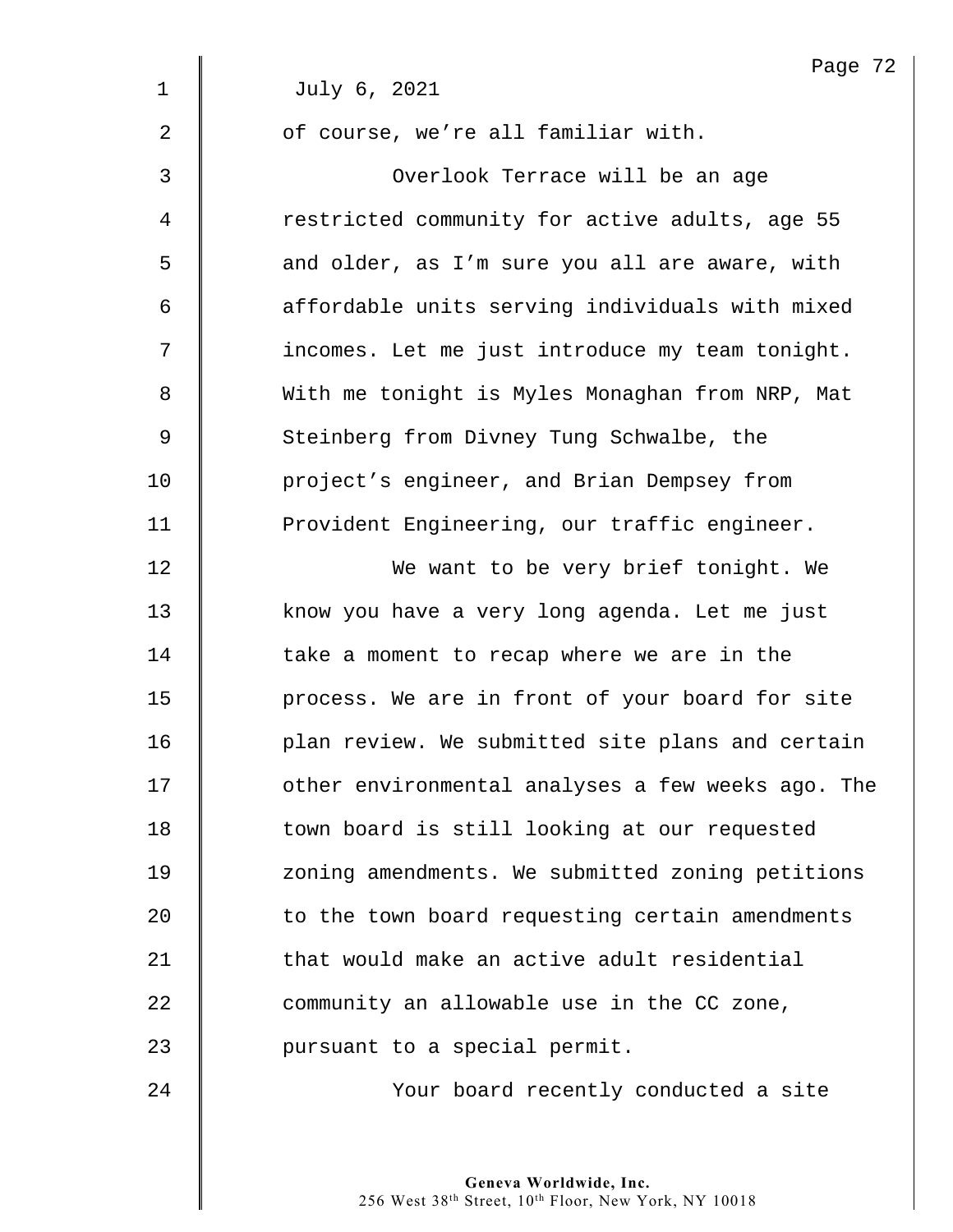2  $\parallel$  visit on the site. NRP has met with the neighbors 3 | of the residents of Waterbury Manor to have 4 discussions. And we know that we're still waiting 5 | for some technical comment memos from town staff 6 **deg is and consultants, which we expect to receive soon** 7 | and we anticipate being back here in August to 8 **f** having responded and to go through those memos in 9 detail.

10 | So tonight, we are here to open the 11 | public hearing. I'm going to turn it over to Matt 12 Steinberg from DTS, who'll give a brief overview 13 **deg is a locat of the project and address a few other issues,** 14 | then we would just like to open it up to 15 **questions.** So thank you very much. Matt.

16 MR. MATT STEINBERG: Thank you. Good 17  $\parallel$  evening, Madam Chairman and members of the Board. 18 | So you briefly heard a little bit about the 19 **| |** project in the past when we were before this 20 board in March and in June. The project is at 119 21 | Oregon Road, which is on the screen now. It's 22 **a** approximately 8.7 acres in size. The existing 23 **facility has about 2.4 acres of impervious** 24 surface today.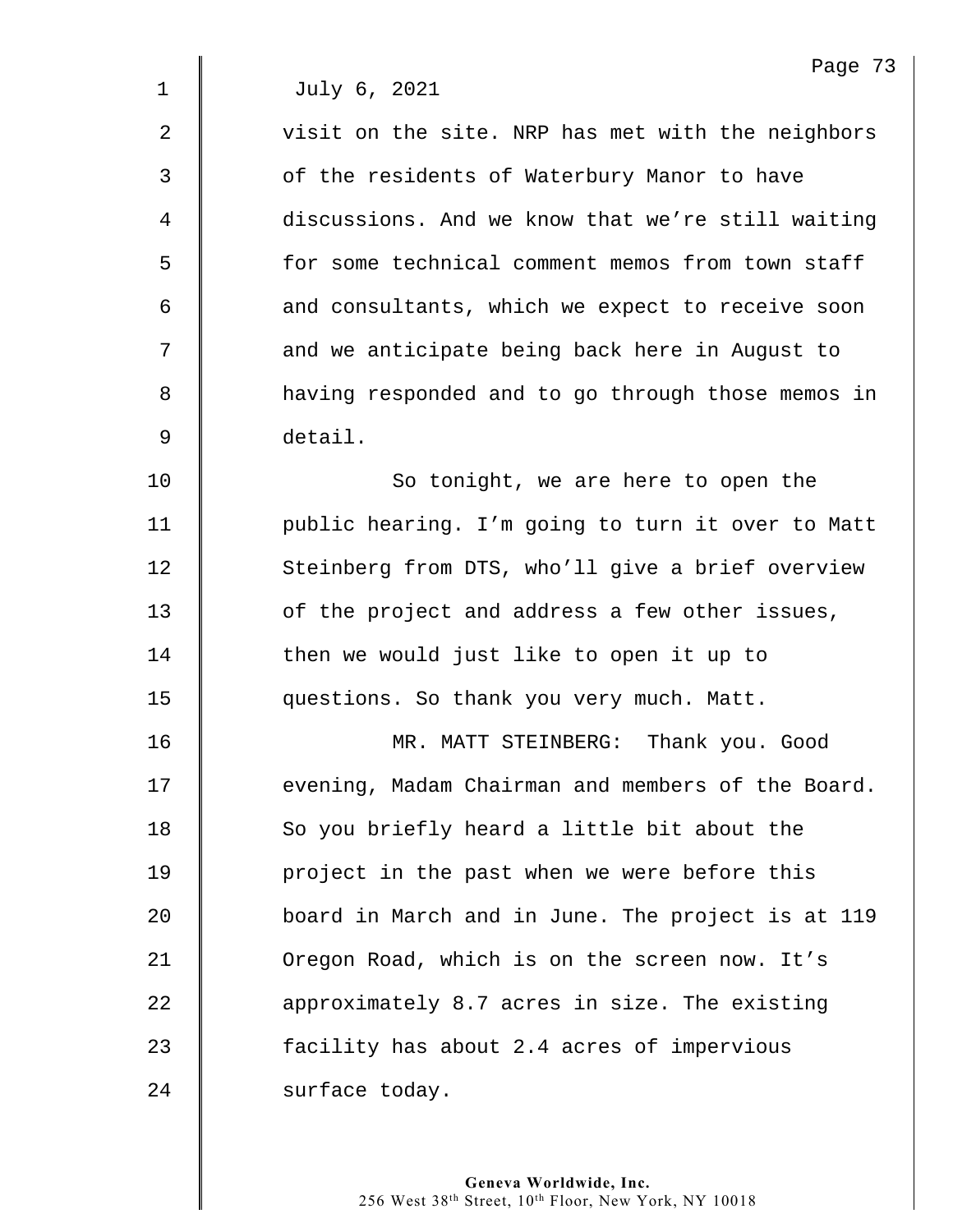2 **I** The proposed project, we propose a 3 | three-story, 135-unit project, 96 one-bedroom 4 | units and 39 two-units, with 146 parking spaces 5 S surrounding the property, along with emergency  $6 \parallel$  access drive that would wrap around the entire 7 | perimeter of the building. This project would 8 The result in approximately 2.8 acres of impervious 9 Surface, which works out to about a little less 10 Than half an acre additional of impervious 11 Surface compared to today.

12 We recently submitted to this board a 13 **lacks** long for EAF with supplemental studies and 14 | analyses for your review. We understand that it's 15 | still under review by the town's staff and 16 consultants. Included analyses on several topics 17 | that appear in the EAF, along with sustainability 18 **analysis, traffic study, hydrant flow study,** 19 Sewer monitoring and analysis, a full SWPPP, 20 **a** along with the refined civil and landscape 21 architecture plan set.

22 We are awaiting technical comments from  $23$   $\parallel$  the Board's traffic consultant, HVEA, but I just 24 wanted to quickly address a comment that had come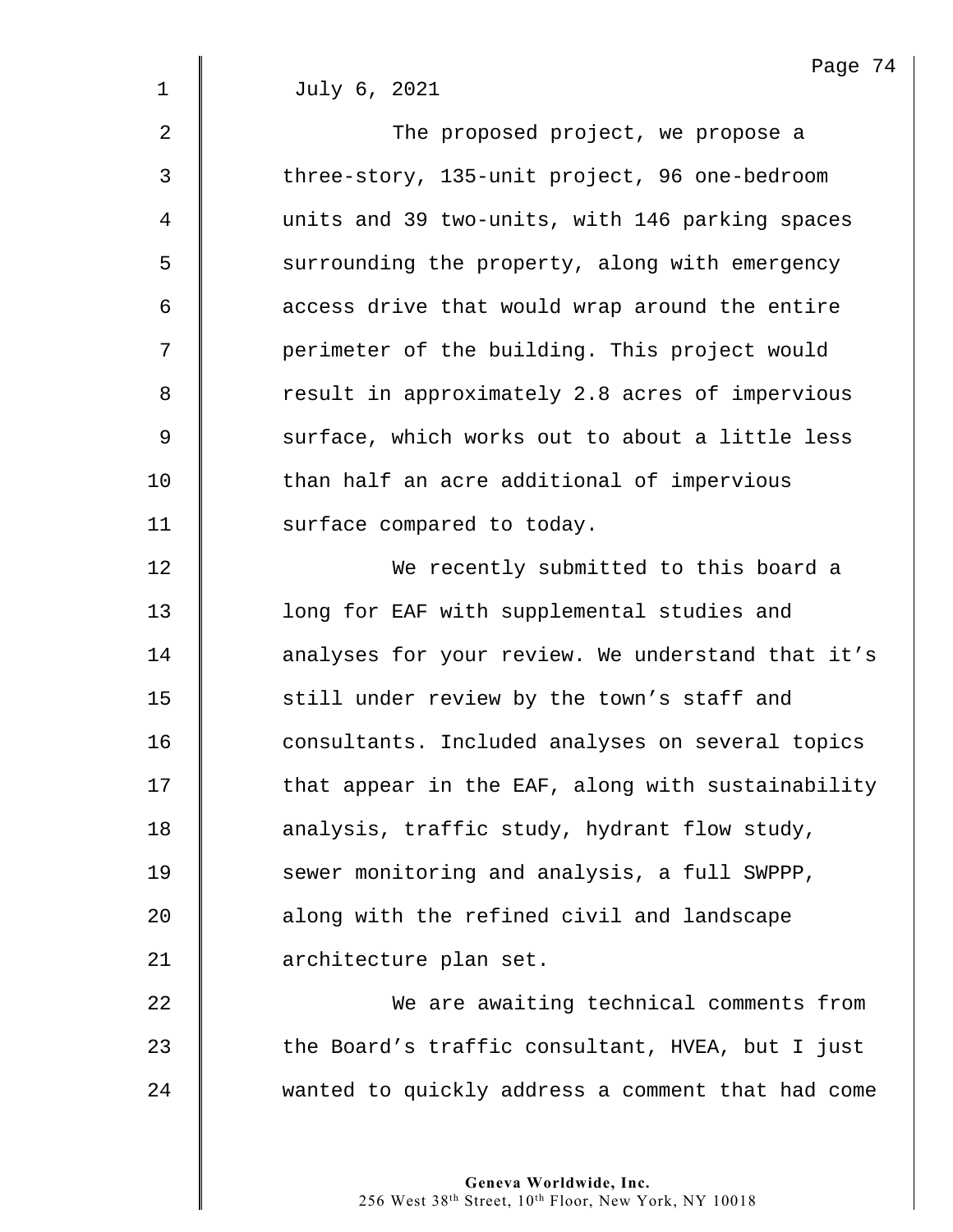2 w ap between the preliminary study and the full 3 | formal traffic study. HVEA issued a comment memo 4 on June 9th. The full traffic that you have in 5 | the EAF addresses the comments that were made by 6 HVEA. We had met with them after the preliminary 7  $\parallel$  analysis was submitted in April. We met with them 8 **in May to talk about that preliminary analysis.** 9 They had some questions and comments. The 10 **deg** applicant proceeded to do the analysis based on 11 | those requests, which are memorialized in that 12 June 9th memo.

13 **So the change in the background volumes** 14 | that you see between the preliminary analysis and 15  $\parallel$  the formal study, so it was due to the 16 | performance of manual traffic counts on the area 17 **I** intersections in the study. That was at the 18 Tequest of HVEA. That's opposed to the Bluetooth 19 data that was used in the preliminary analysis.

20 Additionally, the background data in the **formal study conservatively took no additional**   $\parallel$  credit for the existing as of right use, which is **different from the preliminary analysis.** 

24 **The results of the traffic study that**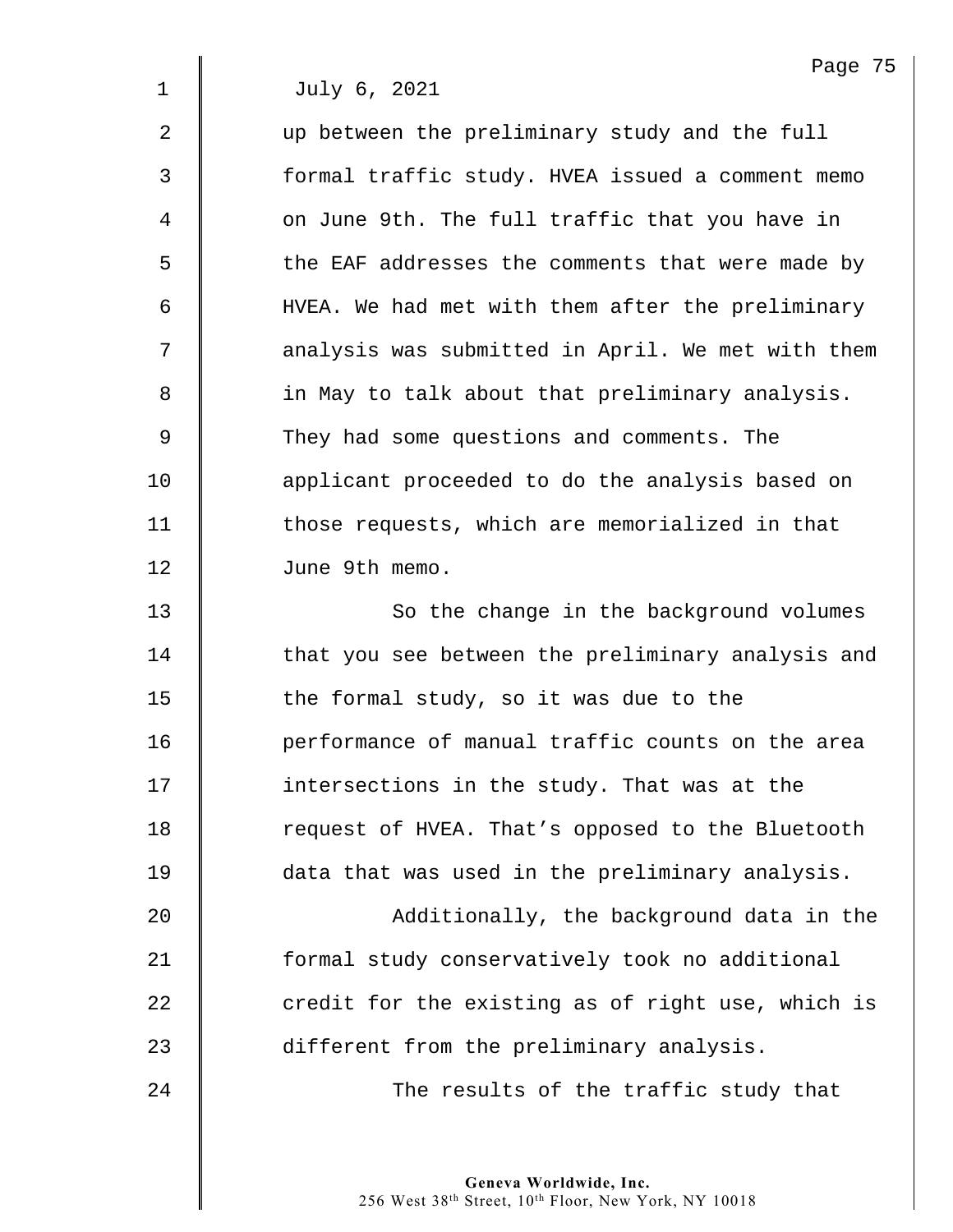2 | vou have in your packets show that all levels of 3  $\parallel$  service would be maintained within the study area 4 with no significant incremental impacts 5 S experienced, but we're obviously waiting for 6 HVEA's comments so that we can respond formally  $7 \parallel$  to those.

8 The trip generation was further 9 | validated by actual traffic counts that were 10 **taken at Jacobs Hill Apartments, which is a** 11 | similar project to the one proposed at NRP, but  $12$   $\parallel$  the conservative, the higher trip generation was 13 used, the more conservative trip generation. 14 Similarly, the parking rates were also validated 15 using counts from Jacobs Hill and the 16 **conservative rate is being provided for this** 17 | project.

18 | We also received the final updated tree 19 | inventory from Bartlett Tree Experts, which was 20 | hired by the town to complete that. We're 21 The viewing that. We understand that there's some 22 comments, so we're reviewing that compared to the  $23$  | proposed project and we'll be able to, you know, 24 **folly** get into more detail when we appear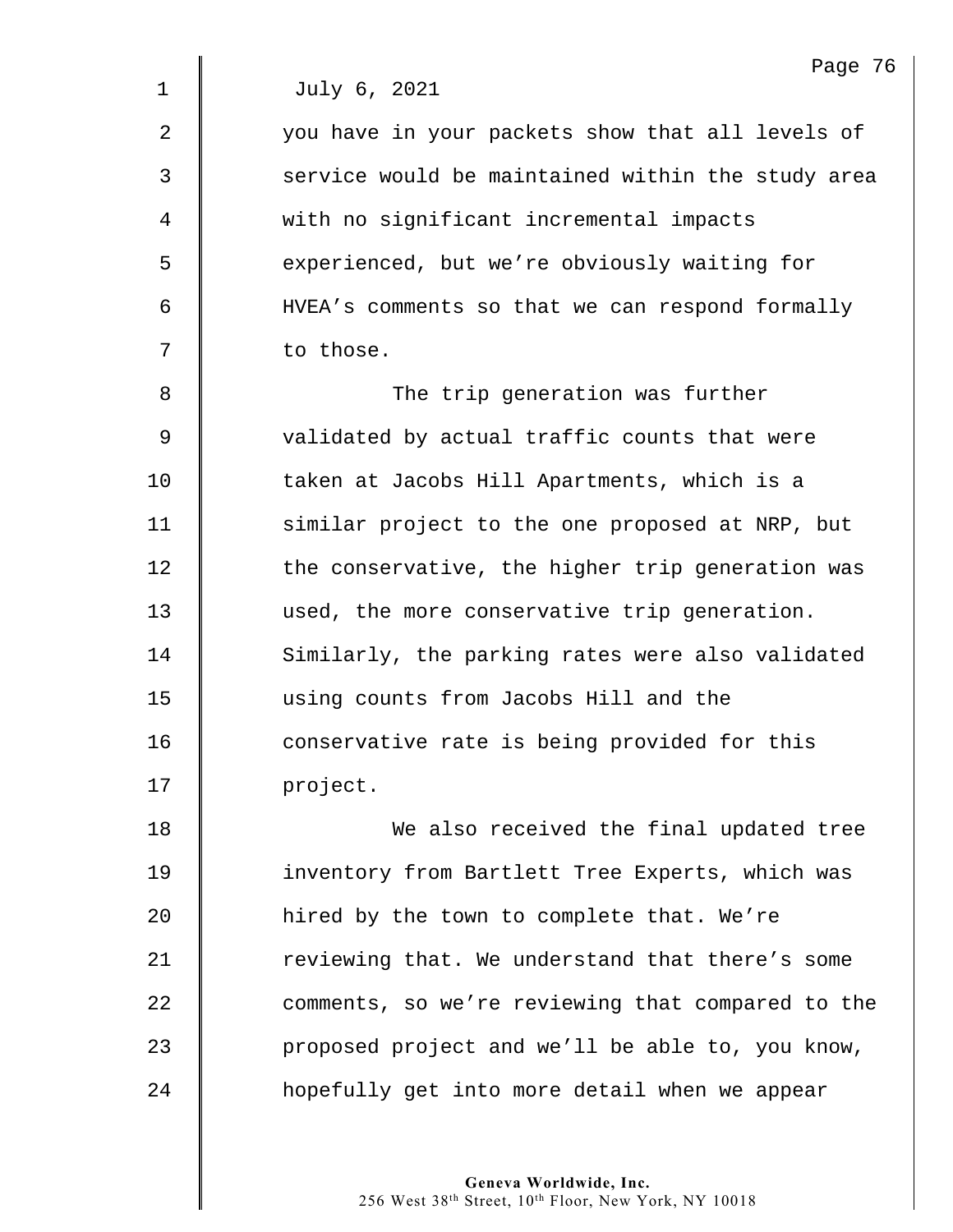|                | Page 77                                           |
|----------------|---------------------------------------------------|
| $\mathbf 1$    | July 6, 2021                                      |
| $\overline{2}$ | before the Board again.                           |
| 3              | We're hoping in this next month and a             |
| 4              | half, before your next meeting, we'll have a      |
| 5              | chance to meet with Mike Preziosi and Chris Kehoe |
| 6              | to talk about planning and engineering matters,   |
| 7              | including sewer, storm water, water and also a    |
| 8              | chance to meet with HVEA to talk about the        |
| 9              | traffic, so that when we appear before you in     |
| 10             | August, we'll have a chance to talk about some    |
| 11             | more technical matters.                           |
| 12             | But at this time, since this is a public          |
| 13             | hearing, we obviously want to give you a chance,  |
| 14             | you know, and the public if there's any questions |
| 15             | or comments.                                      |
| 16             | MS. TAYLOR: Thank you. All right,                 |
| 17             | everyone, this is a public hearing. And at this   |
| 18             | particular point, you can come up and make your   |
| 19             | comments. Begin by telling us your name and where |
| 20             | you live and we will move forward. Is there no    |
| 21             | one here who has a question and wants to comment  |
| 22             | on this particular application? Wow. That's       |
| 23             | unusual. Well, okay.                              |
| 24             | MR. MICHAEL PREZIOSI: Related to the              |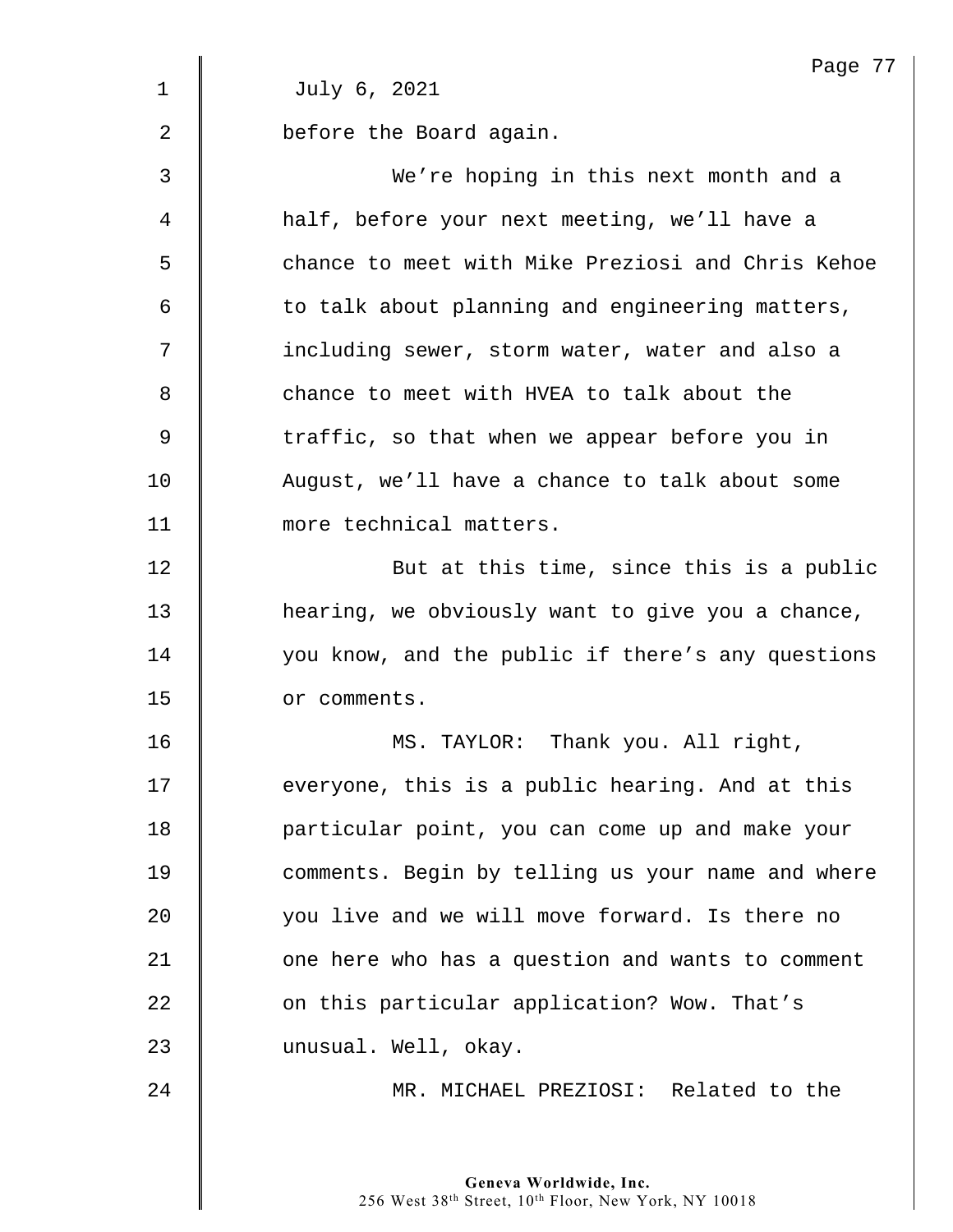|                | Page 78                                           |
|----------------|---------------------------------------------------|
| $\mathbf{1}$   | July 6, 2021                                      |
| $\overline{2}$ | tree study, I think there was one tree of         |
| 3              | significance that was noted. I think it was       |
| 4              | called an American smoke or something to that     |
| 5              | effect, a very rare tree, so the Board may want   |
| 6              | to look at that as part of their review.          |
| 7              | MR. KIMMERLING: Yeah, and there are a             |
| 8              | few other trees that were noted as well, so       |
| $\mathsf 9$    | that's something that I do think we want to       |
| 10             | discuss at the next meeting.                      |
| 11             | MR. KESSLER: Just a couple of quick               |
| 12             | things. My issue on the traffic study preliminary |
| 13             | versus the final was that it appeared that with   |
| 14             | your build scenarios, the traffic volume went     |
| 15             | down from your preliminary to your final study    |
| 16             | and I'm just curious why that occurred. Secondly, |
| 17             | I think, when I asked, and I still want this of   |
| 18             | course, the comparison, you did Jacobs Hill, we   |
| 19             | wanted Roundtop as well as Springvale parking     |
| 20             | studies. But what I neglected to say is that we   |
| 21             | should also include that to make it truly usable  |
| 22             | is identify the number of one, two, three bedroom |
| 23             | apartments in each of those as well, because      |
| 24             | that's the only way to make sense in comparison   |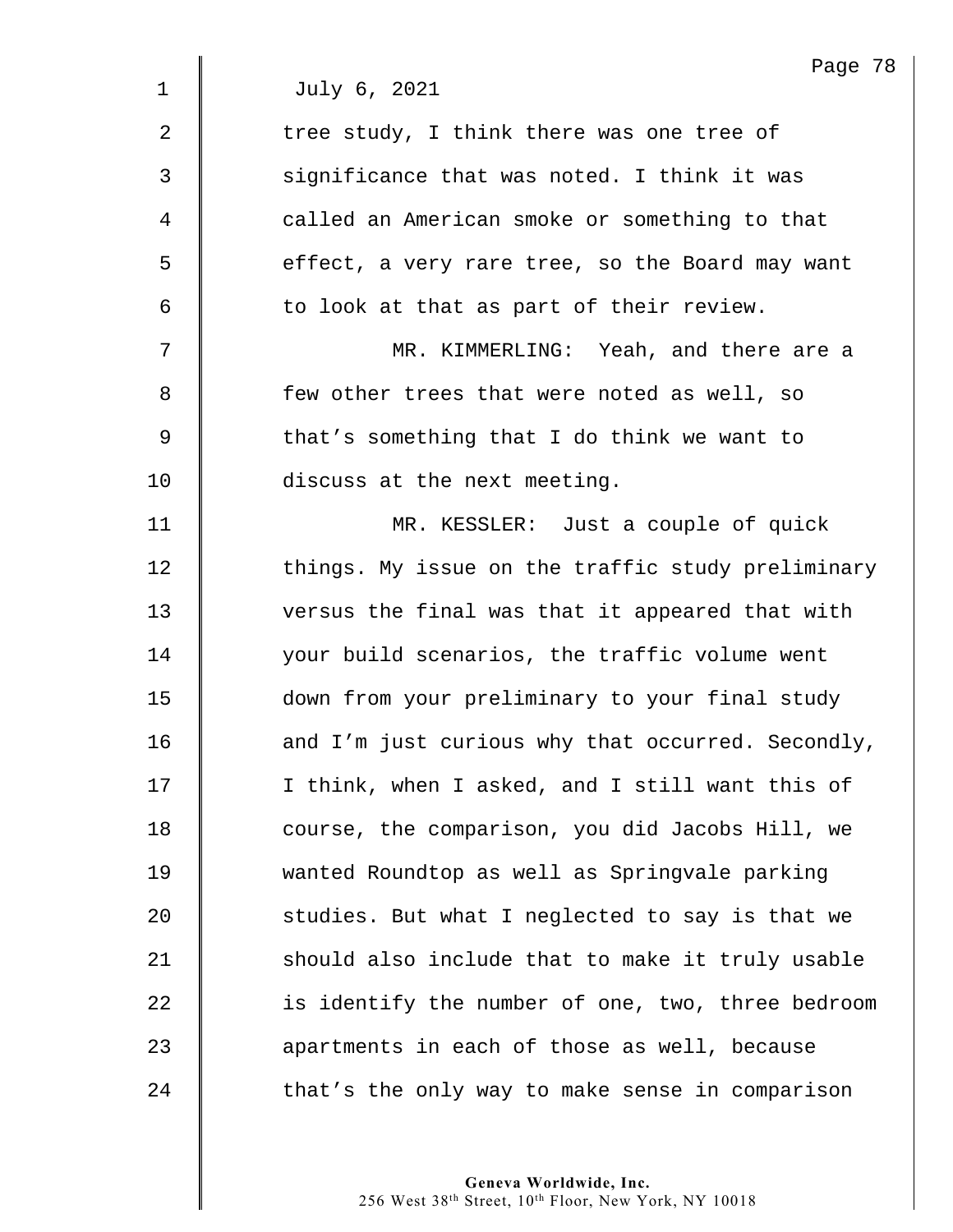|    | Page 79                                          |
|----|--------------------------------------------------|
| 1  | July 6, 2021                                     |
| 2  | to those other residential areas.                |
| 3  | And, then I talked at the site visit             |
| 4  | about EV parking somewhere, there should be some |
| 5  | EV parking and I think you mentioned somewhere   |
| 6  | about solar being part of this also. What        |
| 7  | percentage do you expect to generate from solar  |
| 8  | here?                                            |
| 9  | MR. MYLES MONAGHAN: Yes, Member                  |
| 10 | Kessler, so we're still analyzing the solar      |
| 11 | feasibility. We are --                           |
| 12 | MR. KEHOE: Could you just state your             |
| 13 | name, for the record.                            |
| 14 | MR. MONAGHAN: Myles Monaghan with the            |
| 15 | NRP Group. We are very interested in a solar PV  |
| 16 | array on the roof. We're close to being able to  |
| 17 | commit to something, but it's still a little     |
| 18 | early and we're still assessing the feasibility  |
| 19 | of it.                                           |
| 20 | MS. TAYLOR: Jeff?                                |
| 21 | MR. ROTHFEDER: Madam Chair, I move that          |
| 22 | we adjourn the public hearing to the next        |
| 23 | meeting, August 31st.                            |
| 24 | MS. TAYLOR: All right, I need a second           |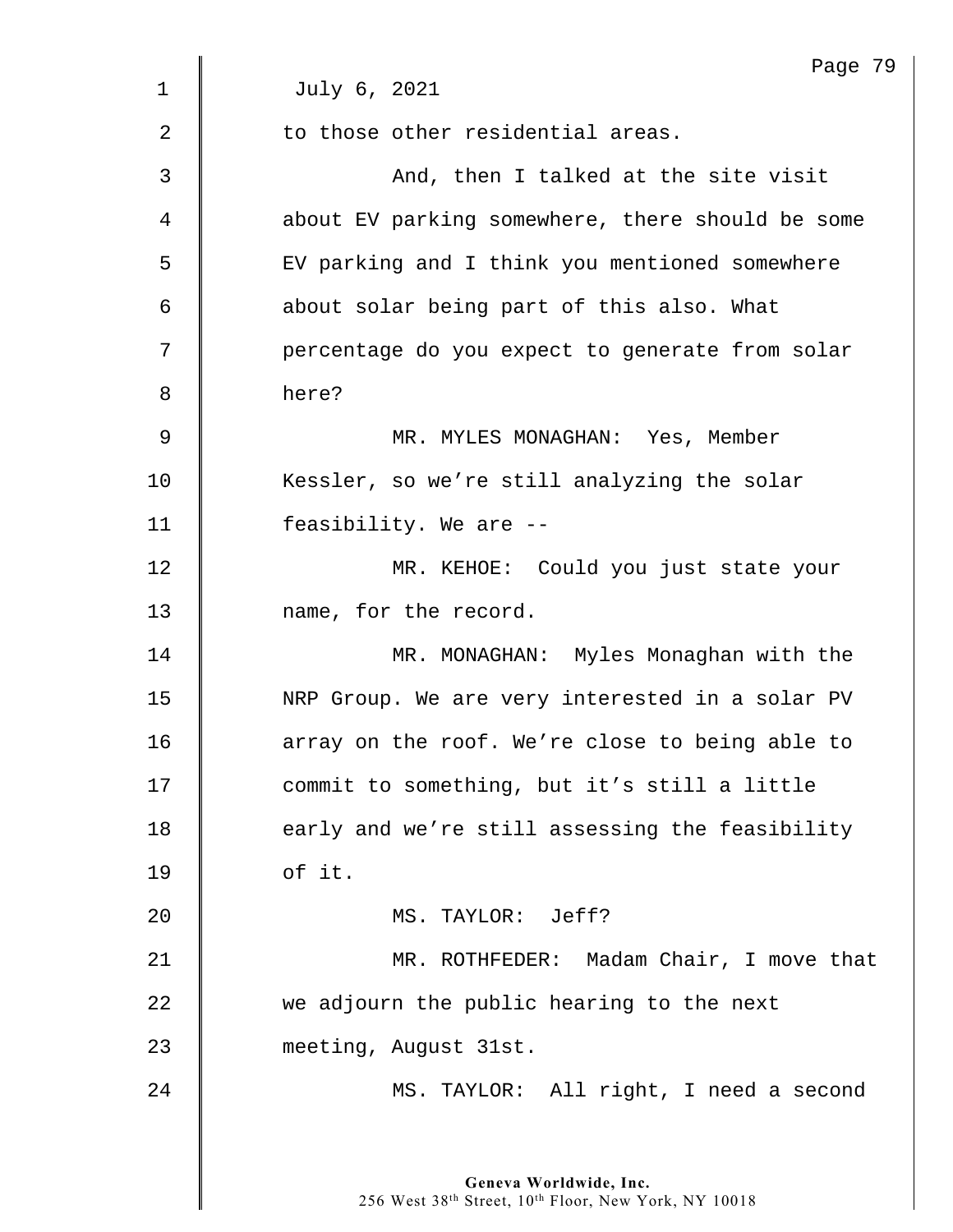|                | Page 80                                           |
|----------------|---------------------------------------------------|
| $\mathbf 1$    | July 6, 2021                                      |
| $\overline{2}$ | on that.                                          |
| 3              | MR. KESSLER: Second.                              |
| 4              | MS. TAYLOR: Thank you. Alright, on the            |
| 5              | question, all in favor?                           |
| 6              | MULTIPLE: Aye.                                    |
| 7              | MS. TAYLOR: Opposed? Okay. See you in             |
| 8              | August. We're a little ahead of schedule.         |
| 9              | MR. KEHOE: Now you jinxed it.                     |
| 10             | MS. TAYLOR: Okay. Alright, the next               |
| 11             | public hearing, again, it's a new public hearing, |
| 12             | is for PB 2020-9, the application of CVE North    |
| 13             | America, Inc. for the property of Kirquel         |
| 14             | Development Limited and Patrick and Sharon Parr,  |
| 15             | for site development plan approval and a special  |
| 16             | permit, and with tree removal and steep slope     |
| 17             | permits, for a proposed five megawatt solar       |
| 18             | energy production facility to be located on two   |
| 19             | parcels of property, located along Red Mill Road  |
| 20             | and the end of Mill Court, totaling approximately |
| 21             | 43.12 acres, drawings and latest revisions dated  |
| 22             | June 17, 2021. Okay.                              |
| 23             | MR. CARSON WEINAND: Yes, hello board,             |
| 24             | how are you? Good to see you again. I'm Carson    |
|                |                                                   |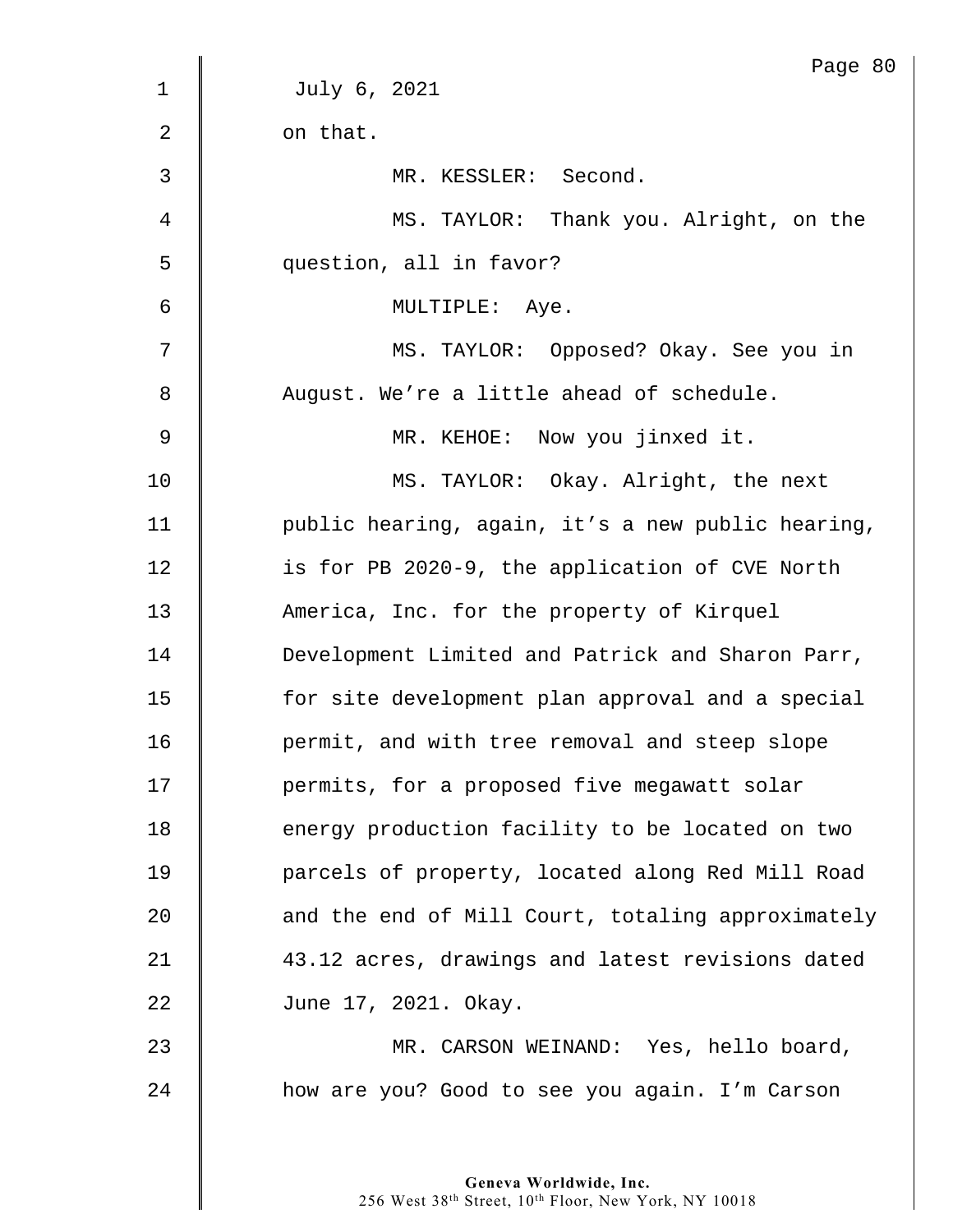| Page 8<br>July 6, 2021                            |
|---------------------------------------------------|
|                                                   |
| Weinand with CVE. Chris, did you get our latest   |
| e-mail, maybe a couple hours ago with update      |
| presentation materials? We had a couple of slides |
| we'd like to show.                                |
| MR. KEHOE: Okay. Let me find it.                  |
| MR. WEINAND: Alright. It's copies of              |
| the materials that are out in the hallway, an     |
| overview of the site and the benefits as well as  |
| a comparison against the previously approved Mill |
| Court Residential subdivision. Afterwards, we'd   |
| be happy to hang out in the hallway as well and   |
| take a look at those materials and answer any of  |
| your questions.                                   |
| But great, yeah, I think maybe we can             |
| start with the Mill Court Subdivision one, thank  |
| you. Great, so I'll keep this brief. I won't talk |
| for too long. I have a quick agenda. I'd like to  |
| have a quick introduction to CVE, a quick         |
| introduction to the project and then talk about   |
| the items that we improved since the last meeting |
| on June 1st, talk about some of the benefits of   |
| the system and then talk about how it compares    |
| against the previously approved Mill Court        |
|                                                   |

 $81$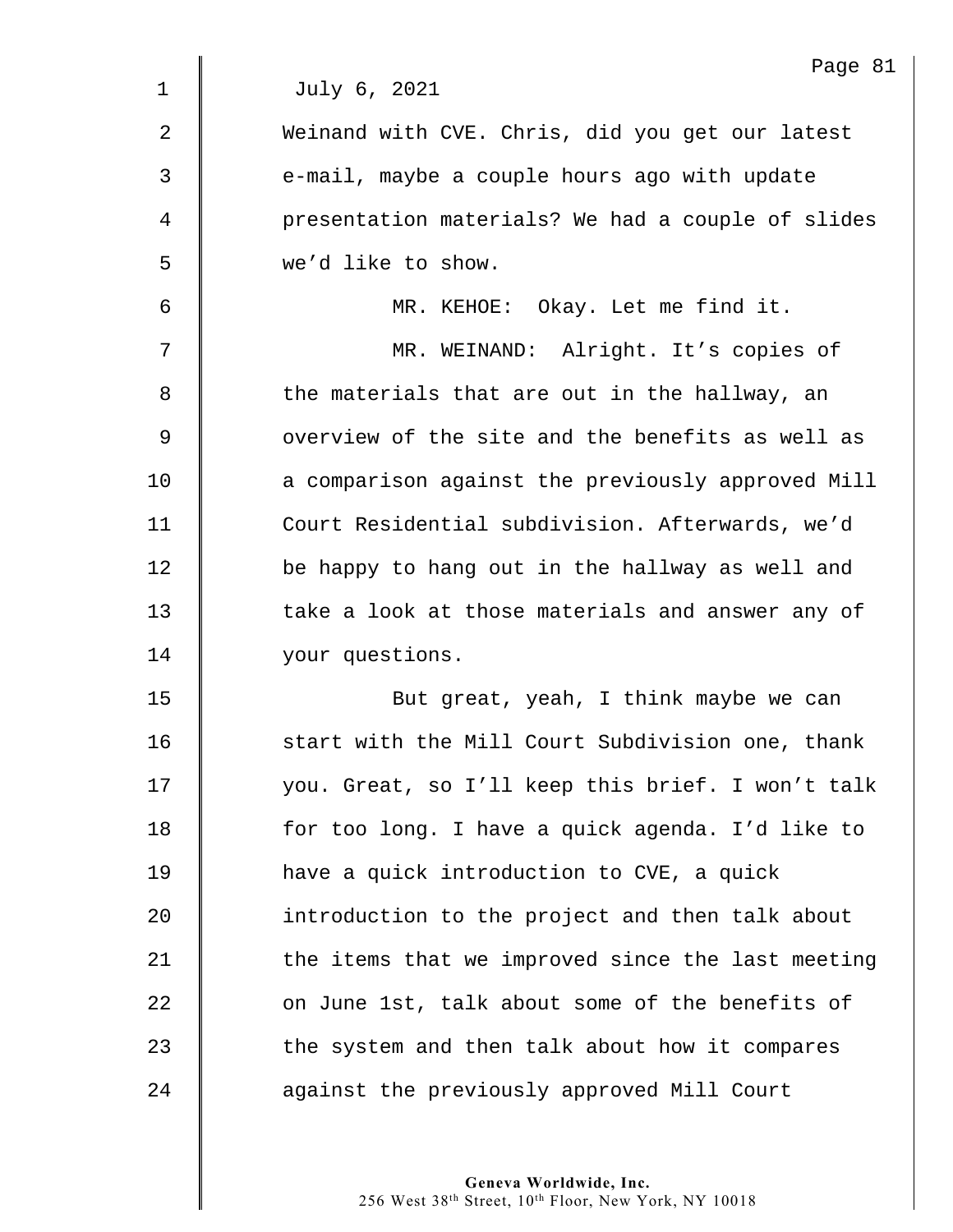|                | Page 82                                           |
|----------------|---------------------------------------------------|
| $\mathbf 1$    | July 6, 2021                                      |
| $\overline{2}$ | residential subdivision.                          |
| 3              | So CVE, we're an international                    |
| 4              | independent power producer. We're the long term   |
| 5              | operator of renewable energy assets. There's 200  |
| 6              | employees worldwide and we have over 440          |
| 7              | megawatts in operation. We've been in North       |
| 8              | America for about five years and we have a        |
| 9              | portfolio of community solar projects that we're  |
| 10             | developing, this being one of them.               |
| 11             | This project, we started working on, I            |
| 12             | was reminiscing on the way over here, all the way |
| 13             | back in the summer of 2018, when we first stepped |
| 14             | foot on the site, and it was actively listed for  |
| 15             | sale and started negotiating with the landowner.  |
| 16             | The landowner is Mike Sheber of Kirquel           |
| 17             | Development, you probably know him well.          |
| 18             | But, a five megawatt AC community solar           |
| 19             | project participating in the state's ambitious    |
| 20             | renewable energy goals, and there was a green new |
| 21             | plan announced maybe five, six years ago to go    |
| 22             | 100 percent renewable energy by 2045 and there    |
| 23             | are incentives throughout the state in the        |
| 24             | varying utilities to promote the development of   |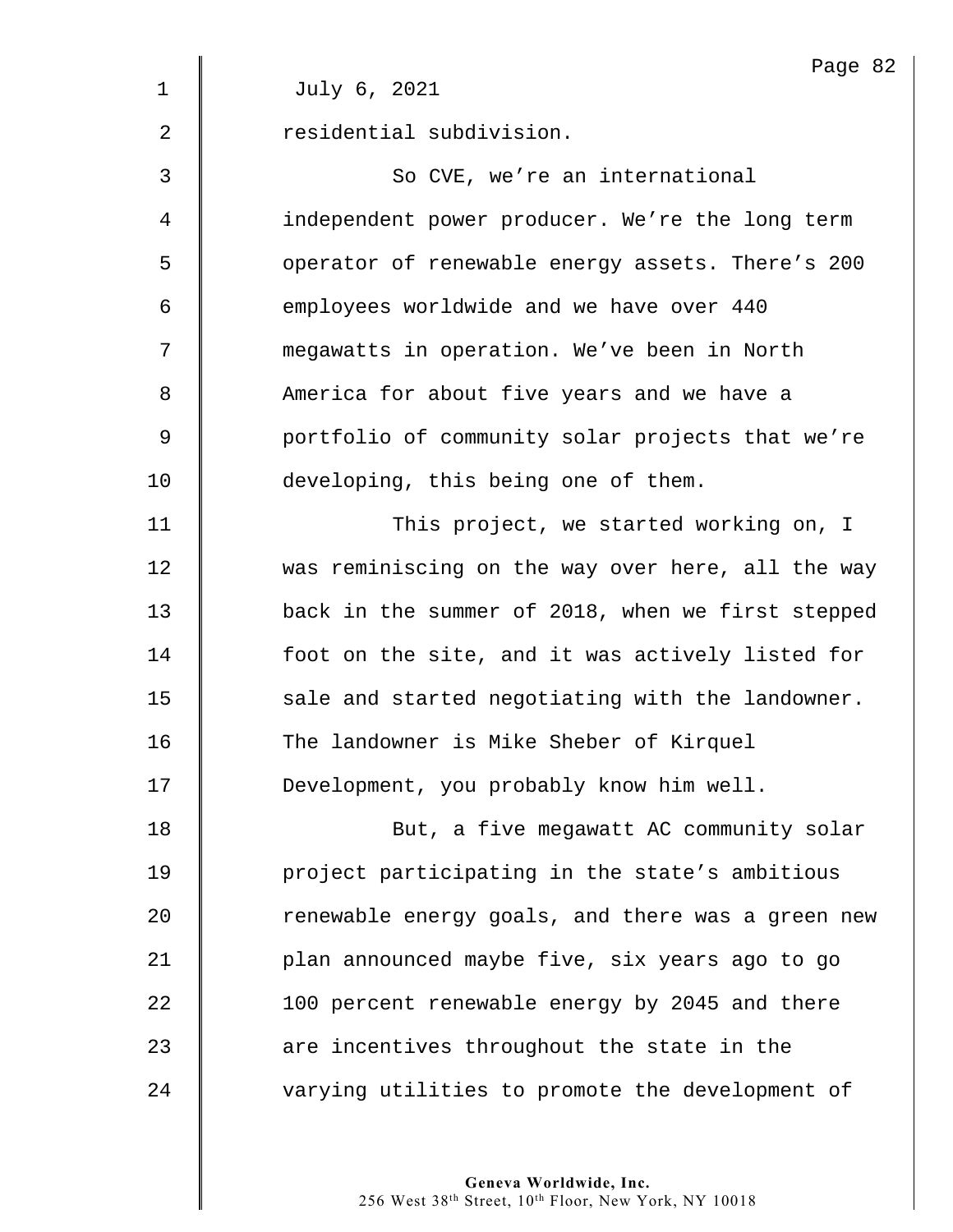|                | Page 83                                           |
|----------------|---------------------------------------------------|
| $\mathbf 1$    | July 6, 2021                                      |
| $\overline{2}$ | these community solar projects.                   |
| 3              | So this community solar project, about            |
| 4              | five megawatts will be able to deliver monthly    |
| 5              | utility savings to about 1,000 local residents    |
| 6              | and over I believe it's over six million kilowatt |
| 7              | hours of clean, green energy back onto the        |
| 8              | electricity grid. So that's a quick snapshot of   |
| 9              | who we are and what this project is.              |
| 10             | The improvements we made since the last           |
| 11             | meeting on June 1st, I'm sorry if that meeting    |
| 12             | wasn't the best exchange, we're a little more     |
| 13             | prepared now. But we heard what you were saying   |
| 14             | and we made a list of improvements. So, number    |
| 15             | one, maybe we can take a look at the other slide  |
| 16             | while we're talking about the changes we made to  |
| 17             | the site plan.                                    |
| 18             | MR. BIANCHI: Before you leave this                |
| 19             | slide, I'm looking at my notes, because we talked |
| 20             | about this last time. On the trees that were      |
| 21             | estimated to be removed under both projects, I    |
| 22             | think there were 3,396 trees.                     |
| 23             | MR. WEINAND: Yeah.                                |
| 24             | MR. BIANCHI: Is that, I don't know if             |
|                |                                                   |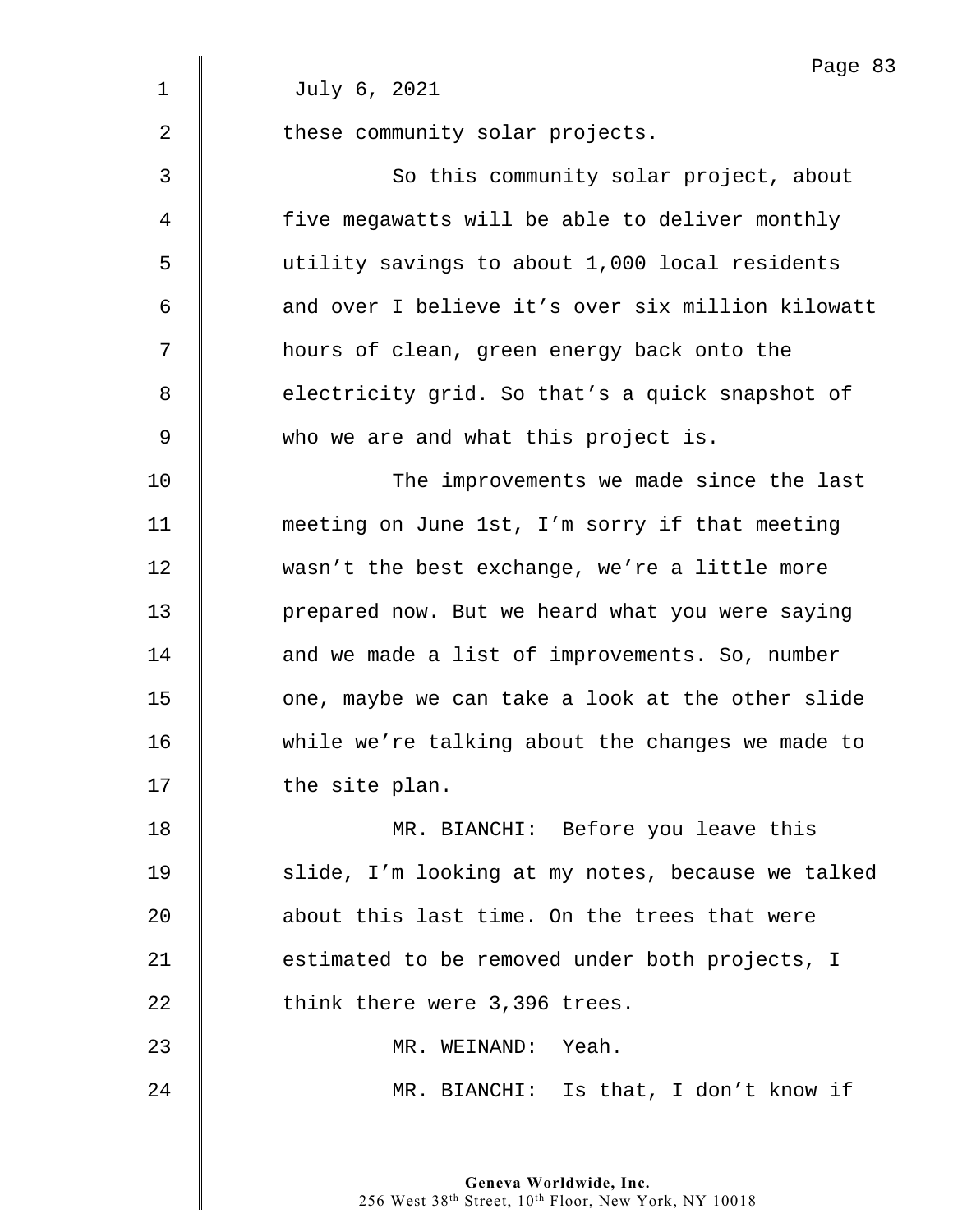Page 84 1 July 6, 2021  $2 \parallel$  that's on here, I can't even see it, that were to 3 Solut be removed, 3,300 it says over there, I think. 4 And the subdivision would have required 1,750 5 | trees. So in effect, you're doubling almost, the 6 | mumber of trees that are going to be removed as a 7 | result of this project from the subdivision 8 | project. 9 MR. WEINAND: Yes, there's a larger, 10 | greater impact to trees for this project. 11 | MR. BIANCHI: What I'm saying here, you 12 | have here 4,365 trees impacted when you add those 13 | two numbers together. 14 | MR. WEINAND: I can't see. 15 | MR. MONAGHAN: No, the total is 3,347,  $16$   $\parallel$  the  $-$ 17 | MR. PREZIOSI: Just head up to the 18 | microphone dais. 19 **MR. BIANCHI:** Oh, those are not mutually 20 exclusive? 21 || MR. WEINAND: No. 22 MR. BIANCHI: Oh, so it's not four to 12  $23$  | and 12 plus, got it. 24 MR. WEINAND: Yeah, the middle column is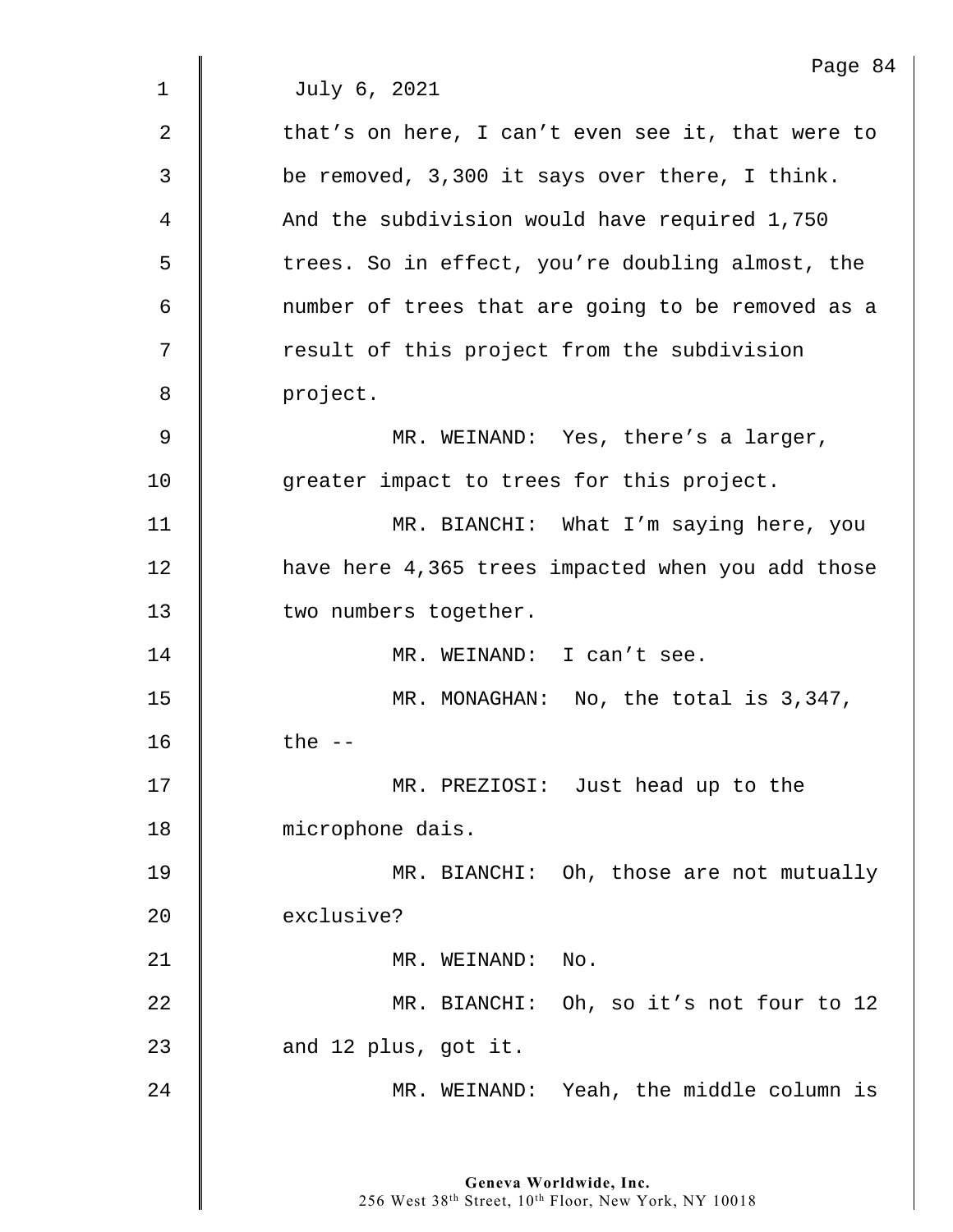$2 \parallel$  the solar farm and the column on the right is the 3  $\parallel$  residential subdivision. We did not have data for 4 The trees impacted from the subdivision at greater 5 | than four inches.

6 MR. KEHOE: But just to touch on that, 7 | that predated our current tree ordinance, the 8 | Original Sheber application, so it's hard to make 9  $\parallel$  apples to apples comparisons of the tree impacts. 10 There was a tree inventory done, but correct me, 11 | I think it was only greater than 12 inches or 12 **qreater than eight inches, I forgot.** 

13 MR. WEINAND: Yeah, four inches for our 14 project.

15 MR. KEHOE: Right. But I think it was 16 different requirements for the original Sheber 17 | application.

18 MR. WEINAND: Yeah, the original Sheber 19 **dege** application was only 12 inches. That's all the 20 data we have, so we have data. We counted all 21 | trees of four inches or greater in diameter, so  $22$   $\parallel$  that means we have the number of trees that are 23 | 12 inches or greater impacted. So it's about 24 There times, so we sort of just very roughly did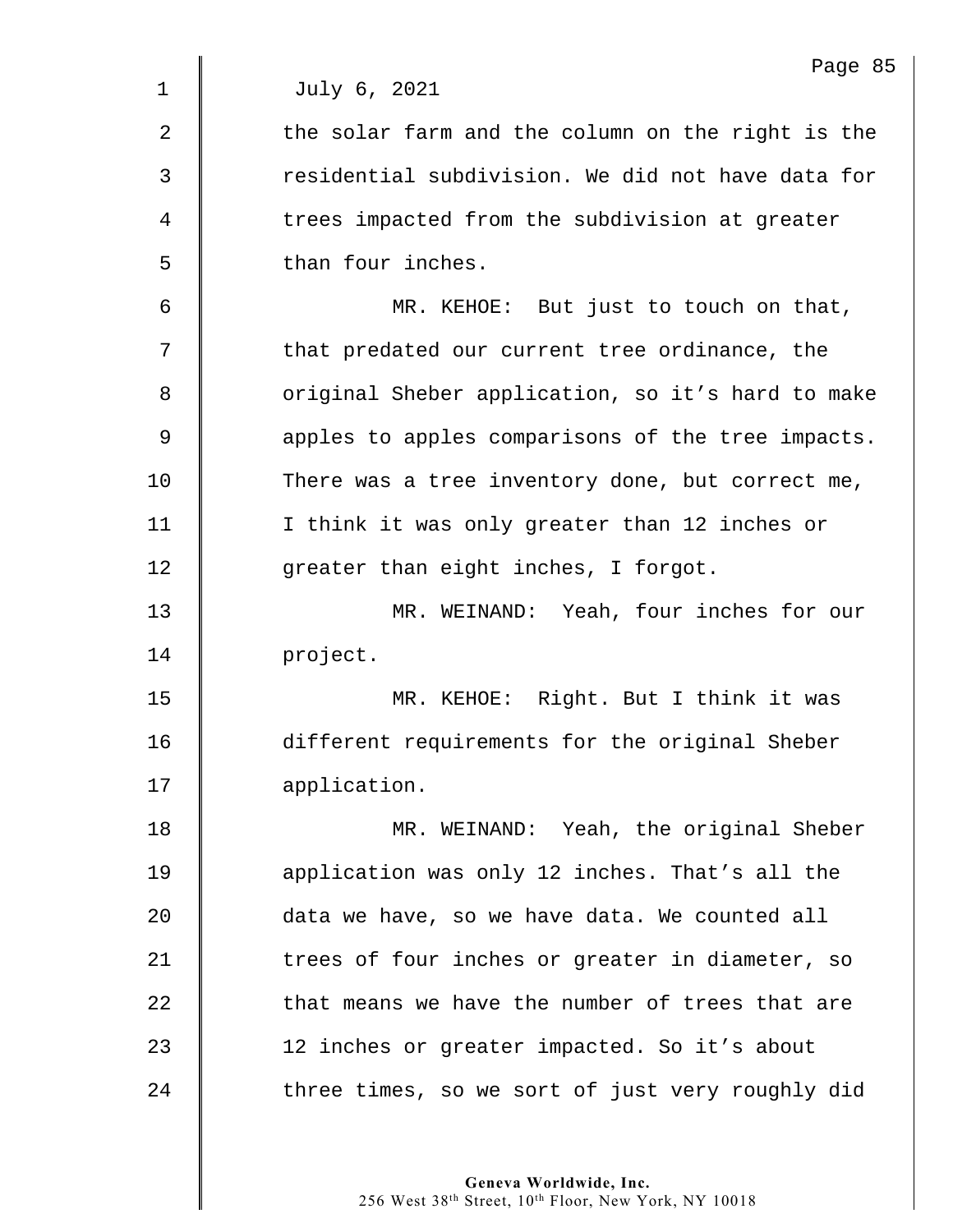| $\mathbf 1$    | Page 86<br>July 6, 2021                          |
|----------------|--------------------------------------------------|
|                |                                                  |
| $\overline{2}$ | the math for the residential subdivision there,  |
| 3              | times their 12 inch number by three.             |
| 4              | MR. BIANCHI: So are the numbers that I           |
| 5              | have wrong or right? Are they approximately? I   |
| 6              | know it's not based on apples to apples, but I'm |
| 7              | just trying to gauge how much more of an impact  |
| 8              | your project has compared to the subdivision     |
| 9              | project.                                         |
| 10             | MR. WEINAND: Yes, it's about three               |
| 11             | times. We --                                     |
| 12             | MR. BIANCHI: Three times is different            |
| 13             | than what I have. I have two times.              |
| 14             | MR. WEINAND: Well, two times, it's               |
| 15             | about two times.                                 |
| 16             | MR. BIANCHI: Alright.                            |
| 17             | MR. WEINAND: The number of trees we're           |
| 18             | impacting now is right around 3,350. We reduced  |
| 19             | the number of trees we're impacting by 50 with   |
| 20             | the latest revisions and once you subtract the   |
| 21             | roughly five, 600 trees that we're planning for  |
| 22             | our landscaping plan you get to a number that's  |
| 23             | right around 3,000 and that's roughly double the |
| 24             | estimated impact from the subdivision.           |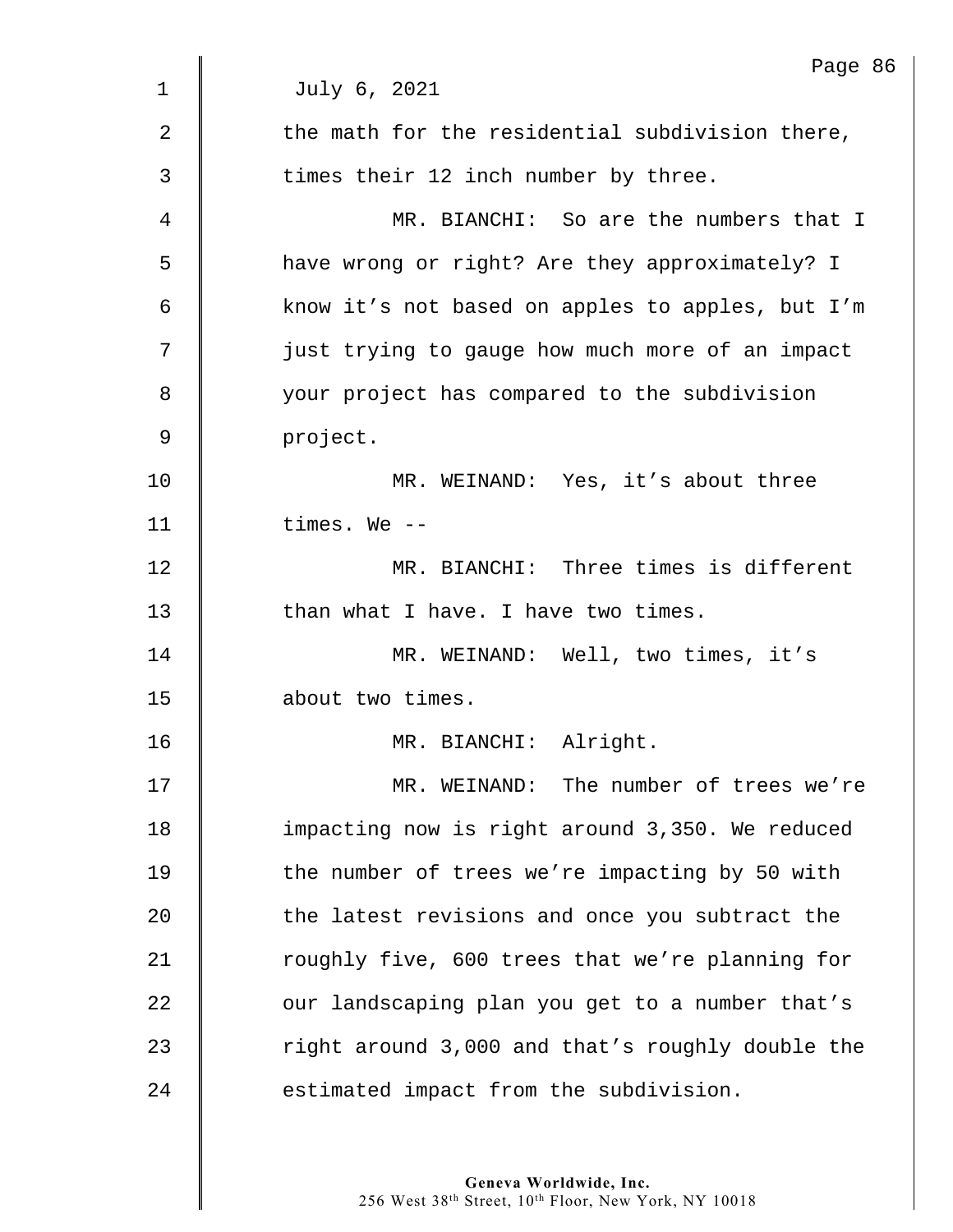|                | Page 87                                           |
|----------------|---------------------------------------------------|
| $\mathbf 1$    | July 6, 2021                                      |
| $\overline{2}$ | MR. BIANCHI: Alright. I just wanted to            |
| 3              | clarify that.                                     |
| 4              | MR. WEINAND: Yeah, just one closing               |
| 5              | note on that, you know, even though we are        |
| 6              | removing a greater amount of trees. The positive  |
| 7              | environmental impacts from installing solar are   |
| 8              | very significant. So by placing five megawatts of |
| 9              | clean energy on the grid it's equivalent to       |
| 10             | planting 200,000, over 200,000 trees, given data  |
| 11             | from the EIA.                                     |
| 12             | So, since 6/1, we slightly reduced the            |
| 13             | limits of disturbance by .3 acres in the          |
| 14             | northwest corner, we enhanced the landscaping     |
| 15             | plan greatly, we extended the existing northern   |
| 16             | boundary of plants to cover the eastern edge of   |
| 17             | the facility and then we also added 50 to 60      |
| 18             | hemlock and holly evergreen trees sporadically    |
| 19             | through the northern property line buffer to help |
| 20             | screen for the homes along the end of Mill Court. |
| 21             | We've also updated our visual impact assessments  |
| 22             | from those viewpoints. We reduced the panel       |
| 23             | height. That was a request from last meeting.     |
| 24             | Previously we had a tilt of 20 degrees, which was |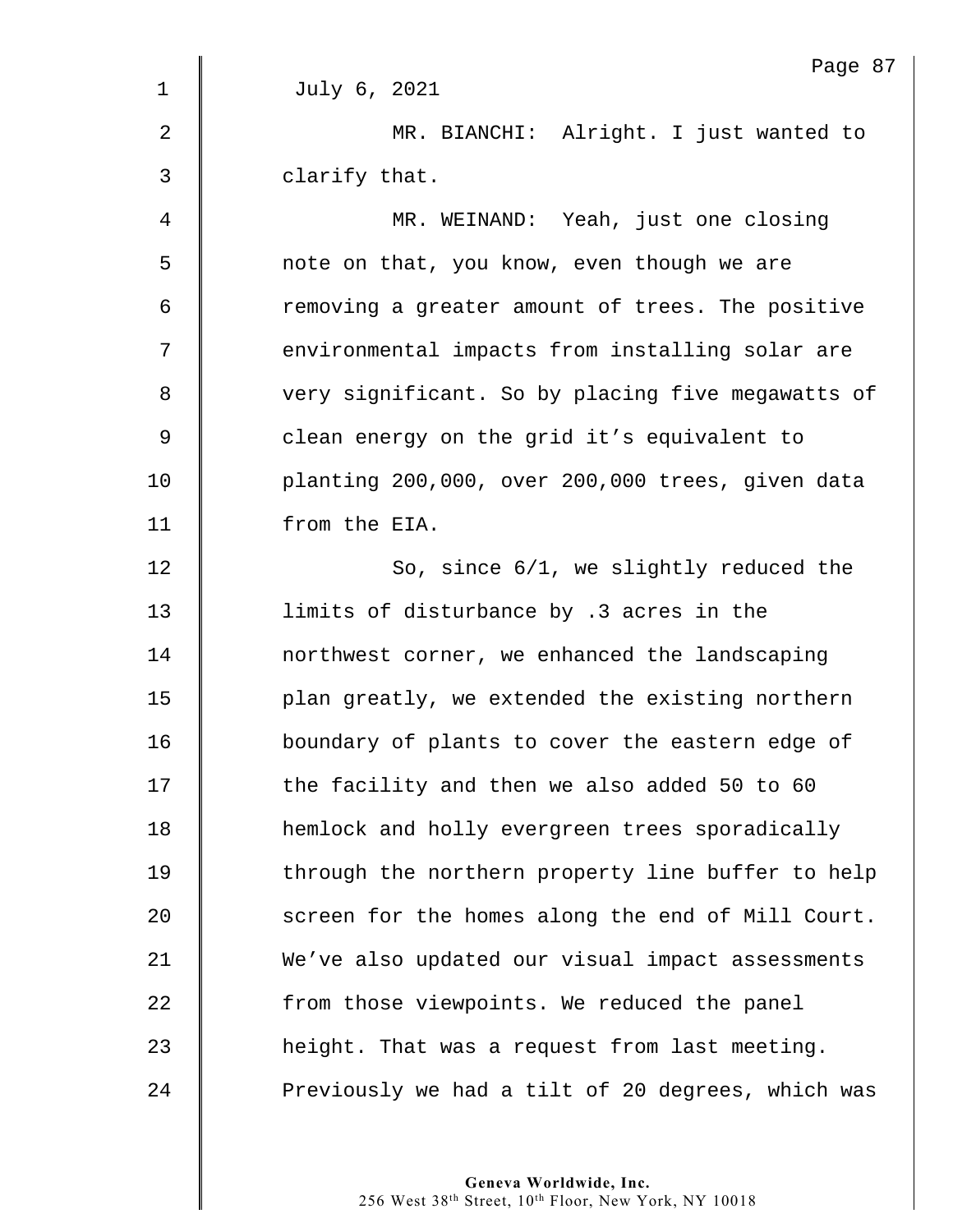| Page | 88 |
|------|----|
|------|----|

2  $\parallel$  seven feet, brought us to a height of 7'10", 3  $\parallel$  excuse me, 7'9". We've reduced the tilt to 15 4 degrees and now we're at a maximum height of  $5 \t\t 6'10''.$ 

6 || And we calculated the number of truck  $7 \parallel$  trips during construction, we consulted with our 8 EPC, our construction contractor and the trucking 9 | total is about 111 trucks over a five month 10 **period.** In month one, there would be about ten 11 | trucks for mobilization, two to three trucks per 12 week, months two to four, there would be about 13 mine trucks per week, 45 trucks total during 14 those three months for the cut and fill, 50 15  $\parallel$  trucks total for the materials that need to be 16 brought onsite, and then one truck per week in 17 | month five for demobilization.

18 | There was also one question from George 19 The regarding the distances on the southern portion 20 **b** of the facility, to the property line, so the 21 Stakes that were onsite during our site visit 22 were correct, that was marking the limits of 23 disturbance. So the limits of disturbance are  $24$  | only 50 feet from the property line in the south,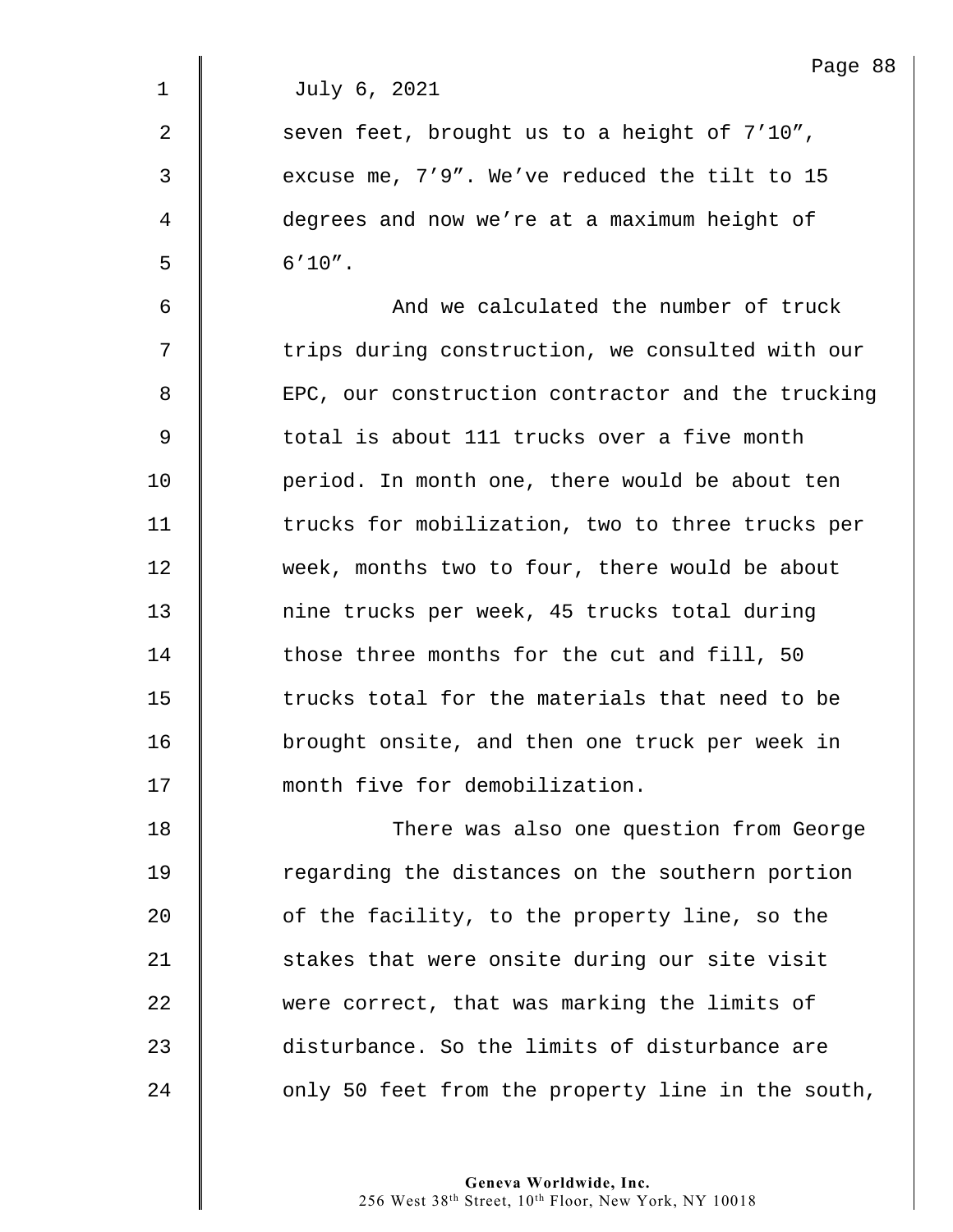$2 \parallel$  but it's 150 feet to the array, to the structure. 3 So there's 100 foot spread for landscaping, but 4 also the turnarounds, mostly for the turnarounds 5 | of the access road on the southern portion of the  $6 \parallel$  site.

7 || The benefits of the system, we think 8 there are some major benefits of this system with 9 | Tegard to the environment, but also with regard 10 **to the community. With regards to the** 11 | environment, the obvious benefit is that we're 12 | putting five megawatts of clean energy onto the 13 grid. It's the equivalent of planting over 14 | 200,000 trees.

15 | Even though we are impacting a 16 | significant amount of trees to do that, I'd like 17 | to counter that there is limited biodiversity and 18 | species diversity onsite. We've performed a 19 number of environmental studies, we've consulted 20 with the United States Fish and Wildlife Service, 21 Weith New York State DEC. There's no critical 22 **h** habitats, there's no threatened or endangered 23 Species, there's no vernal pools, there's no bog 24 Turtles, there's no bald eagles. There's 1.2 acre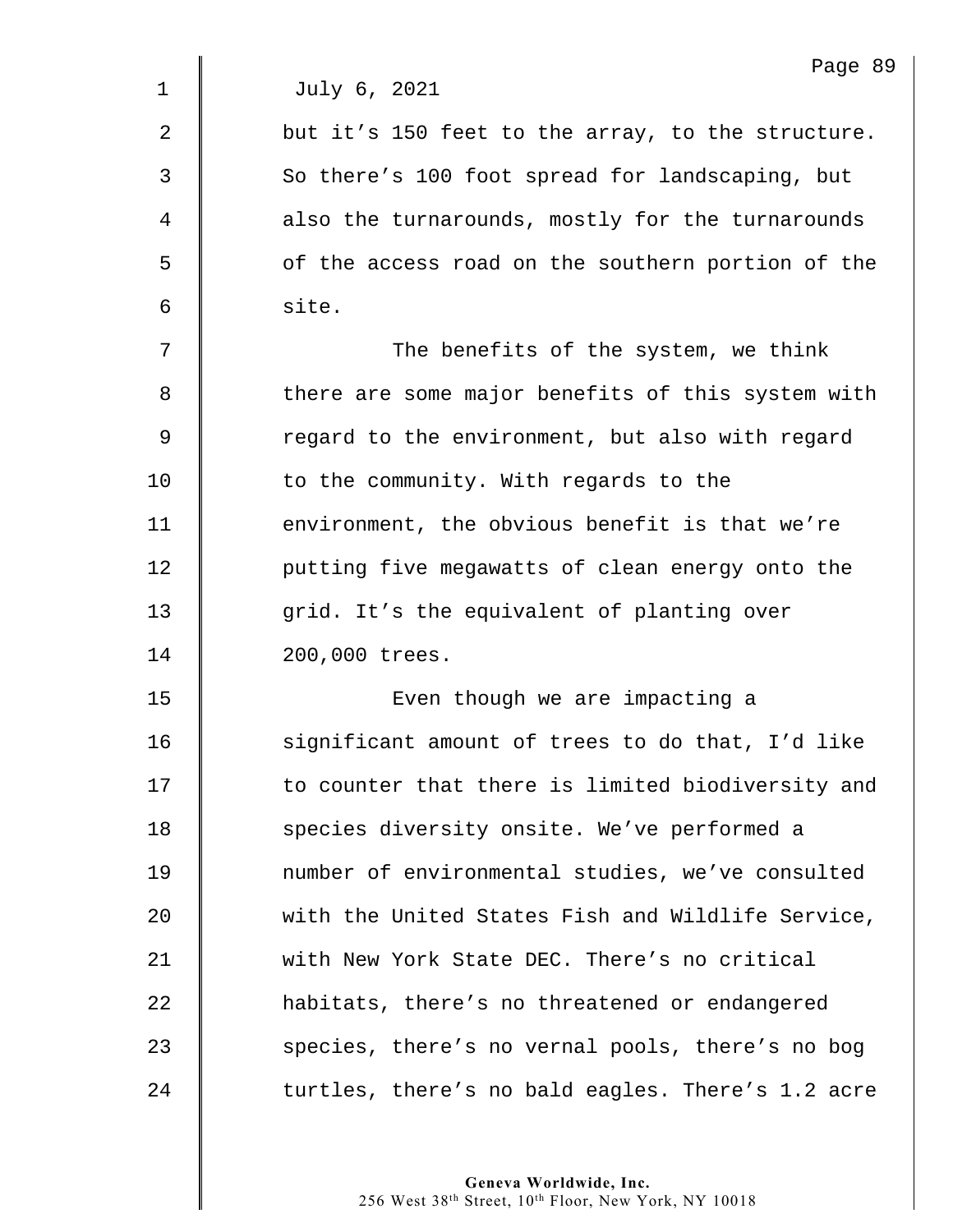|             | Page 90                                           |
|-------------|---------------------------------------------------|
| $\mathbf 1$ | July 6, 2021                                      |
| 2           | potential habitat for bog turtles in the          |
| 3           | wetlands, which we will not be disturbing.        |
| 4           | There was a robust study done by Steven           |
| 5           | Coleman in 2005. The conclusion from that study   |
| 6           | were the site's capability to support populations |
| 7           | of rare and environmentally sensitive forest      |
| 8           | interior species has been compromised. We have    |
| $\mathsf 9$ | been working with TRC as our environmental and    |
| 10          | civil engineer to draft all these plans during    |
| 11          | that process. They drafted a biodiversity memo    |
| 12          | report updating those 2005 findings, performing   |
| 13          | their own desktop analysis.                       |
| 14          | Then we hired Weston & Sampson, a                 |
| 15          | consultant recommended by the town, to opine on   |
| 16          | the 2005 findings and the report that TRC put     |
| 17          | together and even performed, Daniel Biggs         |
| 18          | performed a site visit to inspect the             |
| 19          | biodiversity on site this year. Their findings    |
| 20          | were there's relatively low to overall moderate   |
| 21          | overall species diversity within the project      |
| 22          | area. The project will not significantly impact   |
| 23          | rare ecological communities or species identified |
| 24          | at this time. There's no record of rare or        |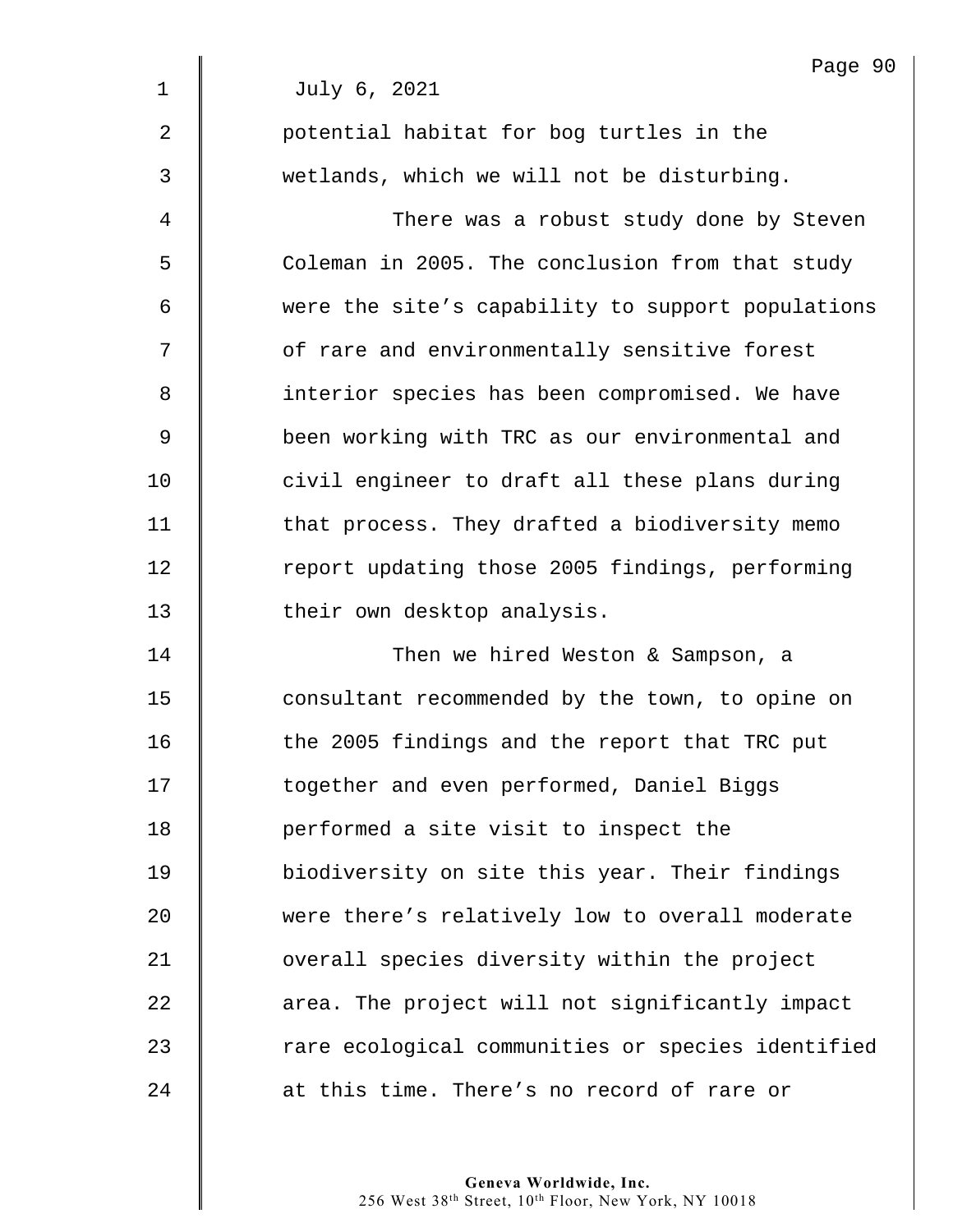|                | Page 91                                           |
|----------------|---------------------------------------------------|
| $\mathbf 1$    | July 6, 2021                                      |
| $\overline{2}$ | endangered species.                               |
| 3              | Given that, we feel that the benefits of          |
| 4              | having to remove about 3,000 trees to install     |
| 5              | this community solar farm greatly outweigh the    |
| 6              | benefits to removing those trees -- the, the      |
| 7              | downside to removing those trees.                 |
| 8              | Quickly, we're taking many measures in            |
| 9              | response to having to remove those threes. We're  |
| 10             | taking many measures to mitigate against that, to |
| 11             | make this as environmentally uninvasive as        |
| 12             | possible. So there will be pollinator friendly    |
| 13             | vegetation throughout the site. It's a bed of     |
| 14             | grasses, red clovers and white clovers.           |
| 15             | In the second to last e-mail I sent you           |
| 16             | Chris, there's actually a photo of what this      |
| 17             | looks like, and I think it's important for people |
| 18             | to see a very diverse, pleasant meadow, yes. So   |
| 19             | that's what the site will look like, those are    |
| 20             | dandelions and white clovers. Unfortunately,      |
| 21             | there's no photos available of red clovers and    |
| 22             | white clovers but that's what will be planted and |
| 23             | maintained underneath our solar facility, along   |
| 24             | with existing screening and added screening       |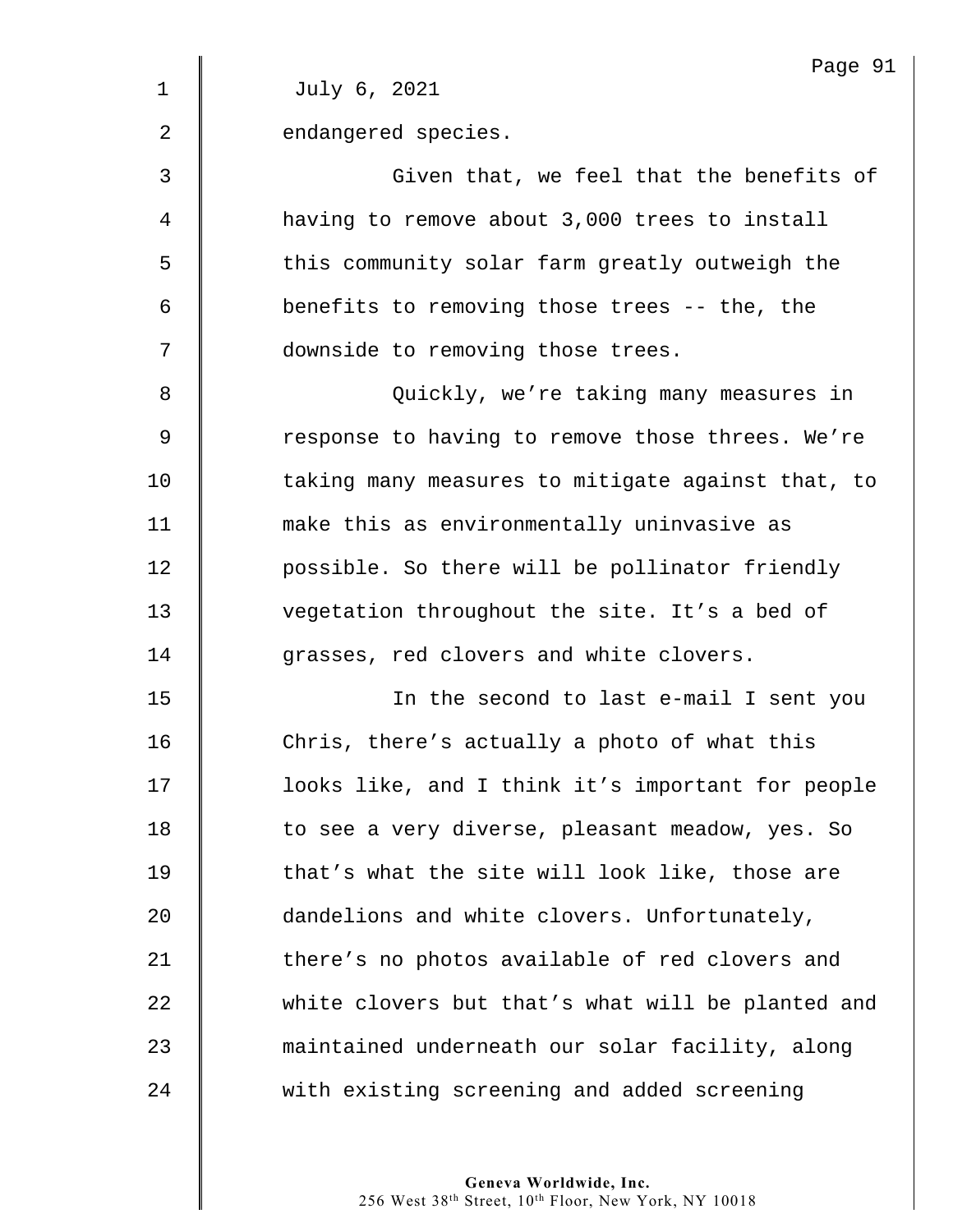|                | Page 92                                           |
|----------------|---------------------------------------------------|
| $\mathbf 1$    | July 6, 2021                                      |
| $\overline{2}$ | through our landscaping plan.                     |
| 3              | So it supports its own biodiversity of            |
| 4              | humming birds, insects, butterflies and bees.     |
| 5              | It's not like we are installing asphalt and       |
| 6              | impervious surfaces. There's only .23 acres of    |
| 7              | impervious surface on this site.                  |
| 8              | After the site's useful life, we have a           |
| 9              | reforestation plan where we will plant over 500   |
| 10             | trees. We're making contribution to the Cortlandt |
| 11             | Tree Fund of about \$90,000. We are making a      |
| 12             | donation to a local environmental agency, one     |
| 13             | dollar per panel installed. There's about 11,500  |
| 14             | panels, so we'll be making a \$11,500             |
| 15             | contribution. And then per last meeting, we are   |
| 16             | enacting a 20 acre conservation easement on the   |
| 17             | property, so the property is about 43 acres total |
| 18             | between the two properties, and you know, we're   |
| 19             | willing to commit the majority of the unused land |
| 20             | to a conservation easement. It's a similar area   |
| 21             | to what the Mill Court Subdivision placed under   |
| 22             | conservation. So it's about 20 acres, it'll be    |
| 23             | about 50 percent of the property that will be     |
| 24             | under a conservation easement. We think that's    |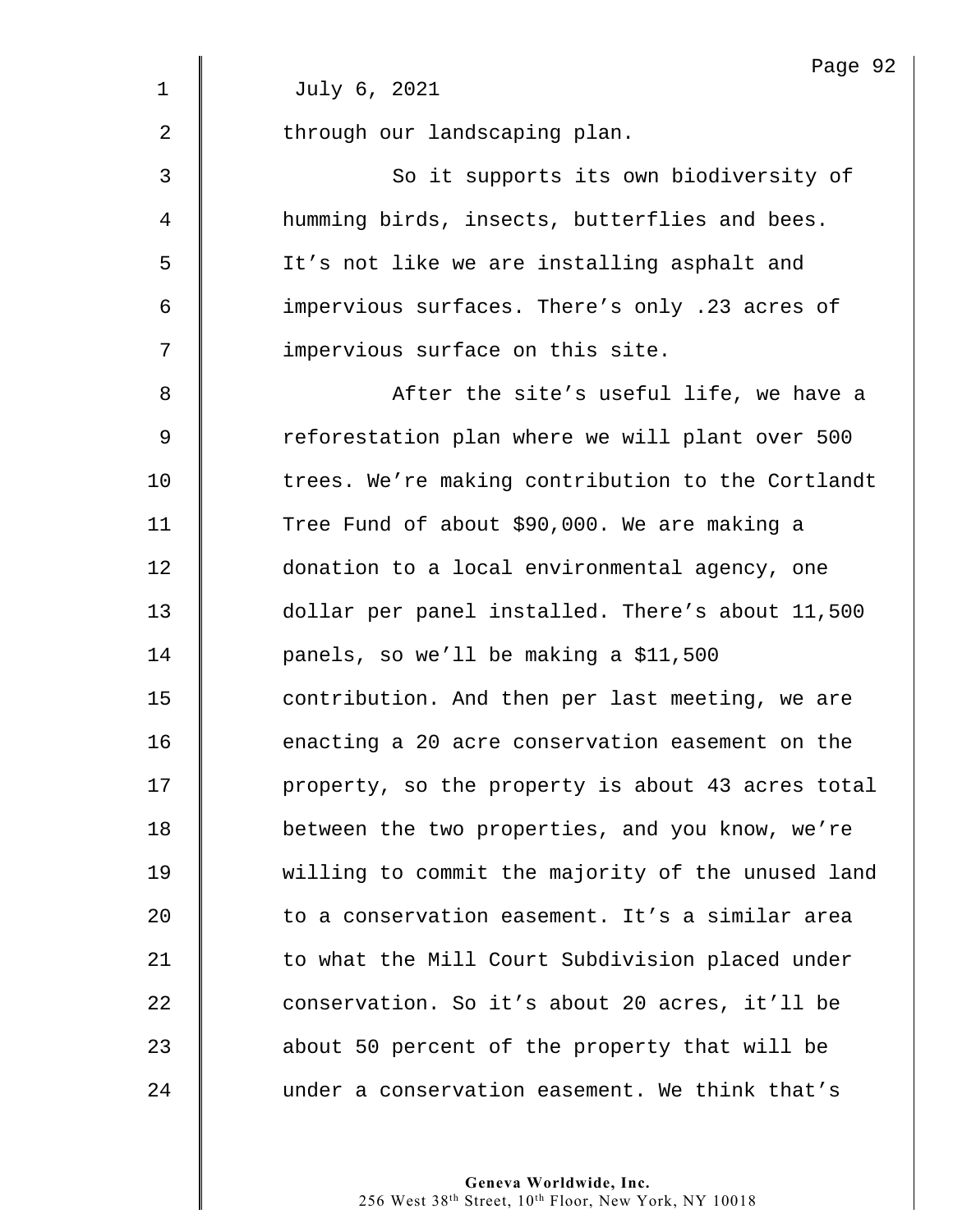|                | Page 93                                           |
|----------------|---------------------------------------------------|
| $\mathbf 1$    | July 6, 2021                                      |
| $\overline{2}$ | pretty significant and we'll never be able to be  |
| 3              | developed in the future.                          |
| 4              | With regards to the community, there'll           |
| 5              | be about 1,000 local residents that'll receive    |
| 6              | monthly discounts on their utility bills, a ten   |
| 7              | percent discount on their ConEdison bills. If you |
| 8              | do the math across those 1,000 local residents,   |
| 9              | it's about \$130,000 per year in energy savings   |
| 10             | throughout the community. CVE prioritizes local   |
| 11             | residents. We will target those within the town   |
| 12             | of Cortlandt first. That \$135,000 in the first   |
| 13             | year is \$4 million in energy savings throughout  |
| 14             | the town of Cortlandt over the next 25 years.     |
| 15             | We also will negotiate pilots with the            |
| 16             | town, county and school district at the maximum   |
| 17             | rate that NYSERDA recommends. So NYSERDA has a    |
| 18             | pilot guidebook to help local governments with    |
| 19             | negotiating these property tax agreements and we  |
| 20             | have already spoken with the town attorney to     |
| 21             | agree at the maximum rate, which is \$11,100 per  |
| 22             | megawatt AC per year.                             |
| 23             | And we can also talk about ways to maybe          |
| 24             | frontload those payments. We're working with a    |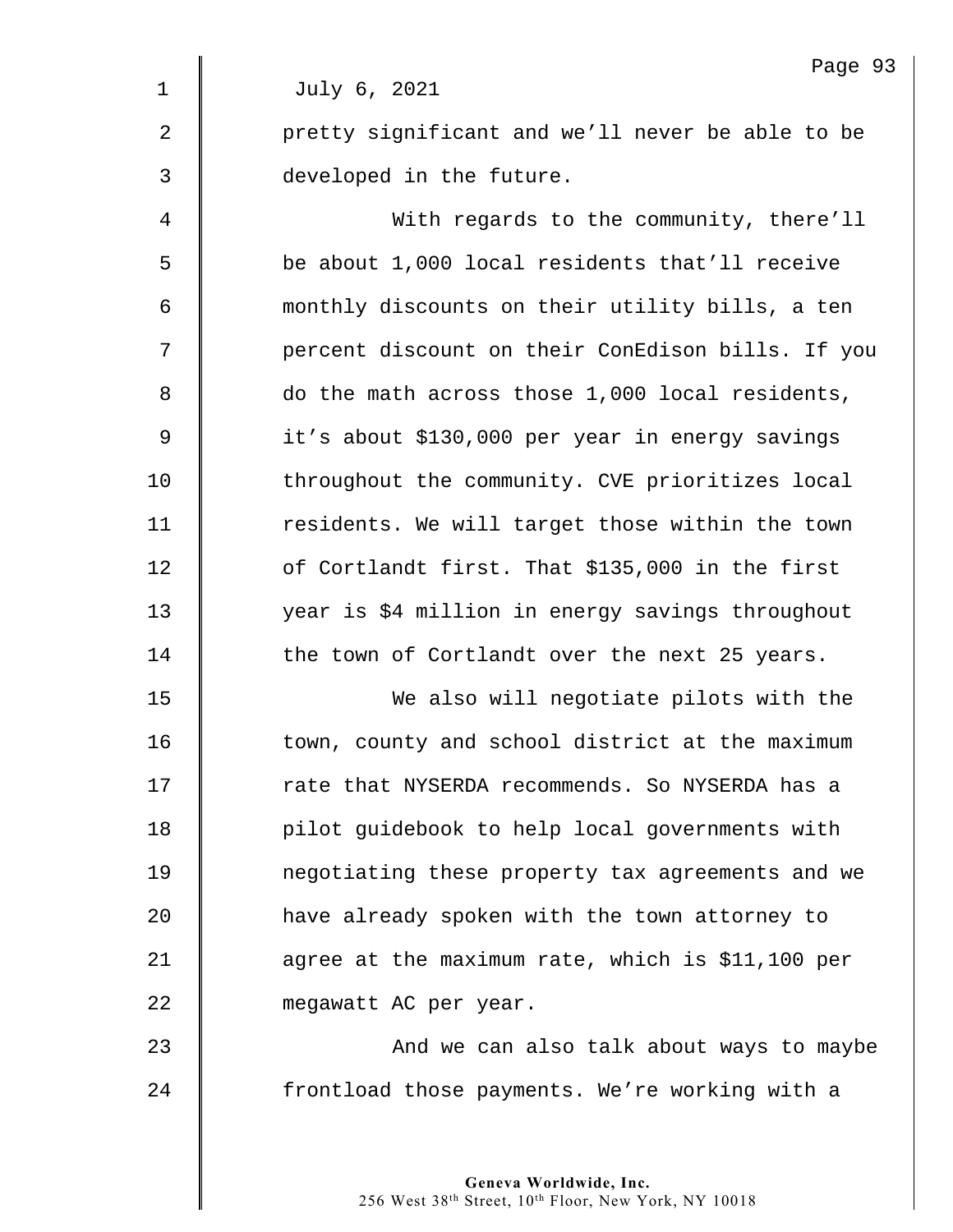2 **Quart 2** couple towns upstate where the school district 3 would prefer to take that money in year one 4 | essentially, in year zero, as an upfront 5 donation. Given how New York State tax law is 6 Structured, they end up benefitting more from  $7 \parallel$  that.

8 **Finally, and maybe we could switch to** 9 Solut the other slide with the Mill Court Subdivision. 10 We think that this is a great alternative to the 11 Mill Court Subdivision. We think it will be a 12  $\parallel$  quieter, lower impact use of the land. We think 13 **that'll actually maintain the neighborhood** 14 character better than 13 new homes. There's no 15 **deg is asphalt, there's no sewer infrastructure, we're** 16 **further set back from the property lines, the** 17 | home, the home on the northern edge there is only 18 **60** feet from the property line. There's no 19 The traffic, there's no kids in the street, there's 20 **no kids in the school, there's no strain on** 21 | police services.

22 So let me just real quickly and I will  $23$  | open it up to the public hearing in one second, 24 but as a means of comparison versus the Mill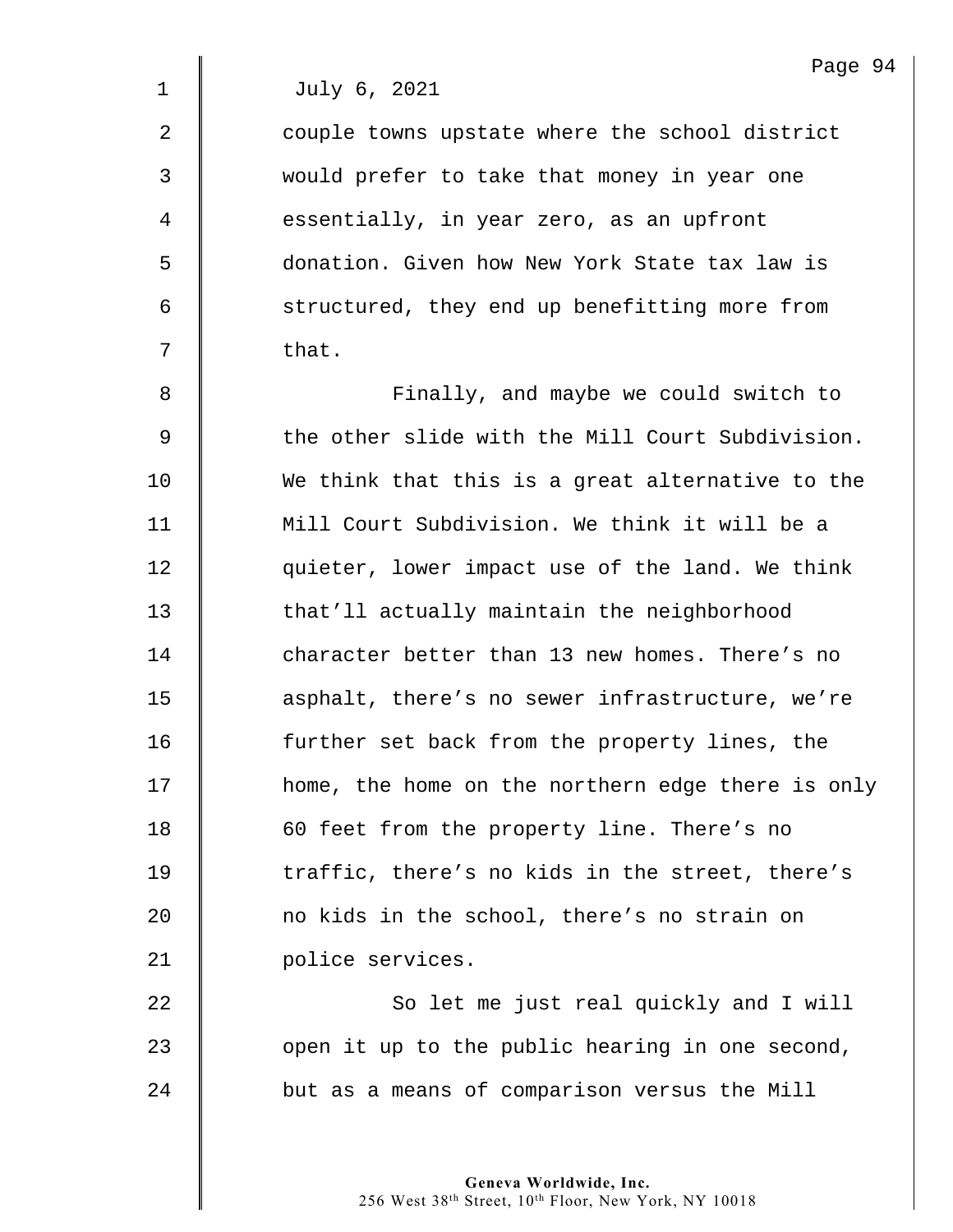2 Court Subdivision, our construction period will 3 be five, six months, max. The construction period  $4 \parallel$  to construct up to 13 homes, that could be two, 5 The three, maybe four years. There's no traffic from  $6$   $\parallel$  this, virtually no traffic from this solar 7  $\parallel$  facility. We'll have two trips a month for 8 electrician visits and checkup maintenance, 9 whereas they calculated there could be 30 vehicle 10 The trips per day during just peak hours for the 11 | residential subdivision. There's no wastewater, 12 there's no need for water supply, there's no 13 **decimal** children in the school district. 14 The impervious surface, I misquoted

**before.** It's only .12 acres for our solar farm. 16 It's 3.74 acres for the housing subdivision with 17 | 1,900 linear feet of asphalt. We've committed to 18 | no blasting for the impacts to the steep slopes **d** and the rock outcroppings. There was blasting **planned for the subdivision. They have a d** conservation easement, we've also committed to a **Conservation easement.** 

23 | The one maybe negative is getting back  $24$   $\parallel$  to the trees, we're impacting roughly double the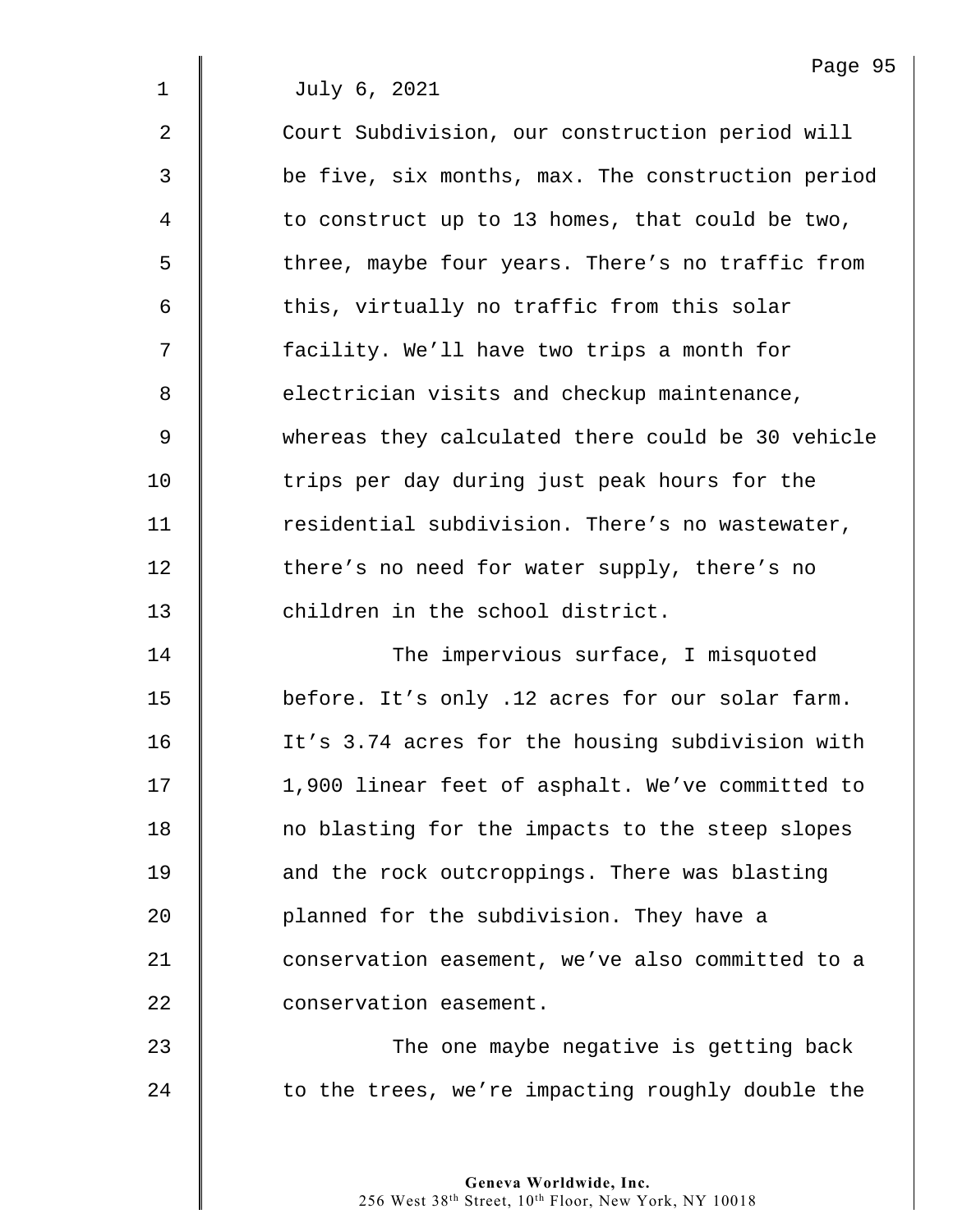Page 96 1 July 6, 2021 2 | amount of trees, but we think it's greatly offset 3 || by the positive carbon impacts of a solar farm 4 **d** and finally, our solar farm with our revisions 5 from last meeting has a maximum structure height  $6 \parallel$  of  $6'10''$  where a home could be maybe two, two 7 | stories with an attic could be maybe 20 to 30 8 feet tall, so we think the visual impacts will be 9 | less as well. Thank you for your time and yeah. 10 MR. KESSLER: Just a question, and this 11 | came through one of the residents in one of their 12 | pieces of correspondence. You keep saying five 13 megawatts. 14 MR. WEINAND: Yes. 15 | MR. KESSLER: The original application 16 was three. 17 || MR. WEINAND: Mm-hmm. 18 | MR. KESSLER: Did you increase from the 19 **J** original 67 percent in terms of the number of 20 **Quare** 20 **panels?** Is that what's happened here? 21 MR. WEINAND: Yeah, yeah, I think that 22 three megawatts was left over from some initial 23 design. We have redesigned over the past two 24 | vears that we've been working on this project and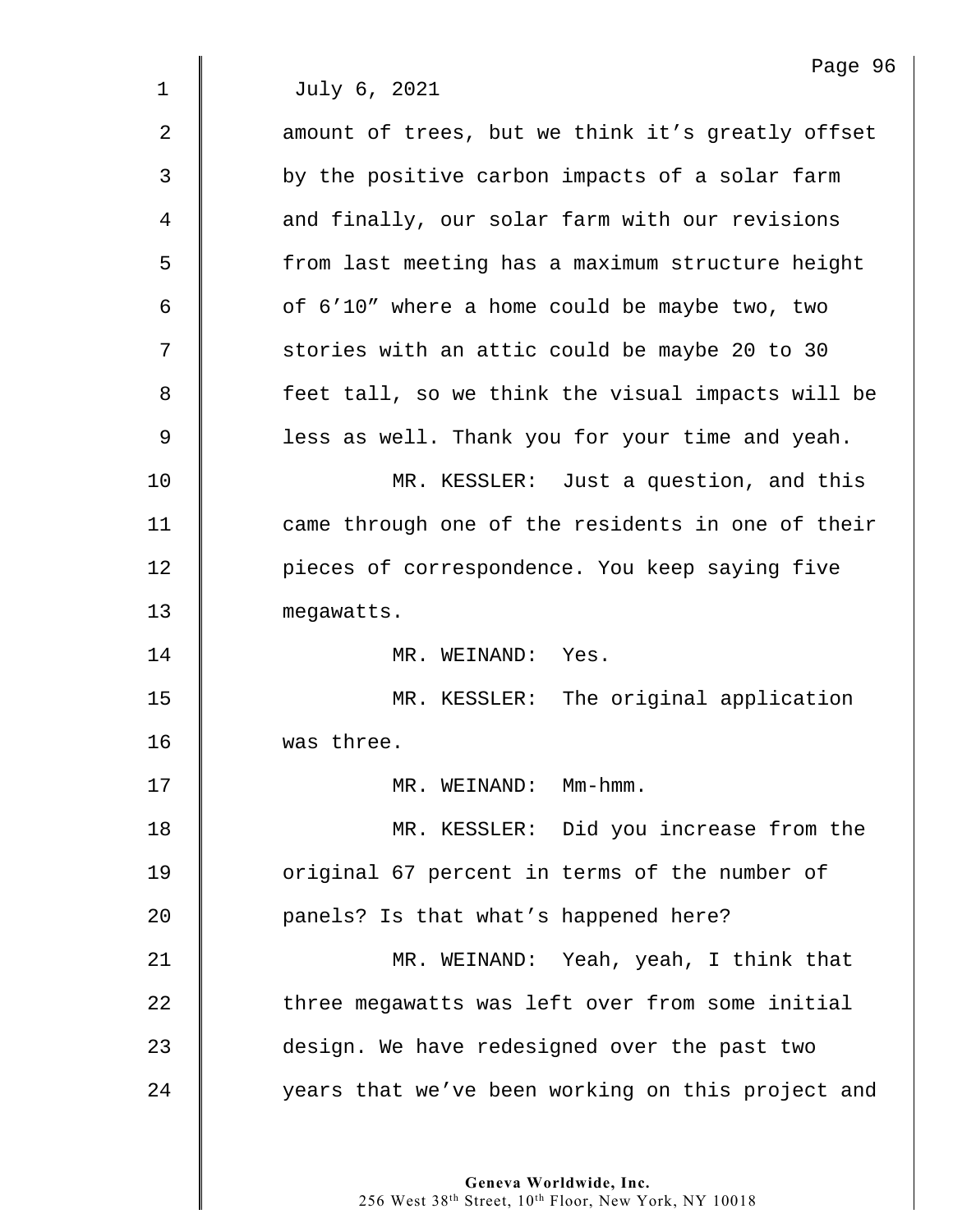| Page 97                                           |
|---------------------------------------------------|
| July 6, 2021                                      |
| panels have gotten more efficient as well, so     |
| that's increased our capacity but our system size |
| is five megawatts AC and that's our agreement     |
| with the utility as well.                         |
| MR. KESSLER: Okay. We just need to --             |
| MR. KEHOE: But that mistake has carried           |
| over on the agenda. It won't carry over until the |
| August agenda.                                    |
| MR. KESSLER: Okay.                                |
| MR. PREZIOSI: Is there a limit to the             |
| number of megawatts for a community solar project |
| under the New York State's program?               |
| MR. WEINAND: It's five megawatts AC,              |
| $mm - hmm$ .                                      |
| MR. PREZIOSI: And this is going to be             |
| what AC? This is five megawatts DC?               |
| MR. WEINAND: This is five megawatts AC            |
| and actually five megawatts DC.                   |
| MR. PREZIOSI: Isn't there a loss of               |
| transfer when you go from DC to AC?               |
| MR. WEINAND: Yes.                                 |
| MR. PREZIOSI: So it would be less than            |
| five, right? It would be like three-and-a-half,   |
|                                                   |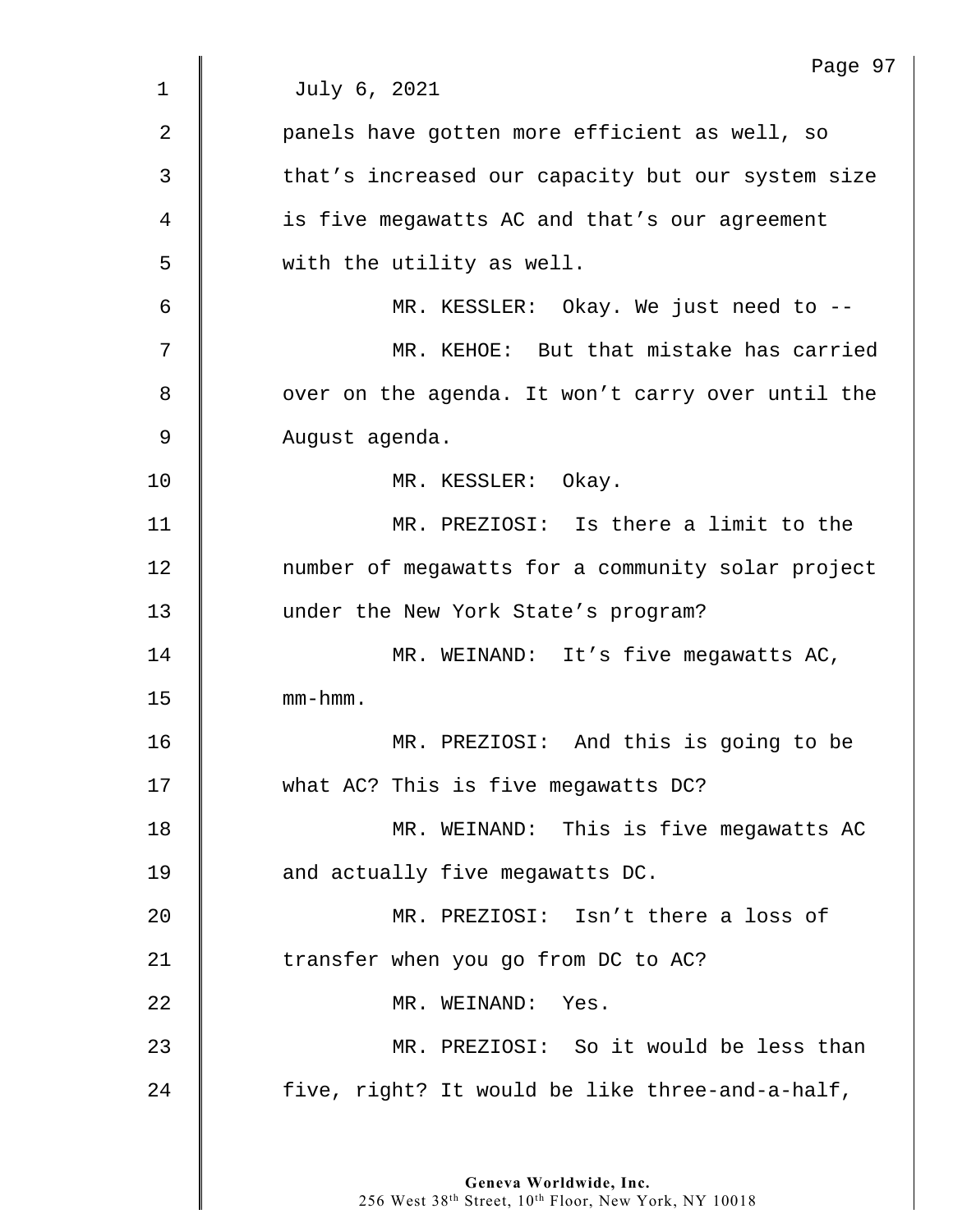|             | Page 98                                           |
|-------------|---------------------------------------------------|
| $\mathbf 1$ | July 6, 2021                                      |
| 2           | maybe four AC?                                    |
| 3           | MR. WEINAND: No. It's five megawatts,             |
| 4           | DC, so maybe Aldi wants to speak to that. He's    |
| 5           | our engineer.                                     |
| 6           | MR. PREZIOSI: Just trying to answer Mr.           |
| 7           | Kessler's point, maybe it's an increase because   |
| 8           | it's the DC description versus the AC.            |
| 9           | MR. WEINAND: Yeah, there's no --                  |
| 10          | usually $--$                                      |
| 11          | MR. KESSLER: There's a loss when you              |
| 12          | transfer back to ConEd.                           |
| 13          | MR. PREZIOSI: Yes.                                |
| 14          | MR. WEINAND: Usually you have about a             |
| 15          | six-and-a-half megawatt DC site for a five        |
| 16          | megawatt AC site. But the way it worked out here, |
| 17          | just with how our layout has evolved and given    |
| 18          | the constraints of property lines and fire access |
| 19          | road designs, we were going for more, six, six-   |
| 20          | and-a-half, but we've had to reduce, and what     |
| 21          | we're connecting to the grid is five megawatts    |
| 22          | AC.                                               |
| 23          | MR. PREZIOSI: But that's still within             |
| 24          | the New York State regulations as far as --       |
|             |                                                   |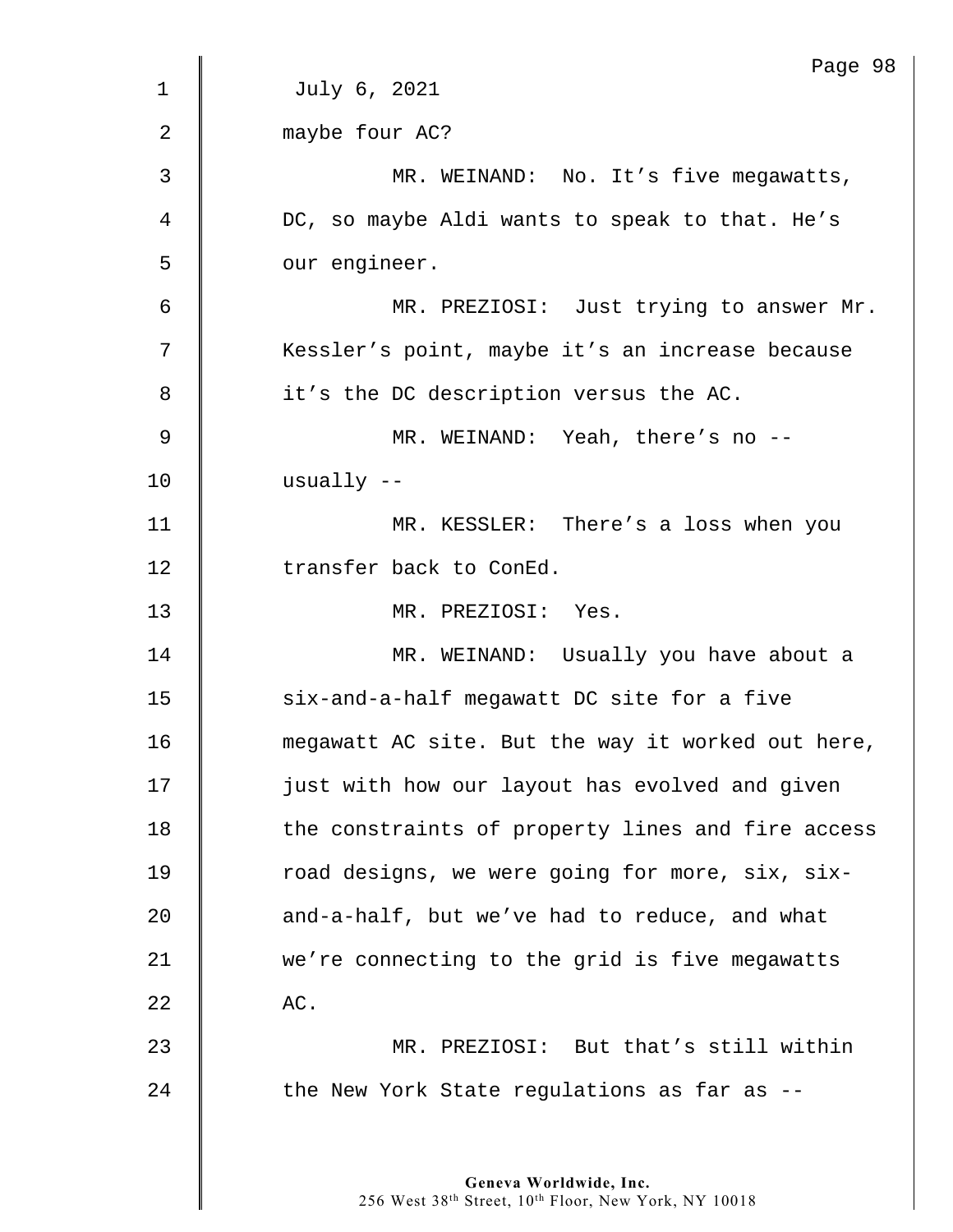| Page 99                                          |
|--------------------------------------------------|
| July 6, 2021                                     |
| MR. WEINAND: Yes.                                |
| MR. PREZIOSI: Okay. I just want to make          |
| sure that's clear.                               |
| MR. KESSLER: One last thing. Just so I           |
| get the numbers right here. A thousand residents |
| will be serviced by this.                        |
| MR. WEINAND: Yes.                                |
| MR. KESSLER: They'll save \$130,000 a            |
| year.                                            |
| MR. WEINAND: Yeah.                               |
| MR. KESSLER: So that's \$130, basically          |
| \$10 a month per person?                         |
| MR. WEINAND: Yes.                                |
| MR. KESSLER: Notwithstanding the                 |
| impacts of solar and carbon, I understand all    |
| that.                                            |
| MR. WEINAND: Yeah.                               |
| MR. KESSLER: But basically we're                 |
| talking about saving residents \$10 a month on   |
| their average electric bill?                     |
| MR. WEINAND: Ten percent.                        |
| MR. KESSLER: Ten dollars a month.                |
| MR. WEINAND: Is it about \$100?                  |
|                                                  |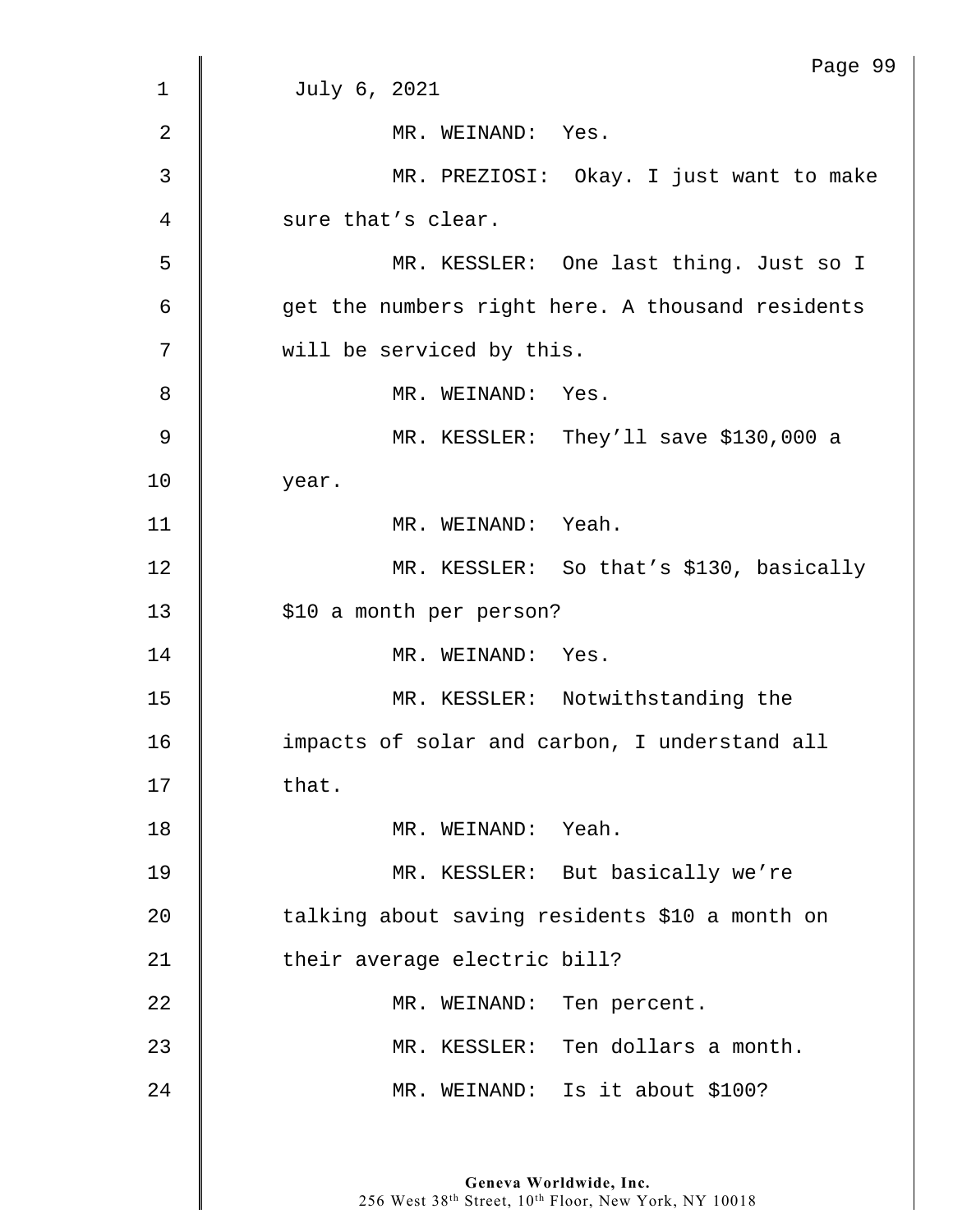|             | Page 100                                         |
|-------------|--------------------------------------------------|
| $\mathbf 1$ | July 6, 2021                                     |
| 2           | UNIDENTIFIED MALE: \$130,000.                    |
| 3           | MR. KESSLER: For a thousand people is            |
| 4           | $$130$ a year.                                   |
| 5           | MR. WEINAND: It might be more because            |
| 6           | the rate of $-$                                  |
| 7           | MR. KESSLER: Divide by 12.                       |
| 8           | MR. WEINAND: It's ten percent --                 |
| 9           | MR. KESSLER: \$10.50, how's that?                |
| 10          | MR. WEINAND: I, the math that I used             |
| 11          | was an average rate of 17 cents a kilowatt hour, |
| 12          | using about 10,000 kilowatt hours a year, and I  |
| 13          | could fact check the math on the 130,000.        |
| 14          | MR. KESSLER: Yeah, let's check the               |
| 15          | math.                                            |
| 16          | MR. WEINAND: But it's, it adds up.               |
| 17          | MR. KESSLER: I'd like to put it down to          |
| 18          | simple terms.                                    |
| 19          | MR. WEINAND: Yes.                                |
| 20          | MR. KESSLER: Loretta? Public?                    |
| 21          | MS. TAYLOR: Yeah, okay, are you done?            |
| 22          | MR. WEINAND: I'm done, sorry.                    |
| 23          | MS. TAYLOR: Okay.                                |
| 24          | MR. WEINAND: I could stay up here all            |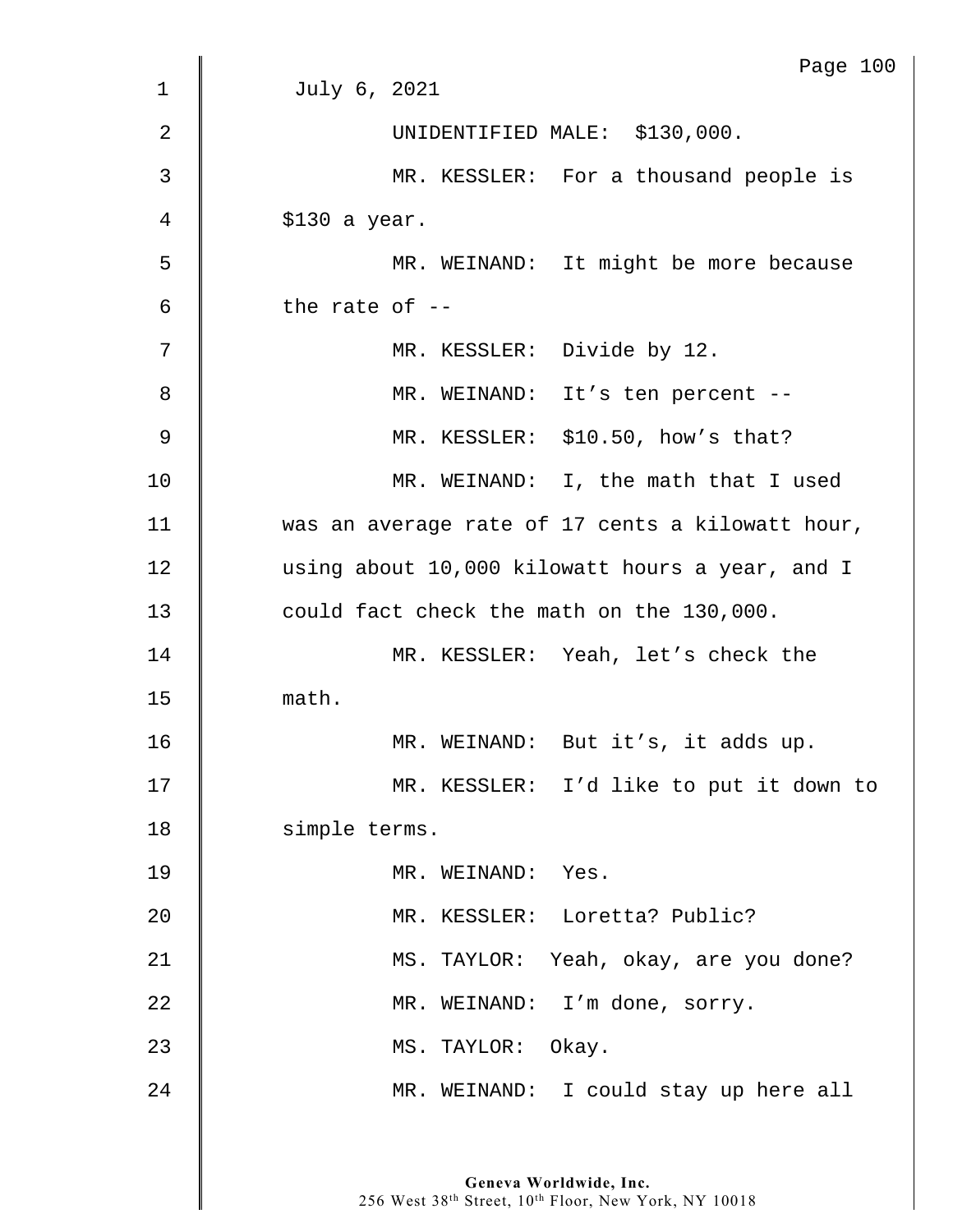|                | Page 101                                          |
|----------------|---------------------------------------------------|
| $\mathbf 1$    | July 6, 2021                                      |
| $\overline{2}$ | night. Thank you.                                 |
| 3              | MS. TAYLOR: Alright. Very good. Okay.             |
| $\overline{4}$ | Folks, this is a public hearing and this is the   |
| 5              | time that you have to come up and talk regarding  |
| 6              | the application. You can express your views       |
| 7              | either for or against it, but first tell us your  |
| 8              | name and where you reside.                        |
| 9              | MS. WENDY TALIO: Hi, for the record, my           |
| 10             | name is Wendy Talio. I live at 3 Watson Street.   |
| 11             | I'm here tonight representing the North Cortlandt |
| 12             | Vision Committee. We are a small working group    |
| 13             | that was assembled at the suggestion of           |
| 14             | Supervisor Puglisi to represent the residents of  |
| 15             | North Cortlandt and make sure we're a conduit of  |
| 16             | the needs and values of the neighborhoods to the  |
| 17             | town in situations just as this.                  |
| 18             | I also happen to be a member of the               |
| 19             | Conservation Advisory Council and they have seen  |
| 20             | what I'm going to present to you as well, and we  |
| 21             | are pretty much in alignment in terms of our      |
| 22             | thinking about this proposal.                     |
| 23             | So what exactly are we aligned on? No             |
| 24             | one here is questioning the benefits of solar. We |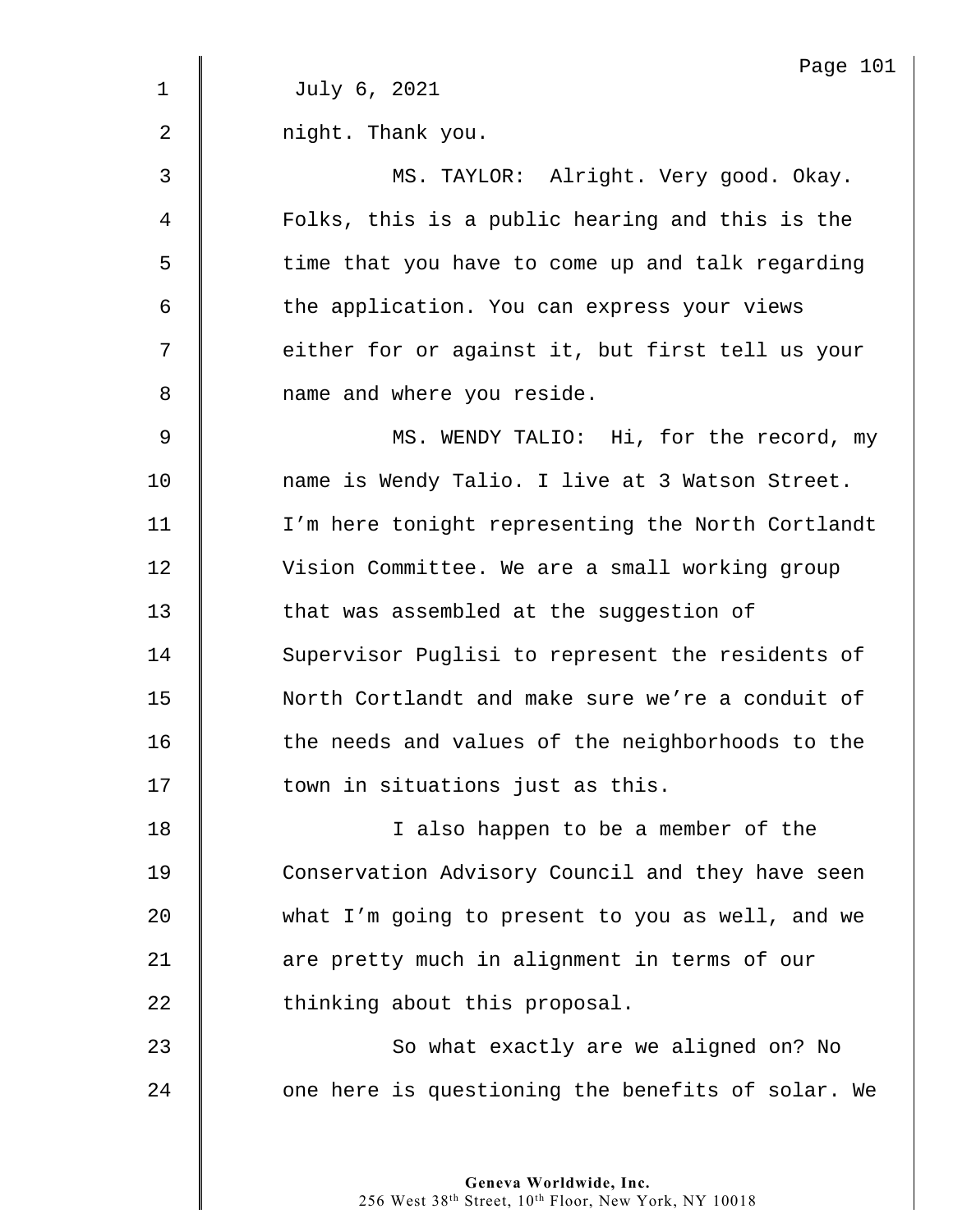2  $\parallel$  all recognize the need to reduce greenhouse 3 gases. We do believe that this particular 4 | proposal, the way it's proposed on this 5 | particular site is an unequal tradeoff in the 6 | natural resources that are at stake. And beyond 7 | the evaluation of just this particular proposal, 8 we also ask that you support us in the 9 modification of the ordinance to include site 10 **prioritization when considering where to put** 11 | solar farms. And also in past open space 12 | planning, the CAC has also recommended that this 13 **axea be conserved, and we also support** 14 conservation of this area. And the rest of this 15 | is going to be explaining our rationale. 16 MR. KIMMERLING: Could I just ask a 17 | clarification? 18 MS. TALIO: Sure. 19 | MR. KIMMERLING: Are you presenting this  $20$   $\parallel$  as a joint response from the CAC and the 21 **d** citizen's organization, or were you just  $22$   $\parallel$  indicating you happen also to be on the CAC? 23 MS. TALIO: I'm just indicating that I 24 **happen** to also be on the CAC.

> **Geneva Worldwide, Inc.**  256 West 38th Street, 10th Floor, New York, NY 10018

Page 102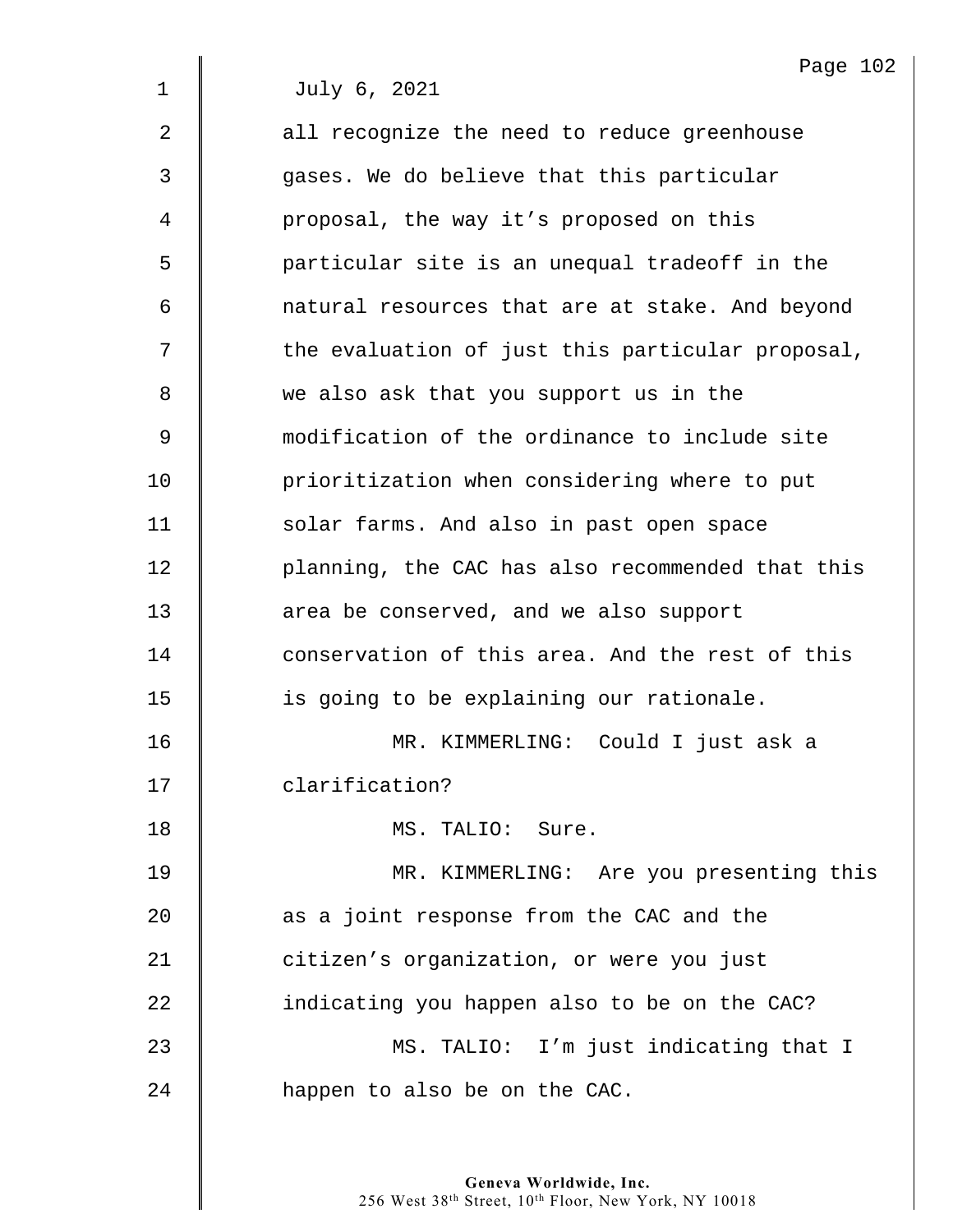|                | Page 103                                          |
|----------------|---------------------------------------------------|
| $\mathbf{1}$   | July 6, 2021                                      |
| $\overline{2}$ | MR. KIMMERLING: Okay, great.                      |
| 3              | MS. TALIO: I'm here representing North            |
| 4              | Cortlandt.                                        |
| 5              | MR. KIMMERLING: Okay, great. Thanks.              |
| 6              | MS. TALIO: So this slide doesn't really           |
| 7              | need any explanation. I just put it up to remind  |
| 8              | everybody what our why is. We all know that       |
| $\mathsf 9$    | there's climate change, we all know we have to do |
| 10             | something about it and we're all on the same page |
| 11             | in that we just want to make sure we have a       |
| 12             | planet that's going to sustain life and give us   |
| 13             | food, shelter and water. That's it. So just keep  |
| 14             | that in mind as I walk through this.              |
| 15             | So there's two ways to fight climate              |
| 16             | change. Part of it is preventing the things that  |
| 17             | are causing it in the first place and the other   |
| 18             | part of it is to also protect the resources that  |
| 19             | are being impacted. So we do that through things  |
| 20             | like solar farms and other ways of reducing       |
| 21             | greenhouse gas. We also do it by protecting our   |
| 22             | water supply, protecting the trees, which also    |
| 23             | create oxygen. They don't just sequester CO2, and |
| 24             | also to give homes to species including humans.   |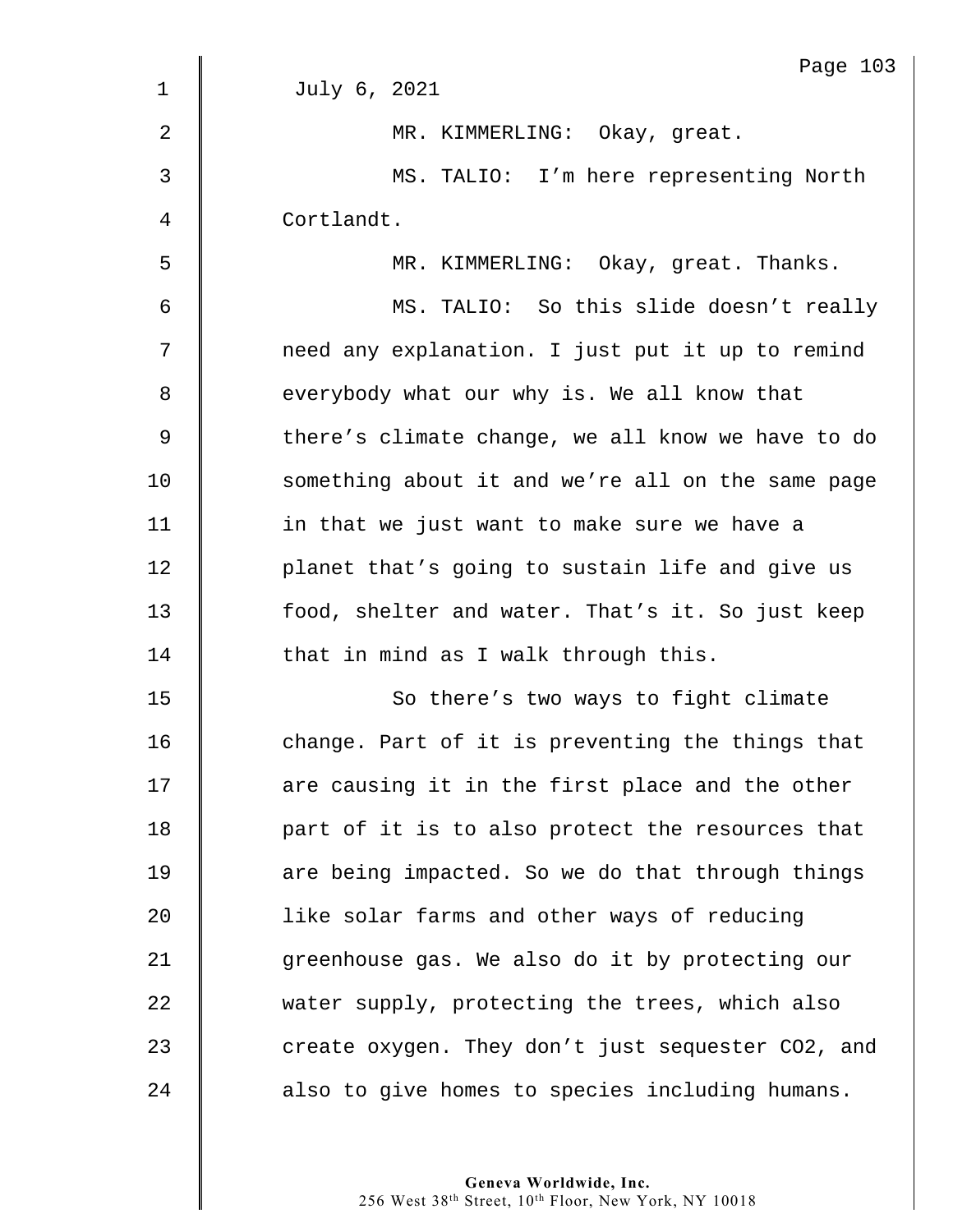Page 104

1 July 6, 2021

| $\overline{2}$ | We also take a balanced action on both            |
|----------------|---------------------------------------------------|
| $\mathfrak{Z}$ | of these sides, so prevention, there's a million  |
| 4              | programs out there in New York State. There's the |
| 5              | Climate Leadership and Community Protection Act,  |
| 6              | we have the Climate Smart Program, which          |
| 7              | Cortlandt is a bronze member. It's morphing into  |
| 8              | Clean Energy Communities. And on the protection   |
| $\mathsf 9$    | side, New York City had its filtration waiver     |
| 10             | renewed in 2017, just reminding everybody that    |
| 11             | they determined that it's a lot cheaper to spend  |
| 12             | \$1 billion on preserving our watershed and our   |
| 13             | wetlands than to spend \$10 billion trying to do  |
| 14             | it through manmade filtration systems.            |
| 15             | In our own town, just last April, our             |
| 16             | CAC planted trees next to the Peekskill Hollow    |
| 17             | Brook, because they will help filtrate and keep   |
| 18             | the water clean for us. And the most recent event |
| 19             | is Biden's 30x30 executive order, no idea how     |
| 20             | that will actually turn out, but the consensus is |
| 21             | we need to protect 30 percent of the U.S. land    |
| 22             | and water by 2030.                                |
| 23             | So there's a lot of protection going              |
| 24             | along with the prevention. And you folks right    |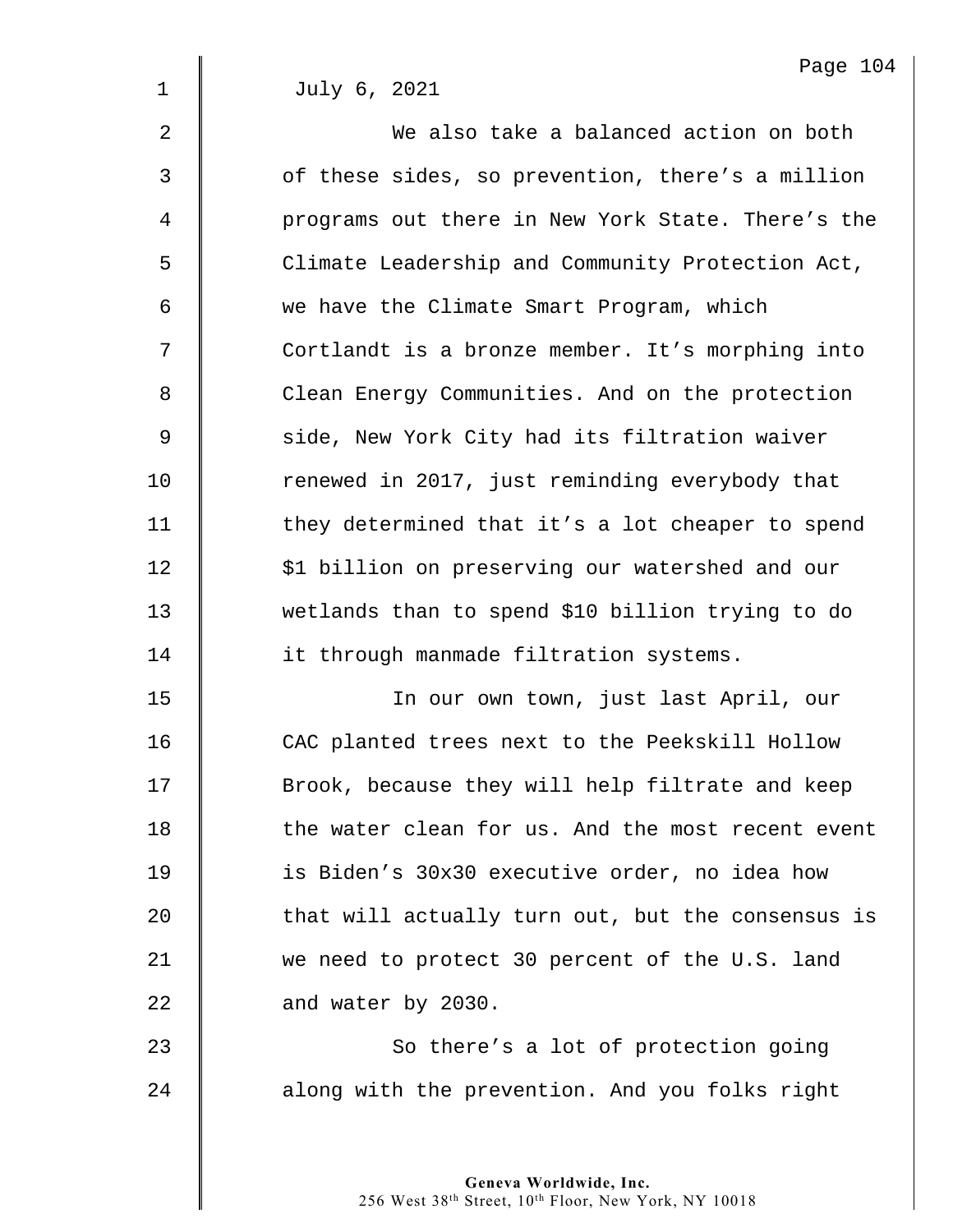2  $\parallel$  here also balance your permitting decisions. On 3 | the one side, we have our local law for solar. We 4 | want to promote it, we want green energy, and we 5 || promote it in residential areas. But on the flip  $6$   $\parallel$  side, we have all of our ordinances that protect 7 | the trees and the wetlands and the slopes and the 8 Some Species. And we also want to make sure that 9 we're connecting the existing open space parcels 10 **and create larger patches of corridors for** 11 **dege** connectivity with the greater woods around us. 12 | So why am I walking you through all of 13 This that I know you know pretty well? Because 14 **preventing and protecting simultaneously is** 15 **easier said than done. And towards that end, our** 16 **f**riends at Scenic Hudson provided us with two 17 | really cool tools, which we've been exploring 18 With the CAC. One is the siting guide, which I 19 Xnow CVE is familiar with, and it is also  $20$   $\parallel$  complimented by a mapping tool that literally 21  $\parallel$  lets you examine the terrain and find where it's 22  $\parallel$  really appropriate to put these solar farms. 23 | They give us guidance to literally walk

> **Geneva Worldwide, Inc.**  256 West 38th Street, 10th Floor, New York, NY 10018

 $24$   $\parallel$  through this table from left to right in that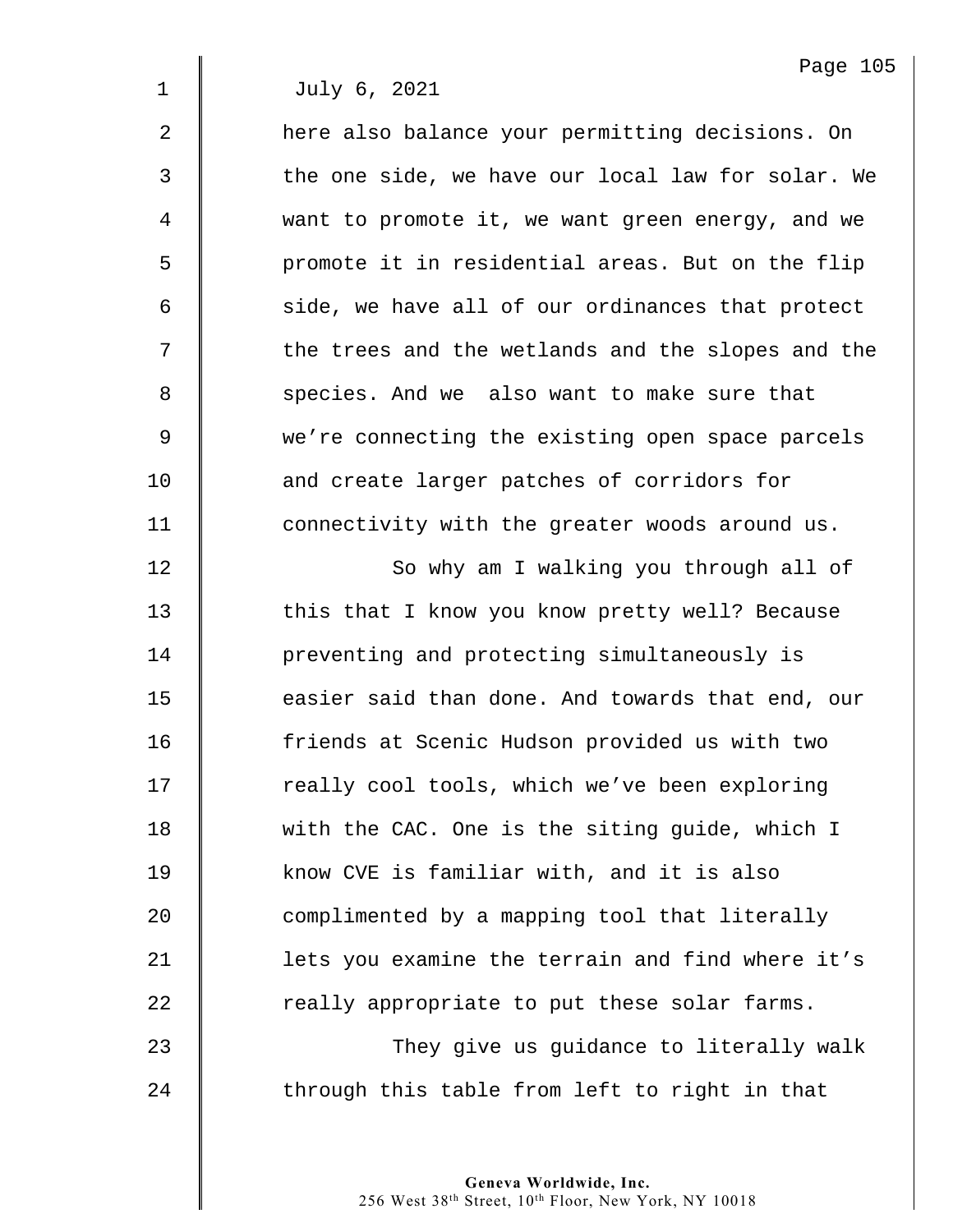2 | order. They do it for a reason. You first want to 3 || prioritize that you're putting things where 4 there's likely no harm. You co-locate, you put 5 | them on buildings, you use agricultural areas, 6 you look for previously disturbed areas, you look 7 | for ways to stimulate the economy.

8 || If you find those places, then you also 9 have to ask are you avoiding impact to any of the 10 Tesources on this list? Are you minimizing what 11 | you're doing and if you absolutely can't, have 12 | vou mitigated it? That includes the forest, 13 biodiversity, wetlands, human beings who live in 14 The area and any historical things in the 15 | neighborhood. And then lastly, of course you want 16 Theorrow to make sure it's feasible. Is there a 15 percent 17 | slope, is there southern exposure, can you 18 **d** actually connect to the grid?

19 We have some really good examples of 20 **prioritizing sites in our town that have already** 21 | qiven us 15 megawatts here. The MTA has RFP'd out 22 **for putting parking canopy in our train station.** 23 We, through the scenic Hudson mapping tool, we 24 | just looked at the town center and two buildings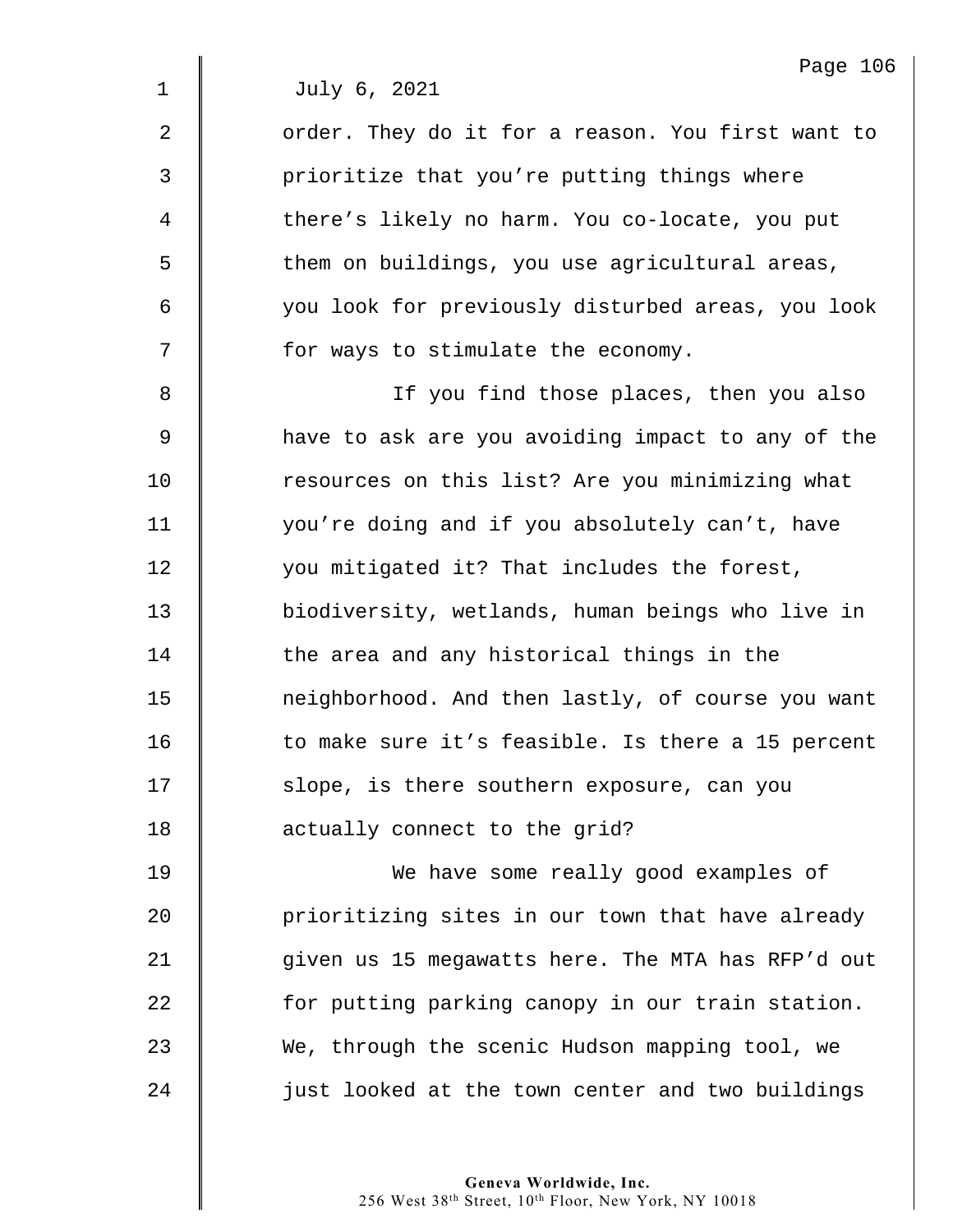2 | vou could get eight megawatts right there. I 3 believe that ShopRite is already in conversation 4 | to put some panels on their roofs. And the egg 5 farm down on Croton Avenue took advantage of land  $6$   $\parallel$  that was already cleared, it had some impervious 7 | surfaces on it, you know, it was a good choice 8 **for installing and it's not bothering anybody** 9 down there.

10 | And then lastly, in terms of example 11 | sites, the Hudson tool also helps you find those 12 **d** places that are previously disturbed. Things like 13 Surface mines, landfills. They also still, even 14 with that, they emphasize cross check, that it's 15 | aligned with the community vision for the site.

16 || So for instance, you can see on this map 17 | here all these yellow markers. There's a lot on 18 **the Riverfronts. And we do have a lot of brown** 19 **dot areas on our riverfront.** But we also have the 20 LWRP program going on. So you don't want to just 21 Trun in there and put solar farms necessarily, you 22 Should consider it. But you also need to consider 23 **the needs of the community.** 

24 | So now I would just like to evaluate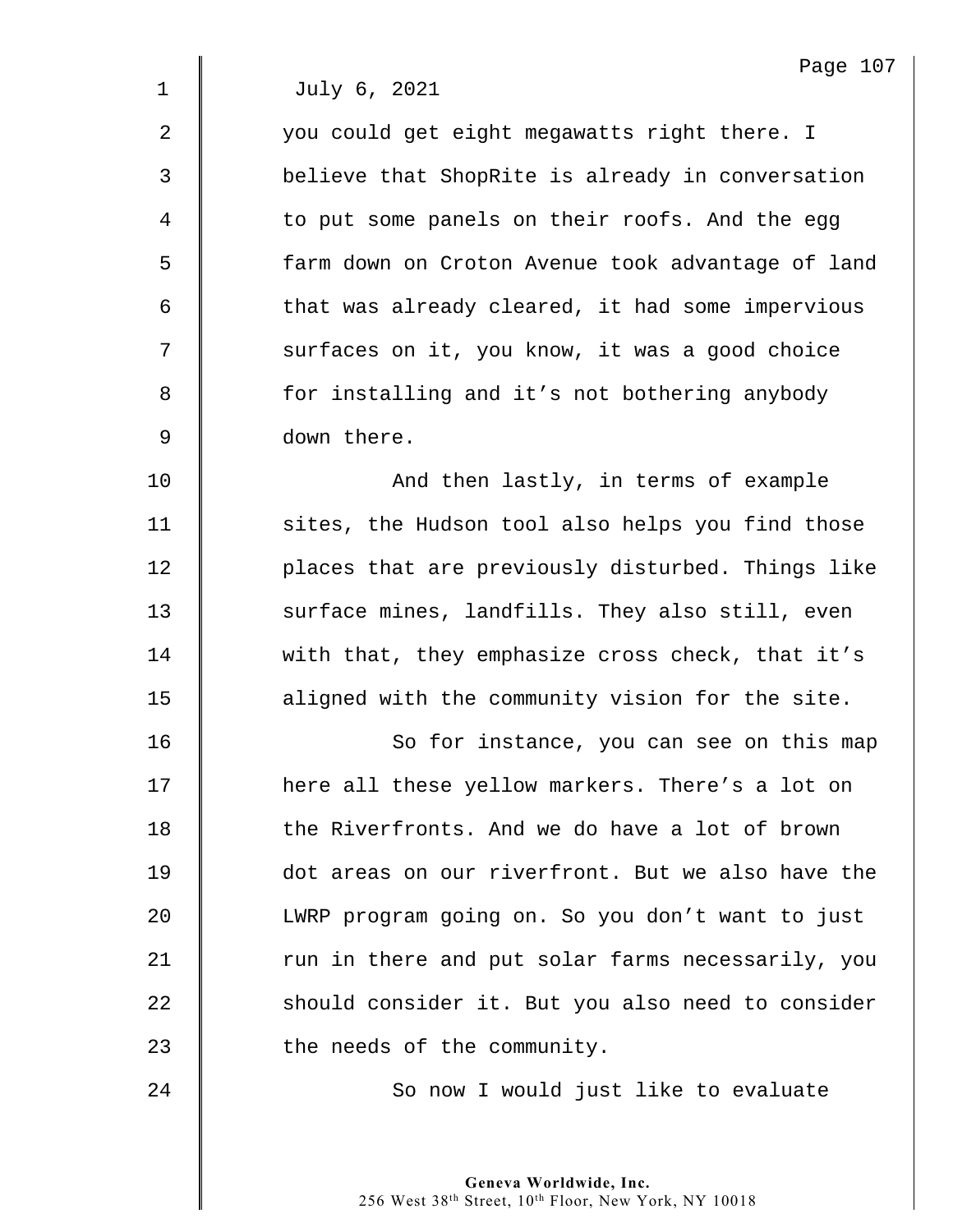$2 \parallel$  this site and proposal through the lens of the 3  $\parallel$  scenic Hudson prioritization tool. So rather than 4 | look for some place that's avoiding impact, it's 5 s one straight into a forest patch. Where this  $6$  | forest patch is located is up in the northeast 7 | part of town, and if you kind of remove that, 8 | vou're creating just a bigger brown patch for us.

9 Yes, the 2005 study did state that the 10  $\parallel$  area has a healthy and diverse wildlife. Carlson 11 | was speaking tonight that it's not so diverse. 12 And I would argue that yeah, there's maybe not 13 **endangered species, but there are a lot of** 14 | animals living there. I see them all the time in 15 my backyard. The target site is actually rich in 16 **natural resources.** It's 164-acre patch of forest. 17 | It has high quality trees in it, it's home to 18 | wetlands, it's home to actually three wetlands. 19 There's only two that are designated by the state 20 **and federal government, but those of us who live** 21 **in the area know there's a third to the northwest** 22 | of the site.

23 **And also, the light green area**  $24$   $\parallel$  surrounding this is what's designated by the DEC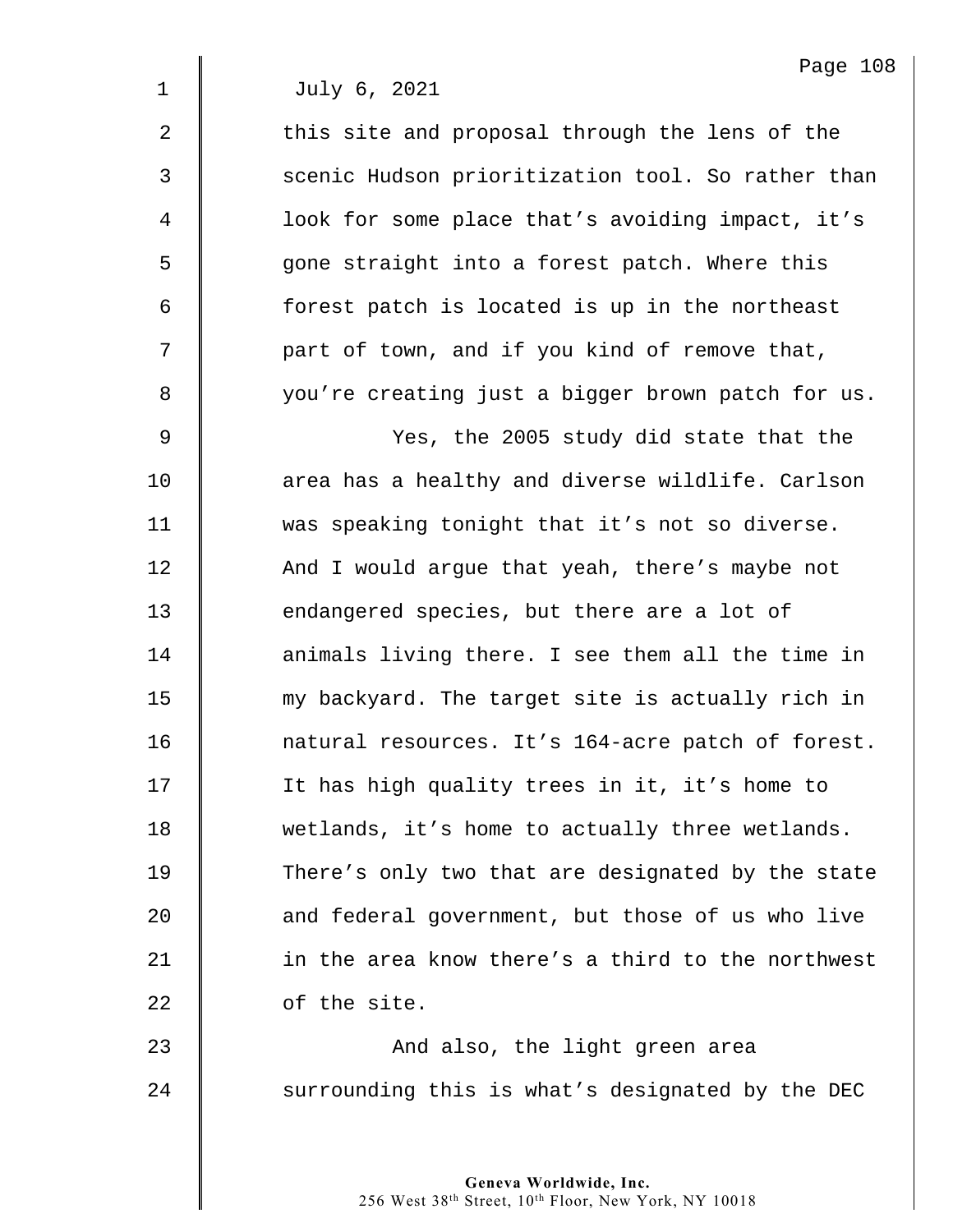| $\overline{2}$ | as a significant biodiversity zone. It's also     |
|----------------|---------------------------------------------------|
| 3              | putting the solar farm embedded in a residential  |
| 4              | community. We're already in a densely populated   |
| 5              | place, we're being roped off by highly trafficked |
| 6              | roads, and now you want to take out 3,000 trees.  |
| 7              | The materials from TRC and CVE I think            |
| 8              | tried to understand the value of this forest,     |
| $\mathsf 9$    | kind of just making it disposable because it's    |
| 10             | part, it's young and has an overall low forest    |
| 11             | index. I need to point out that the index is      |
| 12             | actually a comparative measure. It's comparing    |
| 13             | this forest to forests like the 700,000 acres in  |
| 14             | the Catskills. That's what comparative indexes    |
| 15             | do.                                               |
| 16             | Yes, it's 164 acres, it's fragmented              |
| 17             | from its matrix, it has less of an ability to     |
| 18             | support wildlife and carbon sequestration, but    |
| 19             | it's not a bad forest. And scenic Hudson told me  |
| 20             | that the reason why they actually don't include   |
| 21             | this index in their scenic mapping tool is        |
| 22             | because it's so often misinterpreted.             |
| 23             | They're not really minimizing impact              |
| 24             | either. They have gone for the full five          |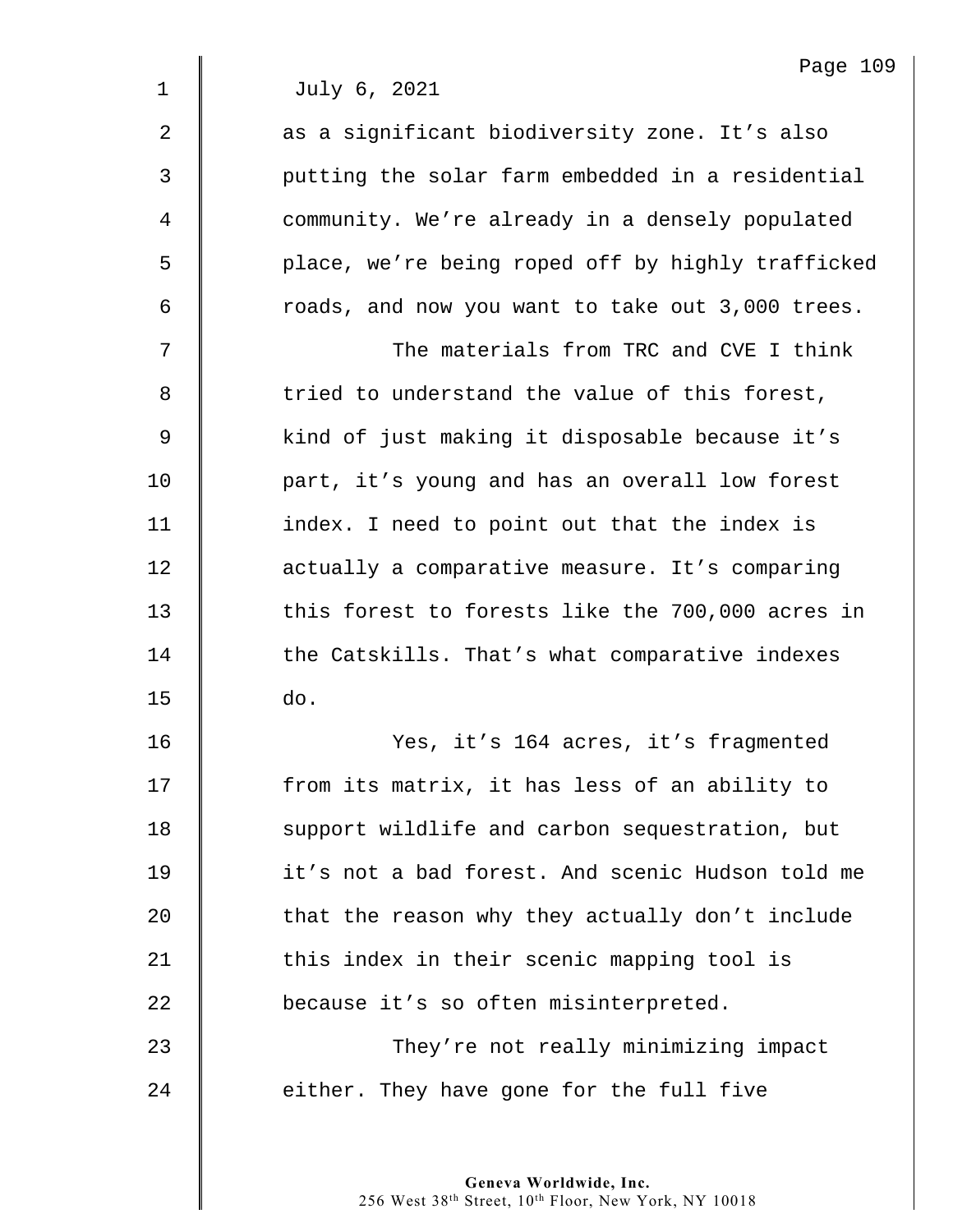2 **M** megawatts that they are allowed to do. They've 3  $\parallel$  used every inch of space that's not wetlands, 4 they're now, I guess 3,350 trees will be cut. I 5 S believe, if I read the landscaping plan, 302 6 | trees, I guess you're adding some more now around  $7 \parallel$  the periphery for barriers and the rest will be 8 | planted in 20, 25 years from now when the site is 9 shut down.

10 | You're going to be cutting and filling 11 | slopes, you're going to be reducing the buffers 12 | and from the last pictures that we had available 13 | to us, the panels will be visible, especially to 14 **the south.** 

15 | The planning board did try to minimize 16 | the last proposal, and if you just compare the 17 | pictures, you can see that the homes are scooted 18 | over. I estimated some 2,000 trees because I know  $19$   $\parallel$  that the original tree inventory done back then 20 **deg 10** only counted the ones that were 12 inches and 21 above. If you just calculate how many the 3,400 22  $\parallel$  are per acre, and do the math, I think it's about 23 2.000 that would be taken out for the  $24$  | residential. And, I just wanted to say I did the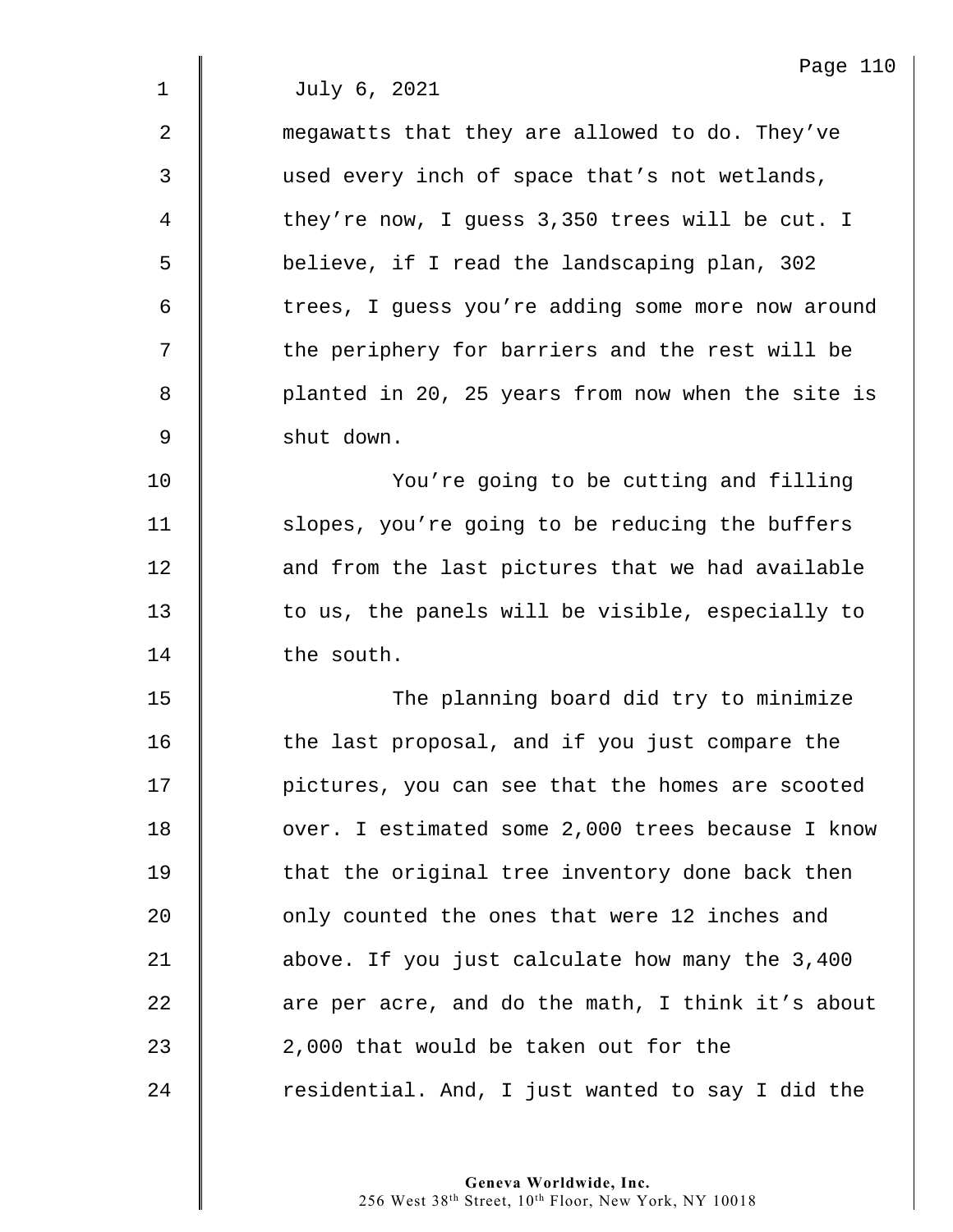|                | Page 111                                          |
|----------------|---------------------------------------------------|
| 1              | July 6, 2021                                      |
| $\overline{2}$ | math and I think I would save \$15 a month on my  |
| 3              | electric bill.                                    |
| 4              | And then lastly here, the mitigation              |
| 5              | that they have proposed is to substitute a meadow |
| 6              | for a forest. I understand that it's maybe not    |
| 7              | that easy to actually get a meadow to grow. The   |
| 8              | picture was lovely. I don't know if there's that  |
| 9              | much open area in the plan that is actually being |
| 10             | proposed here. And I don't believe that it        |
| 11             | supports the exact wildlife that we're scooting   |
| 12             | away by taking away the forest from them.         |
| 13             | They're also adding manmade swales to             |
| 14             | counteract the balance of the runoff and the      |
| 15             | erosion when the 3,400 trees are gone. We're not  |
| 16             | completely convinced that they've accounted for   |
| 17             | the root system that's also holding in the        |
| 18             | groundwater.                                      |
| 19             | If you actually look at the forest and            |
| 20             | how it will be disturbed, forests species are     |
| 21             | living in the dark green areas. That's the core   |
| 22             | of the forest. The edge is just defined by the    |
| 23             | DEC is the first 100 meters in. And the reason    |
| 24             | why they call it a buffer is it's protecting you  |
|                |                                                   |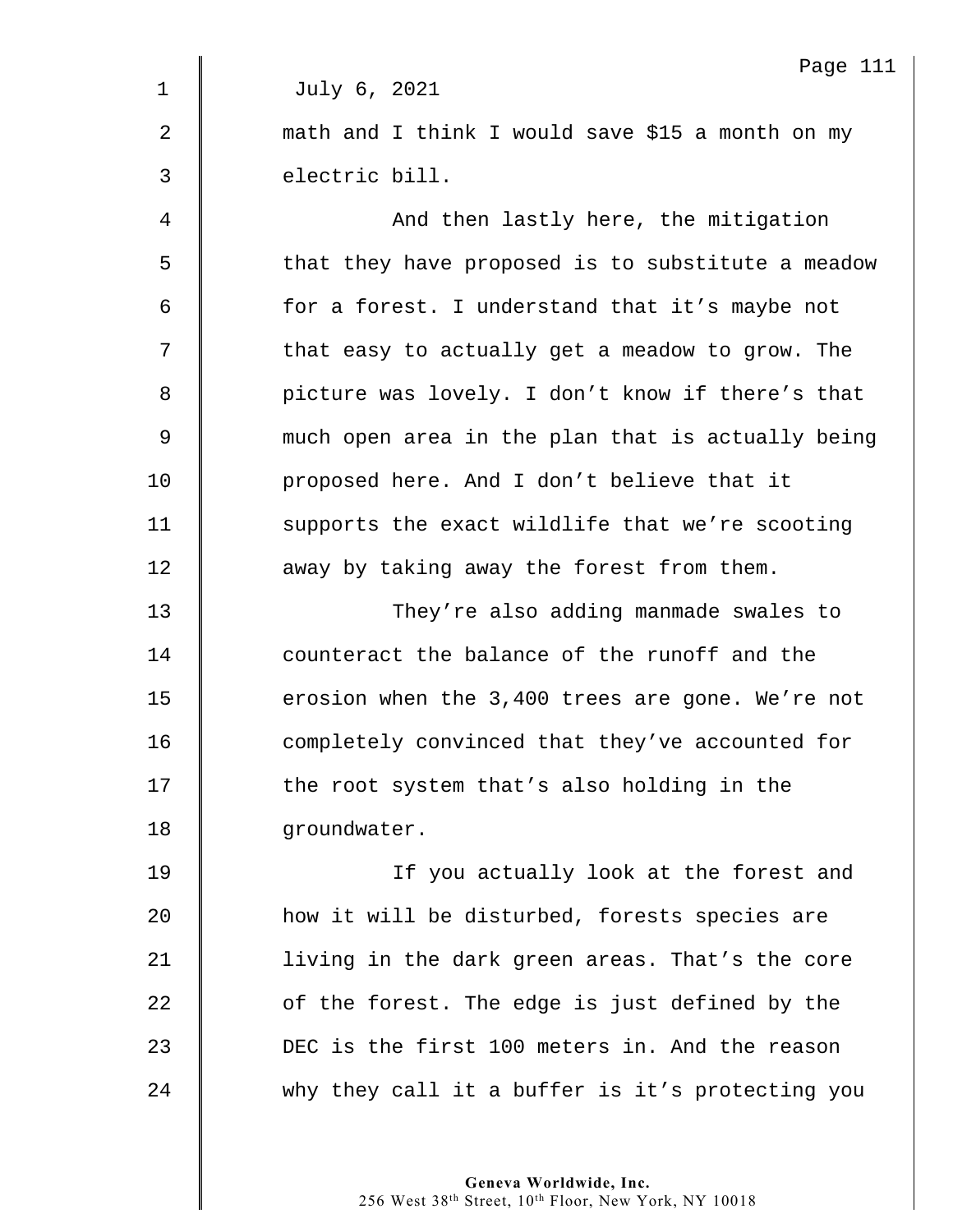2 | from invasive species, from heat, from other  $3 \parallel$  things that could get in to disturb the core. If 4 | vou take out the core, you're actually creating 5 || an edge and for every bit of edge you're taking  $6 \parallel$  away, you're eating into the next core.

7 | So by removing that block of 20 acres 8 and those 3,400 trees, they're actually going to  $9 \parallel$  be, despite not actually touching the wetland, 10 They are going to change the character of the 11 woods the wetlands are in. The wetlands will now 12 **be in an edge, they won't be in the core any** 13 **lack** longer. And all the species that go back and 14 forth between a core and a [unintelligible]  $15$  | [02:10:06] will also be disturbed.

16 | So in a sense, you actually have just 17  $\parallel$  done exactly what we've been trying to avoid. 18 You're going to raise the temperature around the 19 wetlands, around the neighborhoods and it's going  $20$   $\parallel$  to have all the same impact that climate change 21  $\parallel$  is actually having on us. So that's why we think  $22$   $\parallel$  this is really not the best place to put a solar 23 Farm.

24 | And the last thing I want to mention is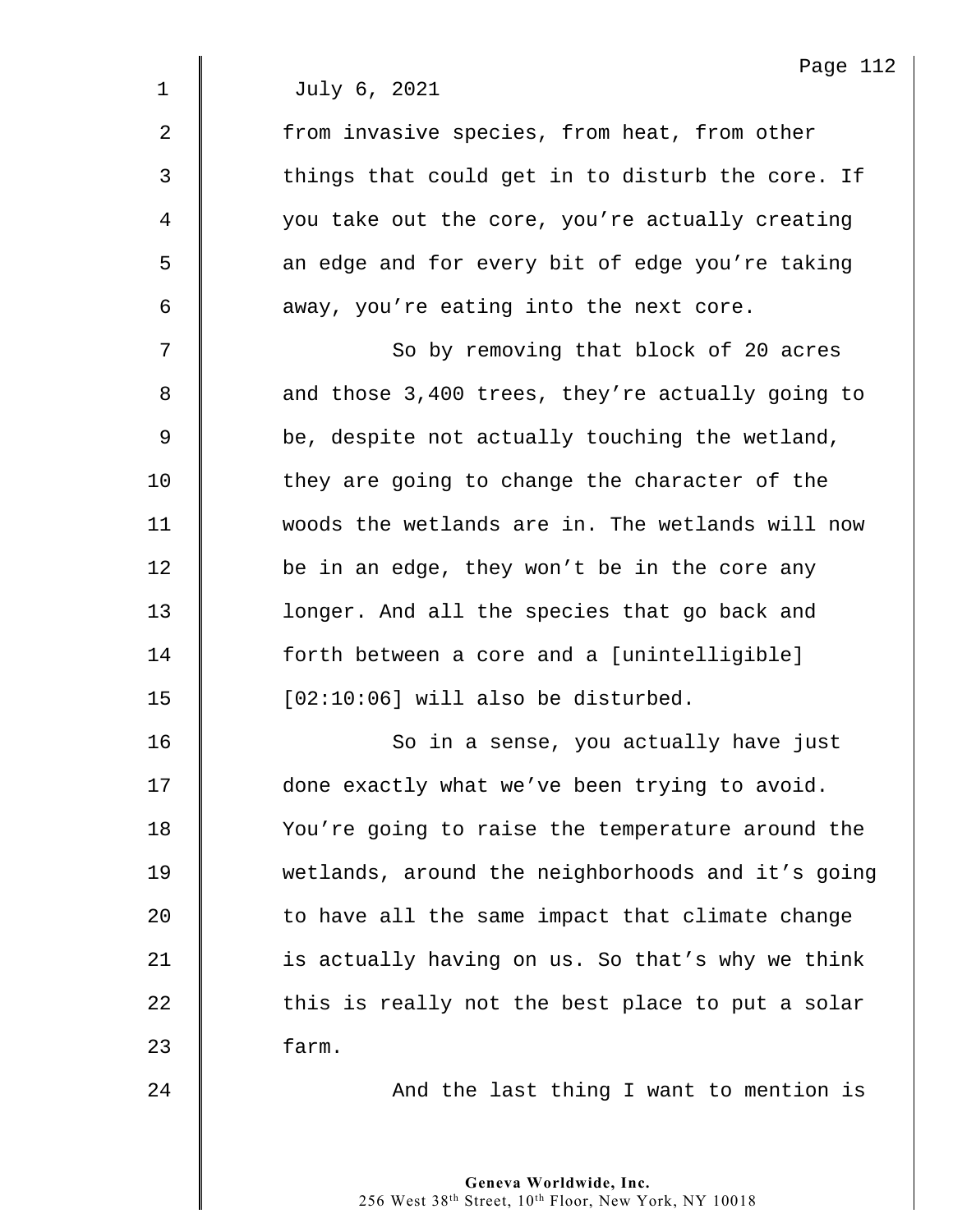|                | Page 113                                          |
|----------------|---------------------------------------------------|
| $\mathbf 1$    | July 6, 2021                                      |
| $\overline{2}$ | what happens if the storm plan actually fails, if |
| 3              | they haven't really accounted for all of the      |
| 4              | groundwater that's held by those trees.           |
| 5              | On CVE's site, they actually point out            |
| 6              | numerous places that they're recognized for their |
| 7              | recognized for their expertise in installations   |
| 8              | for ground based plants that do everything that   |
| 9              | we just said. They avoid natural resources, they  |
| 10             | put them in brown fields, they put them next to   |
| 11             | airports, they put them near dumps and quarries.  |
| 12             | They don't put them in residential areas. Maybe   |
| 13             | they've done it in another county. I haven't seen |
| 14             | any evidence of them taking out a forest and      |
| 15             | making sure that they've really truly mitigated   |
| 16             | everything around it.                             |
| 17             | Their responsibilities also don't                 |
| 18             | mention anything about what will they do for the  |
| 19             | environment. They'll manage the plant, they'll    |
| 20             | pay the bills, they'll do service visits, but I   |
| 21             | don't see anything in their plans about what      |
|                |                                                   |

22 **happens.** And to quote my CAC colleague, Paul 23 Suckout, it only takes one significant rain event 24 when the forests are cleared to create enough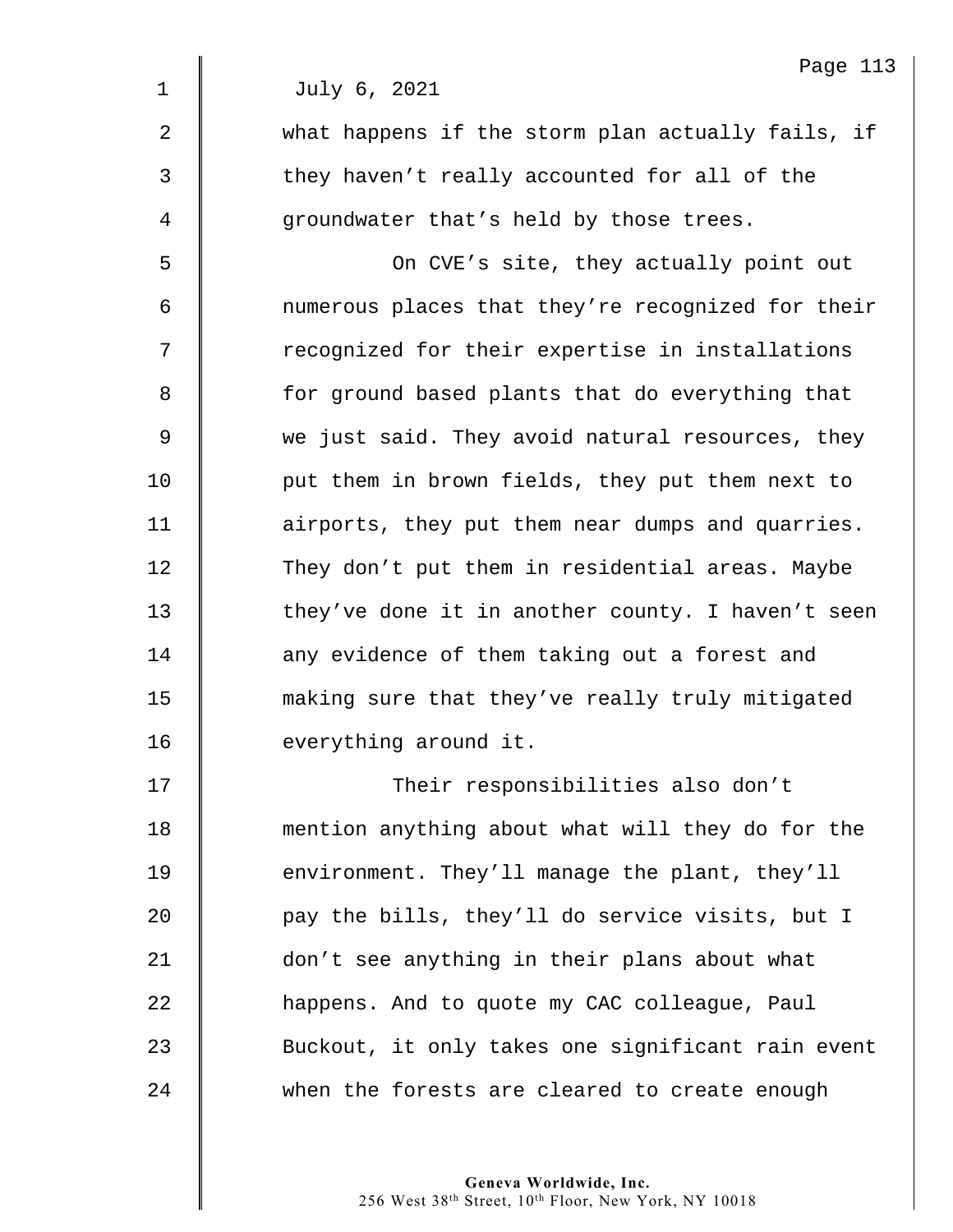$2 \parallel$  silt and runoff to destroy a wetland for decades. 3 || I don't really want to find out that that's 4 what's going to happen in this way. And if you 5 just watch the weather, the likelihood of a  $6 \parallel$  significant event is more and more probable.

7 || So I'll just close by saying I think 8 we've been here before. There have been other 9 unsuccessful attempts to try and do something 10 with this land. We are all spending a lot of time 11 | here, applicant included and we just would rather 12 Spend our time and energy on looking for the 13 The right places to put green energy and working on a 14 | future looking plan for our open space.

15 | November 2015 And so this is why we ask you please 16 Support the modification to the solar ordinance 17 **and support our efforts to conserve as much of** 18 | this land as we can. And I also just want to 19 | point out that the land that CVE would be  $20$   $\parallel$  conserving is the same land that would be 21 **Conserved under the homes. They're basically just** 22 conserving the immediate area of the wetlands, 23 which should be protected, no matter what. Thank 24 vou for your time.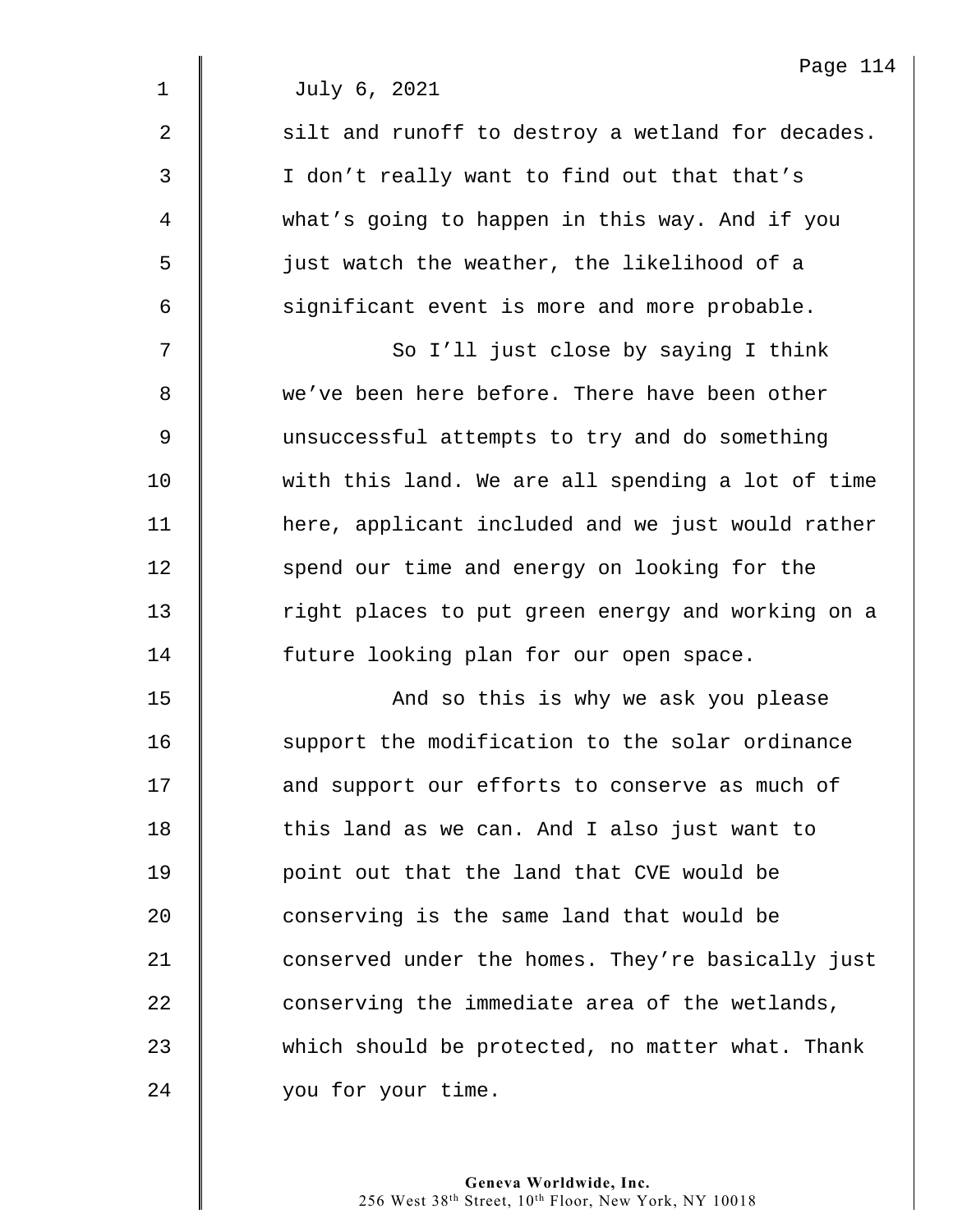|                | Page 115                                          |
|----------------|---------------------------------------------------|
| $\mathbf 1$    | July 6, 2021                                      |
| $\overline{2}$ | MS. TAYLOR: Thank you. Are there any              |
| 3              | other?                                            |
| 4              | MR. RICK RIBEIRO: Good evening, my name           |
| 5              | is Rick Ribeiro, I live at 5 Mill Court. I'm the  |
| 6              | property on the northern edge of this proposed    |
| 7              | plan that was mentioned previously that from a    |
| 8              | visual aspect will probably be impacted the most. |
| $\mathsf 9$    | Looking at the plans, they have a 200 foot        |
| 10             | setback for their solar panels, not counting the  |
| 11             | fence that's prior to that.                       |
| 12             | From my property, standing outside, I             |
| 13             | could easily see 400 feet, which I've laser       |
| 14             | checked myself visually. And that's at a ground   |
| 15             | level. I know they did some studies for various   |
| 16             | ground elevation photographs that they took. Some |
| 17             | of them were quite silly, on the front property   |
| 18             | of adjacent homeowners in the middle of the       |
| 19             | street. It had no reference point to what us as   |
| 20             | homeowners are going to be seeing.                |
| 21             | My house alone, on the back of my house,          |
| 22             | I measured 116 square feet of glass that I have   |
| 23             | from my windows that I see from my first and      |
| 24             | second floor that I'm afforded to see currently   |
|                |                                                   |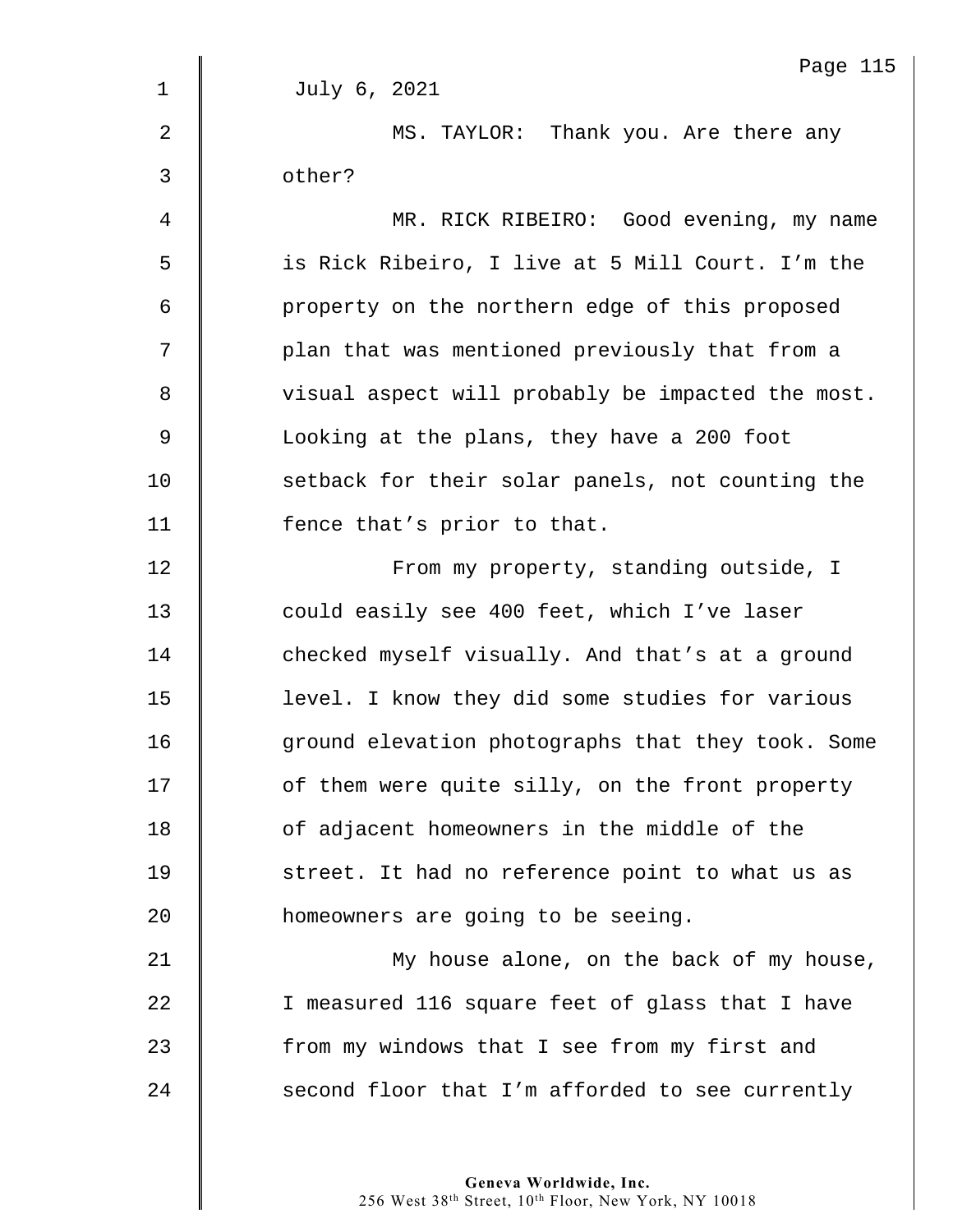$2 \parallel$  all the natural beauty that we currently have. 3 The plans that they have to plant six to seven 4 foot tall plant material will not mitigate that 5 | for us. We're going to see a sea of panels behind 6 us. From my property, the property in question 7 | for this pan slopes up to the southern part. 8 That's six to seven foot of any plant material is 9 useless. It's not going to help us at all. At 10 minimum, I would presume that you would need 12 11 | to 14 foot planting materials or a continuous 12 | three to four foot high berm around this location 13 with the planting materials on top of that.

14 In your strategic planting notes on your 15 | plans, it says all excavation for tree planting 16 **South** shall be done by hand. No machines or excavation 17 **equipment.** It's not possible. There's rock 18 | croppings and there's a heavy rock content within  $19$   $\parallel$  that soil. The berm would afford the possibility  $20$  |  $\Box$  of the planted material in that location to avoid 21  $\parallel$  that that rock cropping and high rock content, 22  $\parallel$  and also give it a higher elevation to help 23 mitigate our view from it.

24 **Also, in addition, they have noted 50 to**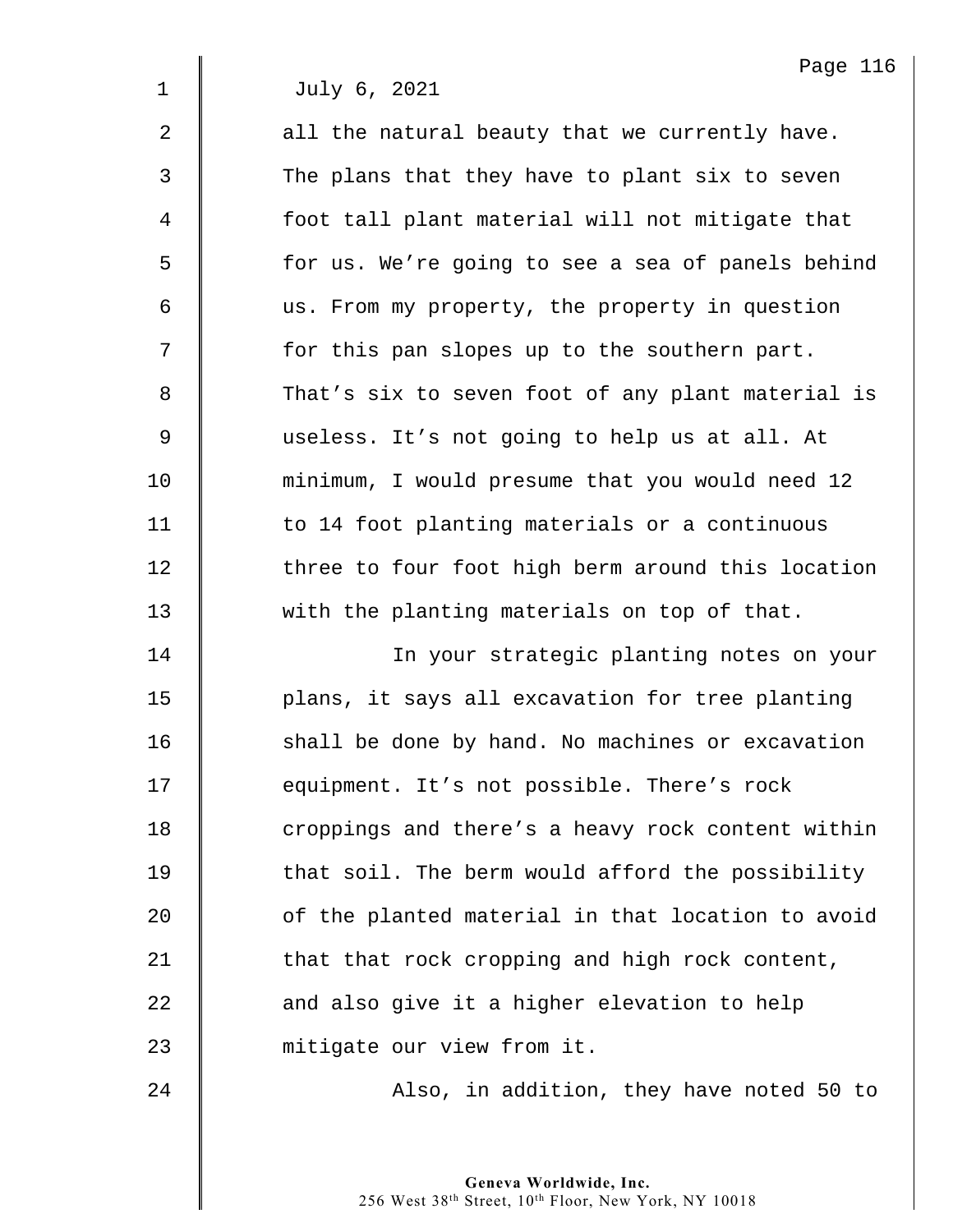2 | 60 plantings in the northern section, as well as  $3 \parallel$  their 510 plantings remaining within their plan. 4 | I'd like to know if the homeowners, myself and 5  $\parallel$  the adjacent neighbors have any say as to where  $6$   $\parallel$  those plant materials might go.

7 || During the construction, will the new 8 || access road be used for the trucks to come in and 9 | Out or will Mill Court be used? I couldn't find 10 That in the plans at all. What requirements are 11 | in place for the asphalt surfaces on Mill Court, 12 | protection of stormwater drains, foreign debris, 13 will there be a tracking pad set up with a wash 14 Station for vehicle tires when leaving the work 15 | site? Will they be going onto Mill Court or Red 16 Mill Road?

17 | The panels are noted to be 6'10" high 18 | from grade. The height of the transformer noted 19 **d** on the plans were not mentioned, so I looked a 20 little deeper. They're 24 to 36 inches high, the  $21$   $\parallel$  transformers and the adjacent charging batteries  $22$   $\parallel$  as well. Can those be painted in the green, so 23  $\parallel$  they could blend in a little bit more with 24 | nature, as opposed to their white color that they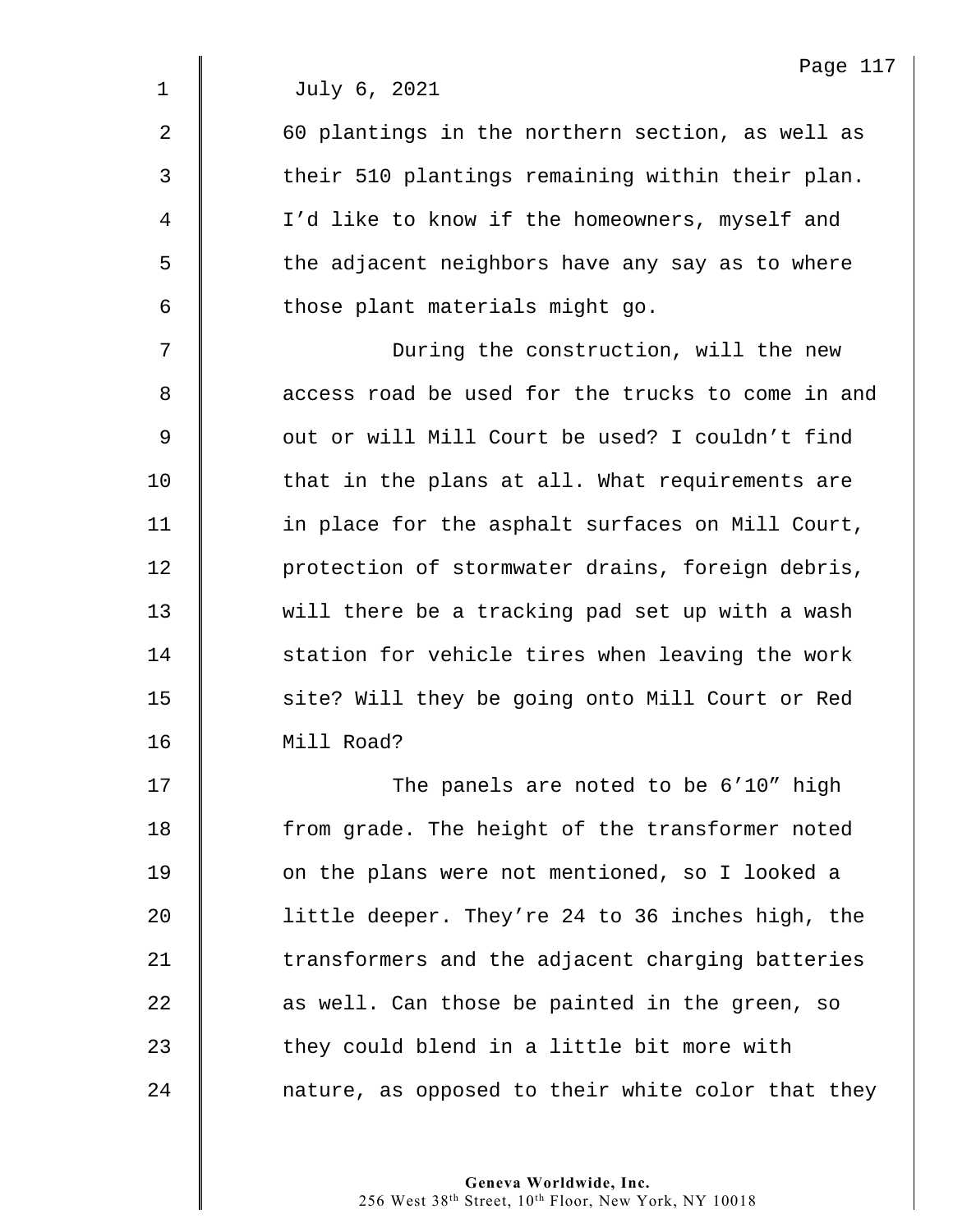|             | Page 118                                          |
|-------------|---------------------------------------------------|
| $\mathbf 1$ | July 6, 2021                                      |
| 2           | currently have.                                   |
| 3           | What is the warranty period for planting          |
| 4           | material, and what's the failure procedure for    |
| 5           | replacing dead planting material?                 |
| 6           | And lastly, I'd like to know what the             |
| 7           | maintenance process is for the ongoing basis to   |
| 8           | deal with not only the field itself, with the     |
| 9           | beautiful flowers, the clovers that they          |
| 10          | mentioned, but the access road, how do they       |
| 11          | handle any kind of debris removal, dead trees,    |
| 12          | limbs, growth that they do not want, any kind of  |
| 13          | weeds or saplings, is it going to be by manpower  |
| 14          | and hand tools or will it be chemically treated?  |
| 15          | That's pretty much it, thank you.                 |
| 16          | MS. TAYLOR: Thank you.                            |
| 17          | MR. PAUL BUCKOUT: Good evening, my name           |
| 18          | is Paul Buckout, 40 McGregor Lane. It's very nice |
| 19          | to see Chairman Taylor and the planning board and |
| 20          | my fellow neighbors, very nice to see you. The    |
| 21          | need for solar installations of the kind being    |
| 22          | proposed is great in our rapidly changing climate |
| 23          | conditions. If this installation were being       |
| 24          | proposed for the acres of parking lots or the     |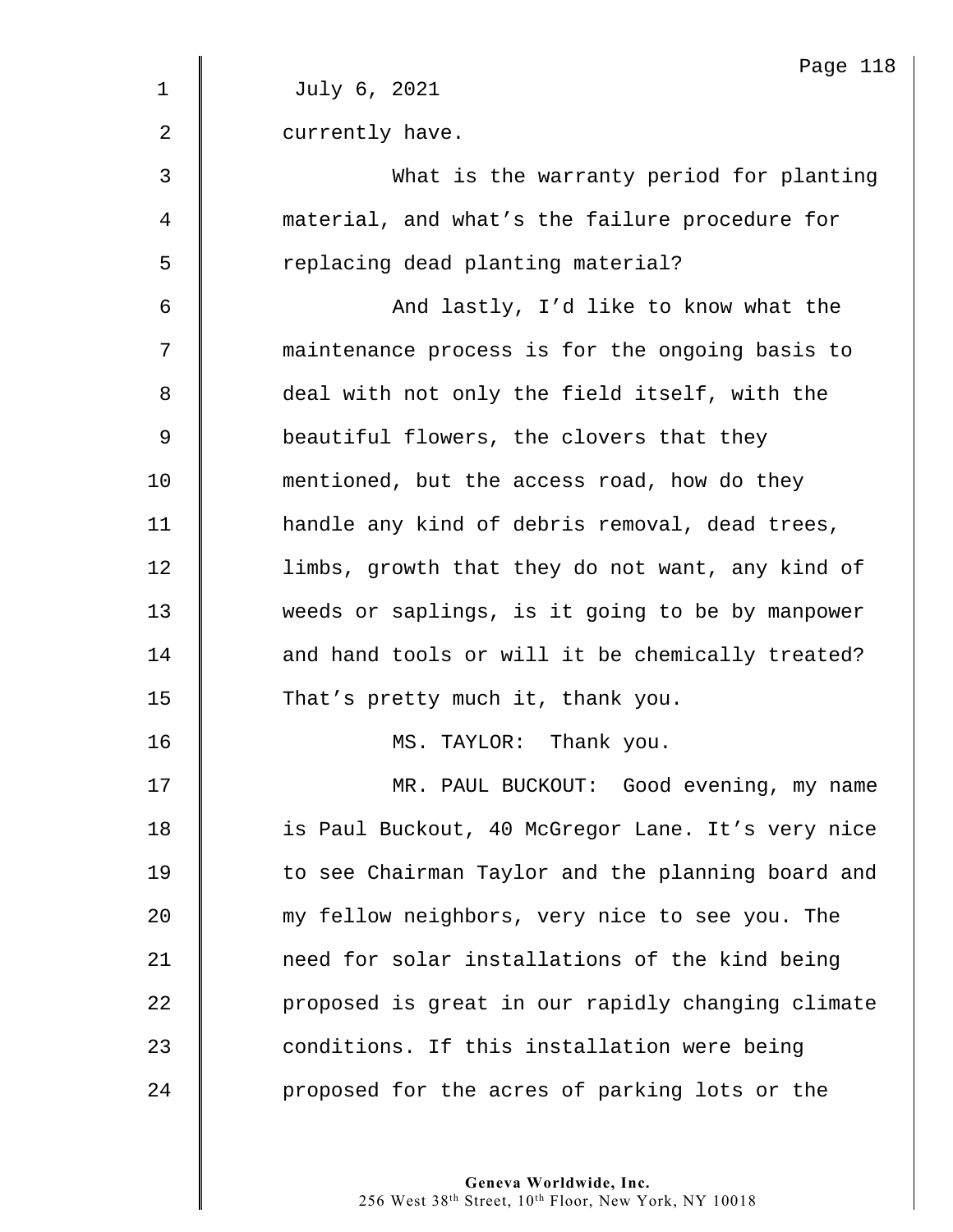|                | Page 119                                          |
|----------------|---------------------------------------------------|
| $\mathbf 1$    | July 6, 2021                                      |
| $\overline{2}$ | roof of a commercial building where it would have |
| 3              | only a net benefit, I would support it entirely.  |
| 4              | If it were even going into a superfund site or    |
| 5              | one of the large highly degraded land parcels we  |
| 6              | have in Cortlandt, I would support it also.       |
| 7              | Instead, there is a proposal to cut down          |
| 8              | 3,000, well, we're figuring that out, 3,300       |
| $\mathsf 9$    | trees, in the middle of an intact forest, which   |
| 10             | has very few invasive species and relatively      |
| 11             | young trees that are pumping out oxygen, cooling, |
| 12             | the surround area and providing biodiversity for  |
| 13             | a large number of plants and animal species, some |
| 14             | of which are endangered.                          |
| 15             | The property was identified by the open           |
| 16             | space committee as a very valuable, in its        |
| 17             | present state. I'd just like to say, I was really |
| 18             | amazed by going through on the site visit, this   |
| 19             | is better forest than we have, than the town      |
| 20             | forest, or the town's forest that they manage in  |
| 21             | terms of invasive species and stuff not being     |
| 22             | around. I'd like to talk about that a little bit. |
| 23             | Just also, the water from this property           |
| 24             | flows under Route 6 behind the Pondview Commons   |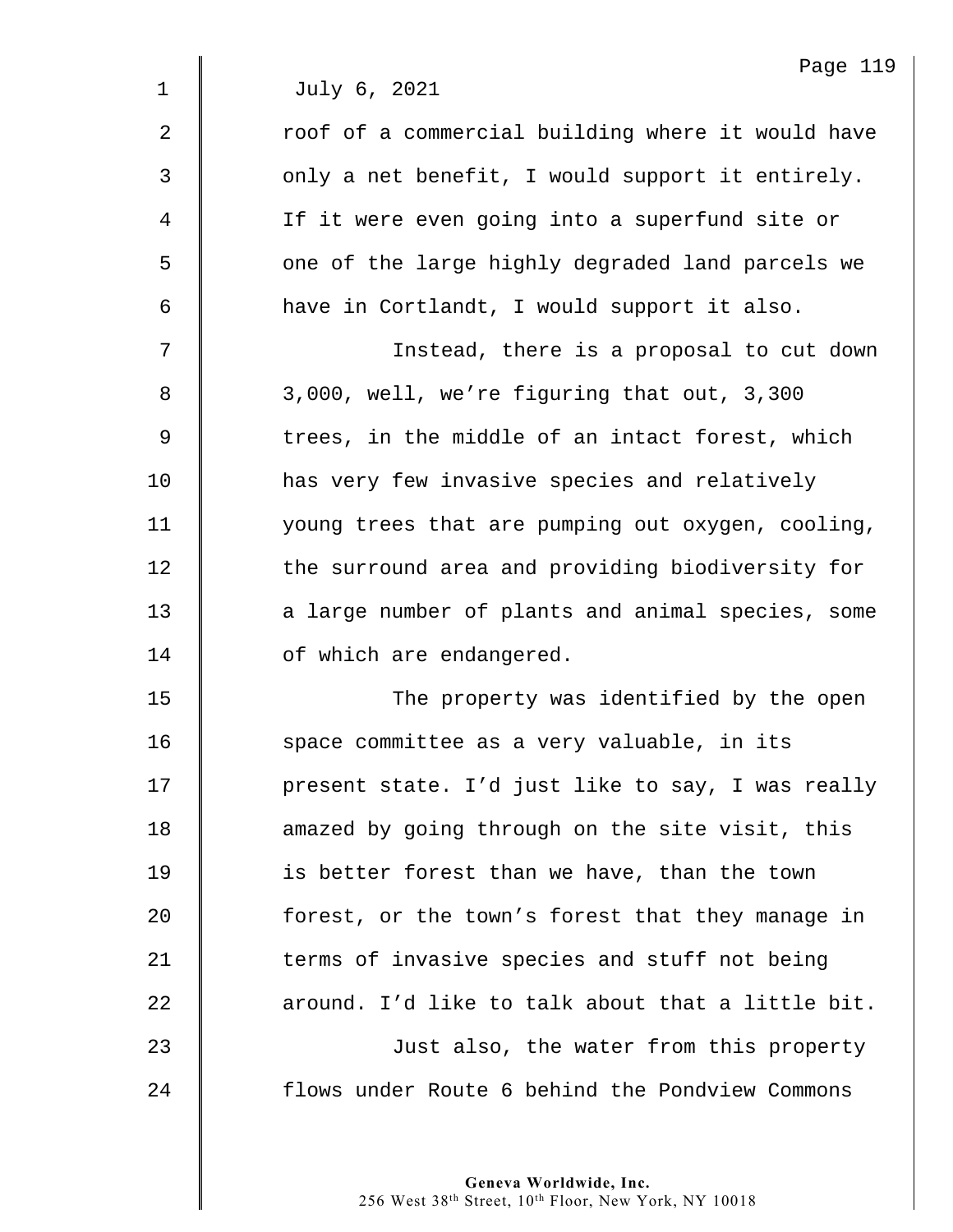|             | Page 120                                          |
|-------------|---------------------------------------------------|
| $\mathbf 1$ | July 6, 2021                                      |
| 2           | and into McGregor Pond Preserve and then flows    |
| 3           | south and west, eventually entering the Peekskill |
| 4           | Hollow Brook at the golf course and just above    |
| 5           | where Peekskill takes in its water.               |
| 6           | The R40 designation for houses should             |
| 7           | remain. The house would not break up the forest   |
| 8           | cover as badly and would result in more distance  |
| 9           | between the disturbed soils and the wetlands.     |
| 10          | It only takes, as Wendy said, one                 |
| 11          | significant rain event for the runoff to destroy  |
| 12          | the wetlands for decades. You just have to have   |
| 13          | it at the wrong time, when everything's been      |
| 14          | ripped out. The clearing for this large area for  |
| 15          | a solar array in the middle of a forest will      |
| 16          | provide an ideal pathway for invasive species to  |
| 17          | get to the heart of the forest, primarily through |
| 18          | windborne seeds and birds who inhabit the cleared |
| 19          | forest edges. In our time of climate change, this |
| 20          | solar field will be yet another heat island and   |
| 21          | the buffering effect of the trees have on wind    |
| 22          | events will be lost.                              |
| 23          | If we look at the historic GIS aerial             |
| 24          | photos of this property, the grainy 1947 aerial   |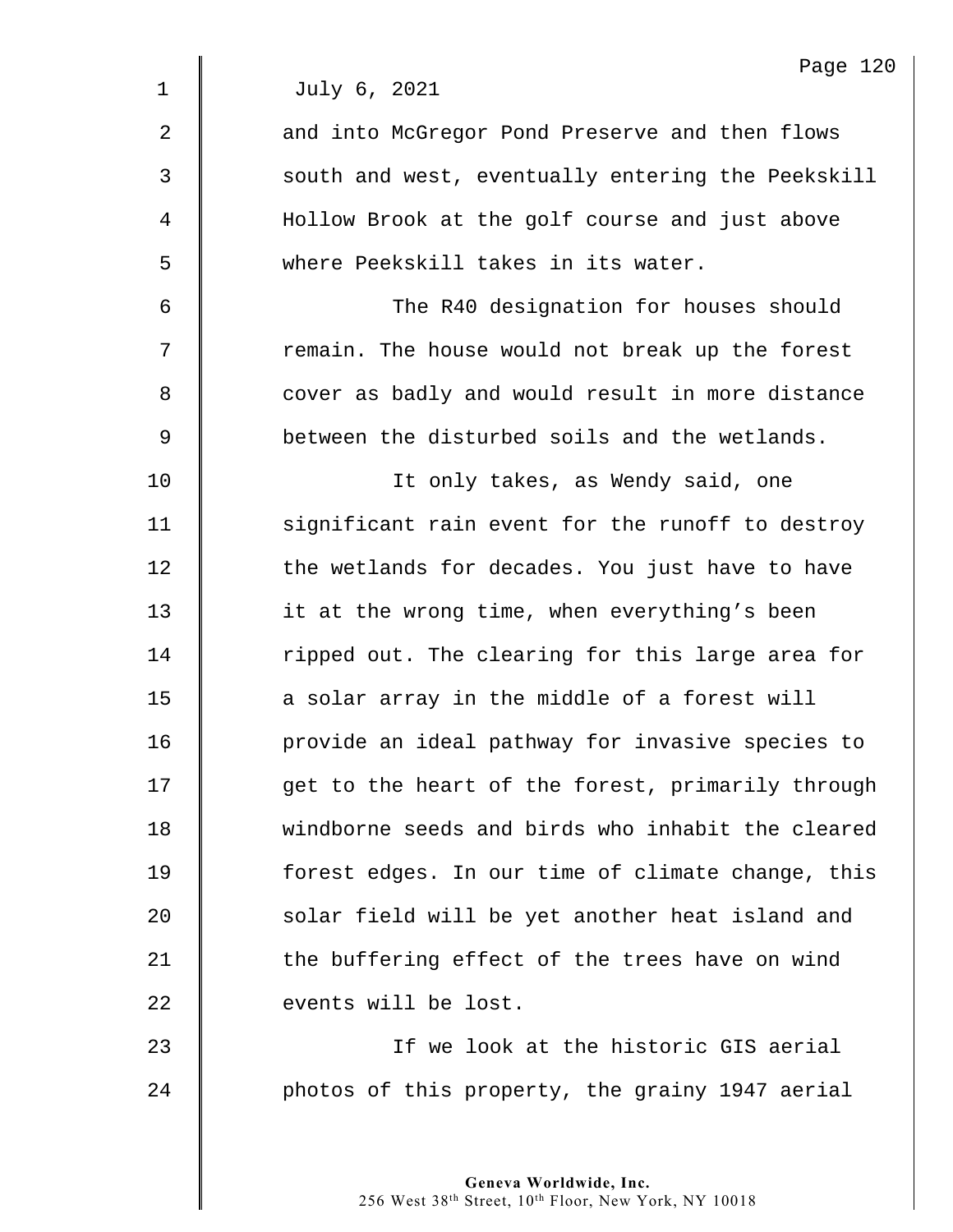Page 121

1 July 6, 2021

| $\overline{2}$ | show an early forest that had emerged from        |
|----------------|---------------------------------------------------|
| $\overline{3}$ | pastureland. This probably was due to the -- it   |
| $\overline{4}$ | was one of the Field family's holdings. The Field |
| 5              | Mansion, which sits about a half a mile to, it    |
| 6              | would be the east of this proposal. Fields owns   |
| 7              | Lexington, all Strawberry and 6th, that property, |
| 8              | they own that entire piece and they owned a lot   |
| 9              | of pieces besides that.                           |
|                |                                                   |

10 || The 1960 and '76 GIS show a wooded lot 11 | with no buildings ever constructed. The most up 12 | to date aerial photos confirm in much greater 13 deal that no buildings on this property, which 14 may explain why the lack of invasive plant. In 15 | other words, it went from pastureland right to 16 | forest. And once you get a building in there, you  $17$   $\parallel$  tend to get invasives and they're just not there.

18 | The following statement made by CVE in 19 **I** regards to the biodiversity study and some 20 questions pertaining to those statements, on 21 | February 4, 2021, CVE biodiversity statement  $22$   $\parallel$  submitted to the planning board the following 23 | findings. TRC consulted the United States Fish 24 **and Wildlife Service, USFWS, information for**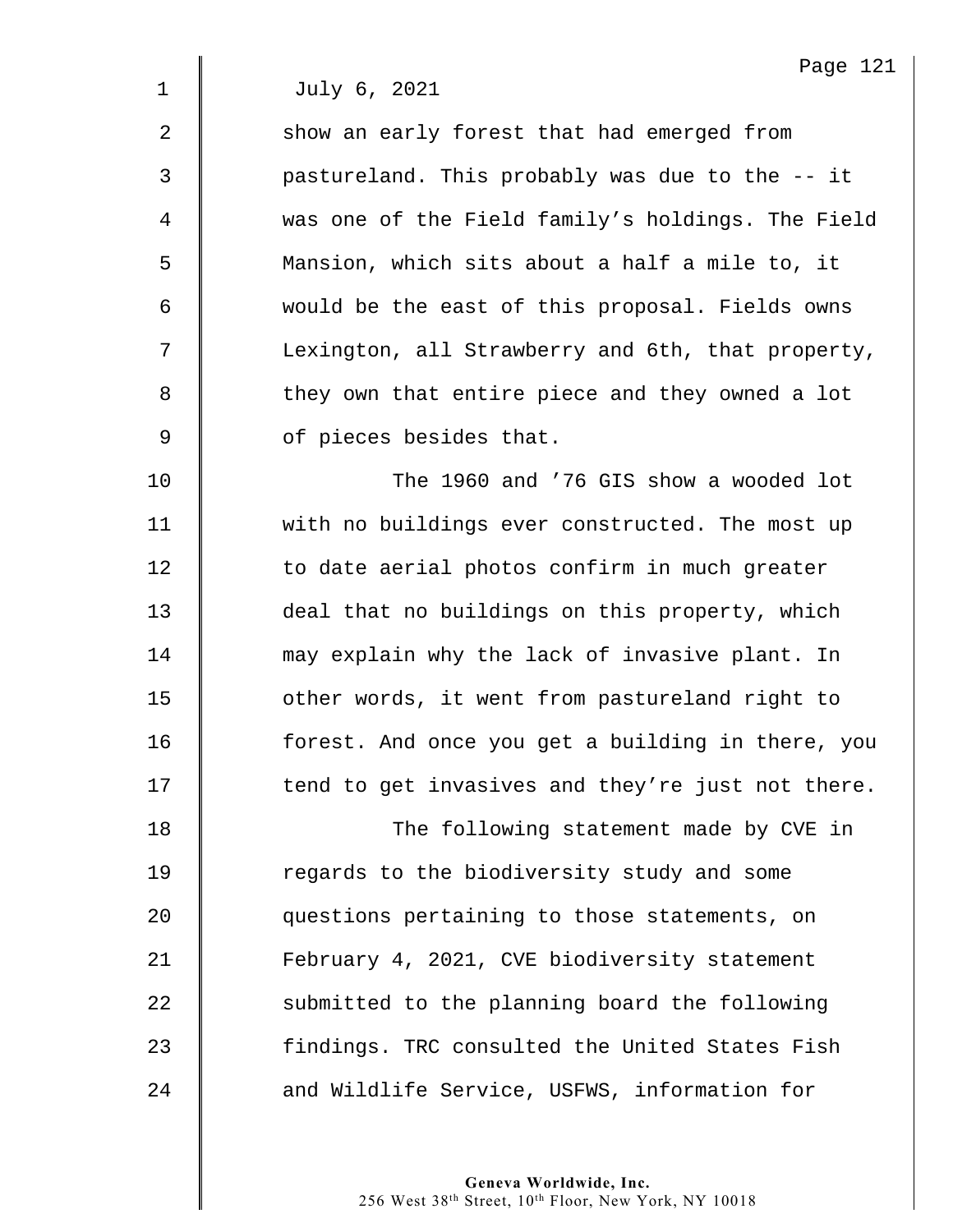2 || planning and consulting for federally listed 3 Secies within the vicinity of the project site. 4 The USFWS, on official species list dated 5 | February 1, 2021, identifies the Indiana bat, I'm 6 | not going to go through the Latin on this, and 7 || the endangered bog turtle, [unintelligible] 8 | [02:22:18], state endangered and federally 9 Solut threatened as potentially being in the vicinity 10 **d** of the project site. 11 | So what does vicinity mean? Feet, yards,

12 miles? Is it measured from the solar array? Is it 13 The fence? In CVE America biodiversity report of 14 | April 2021, it states the following. Though CVE 15 **deg 15** and TRG's proposed conservation measures no take  $16$   $\parallel$  of bog turtles is anticipated, the project site, 17 | the phase one Bog Turtle Habitat Survey, Appendix 18  $\parallel$  1 will be submitted to the USFWS for their 19 **concurrence that no take of bog turtles is** 20 | anticipated.

21 | So when was the report submitted? What 22 was the conclusion of the USFWS came to? Why was 23 This report not submitted to the New York State 24 DEP Region Three? Where can Appendix JUDGE: be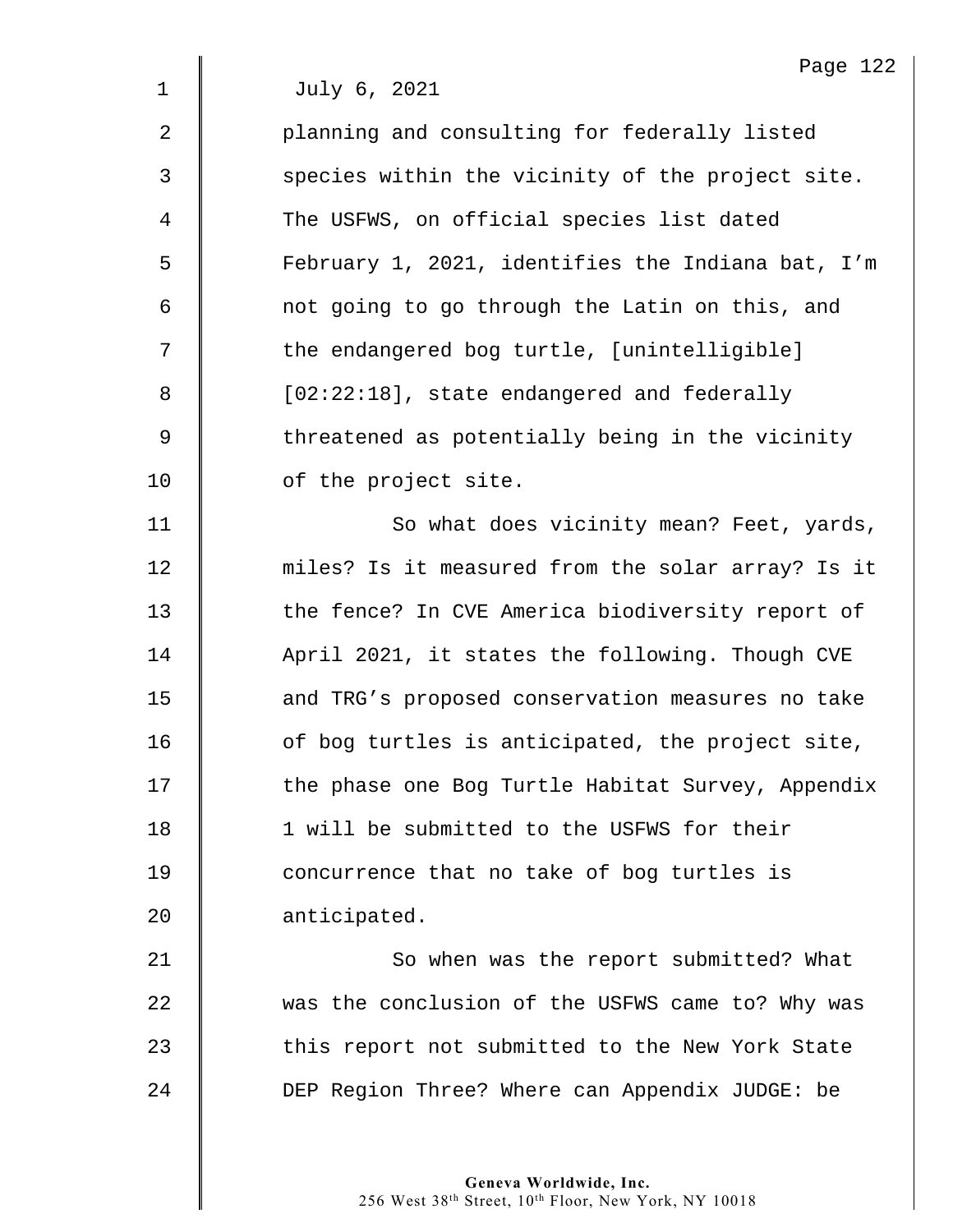| Page 123                                          |
|---------------------------------------------------|
| July 6, 2021                                      |
| found? I've looked for this appendix for hours    |
| and I cannot find it. It's not in the             |
| biodiversity report?                              |
| Why is this important? Bog turtles and            |
| other turtles, their loss of habitat in the       |
| Hudson River, Hudson Valley is fairly enormous.   |
| Bog turtles, when they lay their eggs, they move  |
| out of the wetlands, and other turtles too, into  |
| dryer, sandy soil or disturbed soils. In the case |
| of this project, it would mean towards the solar  |
| array.                                            |
| So it's not so much that the bog turtles          |
| hang out in the swamp all the time, sometimes     |
| they move. They have to move in order to lay      |
| their eggs in a drier soil. They prefer a little  |
| sandy, disturbed soils.                           |
| So the following is an expert -- now,             |
| I'd just like to go slightly different. The       |
| following is an excerpt from the Cortlandt Town   |
| Code. Cortlandt Town Code 179-5, a determination  |
| and delineation of wetlands, as a policy the      |
| determination and delineation of wetlands will    |
| only be conducted during the growing season,      |
|                                                   |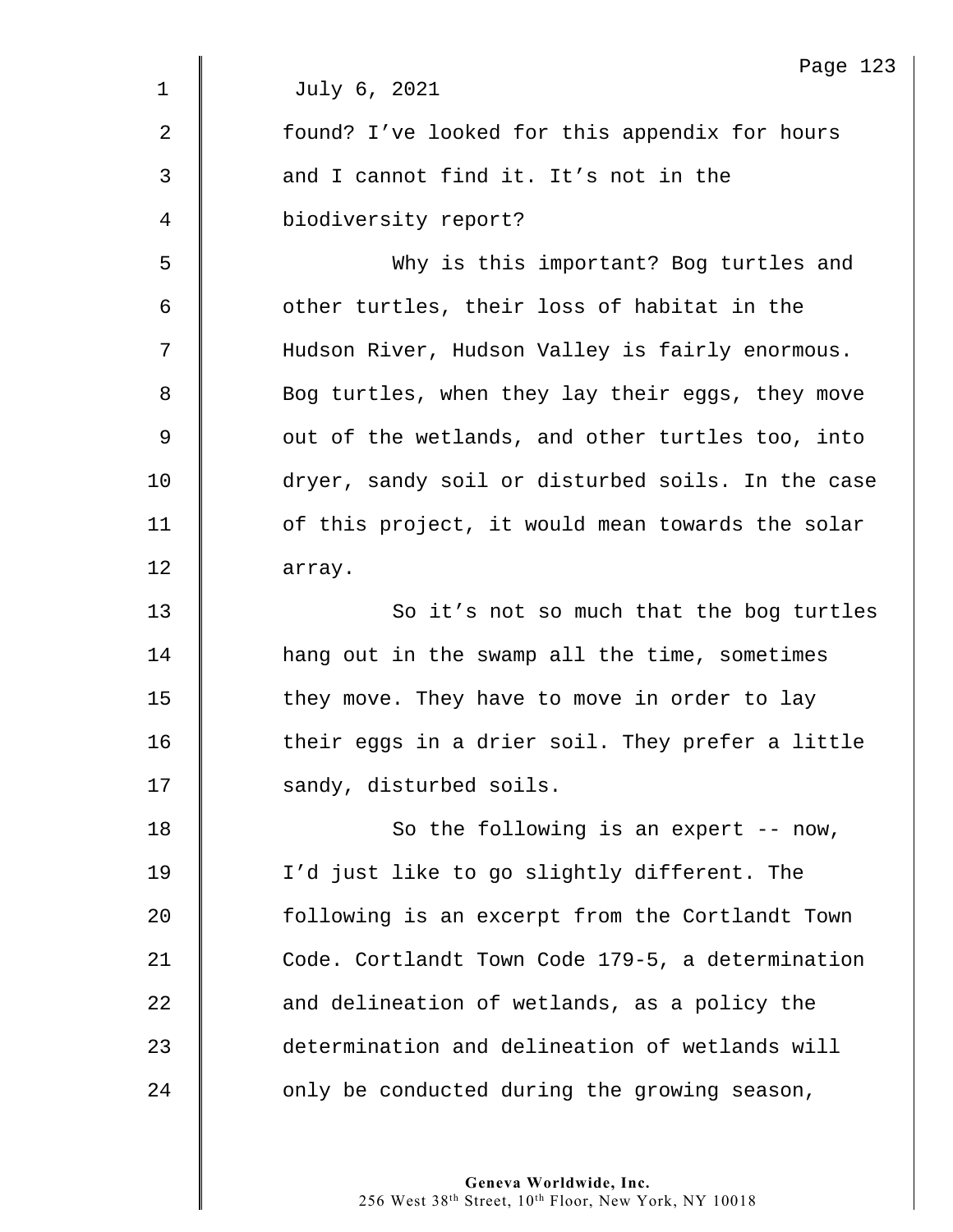|              | Page 124                                          |
|--------------|---------------------------------------------------|
| $\mathbf{1}$ | July 6, 2021                                      |
| 2            | which is usually April 2nd to November 20th. Why  |
| 3            | wasn't the biodiversity study done within these   |
| 4            | parameters? The biodiversity study was done March |
| 5            | 22, 2021.                                         |
| 6            | According to AccuWeather's historic data          |
| 7            | from the Mohican Lake weather station on this     |
| 8            | date, 30 degrees Fahrenheit was the low, 63 was   |
| 9            | the high. During the previous week, the low       |
| 10           | temperatures were below 32 every day expect       |
| 11           | 3/18/2021. These are hardly temperatures          |
| 12           | conducive to the spring emergence of bog turtles, |
| 13           | or any other turtle. What was the soil            |
| 14           | temperature on 3/22, what was the water           |
| 15           | temperature on 3/22?                              |
| 16           | Why is it important? Bog turtles and              |
| 17           | most other turtle species will emerge from        |
| 18           | hibernation when the temperatures are not warm    |
| 19           | enough. They are cold blooded animals.            |
| $20$         | In conclusion, you're not going to find           |
| 21           | what you're -- if you go looking for something    |
| 22           | and you look for it, you're not going to find it  |
| 23           | if you don't want to. Thank you for taking the    |
| 24           | time to review and consider my analysis of the    |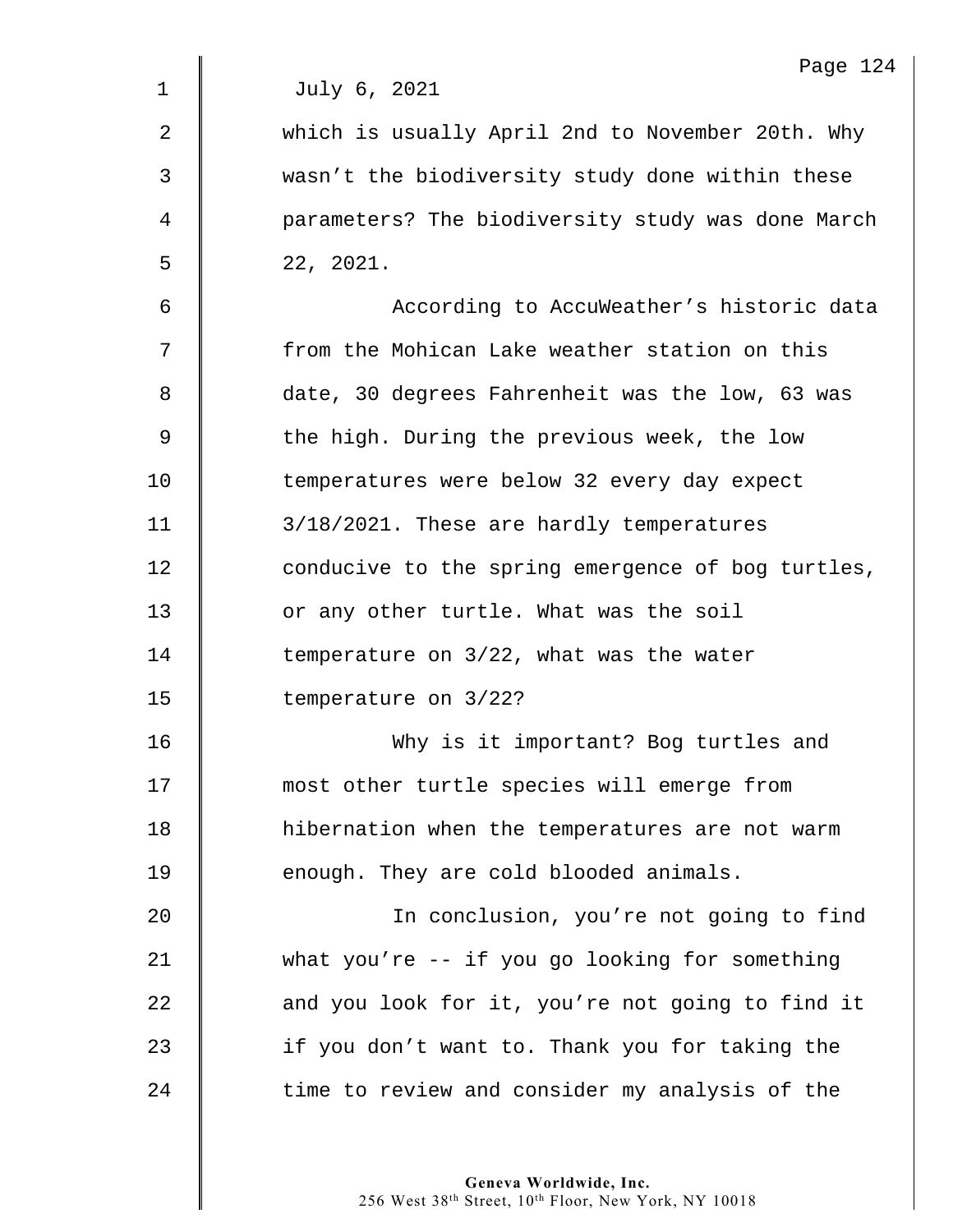|    | Page 125                                          |
|----|---------------------------------------------------|
| 1  | July 6, 2021                                      |
| 2  | CVE project. Questions? No?                       |
| 3  | MS. TAYLOR: Thank you.                            |
| 4  | MS. ANDREA MONTALVO: Hi, good evening.            |
| 5  | I'm going to be very quick. My name is Andrea     |
| 6  | Montalvo and my family and I bought less than two |
| 7  | years ago 7 Mill Court. Aside from being an oasis |
| 8  | while working in a hospital during this           |
| 9  | timeframe, it's a beautiful piece of land that    |
| 10 | was like a refuge in a horrible time in           |
| 11 | healthcare.                                       |
| 12 | But specifically, I don't have all the            |
| 13 | data that you all have, but on June 9th, in my    |
| 14 | neighbor's 9 Mill Court, a box turtle, we         |
| 15 | actually got to witness, they have the video,     |
| 16 | them actually lay eggs and that is actually       |
| 17 | considered an endangered or threatened, sorry,    |
| 18 | it's a species of interest that is threatened     |
| 19 | currently that we're hoping to watch. If anybody  |
| 20 | is interested, there's a cage over it, to watch   |
| 21 | them hatch. This was June 9th. So there are       |
| 22 | species that are clearly there that are           |
| 23 | beautiful. So I just don't understand how         |
| 24 | exchanging this many trees -- it's a little bit   |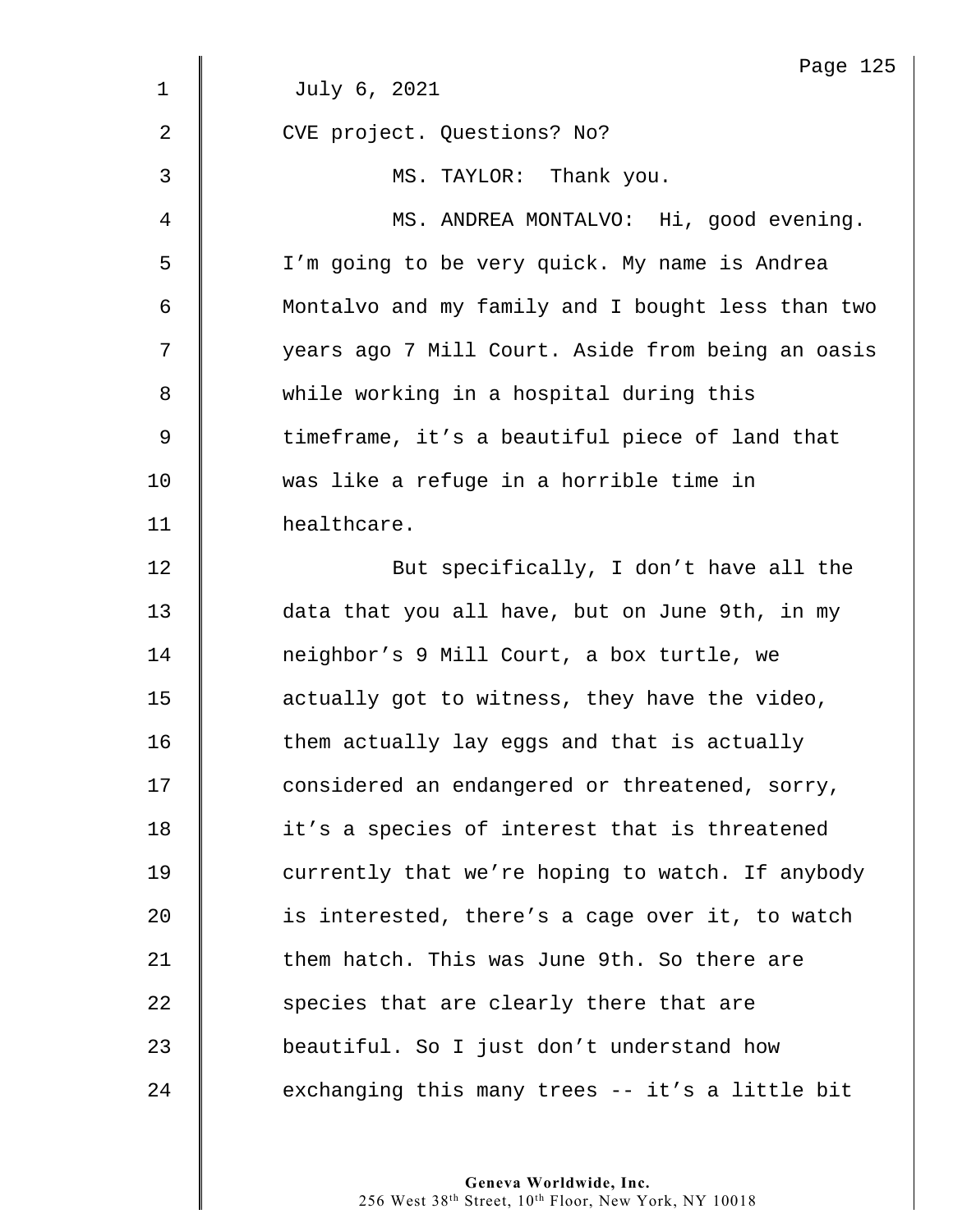1 July 6, 2021 2  $\parallel$  unfathomable to me. But just this physical things  $3 \parallel$  that we can see. So that's just my part, thank 4 you. 5 MR. DON CANFIELD: Hi, my name is Don 6 Canfield. I live at 155 Red Mill Road and I abut  $7 \parallel$  the back of this. In some respects, I think this 8 | is kind of like well, here we go again. I think 9 Solut the first time I came here was about 13 years ago 10 | talking about Mill Court Crossing. 11 | The first thing that comes to mind with 12 me in this thing, and it goes back to the Mill 13 Court Crossing. In the Mill Court Crossing DEIS, 14 There was an extensive map and study of the soil 15 conditions surrounding this hilltop. And what I 16 **noticed in the whole thing was the porosity of** 17 | the soils. And I noticed it particularly because 18 | in the springtime, very often, very large portion 19 | of my front yard becomes very, very wet. And as I 20 **Studied that map, I noticed that the soil** 21 **porosity, all the water was coming underground** 22  $\parallel$  from the top of the hill. And what the trees do, 23  $\parallel$  they're a big sponge. They grab all this water, 24 They put it in their roots, they send it back out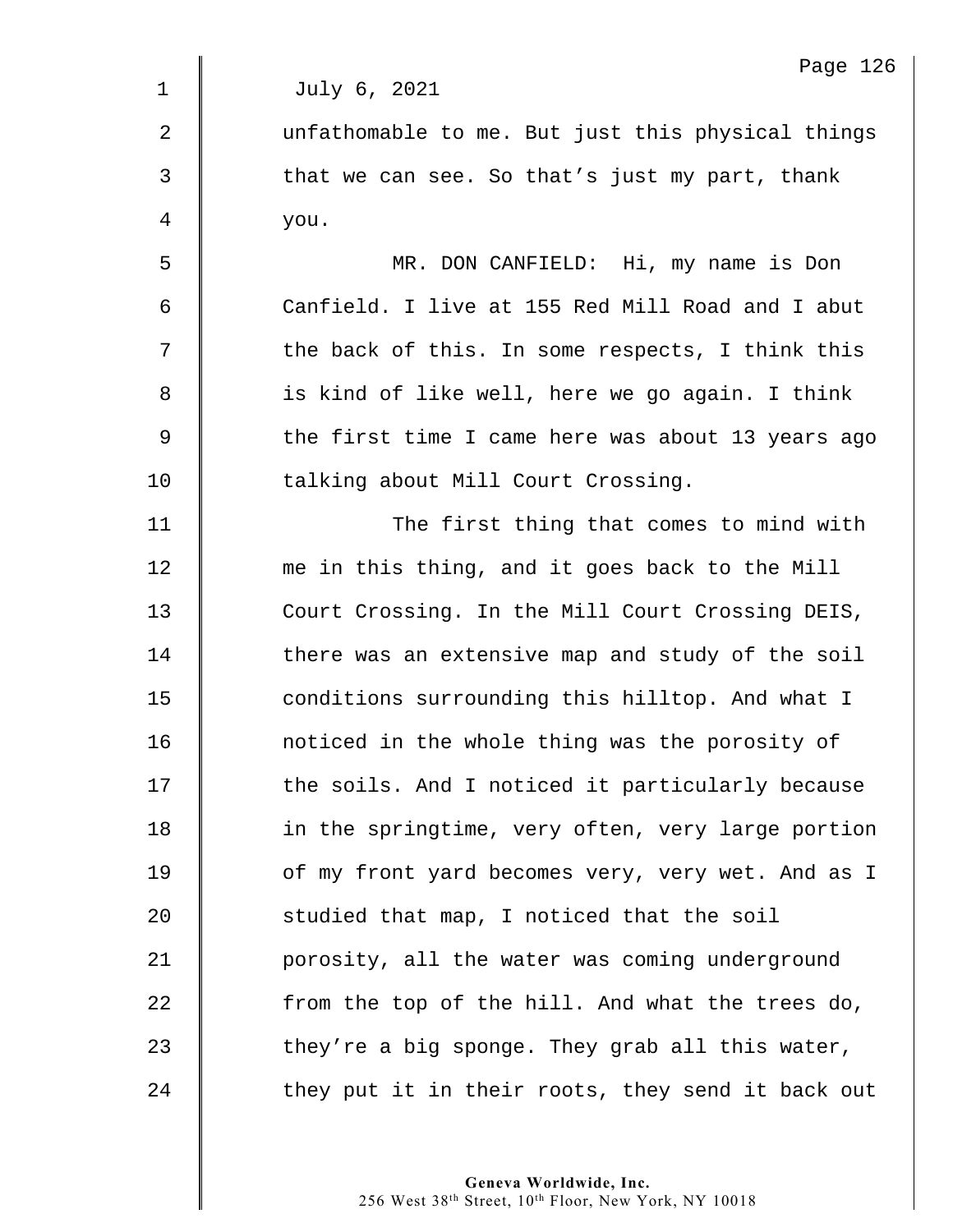|                | Page 127                                          |
|----------------|---------------------------------------------------|
| $\mathbf 1$    | July 6, 2021                                      |
| $\overline{2}$ | of their leaves. When they're gone, my property   |
| 3              | is going to turn into a wetland.                  |
| 4              | I heard somebody mention something about          |
| 5              | an unofficial wetland and I wonder if that's part |
| 6              | of my property on the northeast corner of the     |
| 7              | property, because I experience this. It's not an  |
| 8              | official wetland, it's not a wetland, but it's    |
| 9              | wet. And by this time of year, it's dry. But in   |
| 10             | the springtime, it's always wet and I think it's  |
| 11             | going to become permanent, it could become        |
| 12             | permanent if you remove all those trees. I said   |
| 13             | this in front of this group years ago in the Mill |
| 14             | Court Crossing.                                   |
| 15             | The other thing that I kind of was                |
| 16             | noticing in the various things that I've seen     |
| 17             | here when they're talking about the edge and the  |
| 18             | core forest, a good chunk of my property is core  |
| 19             | forest that will no longer be core forest. It's   |
| 20             | just, that was described in some of the maps that |
| 21             | I've seen. And that's a shame, because in terms   |
| 22             | of biodiversity, there may not be any bog turtles |
| 23             | as this gentleman has said, there may not be any  |
| 24             | bald eagles as they said, but there are at least  |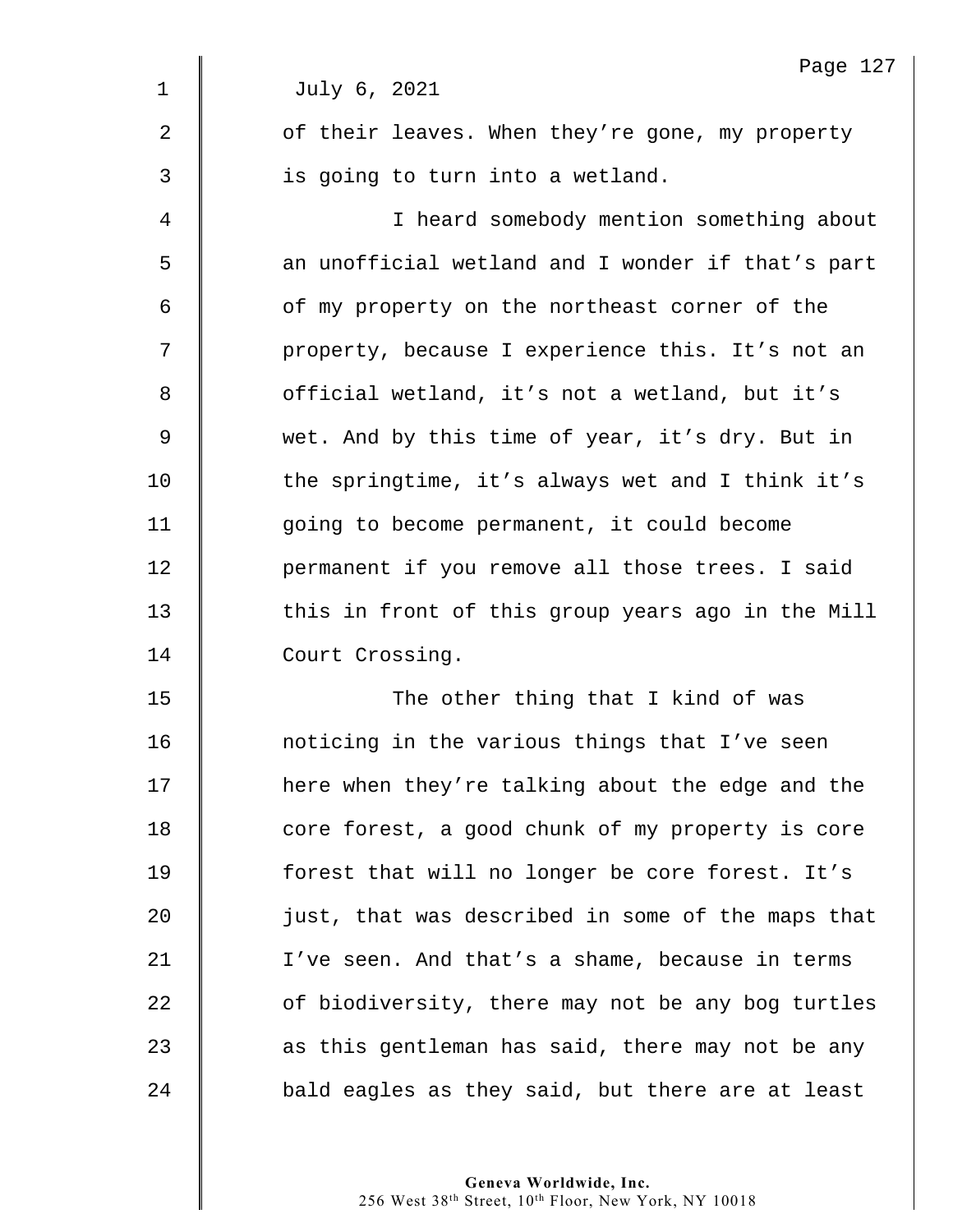2  $\parallel$  four different species of owls, there are deer, 3 There are coyotes, there are foxes, there are 4 | bobcats, there are box turtles, there are so many 5 different kinds of frogs, tree frogs, that it's 6 difficult to sit outside and have a nice 7  $\parallel$  conversation at this time of year. There's an 8 we awful lot of biodiversity in there. It just 9 doesn't hit the -- they just don't check the 10 | right boxes.

11 | The other thing that I find interesting 12 | is that in their screening they want to make with 13 **decive** 13 one of the main trees that they use is Eastern 14 | hemlock. I don't know if anybody has noticed this 15 | in this area, but there's a huge infestation of 16 woolly adelgid that is decimating the hemlocks 17 | that are native. What's going to happen to these 18 | trees? Are they going to be treated, are they 19 | going to be maintained, are they going to be 20 | treated with various types of oils and things to 21 | kill these bugs? Or are they just going to die in 22 five or six years? And then when that happens, 23 | then what's going to happen?

24 **That's the -- I quess you could make a** 

Page 128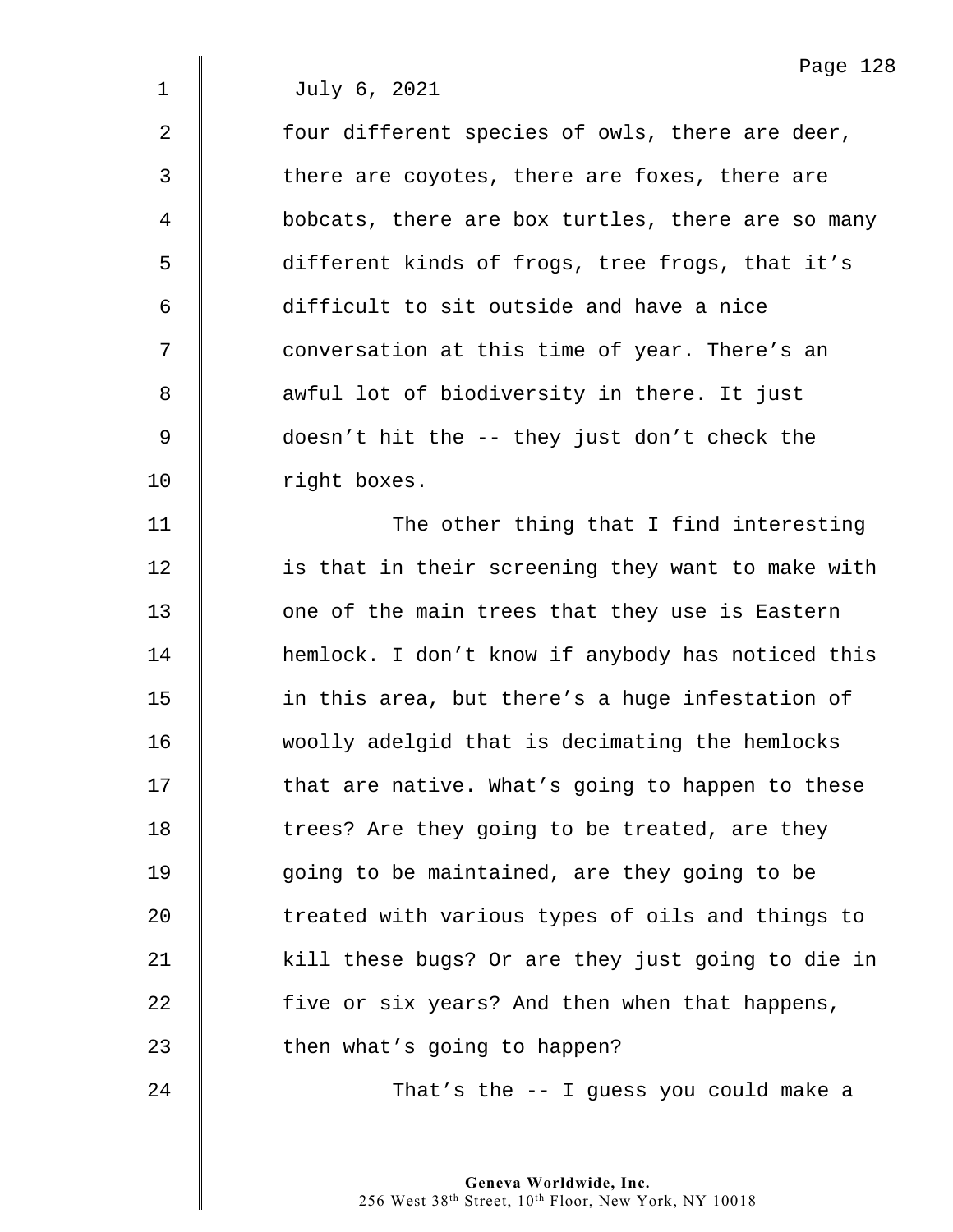2 different choice in the trees, but it makes me 3 wonder how carefully some of this has been 4 thought through. So that's it, not much, I didn't 5 have much to say, but I wanted to bring those up. 6 Thanks.

7 MS. NANCY YOUNG: Hi, my name is Nancy 8 | Young. I live at 9 Mill Court. I've spoken to you 9 Solut the Mill Court Crossing Development. 10 I'm going to mention some of the things that I 11  $\parallel$  spoke about at that time again this evening. I 12 | also want to say I never got to say to you that 13 we appreciated all of the due diligence you 14 | provided in the Mill Court Crossing residential 15 | proposal, so thank you.

16 | At the same time, it's a bit unfortunate 17 | that we're here again talking about the same 18 **d** issues that Mill Court, the residents of the 19 **Number 2** Cortlandt Colony, Wild Birch Farms and the 20 Surrounding areas on Red Mill Road, South Hill 21 **deciver 1** and Mountainside are now being presented with 22 what is basically a Sophie's choice. We're being  $23$   $\parallel$  told that this is better than the residential 24 development. And I'm here to tell you that is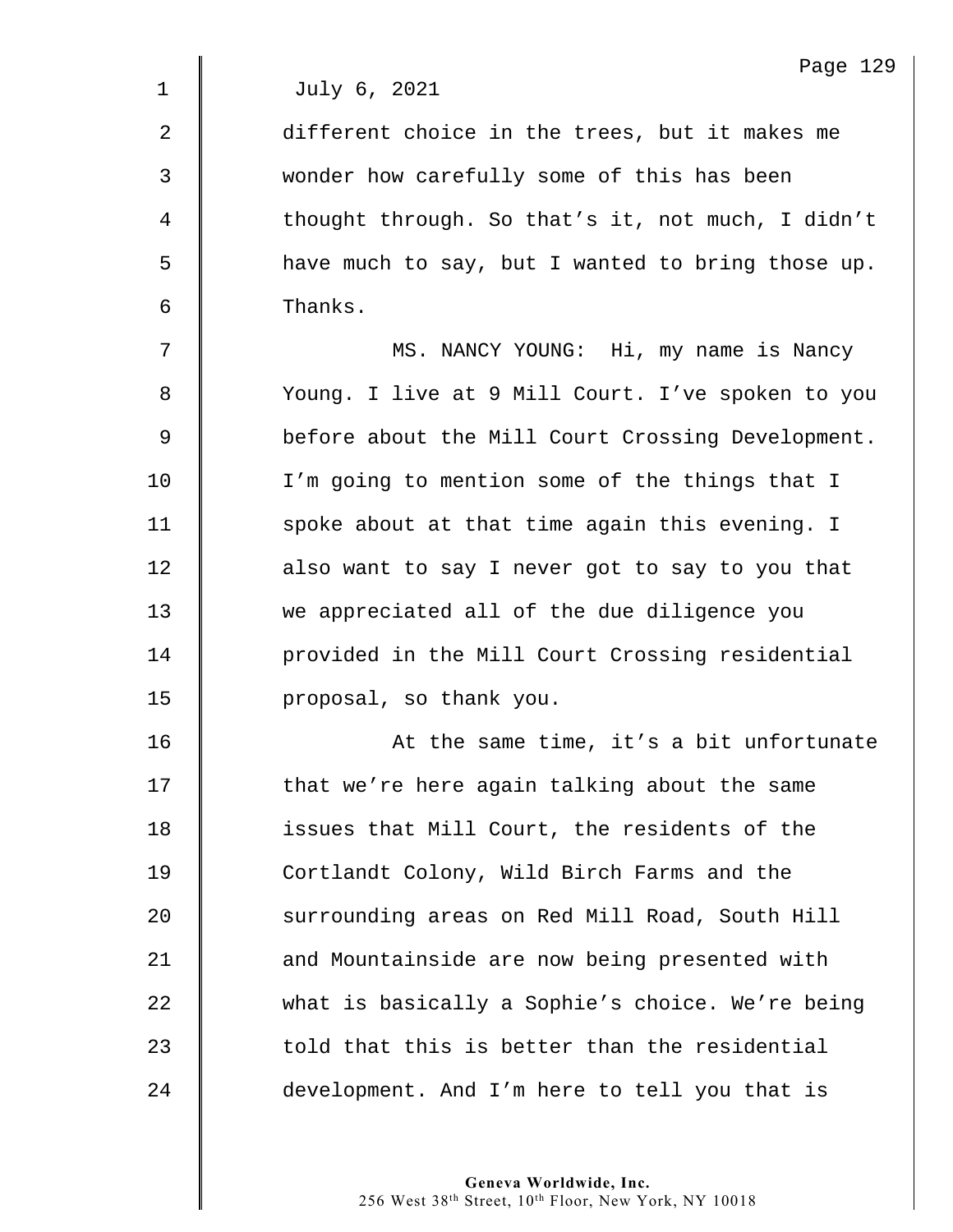|                | Page 13                                             |
|----------------|-----------------------------------------------------|
| $\mathbf 1$    | July 6, 2021                                        |
| $\overline{2}$ | really not the case for those of us that care       |
| 3              | about the conservation of this particular piece     |
| 4              | of land. Looking to our neighbors in                |
| 5              | Massachusetts because Massachusetts and New York    |
| 6              | are the two states in particular that CVE North     |
| 7              | America is targeting for the development of solar   |
| 8              | installations. And that's because both these        |
| 9              | states offer pretty well endowed incentives for     |
| 10             | the installation of solar.                          |
| 11             | So looking to our neighbors in                      |
| 12             | Massachusetts, the Department of Energy Resources   |
| 13             | in Massachusetts, in their guidelines for           |
| 14             | considering ground mounted solar installations      |
| 15             | says, and this is a quote, "use of land for the     |
| 16             | purpose of solar power generation should be         |
| 17             | compatible with most other types of land usage.     |
| 18             | However, the Department of Energy Resources         |
| 19             | strongly discourages designating locations that     |
| 20             | require significant tree cutting because of the     |
| $\bigcap$      | <u>a del anti-del del ados nomen a compresto de</u> |

21 | important water management cooling and climate 22 **benefits trees provide.** The Department of Energy 23 Resources encourages designating locations in 24 **industry and commercial districts or on vacant,** 

> **Geneva Worldwide, Inc.**  256 West 38th Street, 10th Floor, New York, NY 10018

Page 130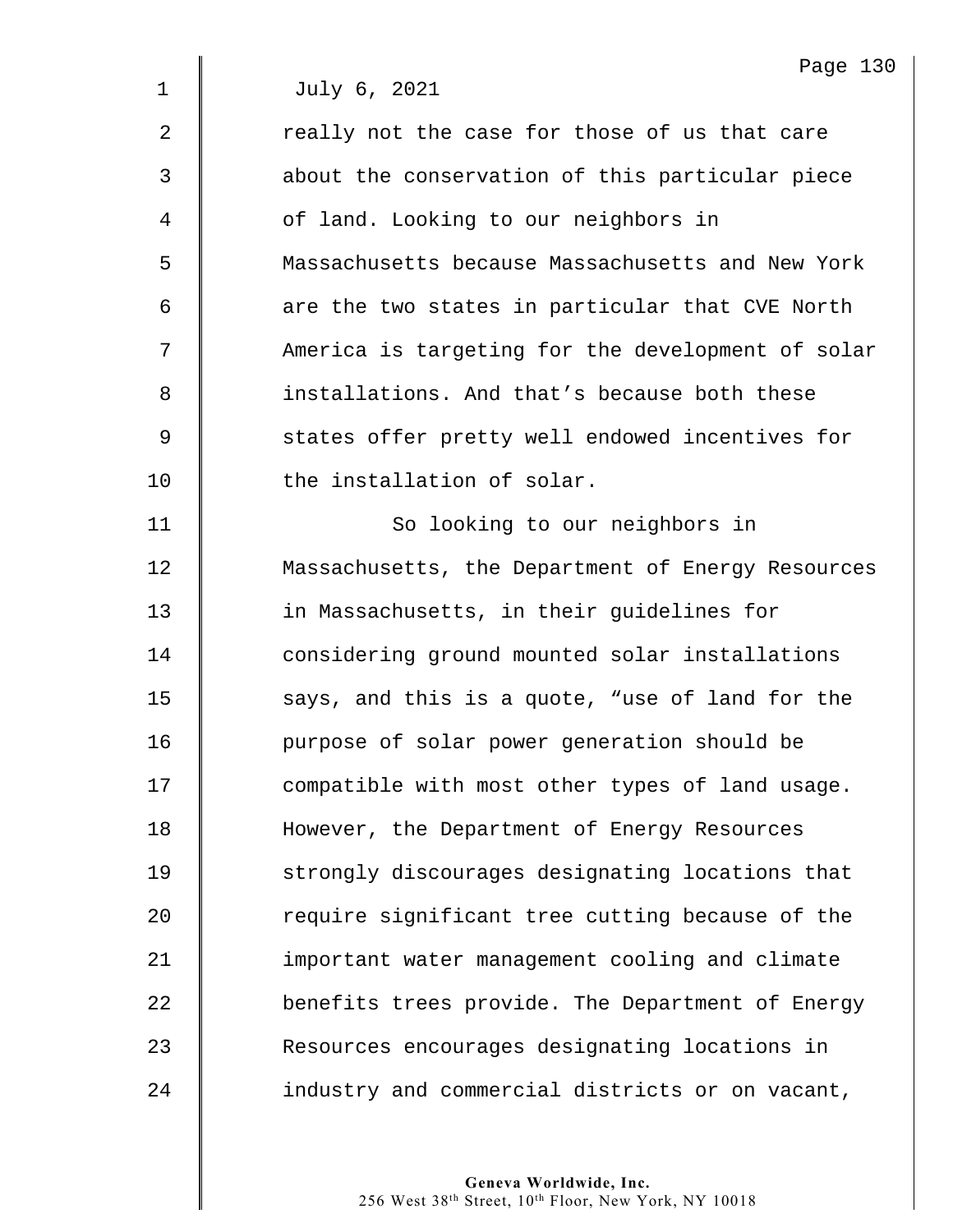|             | Page 131                                          |
|-------------|---------------------------------------------------|
| $\mathbf 1$ | July 6, 2021                                      |
| 2           | undisturbed land."                                |
| 3           | CVE is well aware of these guidelines,            |
| 4           | yet they continue to ignore them in seeking to    |
| 5           | install solar arrays in healthy forested areas.   |
| 6           | In regard to the points raised by the             |
| 7           | Massachusetts Department of Energy Resources, I'd |
| 8           | like to state what is a continuing concern        |
| 9           | regarding the steep slopes, wetlands and water    |
| 10          | flow from the proposed solar site. You've also    |
| 11          | heard from other residents about this same issue. |
| 12          | All of the residents on Mill Court and            |
| 13          | anyone living downhill from this property know    |
| 14          | that there's an issue with underground water      |
| 15          | flowing off this property. This flows under our   |
| 16          | driveways, which requires us to install pipes if  |
| 17          | we put in a new driveway, which has been required |
| 18          | because of the erosion and buckling caused by the |
| 19          | water flowing under our property.                 |
| 20          | It has caused sinkholes in grassy areas           |
| 21          | parallel to Mill Court. It has created a constant |
| 22          | stream of water bubbling at the corner of Mill    |
| 23          | Court near my neighbor's home at 7 Mill Court,    |
| 24          | the results of this being a solid, frozen piece   |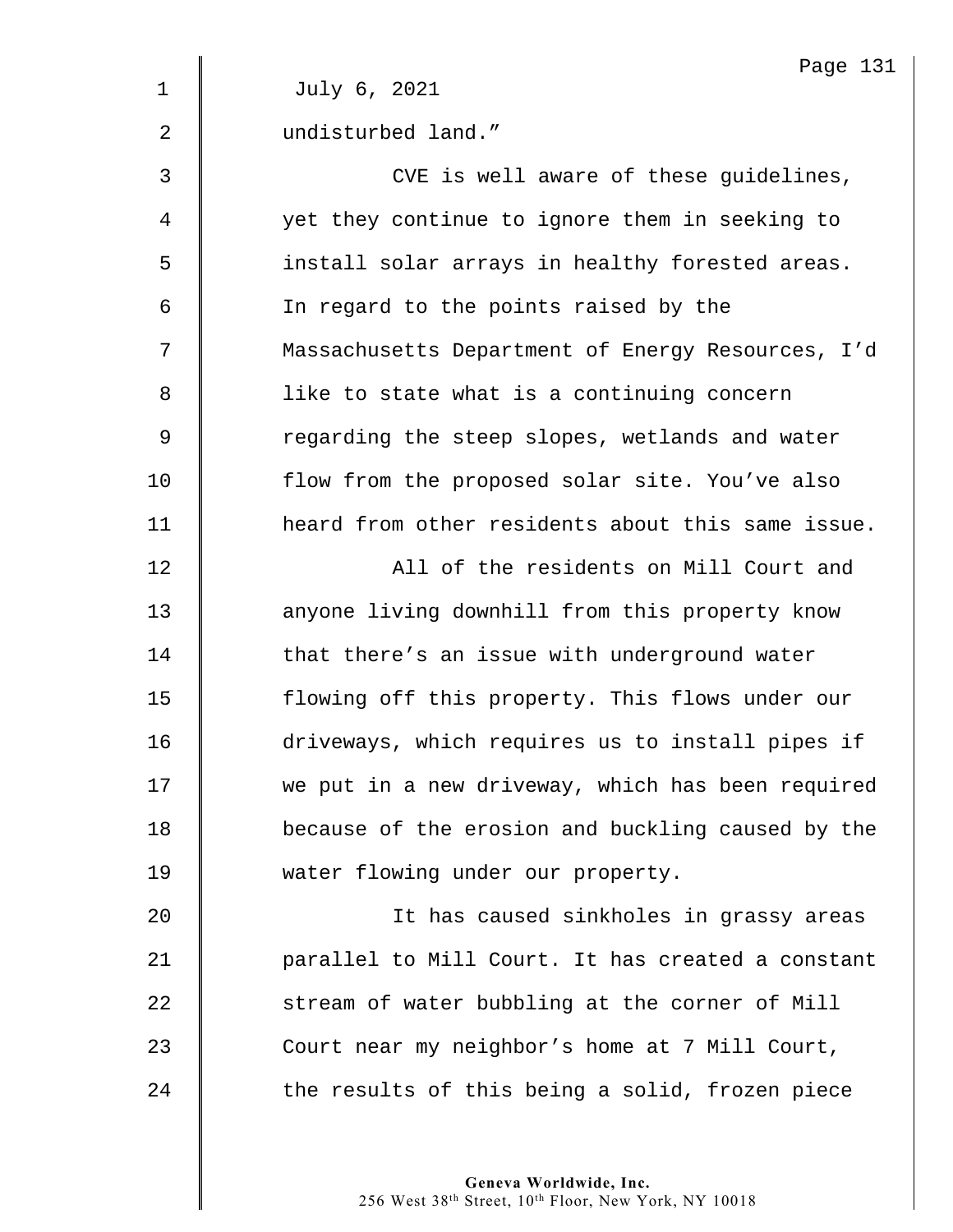2 || of road during almost all the winter months. And 3 | there's a bubbling flow of water at the corner of 4  $\parallel$  Mill Court and Red Mill Road. These conditions of 5 | course worsen during rainy weather.

6 CVE is saying that they're simply going 7 | to sink piping 12 inches into the surface for the 8 **mounting of the solar panels on the property,** 9 basically, attempting to minimize the effects of 10 **the installation. However, once you begin** 11 | removing soil and vegetation, you're creating a 12 **1** new set of issues for our community.

13 **The removal of over 3,000 trees on the** 14 Site is of major concern as this forest serves to 15 maintain the integrity of the soil and acting 16 | together, they work to keep the underground water 17 **flow within reasonable and stable limits.** 18 | Although this is a local ordinance issue, the 19 **Commissioner of the Westchester County Planning** 20 **Board has written, as you are well aware, to** 21 express concern about the number of trees being 22 The removed and the proposed number of replacements 23 **being provided for this project and the small** 24 mumber of newly planted replacement trees, with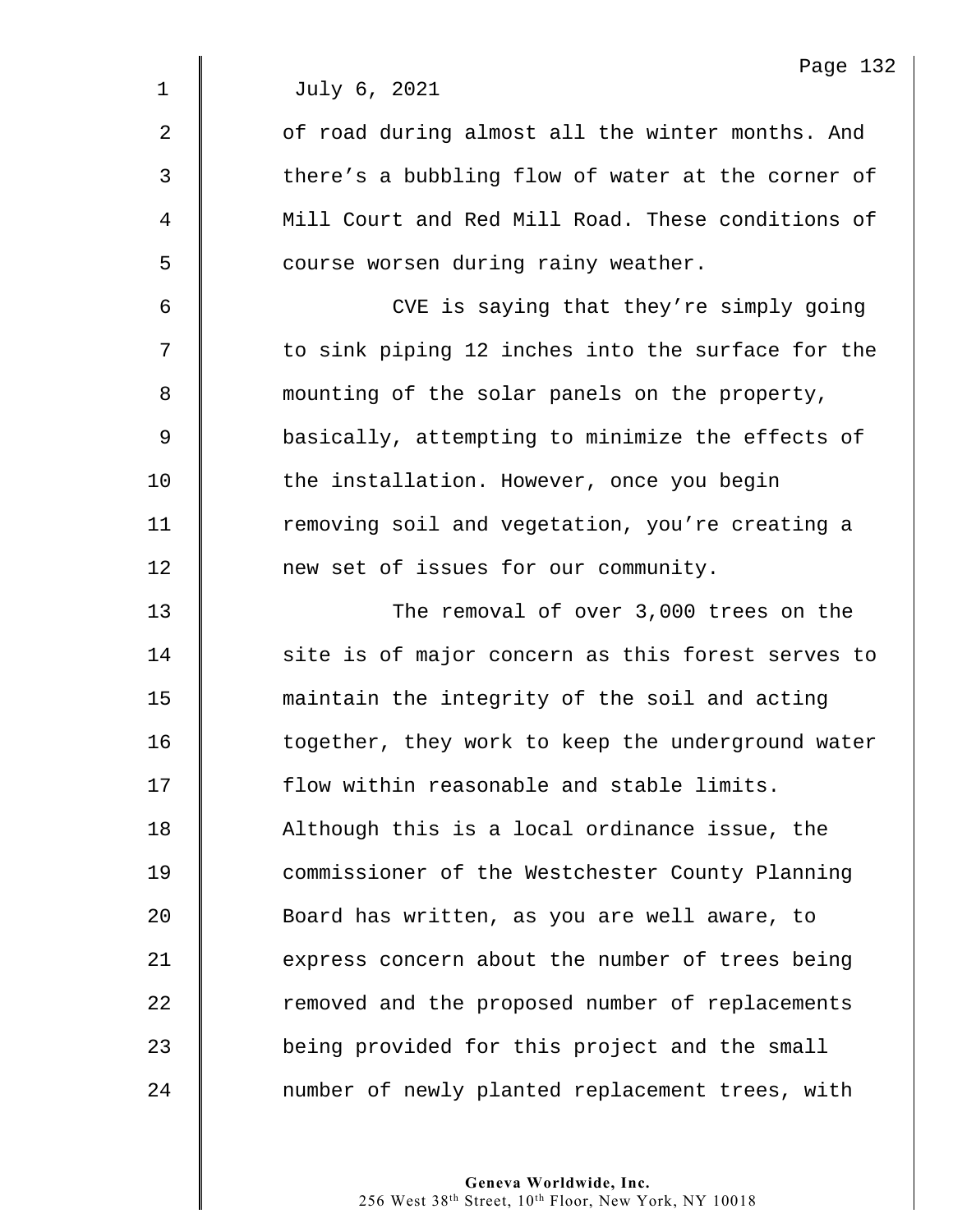|             | Page 133                                          |
|-------------|---------------------------------------------------|
| $\mathbf 1$ | July 6, 2021                                      |
| 2           | limited root systems are not adequate to address  |
| 3           | this problem.                                     |
| 4           | A second point I'd like to make is the            |
| 5           | lack of identified endangered species in the area |
| 6           | and the fact that this is being touted as an      |
| 7           | acceptable rationale to create a situation where  |
| 8           | habitat is fragmented by tree and soil removal,   |
| 9           | the ability of wildlife to move within the area   |
| 10          | is interrupted and changed by the creation of     |
| 11          | working roads into the property and the           |
| 12          | installation of the solar panels end up affecting |
| 13          | the soil and vegetation.                          |
| 14          | We've discussed this before in front of           |
| 15          | the planning board, but it should be restated     |
| 16          | that this area is a healthy forest, I have lived  |
| 17          | in my home at 9 Mill Court for 28 years. This     |
| 18          | property is home to Eastern box turtles, fox,     |
| 19          | wild deer, turkey, owls and other wildlife, which |
| 20          | makes this a property worthy of conservation. You |
| 21          | can do as many desktop simulations as you want    |
| 22          | and tell us who you think lives on this property. |
| 23          | But unless you live adjacent to this property,    |
| 24          | you will never know the number of species that    |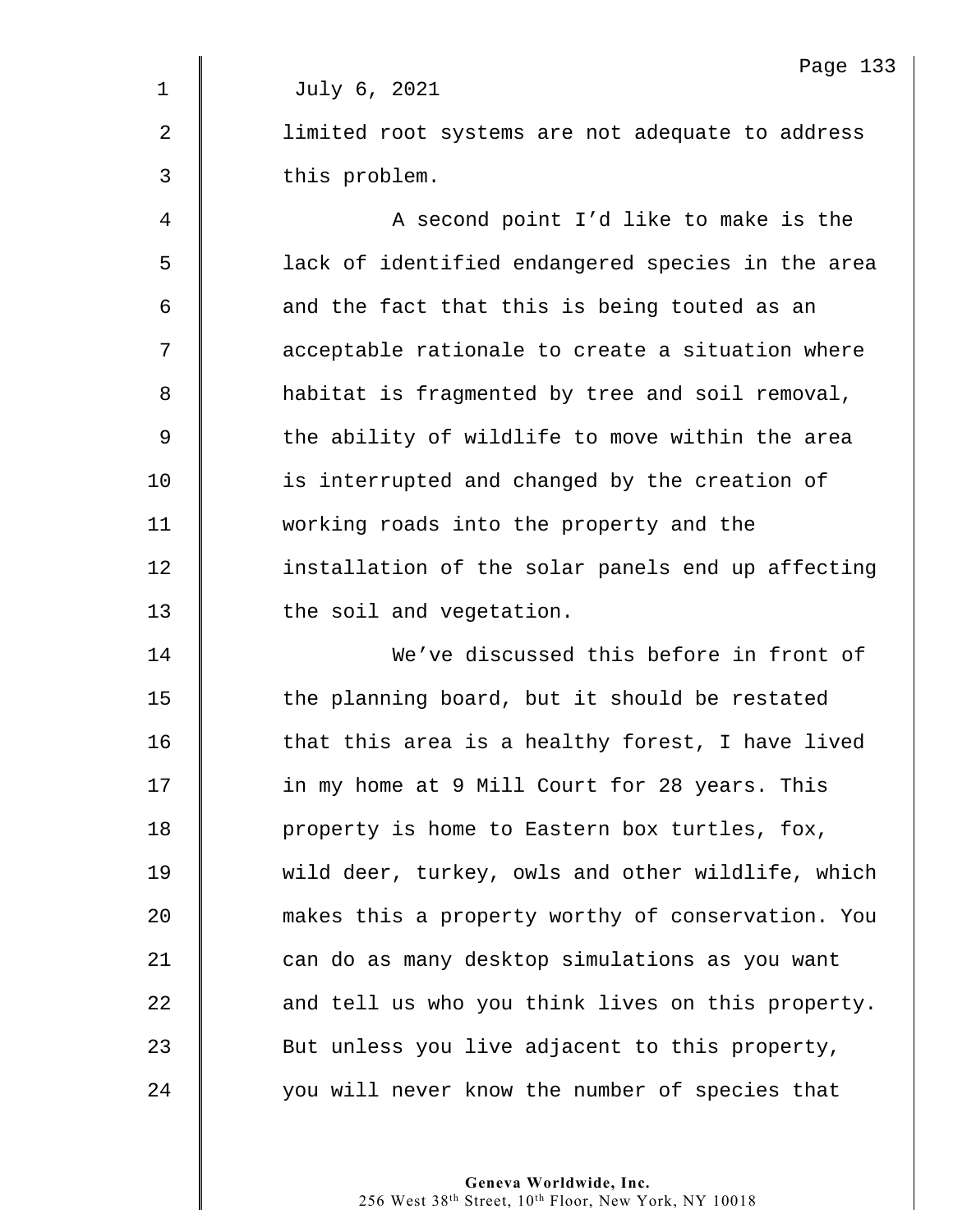|             | Page 134                                          |
|-------------|---------------------------------------------------|
| $\mathbf 1$ | July 6, 2021                                      |
| 2           | live there. A simple survey visit is not going to |
| 3           | tell you, because they are not going to show      |
| 4           | themselves to you and say come on out and count   |
| 5           | me now, it's time.                                |
| 6           | With increasing development in our area,          |
| 7           | properties like this one are in danger of         |
| 8           | disappearing altogether. The New York State       |
| 9           | Department of Environmental Conservation has      |
| 10          | designated this area as a significant             |
| 11          | biodiversity zone and the CAC has requested the   |
| 12          | town address necessary changes in the local       |
| 13          | ordinances that would modify solar ordinances to  |
| 14          | include site prioritization guidelines.           |
| 15          | The North Cortlandt vision committee              |
| 16          | endorses this recommendation as well and has      |
| 17          | requested that the planning board support it. It  |
| 18          | has also requested that the town support the 2004 |
| 19          | CAC Open Space Plan Recommendations to consider   |
| 20          | conserving this area.                             |
| 21          | As a resident, as a voter, as someone             |
| 22          | who cares about the town that I live in, and I    |
| 23          | believe you all do care about this town, I really |
| 24          | strongly request that you listen to us and hear   |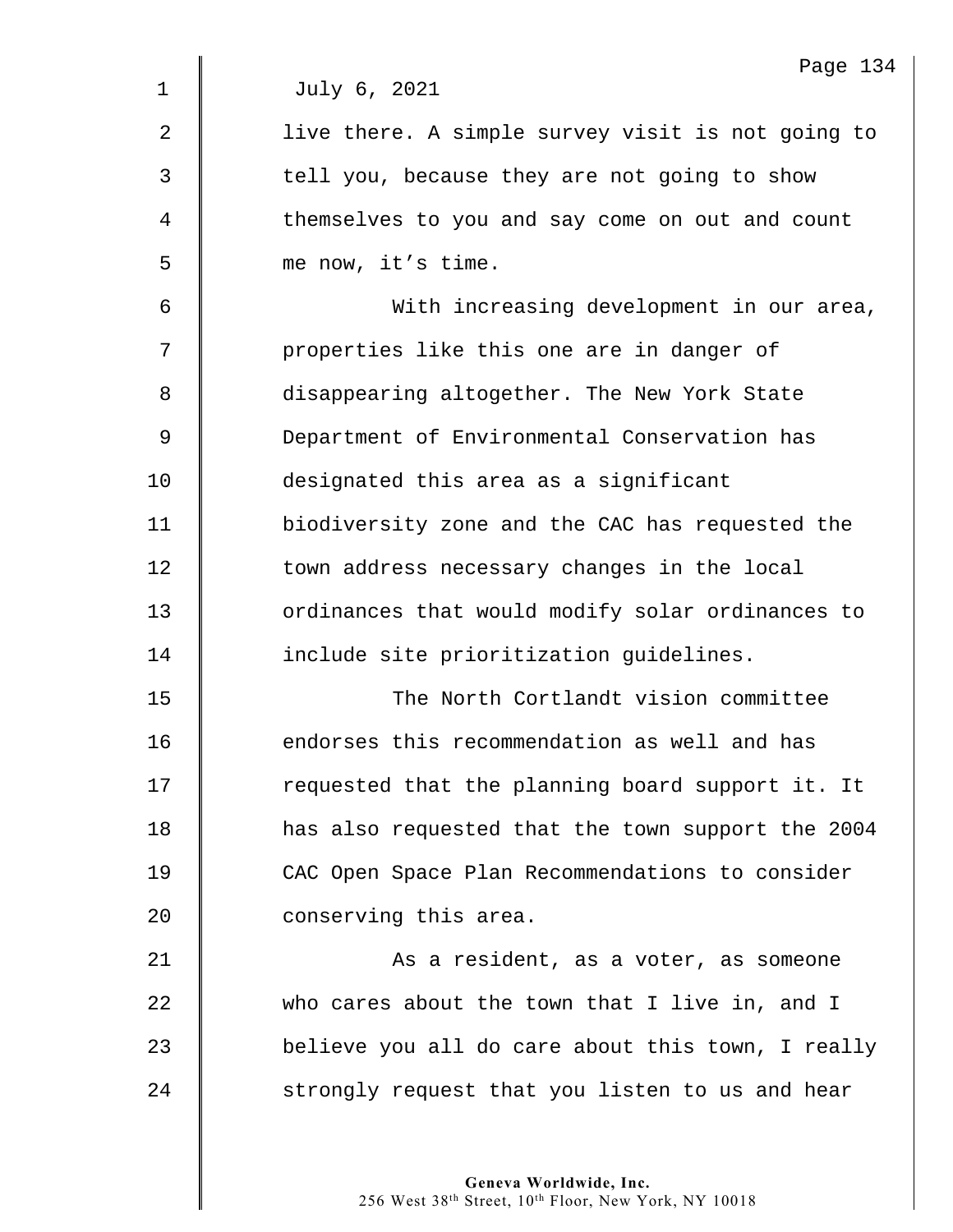| $\overline{2}$ | what we're saying about conserving this property, |
|----------------|---------------------------------------------------|
| 3              | helping us be able to continue live on property   |
| $\overline{4}$ | that does not get destroyed by the flow of water  |
| 5              | that basically attempts are being made to         |
| 6              | minimize the effect that will have on us. And we  |
| 7              | live there, we see it, we know it, and we         |
| 8              | respectfully ask you to please, please take this  |
| 9              | into consideration. Thank you very much.          |
| 10             | [applause]                                        |
| 11             | MS. JENNIFER CIARDULLO: Hi. My name is            |
| 12             | Jennifer Ciardullo, and along with my husband     |
| 13             | Alfonso, I live at 4 Mill Court, and we've been   |
| 14             | residents there for 18 years, and never plan on   |
| 15             | moving. We love it here.                          |
| 16             | As Nancy, our neighbor mentioned, the             |
| 17             | town of Cortlandt Open Space Report can be found  |
| 18             | on the town of Cortlandt site. It was done in     |
| 19             | 2004 and it mentions on page nine, the highest    |
| 20             | priority parcels. The parcels whose preservation  |
| 21             | the committee has deemed of the very highest      |
| 22             | priority are noted below. And then if you look on |
| 23             | the next page, which is page 10, the northeast    |
| 24             | corner, it mentions two properties, the Kirquel   |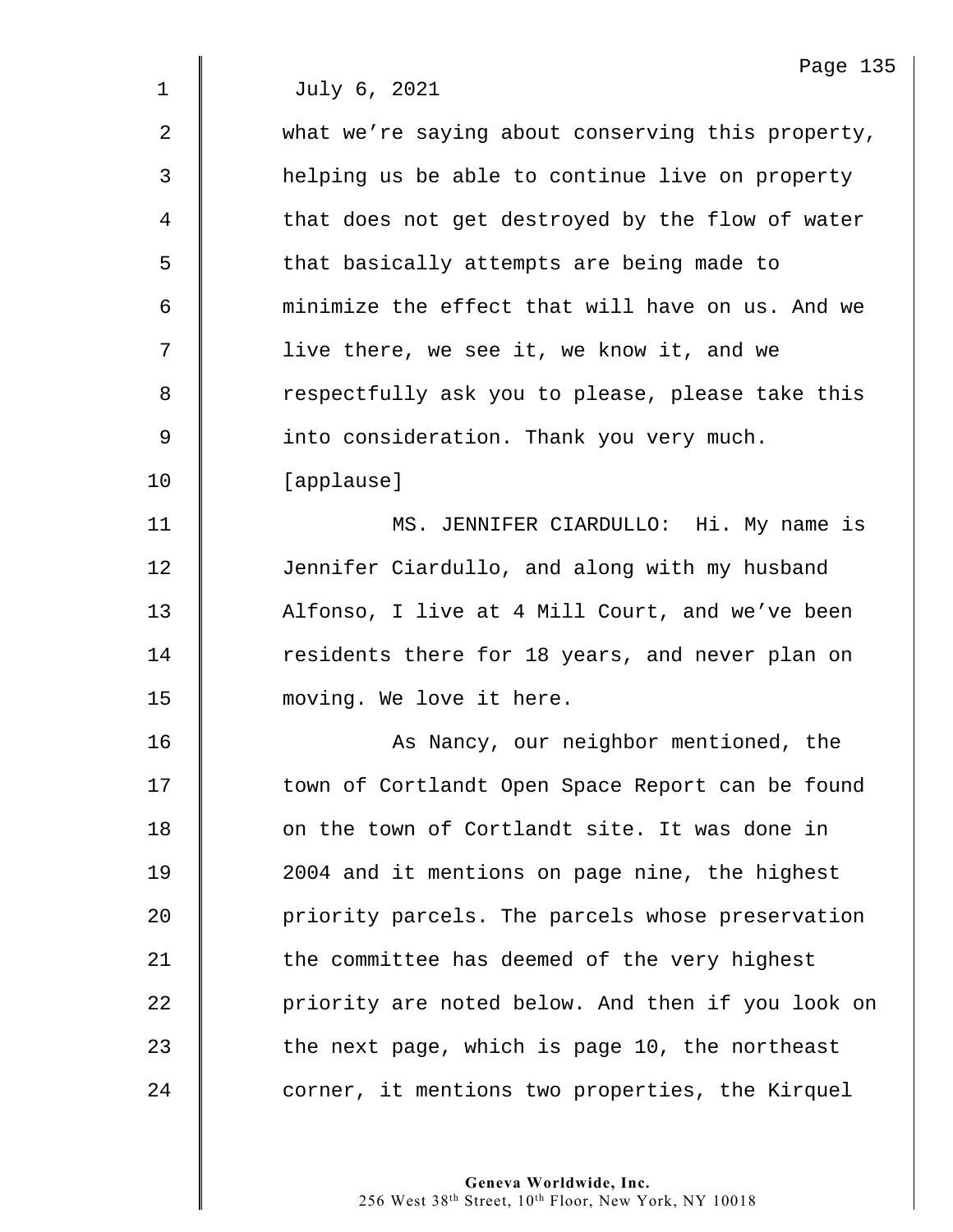2 | property, as well as the Parr property. So the 3 | Parr property for those of you who may not know, 4 | or if you may not recall, they were our neighbors 5 | to the back. We're at 4 Mill Court, they were 6 | behind us. They broke their property into two 7 | pieces. To sell their house, they had to remove 8 U two solid, I believe acres, which is along the 9 back of 2, 4, 6, 8, 10 Mill Court. That's going  $10$   $\parallel$  to be where I believe the truck route is.

11 | And so as my fellow neighbors have 12 | mentioned, here we go again. So we've been here 13 **for 18 years. Nancy has been here for 28 years.** 14 When Mill Crossing came about, did we want houses 15  $\parallel$  put there? It was a lot of houses to begin with. 16 It then went down to fewer houses. We fought the 17 | good fight with that.

18 | You know, now, the Parrs want to sell 19 Their property. So they have this piece of land 20 **d** and this just seems like a great opportunity for 21  $\parallel$  everybody, everybody but the people who live 22 **h**ere. We enjoy our property, we love our 23 | property. We don't want houses, we don't want  $24$  | really anything there. I mean it is a land that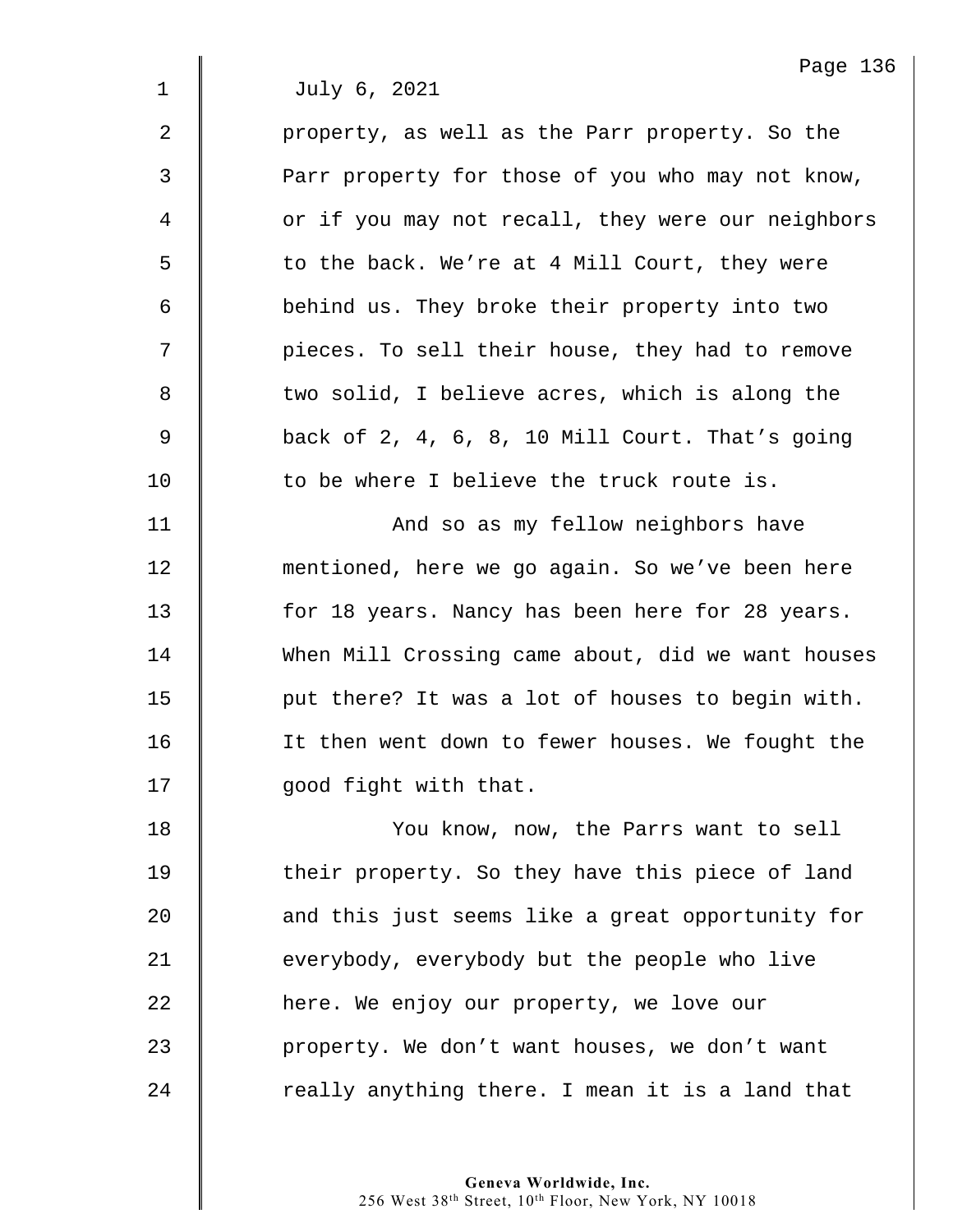|                | Page 137                                          |
|----------------|---------------------------------------------------|
| $\mathbf 1$    | July 6, 2021                                      |
| $\overline{2}$ | is recommended to be preserved.                   |
| 3              | So once again, we're asking you why. Why          |
| 4              | this land? This is such a densely populated area. |
| 5              | There's houses everywhere here. There's so many   |
| 6              | better opportunities for everything. I know that  |
| 7              | people have the right to own land and to sell it. |
| 8              | I absolutely understand that, as Kirquel told me  |
| 9              | themselves. But, you know, sometimes, the land    |
| 10             | you buy or the land you own, sometimes you make a |
| 11             | fortune on it, sometimes you don't. I mean that   |
| 12             | is capitalism, is it not?                         |
| 13             | So, again, please, I'm just speaking for          |
| 14             | everybody. We really don't want to see this       |
| 15             | happen for every reason that's been stated and    |
| 16             | then some. Alright, thank you. [applause]         |
| 17             | MS. TAYLOR: All rightie then, are there           |
| 18             | any other comments? Okay.                         |
| 19             | MR. WEINAND: Yeah, one clarifying point           |
| 20             | to her comments is construction will come up Mill |
| 21             | Court. There's no longer a secondary construction |
| 22             | access road along the Parr property.              |
| 23             | MS. TAYLOR: Okay.                                 |
| 24             | MR. ALFONSO CIARDULLO: Hi, my name is             |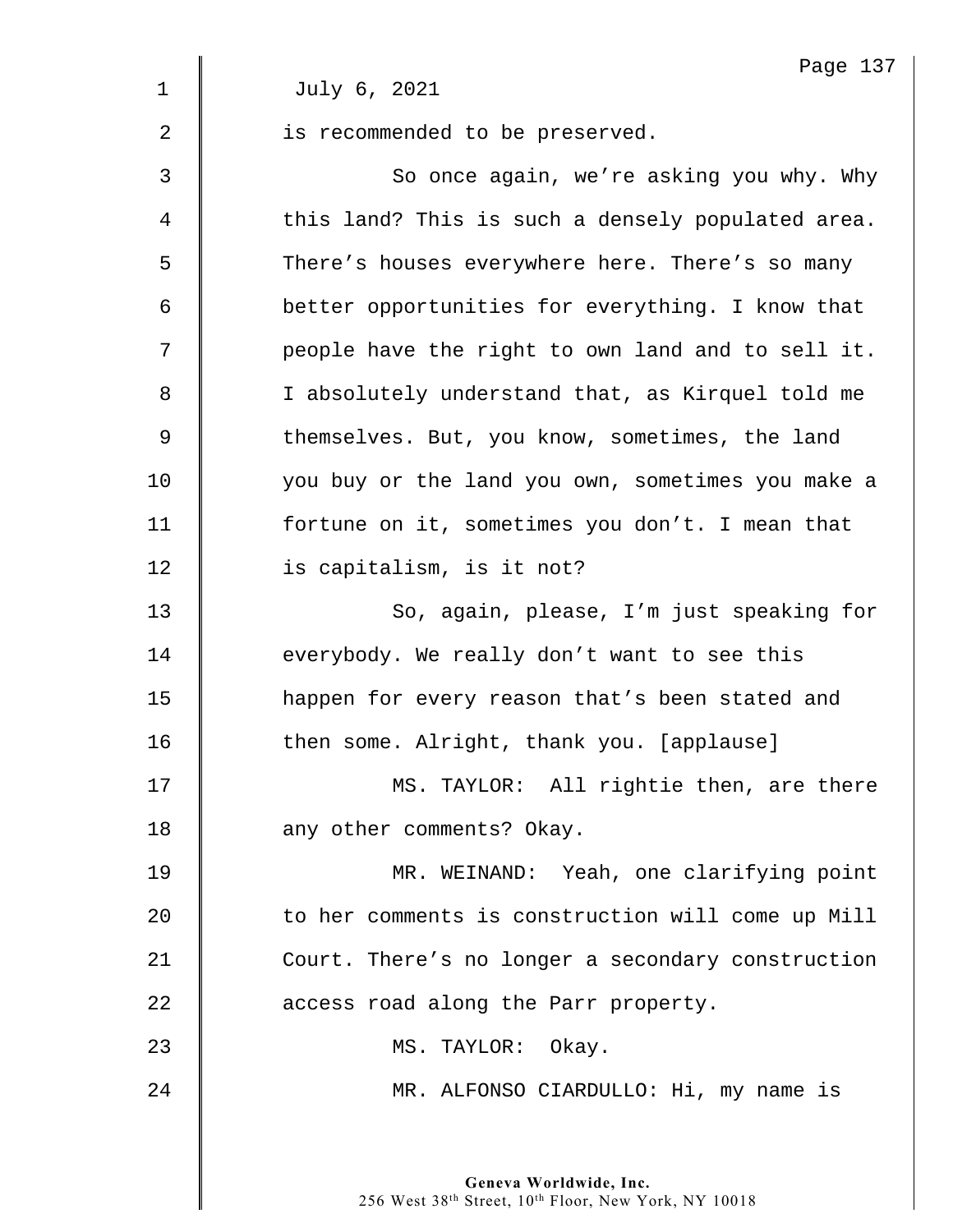| 2              | Alfonso Ciardullo. I live at 4 Mill Court, and my |
|----------------|---------------------------------------------------|
| 3              | understanding too is that you would have to give  |
| 4              | them a special pass or whatever it is, because    |
| 5              | it's zoned residential. To do this project, it    |
| 6              | has to be turned into commercial property or      |
| 7              | something. And I request the board please do not  |
| $\,8\,$        | turn it into commercial property because if this  |
| $\overline{9}$ | company doesn't, I don't know how many solar      |
| 10             | farms they own.                                   |
| 11             | But I did my little internet search and           |
| 12             | I know that they bought like one operating farm   |
| 13             | in Massachusetts and that's it. They have no      |
| 14             | other proven solar farms around. And all these    |
| 15             | projects they have, they're working on. But       |
| 16             | should you turn this into commercial property,    |
| 17             | and let's say CVE decides somewhere down the line |
| 18             | maybe in mid-building of this thing, that it's    |
| 19             | not feasible, we're stopping building, what's     |
| 20             | going to happen to the property? Now you turned   |
| 21             | it into commercial. Am I going to have a shopping |
| 22             | center being built up there, you know? These are  |
| 23             | all things I think about.                         |
|                |                                                   |

 $24$   $\parallel$  And as my wife stated, that report that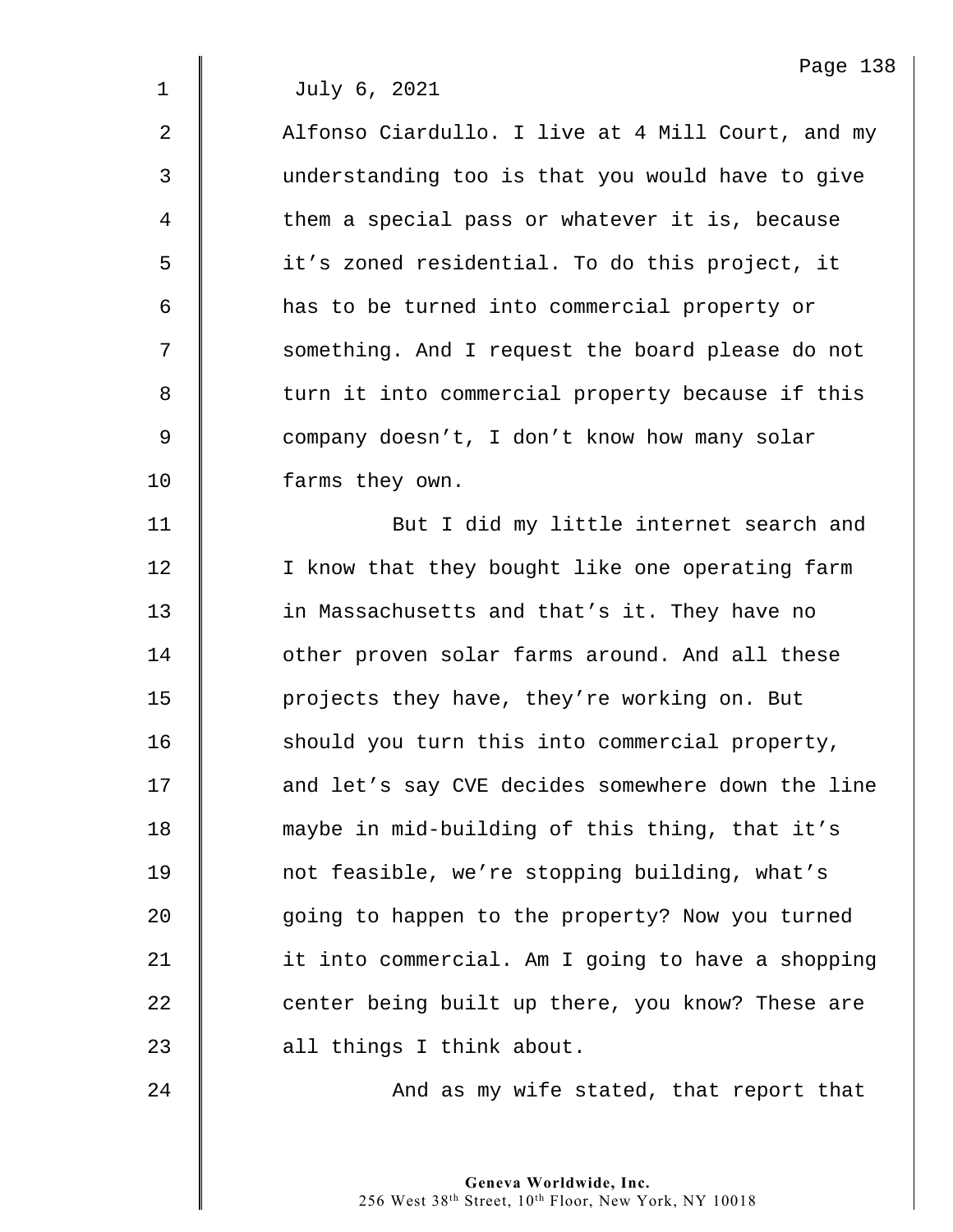| Page | 120 |
|------|-----|
|------|-----|

 $2 \parallel$  the open site report, which we made copies and 3  $\parallel$  it's online for everyone to see, this corner of 4 Cortlandt, the northeast corner, the most densely 5 | populated area with nothing left but these very 6 | few properties. And it was highly prioritized  $7 \parallel$  that it should be or should hopefully remain 8 | undeveloped the way it is.  $9 \parallel$  So hopefully, it stays like that, 10 **because there is no open space left there, but** 11  $\parallel$  this property at the top of the hill. And it's at  $12$   $\parallel$  the top of the hill, not the bottom of the hill. 13 And I don't know, not to bash the company, but I 14 | don't know that beautiful picture that he posted 15 up there, where he got it from, but I doubt it's 16 | going to look like that. Well, thank you very 17 | much. Okay. 18 | MS. SANDRA RIBEIRO: Well, I first want 19 | to thank the Board very much for listening to all  $20$   $\parallel$  of our concerns and I do thank all of my 21 | neighbors for coming out and really saying such 22 Teally smart comments and coming with tons of 23 x research. I just really want to think about

24 what's the long term effect, what's the pro and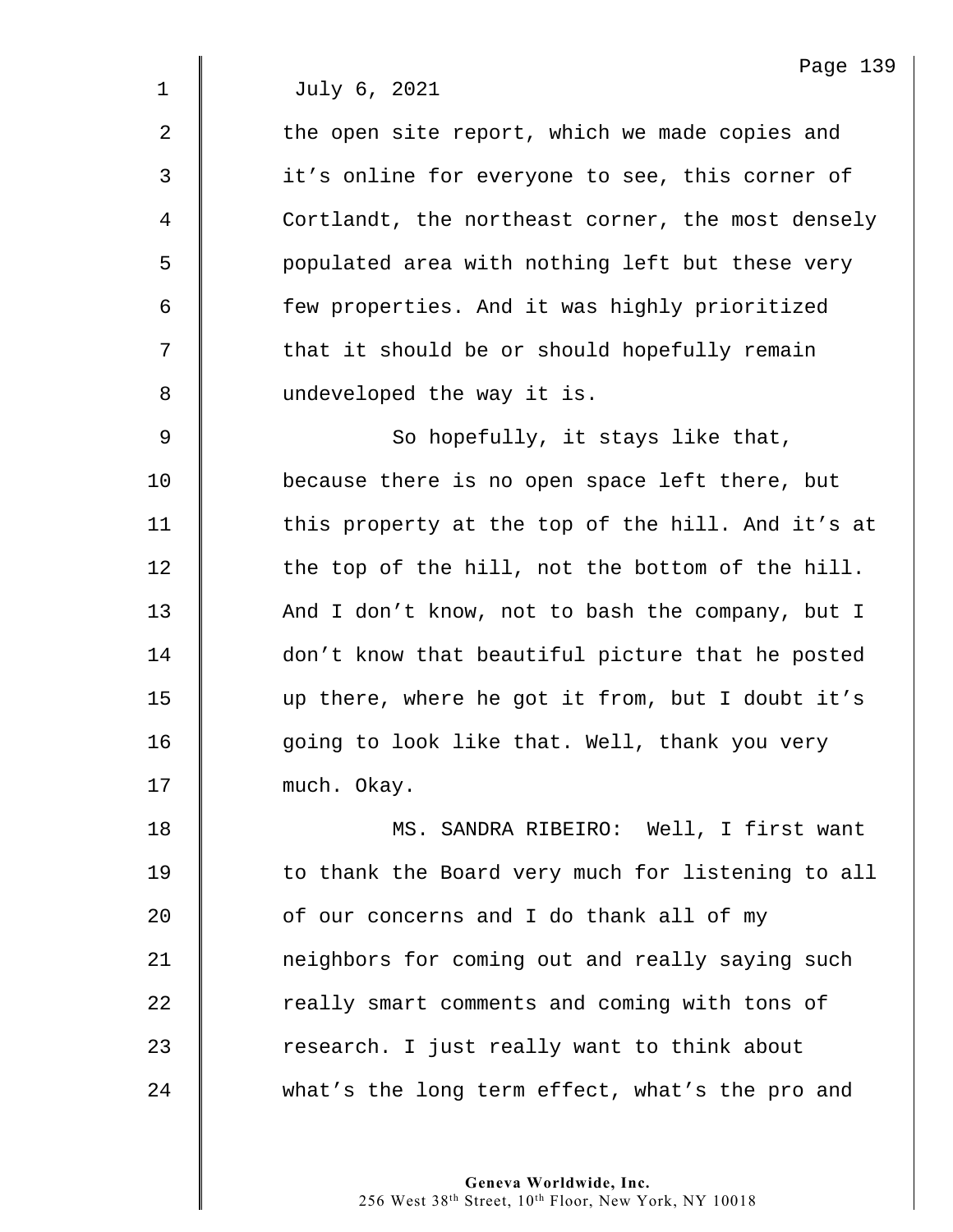|                | Page 140                                          |
|----------------|---------------------------------------------------|
| 1              | July 6, 2021                                      |
| $\overline{2}$ | con to this project?                              |
| 3              | Obviously, my house is affected, I am             |
| 4              | affected, however the town of Cortlandt is also   |
| 5              | affected. If, for example, energy changes over    |
| 6              | time, what happens to these panels? Who's going   |
| 7              | to come and take care of this? This is a private  |
| 8              | company. So what is the long term investment or   |
| 9              | their true investment in this property, and once  |
| 10             | you do change things, you cannot revert, you      |
| 11             | cannot undo the damage.                           |
| 12             | So as presented tonight, there is a               |
| 13             | potential change and damage that can occur. And   |
| 14             | yes, there's attempts to remediate. Are they      |
| 15             | valid? And why is there so much forthcoming with  |
| 16             | donations? Why exactly? What is the long term?    |
| 17             | And if we listen to careful, you know, the        |
| 18             | returns, ten percent, \$12, \$10. I need to know  |
| 19             | more. I need to understand what is at stake. What |
| 20             | am I saving, or what is the town saving?          |
| 21             | All of these as I'm listening carefully           |
| 22             | and as working in academia and being in analyzing |
| 23             | data, I'm not really clear of the data, except    |
| 24             | you know, I get a lot of confusion sometimes of   |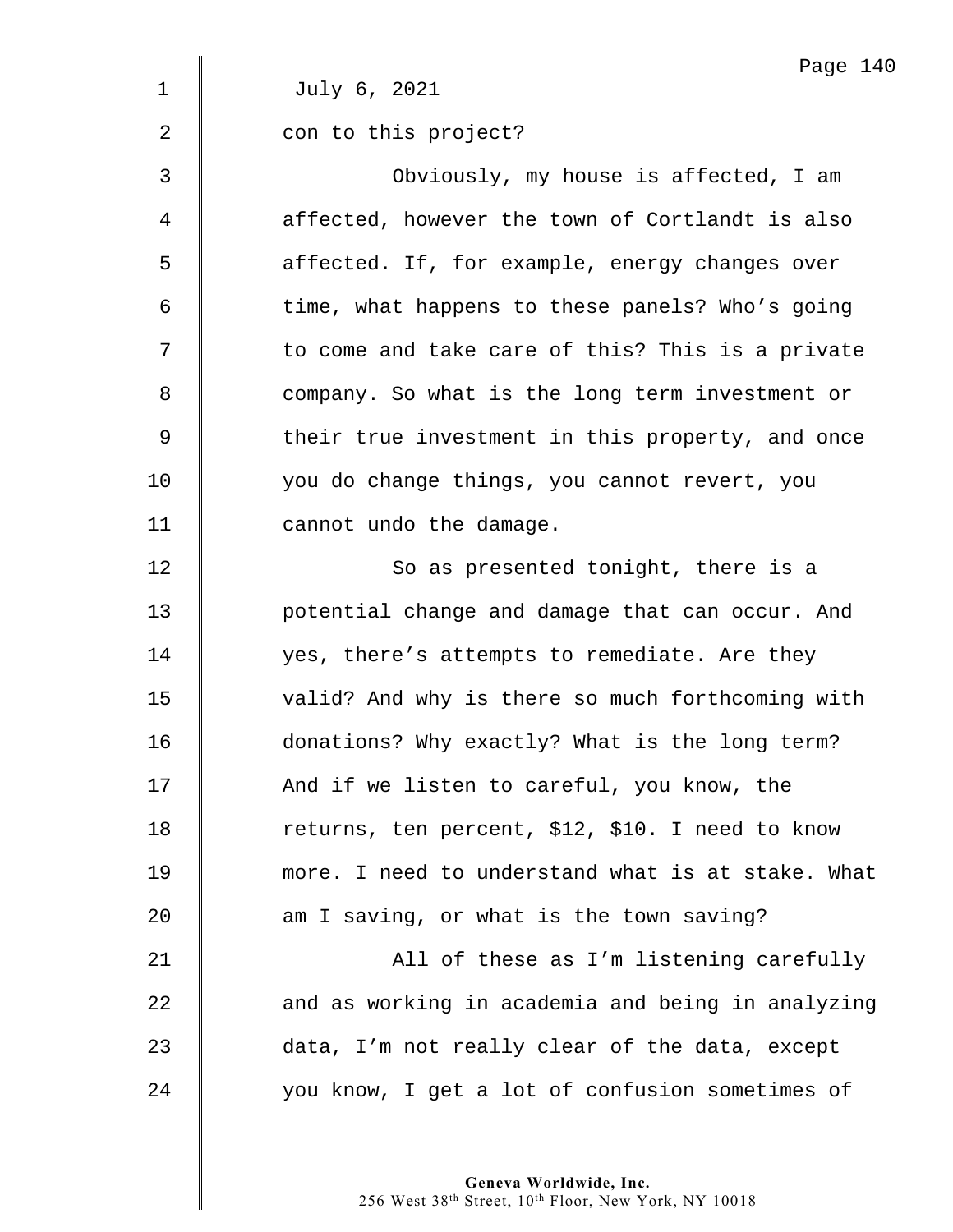|             | Page 141                                          |
|-------------|---------------------------------------------------|
| $\mathbf 1$ | July 6, 2021                                      |
| 2           | well we don't have the road now. Or, so, as I sit |
| 3           | back, aside from a resident, I'm thinking I'm     |
| 4           | really not clear of this project today and I'm    |
| 5           | really not clear of it how it's going to impact   |
| 6           | the town years from now.                          |
| 7           | So I really need more clarity, really             |
| 8           | deeper investigation as to the longer impact, not |
| 9           | only to the town, to the environment, and I just  |
| 10          | really once again, want to thank you for your     |
| 11          | time and just leave those tidbits to linger       |
| 12          | behind. Thank you.                                |
| 13          | MR. KEHOE: Could you just state your              |
| 14          | name.                                             |
| 15          | MR. KESSLER: Please name --                       |
| 16          | MS. RIBEIRO:<br>Sure, my name is Sandra           |
| 17          | Ribero and I live on 5 Mill Court.                |
| 18          | MS. TAYLOR: Okay. I think at this                 |
| 19          | point, we are ready to adjourn, yeah?             |
| 20          | MR. KEHOE: Well, one thing I'm                    |
| 21          | wondering, given what we went through with Hudson |
| 22          | Wellness, there are a lot of comments made        |
| 23          | tonight. Do you want, since we have seven weeks   |
| 24          | between the next meeting, I think they should     |
|             |                                                   |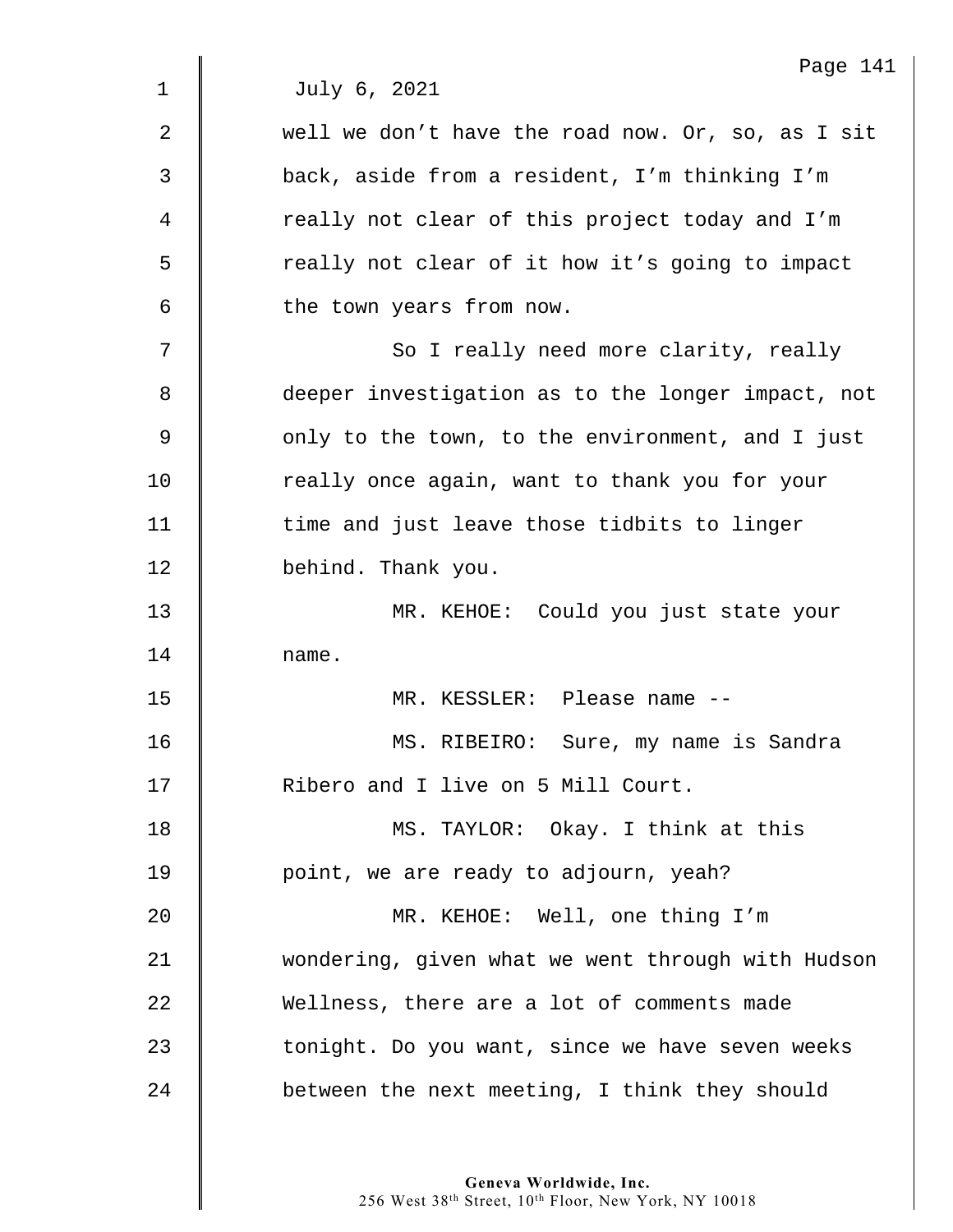|             | Page 142                                          |
|-------------|---------------------------------------------------|
| $\mathbf 1$ | July 6, 2021                                      |
| 2           | respond to some of the comments rather than just  |
| 3           | come back with no answers or responses at the     |
| 4           | next meeting? Can you, if that's alright with the |
| 5           | board.                                            |
| 6           | MR. KESSLER: That's a good idea, I                |
| 7           | agree. I was going to ask the same thing, yeah.   |
| 8           | MR. WEINAND: Sure. We can file                    |
| $\mathsf 9$ | responses for the next meeting by the filing      |
| 10          | deadline.                                         |
| 11          | MS. TAYLOR: Wait a minute. We need a              |
| 12          | date for something?                               |
| 13          | MR. KEHOE: August 21st.                           |
| 14          | MS. TAYLOR: We don't want to get your             |
| 15          | comments and things just before the meeting       |
| 16          | because then we have to deal with your materials  |
| 17          | as well as the materials from other applicants.   |
| 18          | MR. WEINAND: Yeah, August 21st at the             |
| 19          | latest.                                           |
| 20          | MS. TAYLOR: We can't, we can't read all           |
| 21          | that much material.                               |
| 22          | MR. WEINAND: Right.                               |
| 23          | MS. TAYLOR: And do other things other             |
| 24          | than these two, you know, public hearings.        |
|             |                                                   |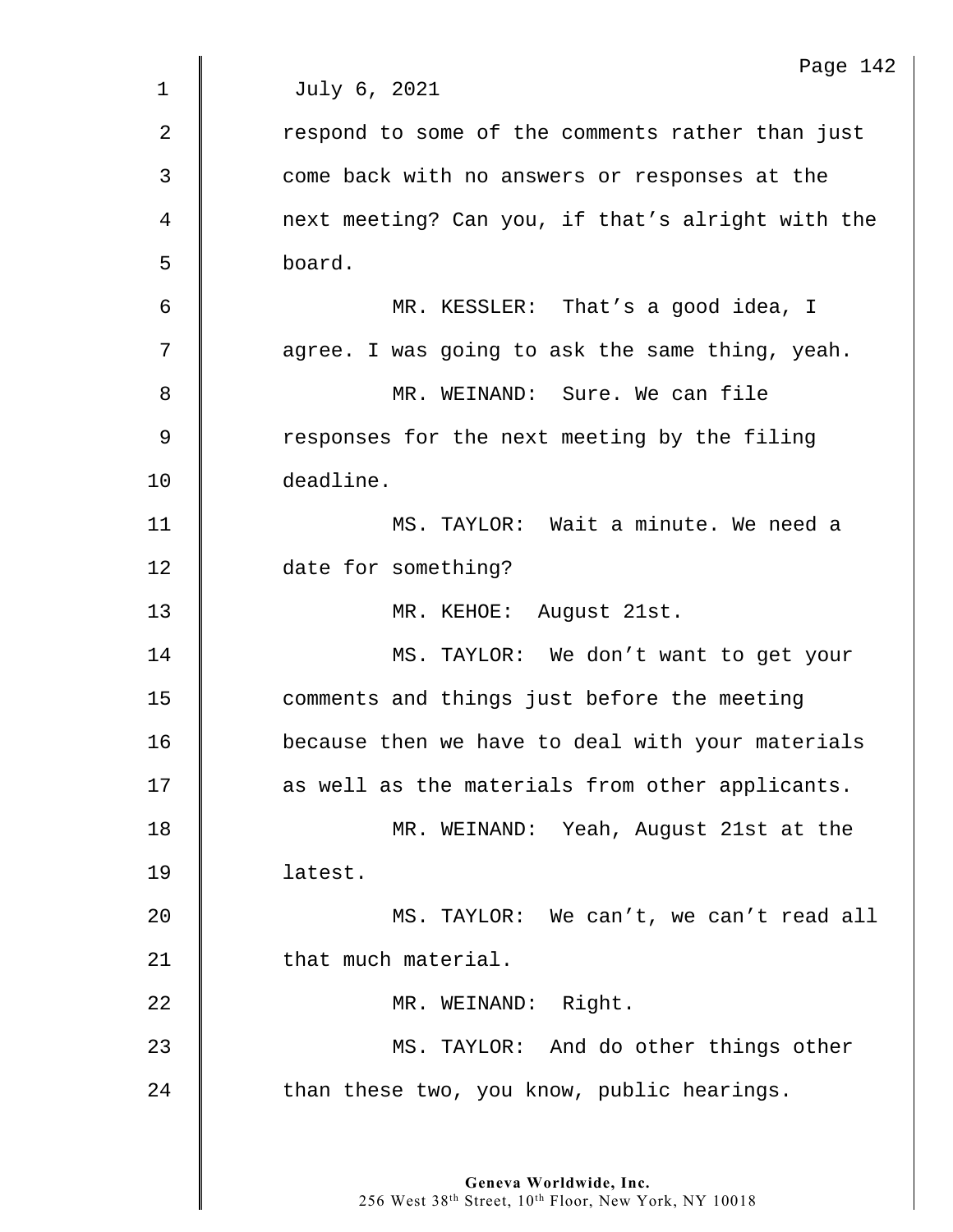|                | Page 143                                         |
|----------------|--------------------------------------------------|
| $\mathbf 1$    | July 6, 2021                                     |
| $\overline{2}$ | MR. WEINAND: Understood.                         |
| 3              | MS. TAYLOR: It's just becoming a bit             |
| 4              | much.                                            |
| 5              | MR. WEINAND: Sure.                               |
| 6              | MS. TAYLOR: Okay. So we need them                |
| 7              | earlier.                                         |
| 8              | MR. ROTHFEDER: I just wanted to put on           |
| $\mathsf 9$    | the record and tell the public that we've also   |
| 10             | raised the issue of site prioritization --       |
| 11             | MS. TAYLOR: Yes.                                 |
| 12             | MR. ROTHFEDER: $-$ as a board, and we            |
| 13             | are planning to send a memo to the town council  |
| 14             | about it, our feelings about it.                 |
| 15             | MS. TAYLOR: We're thinking of asking             |
| 16             | them to do a moratorium, but we're not sure abou |
| 17             | that. Did you already --                         |
| 18             | MR. KESSLER: Okay. Madam Chair, I move           |
| 19             | that we adjourn, that's what we're going to do,  |
| 20             | right, is adjourn? We're going to adjourn this   |
| 21             | public hearing to our August 31st meeting.       |
| 22             | MR. BIANCHI: Second.                             |
| 23             | MS. TAYLOR: On the question, all in              |
| 24             | favor?                                           |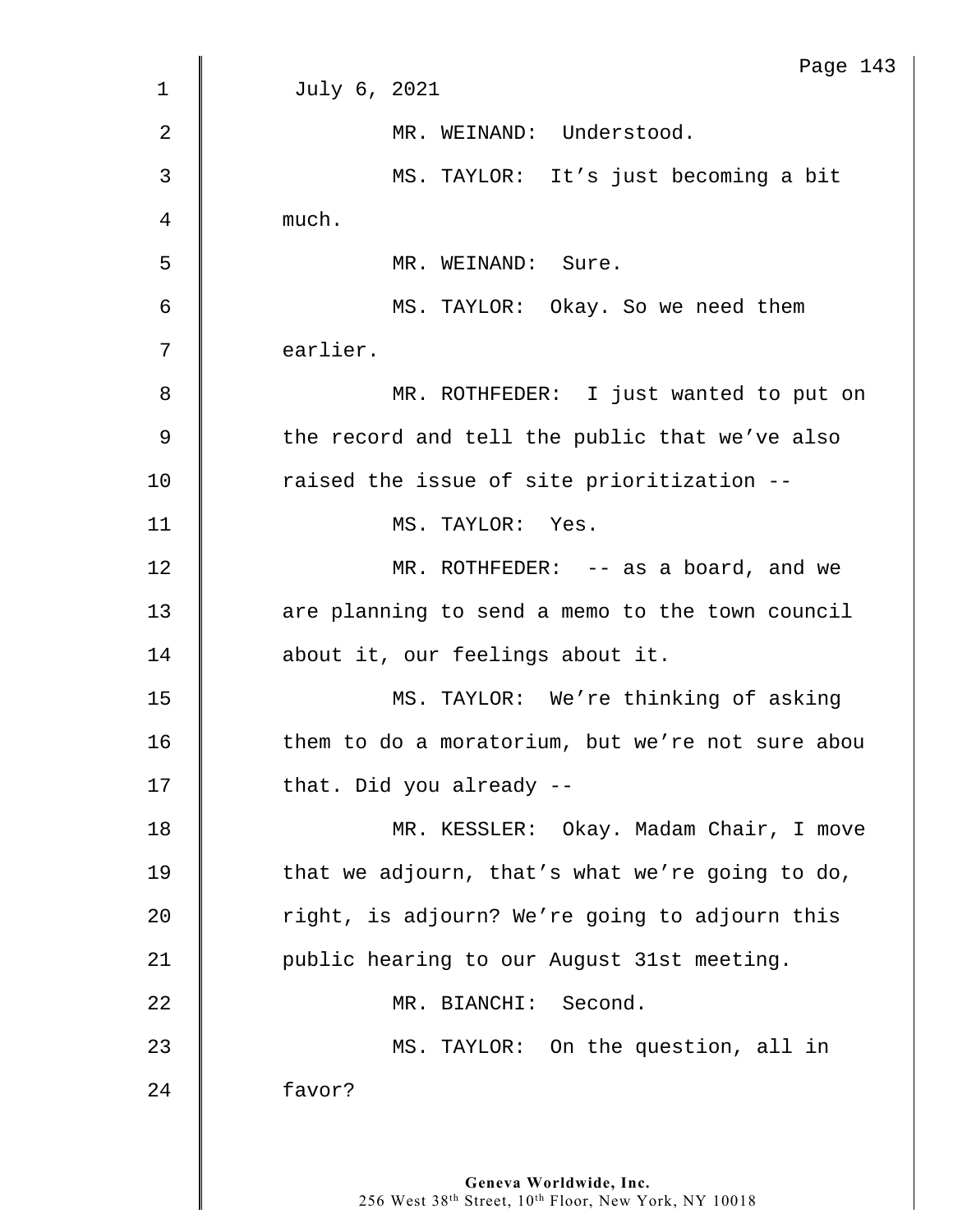|    | Page 144                                         |
|----|--------------------------------------------------|
| 1  | July 6, 2021                                     |
| 2  | MULTIPLE: Aye.                                   |
| 3  | MS. TAYLOR: Opposed? Okay, fine, thank           |
| 4  | you.                                             |
| 5  | MR. KEHOE: Page two.                             |
| 6  | MS. TAYLOR: You want to take a five              |
| 7  | minute break?                                    |
| 8  | UNIDENTIFIED FEMALE: Yes, please.                |
| 9  | MS. TAYLOR: Yes, go ahead, yes, okay,            |
| 10 | let's take a five minute break.                  |
| 11 | [OFF THE RECORD]                                 |
| 12 | [ON THE RECORD]                                  |
| 13 | MS. TAYLOR: Okay, folks, we're back,             |
| 14 | alright. We're going to go to the final area of  |
| 15 | the -- no, actually not, not final.              |
| 16 | MR. KESSLER: No, it's not. Wishful               |
| 17 | thinking.                                        |
| 18 | MS. TAYLOR: The next area, which is old          |
| 19 | business. This is PB 2020-10, the application of |
| 20 | Cortlandt CSG, LLC, for the property of 202      |
| 21 | Cortlandt LLC for site development plan approval |
| 22 | and a special permit and for tree removal and    |
| 23 | steep slope permits for a proposed 2.3 megawatt  |
| 24 | community solar power system, located on an      |
|    |                                                  |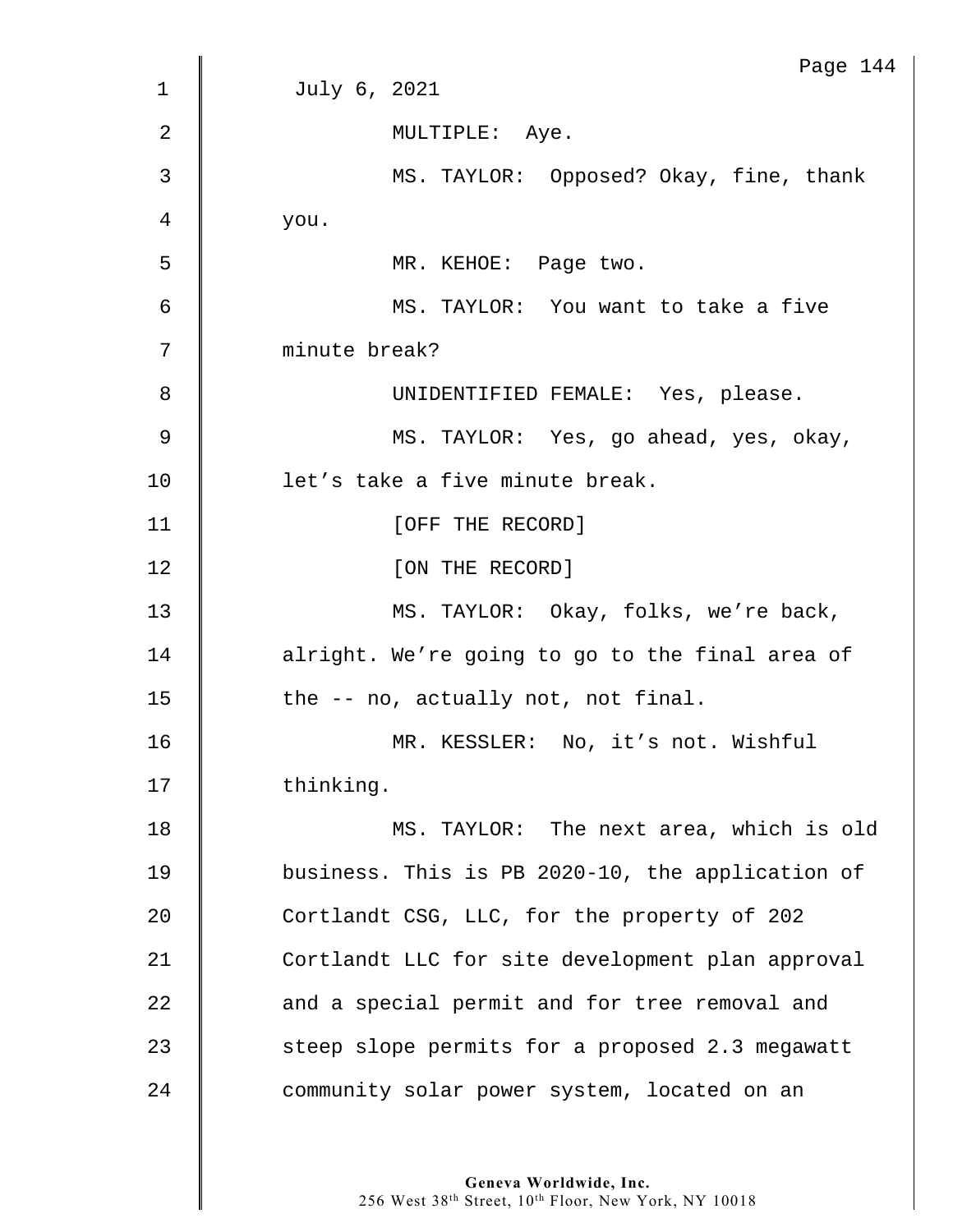|              | Page 145                                          |
|--------------|---------------------------------------------------|
| $\mathbf 1$  | July 6, 2021                                      |
| 2            | approximately 34.86-acre parcel of property       |
| $\mathsf{3}$ | located on the north side of Route 202, west of   |
| 4            | Lexington Avenue. The latest revised drawings May |
| 5            | 20, 2021. Okay.                                   |
| 6            | MR. BRAD SCHWARTZ: Good evening again,            |
| 7            | Madam Chair, members of the Board, Brad Schwartz  |
| 8            | from Zarin & Steinmetz, just for the record.      |
| 9            | Kiran is out of town tonight. I'm joined by Nick  |
| 10           | Walsh, the vice president of development from     |
| 11           | Dimension. I believe you have a negative          |
| 12           | declaration before your board tonight. We're      |
| 13           | simply here to ask for the adoption of the neg    |
| 14           | dec. This is not site plan approval. After the    |
| 15           | neg dec, we would go to the town board for a      |
| 16           | special permit. If and when the special permit is |
| 17           | approved, we come back to the planning board to   |
| 18           | complete site plan review.                        |
| 19           | MR. KIMMERLING: Madam Chair, I'd like             |
| 20           | to move that we adopt the negative declaration    |
| 21           | and send this back to the town board for          |
| 22           | consideration of a special permit.                |
| 23           | MS. TAYLOR: Okay.                                 |
| 24           | MR. KESSLER: Second.                              |
|              |                                                   |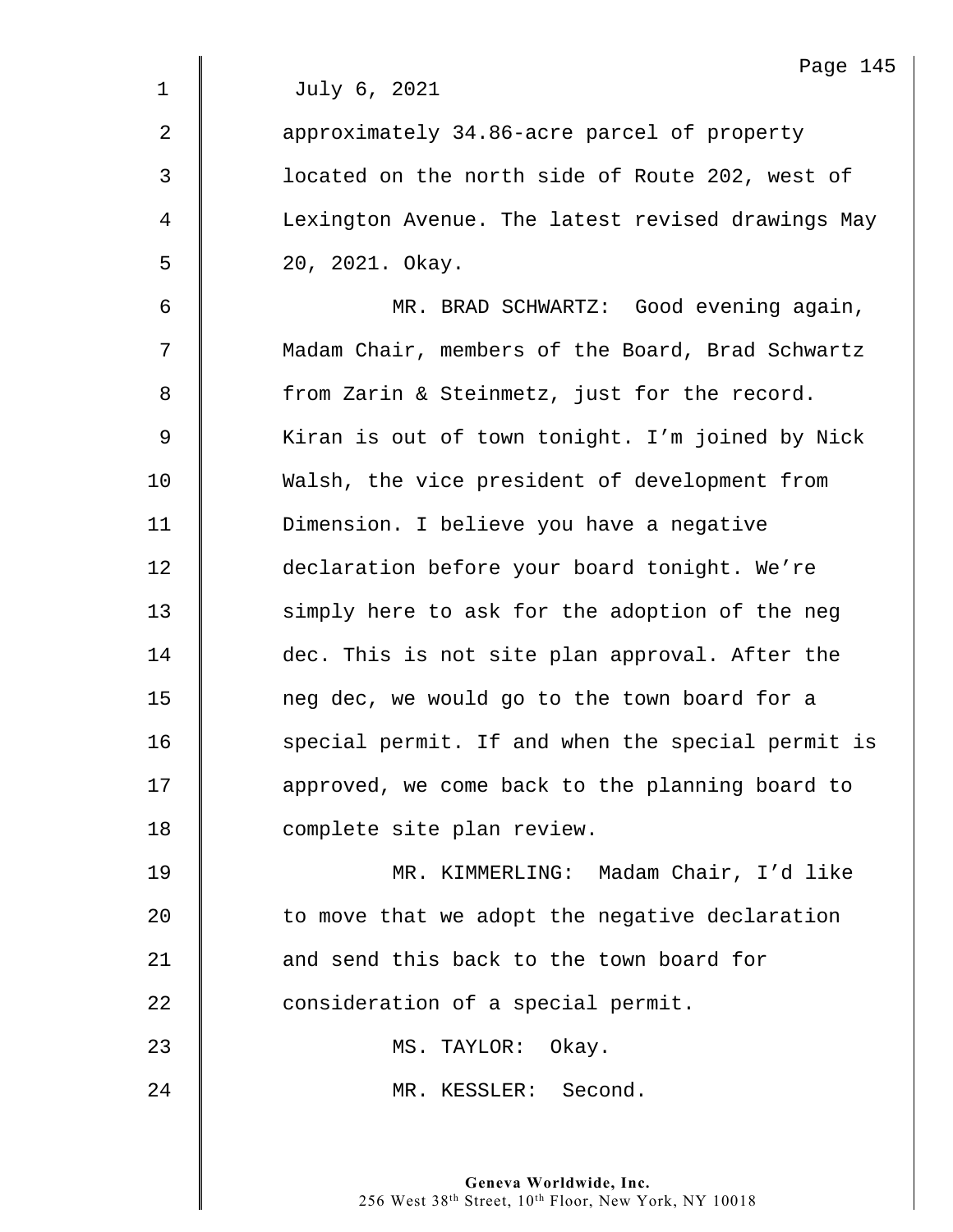|                | Page 146                                         |
|----------------|--------------------------------------------------|
| $\mathbf 1$    | July 6, 2021                                     |
| $\overline{2}$ | MS. TAYLOR: Thank you. On the question,          |
| 3              | all in favor?                                    |
| 4              | MULTIPLE: Aye.                                   |
| 5              | MS. TAYLOR: Opposed? Okay.                       |
| 6              | MR. SCHWARTZ: Good night. Thank you.             |
| 7              | MS. TAYLOR: Good night.                          |
| 8              | MR. KESSLER: Thank you. Do we need a             |
| $\mathsf 9$    | motion to refer back or anything?                |
| 10             | MS. TAYLOR: Moving on to PB 1-16, the            |
| 11             | application of Pomona Development, LLC for       |
| 12             | preliminary plat approval and for --             |
| 13             | MR. JAMES ANNICCHIARICO: Good evening.           |
| 14             | MS. TAYLOR: -- and I didn't finish               |
| 15             | reading.                                         |
| 16             | MR. ANNICCHIARICO:<br>Sorry.                     |
| 17             | MS. TAYLOR: I was just stopping because          |
| 18             | somebody was talking louder than I was talking.  |
| 19             | Okay. The application of Pomona Development, LLC |
| 20             | for preliminary plat approval and for steep      |
| 21             | slope, wetland and tree removal permits for a    |
| 22             | proposed three-lot major subdivision of an       |
| 23             | approximately 16.78-acre parcel of property      |
| 24             | located on the south side of Revolutionary Road, |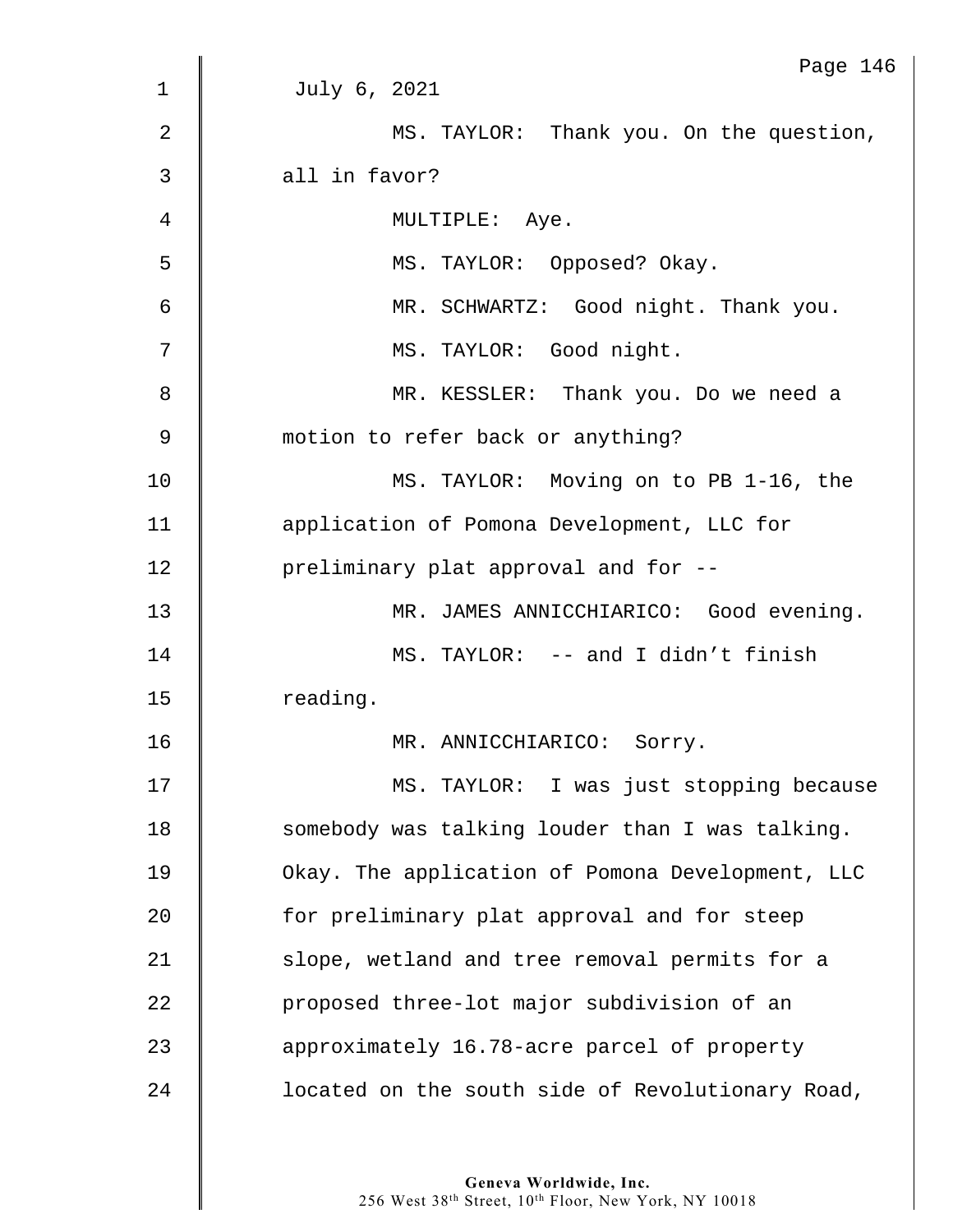|                | Page 147                                          |
|----------------|---------------------------------------------------|
| $\mathbf 1$    | July 6, 2021                                      |
| $\overline{2}$ | 500 feet south of Eton Lane. The drawings are     |
| 3              | dated May 19, 2021. Yes.                          |
| 4              | MR. ANNICCHIARICO: Good evening, Jim              |
| 5              | Annicchiarico, with Cronin Engineering,           |
| 6              | representing Pomona Development in the three-lot  |
| 7              | subdivision. So first, let me apologize for not   |
| 8              | being able to attend the site walk. It was my     |
| $\mathsf 9$    | daughter's high school graduation party, so no    |
| 10             | getting out of that.                              |
| 11             | So, I did speak with Chris this week              |
| 12             | about some of the comments or discussions at the  |
| 13             | site walk. One of them I believe was some         |
| 14             | discussion about the location of one of the       |
| 15             | houses to the left. None of them are set in       |
| 16             | stone, obviously. The house obviously has to be   |
| 17             | within the zoning envelope. They can be tweaked,  |
| 18             | but if you have any other issues that you'd like  |
| 19             | to discuss, I'll try to answer them.              |
| 20             | MR. BIANCHI: That was one of my                   |
| 21             | comments too was when I asked how are the houses  |
| 22             | sitting, but they were not definitely going to be |
| 23             | where they were shown. And that leads into if you |
| 24             | don't know where they are, how do you know what   |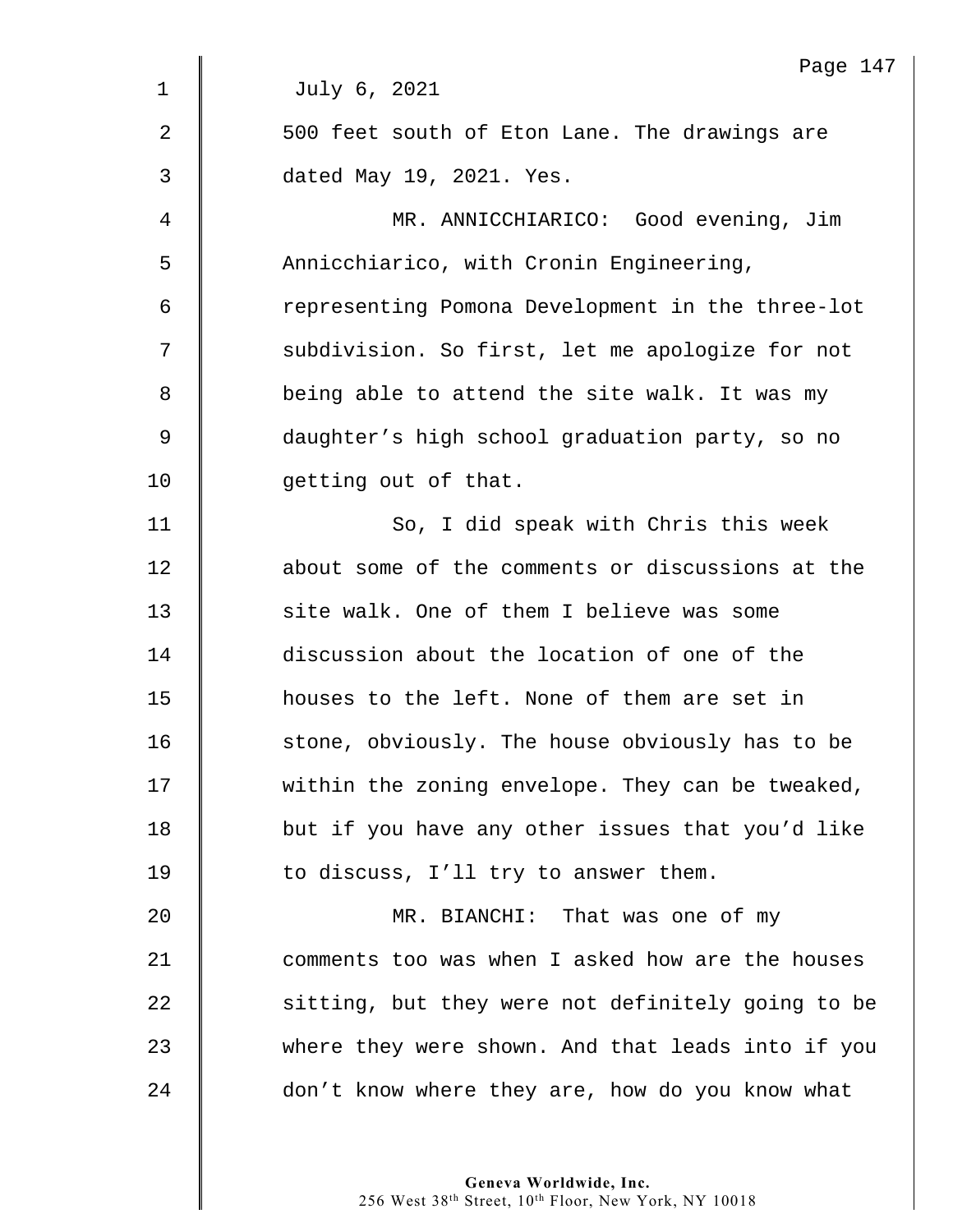|                | Page 148                                          |
|----------------|---------------------------------------------------|
| 1              | July 6, 2021                                      |
| $\overline{2}$ | the impact is going to be, again with the trees.  |
| $\mathfrak{Z}$ | There was a substantial amount of trees involved  |
| 4              | here as well.                                     |
| 5              | MR. ANNICCHIARICO: Right. I mean --               |
| 6              | MR. BIANCHI: So I think you've got to             |
| 7              | nail down pretty closely to where the houses are  |
| 8              | going to be located so you can have the trees     |
| $\mathsf 9$    | looked at.                                        |
| 10             | MR. ANNICCHIARICO: Well, I think the              |
| 11             | lot to the left, the lot in question, is the lot  |
| 12             | with the most amount of trees on it. The other    |
| 13             | two lots, most of the area is already cleared.    |
| 14             | MR. BIANCHI: That's true.                         |
| 15             | MR. ANNICCHIARICO: But, you know, we've           |
| 16             | gone from, obviously the first go around with six |
| 17             | lots and I believe with that we were proposing to |
| 18             | remove 242 trees. The three lot subdivision now   |
| 19             | only proposes to remove 87, many of which are on  |
| 20             | the access drive coming up the stem. And          |
| 21             | obviously, many are on lot one as well. You know, |
| 22             | obviously, site plan, you know, actual site plans |
| 23             | will have to be submitted for building permits.   |
| 24             | At that time, the actual number of trees for each |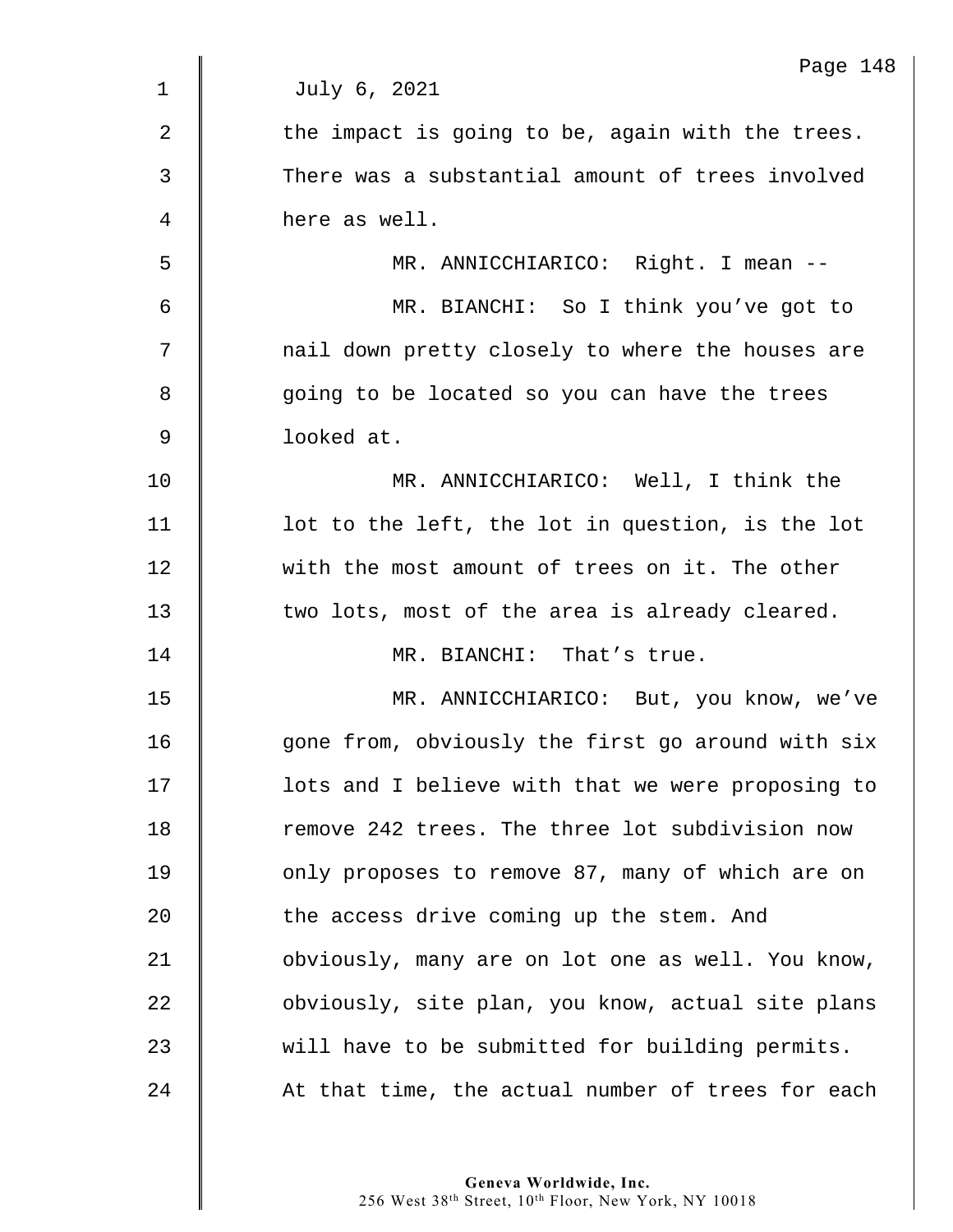|             | Page 149                                          |
|-------------|---------------------------------------------------|
| $\mathbf 1$ | July 6, 2021                                      |
| 2           | lot would be calculated and the tree permit would |
| 3           | be based on that and replanting plans and things  |
| 4           | like that would follow for each individual lot.   |
| 5           | MR. BIANCHI: But --                               |
| 6           | MR. KIMMERLING: Yeah, there was an old            |
| 7           | tree survey done, right? For that one?            |
| 8           | MR. KEHOE: Well, I don't exactly agree            |
| 9           | with Jim. Just, you know, we talked about this a  |
| 10          | little, but in the sense that the house locations |
| 11          | are general in what the planning board looks at.  |
| 12          | And I know that you have them on your drawing as  |
| 13          | general and they may not have been exactly marked |
| 14          | in the field correctly with the pink flags. But   |
| 15          | that doesn't matter to me as much, but on your    |
| 16          | plan, where those houses are, I think we probably |
| 17          | already have it, you showing the exact number of  |
| 18          | trees that are going to be removed for those      |
| 19          | three houses based on your conceptual locations,  |
| 20          | correct?                                          |
| 21          | MR. ANNICCHIARICO: That's correct.                |
| 22          | MR. KEHOE: So the planning board will             |
| 23          | actually issue the tree removal permit. And so,   |
| 24          | and you and I discussed if you don't pull a       |
|             |                                                   |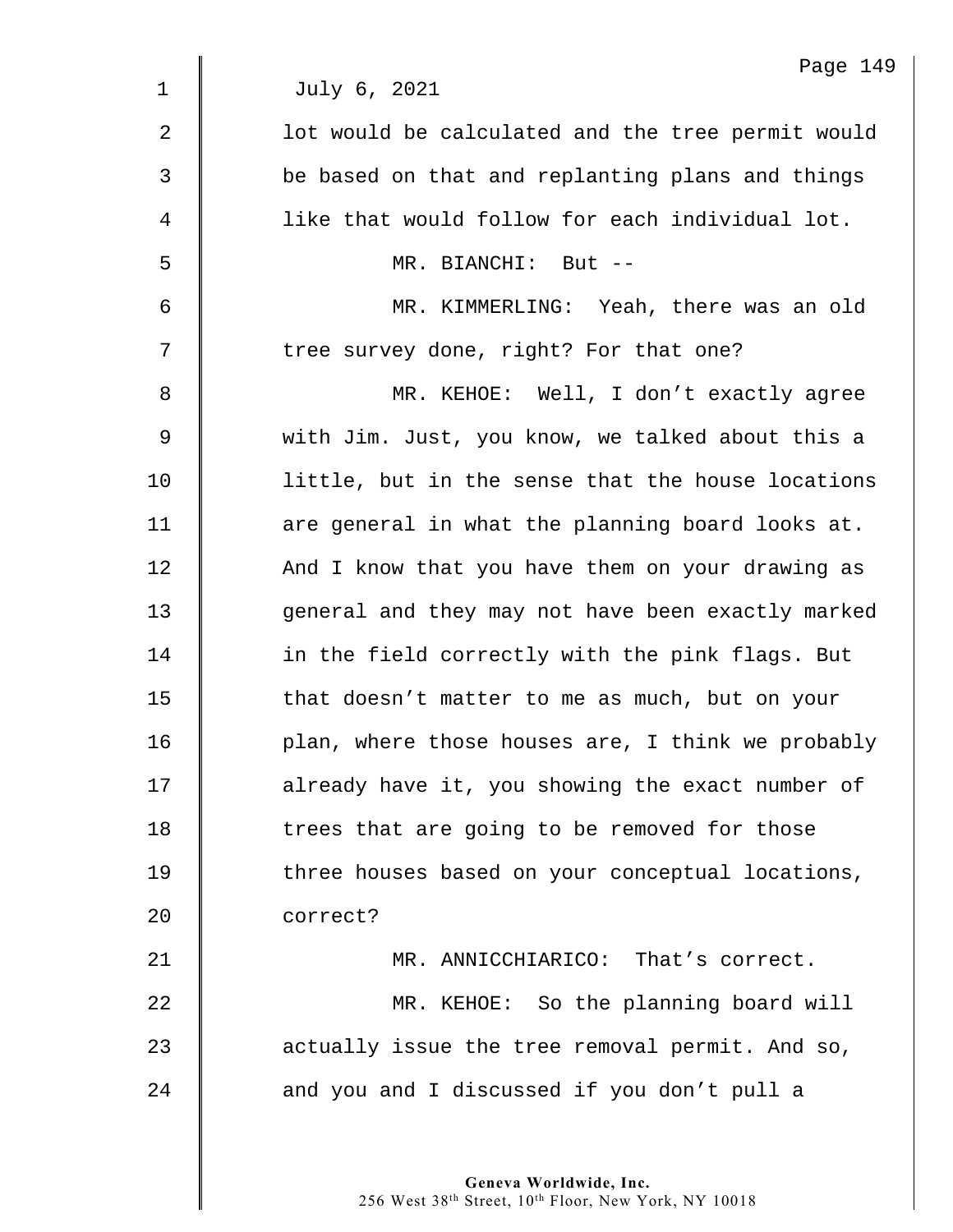1 July 6, 2021

2 Soulding permit on one of those houses for 18 3 months or 24 months, then the code enforcement 4 | office may review that tree removal permit and 5 may modify it or have to issue it again. But the 6 planning board wants to know exactly, based on 7  $\parallel$  your conceptual locations how many trees are 8 | qoing to be removed. And you've shown that I 9 Solut in one of your site plans. And maybe that's 10 | the number 87. 11 | MR. ANNICCHIARICO: That is correct. 12 || MR. KEHOE: Right. 13 MR. ANNICCHIARICO: I mean if I move a 14 house ten feet, I don't think it's going to 15 **deg 15** change the number of trees to be moved 16 significantly. 17 | MR. KEHOE: But, but what we your client 18 | said to the Board is that he wanted you to move 19 **that house on the left.** 20 MR. ANNICCHIARICO: Right. 21 | MR. KEHOE: So if you're going to move 22 **that house on the left because that's what your** 23 client asked, then you have to just recalculate  $24$   $\parallel$  the tree impacts, if any, when you relocate that

> **Geneva Worldwide, Inc.**  256 West 38th Street, 10th Floor, New York, NY 10018

Page 150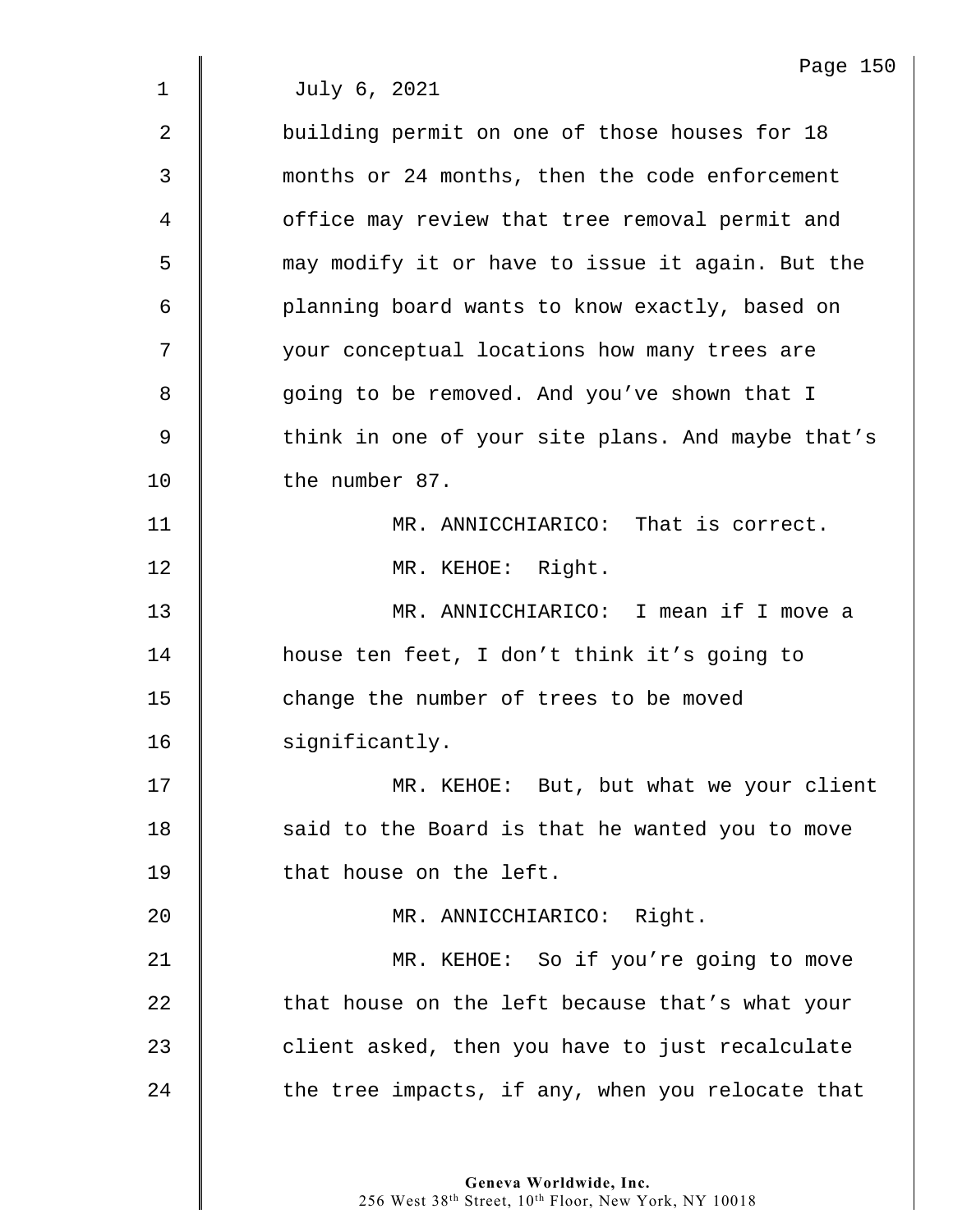|             | Page 151                                          |
|-------------|---------------------------------------------------|
| $\mathbf 1$ | July 6, 2021                                      |
| 2           | house.                                            |
| 3           | MR. ANNICCHIARICO: Correct.                       |
| 4           | MR. KEHOE: Yeah.                                  |
| 5           | MR. BIANCHI: But who did the survey               |
| 6           | though?                                           |
| 7           | MR. KEHOE: Oh, sorry, Bartlett trees.             |
| 8           | MR. BIANCHI: Oh, they did?                        |
| 9           | MR. ANNICCHIARICO: Yes.                           |
| 10          | MR. KEHOE: Yeah, and I think what -- I            |
| 11          | guess one thing that the Board needs to know and  |
| 12          | maybe Jim can get it to us, some analysis, right. |
| 13          | I'm proposing to remove 87 trees based on the old |
| 14          | tree survey, 20 of them are this size and 20 of   |
| 15          | them are that size, or something so the Board can |
| 16          | determine if they think that's enough information |
| 17          | or they want Trevor to go back out one more time. |
| 18          | MR. BIANCHI: Right. That's what I was             |
| 19          | suggesting.                                       |
| 20          | MR. ANNICCHIARICO: I could certainly              |
| 21          | give you that information for each lot. I could   |
| 22          | break it down to even the number of trees to      |
| 23          | remove for the access drive, for the driveways,   |
| 24          | for the house locations, I could do that.         |
|             |                                                   |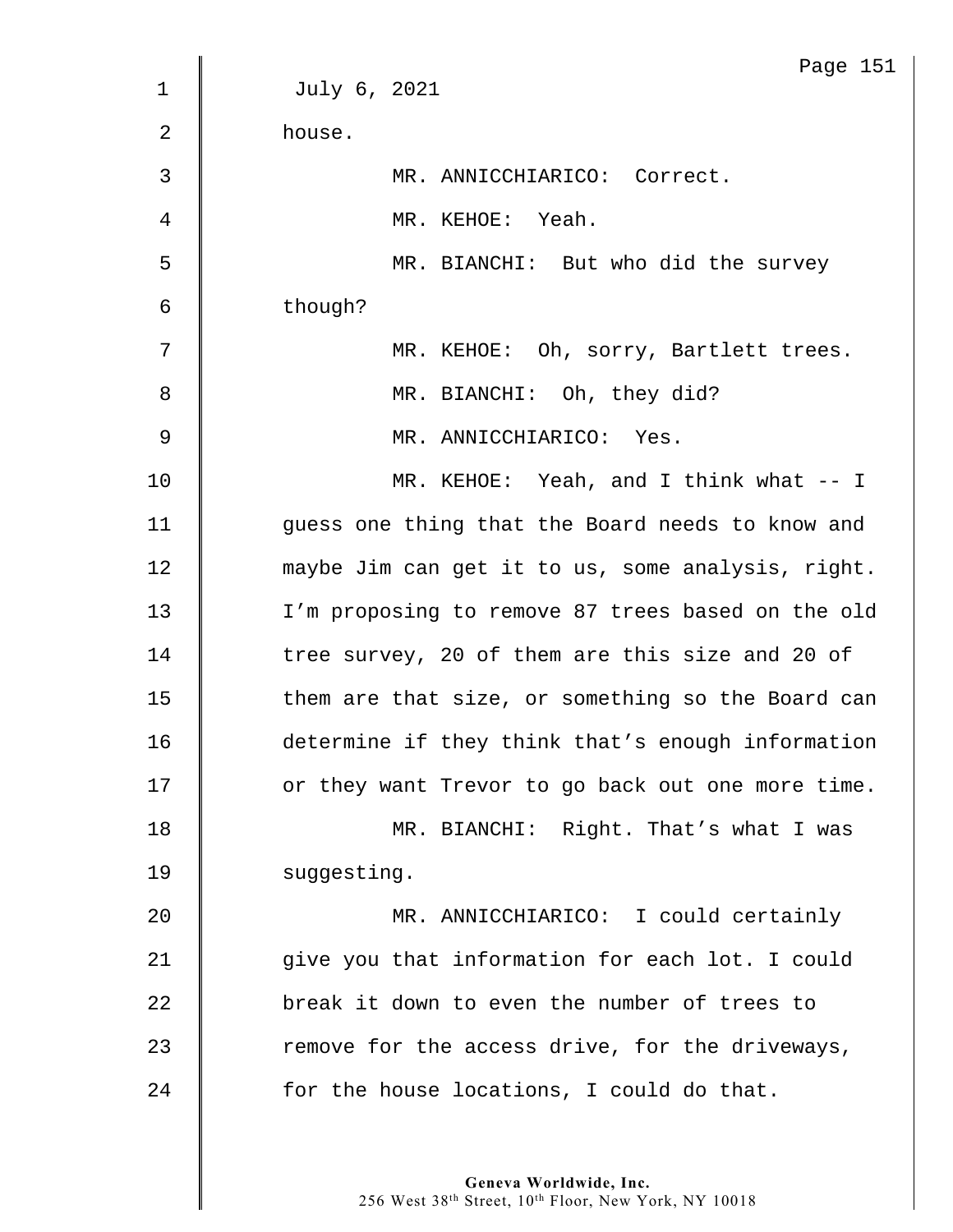|             | Page 152                                          |
|-------------|---------------------------------------------------|
| $\mathbf 1$ | July 6, 2021                                      |
| 2           | MR. PREZIOSI: I think the Board should            |
| 3           | follow the similar process that played out with   |
| 4           | the recent subdivision on Teatown Road, three lot |
| 5           | subdivision. How many trees are coming down for   |
| 6           | each lot and how many trees are coming down for   |
| 7           | the common plan development.                      |
| 8           | MR. ANNICCHIARICO: Okay.                          |
| 9           | MR. KESSLER: And I would just suggest,            |
| 10          | just take a look at lot three also, make sure     |
| 11          | there's enough room for a backyard, maybe move it |
| 12          | further away from the steep slopes.               |
| 13          | MR. ANNICCHIARICO: Sure.                          |
| 14          | MR. KESSLER: Because it looks like                |
| 15          | there might be some room to move it a little bit  |
| 16          | further away from the wetland buffer as well as   |
| 17          | the steep slopes.                                 |
| 18          | MR. PREZIOSI: I just wanted to make a             |
| 19          | quick comment on steep slopes. We've been         |
| 20          | encouraging developers now to use the following   |
| 21          | gradients, 15 to 25 and then 25 to 35 percent, 35 |
| 22          | percent and greater. The town code for tree       |
| 23          | removal requires a two-to-one replacement for     |
| 24          | trees removed on a steep slope, but defines steep |
|             |                                                   |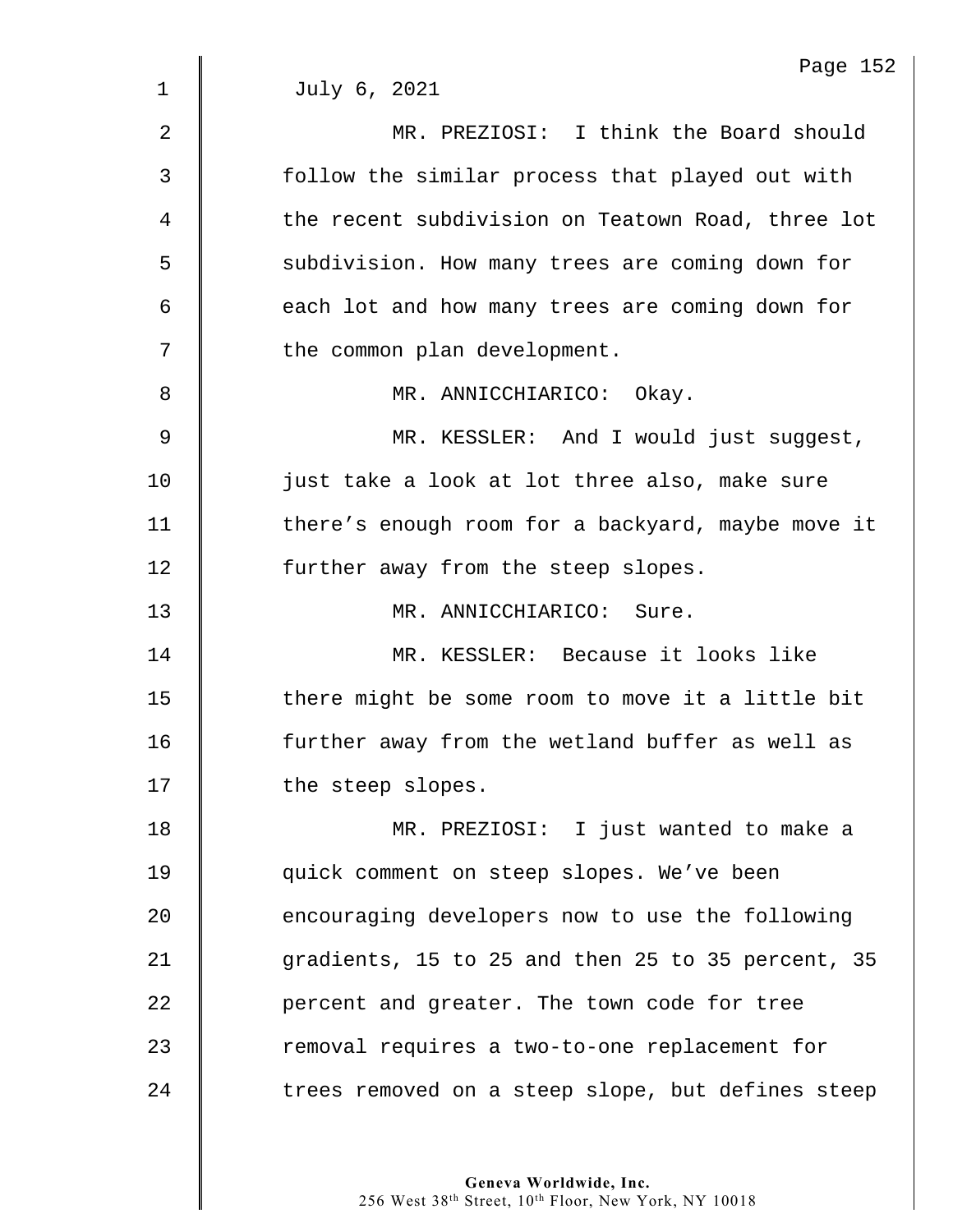|             | Page 153                                          |
|-------------|---------------------------------------------------|
| 1           | July 6, 2021                                      |
| 2           | slope at 25 percent. Our steep slope ordinance    |
| 3           | defines slopes from 15 to 23 percent and then     |
| 4           | greater than 35 percent. So by making that little |
| 5           | subcategory, it helps with their replanting plan  |
| 6           | requirements.                                     |
| 7           | MR. KESSLER: Right.                               |
| 8           | MR. PREZIOSI: But only provide the                |
| $\mathsf 9$ | steep slope analysis for the areas that are being |
| 10          | proposed for disturbance, not the entire site.    |
| 11          | MR. ANNICCHIARICO: Got it.                        |
| 12          | MS. TAYLOR: Is this a change that's               |
| 13          | just for this application?                        |
| 14          | MR. PREZIOSI: No, it's a common comment           |
| 15          | that we put together in our technical memos after |
| 16          | we go through the preliminary reviews.            |
| 17          | MS. TAYLOR: Alright.                              |
| 18          | MR. ANNICCHIARICO: Yeah, I mean I've              |
| 19          | not received a technical comment memo yet. I know |
| 20          | Mike's been busy. But what we would like to do is |
| 21          | at least set up a public hearing for, I guess in  |
| 22          | August what would be the September meeting.       |
| 23          | MS. TAYLOR: What's the timeline for the           |
| 24          | stuff you haven't submitted yet that you've got   |
|             |                                                   |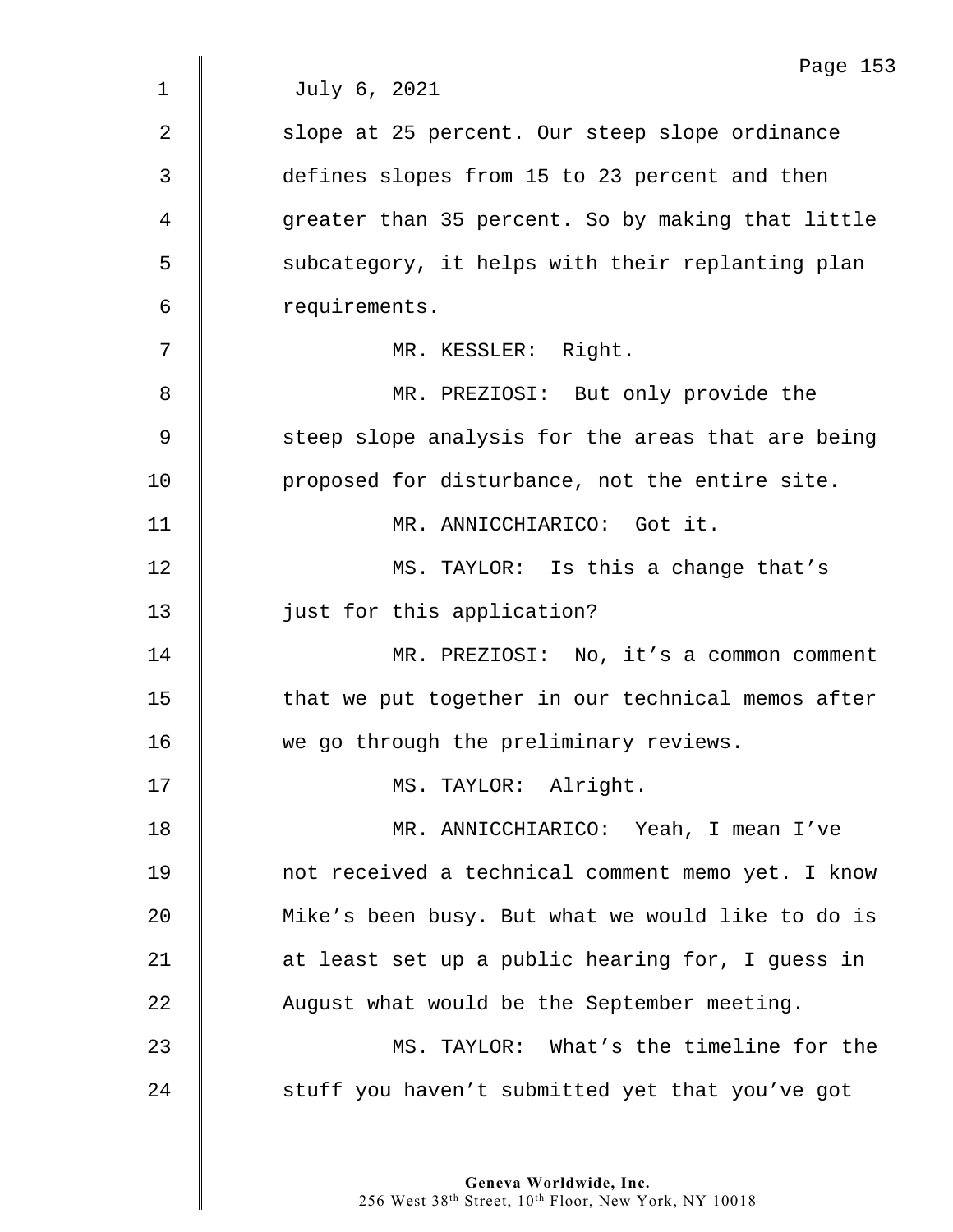|                | Page 154                                         |
|----------------|--------------------------------------------------|
| $\mathbf 1$    | July 6, 2021                                     |
| $\overline{2}$ | to work on?                                      |
| 3              | MR. ANNICCHIARICO: Since the last                |
| 4              | submission, I haven't received a technical memo  |
| 5              | yet.                                             |
| 6              | MS. TAYLOR: [unintelligible] [02:59:12]          |
| 7              | plan on having a public hearing?                 |
| 8              | MR. KEHOE: But don't forget, the                 |
| 9              | meeting is 7 weeks away.                         |
| 10             | MR. BIANCHI: Right.                              |
| 11             | MR. PREZIOSI: You'll have a technical            |
| 12             | memo before the August meeting, yes.             |
| 13             | MS. TAYLOR: Everybody keeps saying               |
| 14             | before the August meeting. How far in advance of |
| 15             | the August meeting?                              |
| 16             | MR. KEHOE: It's always ten days,                 |
| 17             | Loretta. It's August 21st everything has to be   |
| 18             | in.                                              |
| 19             | MS. TAYLOR: Okay.                                |
| 20             | MR. KEHOE: And then, I understand your           |
| 21             | concern. There's a lot of stuff. But that means  |
| 22             | you'll have ten days prior to the August 31st    |
| 23             | meeting, you'll get a packet delivered and       |
| 24             | everything will be in there.                     |
|                |                                                  |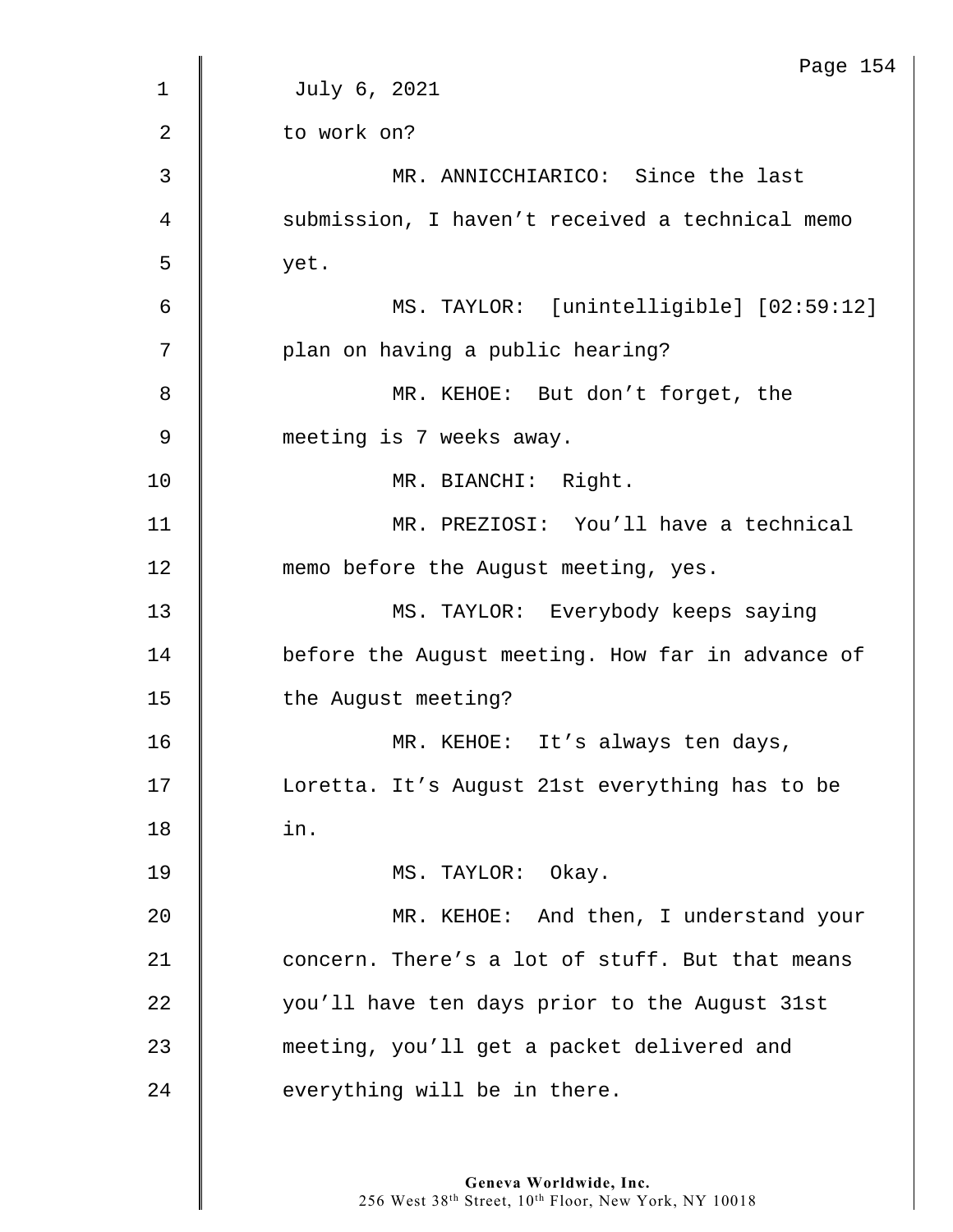|    | Page 155                                          |
|----|---------------------------------------------------|
| 1  | July 6, 2021                                      |
| 2  | Now, one of the issues what will be in            |
| 3  | there will be the Hudson Wellness and all of this |
| 4  | over stuff, but there's a lot of stuff.           |
| 5  | MS. TAYLOR: Well, some [unintelligible]           |
| 6  | [02:59:51] are going to get [unintelligible]      |
| 7  | [02:59:52], I can tell you that. That happens,    |
| 8  | not in ten days. Okay. Can you get it in any      |
| 9  | sooner than that? Voluntarily so.                 |
| 10 | MR. ANNICCHIARICO: Yeah. Of course. I             |
| 11 | would try.                                        |
| 12 | MS. TAYLOR: The sooner the better.                |
| 13 | MR. ANNICCHIARICO: I would get it in as           |
| 14 | soon as I could, yeah.                            |
| 15 | MS. TAYLOR: Okay.                                 |
| 16 | MR. ANNICCHIARICO: My client is going             |
| 17 | to be out of the --                               |
| 18 | MS. TAYLOR: I'm not pushing you to do             |
| 19 | something that would get the Board in trouble.    |
| 20 | But it would be really nice if you could          |
| 21 | voluntarily step it up a little bit. Okay. Thank  |
| 22 | you so much.                                      |
| 23 | MR. BIANCHI: Madam Chair, I move that             |
| 24 | we refer this back and set a public hearing for   |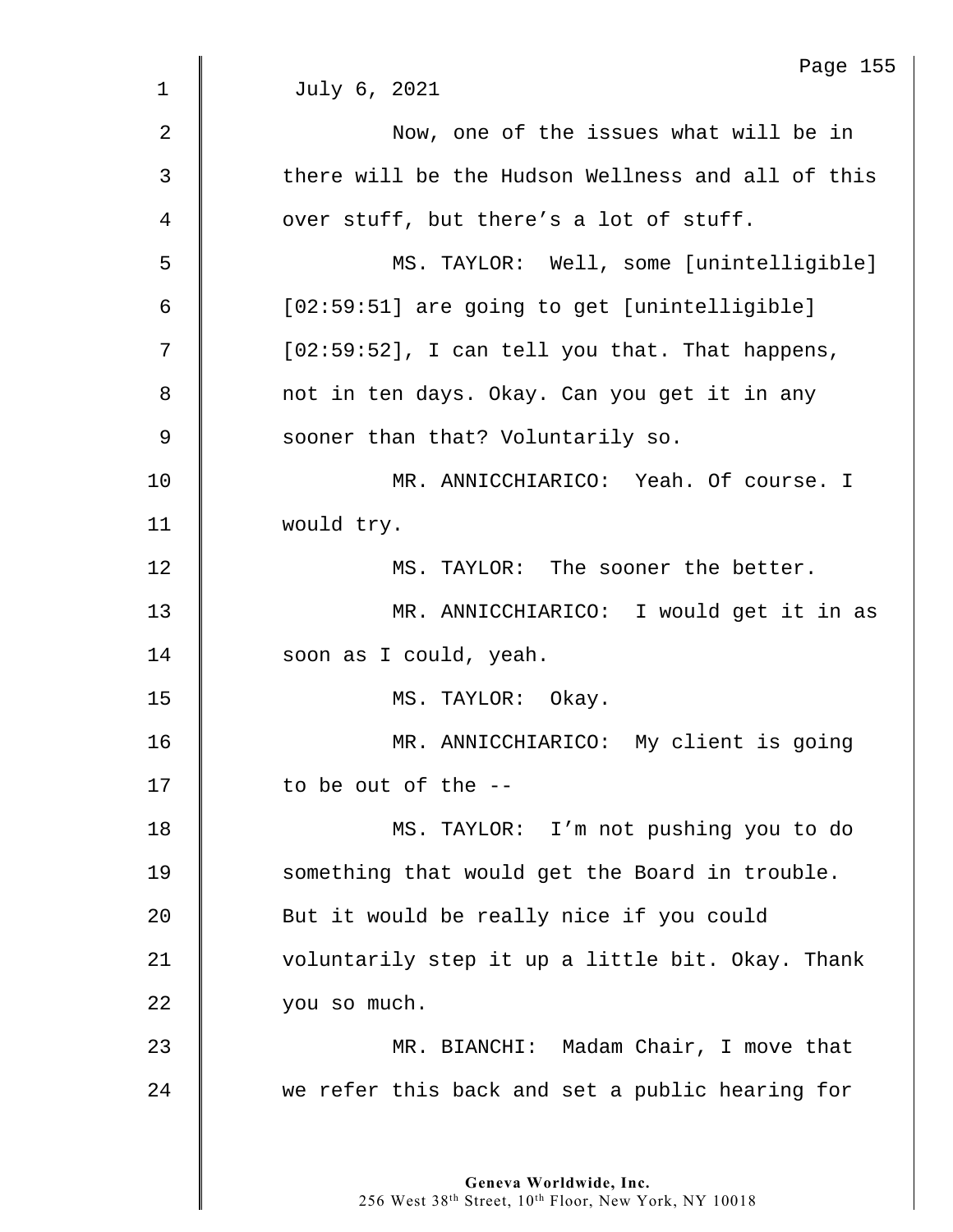|                | Page 156                                          |
|----------------|---------------------------------------------------|
| 1              | July 6, 2021                                      |
| $\overline{2}$ | the next meeting, August 31st.                    |
| 3              | MR. KESSLER: Second.                              |
| 4              | MR. KIMMERLING: Second.                           |
| 5              | MS. TAYLOR: Okay. On the question, all            |
| 6              | opposed -- excuse me, all in favor?               |
| 7              | MULTIPLE: Aye.                                    |
| 8              | MS. TAYLOR: All opposed? Okay. Alright.           |
| 9              | Thank you so much.                                |
| 10             | MR. ANNICCHIARICO: Thank you very much.           |
| 11             | MS. TAYLOR: It's just getting late.               |
| 12             | Moving on to the next item, it is the PB 2020-6,  |
| 13             | the application of Palisades Enterprises, LLC for |
| 14             | site plan approval, a special permit and tree     |
| 15             | removal and steep slope permits for a proposed    |
| 16             | 2,940 square foot gas station and convenience     |
| 17             | store with six fuel pumps on an approximately     |
| 18             | 1.7-acre parcel of property located at 2058 East  |
| 19             | Main Street, Cortlandt Boulevard. Latest revised  |
| 20             | drawings are August 19, 2020.                     |
| 21             | MR. JOHN CANNING: Madam Chair.                    |
| 22             | MS. TAYLOR: Yes.                                  |
| 23             | MR. CANNING: Good evening, members of             |
| 24             | the Board. For the record, John Canning with      |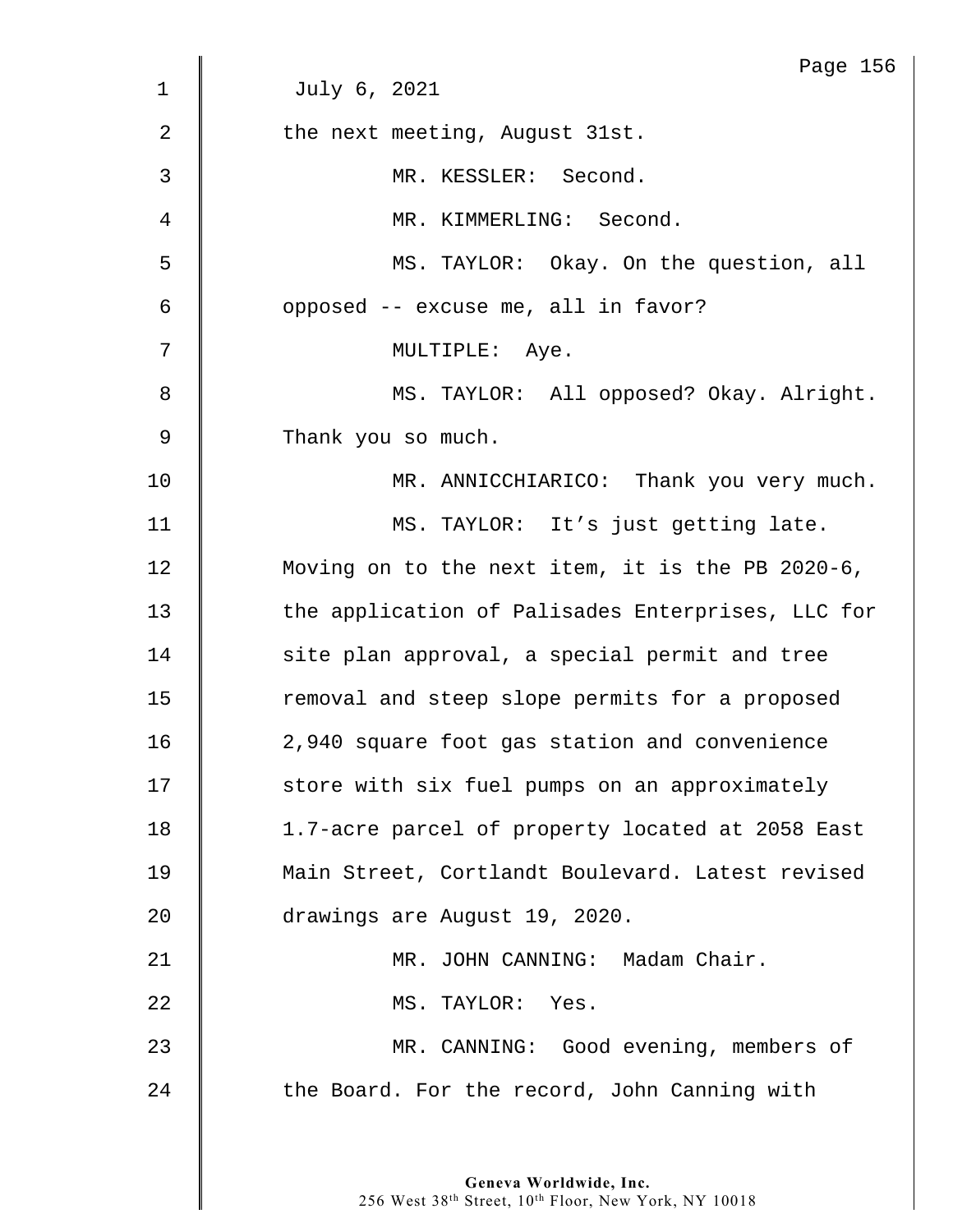|                | Page 157                                          |
|----------------|---------------------------------------------------|
| $\mathbf 1$    | July 6, 2021                                      |
| $\overline{2}$ | Kimley Horn.                                      |
| 3              | MS. TAYLOR: Yes.                                  |
| 4              | MR. CANNING: It's good to see a number            |
| 5              | of old faces and some new. I apologize that it    |
| 6              | has taken us this long to get back to you. It's a |
| 7              | complicated project, this one, at a challenging   |
| 8              | intersection. We've been working diligently with  |
| 9              | New York State Department of Transportation to    |
| 10             | try and find a viable solution that would be      |
| 11             | beneficial to all.                                |
| 12             | We did revise our traffic study based on          |
| 13             | your traffic consultant's comments and            |
| 14             | resubmitted it in I think it was October. We have |
| 15             | also reviewed the comments that we received       |
| 16             | recently from your traffic consultant. They seem  |
| 17             | mostly minor, which is good to see. I think there |
| 18             | were a couple of issues on possibly an impact on  |
| 19             | the westbound left turn lane, which we could      |
| 20             | mitigate by taking some of the time back,         |
| 21             | assuming that we get a traffic signal installed.  |
| 22             | I'll talk about that in a moment, if we take some |
| 23             | of the time back from some of the other           |
| 24             | movements, we can improve the westbound left      |
|                |                                                   |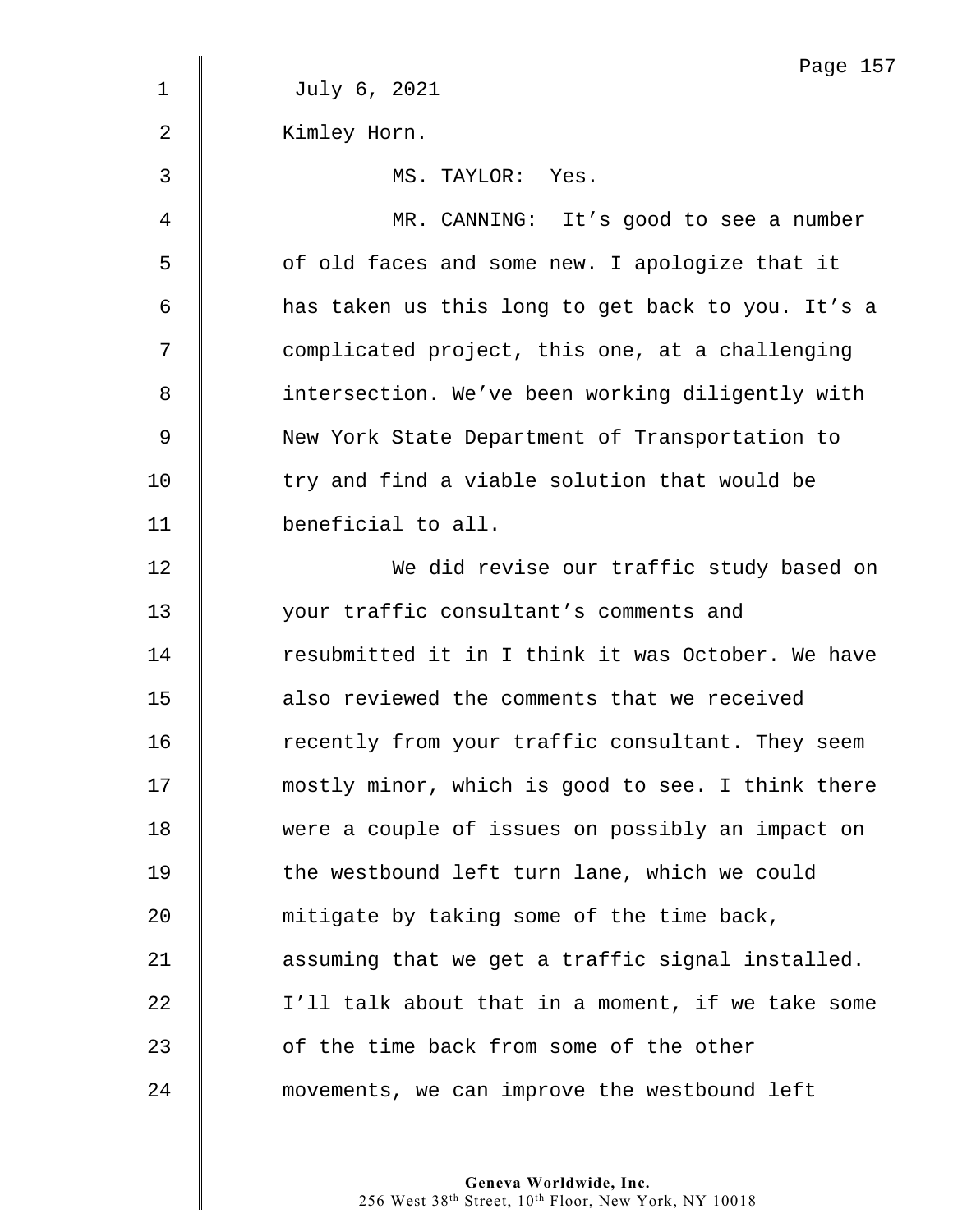|                | Page 158                                          |
|----------------|---------------------------------------------------|
| 1              | July 6, 2021                                      |
| $\overline{2}$ | turn. The traffic signal will make the            |
| 3              | intersection much better if you're trying to get  |
| 4              | off the parkway.                                  |
| 5              | Another comment was the post occupancy            |
| 6              | monitoring plan and I've spoken with my client    |
| 7              | and presuming we move forward, they would be      |
| 8              | happy to do that.                                 |
| 9              | Another comment was a detailed signal             |
| 10             | plan, which that's the next step in the process   |
| 11             | with us for DOT. I did speak with DOT today and   |
| 12             | they told me verbally that it appears that they   |
| 13             | will consent to the installation of a traffic     |
| 14             | signal, but they will prohibit the eastbound left |
| 15             | turn movement, because there's not a sufficient   |
| 16             | distance from the bridge to the driveway to       |
| 17             | develop the left turn lane.                       |
| 18             | I'll have to wait to get that in                  |
| 19             | writing. They said that they would be delivering  |
| 20             | it shortly, which in DOT time hopefully means a   |
| 21             | couple of weeks.                                  |
| 22             | MR. KEHOE: John, is that image what               |
| 23             | you're talking about there?                       |
| 24             | MR. CANNING: Yes. So the length of the            |
|                |                                                   |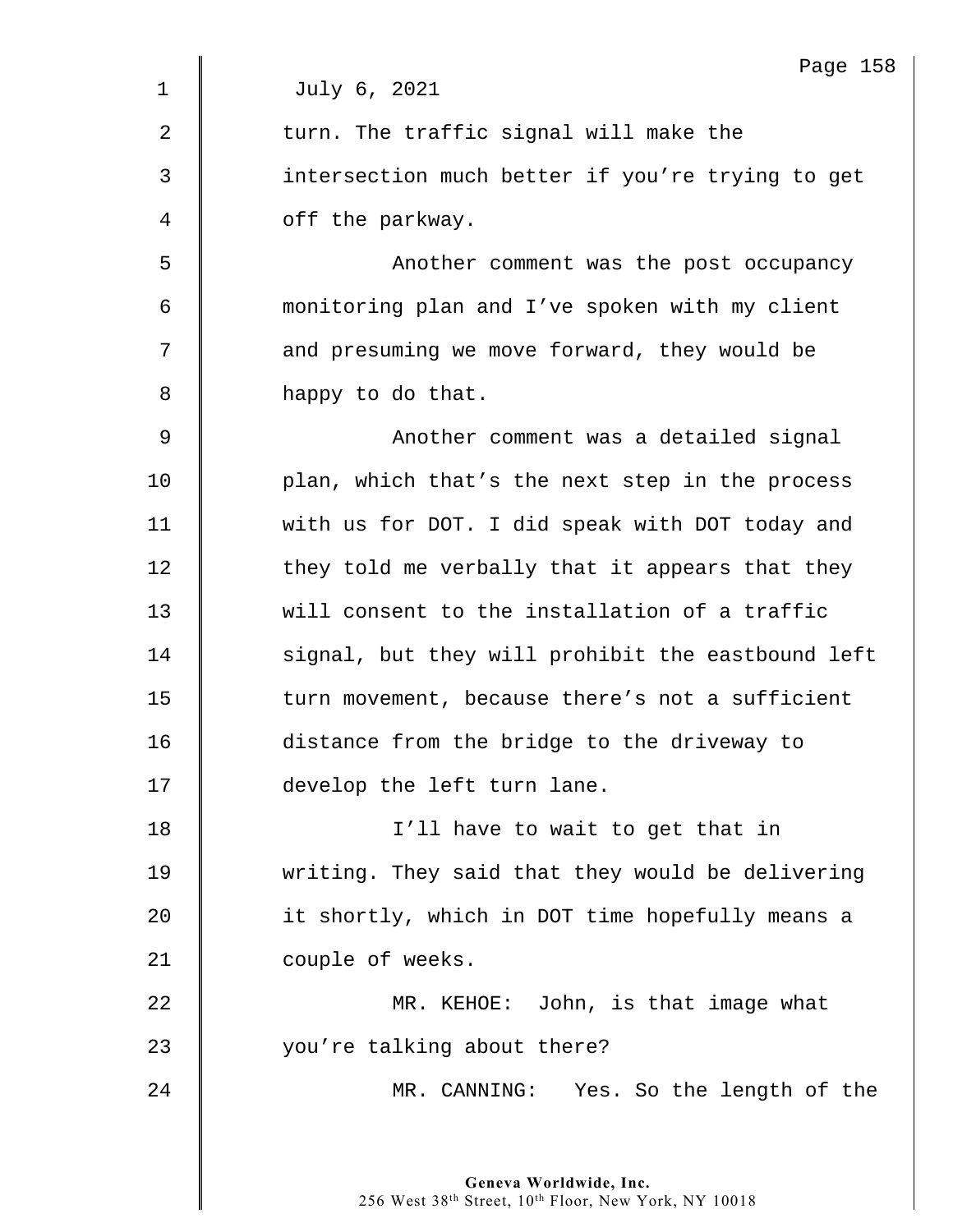|                | Page 159                                          |
|----------------|---------------------------------------------------|
| 1              | July 6, 2021                                      |
| $\overline{2}$ | left turn lane is not long enough there. It needs |
| 3              | to be a minimum of 40 feet and that's about 20    |
| 4              | feet. So I think what they're going to say is if  |
| 5              | it's not long enough to accommodate traffic then  |
| 6              | you can't have it because you have people in it,  |
| 7              | more than one vehicle. But I have to wait to see. |
| 8              | But the $-$                                       |
| 9              | MR. KESSLER: Can you show -- what are             |
| 10             | we talking about? Where? I'm not following.       |
| 11             | MR. CANNING: So that lane there.                  |
| 12             | MR. KESSLER: That lane there. In the              |
| 13             | middle?                                           |
| 14             | MR. KEHOE: So that's heading westbound            |
| 15             | on Route 6.                                       |
| 16             | MR. KESSLER: Heading westbound on Route           |
| 17             | 6?                                                |
| 18             | MS. TAYLOR: Eastbound.                            |
| 19             | MR. KEHOE: Eastbound, eastbound.                  |
| 20             | [CROSSTALK]                                       |
| 21             | MR. CANNING: So the Bear Mountain                 |
| 22             | Bridge Parkway is on your left there in the white |
| 23             | area. So you come under the bridge heading east   |
| 24             | towards Cortlandt Boulevard and Locust Avenue.    |
|                |                                                   |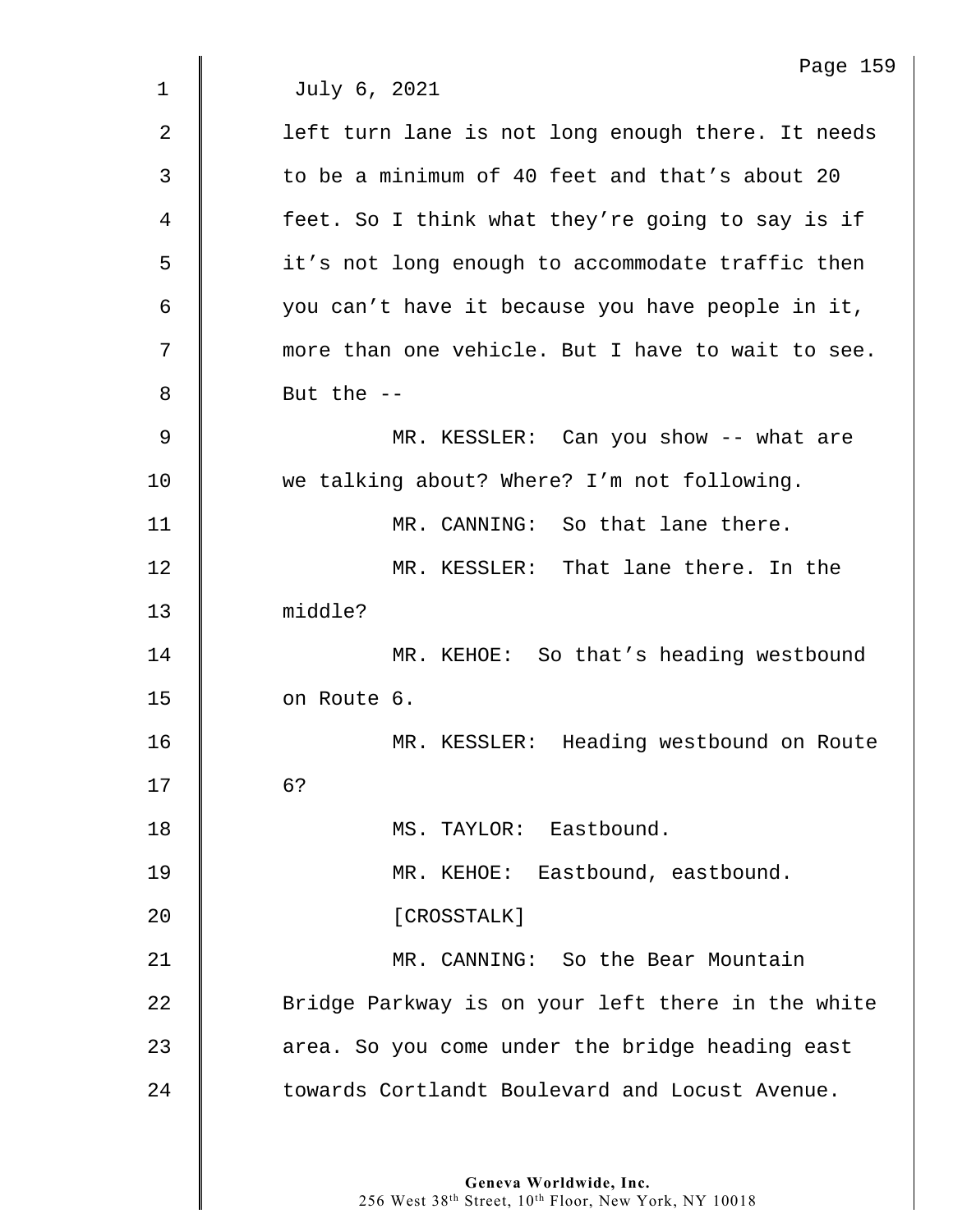|                | Page 160                                          |
|----------------|---------------------------------------------------|
| $\mathbf 1$    | July 6, 2021                                      |
| $\overline{2}$ | MR. KESSLER: Yeah.                                |
| 3              | MR. CANNING: And the DOT, the site                |
| 4              | driveway is immediately on your left and the DOT  |
| 5              | had requested that a left turn lane be put in to  |
| 6              | accommodate cars that want to go into the site.   |
| 7              | And there are certain minimum standards so that   |
| 8              | you can, depending on how fast you're going, you  |
| $\mathsf 9$    | can move the through traffic, develop the left    |
| 10             | turn lane and have enough storage.                |
| 11             | MR. KESSLER: So if you're going                   |
| 12             | eastbound on Route 6?                             |
| 13             | MR. CANNING: Correct. So you go under             |
| 14             | the bridge and the next thing you come to is the  |
| 15             | site with a driveway on the left. And if you --   |
| 16             | there's two lanes there now. And if you want to   |
| 17             | turn left into the site, people who are in the    |
| 18             | left lane behind you have to either stop or if    |
| 19             | there's nobody to the right and they can see, the |
| 20             | want to move over. And that's not particularly    |
| 21             | desirable condition, and so they would like to    |
| 22             | see a left turn lane there, that's just not the   |
| 23             | real estate there to put it in.                   |
| 24             | MR. KESSLER: Got it. Thank you.                   |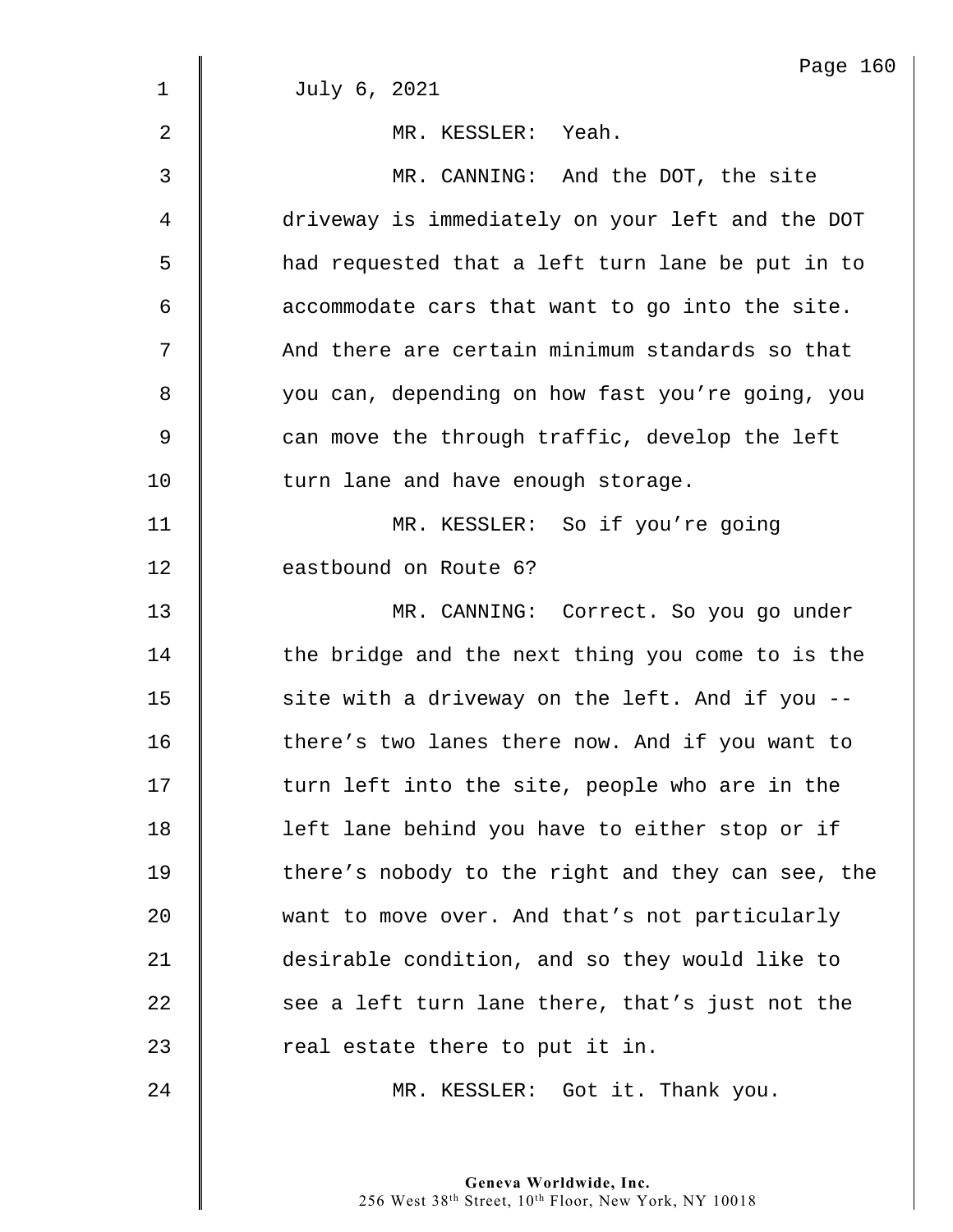|                | Page 161                                       |
|----------------|------------------------------------------------|
| $\mathbf 1$    | July 6, 2021                                   |
| $\overline{2}$ | MR. BIANCHI: Isn't it their rule though        |
| 3              | that you need that amount of space?            |
| 4              | MR. CANNING: It's their rule that you          |
| 5              | need a certain distance.                       |
| 6              | MR. BIANCHI: So they want, they want           |
| 7              | that left turn?                                |
| 8              | MR. CANNING: Well, they want, they             |
| $\mathsf 9$    | would like the left turn lane, but there's not |
| 10             | enough room to develop it.                     |
| 11             | MR. BIANCHI: Right, I see.                     |
| 12             | MR. CANNING: And so --                         |
| 13             | MR. KESSLER: So how do you prevent             |
| 14             | people from making a left anyway?              |
| 15             | MR. CANNING: You prohibit them.                |
| 16             | MR. KESSLER: There'll be signs?                |
| 17             | MR. CANNING: There will be a sign,             |
| 18             | yeah, absolutely, on the -- presuming that the |
| 19             | project moves ahead with a traffic signal,     |
| 20             | there'll be a sign on the traffic signal that  |
| 21             | says no left turn.                             |
| 22             | MR. KESSLER: Okay. Mm-hmm.                     |
| 23             | MR. CANNING: In anticipation of DOT's          |
| 24             | comments, I know my client is anxious to move  |
|                |                                                |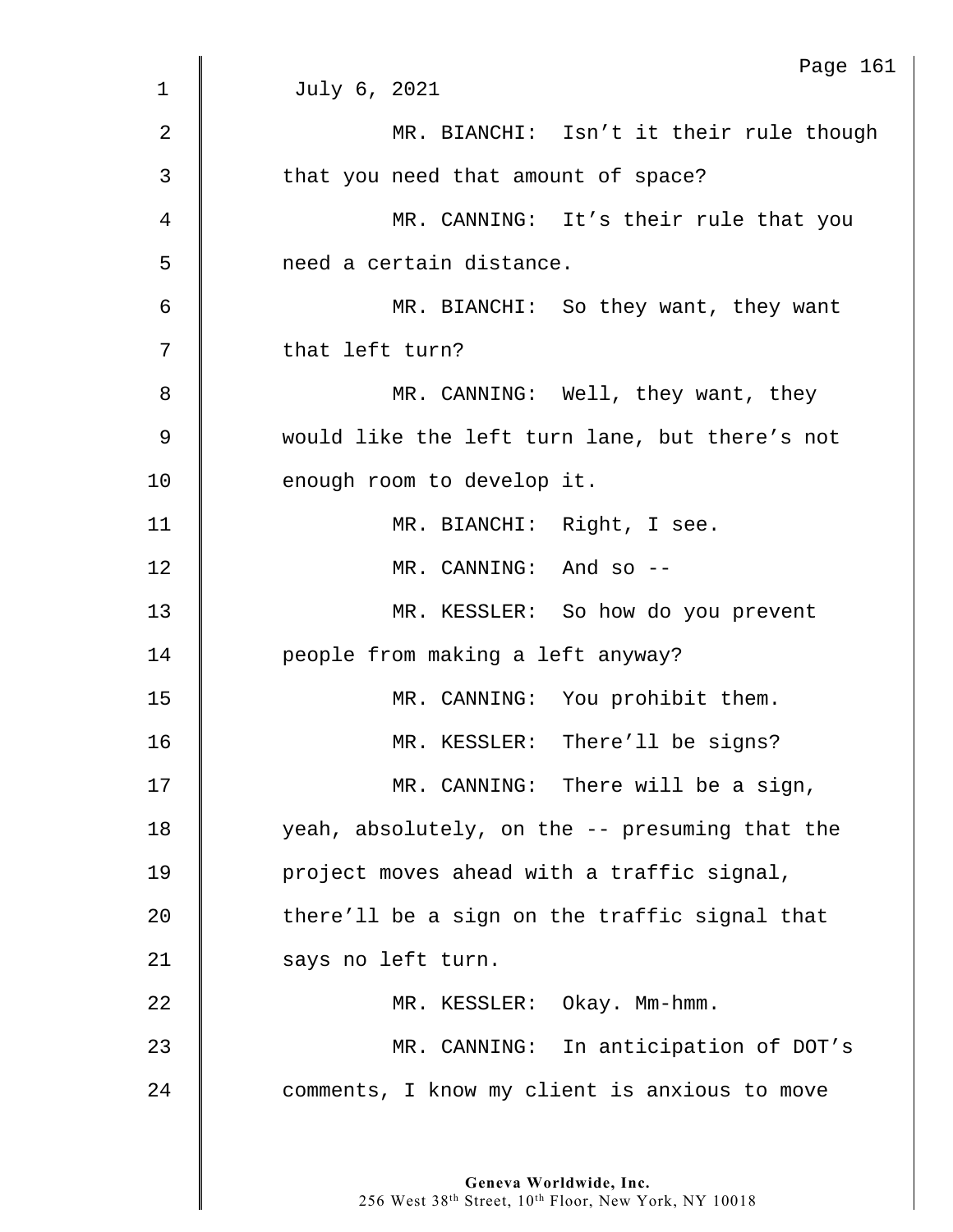Page 162 1 July 6, 2021  $2 \parallel$  this along. I also know that you have a very busy 3 | aqenda in August, but I'm going to ask anyway, if 4 | that's okay, that you might consider if DOT has 5 S these comments, putting us on the agenda for a 6 | public hearing. And I would also like to hear 7 what you have to say because I haven't been here 8 | in a while and I want to see if you've got any  $9 \parallel$  thoughts on the project so far. 10 MR. KEHOE: Well, one thing, I don't 11 | know in what order, but our traffic consultant 12 Marissa is here, if she wants to bring the Board 13 up to speed up to anything. 14 MR. CANNING: Thanks, Chris. 15 | MS. TAYLOR: Perhaps before we say 16 | anything, you might discuss what you found for  $17$   $\parallel$  us. 18 MS. MARISSA TARALLO: Yeah, so nice to 19 | see you all in person again. Marissa Tarallo with 20 AKRF. We've been back and forth with John on this 21  $\parallel$  traffic study review. As far as the technical 22 The veriew goes, we have very, very minor comments.  $23$  | The few comments we have, I double checked, they 24 do not change the findings of John's report.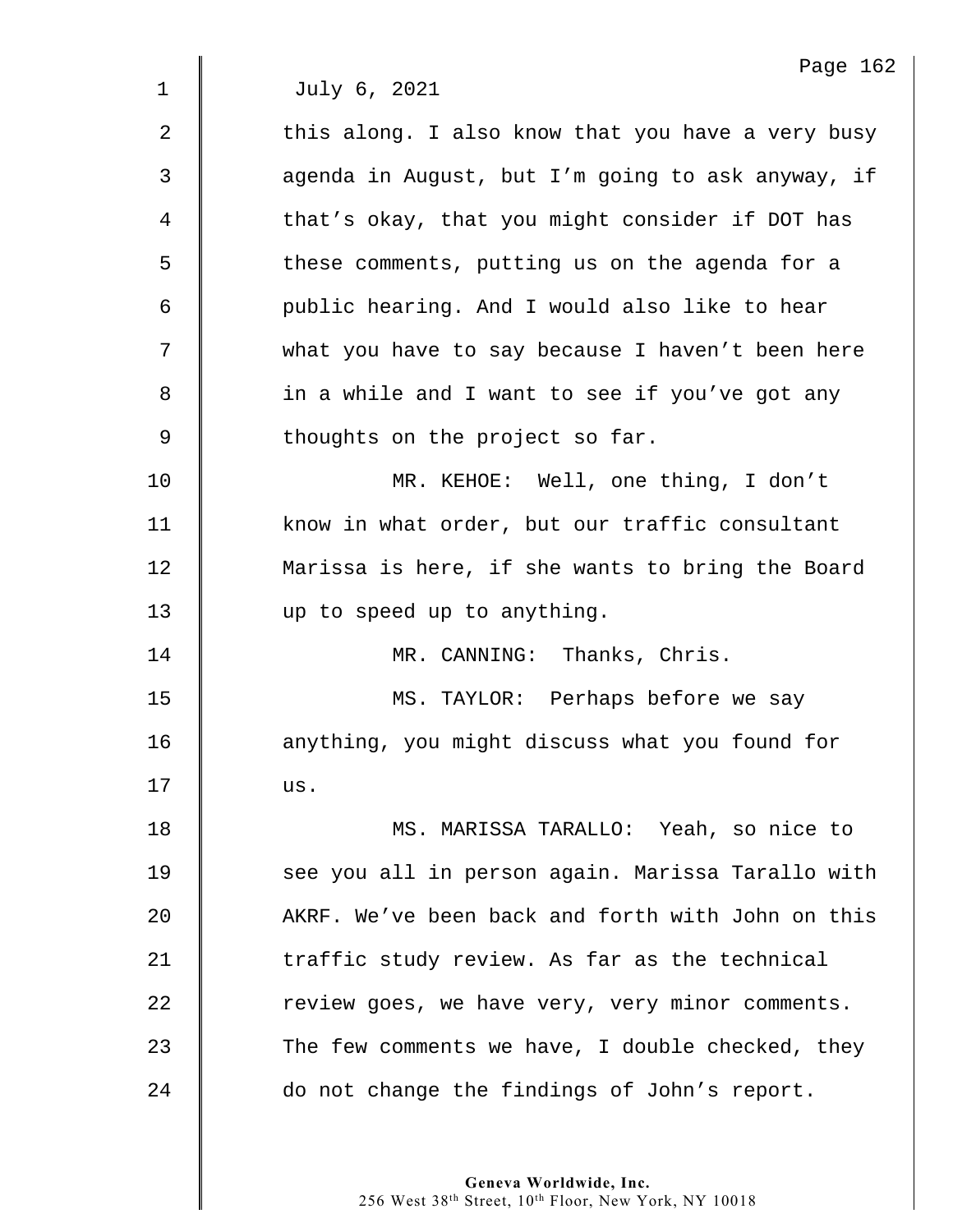1 July 6, 2021

 $2 \parallel$  So technically speaking, everything that 3 we would want to see and how it was done is 4 completely sound. I think we're down to 5 discussing what kind of improvements are needed 6 | from a practical standpoint. Obviously, it 7 | functioning as an unsignalized intersection has 8 **been a problem.** It's a problem with other  $9$   $\parallel$  applications in the area and it continues to be a 10 | problem where it can't be warranted and DOT will 11 | not let you put it in if it does not meet a 12 | signal warrant. 13 This is the first project that's come

**d** before that I've reviewed that meets the signal 15 warrant. So it's the first project capable of **putting this traffic signal in. The traffic** 17 | signal is not going to fix the congestion issues 18 | here. The traffic signal and part of my comments **d** are, there is still congestion here. You can't **make the cars go away. It's the Bear Mountain Parkway off-ramp/on-ramp.** 

22 **But it's notably better and there are**  $23$   $\parallel$  some features to it. The reason we want to start 24 **d** looking at it for site plan review in more detail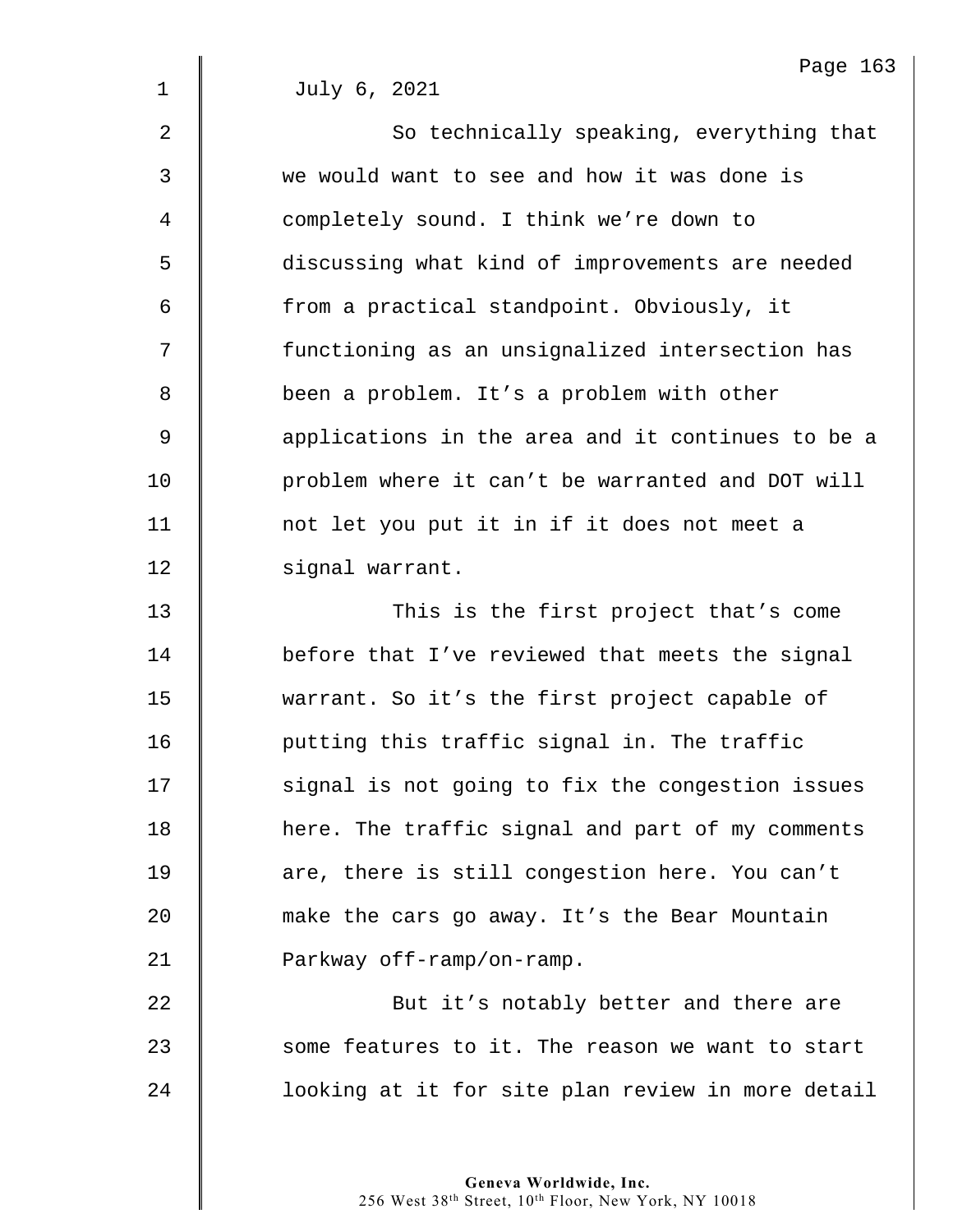1 July 6, 2021

2  $\parallel$  is the signal will allow for some additional  $3 \parallel$  safety features. Right now, a lot of the last 4 public hearing for the application just to the 5 west of this had you take your life into your 6 hands when you get off the ramp. The signal will 7 | prevent that from happening.

8 || So, as far as the practical standpoint, 9 **A** having a traffic signal here would be very good. 10 There are things that we need to make sure we 11 | look at from safety perspective, because it's 12 | just under the overpass, so we want to make sure  $13$   $\parallel$  the signal is really visible, we want to make 14 sure it's put in, in a very specific way.

15 || I also ideally would like to see the 16 | left turn, but I'm happy to see that the 17 | applicant is amenable to just banning the left  $18$   $\parallel$  turn if there can't be the left turn lane to try 19 | to prevent, you know, people are coming right 20 under that bridge. If they don't see the stopped 21 car, we're going to get more rear ends with the 22  $\parallel$  traffic signal than we would. That's what traffic 23 signals do sometimes cause, is more additional  $24$   $\parallel$  rear-end collisions. The positive side is those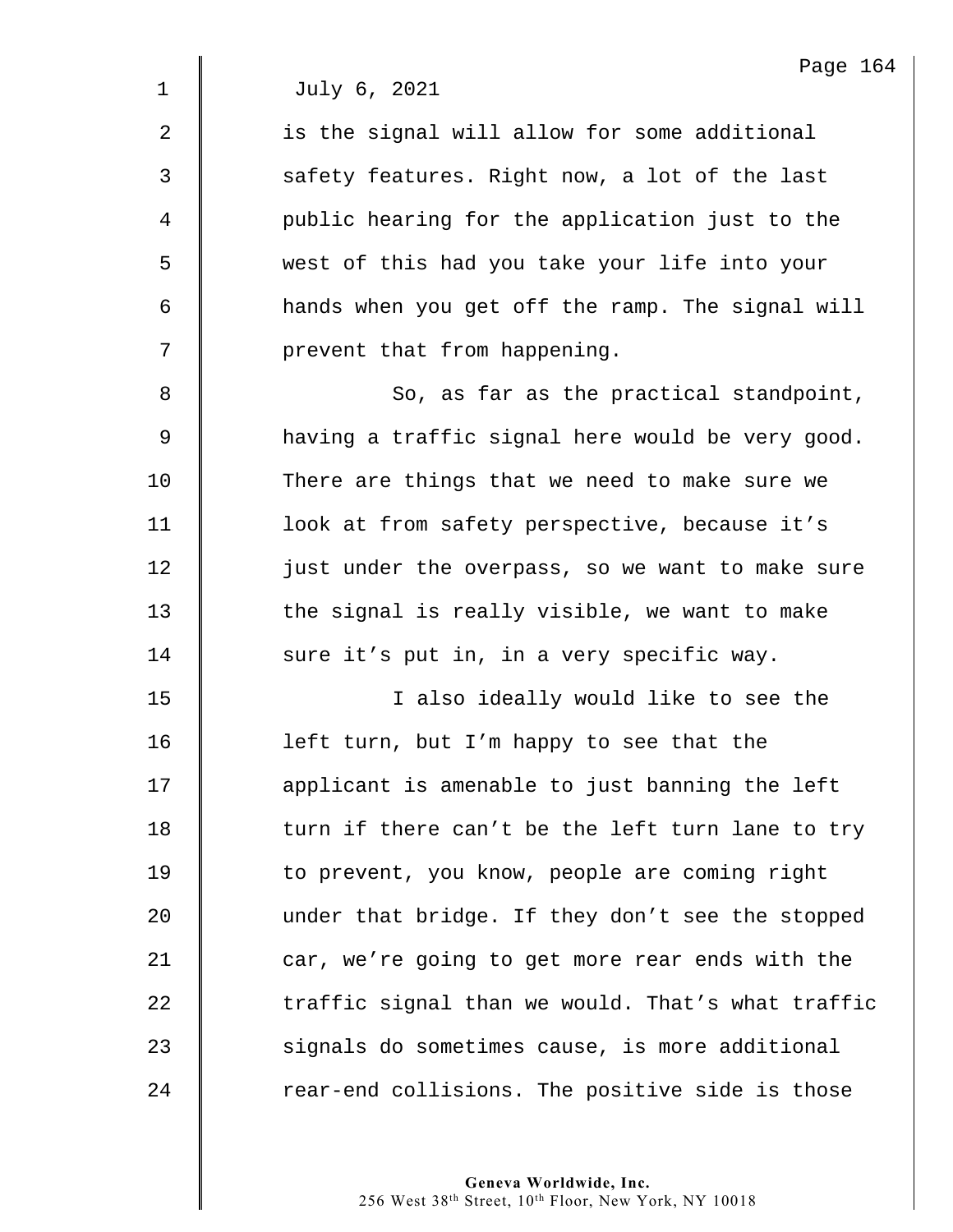|                | Page 165                                          |
|----------------|---------------------------------------------------|
| $\mathbf{1}$   | July 6, 2021                                      |
| $\overline{2}$ | are not usually severe and we could do a lot of   |
| 3              | things to prevent that, like making sure the      |
| 4              | traffic signal is visible, not allowing turns so  |
| 5              | people aren't coming to a stop.                   |
| 6              | So overall, there's a lot of good                 |
| 7              | improvements here. There's not any of the         |
| 8              | additional capacity that you were getting with    |
| $\mathsf 9$    | the adjacent application. I've gone back and      |
| 10             | forth, because I think DOT gave you similar       |
| 11             | comments. It looks like, from every plan we've    |
| 12             | gotten, that there isn't the right of way land    |
| 13             | that either you or DOT owns to put in those level |
| 14             | of improvements. The adjacent application had     |
| 15             | really large right of way to just keep putting in |
| 16             | lanes, and that just doesn't exist at this        |
| 17             | intersection.                                     |
| 18             | So I think it's important that we keep            |
| 19             | looking at it once the signal is kind of designed |
| 20             | a little bit more in detail, just to make sure we |
| 21             | can get every little bit of capacity and every    |
| 22             | little bit of safety out of it. But the pros with |
| 23             | a traffic signal outweigh the cons of not having  |
| 24             | a traffic signal and continuing to have this      |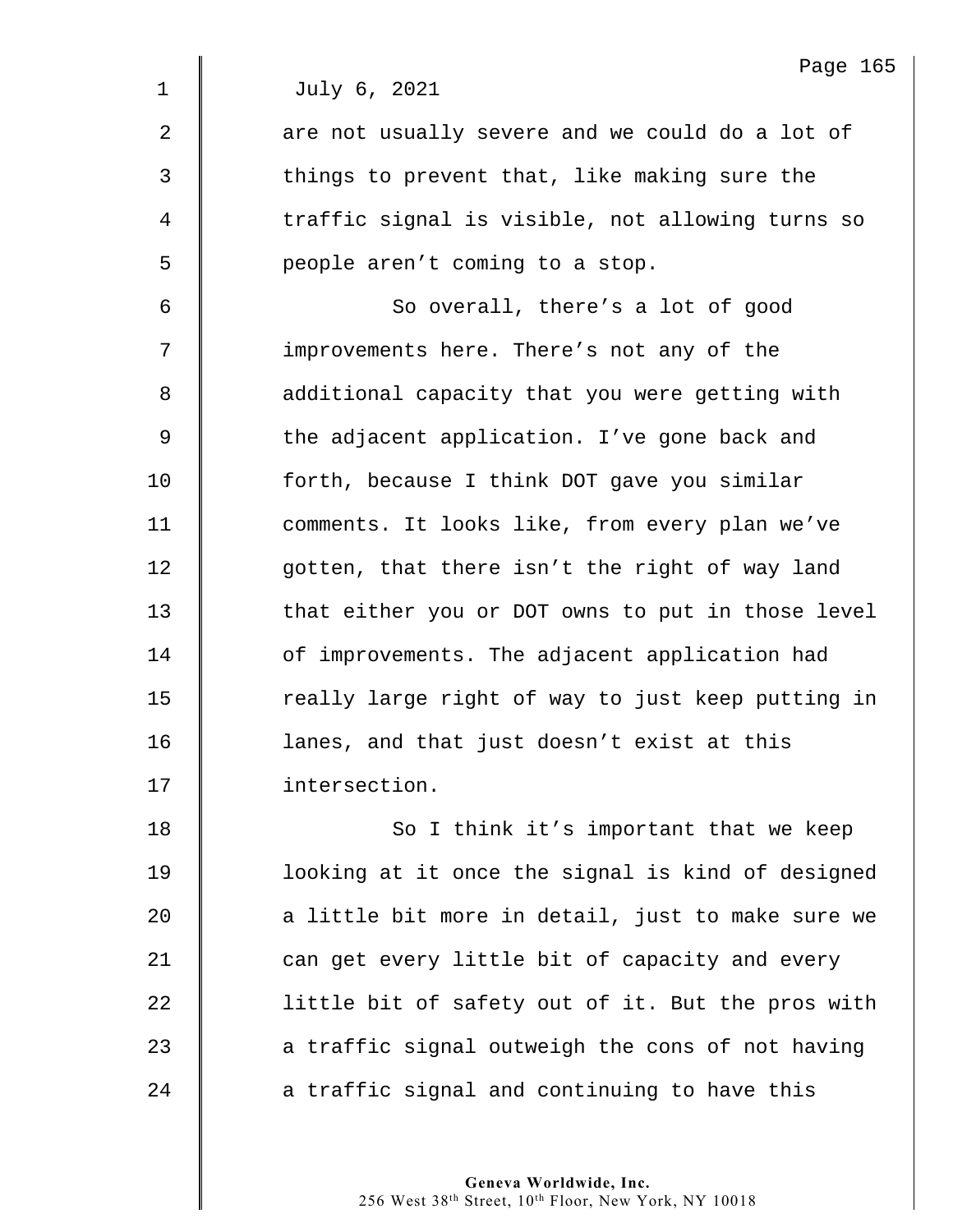1 July 6, 2021

| $\overline{2}$ | level of development in this area. So that's,     |
|----------------|---------------------------------------------------|
| $\mathfrak{Z}$ | without going into the technical, that's the high |
| 4              | level takeaway I have from the application and in |
| 5              | the benefits it's bringing and then some of the   |
| 6              | challenges which will be making sure that this    |
| 7              | signal is done right.                             |
| 8              | It's also going to be part of the                 |
| $\mathsf 9$    | adaptive system I believe. And that's been        |
| 10             | committed to with the adjacent system. It's going |
| 11             | to stretch all the way up. How all these          |
| 12             | applicants do this needs to be figured out, but   |
| 13             | that will also help and it will make everything   |
| 14             | look a little bit better than what John has here. |
| 15             | But it's not a guarantee. It all has to go in,    |
| 16             | we've got to get it going and get it put in       |
| 17             | correctly, all the pieces.                        |
| 18             | MS. TAYLOR: Thank you. Anybody have any           |
| 19             | questions?                                        |
| 20             | MR. KESSLER: No.                                  |
| 21             | MR. PREZIOSI: So I think we, just to be           |
| 22             | clear, that the applicant will be installing the  |
| 23             | traffic signal if the application is to proceed.  |
| 24             | That was a question at the work session that was  |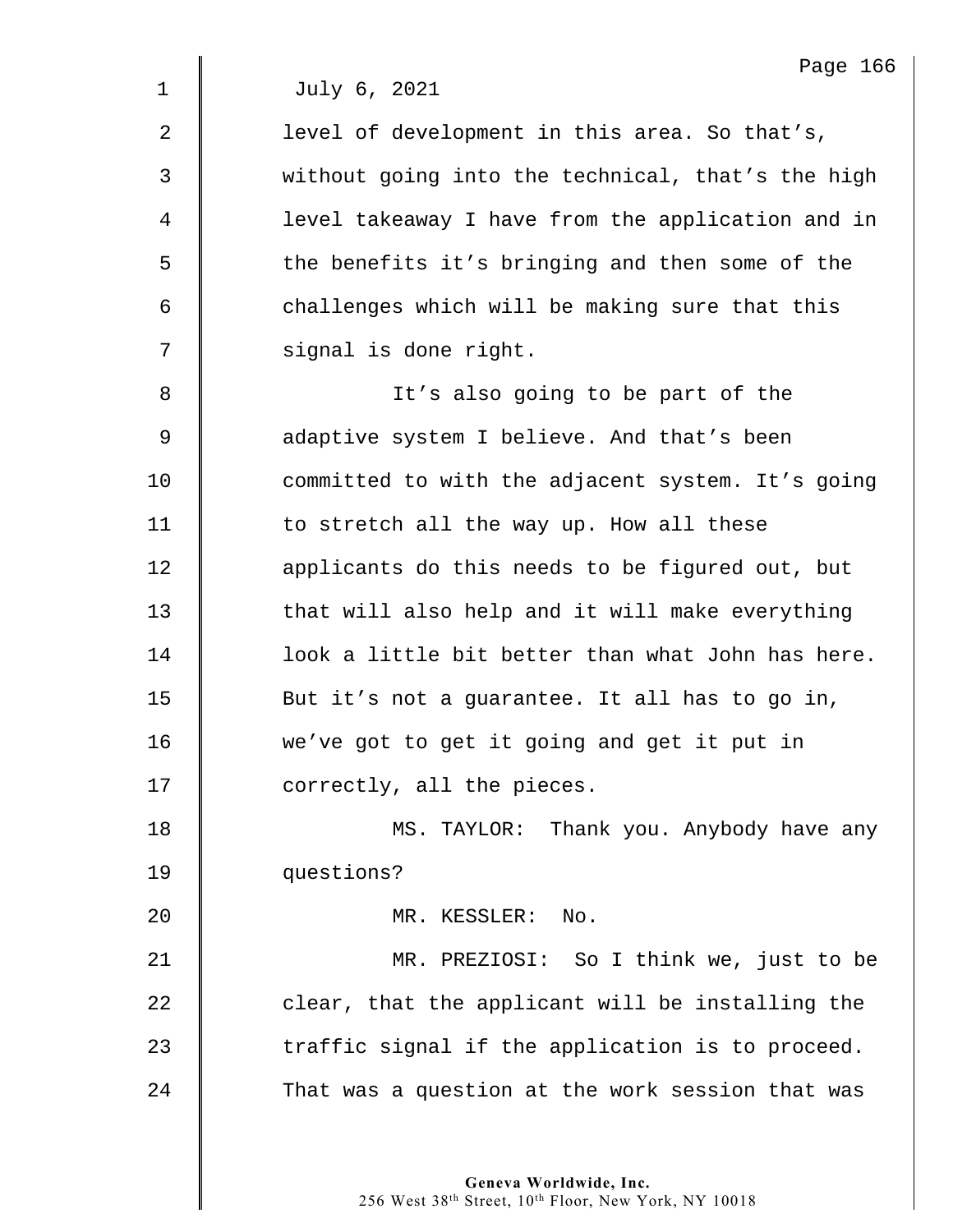|             | Page 167                                          |
|-------------|---------------------------------------------------|
| $\mathbf 1$ | July 6, 2021                                      |
| 2           | left open ended. So, you'd have to take that back |
| 3           | to the applicant and make sure that they          |
| 4           | understand that it would be a requirement to      |
| 5           | geometrically design and install the traffic      |
| 6           | signal at this intersection.                      |
| 7           | MR. CANNING: I will take it back to the           |
| 8           | applicant. I know he understands that's what on   |
| $\mathsf 9$ | the line and he's going to do his best because    |
| 10          | that's the only way he's going to get his project |
| 11          | I think.                                          |
| 12          | MR. PREZIOSI: Mm-hmm. That's true.                |
| 13          | MS. TAYLOR: Sounds good.                          |
| 14          | MR. KEHOE: Non-traffic related, it was            |
| 15          | brought up by the historic issue at the work      |
| 16          | session. You'd have to bring back to your client. |
| 17          | There was a memo which I believe went to your     |
| 18          | client.                                           |
| 19          | MR. CANNING: Okay.                                |
| 20          | MR. KEHOE: From our Historic Resources            |
| 21          | Advisory Council with some questions about the    |
| 22          | historic nature of the building and/or the site.  |
| 23          | That was brought up again by one of the planning  |
| 24          | board members who doesn't happen to be here       |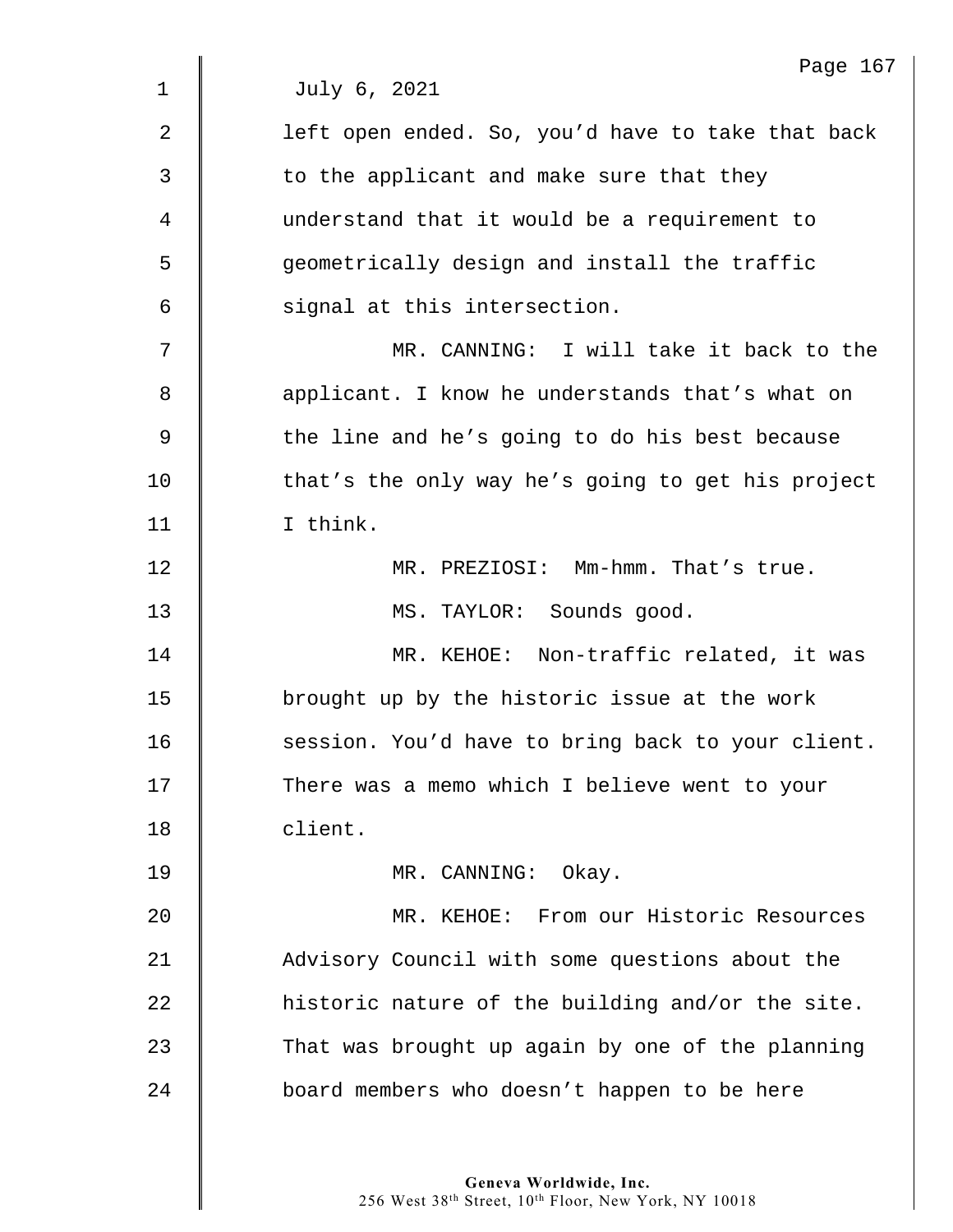|                | Page 168                                          |
|----------------|---------------------------------------------------|
| $\mathbf 1$    | July 6, 2021                                      |
| $\overline{2}$ | tonight. But I think the Board wants an answer on |
| 3              | next steps if any with respect to the historic    |
| 4              | character of the building and site.               |
| 5              | MR. KESSLER: I think there's also                 |
| 6              | mention of a cemetery potentially in the area.    |
| 7              | MR. KEHOE: Correct.                               |
| 8              | MR. CANNING: Okay. News to me, but I              |
| $\mathsf 9$    | will relay the message.                           |
| 10             | MR. PREZIOSI: And then, John, once you            |
| 11             | finalize the geometric improvements for the Route |
| 12             | 6 corridor, if you could just realign the         |
| 13             | driveways to correspond with your proposed        |
| 14             | improvements, so you can help restrict left turns |
| 15             | into the site by making different islands and     |
| 16             | sidewalk treatments along the frontage of the     |
| 17             | site.                                             |
| 18             | MR. CANNING: I'll have to look at that.           |
| 19             | I'm really not sure how we'd be able to do that.  |
| 20             | MR. PREZIOSI: Well, if you could just             |
| 21             | take a look, that'll be one of our --             |
| 22             | MR. CANNING: I'll certainly have a look           |
| 23             | at it.                                            |
| 24             | MR. PREZIOSI: Yeah, one of our                    |
|                |                                                   |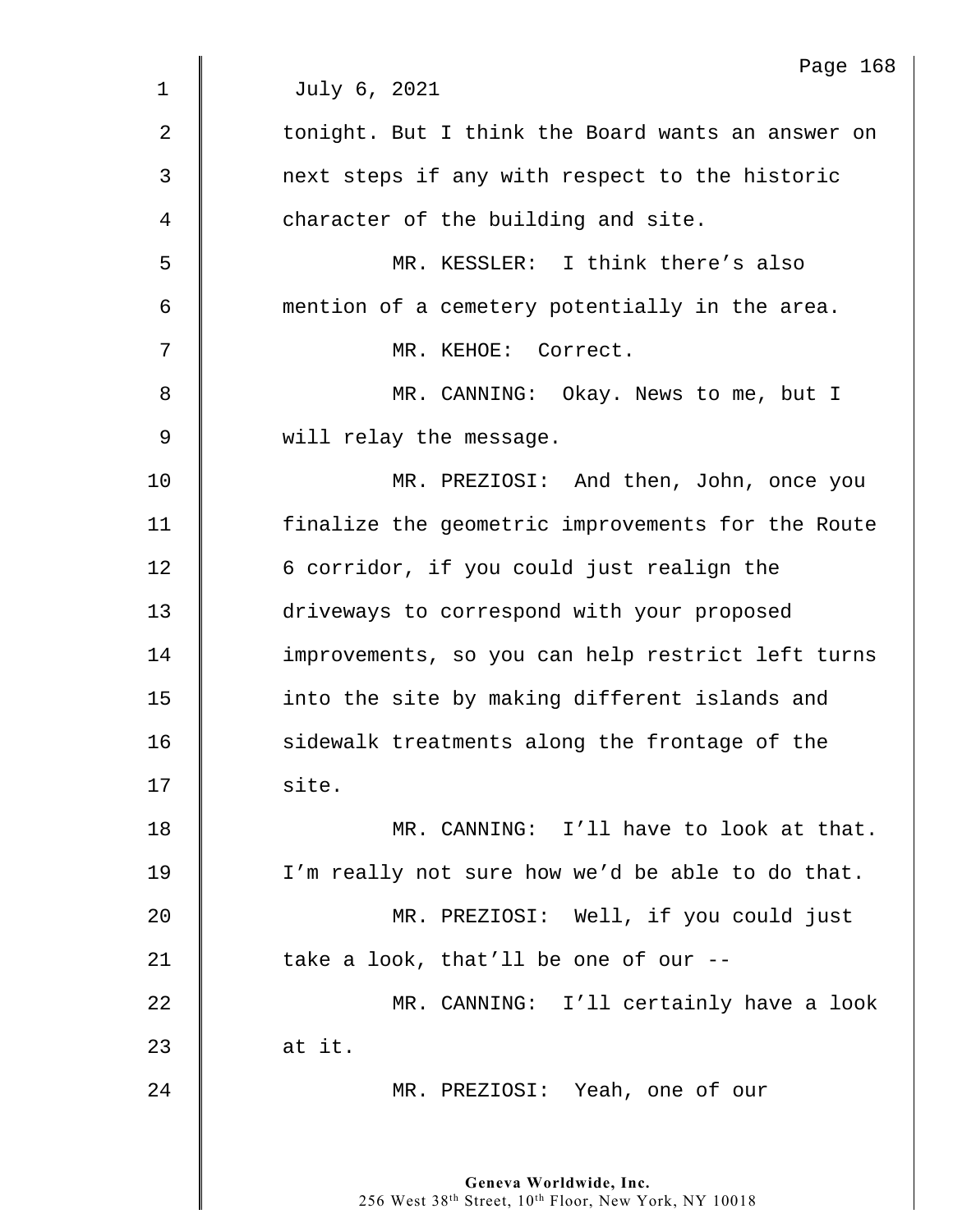|                | Page 169                                          |
|----------------|---------------------------------------------------|
| 1              | July 6, 2021                                      |
| $\overline{2}$ | comments.                                         |
| 3              | MR. CANNING: That sounds like, you                |
| 4              | know, curb bump outs, which are typically at an   |
| 5              | unsignalized right in, right out --               |
| 6              | MR. PREZIOSI: Mm-hmm, yeah.                       |
| 7              | MR. CANNING: I'm not sure, I'll                   |
| 8              | certainly have a look at it.                      |
| 9              | MR. PREZIOSI: If you could just                   |
| 10             | something more than one no left turn sign hanging |
| 11             | on the signal span.                               |
| 12             | MR. CANNING: We can certainly do more             |
| 13             | than that. We can certainly do more than that.    |
| 14             | MR. PREZIOSI: Thanks, John.                       |
| 15             | MR. KEHOE: But with respect to the                |
| 16             | historic though, John, depending on what the      |
| 17             | planning board does, you'll either be here on     |
| 18             | August 31st for another discussion or August 31st |
| 19             | for a public hearing. But as I've said numerous   |
| 20             | times, that's a long time away.                   |
| 21             | MR. CANNING: I understand.                        |
| 22             | MR. KEHOE: So to come back on August              |
| 23             | 31st and then enter into the discussion about the |
| 24             | historic stuff is going to slow you down.         |
|                |                                                   |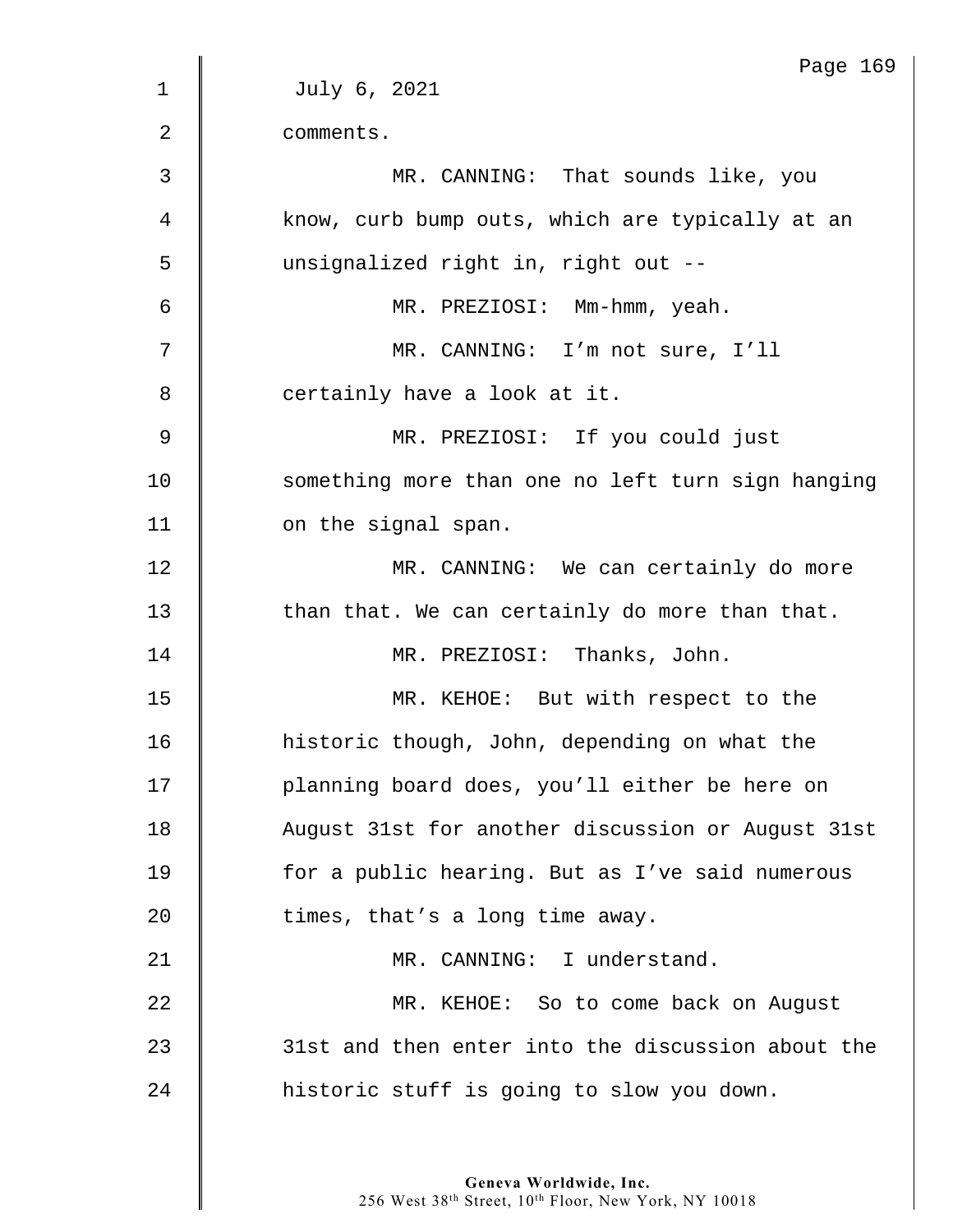|             | Page 170                                          |
|-------------|---------------------------------------------------|
| $\mathbf 1$ | July 6, 2021                                      |
| 2           | MR. CANNING: Get it done before then.             |
| 3           | MR. KEHOE: You might want to talk to              |
| 4           | your client --                                    |
| 5           | MR. CANNING: Yes.                                 |
| 6           | MR. KEHOE: -- to maybe get somebody out           |
| 7           | there, take a look at it, does something.         |
| 8           | MR. CANNING: Yeah, got it, thank you.             |
| 9           | MS. TARRALLO: The other note is we do             |
| 10          | still have outstanding comments on the site plan. |
| 11          | MR. CANNING: We'll do all of those.               |
| 12          | They're all relatively minor, yeah.               |
| 13          | MS. TARRALLO: Okay. So we'll get an               |
| 14          | updated site plan before, because those comments  |
| 15          | are really minor, so those should be able to be   |
| 16          | cleared up before August 31st, just so that       |
| 17          | they're not all still sitting on the memo.        |
| 18          | MR. CANNING: Before August 21st for us.           |
| 19          | MS. TARRALLO: 21st.                               |
| 20          | MS. TAYLOR: Yes.                                  |
| 21          | MS. TARRALLO: 21st for you.                       |
| 22          | MR. CANNING: I've been listening. I've            |
| 23          | been listening.                                   |
| 24          | MS. TAYLOR: Thank you.                            |
|             |                                                   |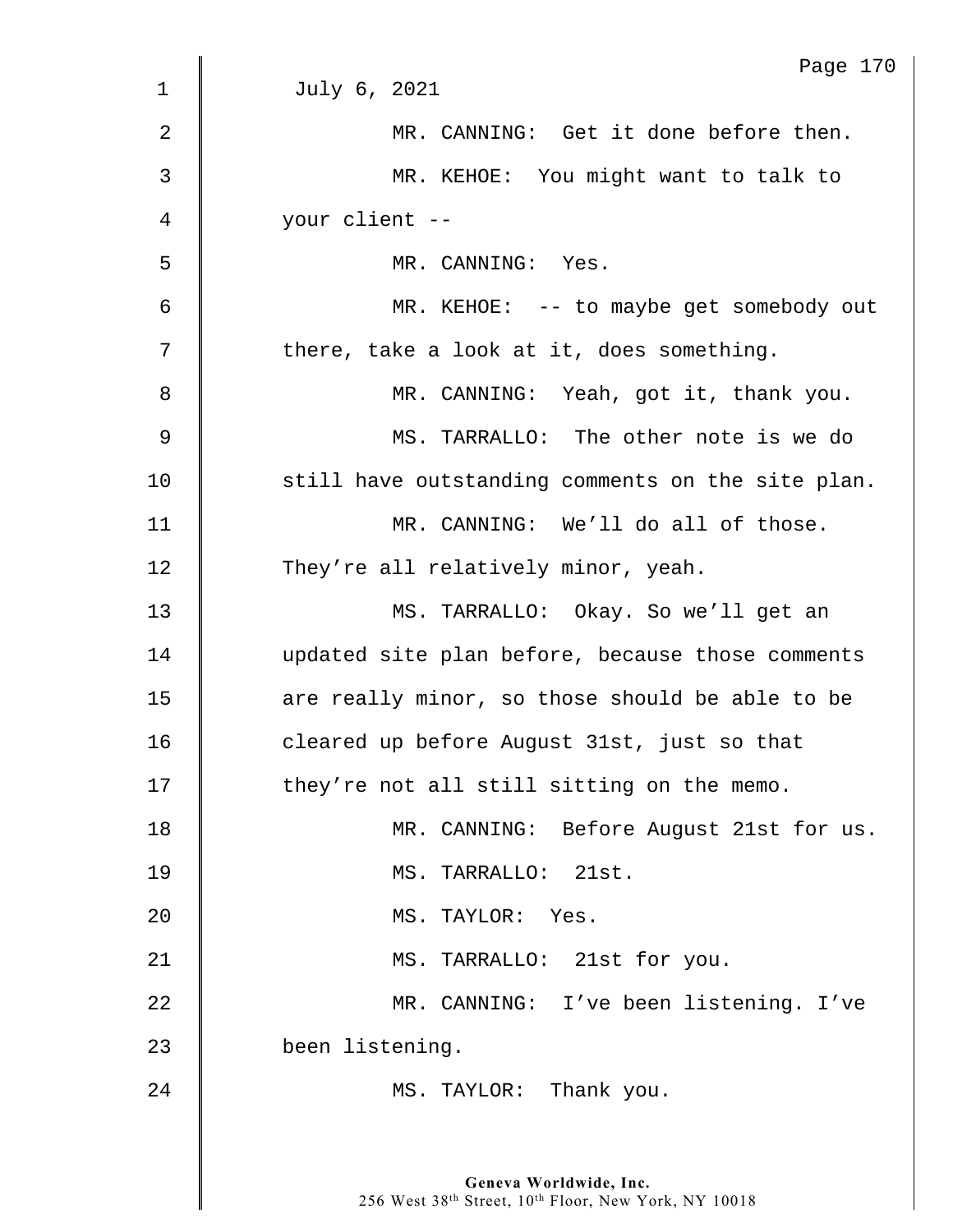|                | Page 171                                         |
|----------------|--------------------------------------------------|
| 1              | July 6, 2021                                     |
| $\overline{2}$ | MS. TARRALLO: 31st for me.                       |
| 3              | MS. TAYLOR: Alright. Suzanne?                    |
| 4              | MS. DECKER: Motion to refer back to              |
| 5              | staff.                                           |
| 6              | MR. BIANCHI: Second.                             |
| 7              | MR. KEHOE: Well, unless you want a               |
| 8              | public hearing.                                  |
| $\overline{9}$ | MR. KESSLER: Well, what do you guys              |
| 10             | think now?                                       |
| 11             | MR. PREZIOSI: There are a lot of public          |
| 12             | hearings in August, but if the applicant can get |
| 13             | the documentation to us by the 21st, we may as   |
| 14             | well proceed.                                    |
| 15             | MS. TAYLOR: So you're going to go for            |
| 16             | the public hearing just in case it can be ready? |
| 17             | MR. PREZIOSI: Yeah, if the documents             |
| 18             | get to us on the 21st.                           |
| 19             | MR. BIANCHI: We've got five public               |
| 20             | hearings.                                        |
| 21             | MS. TAYLOR: Yeah, yeah.                          |
| 22             | MR. BIANCHI: We've got to think about            |
| 23             | that.                                            |
| 24             | MS. TAYLOR: Yeah, we had five tonight.           |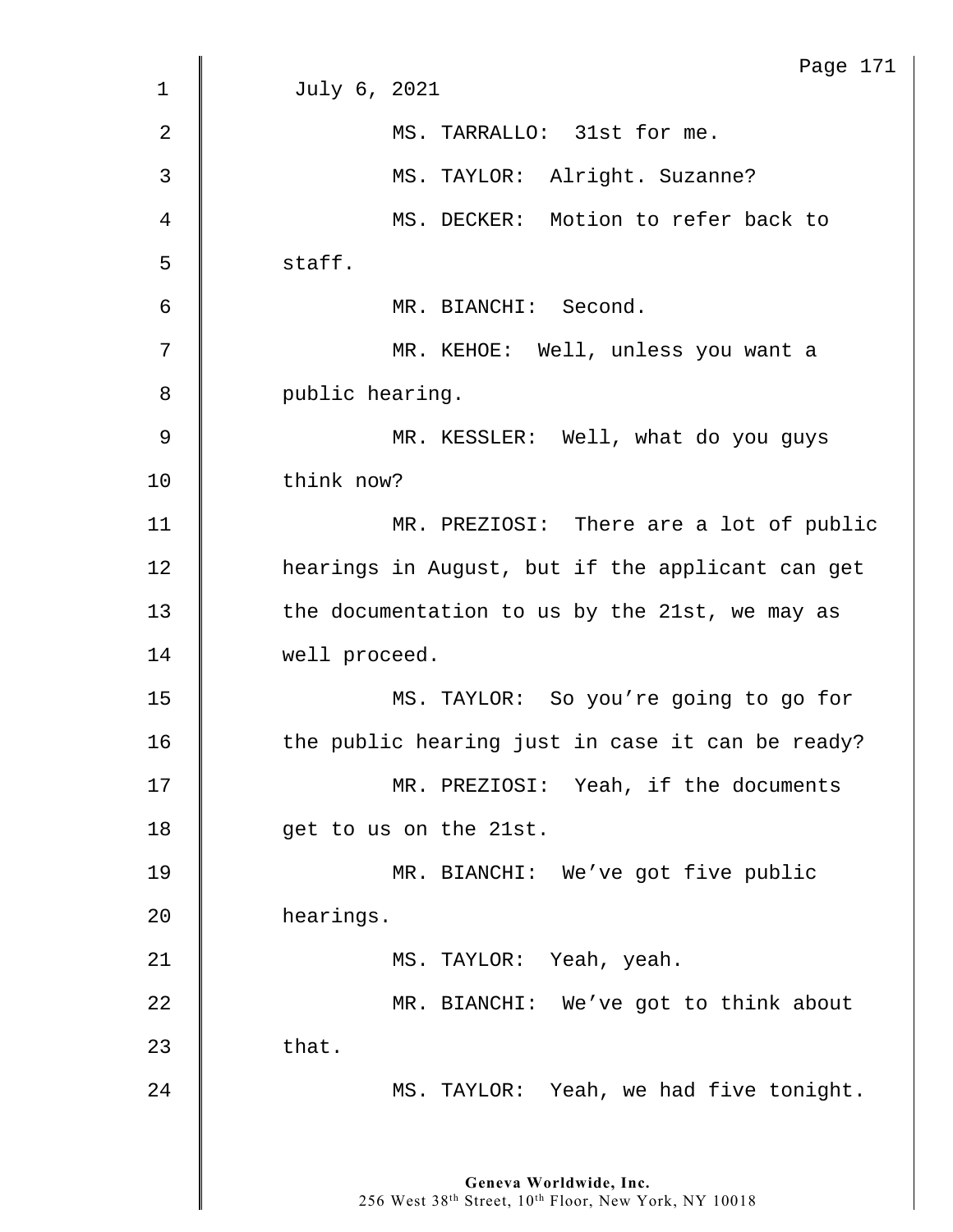|             | Page 172                                        |
|-------------|-------------------------------------------------|
| $\mathbf 1$ | July 6, 2021                                    |
| 2           | MR. BIANCHI: We didn't have five, we            |
| 3           | had three tonight, public hearings.             |
| 4           | MS. TAYLOR: Oh, I'm sorry, you're               |
| 5           | right.                                          |
| 6           | MR. KEHOE: You're going to add the two          |
| 7           | tonight to the three left over.                 |
| 8           | MR. BIANCHI: Right.                             |
| 9           | MR. PREZIOSI: Well, you may have NPR,           |
| 10          | or NRP whatever their name is, should be a      |
| 11          | relatively quick public hearing and then Pomona |
| 12          | Development should also hopefully be relatively |
| 13          | quick.                                          |
| 14          | MS. TAYLOR: I love that, relatively             |
| 15          | quick.                                          |
| 16          | MR. PREZIOSI: I'm looking at the glass          |
| 17          | half full tonight.                              |
| 18          | MS. TAYLOR: Okay. Alright. So we'll go          |
| 19          | ahead, Suzanne.                                 |
| 20          | MS. DECKER: Motion to schedule a public         |
| 21          | hearing.                                        |
| 22          | MS. TAYLOR: Mm-hmm.                             |
| 23          | MR. KESSLER: Second.                            |
| 24          | MS. TAYLOR: Alright. Oh, did you                |
|             |                                                 |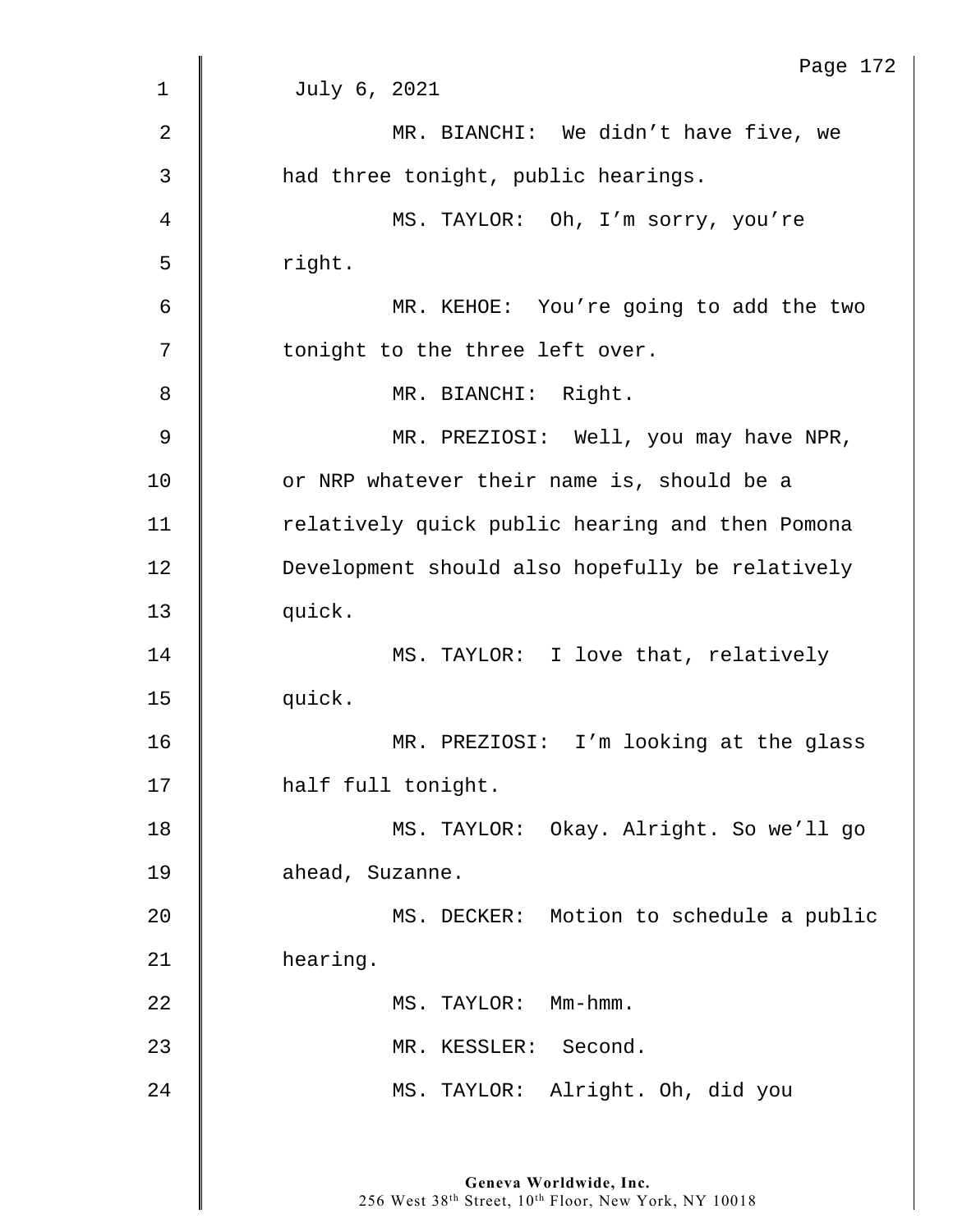| Page 173                                          |
|---------------------------------------------------|
| July 6, 2021                                      |
| actually say you want to schedule? Or were you    |
| asking a question?                                |
| MS. DECKER: Yes.                                  |
| MS. TAYLOR: I'm sorry. I didn't hear              |
| all of what you said. I thought you were just     |
| asking the question.                              |
| MS. DECKER: No, no, I made the motion             |
| to schedule the public hearing.                   |
| MS. TAYLOR: You were making an                    |
| affirmation.                                      |
| MR. KESSLER: And I seconded.                      |
| MS. TAYLOR: Okay. I'm sorry. Alright.             |
| On the question, all in favor?                    |
| MULTIPLE: Aye.                                    |
| MS. TAYLOR: Opposed? All rightie. Okay.           |
| MR. CANNING: Thank you very much, good            |
| to see everybody.                                 |
| MS. TAYLOR: Okay.                                 |
| MR. CANNING: Thank you.                           |
| MS. TAYLOR: Next item, excuse me, on              |
| the agenda, under old business is the application |
| of Joan King for the property of Yorkcon          |
| Properties. It's PB 2020-7, it's for an amended   |
|                                                   |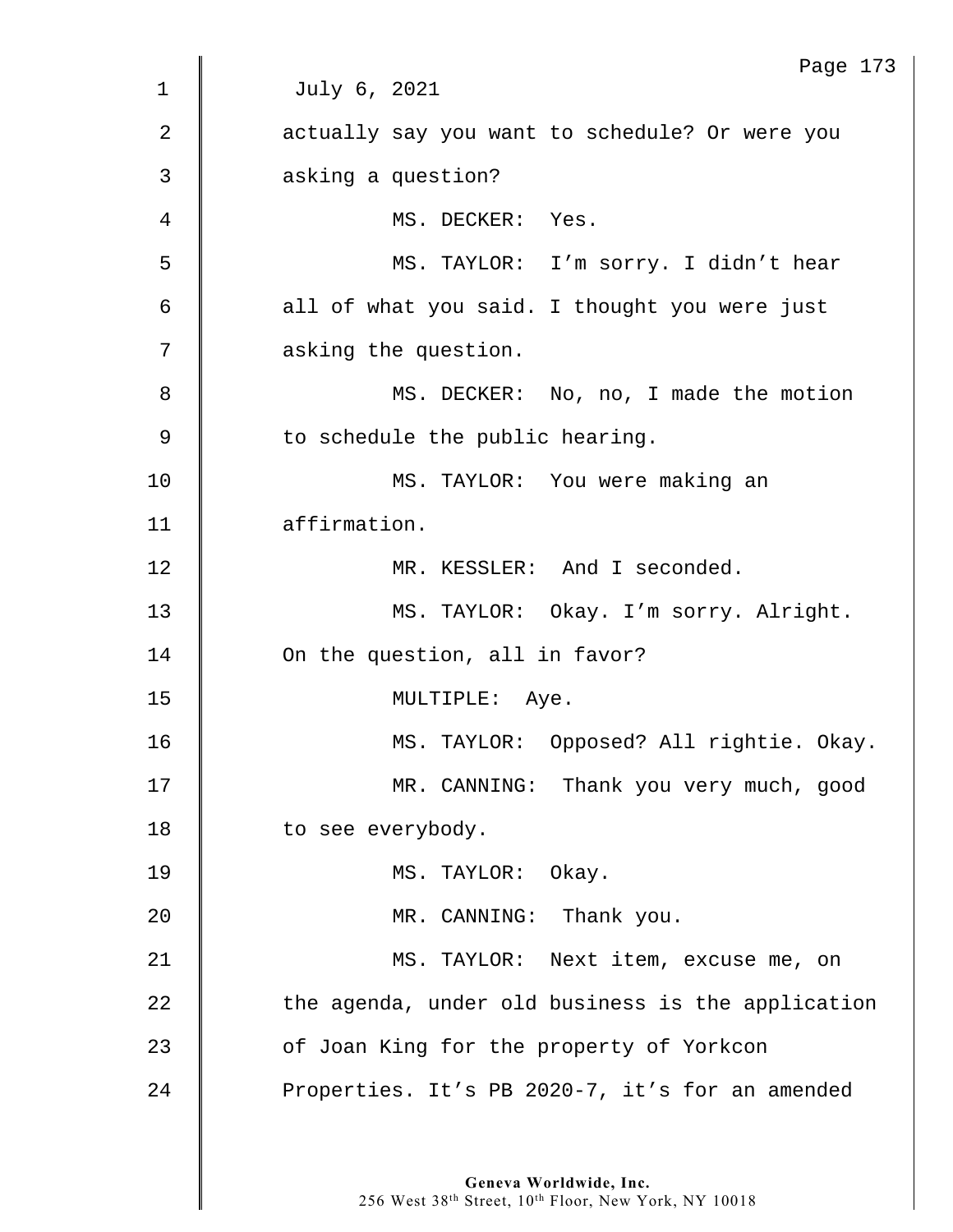| July 6, 2021 |  |
|--------------|--|
|              |  |

| $\overline{2}$ | site plan approval for medications to the        |
|----------------|--------------------------------------------------|
| 3              | previously approved family fun amusement center  |
| $\overline{4}$ | with a weekday school age childcare center,      |
| 5              | childcare, located in the former Retro-Fitness   |
| 6              | tenant space at 3006 E. Main Street, Cortlandt   |
| 7              | Boulevard, drawings, the latest revised drawings |
| 8              | are June 21, 2021.                               |
|                |                                                  |

9 MR. STEVEN BASINI: Good evening, Steven 10 Sasini from SJB Architecture, representing Joan 11 | King, the operator and part owner of the Kings & 12 **Queens Family Amusement Center. Thank you for** 13 | hearing us tonight. We're here tonight to request 14 | a minor subdivision, I'm sorry, a minor site plan 15 | revision, wow, surprise. [laughter] And I --

16 || MS. TAYLOR: It's not just us.

17 | MR. KESSLER: You would have gotten that  $18$  by us.

19 | MR. BASINI: Yeah, I know, it was pretty 20 Slick. [laughter] And also just a clarification 21 **and an expansion of the use that was previously** 22 **a** approved by this board. Just to speak to the site 23 plan revision, not the subdivision, in the 24 **backyard, there was an approved play area that**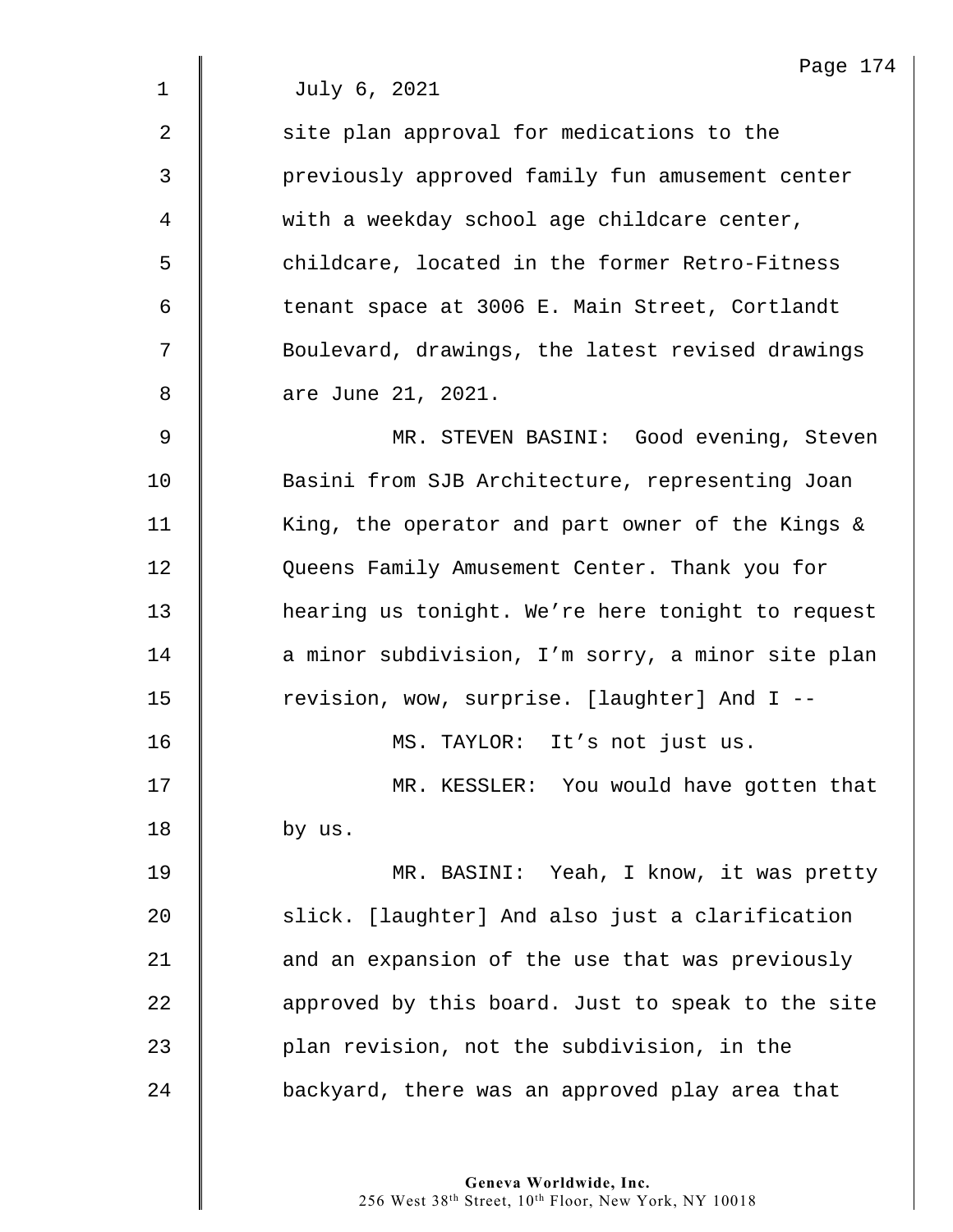1 July 6, 2021

| $\overline{2}$ | has evolved into a basketball court, there's a    |
|----------------|---------------------------------------------------|
| 3              | turf area there, there are the concrete           |
| 4              | barricades, the planters, all those exist and the |
| 5              | chained link enclosure that was approved as well. |
| 6              | The request, and part of this, to speak           |
| 7              | to the site plan revisions and also the use, you  |
| 8              | know, the business opened. It's been operating as |
| $\mathsf 9$    | it was approved mid-COVID and now as the business |
| 10             | has been opened, the use and the demand of the    |
| 11             | public has evolved and the owners are seeing what |
| 12             | they want, and they're trying to meet those       |
| 13             | demands. And so what's happening back there now   |
| 14             | is they would like to utilize that area for a     |
| 15             | basketball league and for party events outside as |
| 16             | well, which may or may not have been clarified in |
| 17             | the previous narrative. And so what we'd like to  |
| 18             | do back in there is on the right side, adjacent   |
| 19             | to the building, there's now just a chain link    |
| 20             | enclosure and just one gate. They would like to   |
| 21             | expand that to a much larger swinging hinged gate |
| 22             | to bring in apparatus onto that court, to be able |
| 23             | to use that area beyond just what, you know, the  |
| 24             | basketball court. So I think on the narrative I   |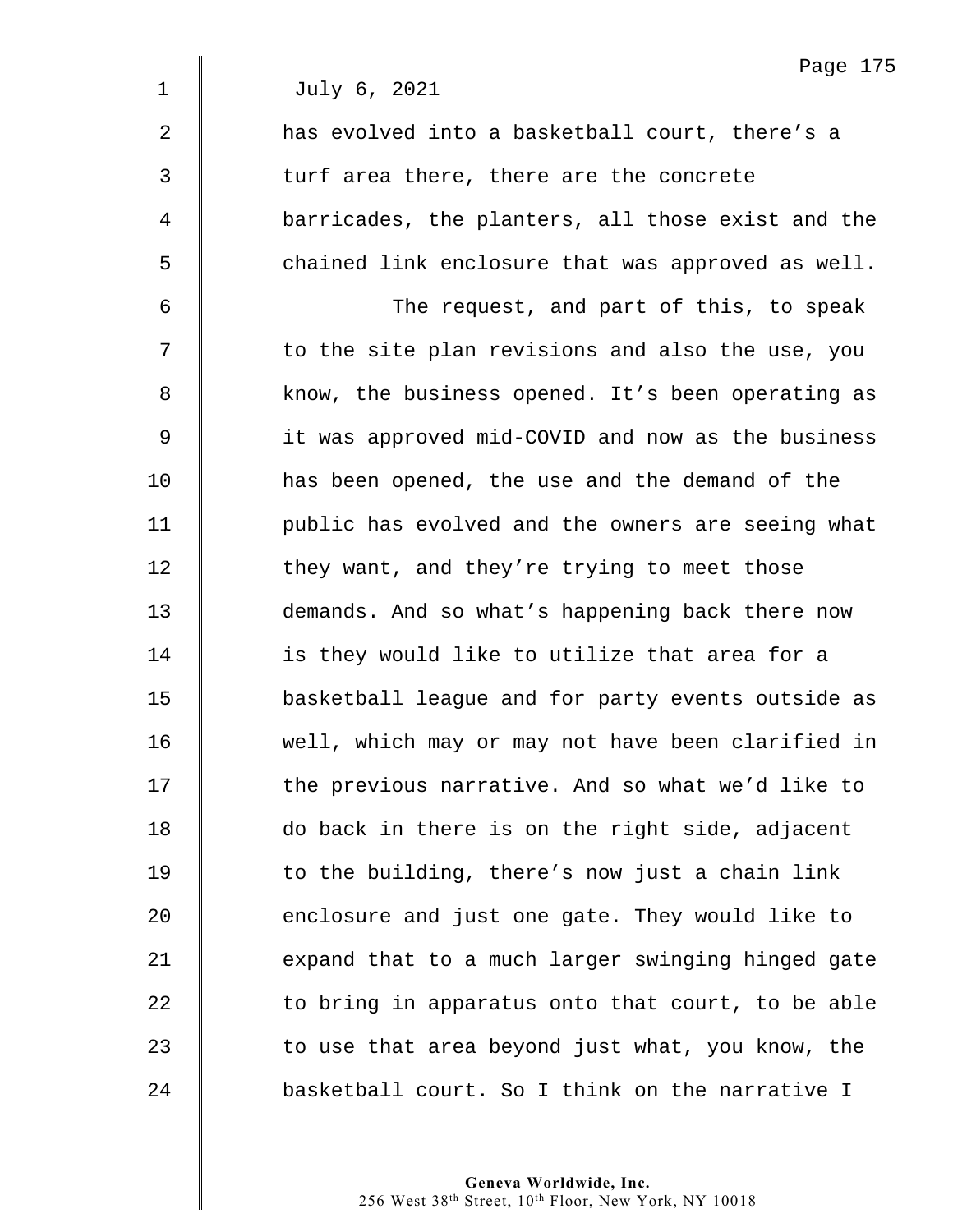|                | Page 176                                          |
|----------------|---------------------------------------------------|
| 1              | July 6, 2021                                      |
| $\overline{a}$ | think I have here they'd like to use an           |
| 3              | inflatable laser tag area that they bring out. So |
| 4              | they need those gates in there in order to bring  |
| 5              | in equipment. That was the one thing.             |
| 6              | And then also, because this, we have              |
| 7              | approval to keep this operation open after it     |
| 8              | gets dark, there are no lights on the outside of  |
| $\mathsf 9$    | the building except for just floods against the   |
| 10             | Kohl's shopping center. So the proposal is to put |
| 11             | two LED fixtures on the corner of that turf area, |
| 12             | and then also as part of the use of the           |
| 13             | basketball court, to put an electronic scoreboard |
| 14             | against the tenant space facing the court.        |
| 15             | So really it's just those modifications           |
| 16             | as far as physical modifications that we're       |
| 17             | requesting to the site plan. And then to go       |
| 18             | beyond that, if I could speak to the use, we      |
| 19             | would like to utilize that area for birthday      |
| 20             | parties, which was designated to a room in the    |
| 21             | facility originally. But again, with changing     |
| 22             | times and the demands of the public, they would   |
| 23             | like more space and to be able to utilize the     |
| 24             | outside, to be able to have children's parties on |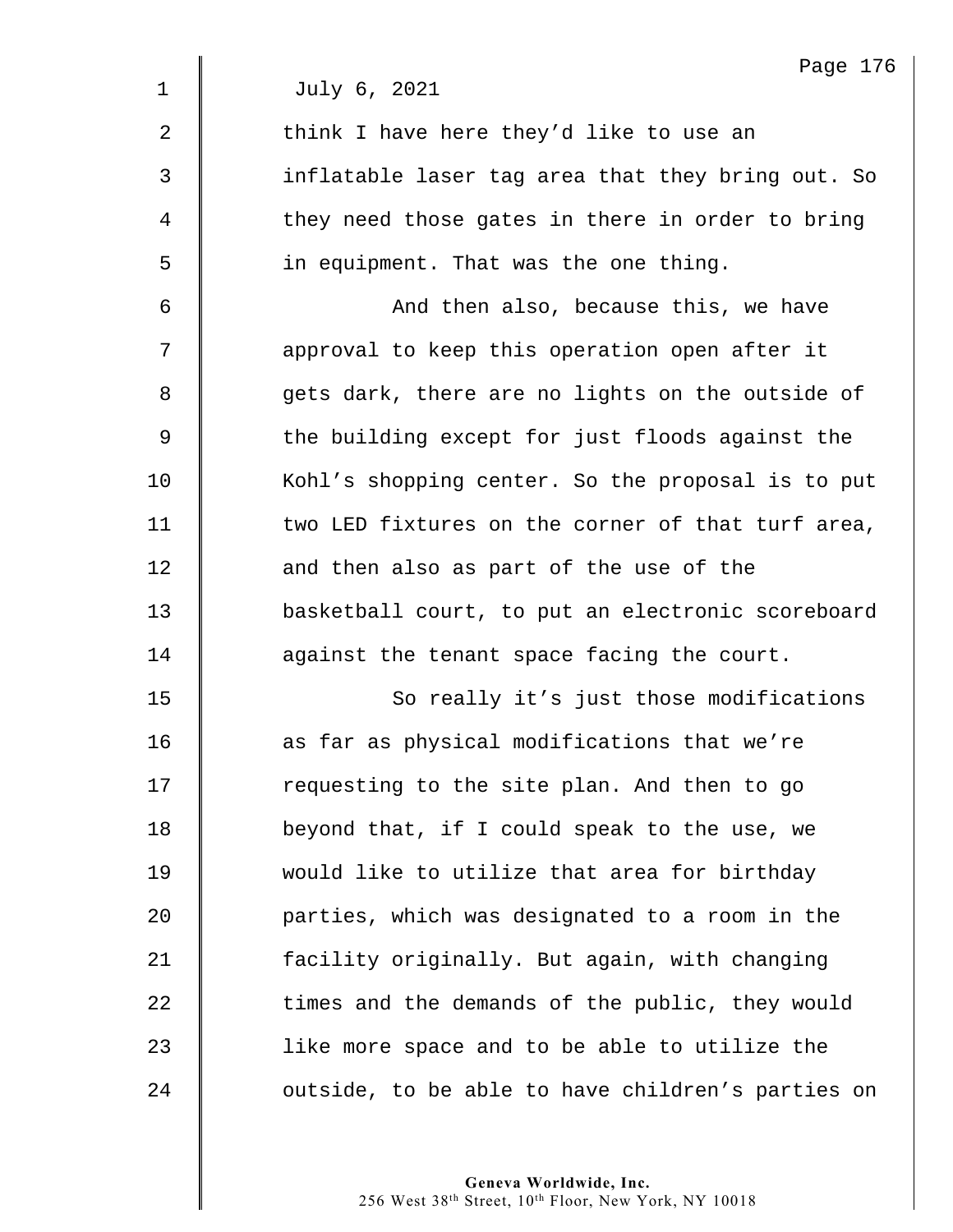|                | Page 177                                          |
|----------------|---------------------------------------------------|
| $\mathbf 1$    | July 6, 2021                                      |
| 2              | the basketball court.                             |
| 3              | So that outdoor area we would request to          |
| 4              | be extended to birthdays, graduations, possibly   |
| 5              | weddings if appropriate. And then a weekly        |
| 6              | basketball league during the summer, hence the    |
| 7              | lights and the scoreboard, all to be still        |
| 8              | confined within the area that was approved.       |
| $\overline{9}$ | And then there's the mention of a food            |
| 10             | truck here. We realize that's a health department |
| 11             | item as well, and then additional gaming truck    |
| 12             | which would be discussed with the landlord there  |
| 13             | as far as use of parking in the back. But all of  |
| 14             | the uses of within the parameters of what this    |
| 15             | board originally approved, we're really staying   |
| 16             | within those confines, it's just I want to make   |
| 17             | clarification that they would be expanded to that |
| 18             | approved outdoor area.                            |
| 19             | In addition to that, the hours of                 |
| 20             | operation, which may not have made it to this     |
| 21             | previous, the work session you had, for special   |
| 22             | events, it's realized also that the 10:00 p.m.    |
|                |                                                   |

23  $\parallel$  closing time, may be a little shortened, so they 24 were asking also for special events to be able to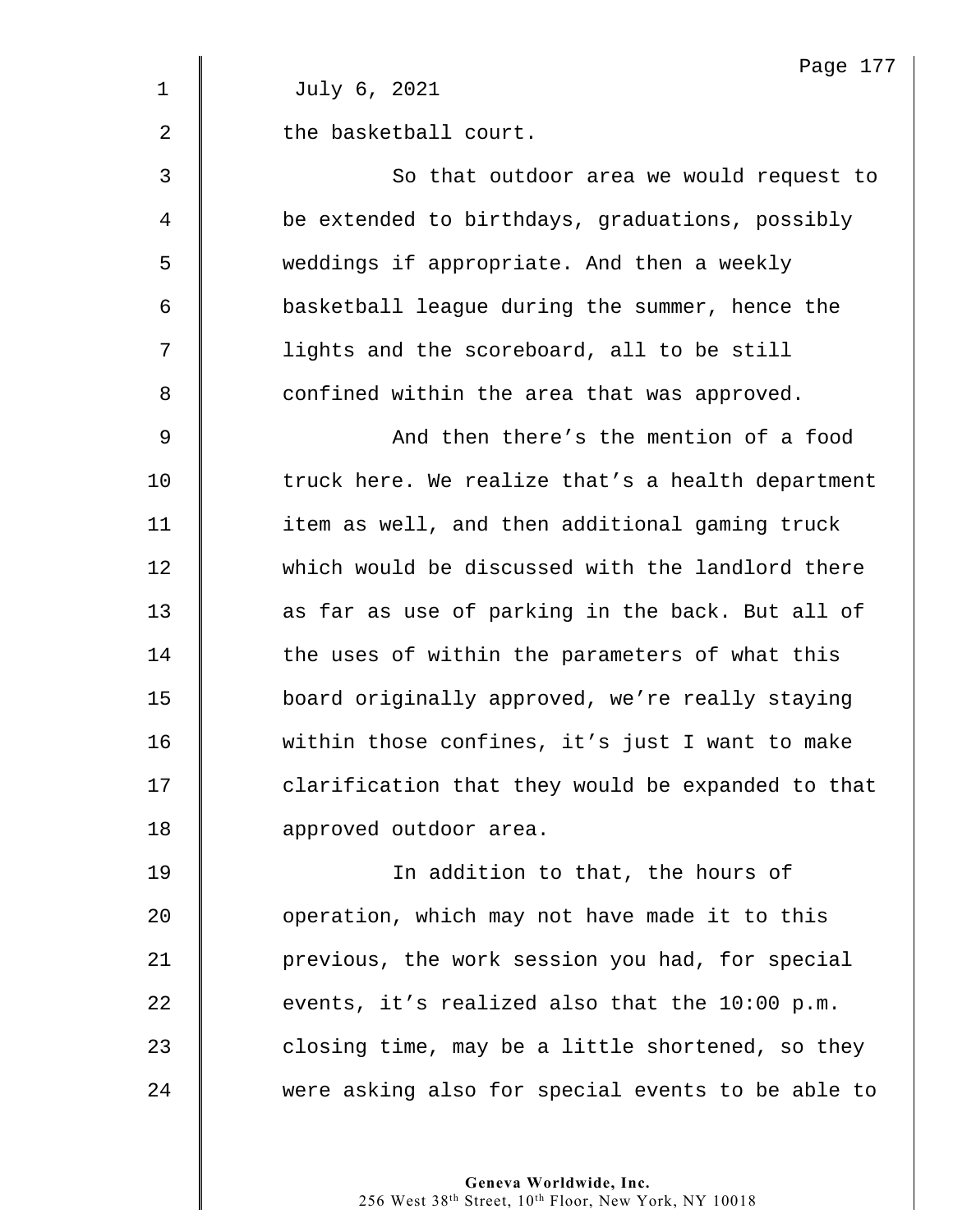|                | Page 178                                          |
|----------------|---------------------------------------------------|
| $\mathbf 1$    | July 6, 2021                                      |
| $\overline{2}$ | open until 12:00 o'clock on weekends, Friday and  |
| 3              | Saturday. I realize Chris, that that didn't make  |
| 4              | it to the original memo, but I'm requesting that  |
| 5              | as well. And those again would be for special     |
| 6              | events. Yes?                                      |
| 7              | MS. TAYLOR: 12:00 o'clock a.m.?                   |
| 8              | MR. BASINI: 12:00 o'clock a.m.,                   |
| 9              | midnight. Now it is a shopping center, there's no |
| 10             | residential areas around there. It's, you know,   |
| 11             | the parking is obviously would not be expanded.   |
| 12             | It's limited to what was originally approved, and |
| 13             | you know, Kohl's stays open sometimes late for    |
| 14             | holidays and things, yes.                         |
| 15             | MR. BIANCHI: When you say weekend,                |
| 16             | you're saying weekend until 12:00 a.m. --         |
| 17             | MR. BASINI: Friday, Saturday.                     |
| 18             | MR. BIANCHI: What's that?                         |
| 19             | MR. BASINI: On Friday and Saturday.               |
| 20             | MR. BIANCHI: Okay.                                |
| 21             | MR. KEHOE: But the narrative says 10:00           |
| 22             | to $10:00?$                                       |
| 23             | MR. BASINI: The narrative said until              |
| 24             | $10:00$ o'clock.                                  |
|                |                                                   |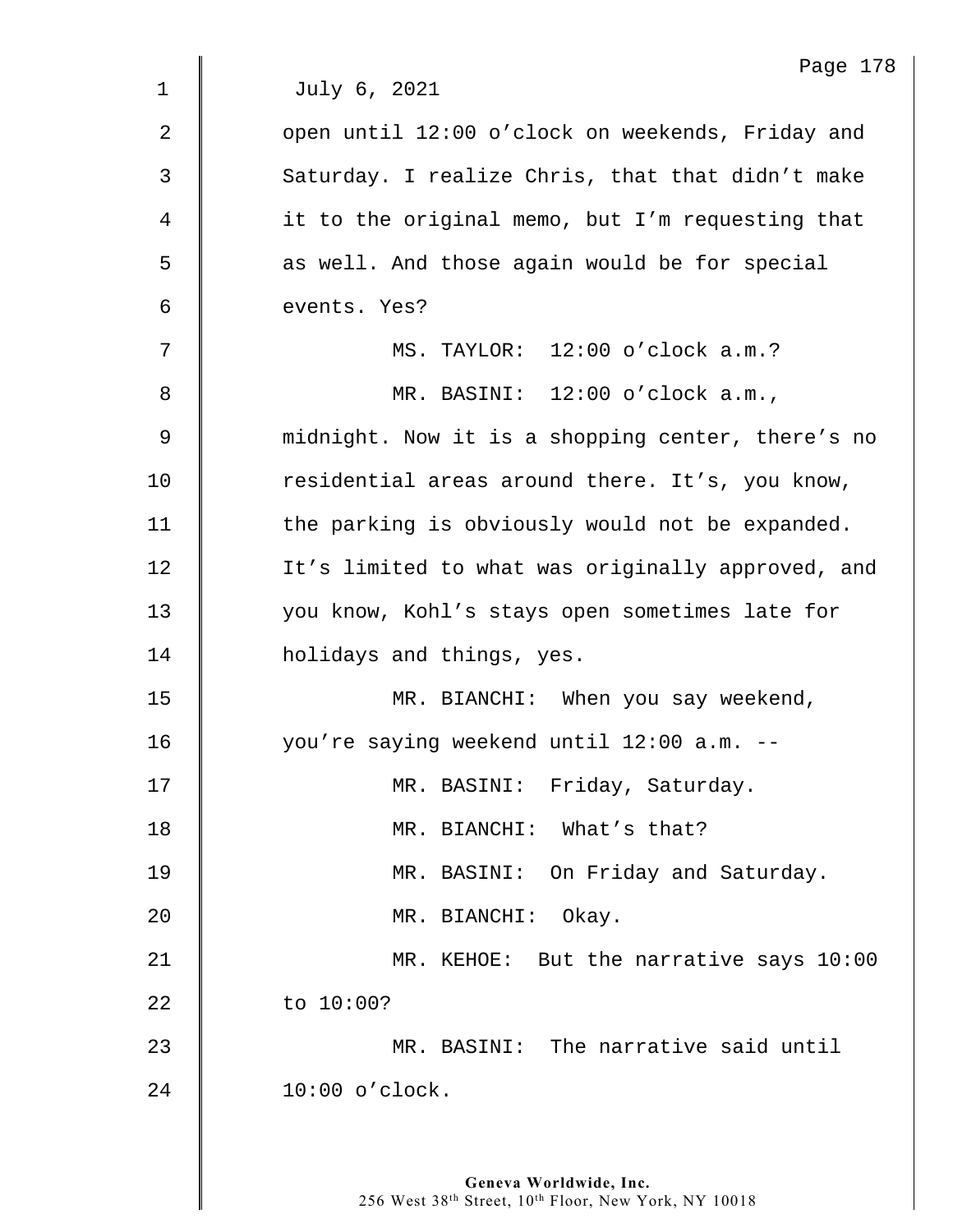|                | Page 179                                         |
|----------------|--------------------------------------------------|
| 1              | July 6, 2021                                     |
| $\overline{2}$ | MR. KEHOE: Right, 10:00 a.m. until               |
| 3              | 10:00 p.m., the narrative says for weekends?     |
| 4              | MR. BASINI: Correct, sorry.                      |
| 5              | MR. KEHOE: And you want to change that           |
| 6              | from 10:00 to 12:00?                             |
| 7              | MR. BASINI: Asking for Friday and                |
| 8              | Saturday be 12:00 a.m.                           |
| $\mathsf 9$    | MR. BIANCHI: To me, Friday is still a            |
| 10             | weekday.                                         |
| 11             | MR. BASINI: It would be, sorry, I'm              |
| 12             | speaking of happy hour is at 5:00 o'clock on     |
| 13             | Friday, but yes.                                 |
| 14             | MR. BIANCHI: Happy hour is 5:00 o'clock          |
| 15             | every day. [laughter]                            |
| 16             | MR. BASINI: You're right. Friday and             |
| 17             | Saturday, so if we want to be clear here, Friday |
| 18             | and Saturday, yes.                               |
| 19             | MR. BIANCHI: So just Friday and                  |
| 20             | Saturday?                                        |
| 21             | MR. BASINI: Correct.                             |
| 22             | MR. BIANCHI: So Sunday through                   |
| 23             | Thursday, it'll be until 10:00.                  |
| 24             | MR. BASINI: And that's on special                |
|                |                                                  |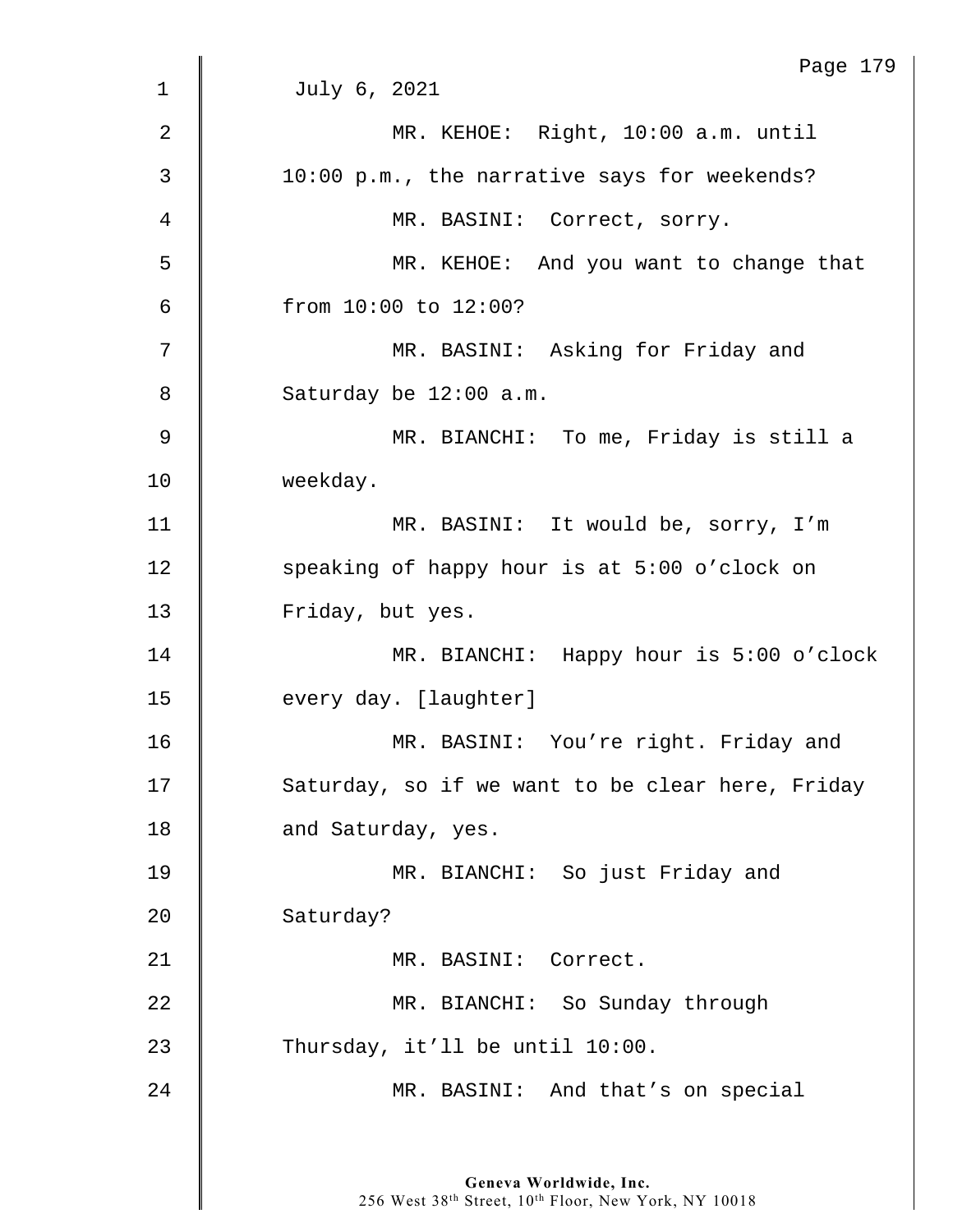|             | Page 180                                          |
|-------------|---------------------------------------------------|
| $\mathbf 1$ | July 6, 2021                                      |
| 2           | request. It's not a common thing. It's only going |
| 3           | to be on special request, if a party asks to be   |
| 4           | extended on those days. So, as far as that, yeah, |
| 5           | that's really the request that's being made.      |
| 6           | And there's also understood that because          |
| 7           | this is a family fun amusement center while also  |
| 8           | operating a school age program outside of it, I   |
| 9           | know that there was a -- you know, the New York   |
| 10          | State OCF issues them a license along with the    |
| 11          | Childcare Council of Westchester. And I know that |
| 12          | they spoke to the chain link fence and you were   |
| 13          | looking for comments from them for the original   |
| 14          | approval, so I just want to say we actually       |
| 15          | received a memo, I just received it tonight,      |
| 16          | which was issued today, from the Childcare        |
| 17          | Council of Westchester, who works in conjunction  |
| 18          | with the New York State OCF to issues the license |
| 19          | for the childcare program and they also do the    |
| 20          | inspections and they make sure the integrity of   |
| 21          | the license is intact throughout the year.        |
| 22          | They issued a memo speaking to these              |
| 23          | terms and saying that during the hours of         |
|             |                                                   |

24 | operation, during weekday school hours, which we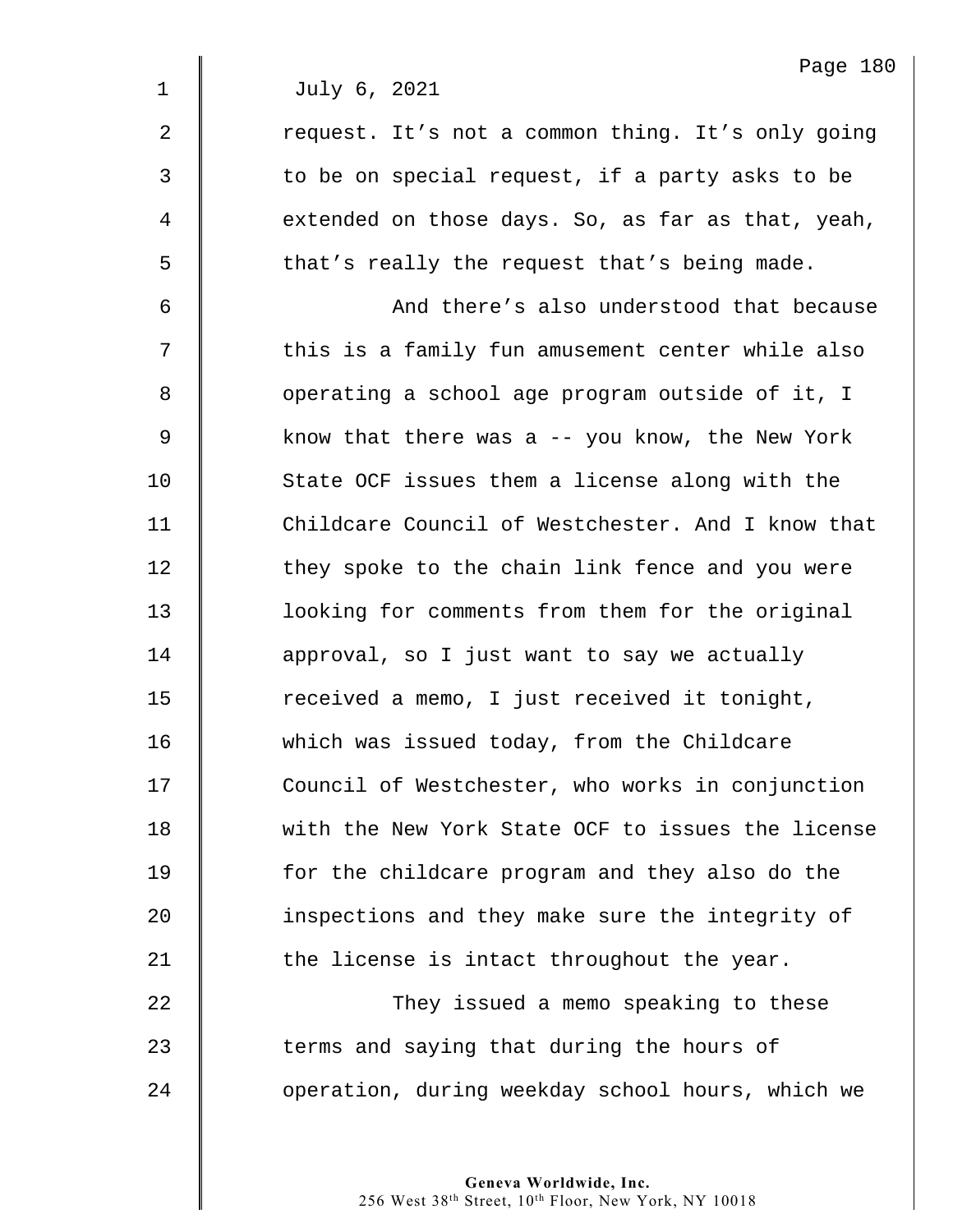$2 \parallel$  have in here until 6:00 p.m., during school days, 3 | they would govern those times, and they said that 4  $\parallel$  any functions outside of what was, outside of a  $5 \parallel$  childcare facility that would be drawing the 6 **6** attention of staff away from the children would 7 | not be permitted. However, and I'll give you the 8 | last line, it says, "if an activity occurs 9 | outside of the hours of operation, and is not for 10 the purpose of childcare, it does not fall into 11 | our oversight." 12 | So they are stating that any of these 13 **EXEC** expanded uses that would be parties or weddings 14 | or things like that, or basketball leagues could 15 | not take place within those hours during school 16 days. However, anything outside of those is not 17 | their purview so to speak. 18 | MS. TAYLOR: I've got one question. 19 | MR. BASINI: Yes, chairperson. 20 MS. TAYLOR: Regarding those weekend 21  $\parallel$  things on Friday and Saturday, is there any 22 **arrangement** for security at all? 23 MR. BASINI: For security? 24 | MS. TAYLOR: Yes.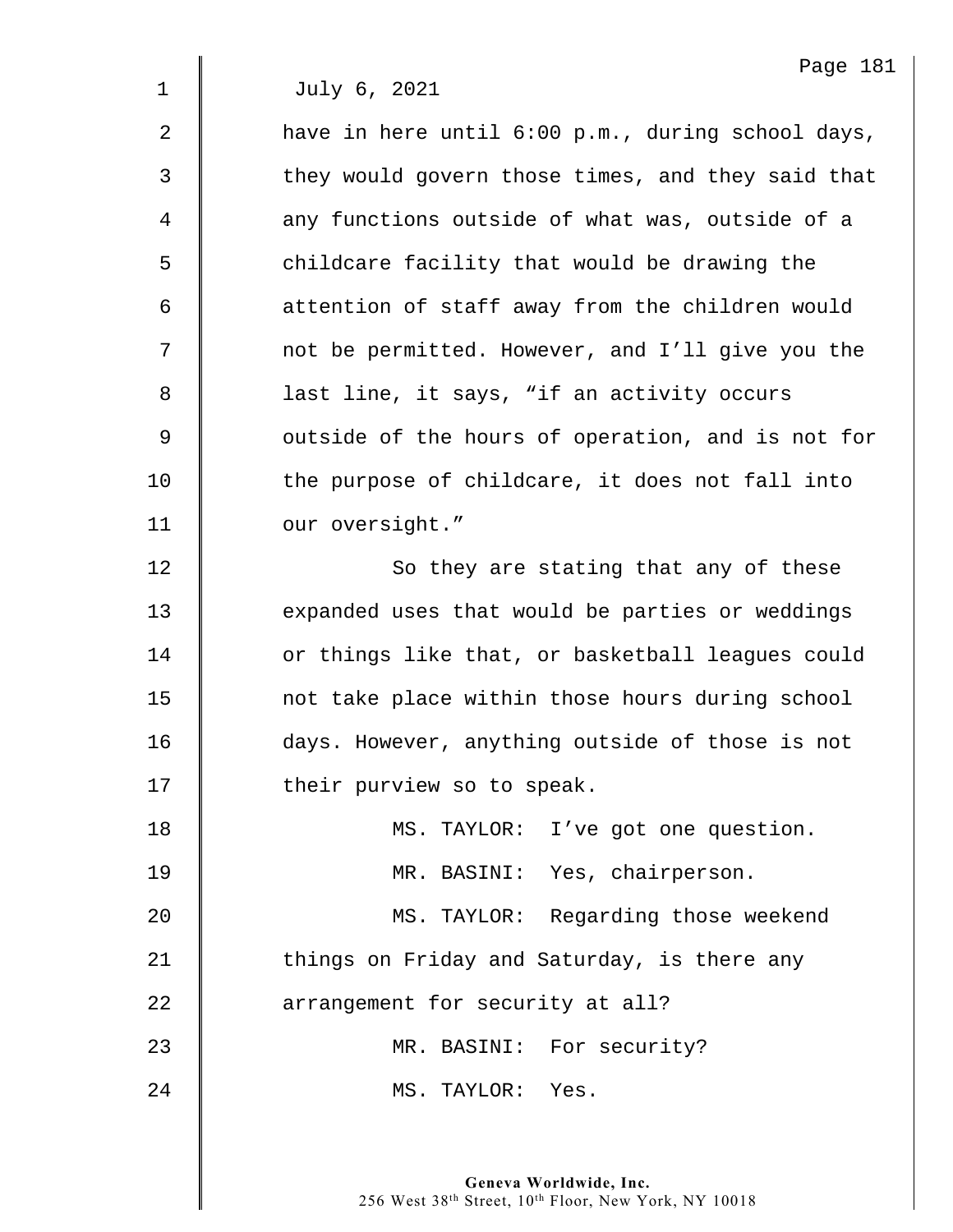|                | Page 182                                          |
|----------------|---------------------------------------------------|
| $\mathbf 1$    | July 6, 2021                                      |
| $\overline{2}$ | MR. BASINI: Did you ask, I'm sorry?               |
| 3              | MS. TAYLOR: Yes.                                  |
| 4              | MR. BASINI: Not beyond the staff and,             |
| 5              | not beyond the staff, no, there isn't any         |
| 6              | security. In fact, what they're proposing to do   |
| 7              | also, which I didn't know if it was relative or   |
| 8              | not, they're expanding the staff on the evenings  |
| $\mathsf 9$    | as well to 12 to 15 people from the six to eight  |
| 10             | that was originally there, for purposes of        |
| 11             | birthday parties and things. But I don't believe  |
| 12             | it's any security. Joan's here to speak to that   |
| 13             | if you have any --                                |
| 14             | MS. TAYLOR: No, the reason I'm asking             |
| 15             | because usually in that area, along Cortlandt     |
| 16             | Boulevard, it's shut down.                        |
| 17             | MR. BASINI: What's shut down? Sorry.              |
| 18             | MS. TAYLOR: Things shut down. You know,           |
| 19             | most stores are closing, that people shop at are  |
| 20             | closing by 10:00. Okay, so you've got those 10:00 |
| 21             | to 12:00, like there's a period there where it's, |
| 22             | most of the shops will be closed along the        |
| 23             | boulevard. And I'm thinking that if you're having |
| 24             | parties there, you know, you might want to think  |
|                |                                                   |

182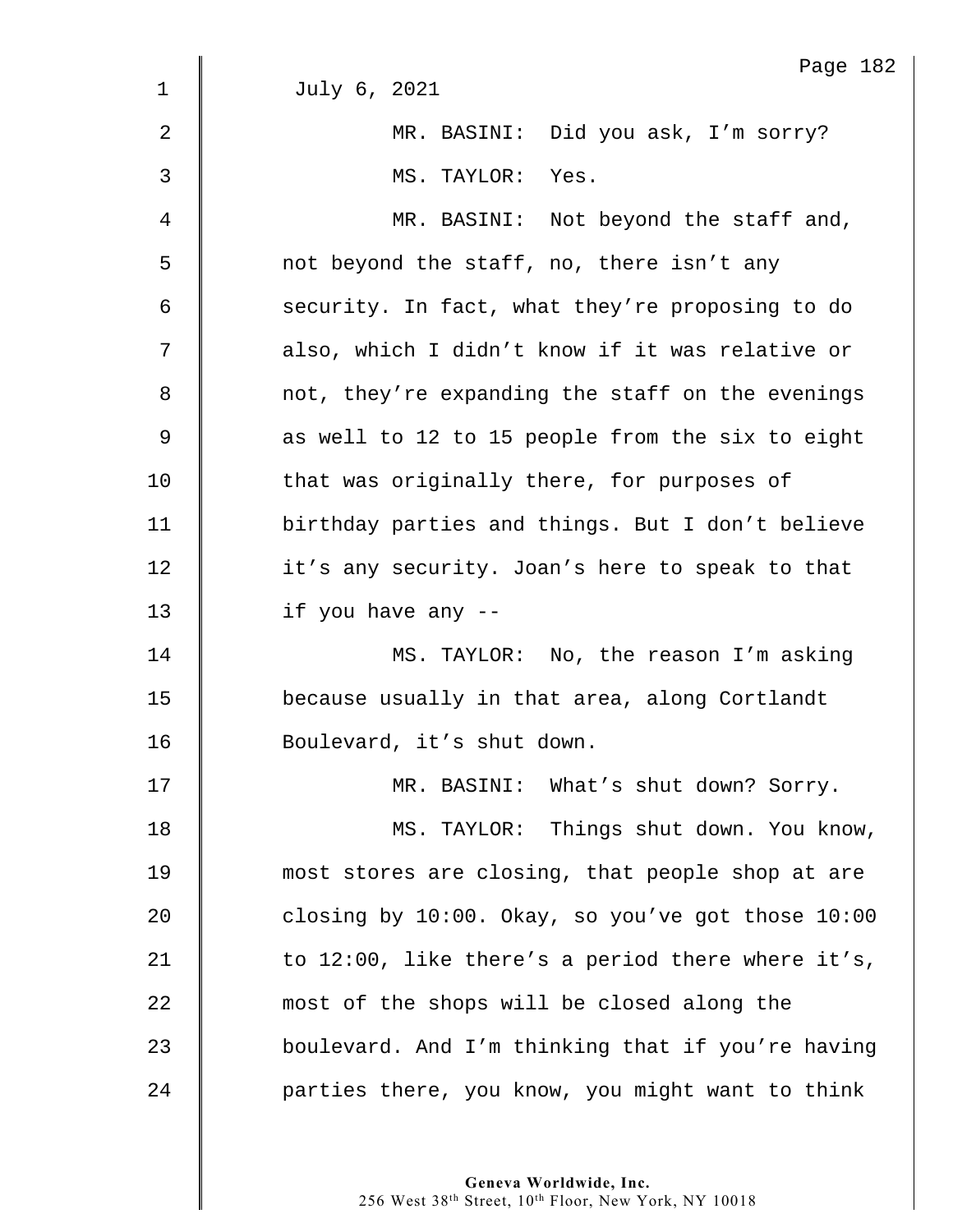|                | Page 183                                          |
|----------------|---------------------------------------------------|
| $\mathbf{1}$   | July 6, 2021                                      |
| $\overline{2}$ | about having security for those two hours, extra  |
| 3              | security of some kind.                            |
| 4              | MR. BASINI: I think what we can do, we            |
| 5              | can work out something where if there is a        |
| 6              | special event and it's open from 10:00 to 12:00,  |
| 7              | if it's still in operation, then Joan can hire    |
| 8              | either outside off-duty security or something.    |
| 9              | Would you like to speak to that? Joan King.       |
| 10             | MR. ROTHFEDER: But you said, you're               |
| 11             | just proposing to extend the hours by two hours.  |
| 12             | Right now, it's open until 10:00.                 |
| 13             | MR. BASINI: That's correct.                       |
| 14             | MS. JOAN KING: That's only, I'm sorry.            |
| 15             | That's only for special events. Like you booked a |
| 16             | party, you're an adult. You don't want to go home |
| 17             | at 10:00. Right now, the kids are leaving, the    |
| 18             | kids are leaving, I'm usually finished by 8:30,   |
| 19             | if it's not an adult event or something that I    |
| 20             | want to host or whatever. My husband is auxiliary |
| 21             | police and he is also a Mason and we have a lot   |
| 22             | of Mason brothers that are auxiliary police, so   |
| 23             | usually if we're having an event or something's   |
| 24             | going on, they are the security.                  |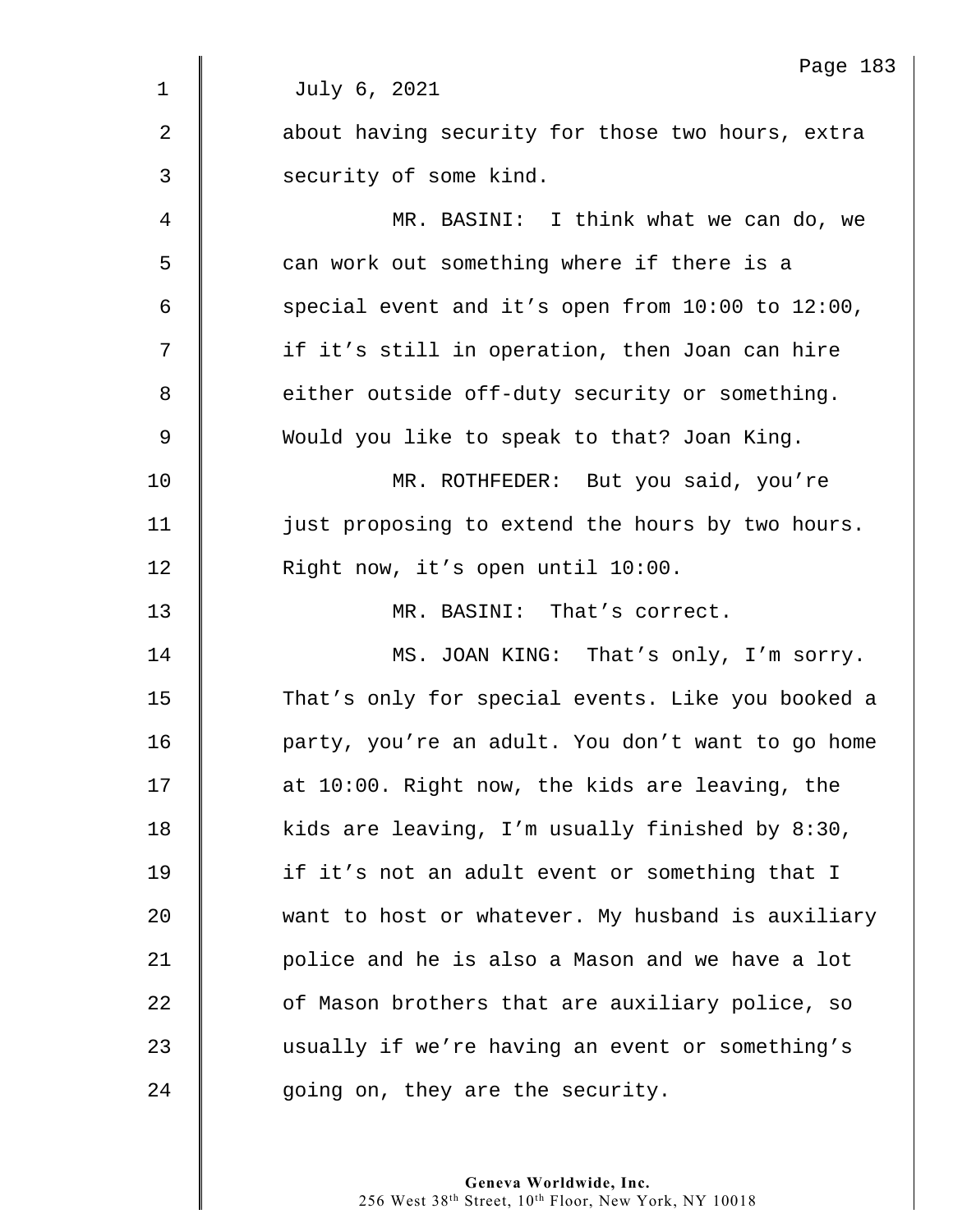|                | Page 184                                          |
|----------------|---------------------------------------------------|
| $\mathbf 1$    | July 6, 2021                                      |
| $\overline{2}$ | MS. TAYLOR: Okay. But I mean, the                 |
| 3              | reason I ask is because I think it's probably a   |
| 4              | wise thing to make sure that there, you know.     |
| 5              | MS. KING: Yes. But usually, we don't              |
| 6              | do, we don't allow the running in and out and all |
| 7              | that. Once you go out, you've got to stay out.    |
| 8              | We're not letting you back in, you know, stuff    |
| 9              | like that. That's the kind of stuff that we do,   |
| 10             | not a lot of stuff outside and traffic outside on |
| 11             | a special event night.                            |
| 12             | MR. ROTHFEDER: And how many people is             |
| 13             | the maximum for an indoor or outdoor event? Do    |
| 14             | you have, have you set that up already?           |
| 15             | MR. BASINI: It would not exceed what              |
| 16             | was originally as far as our capacity in the      |
| 17             | original plan. There's no --                      |
| 18             | MR. ROTHFEDER: Oh, so it's the same?              |
| 19             | MR. BASINI: It's the same, yeah. I                |
| 20             | believe it's 100 plus or minus [unintelligible]   |
| 21             | $[03:25:38]$ .                                    |
| 22             | MR. ROTHFEDER: So that's the fire                 |
| 23             | capacity?                                         |
| 24             | MR. BASINI: Yes, the fire capacity will           |
|                |                                                   |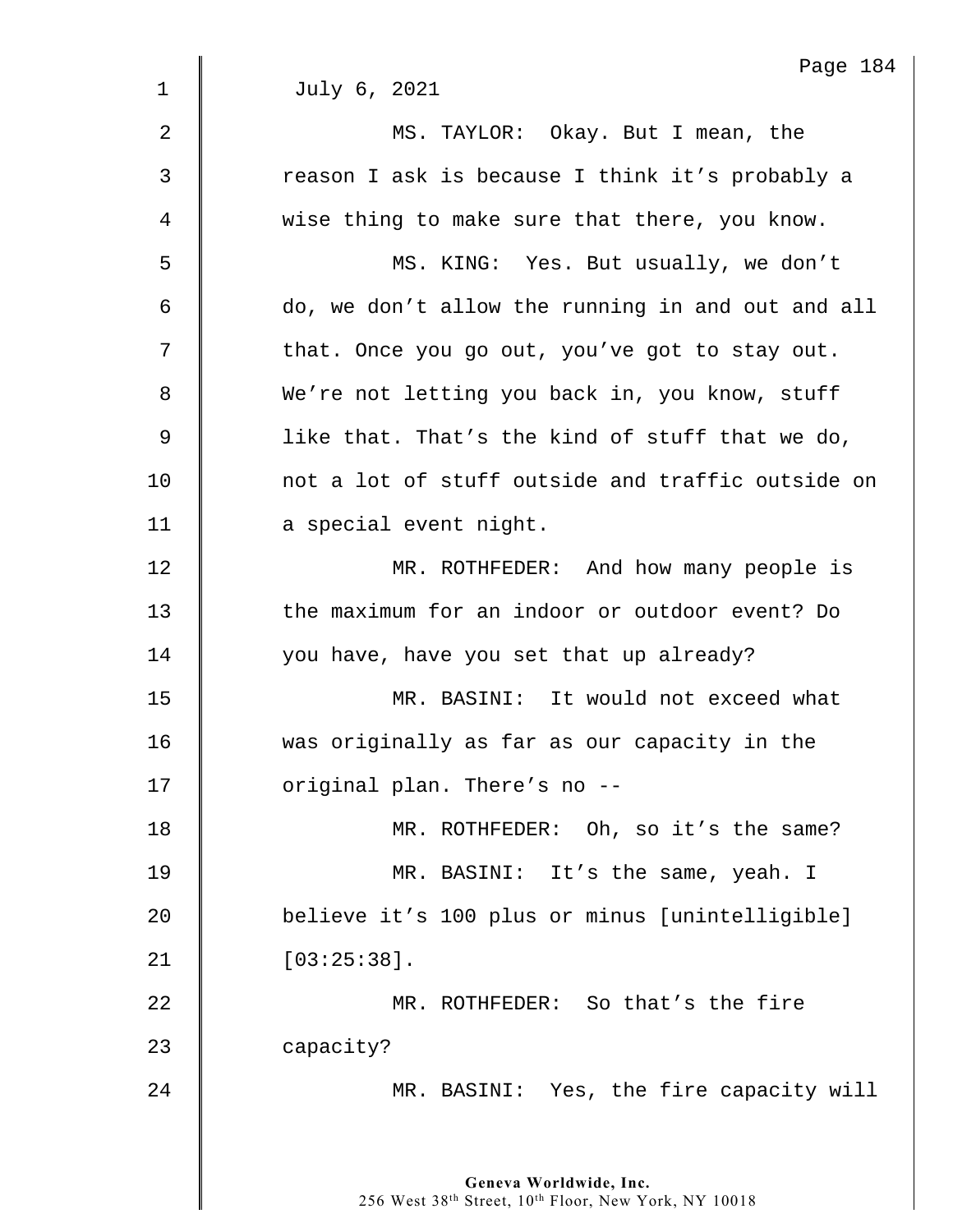|                | Page 185                                        |
|----------------|-------------------------------------------------|
| 1              | July 6, 2021                                    |
| $\overline{2}$ | not be exceeded.                                |
| 3              | MR. ROTHFEDER: Okay.                            |
| 4              | MS. TAYLOR: Okay.                               |
| 5              | MR. KESSLER: We're good?                        |
| 6              | MS. TAYLOR: Yeah, I'm good.                     |
| 7              | MR. KEHOE: But I do want that e-mail or         |
| 8              | a letter or whatever, that's for the record and |
| 9              | that's from the equivalent of Mr. Romano or     |
| 10             | whatever his name is?                           |
| 11             | MR. BASINI: It is.                              |
| 12             | MR. KEHOE: Okay.                                |
| 13             | MR. BASINI: And I will forward that to          |
| 14             | you. Like I said, I received it tonight, but    |
| 15             | you'll get it, yes.                             |
| 16             | MR. PREZIOSI: Just also that it is, and         |
| 17             | even though you're in a commercial area, just   |
| 18             | make sure you're cognizant of the town's noise  |
| 19             | ordinance and if there's any proposed outdoor   |
| 20             | music or seating to let us know as part of the  |
| 21             | site plan development for consideration.        |
| 22             | MR. BASINI: Okay. Understood, thank             |
| 23             | you. Yes?                                       |
| 24             | MS. KING: Chris, you said you wanted a          |
|                |                                                 |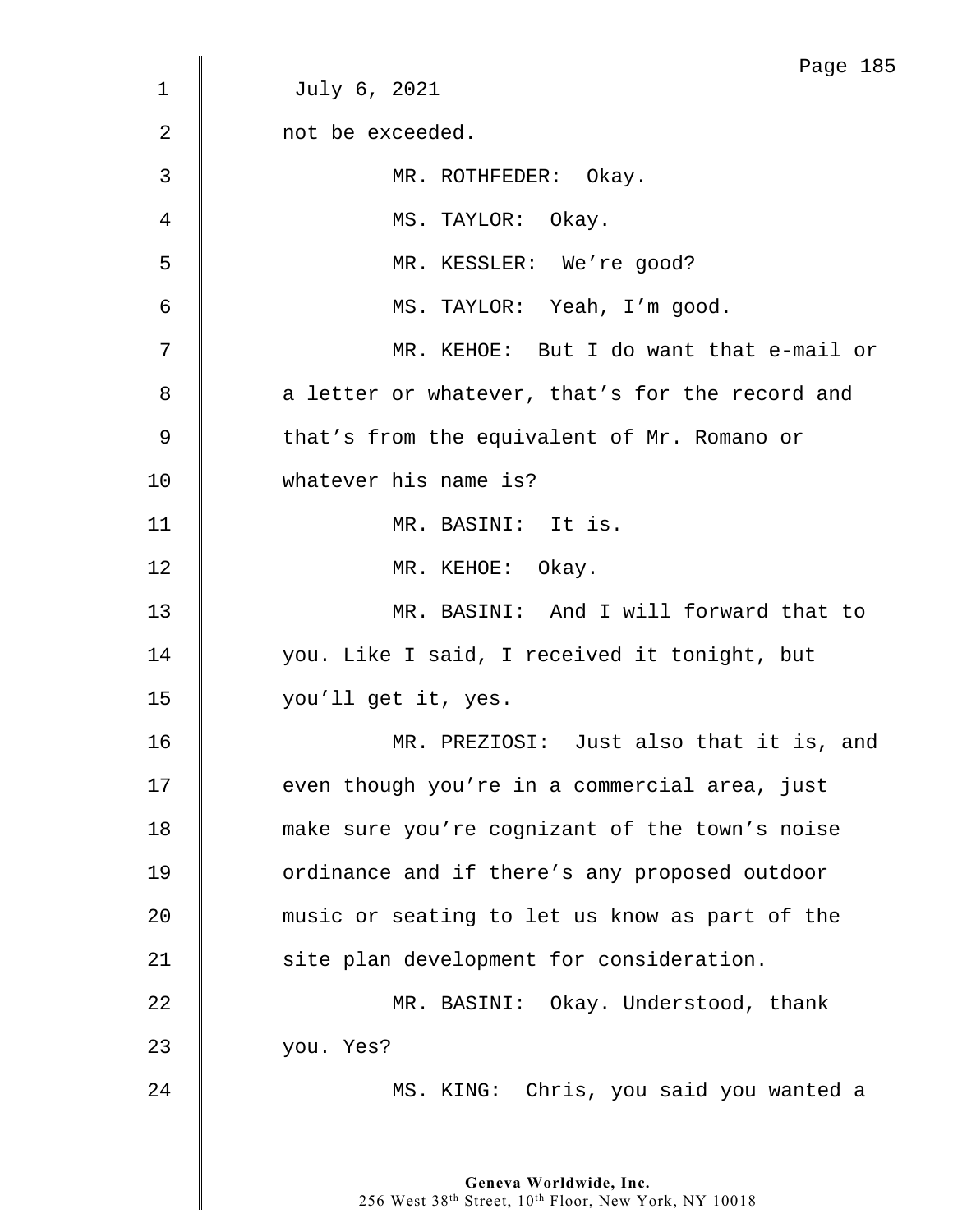|    | Page 186                                          |
|----|---------------------------------------------------|
| 1  | July 6, 2021                                      |
| 2  | letter from Mr. -- the fire inspector?            |
| 3  | MR. KEHOE: No, the person that governs            |
| 4  | the childcare, which Steve read.                  |
| 5  | MS. KING: Okay, yes. I usually send               |
| 6  | that to you. I forgot to send that to you today   |
| 7  | when she sent it to me, so I'll e-mail it to you, |
| 8  | okay. Thank you.                                  |
| 9  | MR. KEHOE: Because I think that's the             |
| 10 | big thing, to ensure that the child, you cannot   |
| 11 | be having an adult party outdoors at 5:00 o'clock |
| 12 | on a Wednesday, because that conflicts with your  |
| 13 | childcare special permit. So we just want to make |
| 14 | sure that's in the record.                        |
| 15 | MR. BASINI: Understood. They've made it           |
| 16 | clear and yes, understood.                        |
| 17 | MR. ROTHFEDER: Alright. Madam Chair, I            |
| 18 | move that we approve the site changes.            |
| 19 | MR. KIMMERLING: Second.                           |
| 20 | MS. TAYLOR: Thank you. Alright. Do we             |
| 21 | want to do public hearing?                        |
| 22 | MR. KESSLER:<br>$\mathbb N$ o.                    |
| 23 | MR. PREZIOSI: A public hearing is not             |
| 24 | required for this.                                |
|    |                                                   |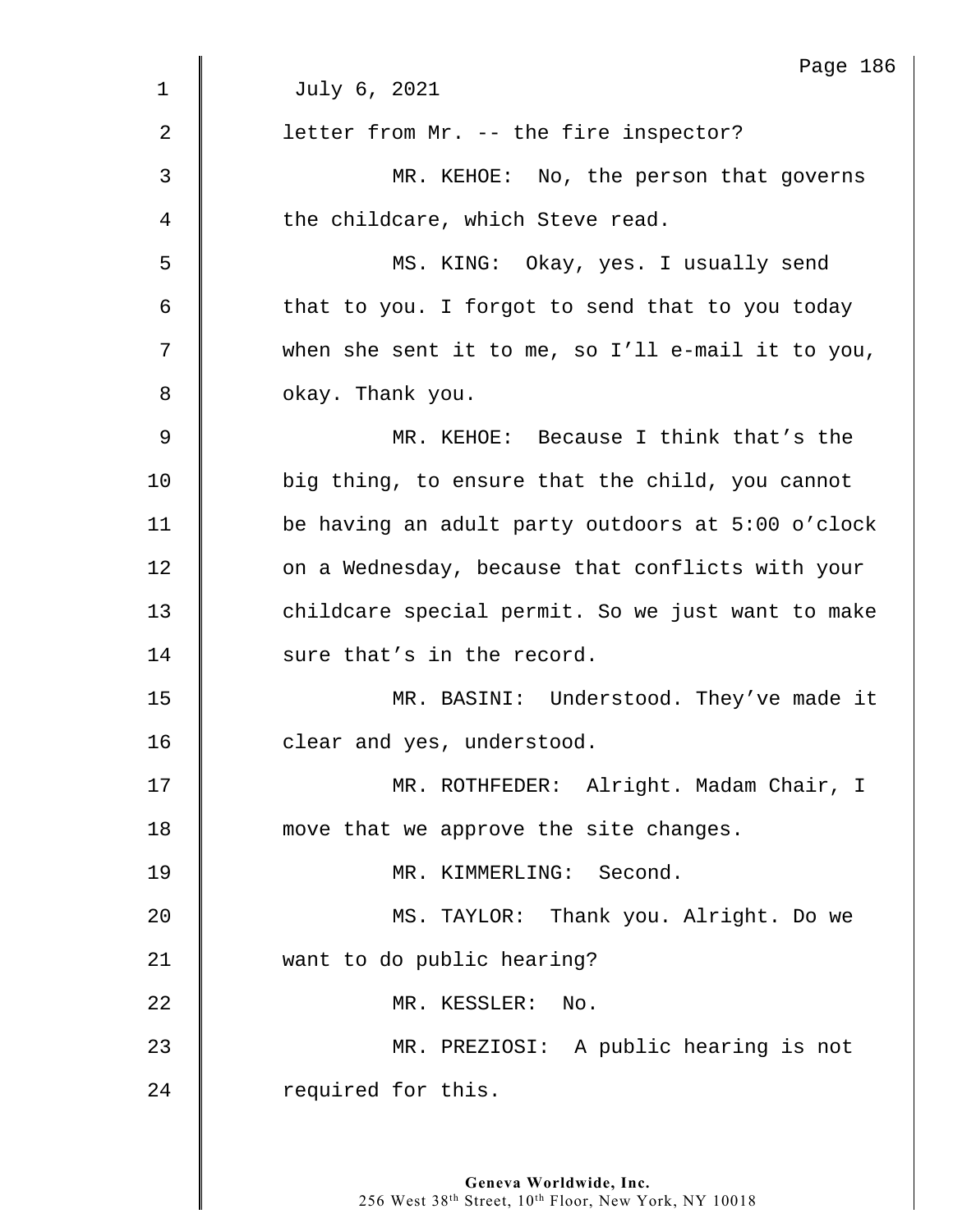|                | Page 187                                          |
|----------------|---------------------------------------------------|
| $\mathbf{1}$   | July 6, 2021                                      |
| $\overline{2}$ | MR. KESSLER: No. It's just approved by            |
| 3              | motion.                                           |
| $\overline{4}$ | MS. TAYLOR: Okay. Alright. Let's go.              |
| 5              | I'm sorry. I need a second. Did we get a second   |
| 6              | that that?                                        |
| 7              | MR. KIMMERLING: I second.                         |
| 8              | MS. TAYLOR: Thank you. Okay. All in               |
| $\mathsf 9$    | favor?                                            |
| 10             | MULTIPLE: Aye.                                    |
| 11             | MS. TAYLOR: Opposed? Okay.                        |
| 12             | MR. BASINI: Thanks very much for your             |
| 13             | time. Good night.                                 |
| 14             | MS. TAYLOR: All rightie. Now, I think             |
| 15             | we're down to the last item, which is a new       |
| 16             | business item. The referral from the town board   |
| 17             | for the review and recommendation on a proposed   |
| 18             | zoning text amendment for a new active senior     |
| 19             | housing special permit submitted by AJ Cortlandt, |
| 20             | LLC for a proposed 32-unit age restricted         |
| 21             | residential development located on Furnace Dock   |
| 22             | Road approximately 1,200 feet east of Route 9A as |
| 23             | described in a packet of information dated May 5, |
| 24             | 2021.                                             |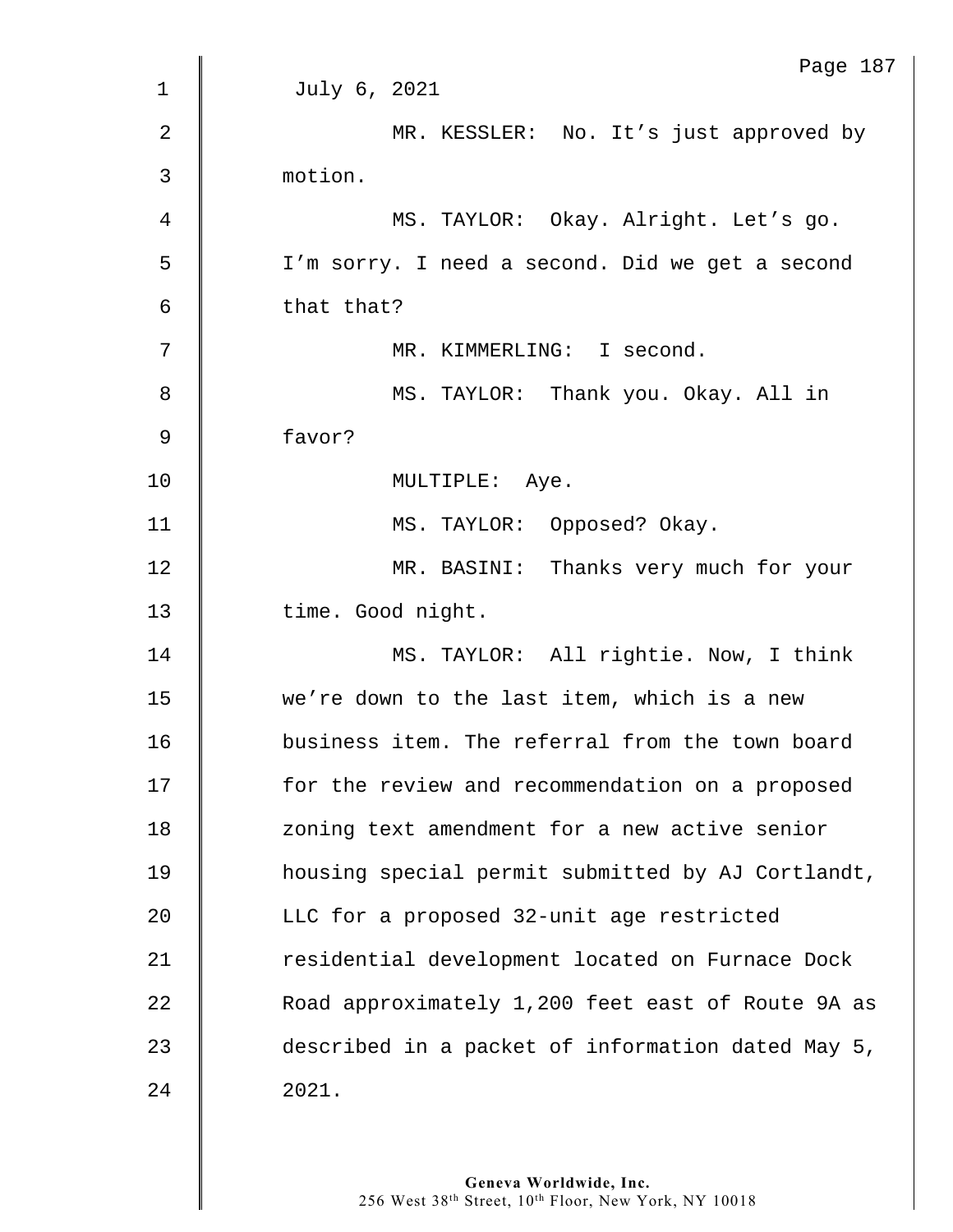|                | Page 188                                          |
|----------------|---------------------------------------------------|
| $\mathbf{1}$   | July 6, 2021                                      |
| $\overline{2}$ | MS. LINDA WHITEHEAD: Good evening.                |
| 3              | Madam Chair, members of the Board, it's a         |
| 4              | pleasure to be back here. You're my second        |
| 5              | meeting of the night, so I came back to in person |
| 6              | meetings hard and fast. I'm here tonight, I'm     |
| 7              | Linda Whitehead, for the record, partner with the |
| 8              | firm of McGullough, Goldberger & Staudt. I'm here |
| 9              | tonight representing AJ Cortlandt, LLC,           |
| 10             | technically the new owner of the 42-acre property |
| 11             | on Furnace Dock Road, but you all might           |
| 12             | recognize, those of you who have been on the      |
| 13             | Board for a while, Cosmo Marfione, who was with,  |
| 14             | also a part of the prior ownership entity.        |
| 15             | So there's a continuation in ownership            |
| 16             | here to the entity that had previously obtained   |
| 17             | the prior approval for a 16 lot subdivision on    |
| 18             | this property.                                    |
| 19             | Just because I'm sure it's all at the             |
| 20             | top of your minds. That approval had expired in   |
| 21             | large part because we had been unable to get a    |
| 22             | new will serve letter from the owner of the       |
| 23             | sewage treatment plant to get the county to       |
| 24             | resign the subdivision plat and file it. We now   |
|                |                                                   |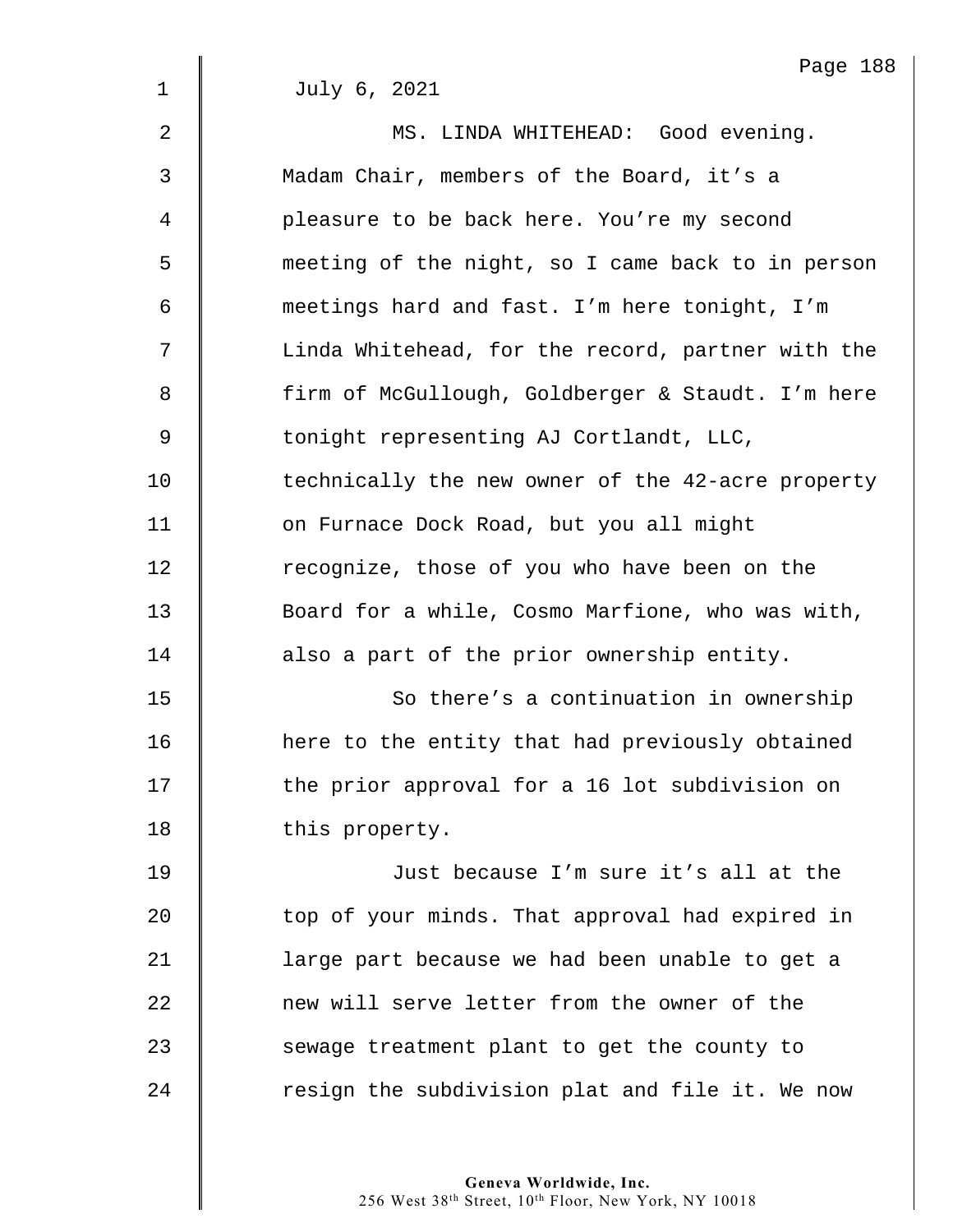1 July 6, 2021 2 | have finally reached a new agreement with the 3 || owner of the sewage treatment plant. We have a 4 | signed agreement. That will not be an issue this  $5 \parallel$  time. 6 || So our client though has taken this  $7 \parallel$  time, looked at the market, looked at the town's 8 Comprehensive plan, looked at the property some 9  $\parallel$  more and is looking to take sort of a different 10 **approach to developing this property based on the** 11 **deger** changing market and the changing demographics. 12 Chris, can you, I'm sorry, and I'm going to try 13 | to do this kind of quickly. 14 **||** So I've said the new owner is AJ 15 Cortlandt. The BDC group is acting as the agent, 16 we are still the attorneys. Dave Smith from 17 | Planning & Development Advisors is the planner, 18 | Cotler Architecture, Kellard Sessions is going to 19 | be doing the engineering and Provident Design is 20 **doing the traffic engineering.** 21 | So, as a reminder, this was the 22 previously approved subdivision. We had 16 units. 23 They were in duplexes attached, basically 24 **decived 24** attached homes, 16 separate lots, eight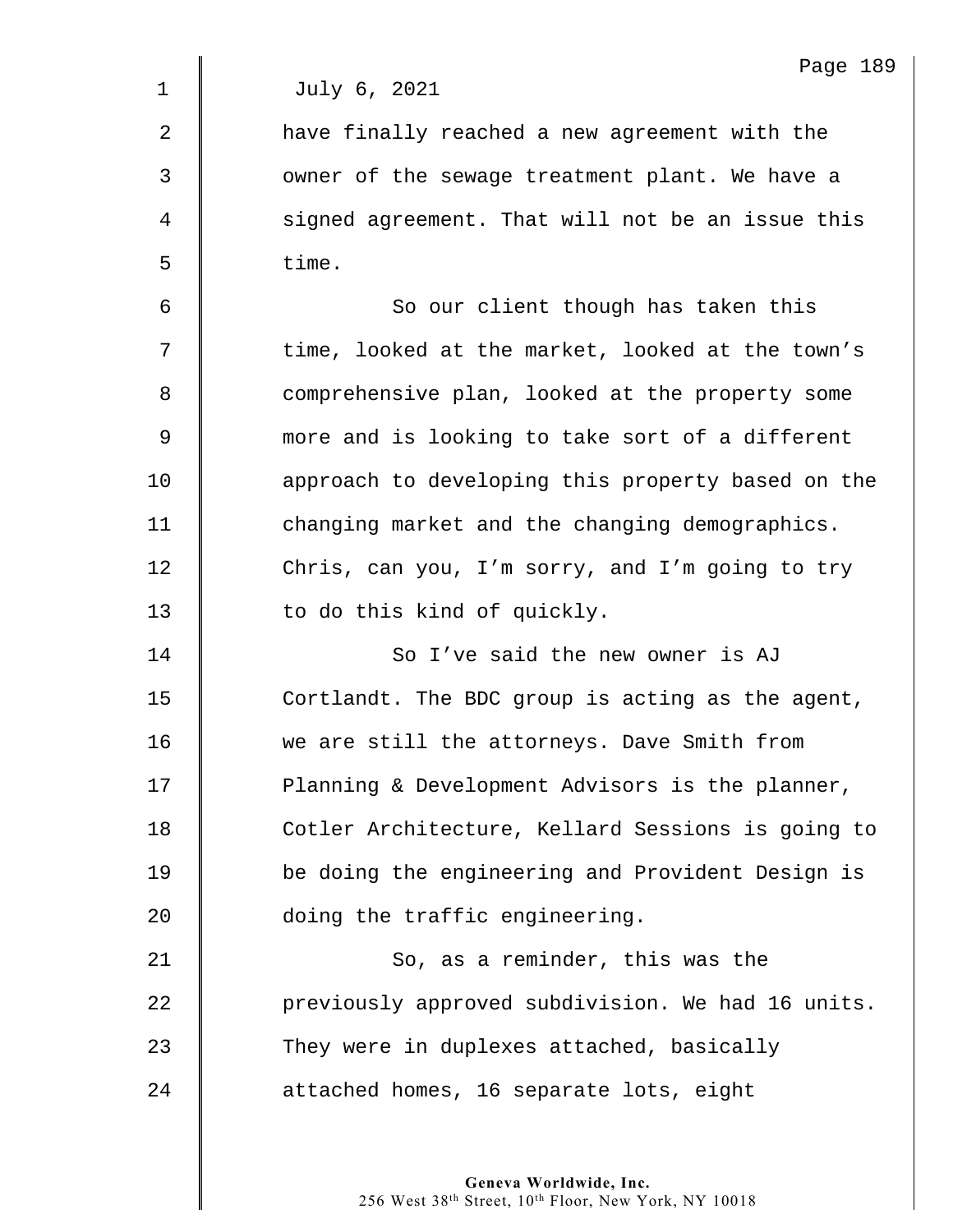2 | buildings. On the next page is our proposed new 3 | plan. So what you'll see is the road is the same,  $4 \parallel$  the buildings are proposed in the same locations,  $5 \parallel$  the stormwater design is basically the same. We 6 Know it needs to be updated for current 7 | regulations, which it changed again.

8 The parcel in the back, the large rear 9 **parcel is still not to be developed and to be** 10 **donated to the town together with the property** 11 **duar** along Furnace Dock Road up in the front. That 12 will also still be dedicated to the town.

13 What we have done is take those eight 14 **J** building locations and now instead of 16 homes, 15 we're proposing 32 age-restricted units, so there 16 would be each of those eight buildings would 17 | house four units. They would be restricted to 55 18 **d** and over. They would be two and three bedroom 19 units, where, if you'll recall, the prior units 20 were four and five bedroom family homes. So those 21 | will be restricted for 55 and over.

22 **The road will be private, where it was** 23 previously going to be a town road. Garbage 24 | pickup, recycling, all of those types of things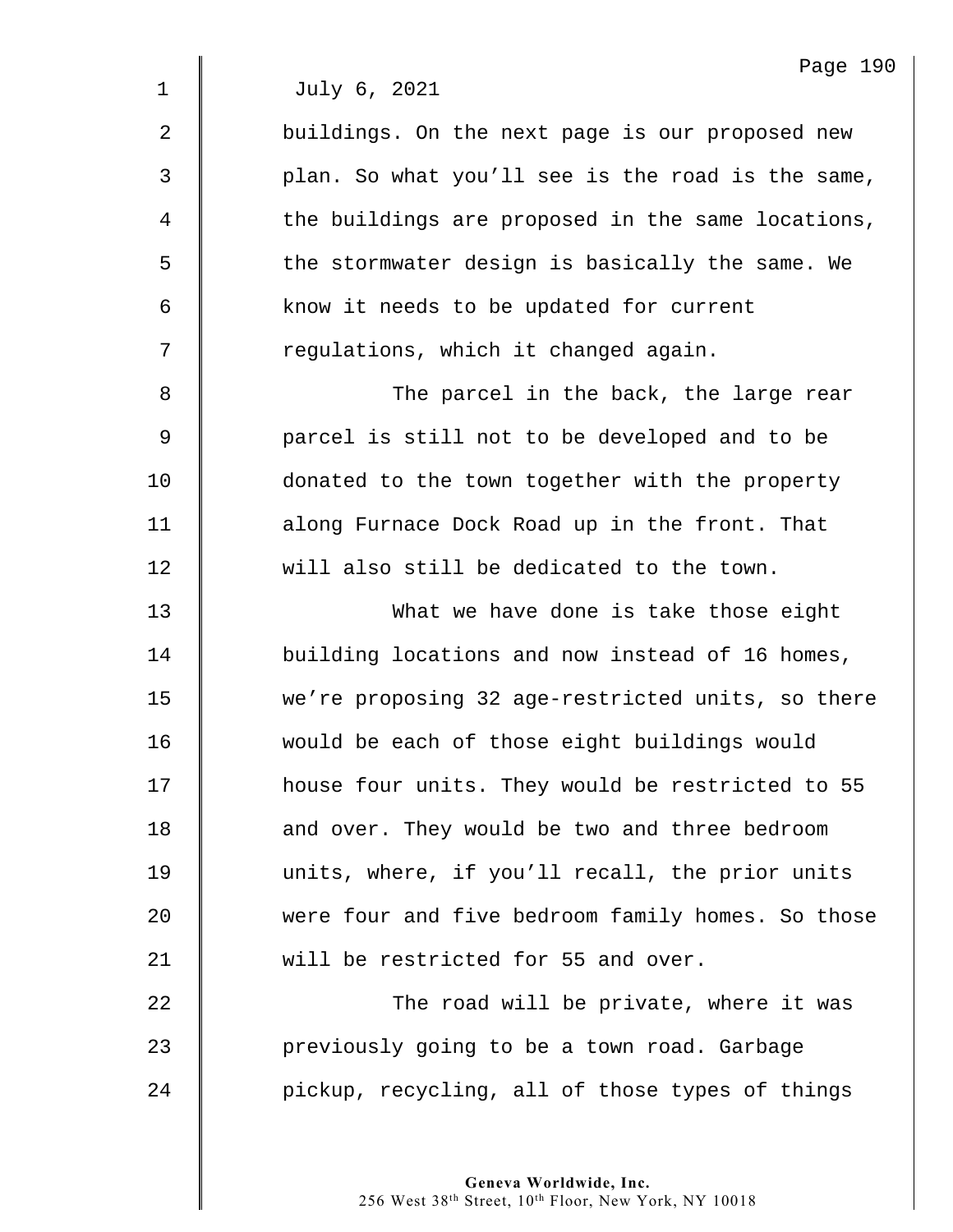|             | Page 191                                          |
|-------------|---------------------------------------------------|
| $\mathbf 1$ | July 6, 2021                                      |
| 2           | will be private. There's a number of other        |
| 3           | benefits we think and I'm going to let Dave take  |
| 4           | you through those in a minute.                    |
| 5           | But we have to talk a little bit about            |
| 6           | how we get to this because this is an R-40 single |
| 7           | family residential zone. So obviously, this type  |
| 8           | of proposal is not current permitted. So we have  |
| 9           | proposed to the town, and actually Chris, if you  |
| 10          | want to flip through real quick. We've got some   |
| 11          | renderings just so you can see what the buildings |
| 12          | are going to look like.                           |
| 13          | So we have proposed, and we've had a              |
| 14          | couple of meetings with the town board to discuss |
| 15          | this project. We have now filed a formal petition |
| 16          | to the town board to amend the zoning code and    |
| 17          | they have referred that to you and that's why we  |
| 18          | are here now.                                     |
| 19          | So you have a section in your code that           |
| 20          | has what are called special zoning districts,     |
| 21          | which allow for certain special permit uses. So   |
| 22          | we have proposed creating a new section for an    |
| 23          | active senior housing special zoning district.    |
| 24          | This would allow -- active senior means 55 and    |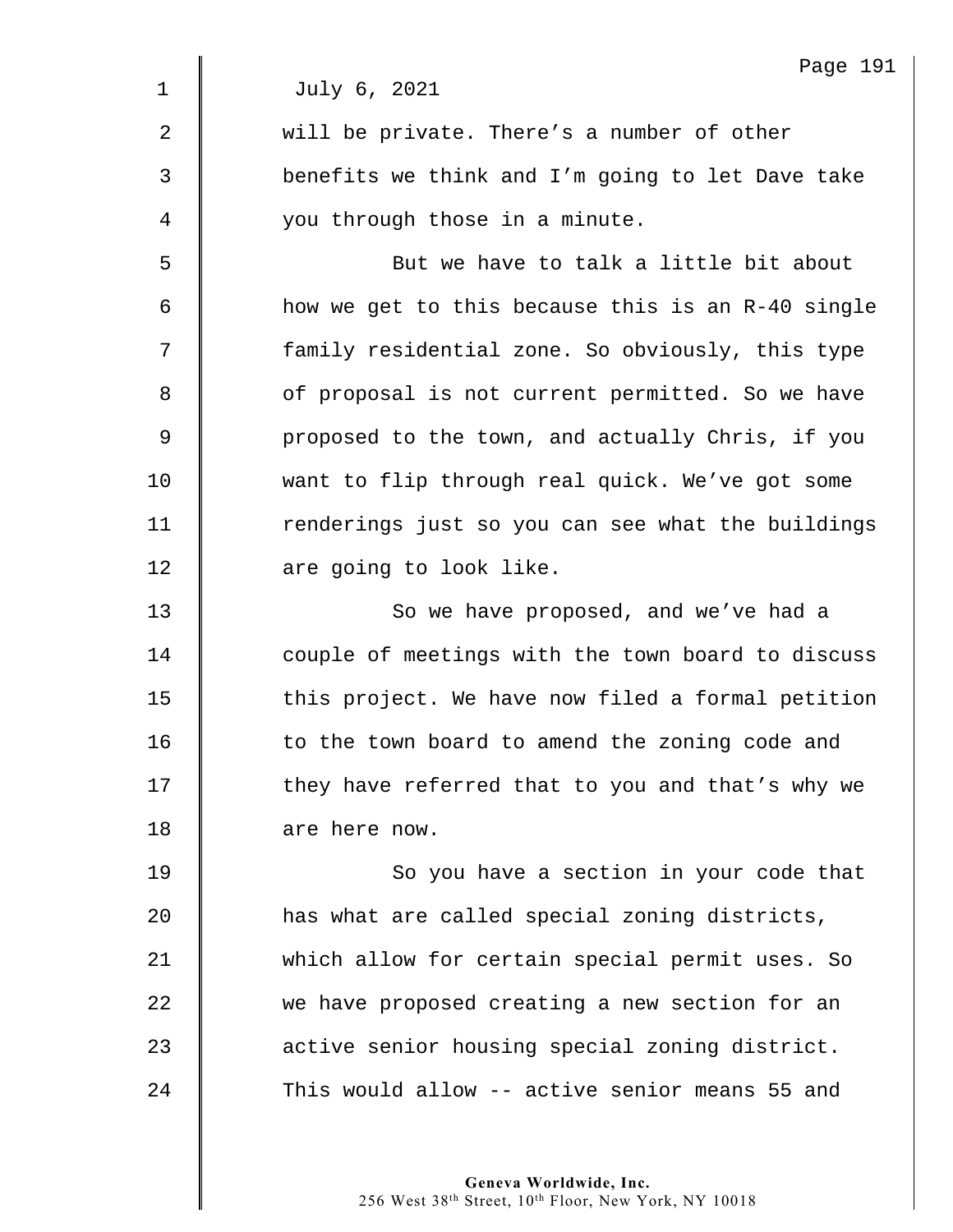2 | over. I'm feeling really old right now. I was 3  $\parallel$  very young when I was first appearing before you. 4 I'm not so young anymore, for those of you who 5 | have been here for most of that time, we can all 6 | live here now. So that's why I like to think of 7 | it as active seniors, because I'm well over 55.

8 || So this special permit use would have to 9 **be approved by the town board, it would be** 10 | limited to properties of 40 acres or more in an 11 | R40 residential district. The property has to be 12 Within a half mile of a New York State highway 13 | interchange.

14 One of the reasons that we've discussed 15 We with the town board that makes this site really 16 **dec** appropriate for this is this site is very close 17 **to the intersection of Route 9 and Furnace Dock.** 18 | It's close to a commercial area, so even though 19 it's zoned R40 residential, it's actually almost 20 **in a transition type of location in terms of the** 21 **1** proximity to both multifamily and commercial 22 development.

23 | The property must have access to public 24 water and sanitary sewer, which we do. We've set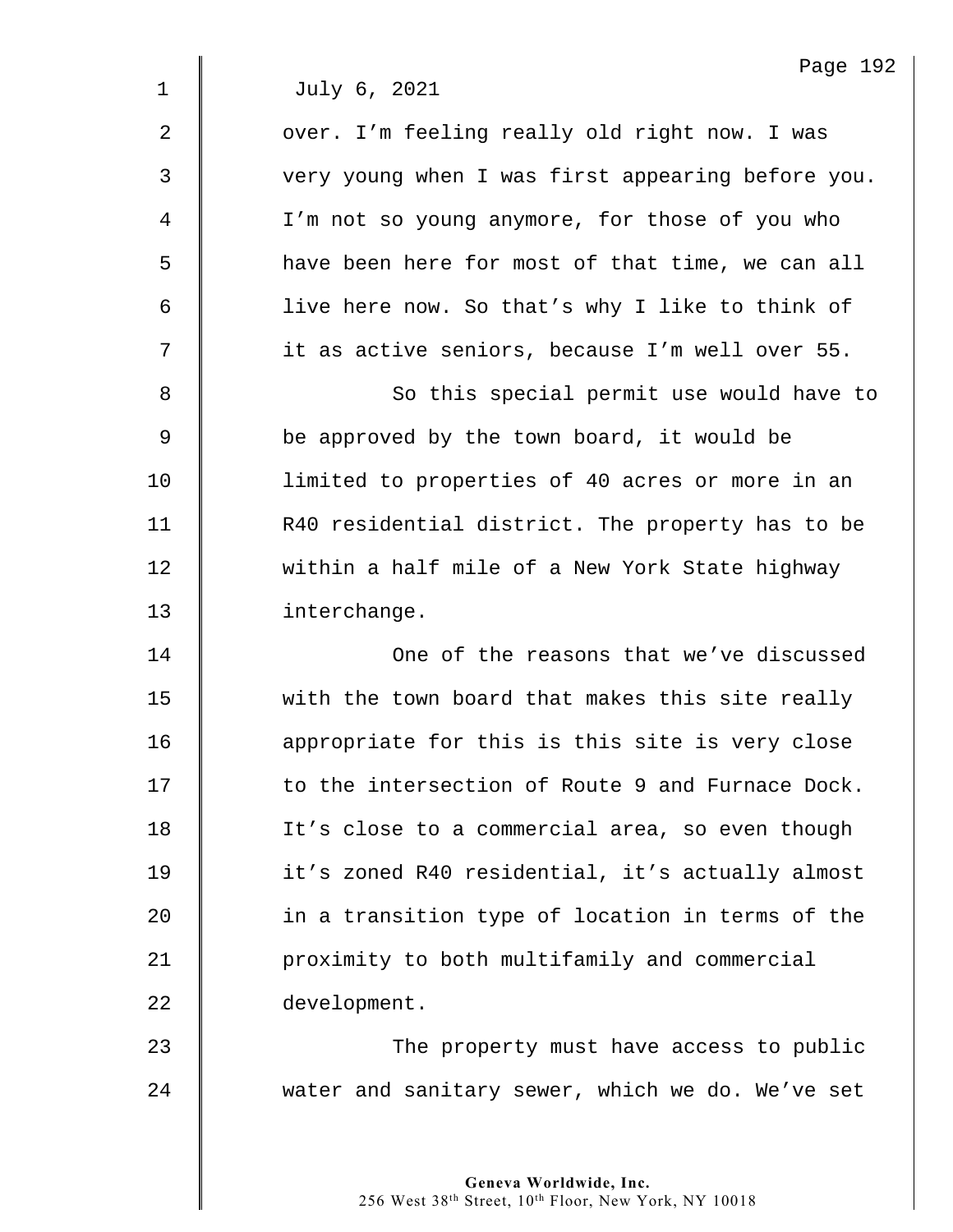| $\overline{2}$ | it up so that the coverage and perimeter setback  |
|----------------|---------------------------------------------------|
| 3              | are based on the underlying zoning, so that they  |
| 4              | will have to be the same as the underlying        |
| 5              | zoning. Density of one unit per acre, which is    |
| 6              | still pretty low density, it's still about the    |
| 7              | R40 density. But we have made sure, you know,     |
| 8              | land that's going to be dedicated to the town can |
| 9              | be counted towards the 40 acre minimum lot area   |
| 10             | and also towards the density.                     |
| 11             | So this is the zoning amendment. I think          |
| 12             | you've all received that package that we          |
| 13             | submitted to the town board with the full text of |
| 14             | the zoning amendment. We think this is a project  |
| 15             | that makes sense in this location. It is kind of  |
| 16             | a transitional location. We think it's something  |
| 17             | that the town needs and based on your             |
| 18             | comprehensive plan, the demographics of the town, |
| 19             | how they are changing, it seems to be something   |
| 20             | that would be beneficial and with that, I'm going |
| 21             | to hand it over to Dave Smith, and Dave is going  |
| 22             | to talk to you a little bit about some of the     |
| 23             | project benefits and comparisons of impacts.      |
| 24             | MR. KESSLER: Can I just ask you a                 |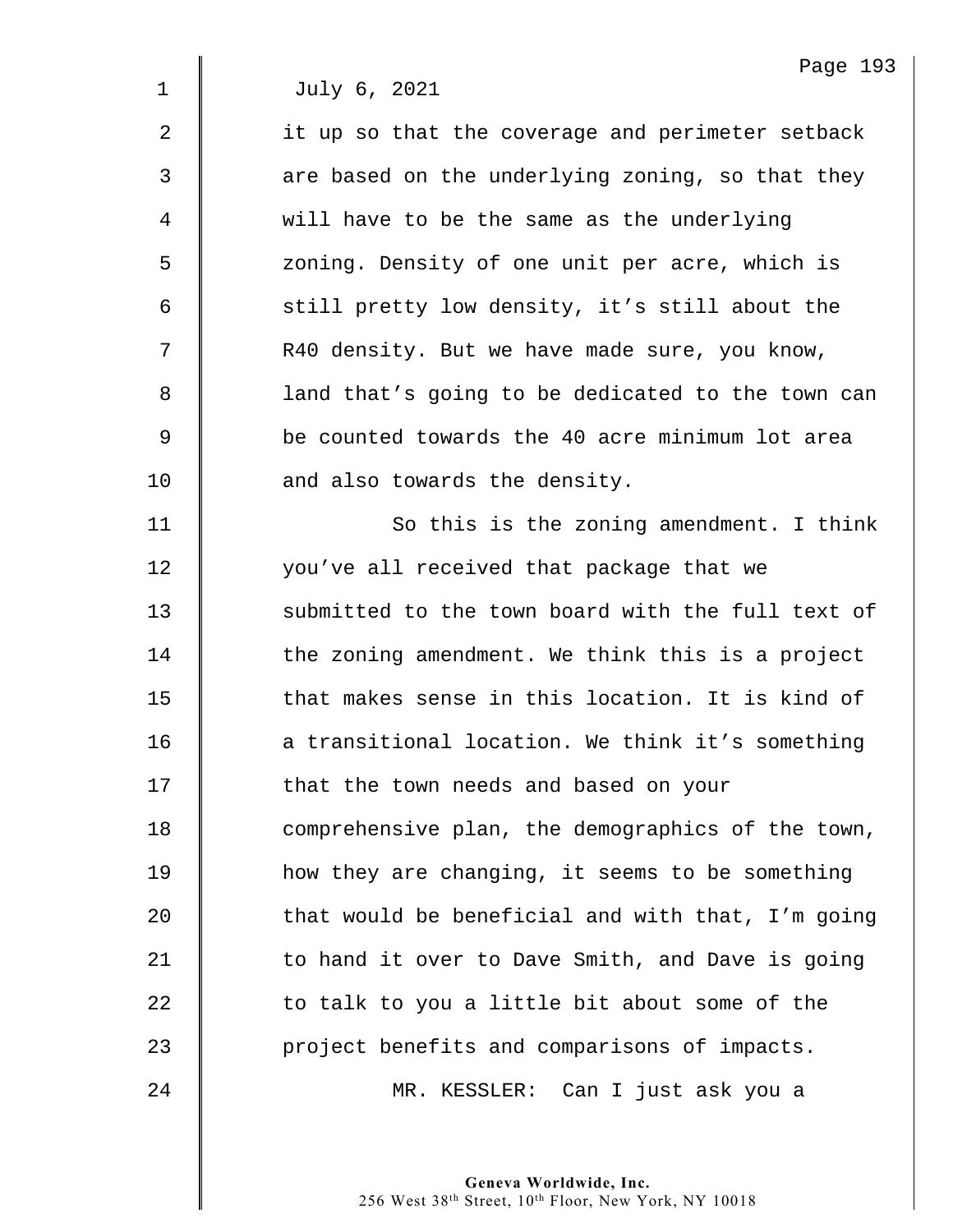|                | Page 194                                          |
|----------------|---------------------------------------------------|
| $\mathbf 1$    | July 6, 2021                                      |
| $\overline{2}$ | question first on the zoning?                     |
| 3              | MS. WHITEHEAD: Sure.                              |
| 4              | MR. KESSLER: So it's your intent in the           |
| 5              | zoning language that the two people must be       |
| 6              | married, because you say they must be spouses.    |
| 7              | MS. WHITEHEAD: So we have to take a               |
| 8              | look at what the Fair Housing Act says for 55 and |
| 9              | over, because I think do they -- they don't       |
| 10             | necessarily have to be married. We'll double      |
| 11             | check that.                                       |
| 12             | MR. KESSLER: Okay. But the way you have           |
| 13             | it here in your CE1 one says the adult is the     |
| 14             | spouse of a person 55 and over.                   |
| 15             | MS. WHITEHEAD: Oh, so yes. So I think             |
| 16             | if one is over and one isn't, I think they        |
| 17             | actually do -- I've got to double check on that.  |
| 18             | MR. KESSLER: No, I understand that                |
| 19             | part. I'm just --                                 |
| 20             | MS. WHITEHEAD: It's the spouse part,              |
| 21             | yeah.                                             |
| 22             | MR. KESSLER: The spouse issue, yes. The           |
| 23             | spouse issue is my issue, yes.                    |
| 24             | MR. DAVE SMITH: Good evening, Madam               |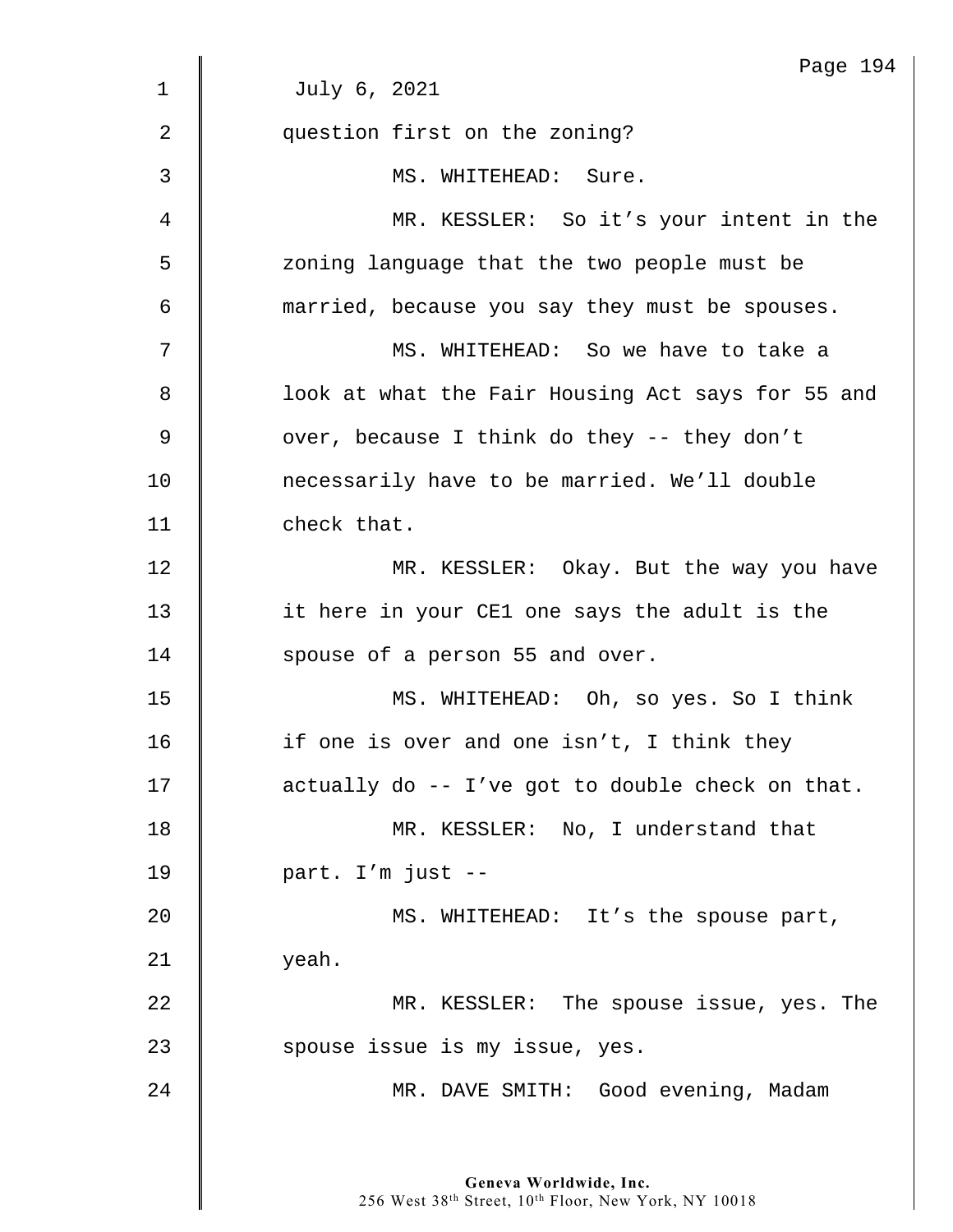2 **Chair, members of the Board, for the record, Dave** 3 Smith, principal at Planning & Development 4 | Advisors. You may have this over and over again 5 | tonight, but it's really a pleasure to be before  $6 \parallel$  real people at a real meeting. This is not my 7 | first in person meeting, but I'm surely glad to 8 **be here with you tonight.** 9 I'm going to quickly go through some of

10 the proposed benefits. In the package that you 11 | received, dated May 5th, there was an **EXEC** environmental narrative, which described the **previous proposal that had been approved, described** the impacts and then described in 15 | general terms the impacts that are anticipated **f** 10 from the proposed actions that Linda had just **described with the senior housing.** 

18 So, Chris, is there a chart with the **I** impact comparison? There we go. I know that may **be a little bit hard to read, but all the**  $\parallel$  information that I'm going to go over is included **in the package that you received. And essentially** 23 we followed the same environmental review areas **that were initially evaluated.**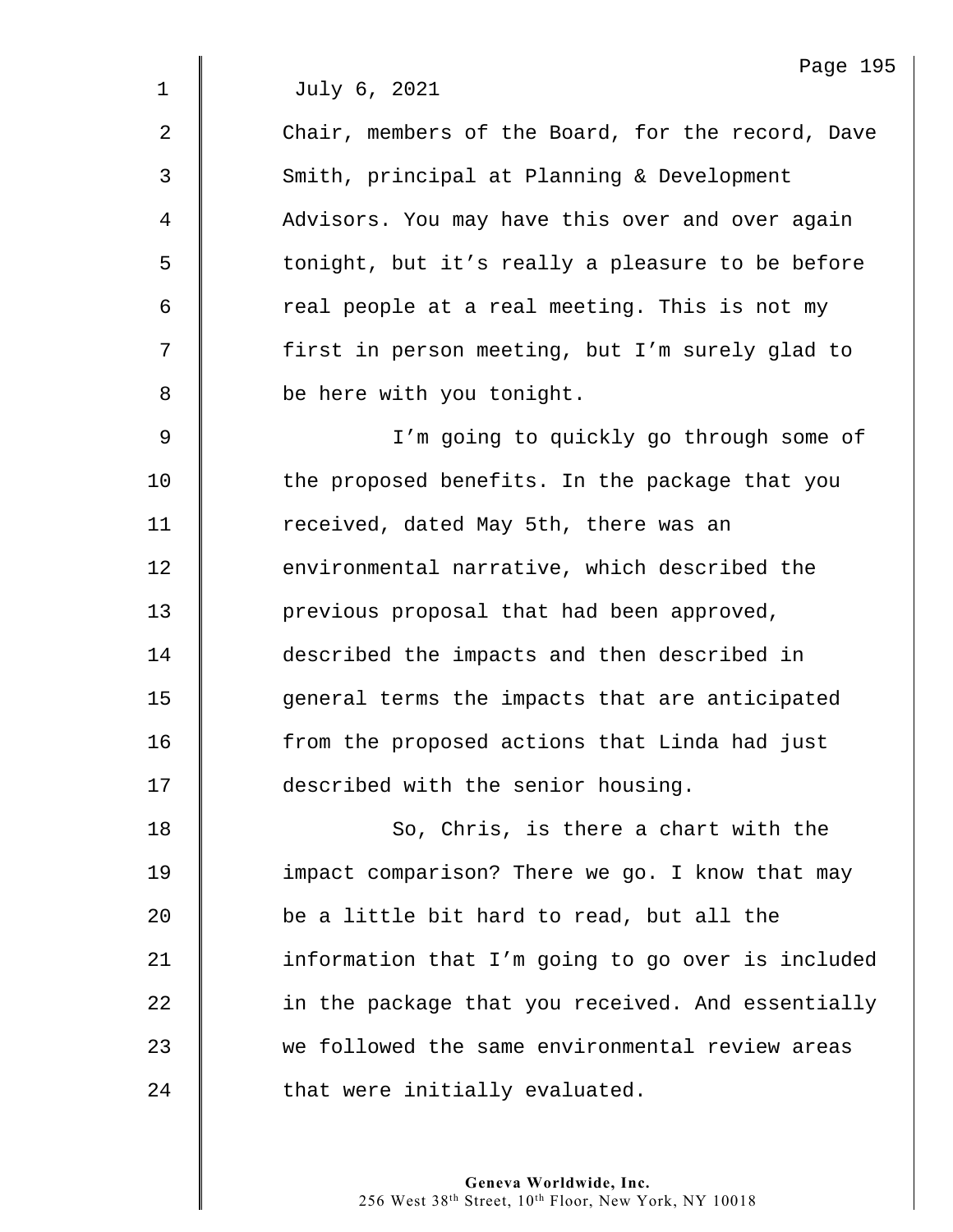1 July 6, 2021 2 || I'll quickly go through those with 3 The respect to grading and soil erosion. There was 4  $\parallel$  approximately 6.7 acres of total site disturbance 5 | in the previous plan with 1.69 acres of 6 disturbance to steep slopes. There's no change. 7 | As Linda had indicated, the buildings are 8 S essentially located in the same place. The 9 Some roadway is located essentially in the same place. 10 So, we've tried to keep the impacts from site 11 disturbance to a bare minimum. 12 | With respect to water resources, we have 13 **indicated, because we've changed engineers and** 14 **because time has changed and the way the state** 15 **deg 15** and others evaluate impacts, we've noted that 16 There may be a slight increase in impervious 17 | surface and that may be accounted for because 18 **there's an item four that's used for access to** 19 utilities that may be counted as impervious. So 20 we're trying to bring all the studies and 21  $\parallel$  evaluations up to date, so we think that's one  $22$   $\parallel$  change in the impacts that wasn't necessarily 23 **dege** included in the prior review. 24 MR. KESSLER: But you haven't submitted

Page 196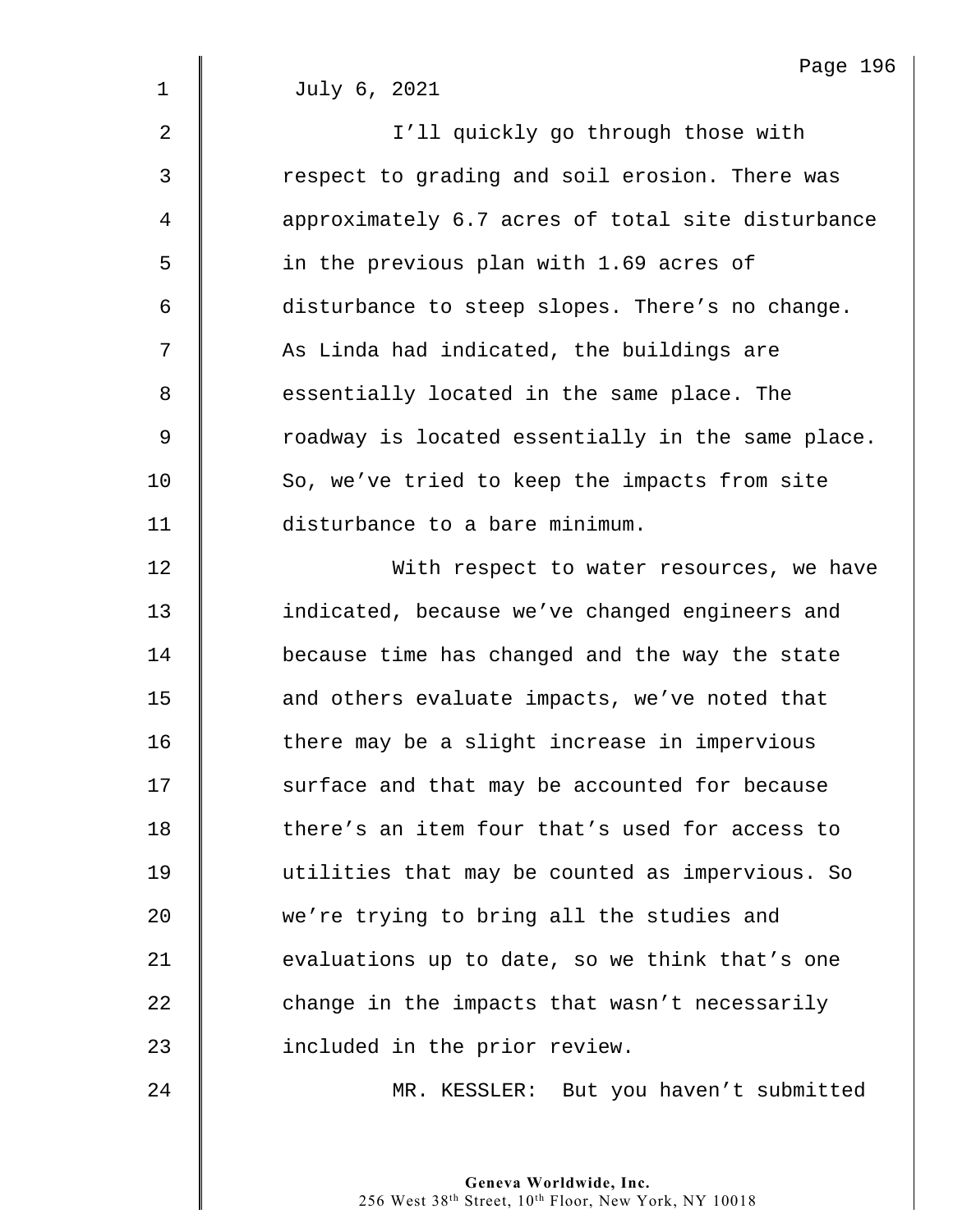|                | Page 197                                          |
|----------------|---------------------------------------------------|
| 1              | July 6, 2021                                      |
| $\overline{2}$ | anything to us --                                 |
| 3              | MS. TAYLOR: There's nothing --                    |
| 4              | MR. KESSLER: -- yet, right?                       |
| 5              | MR. SMITH: Nothing formally, no.                  |
| $\epsilon$     | MR. KESSLER: Yeah.                                |
| 7              | MR. SMITH: No. Right.                             |
| 8              | MR. KESSLER: This is like a preview?              |
| $\overline{9}$ | MR. SMITH: Correct.                               |
| 10             | MR. KESSLER: Okay.                                |
| 11             | MR. SMITH: That's right. It's coming              |
| 12             | attractions.                                      |
| 13             | MR. KESSLER: I got it.                            |
| 14             | MS. TAYLOR: But you mentioned that this           |
| 15             | was in the packet that we received?               |
| 16             | MR. SMITH: Yes, ma'am.                            |
| 17             | MS. TAYLOR: I can't find it.                      |
| 18             | MR. SMITH: No, no, I apologize.                   |
| 19             | MR. KESSLER: It's only about the zoning           |
| 20             |                                                   |
| 21             | MR. SMTIH: Not the chart.                         |
| 22             | MR. KESSLER: -- the agenda item is only           |
| 23             | about the zoning amendment, right? It's not about |
| 24             | the subdivision itself?                           |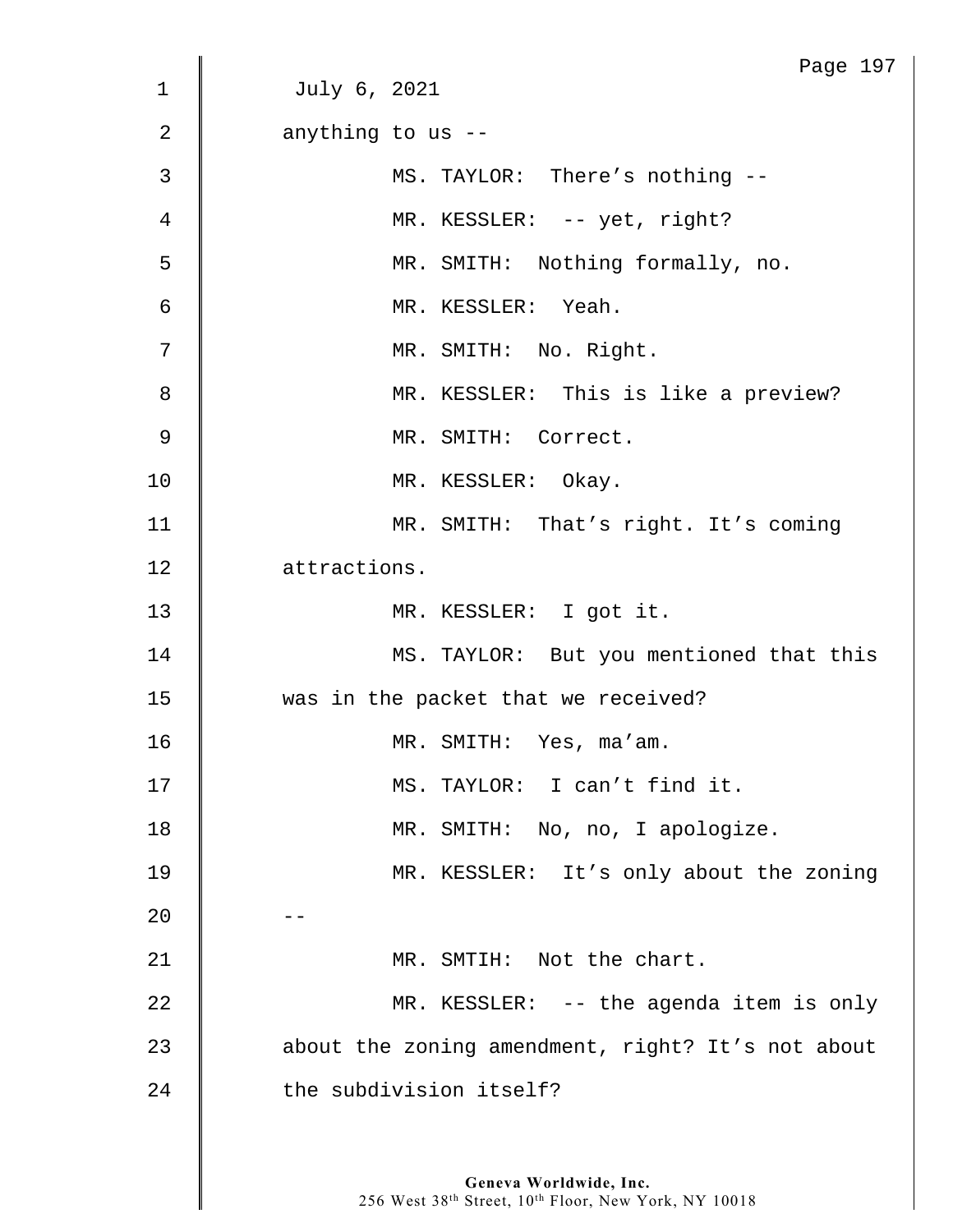|    | Page 198                                          |
|----|---------------------------------------------------|
| 1  | July 6, 2021                                      |
| 2  | MR. KEHOE: They always do this.                   |
| 3  | MR. KESSLER: Okay.                                |
| 4  | MR. SMITH: No, all the information is             |
| 5  | in the environmental narrative.                   |
| 6  | MR. KESSLER: Yes.                                 |
| 7  | MR. SMITH: I just put it together in a            |
| 8  | chart form just to make it easier for             |
| 9  | presentation purposes.                            |
| 10 | MS. TAYLOR: Oh, okay.                             |
| 11 | MR. SMITH: My apologies.                          |
| 12 | MS. TAYLOR: Because I was looking at              |
| 13 | the chart and I'm looking for it, I don't see it. |
| 14 | MR. SMITH: Yes.                                   |
| 15 | MS. TAYLOR: Okay, sorry.                          |
| 16 | MR. SMITH: So, air and noise resources            |
| 17 | no change, terrestrial and aquatic, no change,    |
| 18 | traffic and transportation, because this is a     |
| 19 | different type of land use, you have a different  |
| 20 | type of user, we've had a preliminary traffic     |
| 21 | analysis, you have less traffic, because just     |
| 22 | people's work habits are different if you're 55   |
| 23 | and over, you don't necessarily have to be up and |
| 24 | in the office by 8:00 o'clock in the morning,     |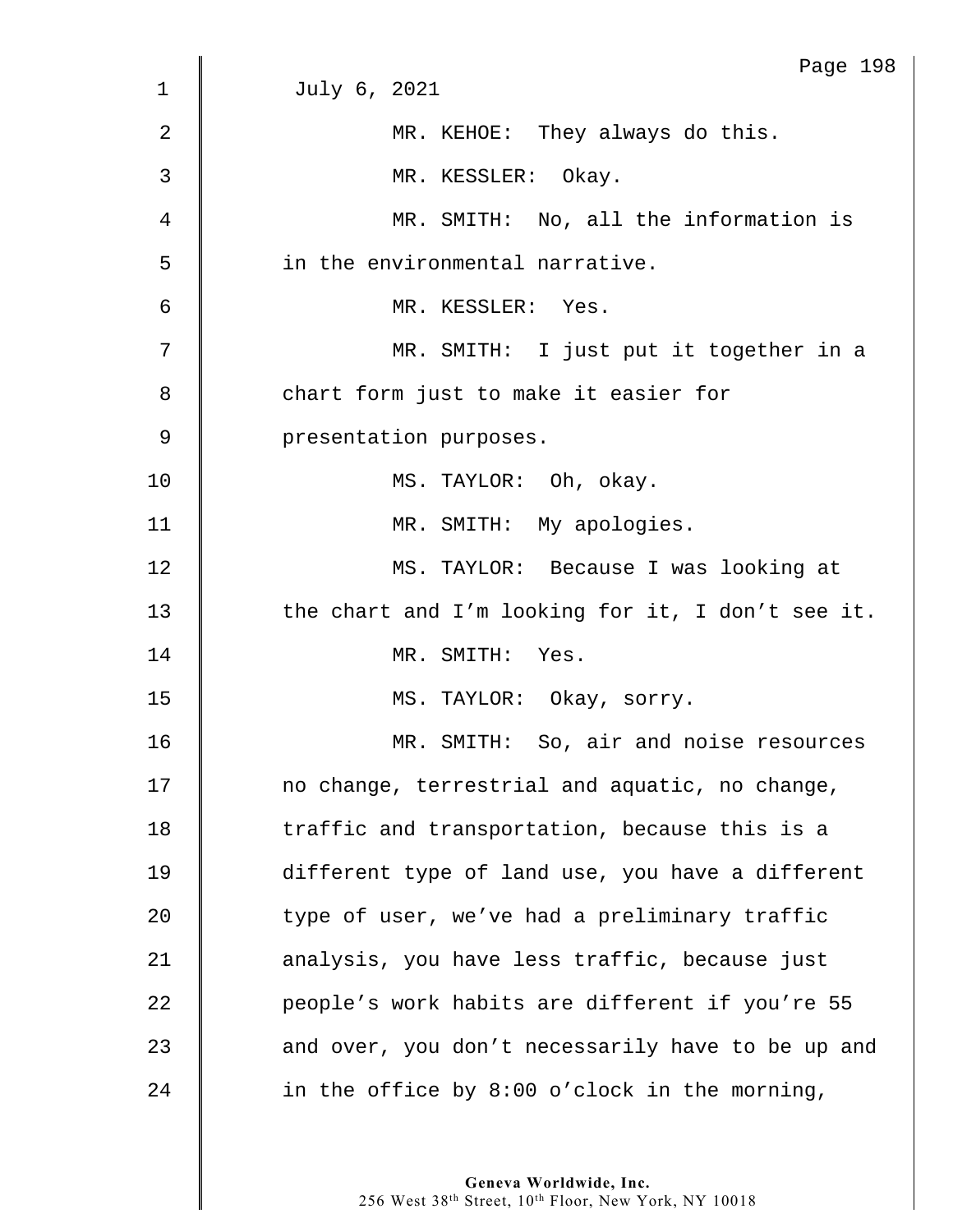|                | Page 199                                          |
|----------------|---------------------------------------------------|
| $\mathbf 1$    | July 6, 2021                                      |
| $\overline{2}$ | right.                                            |
| 3              | MS. WHITEHEAD: Really?                            |
| 4              | UNIDENTIFIED MALE: Tell my employer.              |
| 5              | MR. SMITH: And some get to work out of            |
| 6              | the house all day, so you don't have to leave. I  |
| 7              | think with respect to community services, the     |
| 8              | obvious benefit is because this is age            |
| 9              | restricted, you don't have school kids coming out |
| 10             | of the project, and so any tax revenue is         |
| 11             | basically is all a benefit to the school          |
| 12             | district, and as Linda indicated, because we have |
| 13             | a private road, private pickup, very little       |
| 14             | increase to community services.                   |
| 15             | Socioeconomic, we've indicated we have            |
| 16             | an evaluation of tax revenue to be generated, not |
| 17             | quite as much tax revenue compared to a single    |
| 18             | family. That's just because of the value of the   |
| 19             | product. And cultural resources, there's no       |
| 20             | change. So that, Madam Chair and members of the   |
| 21             | Board, that summarizes quickly the changes or     |
| 22             | impact comparisons.                               |
| 23             | And Chris if you could just go back to            |
| 24             | the benefits, there we go. Again, I think it's    |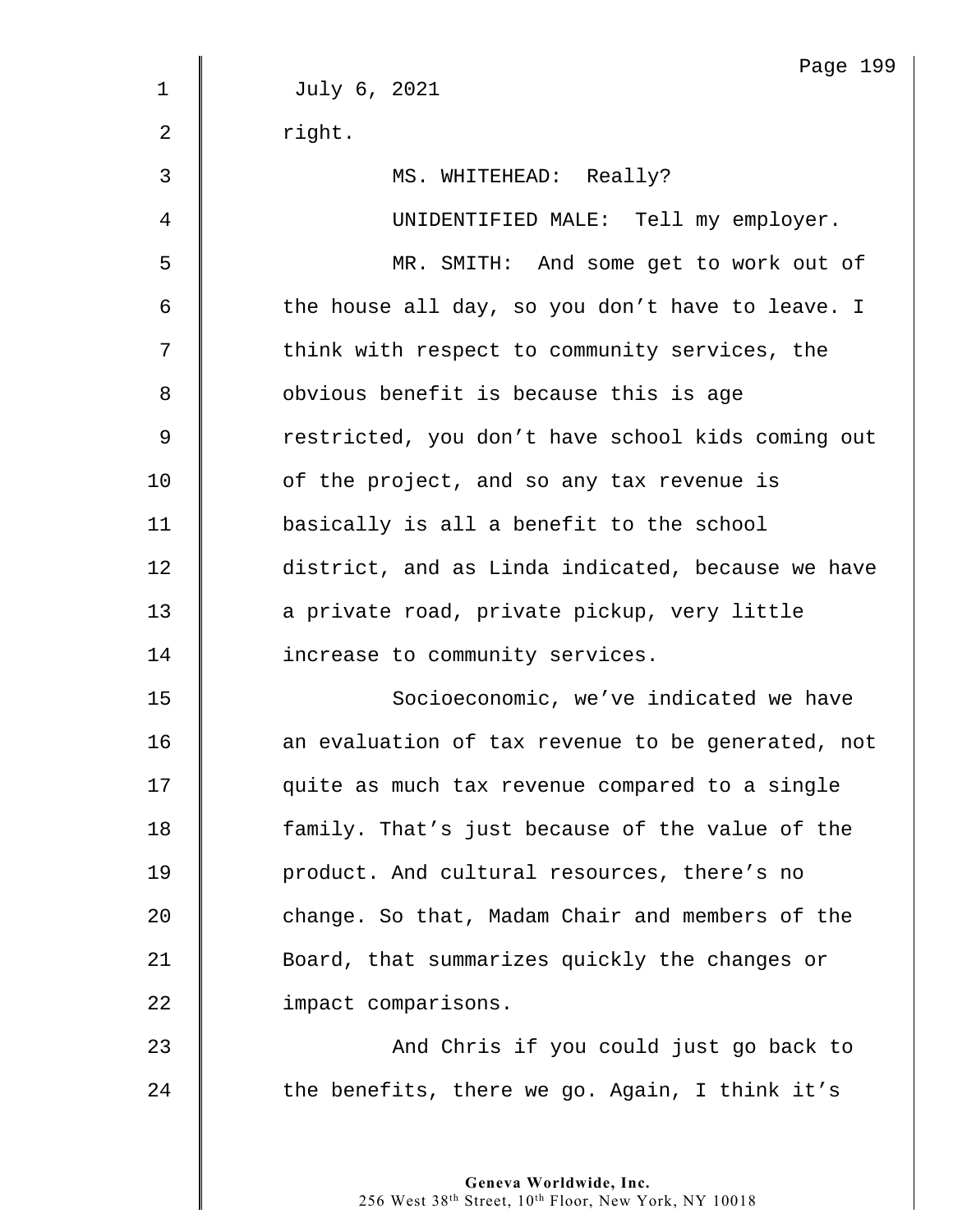2 | important to note that the town has, its current 3 demographics, you have approximately 32 percent 4 | of your population that's 55 and over. So that's 5 **6** a significant amount of your population. So  $6 \parallel$  that's why we think that this is a very apropos 7 | product, housing product for the community. It 8 **a** allows for residents who have lived here, who 9 have established relationships here, who have 10 **family here, it offers them a different housing** 11 **I** options that they can continue to stay in the 12 community. A lot of folks like to downsize, but 13 don't necessarily want to give up all the 14 **dec** amenities. So this is an opportunity to create a 15 | unique and individual type of housing product. 16 | The cluster design, again, following on 17 | the initial site plan approval preserves a 18 **S** ignificant amount of open space, the vast 19 **| majority of which would be donated to the town.** 20 HOA, again, responsible for a lot of the

21 **d** amenities and services, so that's less impact to 22 **deg 1** the community. Next slide, please.

23 MR. KIMMERLING: You could have kids 24 | living there under the zoning proposal, right?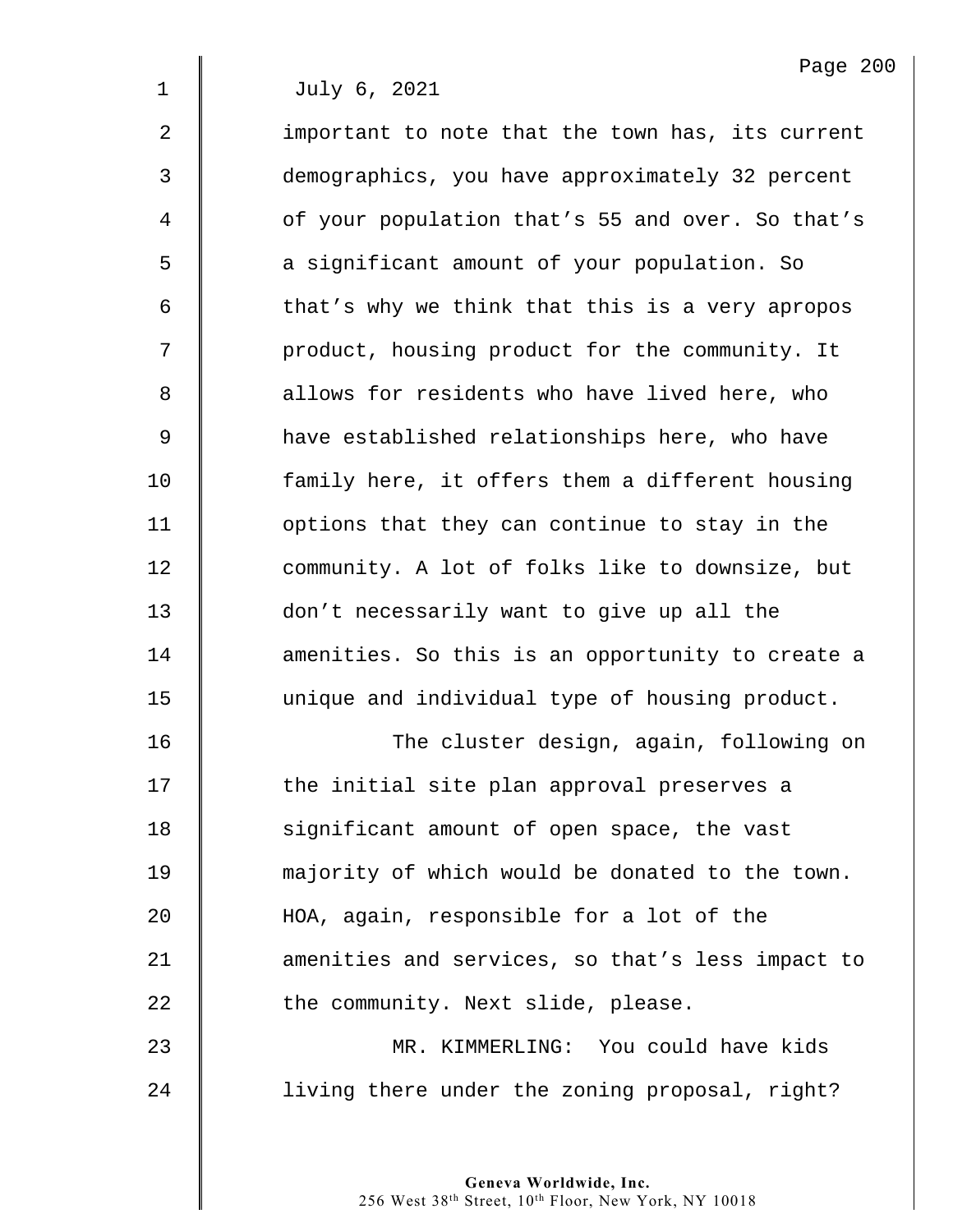|                | Page 201                                          |
|----------------|---------------------------------------------------|
| $\mathbf 1$    | July 6, 2021                                      |
| $\overline{2}$ | Certain -- kids could live there right, if        |
| 3              | they're children of 55 or older and were          |
| 4              | physically, right, dependent on them?             |
| 5              | MR. SMITH: Yeah, there's fair housing             |
| 6              | legislation.                                      |
| 7              | MS. WHITEHEAD: There are some                     |
| 8              | restricted conditions under which you can have    |
| 9              | some.                                             |
| 10             | MR. KIMMERLING: Right, okay, great.               |
| 11             | MR. SMITH: Yeah. So very quickly, again           |
| 12             | I think less traffic. So in summary, I think that |
| 13             | the proposal before you and currently before the  |
| 14             | town offers a lot of benefits to the community.   |
| 15             | It's still in keeping with the spirit and intent  |
| 16             | of the site plan and the subdivision that you had |
| 17             | reviewed previously. Linda, you just want to wrap |
| 18             | up? Very good, thank you again.                   |
| 19             | MS. WHITEHEAD: So the reason we did               |
| 20             | want to take a few minutes to just go through     |
| 21             | some of that information, the comparison of the   |
| 22             | impacts and the benefits is yes, tonight you're   |
| 23             | here to look at the zoning, because that's what   |
| 24             | we have before the town board and what's been     |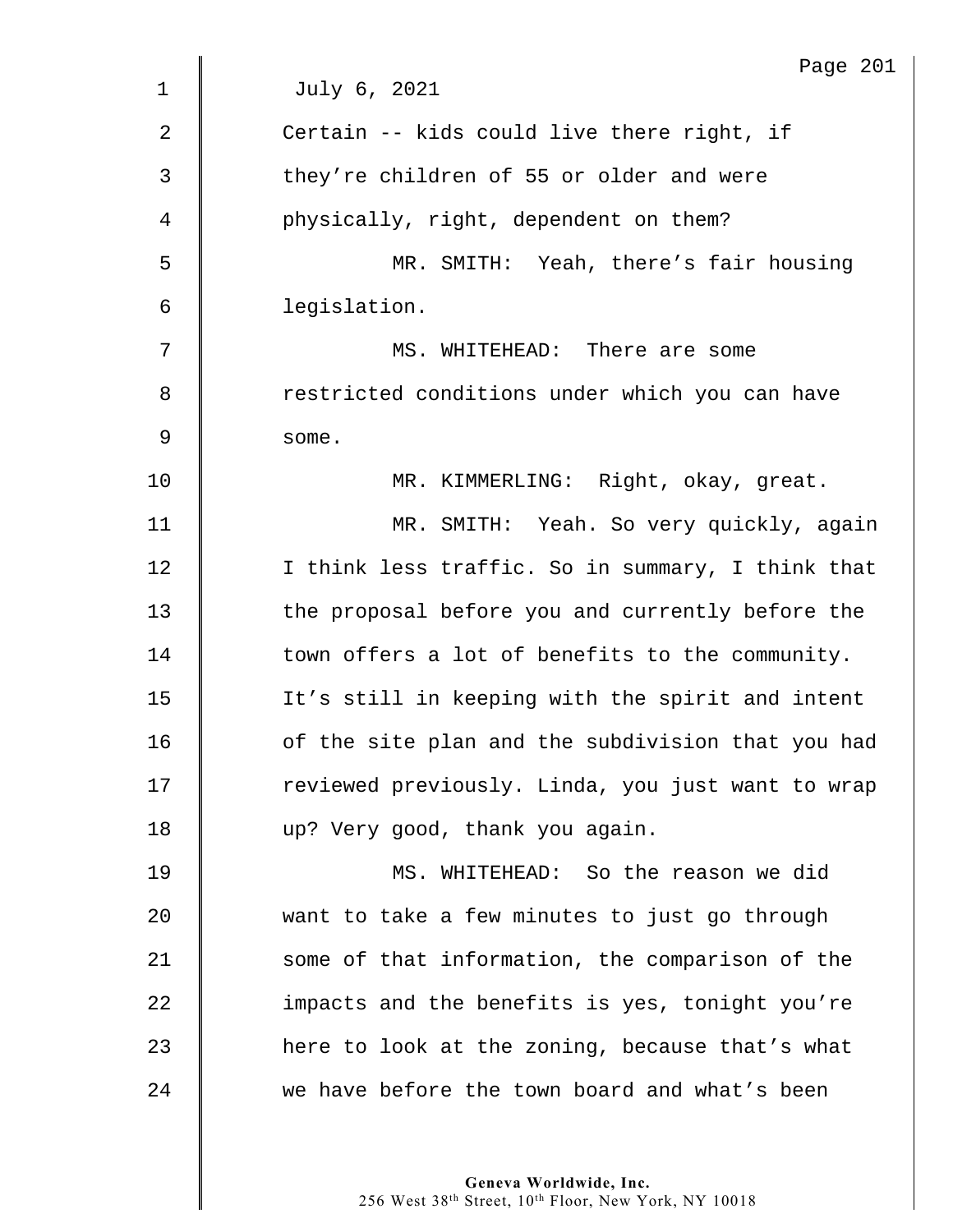$2 \parallel$  referred to you, but the zoning allows for the 3 project. So you really want to understand the 4 | project and sort of know that okay, we want this 5 | project, so if we want this project, we have to  $6 \parallel$  amend the zoning so that we can have this 7 | project. So we think there's a lot of benefits to 8 **b** the town. We think it's a good project for the 9 property.

**This board spend a whole lot of time, decia)** and there's three of you here who were pretty **involved and around for much of it, this board** 13 Spent a lot of time on the prior plan, on the **dege** prior approved plan. There was a full **environmental impact study done, there was a lot decive** 16 of changes that brought it down to just 17 | development on the front of the site. You 18 Temember, we had it on the back.

19 | MR. KESSLER: I remember all that. 20 MS. WHITEHEAD: We started with 28 lots, 21  $\parallel$  there was a lot of time and effort that was put  $22$  | into that, a lot of study. And that's why we felt  $23$   $\parallel$  that it makes the project better for the town to 24 xeep it with that footprint and use all that hard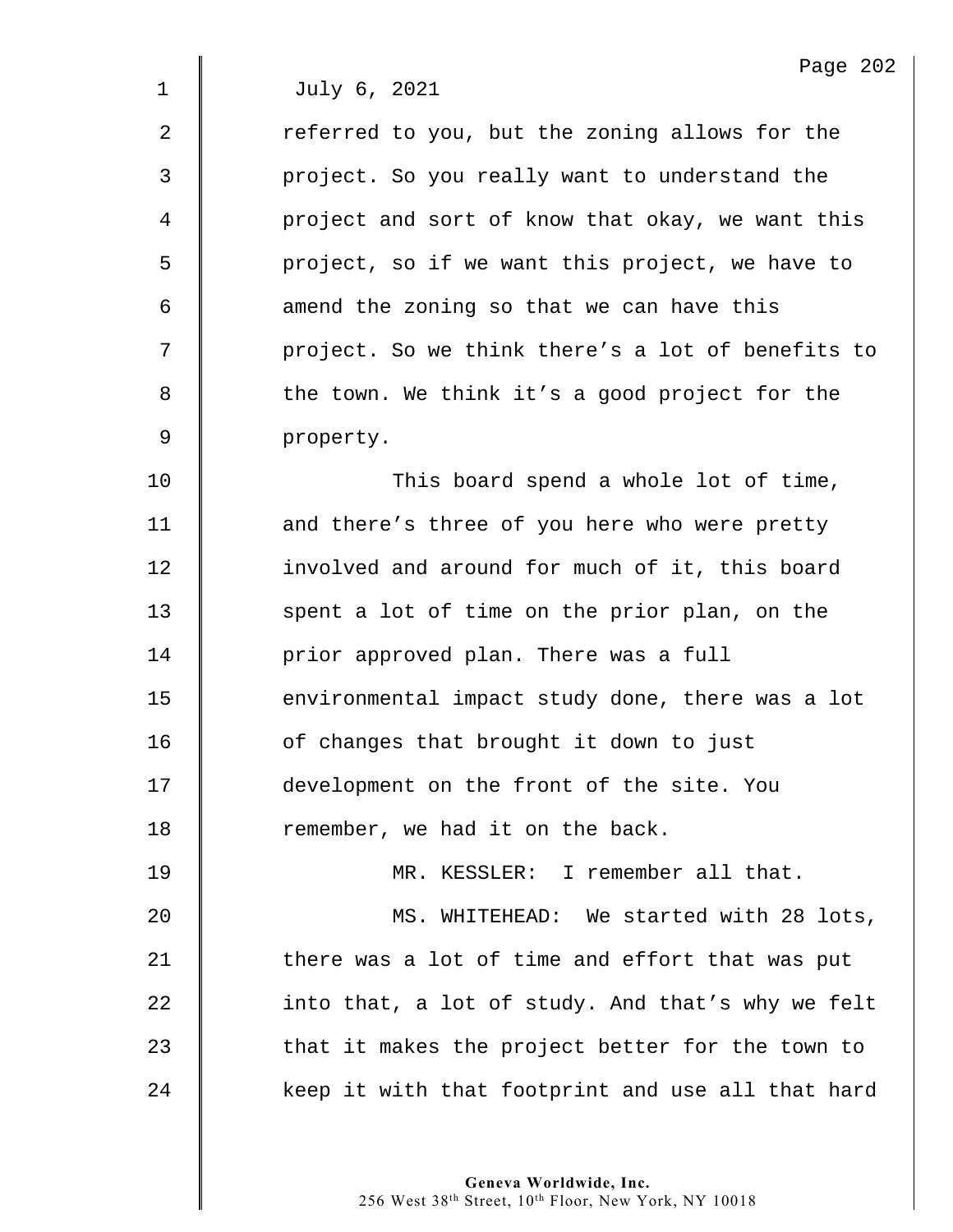|             | Page 203                                          |
|-------------|---------------------------------------------------|
| $\mathbf 1$ | July 6, 2021                                      |
| 2           | work that was done by this board. So with that, I |
| 3           | think we're happy to answer any questions.        |
| 4           | MR. KIMMERLING: So, if the problem with           |
| 5           | the previous was that you couldn't get the sewer  |
| 6           | hookup right, but now you have it, why not just   |
| 7           | do the thing that was approved?                   |
| 8           | MR. KIMMERLING: So honestly, even when            |
| 9           | we were getting towards the end of that, our      |
| 10          | client was kind of looking at it, and looking at  |
| 11          | the changes in the market. And actually thinks    |
| 12          | this is a more marketable product today.          |
| 13          | MR. ROTHFEDER: So why didn't they cut             |
| 14          | it off earlier then?                              |
| 15          | MS. WHITEHEAD: Because I was having so            |
| 16          | much fun.                                         |
| 17          | MR. ROTHFEDER: Oh, is that it, okay.              |
| 18          | You liked seeing us every 90 days.                |
| 19          | MS. WHITEHEAD: Especially on Zoom.                |
| 20          | MR. KIMMERLING: So the zoning proposal            |
| 21          | will create this new special district, right.     |
| 22          | Would it only be for this particular parcel?      |
| 23          | MS. WHITEHEAD: So it would be a special           |
| 24          | permit, so for any parcel that could meet those   |
|             |                                                   |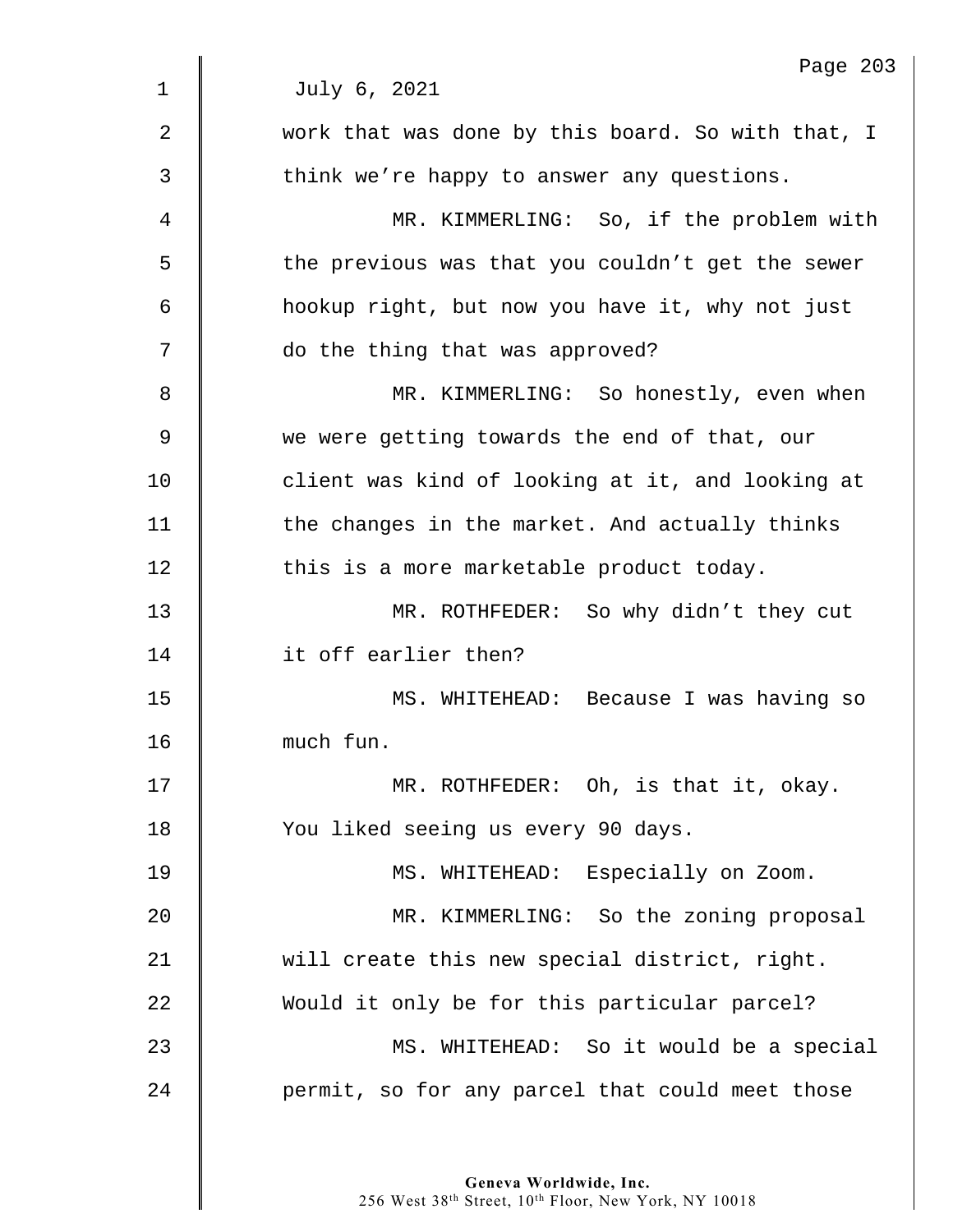|                | Page 204                                          |
|----------------|---------------------------------------------------|
| $\mathbf 1$    | July 6, 2021                                      |
| $\overline{2}$ | criteria could apply to the town board for a      |
| 3              | special permit to allow this use.                 |
| 4              | MR. KIMMERLING: And how many other                |
| 5              | parcels in the town actually would qualify        |
| 6              | potentially?                                      |
| 7              | MS. WHITEHEAD: I think it would require           |
| 8              | parcels to be put together. I don't know if       |
| 9              | there's another 40 acre R40 parcel. But somebody  |
| 10             | could buy a bunch of parcels and put them         |
| 11             | together. I think at this time, we could double   |
| 12             | check that and see if there actually are any      |
| 13             | other 40 acre parcels that are R40.               |
| 14             | MR. KIMMERLING: So it's really a zoning           |
| 15             | text amendment to create a special district so    |
| 16             | you can do this project in this particular place? |
| 17             | MR. KESSLER: Right. Which is no                   |
| 18             | different than what's happening with Colonial     |
| 19             | Terrace.                                          |
| 20             | MR. KIMMERLING: But I thought we                  |
| 21             | weren't doing spot zoning.                        |
| 22             | MR. KEHOE: We're not.                             |
| 23             | MR. KIMMERLING: Oh, we're not? Okay.              |
| 24             | MS. WHITEHEAD: So let me, want me to              |
|                |                                                   |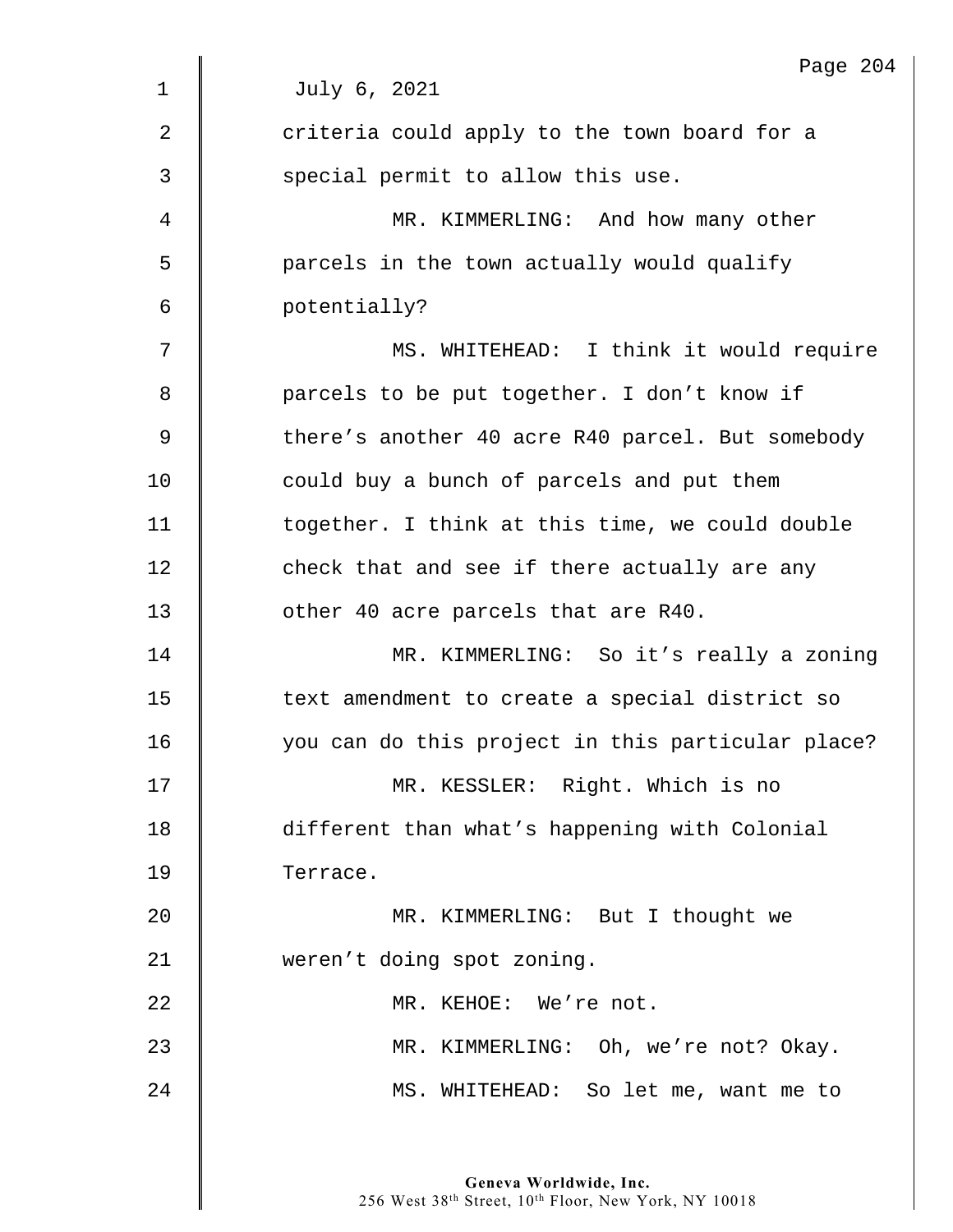|                | Page 205                                          |
|----------------|---------------------------------------------------|
| $\mathbf 1$    | July 6, 2021                                      |
| $\overline{2}$ | tell you about spot zoning?                       |
| 3              | MR. KIMMERLING: No, not really.                   |
| 4              | MS. WHITEHEAD: I've taught about spot             |
| 5              | zoning, I can do it.                              |
| 6              | MR. KIMMERLING: But I would disagree              |
| 7              | with your comment that it's a transitional area,  |
| 8              | right. I mean once you get past Yuka's, right, it |
| 9              | is single family houses, right, and then there's  |
| 10             | this property, there's single family houses       |
| 11             | behind this property, there's the lake. I mean    |
| 12             | you would --                                      |
| 13             | MS. WHITEHEAD: But if you look across             |
| 14             | Furnace Dock.                                     |
| 15             | MR. KESSLER: Amberlands you mean?                 |
| 16             | [CROSSTALK]                                       |
| 17             | MR. KIMMERLING: Well, you have single             |
| 18             | family houses once you get past Amberlands, but I |
| 19             | mean that's not --                                |
| 20             | MS. WHITEHEAD: But you've got                     |
| 21             | Amberlands.                                       |
| 22             | MR. KIMMERLING: Right. But I mean why             |
| 23             | would put more -- I guess this could be a great   |
| 24             | project, but why put it here where the zoning     |
|                |                                                   |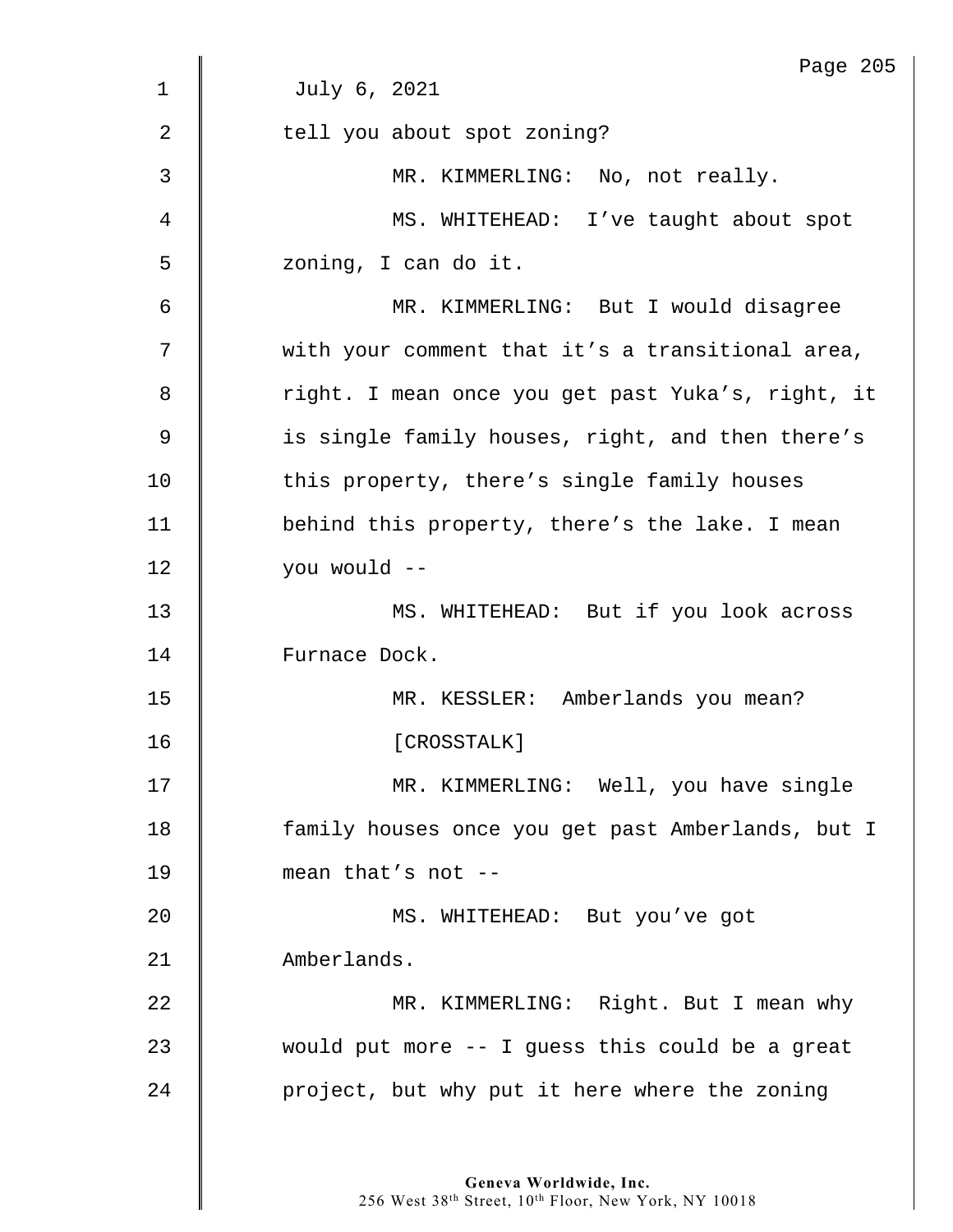|                | Page 206                                          |
|----------------|---------------------------------------------------|
| $\mathbf 1$    | July 6, 2021                                      |
| $\overline{2}$ | doesn't include it, doesn't permit it.            |
| $\mathfrak{Z}$ | MS. WHITEHEAD: You don't have, I don't            |
| 4              | think any zoning in the town that would permit    |
| 5              | this right now. And we think actually that this   |
| 6              | type of a product is more beneficial to the town  |
| 7              | than 16 large single family homes would be. We've |
| 8              | shown economically this has more benefits to the  |
| $\mathsf 9$    | town, reduces costs to the town with the private  |
| 10             | road and some of those other things.              |
| 11             | MR. KIMMERLING: But it would have those           |
| 12             | benefits if you put it someplace else too.        |
| 13             | MS. WHITEHEAD: Well, we don't have                |
| 14             | someplace else to put it.                         |
| 15             | MR. KIMMERLING: Right. But you could              |
| 16             | put houses here and we approved those.            |
| 17             | MS. WHITEHEAD: So you can see there's,            |
| 18             | right across Furnace Dock, there's a lot of       |
| 19             | multifamily.                                      |
| 20             | MR. KIMMERLING: Right. But if you look            |
| 21             | where you're putting this project $-$ -           |
| 22             | MS. WHITEHEAD: It's right there.                  |
| 23             | MR. KIMMERLING: -- there's just houses.           |
| 24             | MS. WHITEHEAD: No, directly across is             |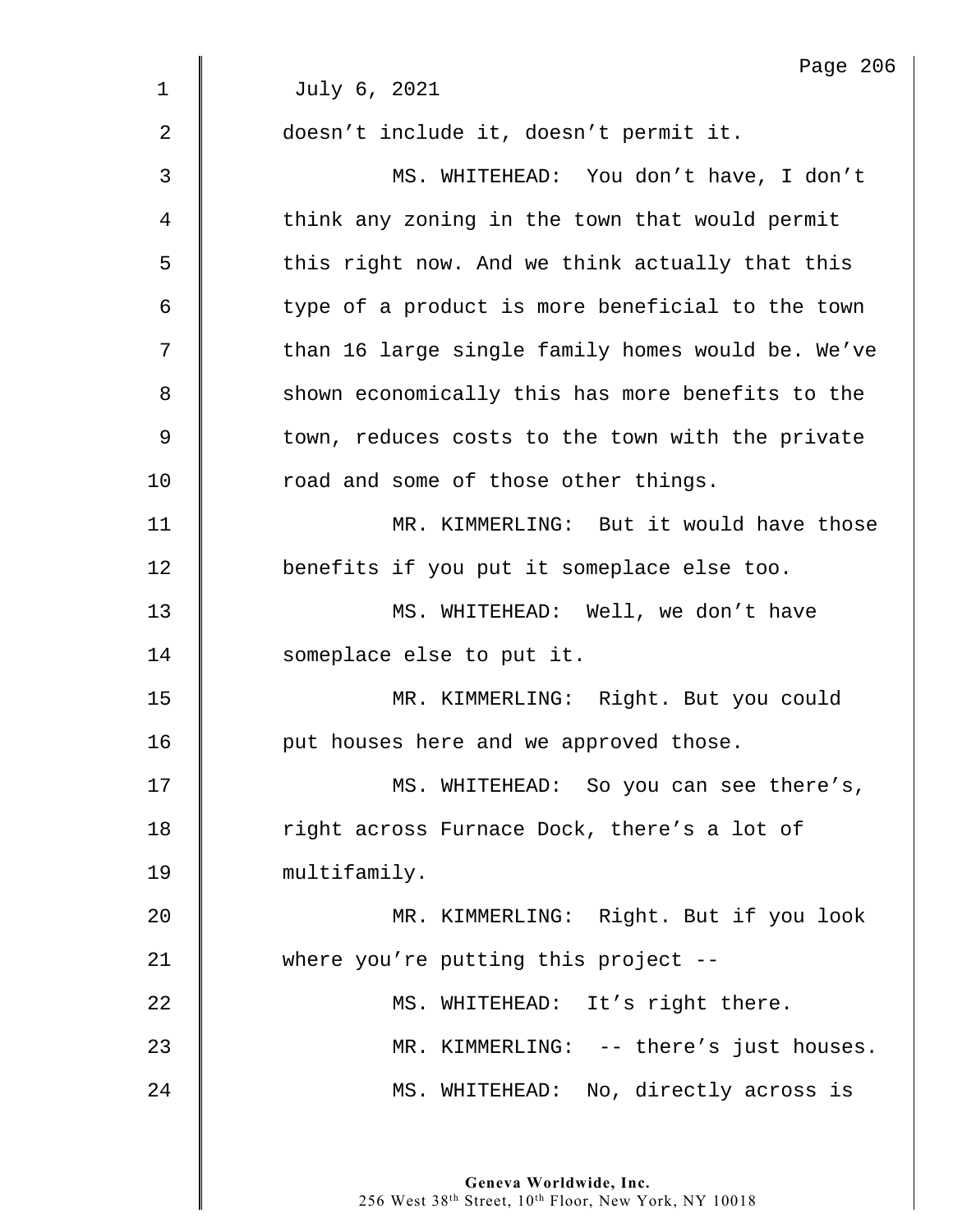|                | Page 207                                          |
|----------------|---------------------------------------------------|
| $\mathbf 1$    | July 6, 2021                                      |
| $\overline{2}$ | just multi family.                                |
| 3              | MR. KIMMERLING: There's the lake.                 |
| 4              | MR. KESSLER: Yeah, but behind it is               |
| 5              | single family houses, right?                      |
| 6              | MS. WHITEHEAD: Well, but behind,                  |
| 7              | remember, we have a 30 acre parcel that's being   |
| 8              | donated to the town.                              |
| $\overline{9}$ | MR. KESSLER: Right. Yeah, but then                |
| 10             | again.                                            |
| 11             | MS. WHITEHEAD: That will be between us            |
| 12             | and most of that single family development. So    |
| 13             | our development is concentrated in the front      |
| 14             | central portion. We also have a big buffer. We    |
| 15             | have six acres along Furnace Dock Road that will  |
| 16             | also be dedicated to the town. So we actually     |
| 17             | have a very big buffer. This project really isn't |
| 18             | visible.                                          |
| 19             | MR. KEHOE: And don't forget, that's the           |
| 20             | historic site we spent so much time on.           |
| 21             | MS. WHITEHEAD: We also have the                   |
| 22             | historic site that we're still preserving.        |
| 23             | MR. KESSLER: Yeah.                                |
| 24             | MS. WHITEHEAD: We all remember the                |
|                |                                                   |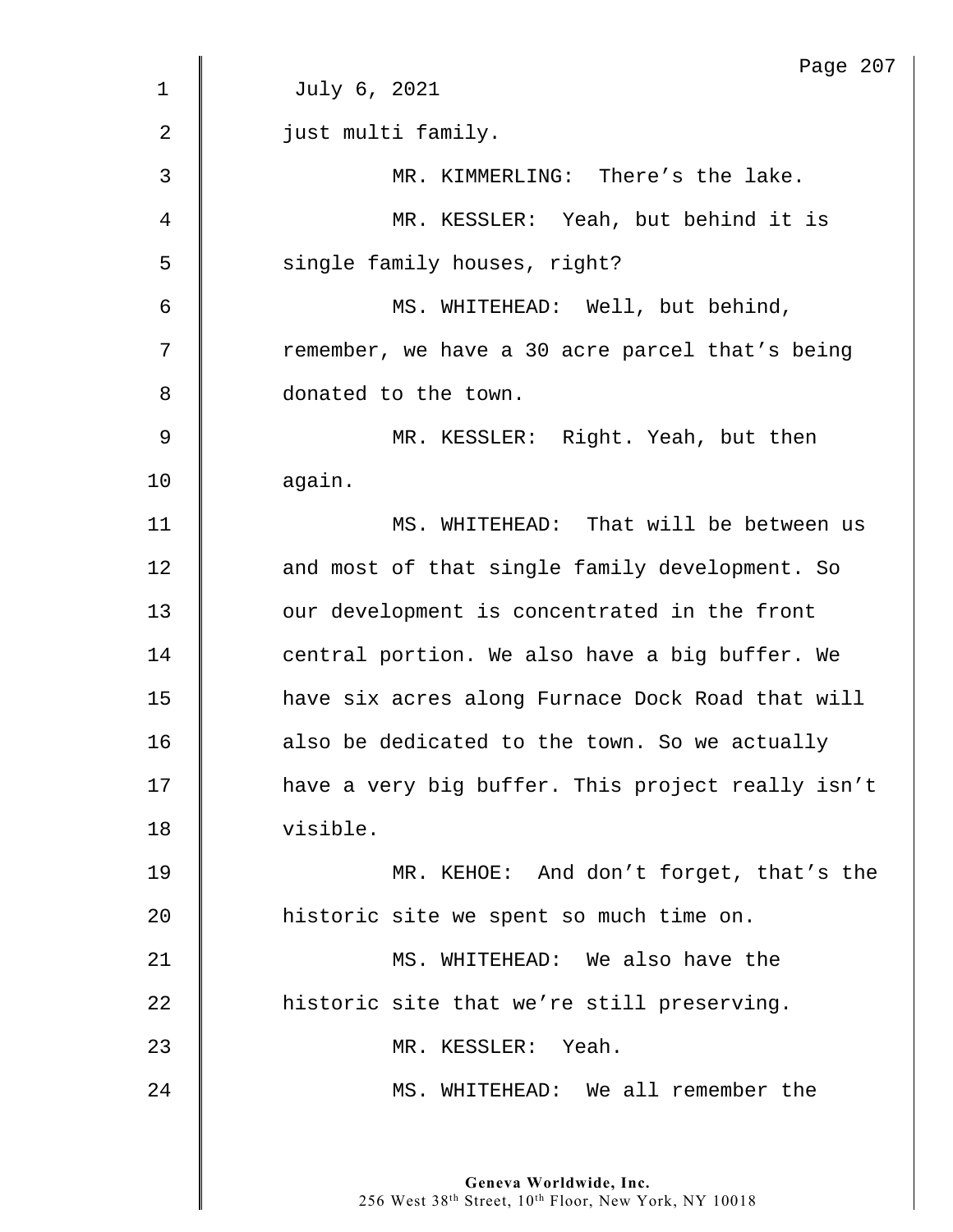|                | Page 208                                         |
|----------------|--------------------------------------------------|
| 1              | July 6, 2021                                     |
| $\overline{2}$ | historic site.                                   |
| 3              | MR. KESSLER: We do.                              |
| 4              | MR. KIMMERLING: But would you say that           |
| 5              | the town has maxed out on this kind of housing   |
| 6              | and needs more of it, that Springvale, Jacob     |
| 7              | Hill, all of those places don't provide enough?  |
| 8              | MS. WHITEHEAD: Those are a different --          |
| 9              | they're a different product. I mean this is,     |
| 10             | you've got four units in each building. It's     |
| 11             | certainly very different. Jacobs Hill is more of |
| 12             | an apartment type unit. It's a different type of |
| 13             | product.                                         |
| 14             | MR. KIMMERLING: And these are for sale           |
| 15             | versus rental?                                   |
| 16             | These are going to be<br>MS. WHITEHEAD:          |
| 17             | for sale.                                        |
| 18             | MR. KIMMERLING: For sale.                        |
| 19             | MR. ROTHFEDER: So I mean I don't know            |
| 20             | how we $--$                                      |
| 21             | MR. KEHOE: Well, we have to put                  |
| 22             | something back to the town board.                |
| 23             | MR. ROTHFEDER: Okay.                             |
| 24             | MR. KEHOE: So right now, I would have            |
|                |                                                  |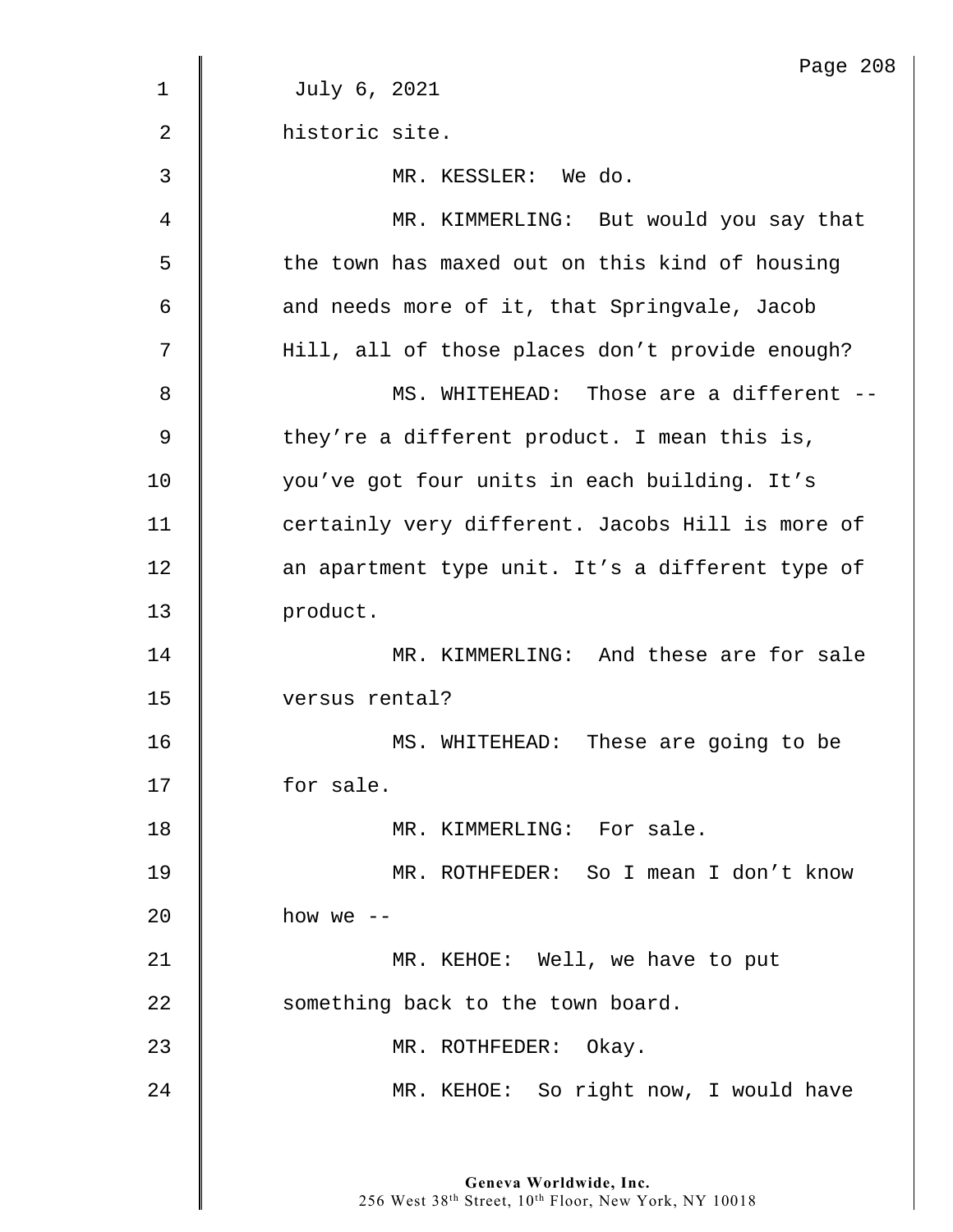|                | Page 209                                          |
|----------------|---------------------------------------------------|
| $\mathbf 1$    | July 6, 2021                                      |
| $\overline{2}$ | to say one member of the planning board expressed |
| 3              | concern, unless you don't want me to say that     |
| 4              | George, and you know, it's up to --               |
| 5              | MR. KIMMERLING: No, I think what we               |
| 6              | need to do is go through this line by line and    |
| 7              | actually all respond to what is proposed here. I  |
| 8              | mean it's really, it's a very specific amendment  |
| 9              | to the zoning board and I think we're not going   |
| 10             | to be able to provide comments just sitting in    |
| 11             | this meeting unless we actually go through it     |
| 12             | line by line and say what does it mean to say     |
| 13             | existing parcels of land. Does that mean existing |
| 14             | at the time of the amendment and then no further  |
| 15             | parcels could be put together that would equal 40 |
| 16             | acres? I mean there's a lot of stuff that doesn't |
| 17             | really seem clear to me. So I think it would be   |
| 18             | appropriate for us, I mean because we've done     |
| 19             | this on other things that we've had to make       |
| 20             | comments on, right, we e-mail them to you and you |
| 21             | put them all together, so --                      |
| 22             | MR. KEHOE: Yeah. That's what I was                |
| 23             | saying. Which is fine, but --                     |
| 24             | MR. KIMMERLING: But don't want you to             |
|                |                                                   |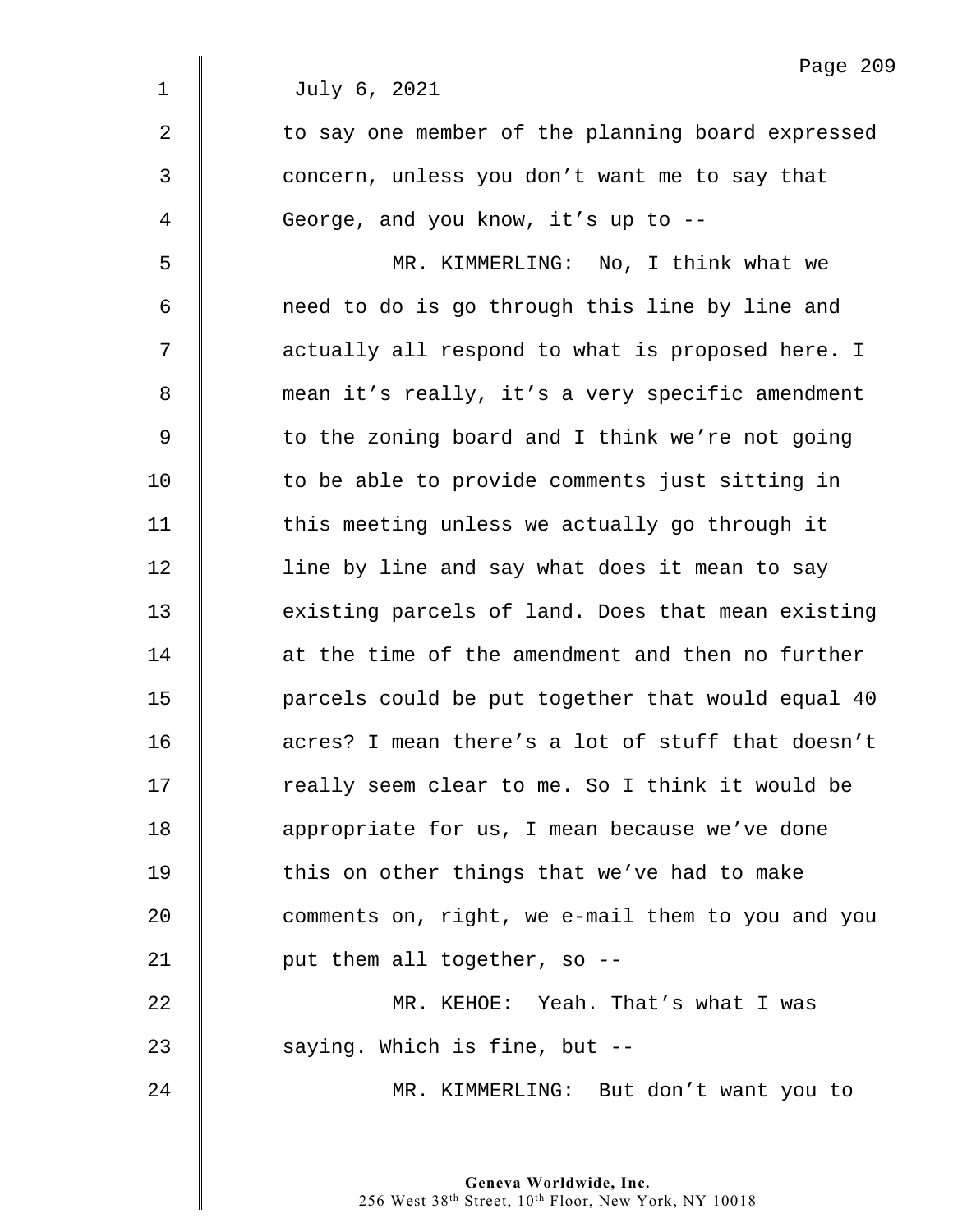|             | Page 210                                         |
|-------------|--------------------------------------------------|
| $\mathbf 1$ | July 6, 2021                                     |
| 2           | say like one --                                  |
| 3           | MR. KEHOE: Well, I haven't heard                 |
| 4           | anything from the other six members. But it      |
| 5           | doesn't matter. Whoever wants to e-mail me, e-   |
| 6           | mail me.                                         |
| 7           | MR. KIMMERLING: Okay.                            |
| 8           | MR. KEHOE: And then I will put                   |
| 9           | something together.                              |
| 10          | MR. KESSLER: My issue is definition of           |
| 11          | spouse.                                          |
| 12          | MR. KEHOE: Okay. So you're not going to          |
| 13          | e-mail that? I've got to remember?               |
| 14          | MR. KESSLER: I can e-mail that.                  |
| 15          | MS. WHITEHEAD: I wrote it down twice.            |
| 16          | MR. PREZIOSI: So in the event that we            |
| 17          | proceed with this application, we recommend that |
| 18          | the tree inventory be updated. I don't believe   |
| 19          | there was one done in the past on this           |
| 20          | application.                                     |
| 21          | MR. KESSLER: Could we wait until we              |
| 22          | have an application?                             |
| 23          | MR. KIMMERLING: We need a site plan.             |
| 24          | MR. PREZIOSI: I'm just letting the               |
|             |                                                  |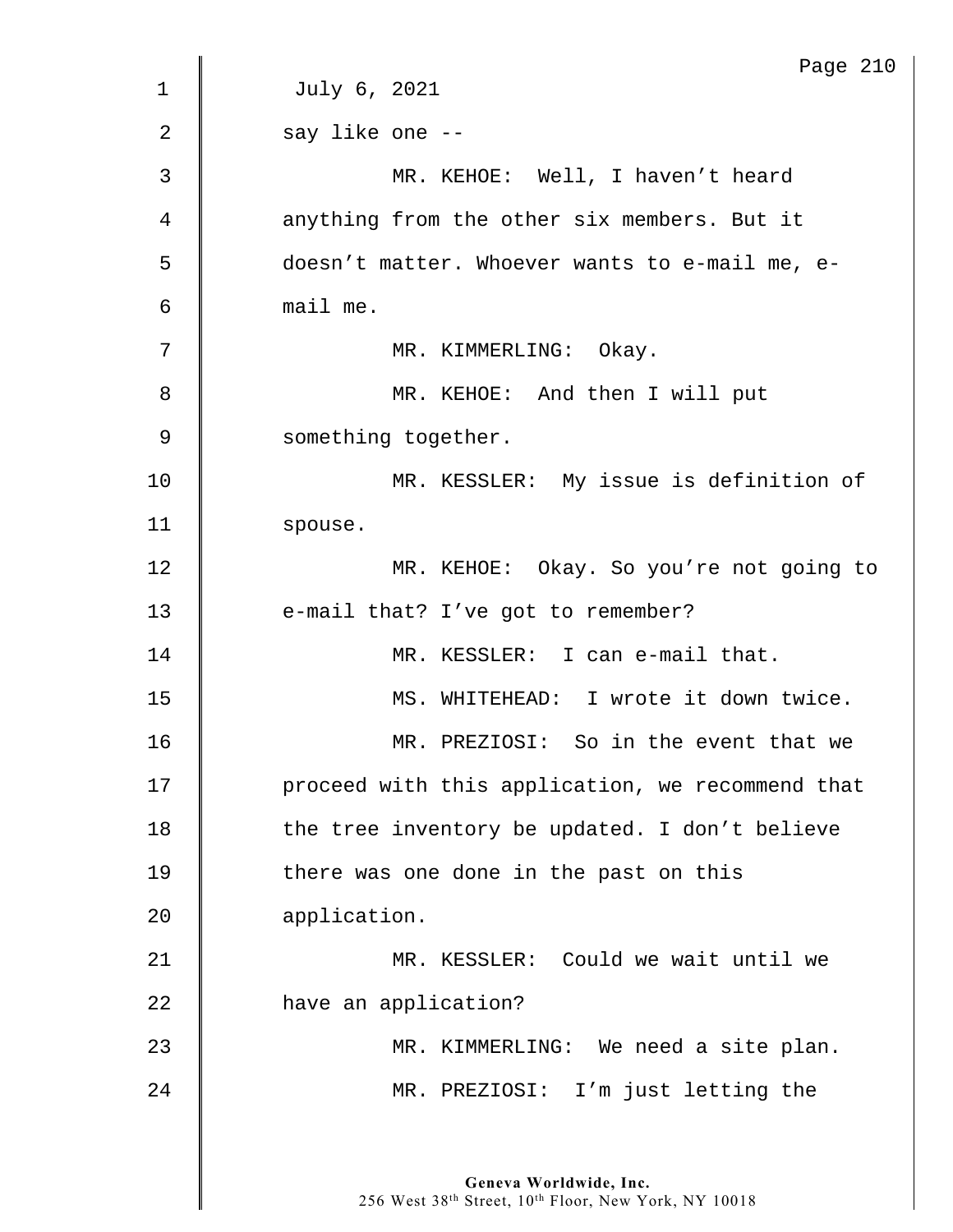|             | Page 211                                          |
|-------------|---------------------------------------------------|
| $\mathbf 1$ | July 6, 2021                                      |
| 2           | applicant know so --                              |
| 3           | MR. KESSLER: Oh, okay.                            |
| 4           | MR. PREZIOSI: -- so we don't lose the             |
| 5           | summer.                                           |
| 6           | MS. WHITEHEAD: And we actually have --            |
| 7           | we've actually, because you had suggested some of |
| 8           | these things be updated before, so we've          |
| 9           | actually, we've had the trees redone, re-         |
| 10          | inventoried and surveyed, we've had the wetlands  |
| 11          | confirmed. Obviously, you guys are going to have  |
| 12          | to review what we've done, but we've already      |
| 13          | started work on some of that.                     |
| 14          | MR. KEHOE: Well, we touched up on this            |
| 15          | a little is that they made a presentation to the  |
| 16          | town board, but it's not clear that the town      |
| 17          | board wants to be lead agent. Is that correct,    |
| 18          | M.C.?                                             |
| 19          | MR. CUNNINGHAM: I would say that's                |
| 20          | accurate.                                         |
| 21          | MS. WHITEHEAD: I don't think anybody --           |
| 22          | MR. CUNNNINGHAM: Especially because               |
| 23          | this board served as lead agency in the past for  |
| 24          | the prior project located on the same property.   |
|             |                                                   |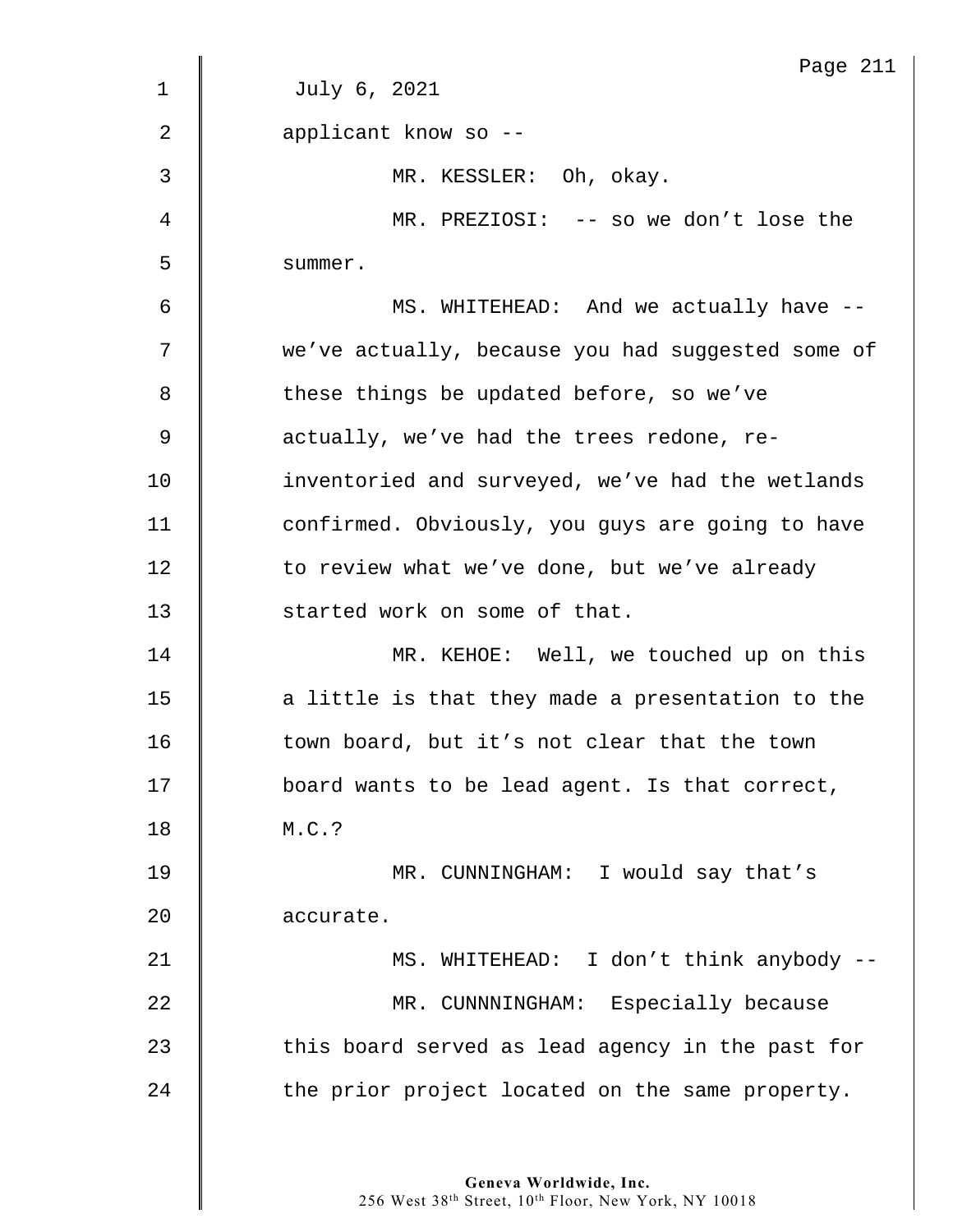|                | Page 212                                          |
|----------------|---------------------------------------------------|
| $\mathbf 1$    | July 6, 2021                                      |
| $\overline{2}$ | MR. KEHOE: So I think the inclination             |
| 3              | is for this board to be lead agent. But as Steve  |
| 4              | pointed out, there's no PB number, there's no     |
| 5              | application form. So, we were thinking that by    |
| 6              | the August 31st meeting, apparently where         |
| 7              | everything is going to happen --                  |
| 8              | MS. WHITEHEAD: And clearly, we're after           |
| $\mathsf 9$    | five public hearings, so I won't rush.            |
| 10             | MR. KEHOE: Or, you can wait 'til the              |
| 11             | October or whatever meeting, but you should       |
| 12             | together, you know, we need our application fees, |
| 13             | our escrow, all that stuff.                       |
| 14             | MR. PREZIOSI: That's why I was bringing           |
| 15             | up the issue about the trees and the wetlands,    |
| 16             | not to lose the season before you go into         |
| 17             | November or December where you cannot inventory   |
| 18             | wetlands.                                         |
| 19             | MS. WHITEHEAD: So yeah, I mean                    |
| 20             | typically when we're doing a zoning amendment, we |
| 21             | don't always submit those applications at the     |
| 22             | same time, because you're limited in what you can |
| 23             | do with it until the zoning is approved, but if   |
| 24             | you want everything at once, we can certainly put |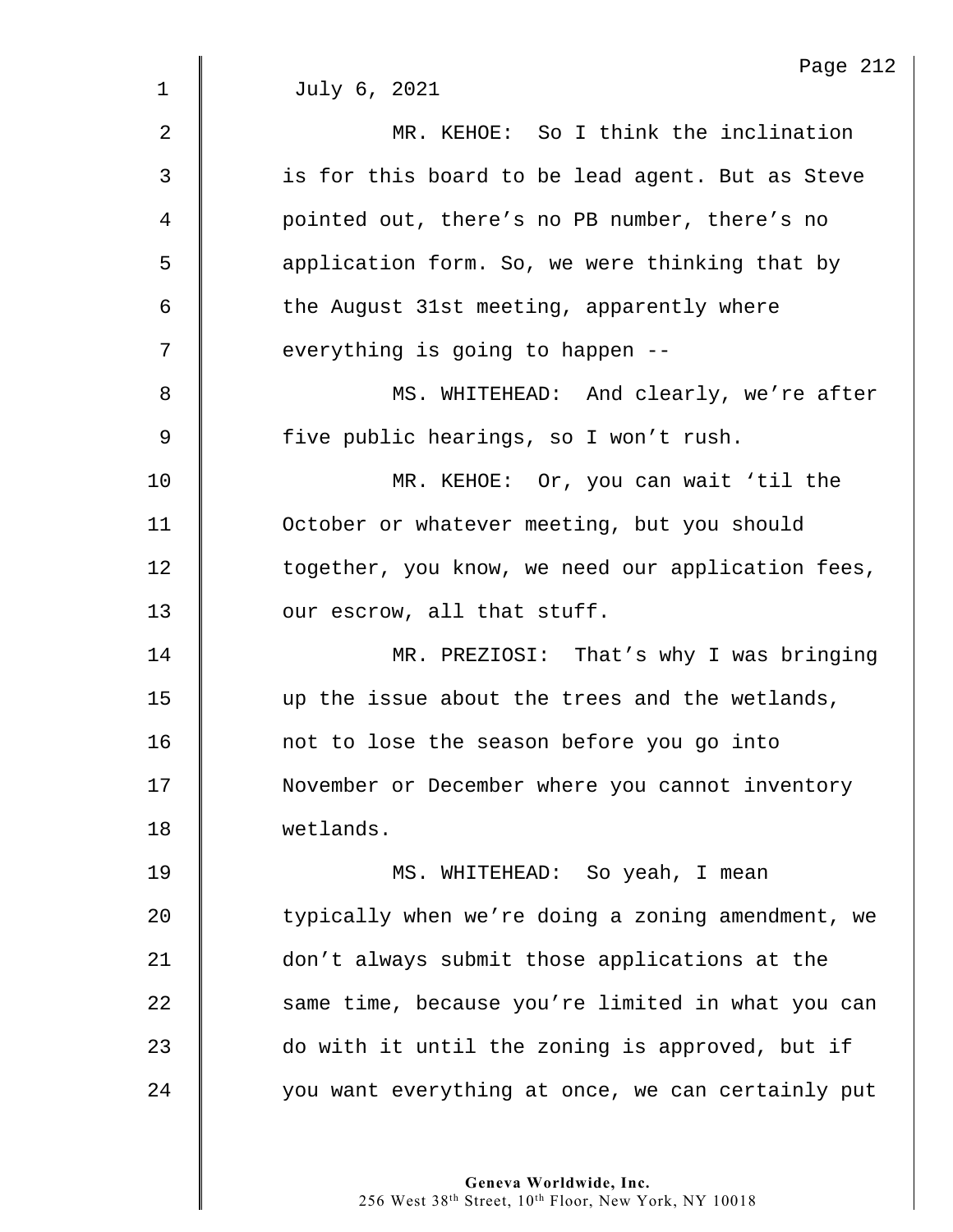|             | Page 213                                          |
|-------------|---------------------------------------------------|
| $\mathbf 1$ | July 6, 2021                                      |
| 2           | that all together and then while they're -- they  |
| 3           | don't have an application yet. The town board     |
| 4           | does formally have a petition, so at some point,  |
| 5           | somebody's got to decide who's going to be lead   |
| 6           | agency on the SECRA.                              |
| 7           | MR. KEHOE: But they're quite adept.               |
| 8           | Colonial Terrace, next door is proceeding in      |
| 9           | front of them without the zoning to ultimately    |
| 10          | permit it, you know, so they can do that.         |
| 11          | MS. WHITEHEAD: Okay. We can certainly             |
| 12          | get the applications put together.                |
| 13          | MR. ROTHFEDER: Do we have to do a                 |
| 14          | motion? I mean what's the motion for?             |
| 15          | MR. KESSLER: I think the motion is to             |
| 16          | send our comments into text to Chris by the 21st? |
| 17          | [laughter] It seems to be your favorite day.      |
| 18          | MS. WHITEHEAD: You can do it sooner,              |
| 19          | because it's going back to the town board. It's   |
| 20          | not coming back to you.                           |
| 21          | MR. KESSLER: When is the town taking              |
| 22          | care of this?                                     |
| 23          | MR. KEHOE: I think you should try to              |
| 24          | target the town board meeting, which is August    |
|             |                                                   |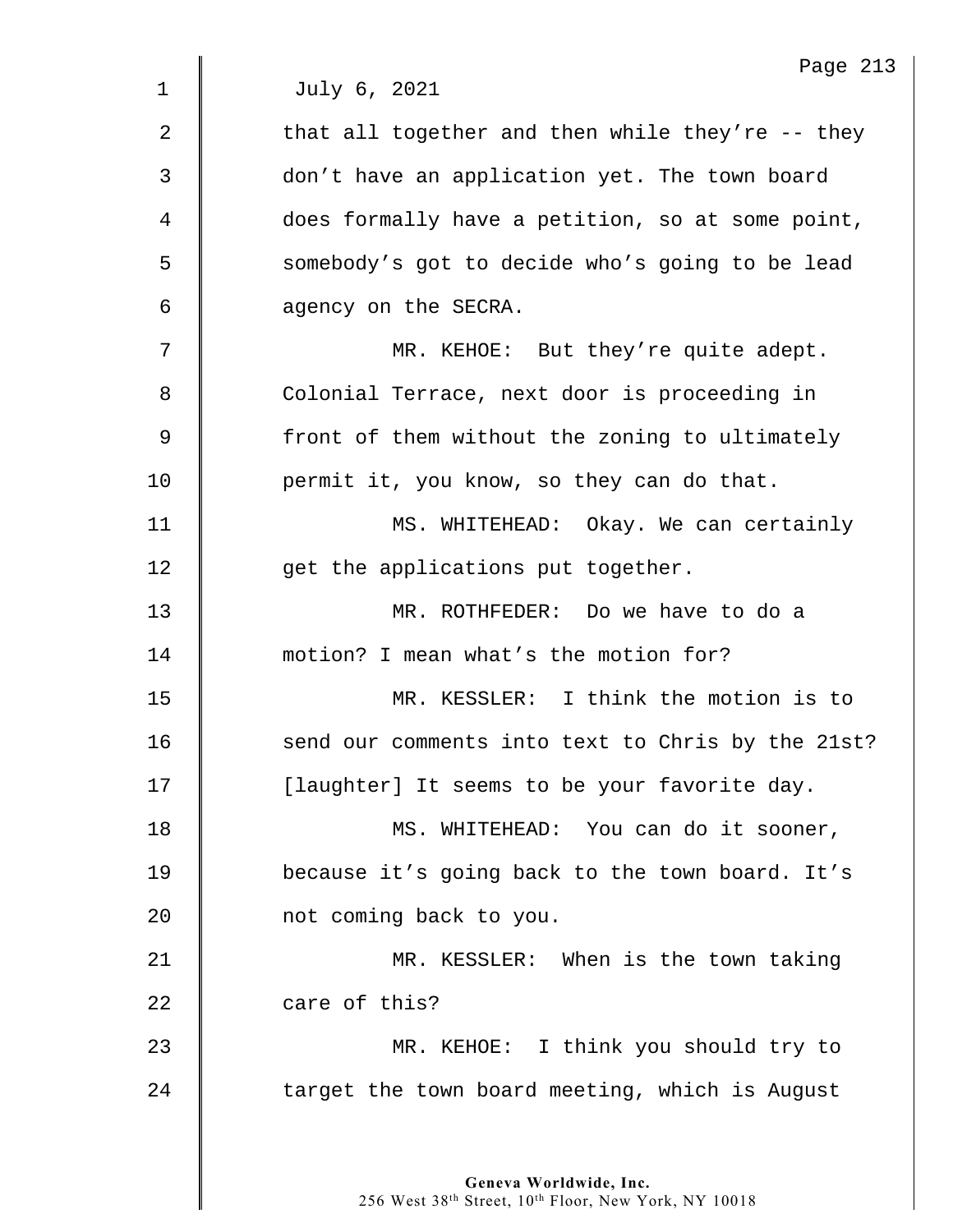|                | Page 214                                          |
|----------------|---------------------------------------------------|
| $\mathbf 1$    | July 6, 2021                                      |
| $\overline{2}$ | 12th, so if you can get the comments into Chris   |
| 3              | by say August 3rd, August 4th. Yeah, so try to    |
| 4              | get it back to the town board in August, whatever |
| 5              | comments you have.                                |
| 6              | MR. KESSLER: Not July 21st?                       |
| 7              | MR. KEHOE: No. You could shoot for                |
| 8              | that, but you have another week after that.       |
| 9              | MR. PREZIOSI: I'm thinking the Friday             |
| 10             | before their work session, so I think the 3rd or  |
| 11             | the 4th, a little different schedule.             |
| 12             | MR. ROTHFEDER: So Madam Chair, I move             |
| 13             | that we send our comments to, by August 3rd, send |
| 14             | our comments to staff by August 3rd, who will     |
| 15             | then pass it along to the town board.             |
| 16             | MR. KEHOE: Sooner, you know, I'd like             |
| 17             | to send it to the town board August 3rd, so that  |
| 18             | means I have to get your comments, I have to      |
| 19             | draft something, I have to send it back to you,   |
| 20             | SO.                                               |
| 21             | MS. WHITEHEAD: Chris has nothing else             |
| 22             | to do. At least not until August 21st.            |
| 23             | MR. KESSLER: Second.                              |
| 24             | MR. PREZIOSI: I misled you, it's July             |
|                |                                                   |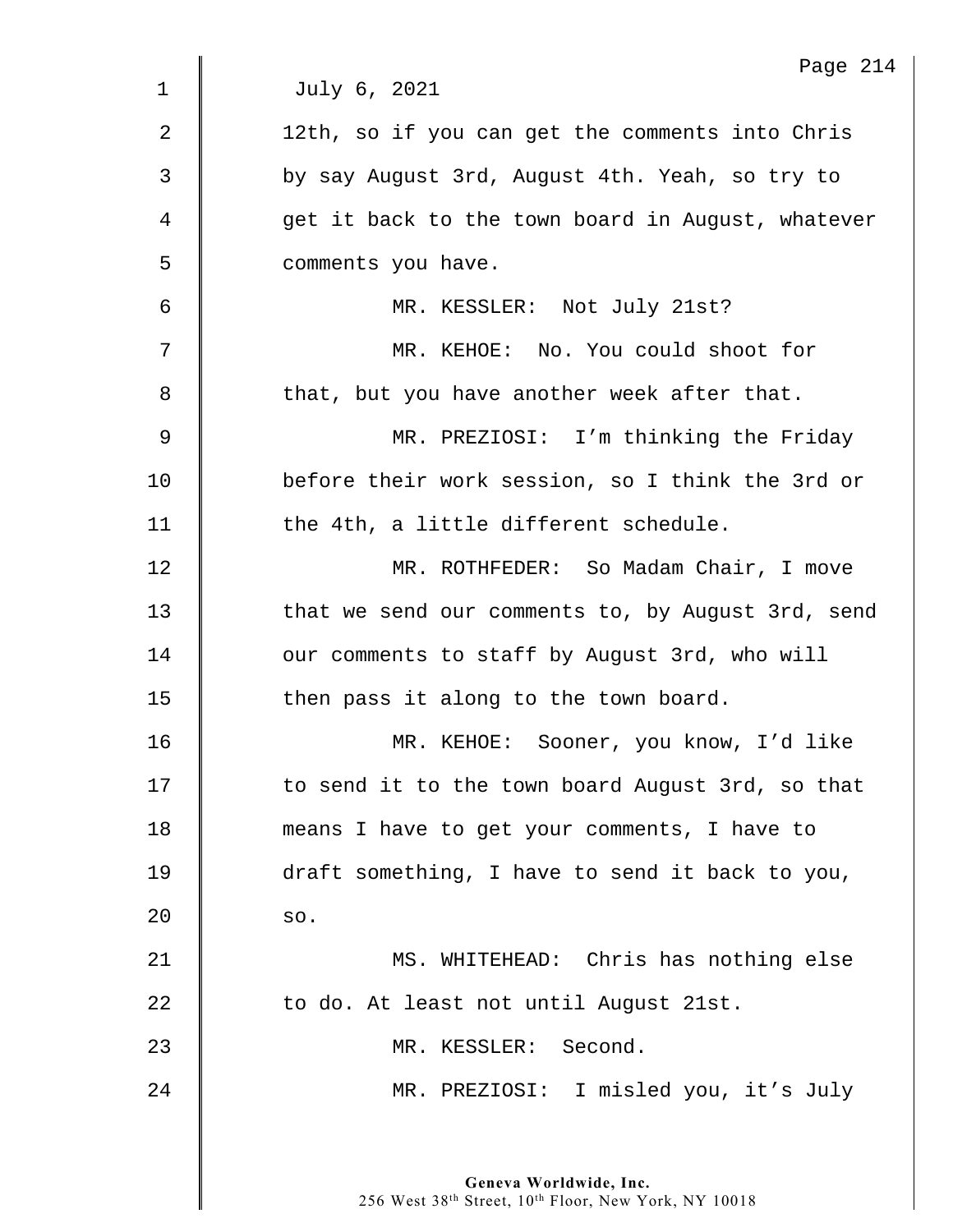|                | Page 215                               |
|----------------|----------------------------------------|
| $\mathbf{1}$   | July 6, 2021                           |
| $\overline{2}$ | 30th.                                  |
| $\mathfrak{Z}$ | MS. WHITEHEAD: It's late.              |
| $\overline{4}$ | MR. KESSLER: Loretta, second.          |
| 5              | MS. TAYLOR: Second? Okay. On --        |
| $\epsilon$     | MR. PREZIOSI: July 30th would be your  |
| $7\phantom{.}$ | comment date.                          |
| 8              | MR. ROTHFEDER: July 30th.              |
| 9              | MR. KESSLER: Second.                   |
| $10$           | MS. TAYLOR: Okay, on the question, all |
| 11             | in favor?                              |
| 12             | MULTIPLE: Aye.                         |
| 13             | MS. TAYLOR: Opposed? Okay.             |
| 14             | MS. WHITEHEAD: Thank you very much.    |
| 15             | MS. DECKER: Motion to adjourn.         |
| 16             | (The public board meeting concluded at |
| 17             | 10:55 p.m.                             |
|                |                                        |
|                |                                        |
|                |                                        |
|                |                                        |
|                |                                        |
|                |                                        |
|                |                                        |
|                |                                        |